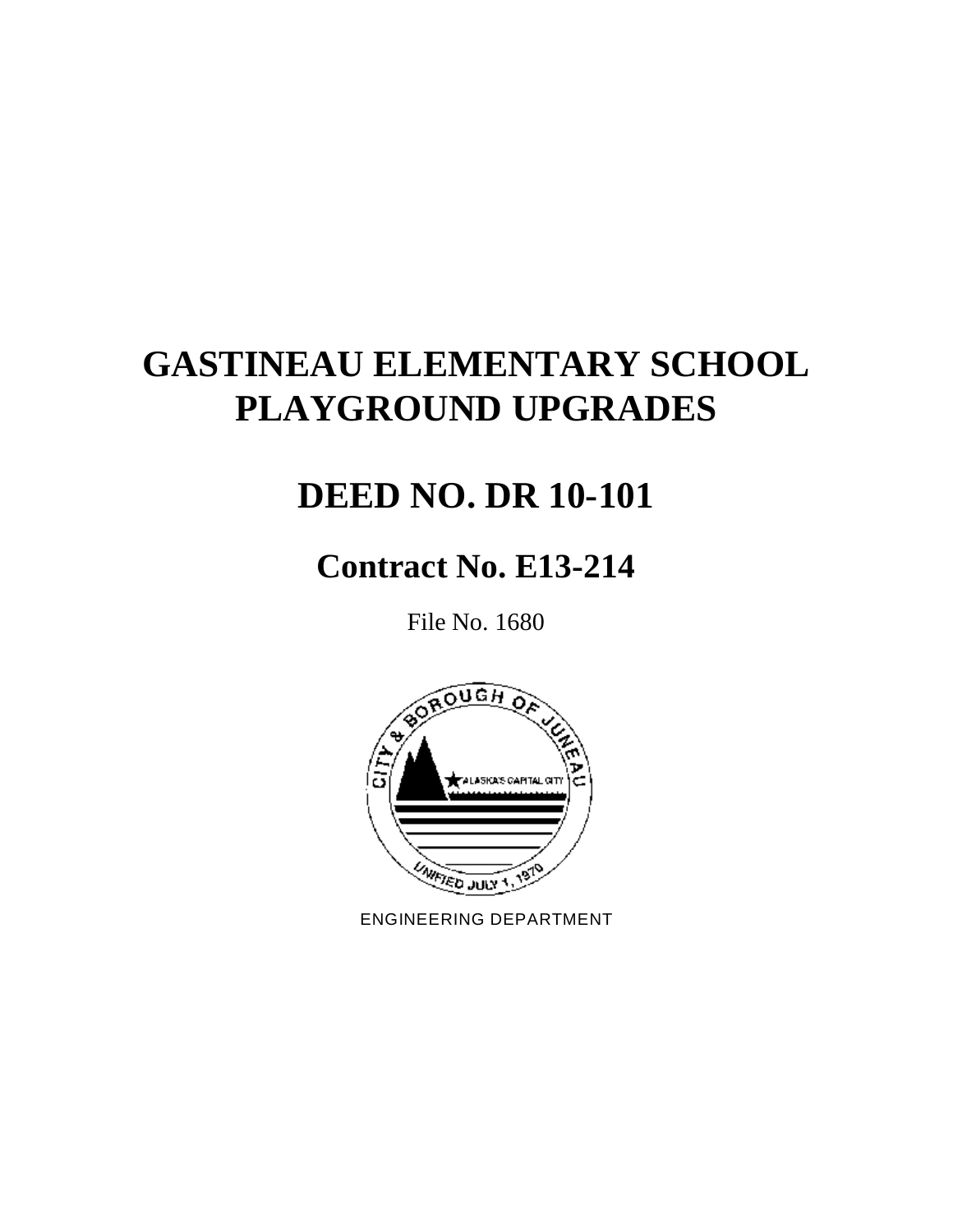## DIVISION 0 - BIDDING AND CONTRACT REQUIREMENTS, CONTRACT FORMS, AND **CONDITIONS OF THE CONTRACT**

## **BIDDING and CONTRACT REQUIREMENTS**

#### **No. of Pages**

| 00030<br>00100<br>00300<br>00310<br>00320<br>00360 | 00005 |  |
|----------------------------------------------------|-------|--|
|                                                    |       |  |
|                                                    |       |  |
|                                                    |       |  |
|                                                    |       |  |
|                                                    |       |  |
|                                                    |       |  |

## **CONTRACT FORMS**

| 00500 |  |
|-------|--|
| 00610 |  |
| 00620 |  |

## **CONDITIONS OF THE CONTRACT**

| 00700 |                                        | 44             |
|-------|----------------------------------------|----------------|
| 00800 |                                        | - 6            |
| 00830 | Alaska Labor Standards, Reporting, and |                |
|       |                                        | $\blacksquare$ |

## **TECHNICAL SPECIFICATIONS**

## **DIVISION 1 - GENERAL REQUIREMENTS**

| 01001 |                                       | 3              |
|-------|---------------------------------------|----------------|
| 01005 |                                       | $\overline{2}$ |
| 01027 |                                       | $\overline{2}$ |
| 01028 |                                       | 3              |
| 01060 |                                       | 3              |
| 01073 |                                       | 3              |
| 01200 |                                       | 2              |
| 01230 |                                       | $\overline{2}$ |
| 01300 |                                       | $\overline{4}$ |
| 01370 |                                       | 2              |
| 01400 |                                       | 2              |
| 01500 |                                       | $\overline{2}$ |
| 01600 |                                       | 3              |
| 01732 |                                       | $\overline{4}$ |
| 01770 |                                       | 6              |
|       | <b>DIVISION 2 - SITE CONSTRUCTION</b> |                |

| 02202 |  |
|-------|--|
| 02203 |  |
| 02204 |  |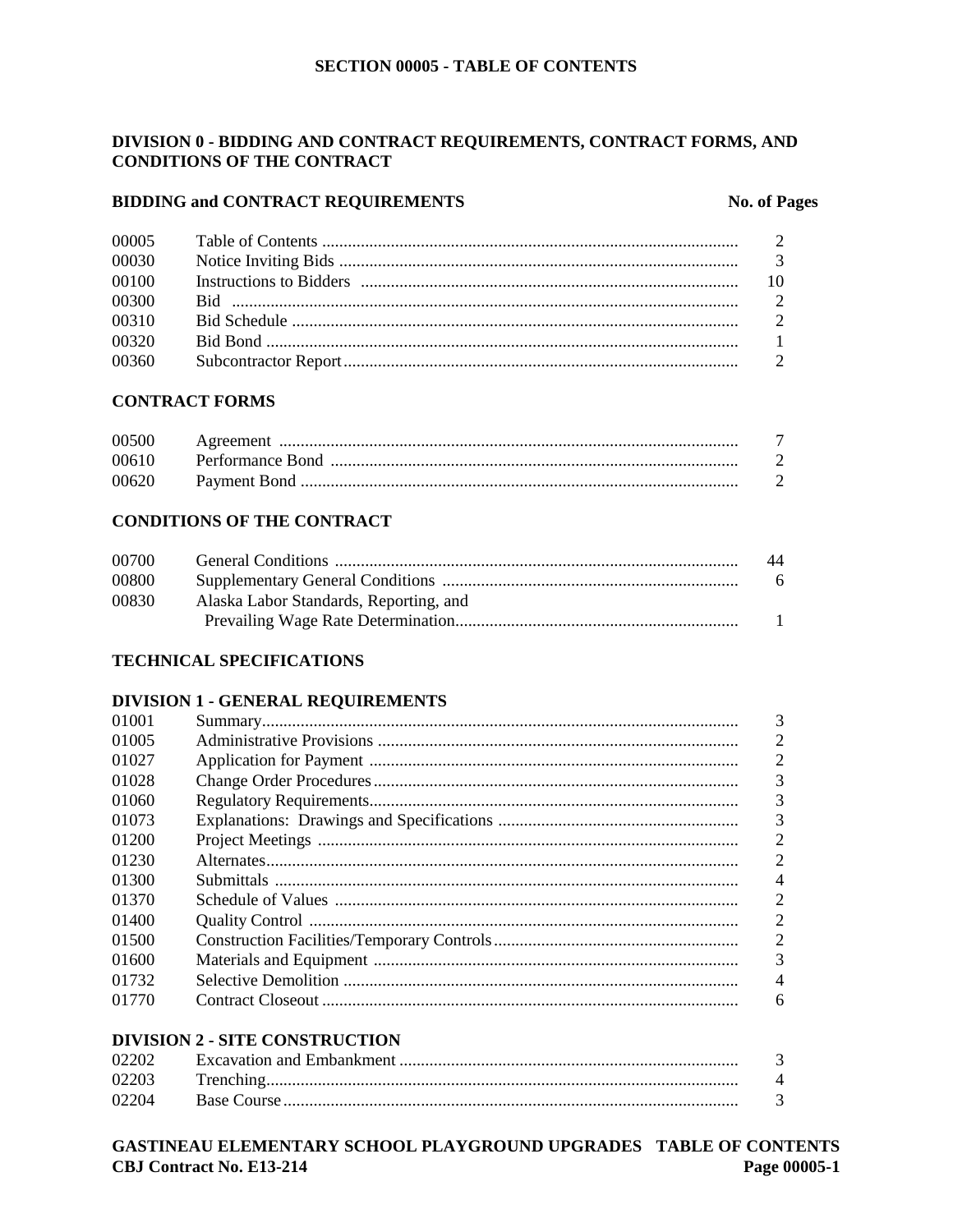#### **SECTION 00005 - TABLE OF CONTENTS**

#### **No. of Pages**

#### **DIVISION 2 – SITE CONSTRUCTION, Cont'd.**

| 02630 |                              | 6  |
|-------|------------------------------|----|
| 02706 |                              |    |
| 02707 |                              |    |
| 02714 |                              |    |
| 02715 |                              | ⌒  |
| 02723 |                              |    |
| 02801 |                              | 13 |
| 02870 |                              |    |
| 02880 |                              |    |
| 02930 |                              |    |
|       |                              |    |
|       | <b>DIVISION 3 - CONCRETE</b> |    |

#### **LIST OF DRAWINGS**

| G <sub>00</sub> | <b>Cover Sheet</b> |
|-----------------|--------------------|
|-----------------|--------------------|

- C00 General Notes
- C01 Existing Conditions & Demolition Plan
- C02 General Site Plan
- C03 Playground Site Plan
- C04 Outdoor Classroom Site Plan
- C05 Playground Drainage Plan
- C06 Outdoor Classroom Drainage Plan
- C07 Playground Equipment Plan Ages 5-12
- C08 Playground Equipment Foundation Plan Ages 5-12
- C09 Playground Equipment Plan Ages 2-5
- C10 Playground Equipment Foundation Plan Ages 2-5
- C11 Playground Equipment Plan Swing Set and Basketball Court
- C12 Playground Equipment Foundation Plan Swing Set and Basketball Court
- C13 Outdoor Classroom Retaining Wall Plan & Section
- C14 Point Layout Tables
- C15 Typical Sections and Details
- C16 Court/Game Line Painting Plan
- C17 Chain Link Fence Details
- C18 Tot Lot Fence Details
- C19 Add Alt 1: Parking Lot Site Plan
- C20 Add Alt 1: Parking Lot Retaining Wall Plan and Section
- C21 Add Alt 1: Parking Lot Details

#### **END OF SECTION**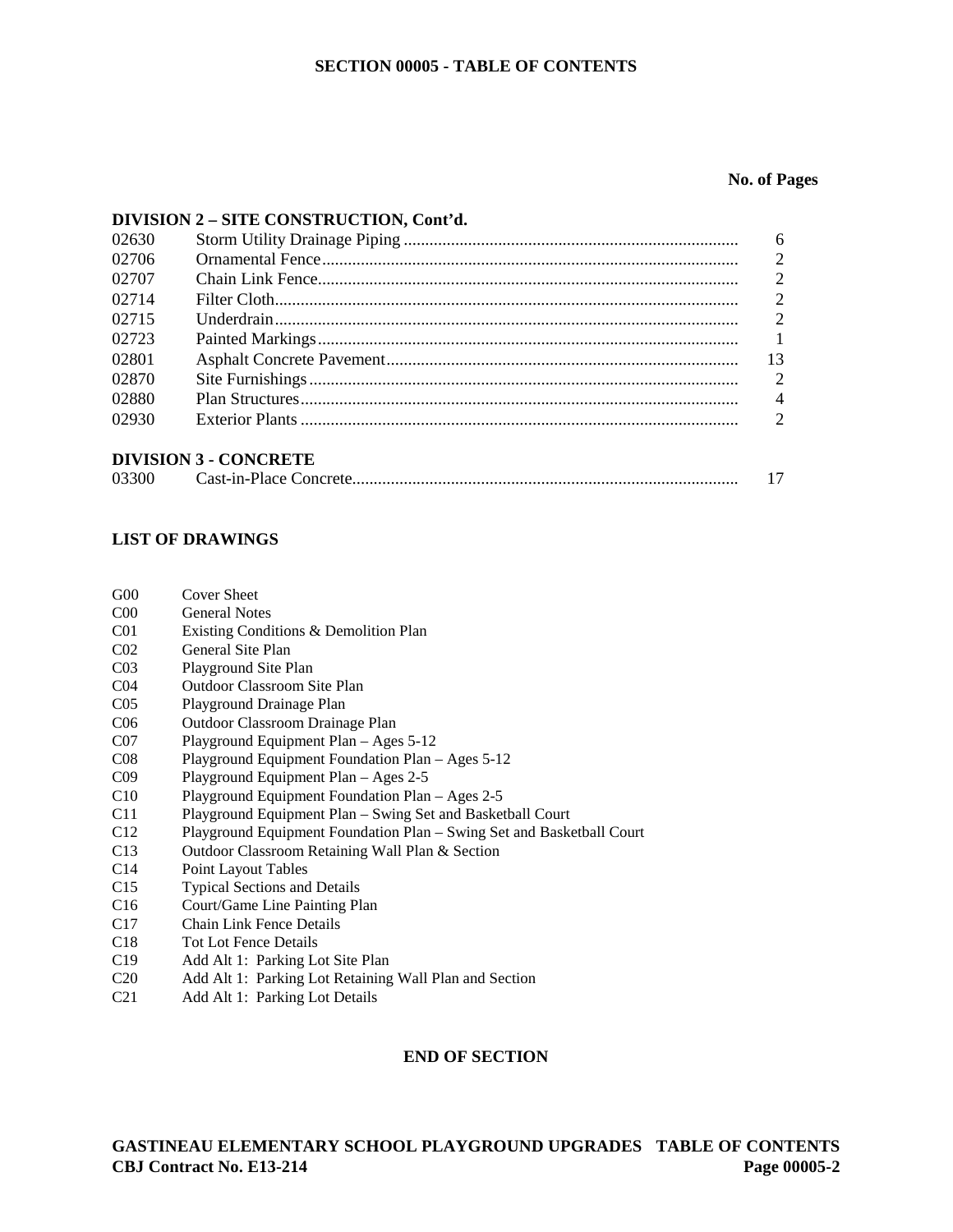#### **SECTION 00030 - NOTICE INVITING BIDS**

## **OBTAINING CONTRACT DOCUMENTS.** The Contract Documents are entitled:

#### **Gastineau Elementary School Playground Upgrades CBJ Contract No. E13-214**

The Contract Documents may be obtained at the City & Borough of Juneau (CBJ) Engineering Department, 3rd Floor Marine View Center, upon payment of \$50.00 (non-refundable) for each set of Contract Documents (including Technical Specifications and Drawings) or may be downloaded for free at the CBJ Engineering Department webpage at: www.juneau.org/engineering

**PRE-BID CONFERENCE.** Prospective Bidders are encouraged to attend a Pre-Bid conference of the proposed WORK, which will be conducted by the OWNER and ARCHITECT, at 10:00 a.m. on April 9, 2013, in the City and Borough of Juneau Engineering Conference Room, 3<sup>rd</sup> Floor, Marine View Center. The object of the conference is to acquaint Bidders with the bid documents and site conditions.

**DESCRIPTION OF WORK.** The WORK includes Base Bid and 3 Additive Alternates:

BASE BID. Demolition of existing playground equipment, demolition of asphalt paving, demolition of a portion of the bin retaining wall, modifications to existing storm drain system including addition of new catch basins and cleaning of existing catch basins and piping; installation of new Owner furnished playground equipment, alteration to site grades to facilitate new grades and depressed areas for fall protection, underdrains at play equipment fall zones, Owner furnished shredded rubber fall protection material, base course for asphalt paving and concrete work, new curbs at perimeter of shredded rubber fall protection, a new asphalt paving, reconfiguration of hillside grades for outdoor classroom, new Owner furnished benches at outdoor classroom area, new concrete retaining wall at outdoor classroom area, new ornamental and chain link fencing, top soil at planting bed area, and new game line painting on new asphalt and existing concrete surfaces.

ADDITIVE ALTERNATE NO. 1 – UPPER STAFF PARKING AREA. The intent of this Additive Alternate is to construct six additional parking spaces to upper staff parking area. The scope of work of this alternate includes but is not limited to earthwork, drainage, concrete retaining walls and curbs, asphalt paving and striping, and related grading and re-vegetation of disturbed soils to integrate the new parking area into the existing lot as shown on the construction drawings.

ADDITIVE ALTERNATE NO. 2 – ASPHALT AND DRAINAGE EAST OF CLIMBING WALL. The intent of this Additive Alternate is to improve asphalt surface and canopy drainage along the aluminum canopy and at the asphalt pavement area east of the climbing wall. The scope of work of this alternate includes but is not limited to asphalt demolition, underground storm drain piping between eight (8) canopy downspouts and an underground storm drain system, new base course and asphalt paving in the area east of the climbing wall, and adjustments to rim elevations at existing catch basins as shown on the construction drawings.

ADDITIVE ALTERNATE NO. 3 – PICNIC TABLES. The intent of this Additive Alternate is to install four (4) picnic tables beside the planter as shown on drawings. The scope of work of this alternate includes but is not limited to excavation, concrete foundations, and installation of four (4) Owner furnished picnic tables as shown on the construction drawings.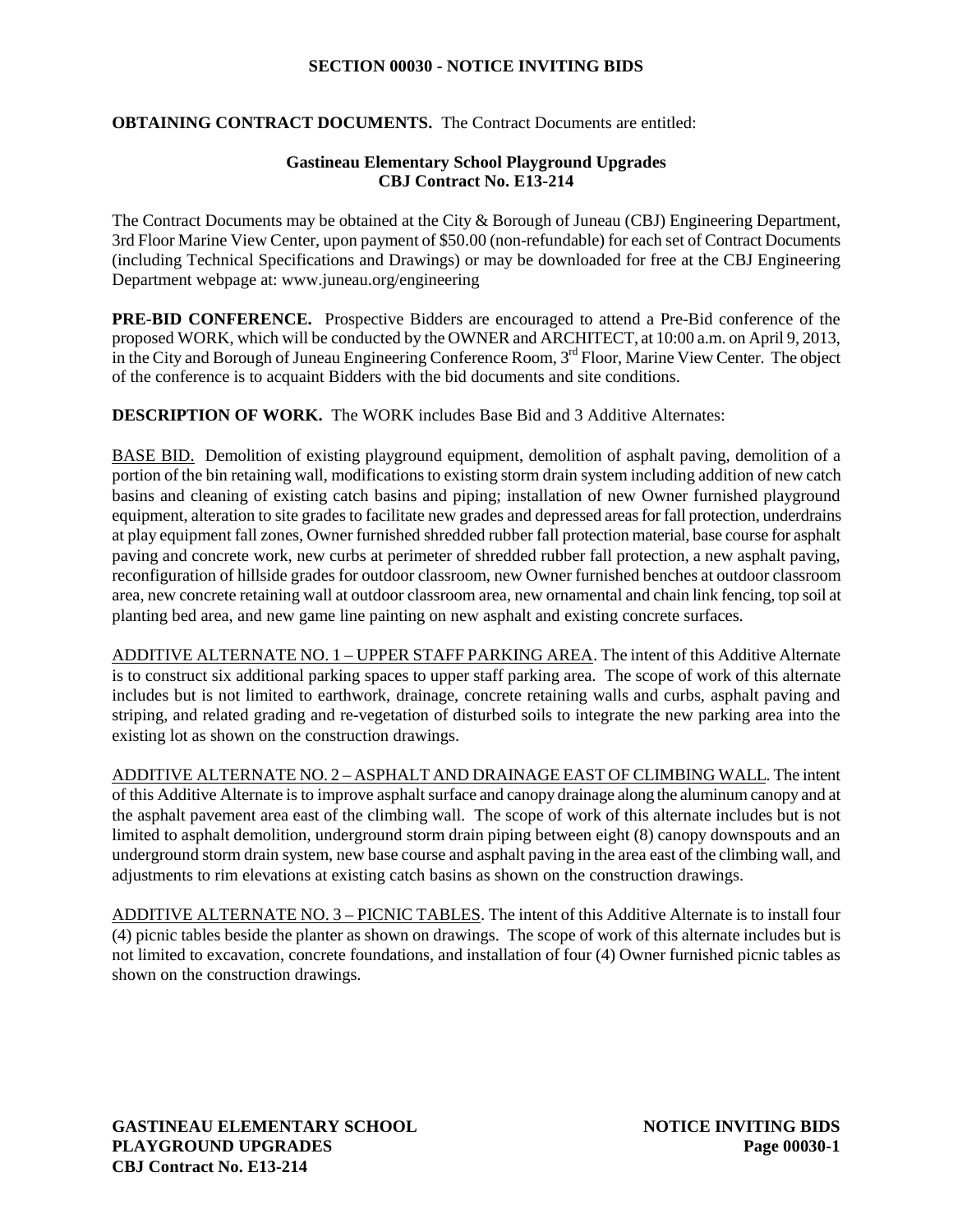## **SECTION 00030 - NOTICE INVITING BIDS**

**COMPLETION OF WORK.** WORK may not begin until May 29, 2013, with substantial completion on August 6, 2013. All work must be completed by August 13, 2013.

**DEADLINE FOR BIDS:** Sealed bids must be received by the Purchasing Division **prior to 2:00 p.m., Alaska Time on April 19, 2013**, or such later time as may be announced by addendum at any time prior to the deadline. Bids will be time and date stamped by the Purchasing Division, which will establish the official time of receipt of bids. Bids will be opened immediately thereafter in the Assembly Chambers of the Municipal Building, 155 S. Seward Street, unless otherwise specified.

Bid documents delivered in person or by courier service must be delivered to:

## **PHYSICAL LOCATION:**

City and Borough of Juneau, Purchasing Division 105 Municipal Way, Room 300 Juneau, AK 99801

Bid documents delivered by the U.S. Postal Service must be mailed to:

## **MAILING ADDRESS:**

City and Borough of Juneau, Purchasing Division 155 South Seward Street Juneau, AK 99801

#### **Please affix the label below to outer envelope in the lower left hand corner.**

|              | <b>IMPORTANT NOTICE TO BIDDER</b>                               |   |
|--------------|-----------------------------------------------------------------|---|
|              | <b>To submit your Bid:</b>                                      |   |
| 1.           | Print your company name and address on the upper left corner of |   |
|              | your envelope.                                                  |   |
| 2.           | Complete this label and place it on the lower left corner       |   |
|              | of your envelope.                                               |   |
| S            | <b>BID NUMBER:</b>                                              |   |
| E            | E <sub>13</sub> -214                                            | B |
| $\mathbf{A}$ |                                                                 |   |
|              | <b>SUBJECT:</b>                                                 | D |
| E.           | <b>Gastineau Elementary School</b>                              |   |
| D            | <b>Playground Upgrades</b>                                      |   |
|              | <b>DEADLINE DATE:</b>                                           |   |
|              | <b>PRIOR TO 2:00PM ALASKA</b><br>TIME                           |   |

**Mailing/delivery times to Alaska may take longer than other areas of the U.S.** Late bids will not be accepted and will be returned.

**SITE OF WORK.** The site of the WORK is Gastineau Elementary School Playground, 1507 3rd Street, Douglas, AK 99824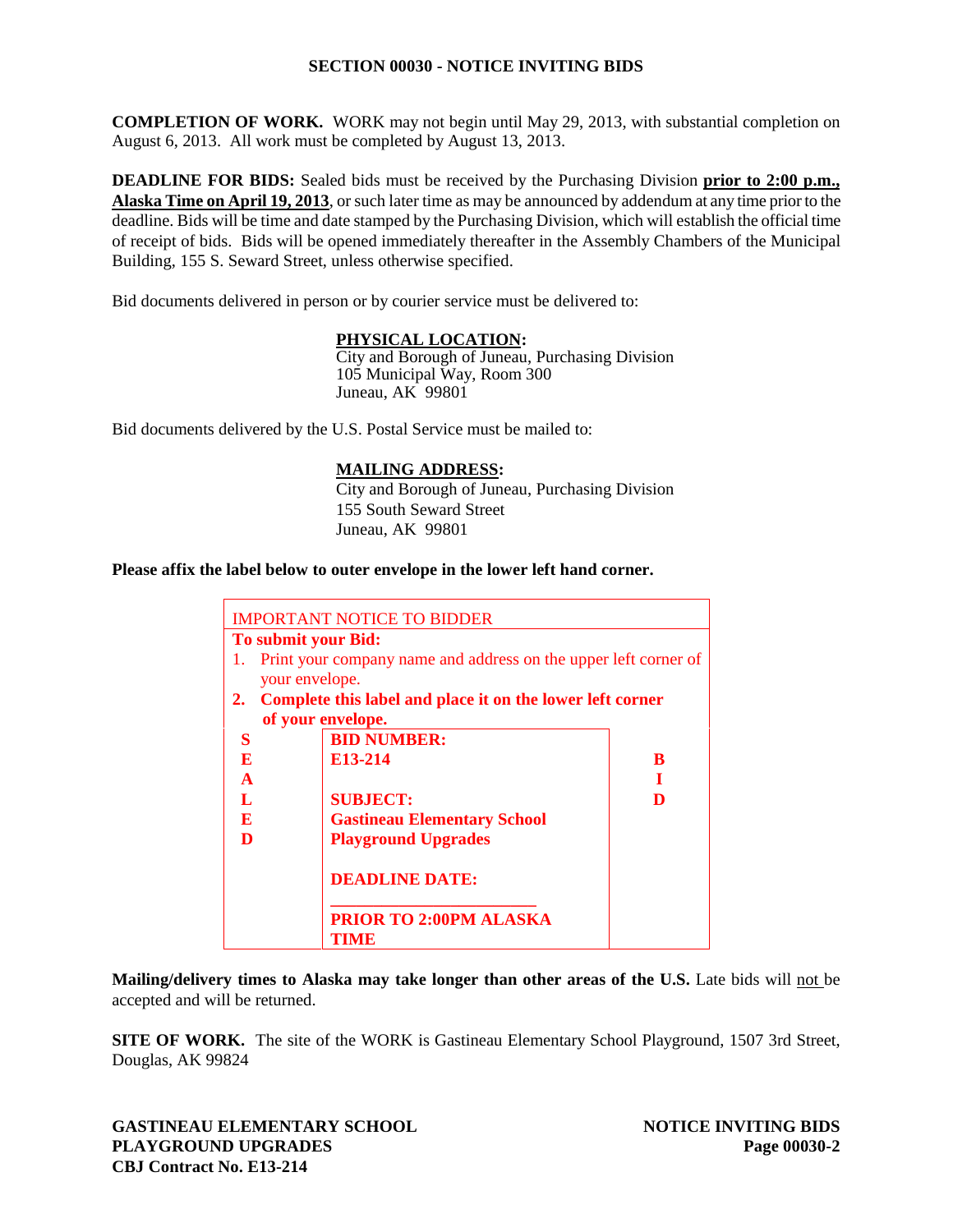#### **SECTION 00030 - NOTICE INVITING BIDS**

**BIDDING, CONTRACT, or TECHNICAL QUESTIONS.** All communications relative to this WORK, prior to opening Bids, shall be directed to the following:

> Jennifer Mannix, Contract Administrator CBJ Engineering Department, 3rd Floor, Marine View Center jennifer\_mannix@ci.juneau.ak.us Telephone: (907) 586-0873 Fax: (907) 586-4530

**BID SECURITY.** Each Bid shall be accompanied by a certified or cashier's check or Bid Bond, in the amount of 5% percent of the Bid, payable to the City and Borough of Juneau, Alaska, as a guarantee that the Bidder, if its Bid is accepted, will promptly execute the Agreement. A Bid shall not be considered unless one of the forms of Bidder's security is enclosed with it.

**CONTRACTOR'S LICENSE.** All contractors are required to have a current Alaska Contractor's License, prior to submitting a Bid, and a current Alaska Business License prior to award.

**BID TO REMAIN OPEN.** The Bidder shall guarantee the Bid for a period of 60 Days from the date of Bid opening. Any component of the Bid including Additive and/or Deductive Alternates may be awarded anytime during the 60 Days.

**OWNER'S RIGHTS RESERVED.** The OWNER reserves the right to reject any or all Bids, to waive any informality in a Bid, and to make award to the lowest responsive, responsible Bidder as it may best serve the interests of the OWNER.

**OWNER: City and Borough of Juneau**

By: Weather WILLIAM P Jennifer Mannix, Contract Administrator Date

**END OF SECTION**

**GASTINEAU ELEMENTARY SCHOOL NOTICE INVITING BIDS PLAYGROUND UPGRADES Page 00030-3 CBJ Contract No. E13-214**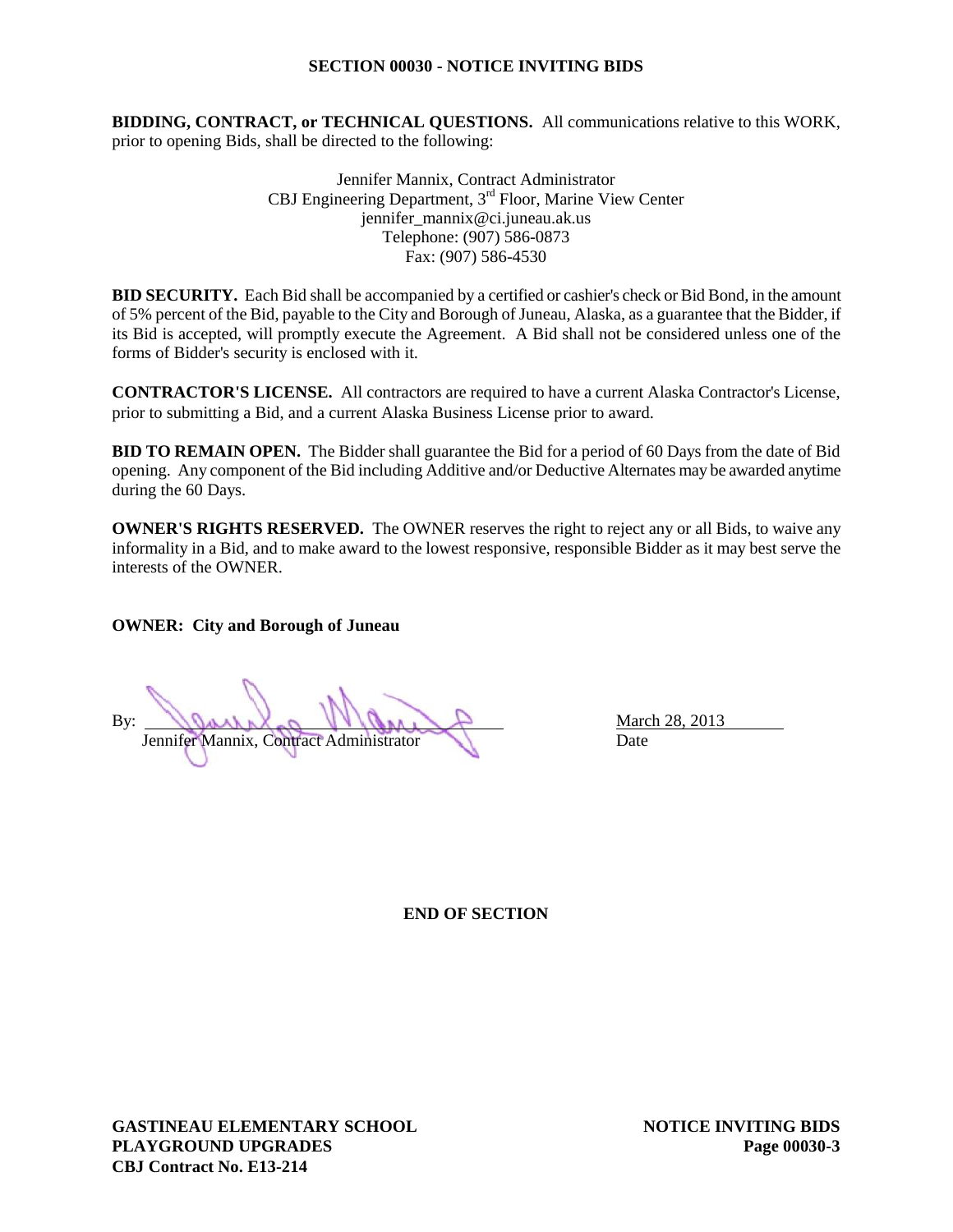**1.0 DEFINED TERMS**. Terms used in these Instructions to Bidders and the Notice Inviting Bids, which are defined in the General Conditions, have the meanings assigned to them in the General Conditions. The term "Bidder" means one who submits a Bid directly to the OWNER, as distinct from a sub-bidder, who submits a Bid to a Bidder.

## **2.0 INTERPRETATIONS AND ADDENDA.**

- A. INTERPRETATIONS. All questions about the meaning or intent of the Contract Documents are to be directed to the Engineering Contracts Administrator. Interpretations or clarifications considered necessary by the Engineering Contracts Administrator in response to such questions will be issued by Addendum, mailed, faxed, or delivered to all parties recorded by the Engineering Contracts Administrator, or OWNER, as having received the Contract Documents. Questions received less than seven Days prior to the Deadline for Bids may not be answered. Only questions answered by formal written Addendum will be binding. Oral and other interpretations or clarifications will be without legal effect.
- B. ADDENDA. Addenda may be issued to modify the Contract Documents as deemed advisable by the OWNER. Addenda may be faxed or, if addendum format warrants, addenda may be posted to the CBJ Engineering Department website. In any event, notification of addendum issuance will be faxed to planholders. Hard copies are available upon request. The OWNER will make all reasonable attempts to ensure that all planholders receive notification of Addenda, however, it is strongly recommended by the OWNER that bidders independently confirm the contents, number, and dates of each Addendum prior to submitting a Bid.
- **3.0 FAIR COMPETITION**. More than one Bid from an individual, firm, partnership, corporation, or association under the same or different names will not be considered. If the OWNER believes that any Bidder is interested in more than one Bid for the WORK contemplated, all Bids in which such Bidder is interested will be rejected. If the OWNER believes that collusion exists among the Bidders, all Bids will be rejected.
- **4.0 RESPONSIBILITY OF BIDDERS.** Only responsive Bids from responsible Bidders will be considered. A Bid submitted by a Bidder determined to be not responsible may be rejected. The OWNER may find a bidder to be not responsible for any one of the following reasons, but is not limited in its responsibility analysis to the following factors:
	- A. Evidence of bid rigging or collusion;
	- B. Fraud or dishonesty in the performance of previous contracts;
	- C. Record of integrity;
	- D. More than one bid for the same work from an individual, firm, or corporation under the same or different name;
	- E. Unsatisfactory performance on previous or current contracts;
	- F. Failure to pay, or satisfactorily settle, all bills due for labor and material on previous contracts;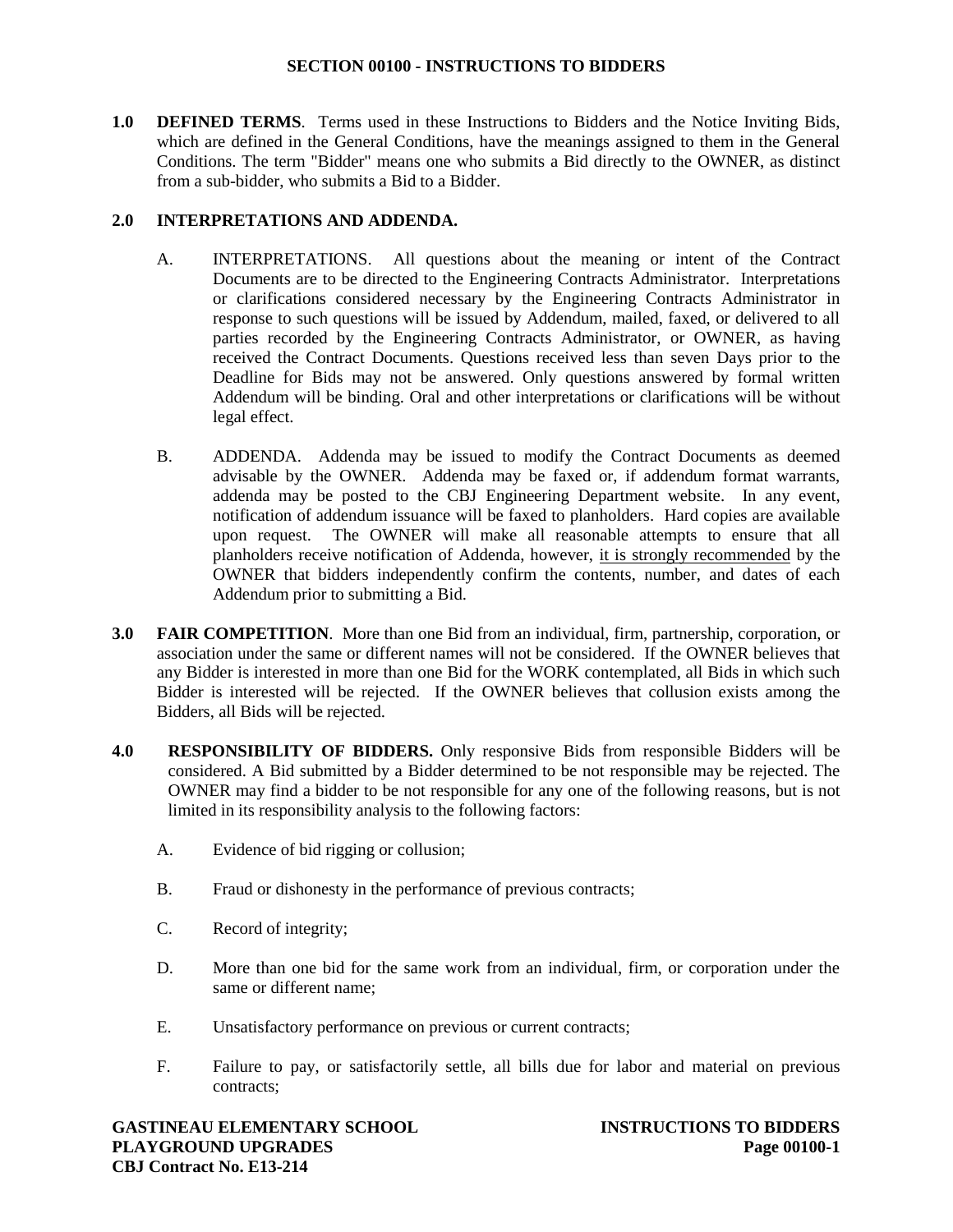- G. Uncompleted work that, in the judgment of the OWNER, might hinder or prevent the bidder's prompt completion of additional work, if awarded;
- H. Failure to reimburse the OWNER for monies owed on any previous contracts;
- I. Default under previous contracts;
- J. Failure to comply with any qualification requirements of the OWNER; special standards for responsibility, if applicable, will be specified. These special standards establish minimum standards or experience required for a responsible Bidder on a specific contract;
- K. Engaging in any activity that constitutes a cause for debarment or suspension under the CBJ Procurement Code 53.50 or submitting a bid during a period of debarment;
- L. Lack of skill, ability, financial resources, or equipment required to perform the contract; or
- M. Lack of legal capacity to contract.
- N. Bidders must be registered as required by law and in good standing for all amounts owned to the OWNER per Paragraph 21.0 of this Section.
- O. Failure to submit a complete Subcontractor Report as required in section Section 00360 Subcontractor Report.

Nothing contained in this section deprives the OWNER of its discretion in determining the lowest responsible bidder. Before a Bid is considered for award, a Bidder may be requested to submit information documenting its ability and competency to perform the WORK, according to general standards of responsibility and any special standards which may apply. It is Bidder's responsibility to submit sufficient, relevant, and adequate information. OWNER will make its determination of responsibility and has no obligation to request clarification or supplementary information.

- **5.0 NON-RESPONSIVE BIDS**. Only responsive Bids will be considered. Bids may be considered non-responsive and may be rejected. Some of the reasons a Bid may be rejected for being nonresponsive are:
	- A. If a Bid is received by the CBJ Purchasing Division after the Deadline for Bids.
	- B. If the Bid is on a form other than that furnished by the OWNER, or legible copies thereof; or if the form is altered or any part thereof is detached; or if the Bid is improperly signed.
	- C. If there are unauthorized additions, conditional or alternate Bids, or irregularities of any kind which may tend to make the bid incomplete, indefinite, ambiguous as to its meaning, or in conflict with the OWNER's Bid document.
	- D. If the Bidder adds any unauthorized conditions, limitations, or provisions reserving the right to accept or reject any award, or to enter into a contract pursuant to an award. This does not exclude a Bid limiting the maximum gross amount of awards acceptable to any one Bidder at any one Bid opening, provided that any selection of awards will be made by the OWNER.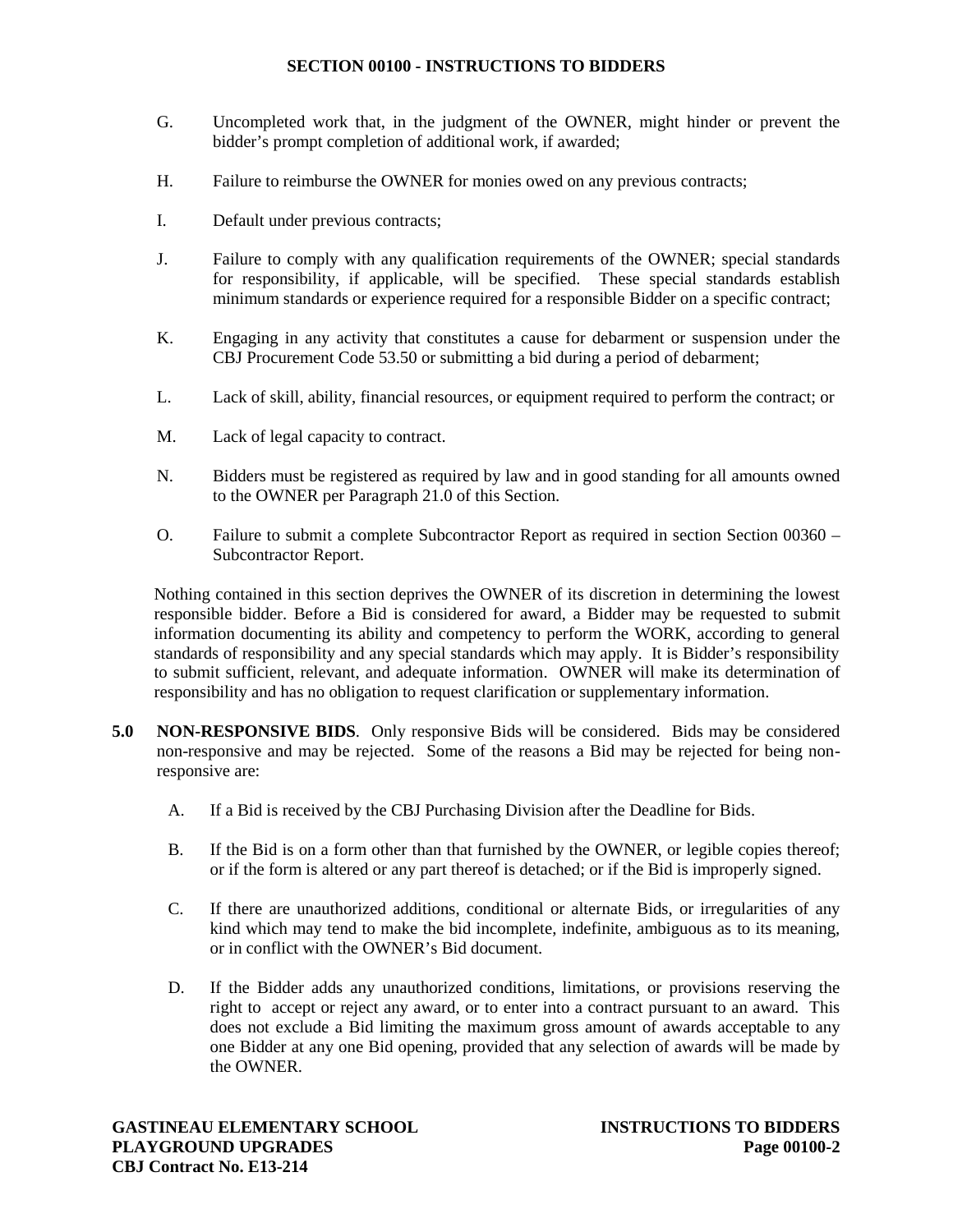- E. If the Bid does not contain a Unit Price for each pay item listed, except in the case of authorized alternate pay items.
- F. If the Bidder has not acknowledged receipt of each Addendum.
- G. If the Bidder fails to furnish an acceptable Bid guaranty with the Bid.
- H. If any of the Unit Prices Bid are excessively unbalanced (either above or below the amount of a reasonable Bid) to the potential detriment of the OWNER.
- I. If a Bid modification does not conform to Article 15.0 of this Section.
- **6.0 BIDDER'S EXAMINATION OF CONTRACT DOCUMENTS AND SITE**. It is the responsibility of each Bidder before submitting a Bid:
	- A. To examine thoroughly the Contract Documents, and other related data identified in the Bidding documents (including "technical data" referred to below):
		- 1. To visit the site to become familiar with and to satisfy the Bidder as to the general and local conditions that may affect cost, progress, or performance, of the WORK,
		- 2. To consider federal, state and local laws and regulations that may affect cost, progress, or performance of the WORK,
		- 3. To study and carefully correlate the Bidder's observations with the Contract Documents, and other related data; and
		- 4. To notify the ARCHITECT of all conflicts, errors, or discrepancies in or between the Contract Documents and such other related data.

## **7.0 REFERENCE IS MADE TO THE SUPPLEMENTARY GENERAL CONDITIONS FOR IDENTIFICATION OF:**

- A. Those reports of explorations and tests of subsurface conditions at the site which have been utilized by the Architect of Record in the preparation of the Contract Documents. The Bidder may rely upon the accuracy of the technical data contained in such reports, however, the interpretation of such technical data, including any interpolation or extrapolation thereof, together with non-technical data, interpretations, and opinions contained therein or the completeness thereof is the responsibility of the Bidder.
- B. Those Drawings of physical conditions in or relating to existing surface and subsurface conditions (except underground utilities) which are at or contiguous to the site have been utilized by the Architect of Record in the preparation of the Contract Documents. The Bidder may rely upon the accuracy of the technical data contained in such Drawings, however, the interpretation of such technical data, including any interpolation or extrapolation thereof, together with nontechnical data, interpretations, and opinions contained in such Drawings or the completeness thereof is the responsibility of the Bidder.
- C. Copies of such reports and Drawings will be made available by the OWNER to any Bidder on request if said reports and Drawings are not bound herein. Those reports and Drawings are not part of the Contract Documents, but the technical data contained therein upon which the Bidder is entitled to rely, as provided in Paragraph SGC-4.2 of the Supplementary General Conditions, are incorporated herein by reference.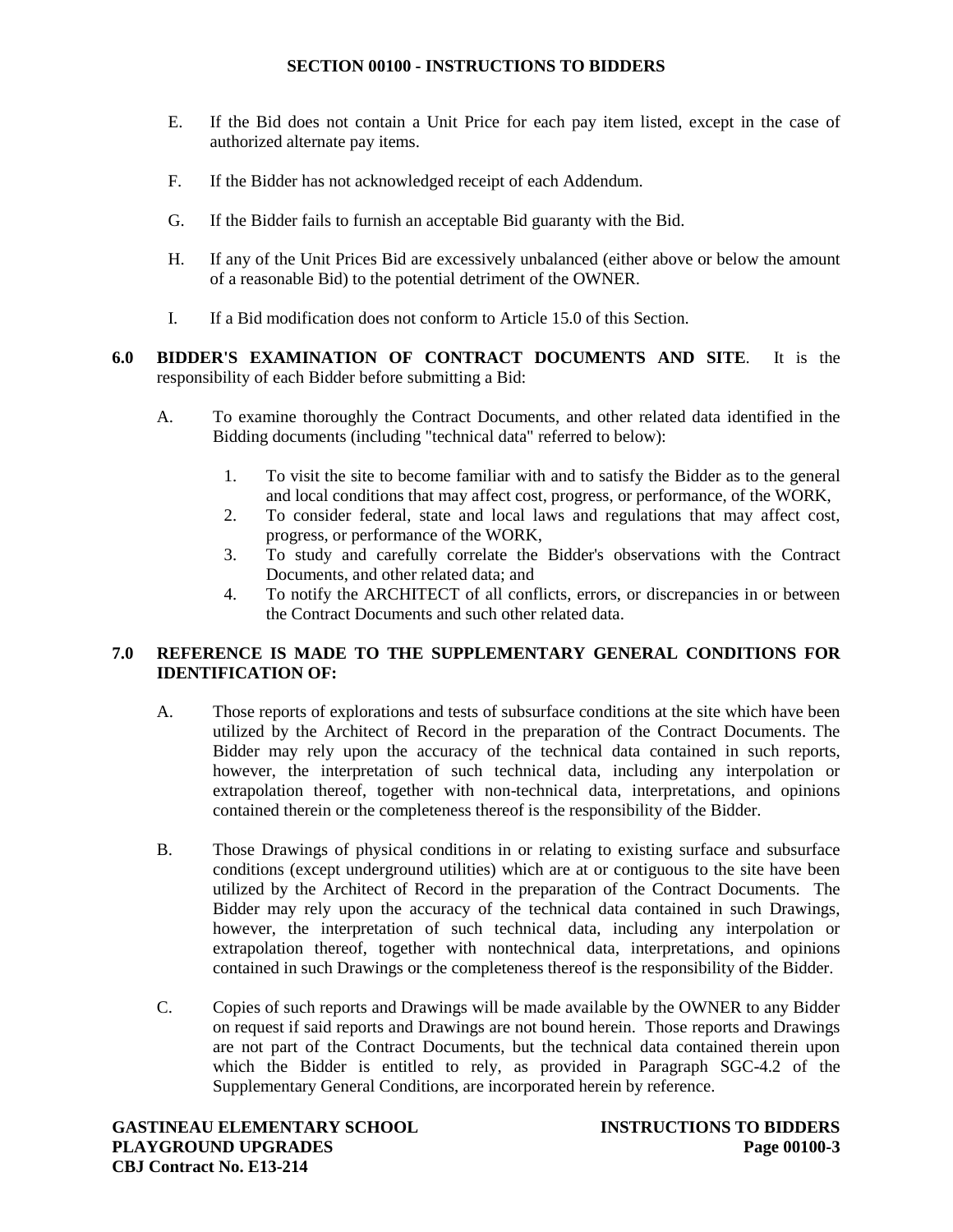- D. Information and data reflected in the Contract Documents with respect to underground utilities at or contiguous to the site is based upon information and data furnished to the OWNER and the Architect of Record by the owners of such underground utilities or others, and the OWNER does not assume responsibility for the accuracy or completeness thereof unless it is expressly provided otherwise in the Supplementary General Conditions, or in Section 01530 - Protection and Restoration of Existing Facilities of the General Requirements.
- E. Provisions concerning responsibilities for the adequacy of data furnished to prospective Bidders on subsurface conditions, underground utilities and other physical conditions, and possible changes in the Contract Documents due to differing conditions appear in Paragraphs 4.2, 4.3, and 4.4 of the General Conditions.
- F. Before submitting a Bid, each Bidder will, at Bidder's own expense, make or obtain any additional examinations, investigations, explorations, tests, and studies and obtain any additional information and data which pertain to the physical conditions (surface, subsurface, and underground utilities) at or contiguous to the site or otherwise which may affect cost, progress, or performance of the WORK and which the Bidder deems necessary to determine its Bid for performing the WORK in accordance with the time, price, and other terms and conditions of the Contract Documents.
- G. On request in advance, the OWNER will provide each Bidder access to the site to conduct such explorations and tests as each Bidder deems necessary for submission of a Bid. Bidder shall fill all holes and shall clean up and restore the site to its former condition upon completion of such explorations.
- H. The lands upon which the WORK is to be performed, rights-of-way and easements for access thereto and other lands designated for use by the CONTRACTOR in performing the WORK are identified in the Contract Documents. All additional lands and access thereto required for temporary construction facilities or storage of materials and equipment are to be provided by the CONTRACTOR. Easements for permanent structures or permanent changes in existing structures are to be obtained and paid for by the OWNER unless otherwise provided in the Contract Documents.
- I. The submission of a Bid will constitute an incontrovertible representation by the Bidder that the Bidder has complied with every requirement of Article 6.0, "Bidder's Examination of Contract Documents and Site" herein, that without exception the Bid is premised upon performing the WORK required by the Contract Documents and such means, methods, techniques, sequences, or procedures of construction as may be indicated in or required by the Contract Documents, and that the Contract Documents are sufficient in scope and detail to indicate and convey understanding of all terms and conditions for performance of the WORK.

#### **8.0 BID FORM.**

A. The Bid shall be made on the Bid Schedule(s) bound herein, or on the yellow Bid packet provided, or on legible and complete copies thereof, and shall contain the following: Sections 00300, 00310, the required Bid Security, and any other documents required in Section 00300 – Bid.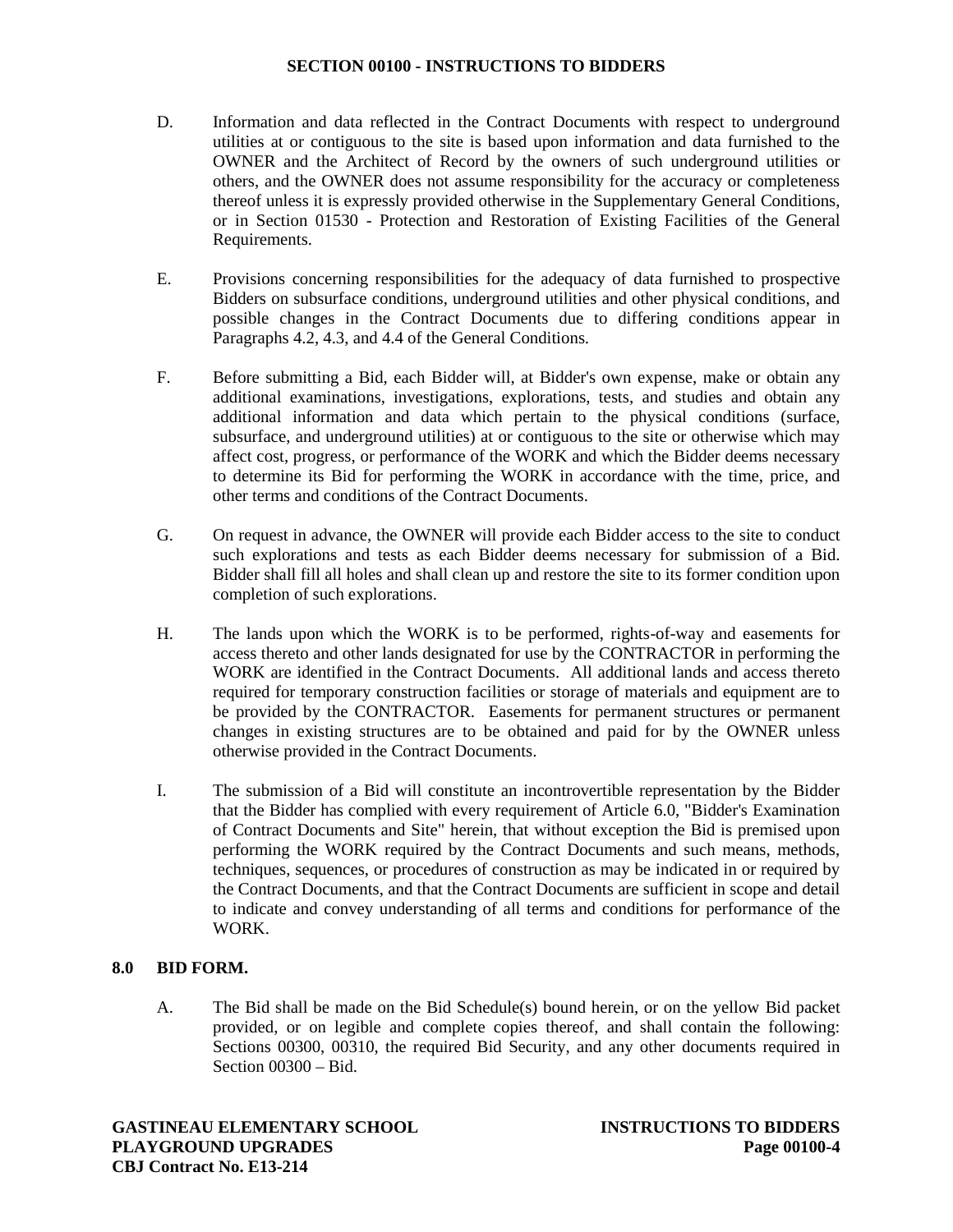- B. All blanks on the Bid Form and Bid Schedule must be completed in ink or typed.
- C. Bids by corporations must be executed in the corporate name by the president, a vice-president (or other corporate officer). The corporate address and state of vice-president (or other corporate officer). incorporation must appear below the signature.
- D. Bids by partnerships must be executed in the partnership name and be signed by a managing partner, and the official address of the partnership must appear below the signature.
- E. The Bidder's Bid must be signed. All names must be printed or typed below the signature.
- F. The Bid shall contain an acknowledgment of receipt of all Addenda, the numbers of which shall be filled in on the Bid form. Failure to acknowledge Addenda may render Bid non-responsive and may cause its rejection.
- G. The address to which communications regarding the Bid are to be directed must be shown.
- **9.0 QUANTITIES OF WORK**. The quantities of WORK, or material, stated in Unit Price items of the Bid are supplied only to give an indication of the general scope of the WORK; the OWNER does not expressly or by implication agree that the actual amount of WORK, or material, will correspond therewith, and reserves the right after award to increase or decrease the amount of any Unit Price item of the WORK by an amount up to and including 25 percent of any Bid item, without a change in the Unit Price, and shall include the right to delete any Bid item in its entirety, or to add additional Bid items up to and including an aggregate total amount not to exceed 25 percent of the Contract Price (see Section 00700 - General Conditions, Article 10 Changes In the WORK).
- **10.0 SUBSTITUTE OR "OR-EQUAL" ITEMS**. The procedure for the submittal of substitute or "or-equal" products is specified in Section 01600 – Materials and Equipment.
- **11.0 SUBMISSION OF BIDS**. The Bid shall be delivered by the time and to the place stipulated in Section 00030 - Notice Inviting Bids. It is the Bidder's sole responsibility to see that its Bid is received in proper time. Oral, telegraphic, emailed, or faxed Bids will not be considered. The envelope enclosing the sealed Bids shall be plainly marked in the upper left-hand corner with the name and address of the Bidder and shall also include the label included in Section 00030 – Notice Inviting Bids. The Bid Security shall be enclosed in the same envelope with the Bid
- **12.0 BID SECURITY, BONDS, AND INSURANCE**. Each Bid shall be accompanied by a certified, or cashier's check, or approved Bid Bond in an amount of at least 5 percent of the total Bid price. The "total Bid price" is the amount of the Base Bid, plus the amount of alternate Bids, if any, which total to the maximum amount for which the CONTRACT could be awarded. Said check or Bond shall be made payable to the OWNER and shall be given as a guarantee that the Bidder, if offered the WORK, will enter into an Agreement with the OWNER, and will furnish the necessary insurance certificates, Payment Bond, and Performance Bond; each of said Bonds, if required, and insurance amounts shall be as stated in the Supplementary General Conditions. In case of refusal or failure to enter into said Agreement, the check or Bid Bond, as the case may be, may be forfeited to the OWNER. If the Bidder elects to furnish a Bid Bond as its Bid security, the Bidder shall use the Bid Bond form bound herein, or one conforming substantially to it in form. Bid Bonds must be accompanied by a legible Power of Attorney.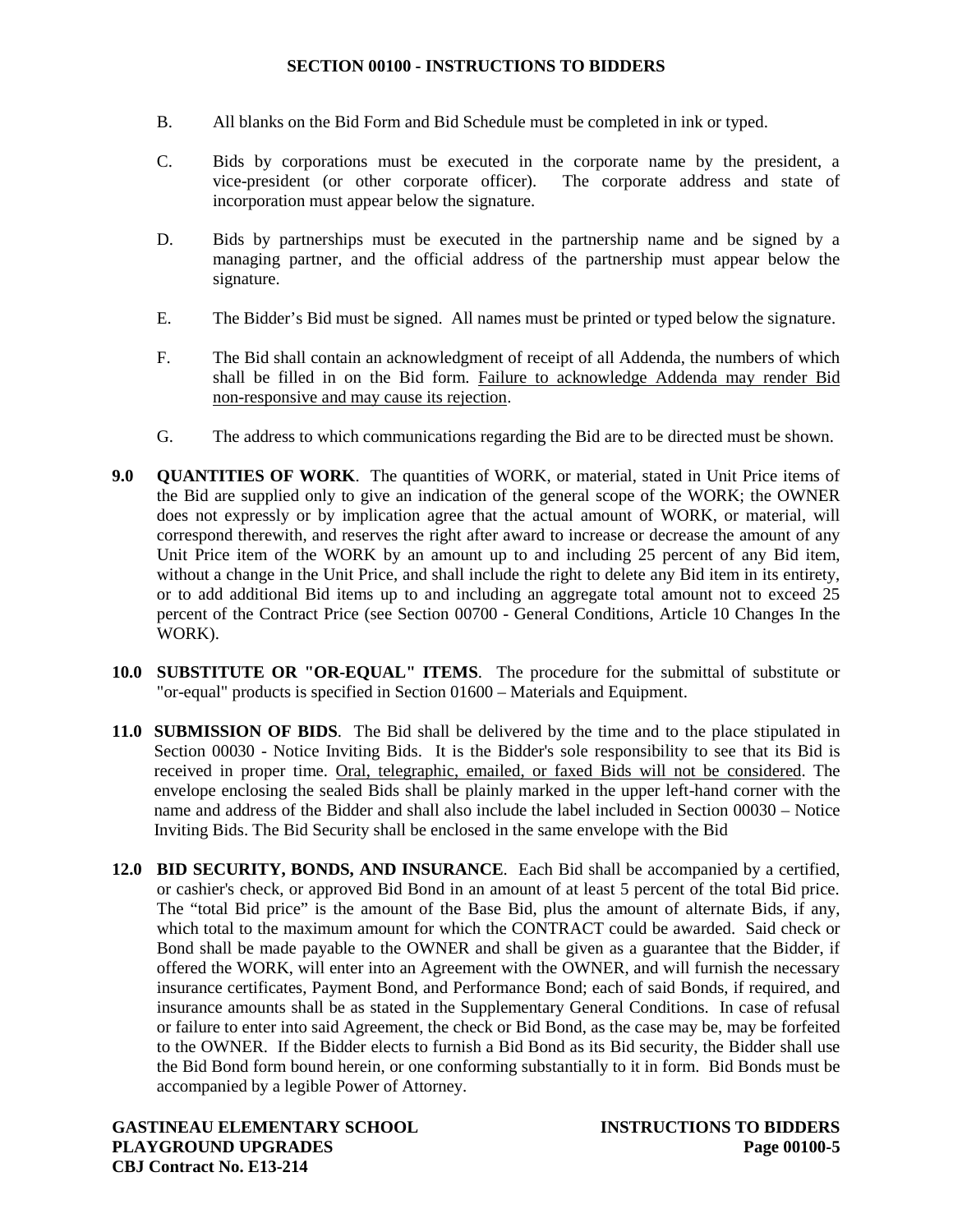- **13.0 RETURN OF BID SECURITY.** The OWNER will return all Bid security checks (certified or cashier's) accompanying such of the Bids as are not considered in making the award. All other Bid securities will be held until the Agreement has been executed. Following execution of the Agreement, all other Bid security checks will be returned to the respective Bidders whose Bids they accompanied and Bid security bonds will be appropriately discarded.
- **14.0 DISCREPANCIES IN BIDS**. In the event there is more than one Pay Item in a Bid Schedule, the Bidder shall furnish a price for all Pay Items in the schedule, and failure to do so may render the Bid non-responsive and cause its rejection. In the event there are Unit Price Pay Items in a Bid Schedule and the "amount" indicated for a Unit Price Bid Item does not equal the product of the Unit Price and quantity, the Unit Price shall govern and the amount will be corrected accordingly, and the Bidder shall be bound by said correction. In the event there is more than one Pay Item in a Bid Schedule and the total indicated for the schedule does not agree with the sum of the prices Bid on the individual items, the prices Bid on the individual items shall govern and the total for the schedule will be corrected accordingly, and the Bidder shall be bound by said correction.

## **15.0 BID MODIFICATIONS AND UNAUTHORIZED ALTERNATIVE BIDS.**

A. Any bidder may deliver a modification to a bid in person, by mail or fax (907-586-4561), provided that such modification is received by the Purchasing Division no later than the deadline for bids. Modifications will be time and date stamped by the Purchasing Division, which will establish the official time of receipt of the modification. The modification must not reveal the bid price but should be in the form of an addition or subtraction or other modification so that the final prices will not be known until the sealed bid is opened.

The Bid modifications shall be provided on the **Bid Modification Form** located at the end of this Section. Submittal of any other form by the vendor may deem the modification unacceptable by the OWNER **A mail or fax modification should not reveal the Bid price but should provide the addition or subtraction or other modification so that the final prices will not be known by the City and Borough until the sealed Bid is opened.** Submitted Modification forms shall include the modification to the unit price or lump sum amount of each pay item modified.

**FAX DISCLAIMER:** It is the responsibility of the bidder to submit modifications in a timely manner. Bidders' use of a fax machine to modify their bid shall be at bidders' sole risk. The Purchasing Division will attempt to keep the fax machine in good working order but will not be responsible for bid modifications that are late due to mechanical failure, a busy fax machine, or any other cause arising from bidder's use of a fax machine, even if bidder submits a transmission report or provides other confirmation indicating that the bidder transmitted a bid modification prior to the deadline. The City will not be responsible for its failure to receive the modification whether such failure is caused by equipment or human error, or otherwise. Bidders are therefore strongly encouraged to confirm receipt of their bid modification with the Purchasing Division (907-586-5258) prior to deadline.

B. Conditioned bids, limitations, or provisos attached to the Bid or bid modification will render it unauthorized and cause its rejection as being non-responsive. The completed Bid forms shall be without interlineations, alterations, or erasures in the printed text. All

**GASTINEAU ELEMENTARY SCHOOL INSTRUCTIONS TO BIDDERS PLAYGROUND UPGRADES Page 00100-6 CBJ Contract No. E13-214**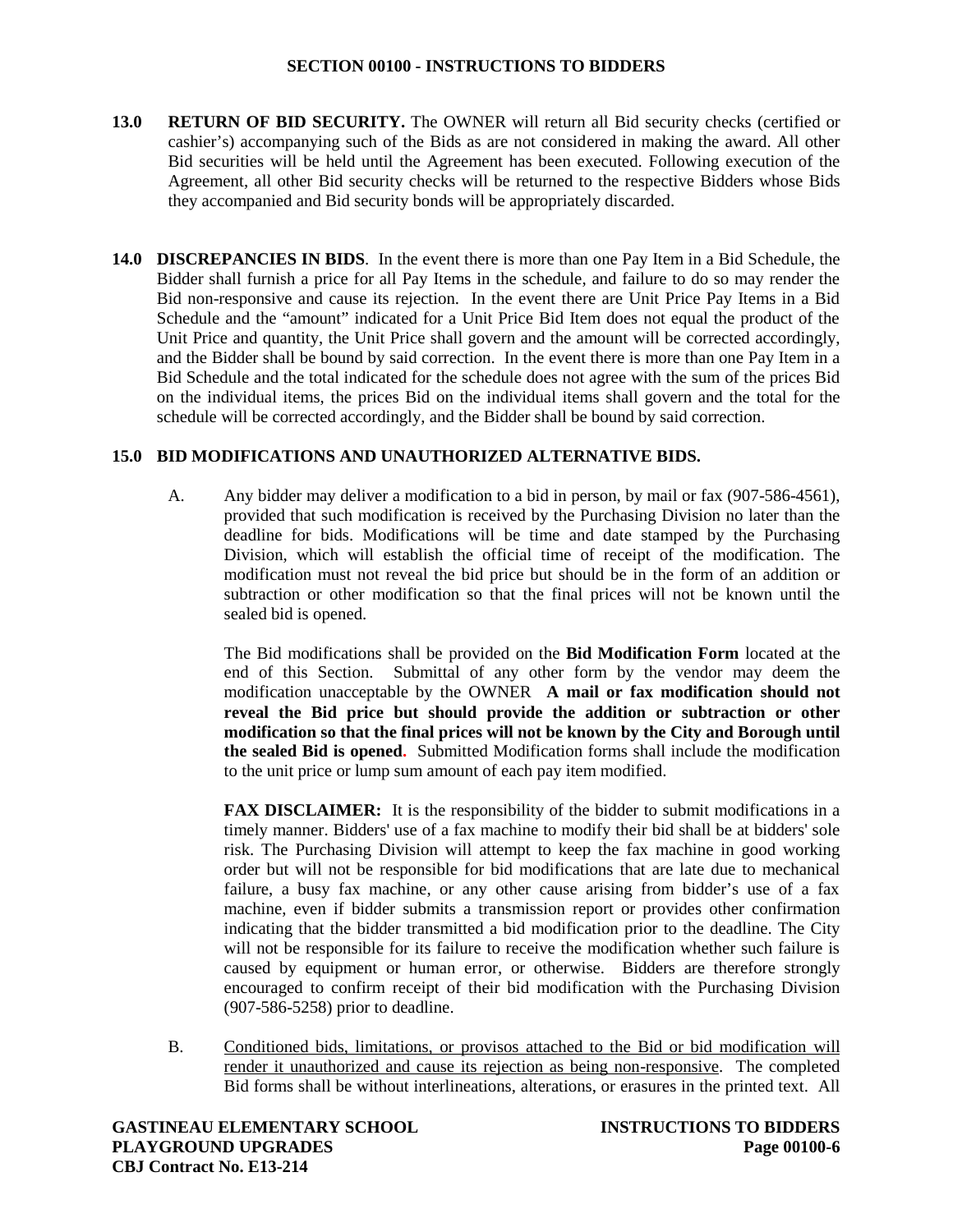changes shall be initialed by the person signing the Bid. Alternative Bids will not be considered unless called for.

**16.0 WITHDRAWAL OF BID**. Prior to the Deadline for Bids, the Bid may be withdrawn by the Bidder by means of a written request, signed by the Bidder or its properly authorized representative. Such written request must be delivered to the place stipulated in the Notice Inviting Bids for receipt of Bids.

## **17.0 AWARD OF CONTRACT.**

- A. Award of a contract, if it is awarded, will be on the basis of materials and equipment described in the Drawings or specified in the Technical Specifications and will be made to the lowest responsive, responsible Bidder whose Bid complies with all the requirements prescribed. Unless otherwise specified, any such award will be made within the period stated in the Notice Inviting Bids that the Bids are to remain open. Unless otherwise indicated, a single award will be made for all the Bid items in an individual Bid Schedule.
- B. If the OWNER has elected to advertise this Project with a Base Bid and Alternates, the OWNER may elect to award the contract for the Base Bid, or the Base Bid in combination with one or more Alternates selected by the OWNER. In either case, award shall be made to the responsive, responsible bidder offering the lowest total Bid for the WORK to be awarded.
- C. Low Bidder will be determined on the basis of the lowest total of the Base Bid plus combinations of Alternates if funding allows, as selected by the Selection Committee through the process described below.
	- 1 Prior to the Deadline for Bids, a Selection Committee will be appointed by the **Owner**
	- 2 The Selection Committee will be sequestered in a conference room apart from the bid opening room at the time of bid opening.
	- 3 The CBJ Purchasing staff will open bids. A bid summary sheet will be compiled without bidder identification, so that the Selection Committee will have no knowledge of which bids were made by which bidders.
	- 4 The bid summary sheet will be delivered to the Selection Committee by the Engineering Contract Administrator.
	- 5 The Selection Committee will choose the low bid comprised of the Base Bid and those Alternates deemed to be in the best interest of the project and within the approved construction budget. For award purposes, the CBJ will add any Alternate to the Total Base Bid Amount in Section 00310 – Bid Schedule.
	- 6 The Selection Committee will identify in order from low to high the bids received for the project and the results will be posted.

## **18.0 EXECUTION OF AGREEMENT.**

A. All Bids of value greater than \$1,000,000 must be approved by the CBJ Assembly. After the CBJ Assembly has approved the award and after the Bid protest period, the OWNER will issue a Notice of Intent to Award to the approved Bidder. The Bidder to whom award is made shall execute a written Agreement with the OWNER on the Agreement form, Section 00500, collect insurance, and shall furnish all certificates and Bonds required by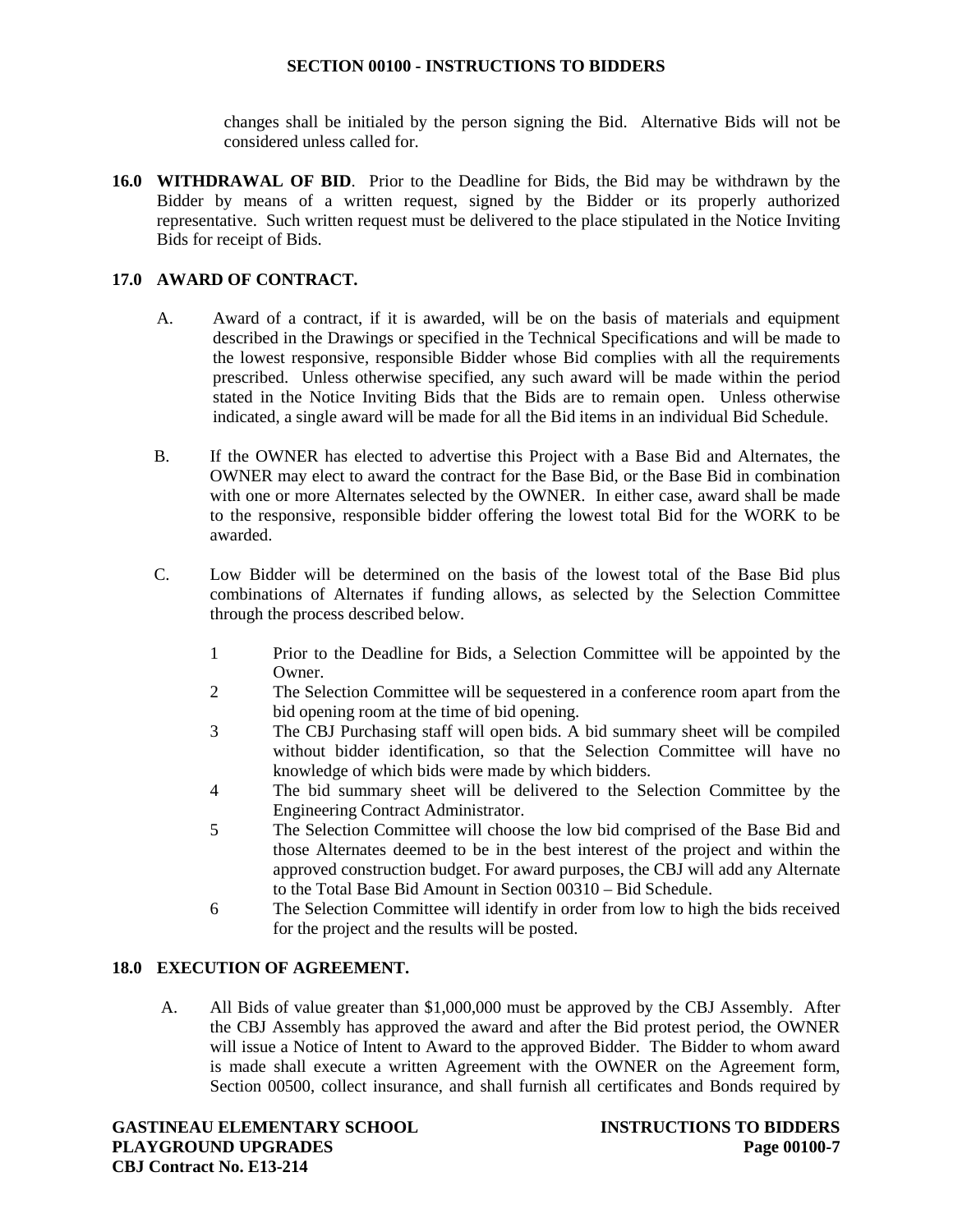the Contract Documents within 10 Days (calendar) from the date of the Notice of Intent to Award letter.

- B. Failure or refusal to enter into the Agreement as herein provided or to conform to any of the stipulated requirements in connection therewith shall be just cause for annulment of the award and forfeiture of the Bid security. If the lowest responsive, responsible Bidder refuses or fails to execute the Agreement, the OWNER may award the contract to the second lowest responsive, responsible Bidder. If the second lowest responsive, responsible Bidder refuses or fails to execute the Agreement, the OWNER may award the contract to the third lowest responsive, responsible Bidder. On the failure or refusal of such second or third lowest Bidder to execute the Agreement, each such Bidder's Bid securities shall be likewise forfeited to the OWNER.
- **19.0 LIQUIDATED DAMAGES**. Provisions for liquidated damages if any, are set forth in Section 00500 - Agreement.

## **20.0 FILING A PROTEST.**

- A. A Bidder may protest the proposed award of a competitive sealed Bid by the City and Borough of Juneau. The protest shall be executed in accordance with CBJ Ordinance 53.50.062 PROTESTS and CBJ Ordinance 53.50.080 ADMINISTRATION OF PROTEST. The entire text of the CBJ Purchasing Ordinance can be accessed at the CBJ website, *http://www.juneau.org/law/code/code.php*, or call the CBJ Purchasing Division at (907) 586-5258 for a copy of the ordinance.
- B. Late protests shall not be considered by the CBJ Purchasing Officer.
- C. This project is funded with Alaska Department of Education and Early Development funds; per 4 AAC 31.080 (c), the written Bid protest shall be filed within 10 Calendar Days after the Notice of Intended Award of the contract has been issued. The written protest shall, at a minimum, contain the following:
	- $\triangleright$  the name, address and telephone number of the interested party filing the protest;
	- $\triangleright$  the signature of the interested party;
	- $\triangleright$  identification of the proposed award at issue;
	- $\triangleright$  statement of legal or factual ground for protest;
	- $\triangleright$  copies of all relevant documents;
	- $\triangleright$  protest fee.

## **21.0 CONTRACTOR'S GOOD STANDING WITH CBJ FINANCE DEPARTMENT:**

Contractors must be in good standing with the CBJ prior to award, and prior to any contract renewals, and in any event no later than *seven business days* following notification by the CBJ of intent to award. **Good standing** means: all amounts owed to the CBJ are current and the Contractor is not delinquent with respect to any taxes, fees, assessment, or other monies due and owed the CBJ, or a Confession of Judgment has been executed and the Contractor is in compliance with the terms of any stipulation associated with the Confession of Judgment, including being current as to any installment payments due; and Contractor is current in all CBJ reporting obligations (such as sales tax registration and reporting and business personal property declarations). Failure to meet these requirements may be cause for rejection of your bid. To determine if your business is in good standing, or for further information, contact the CBJ Finance Department's Sales Tax Division at (907) 586-5265 for sales tax issues, Assessor's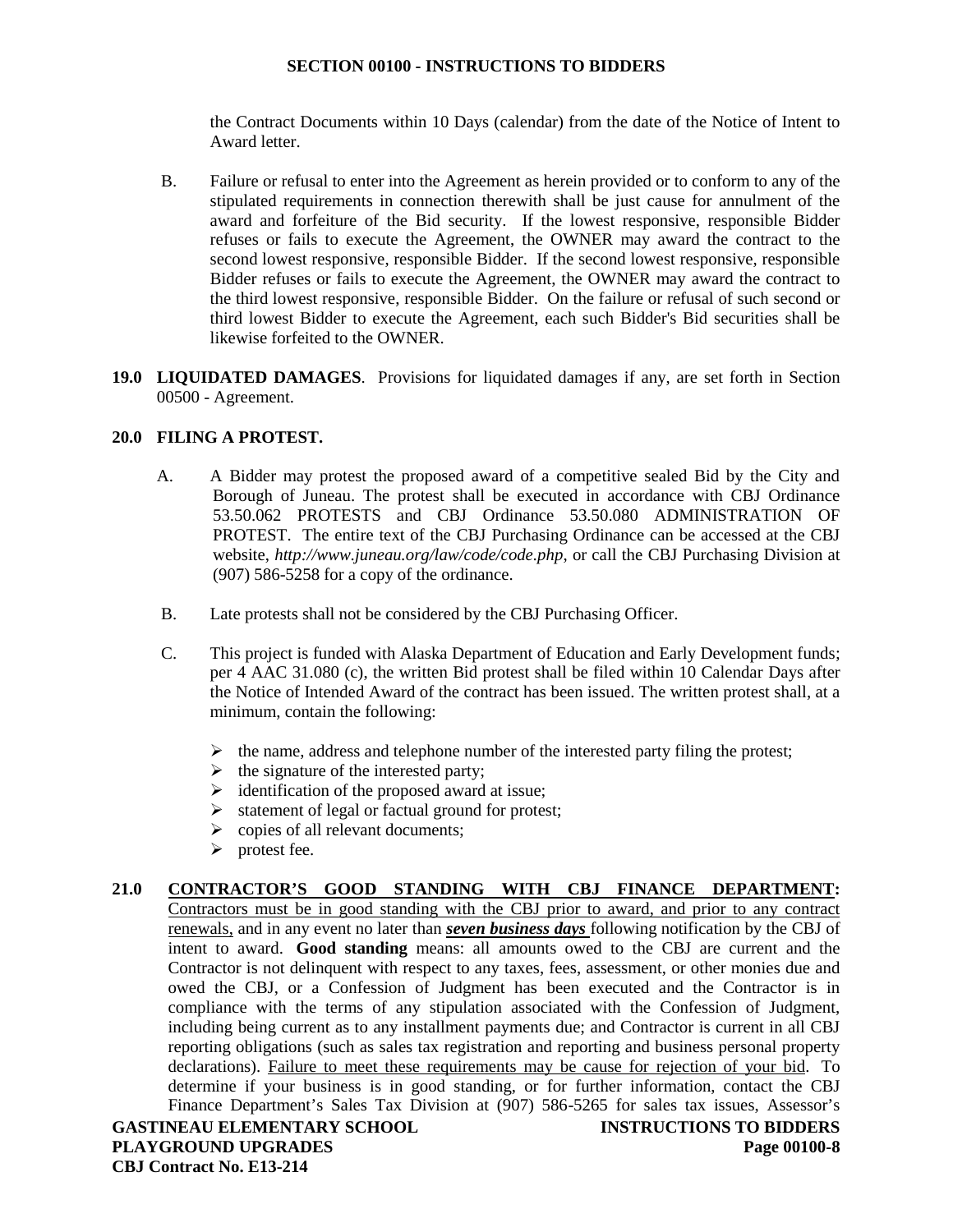Office at (907)586-0930 for business personal property issues, or Collections Division at (907) 586-5268 for all other accounts.

**22.0 PERMITS AND LICENSES**. The CONTRACTOR is responsible for all WORK associated with meeting any local, state, and/or federal permit and licensing requirements.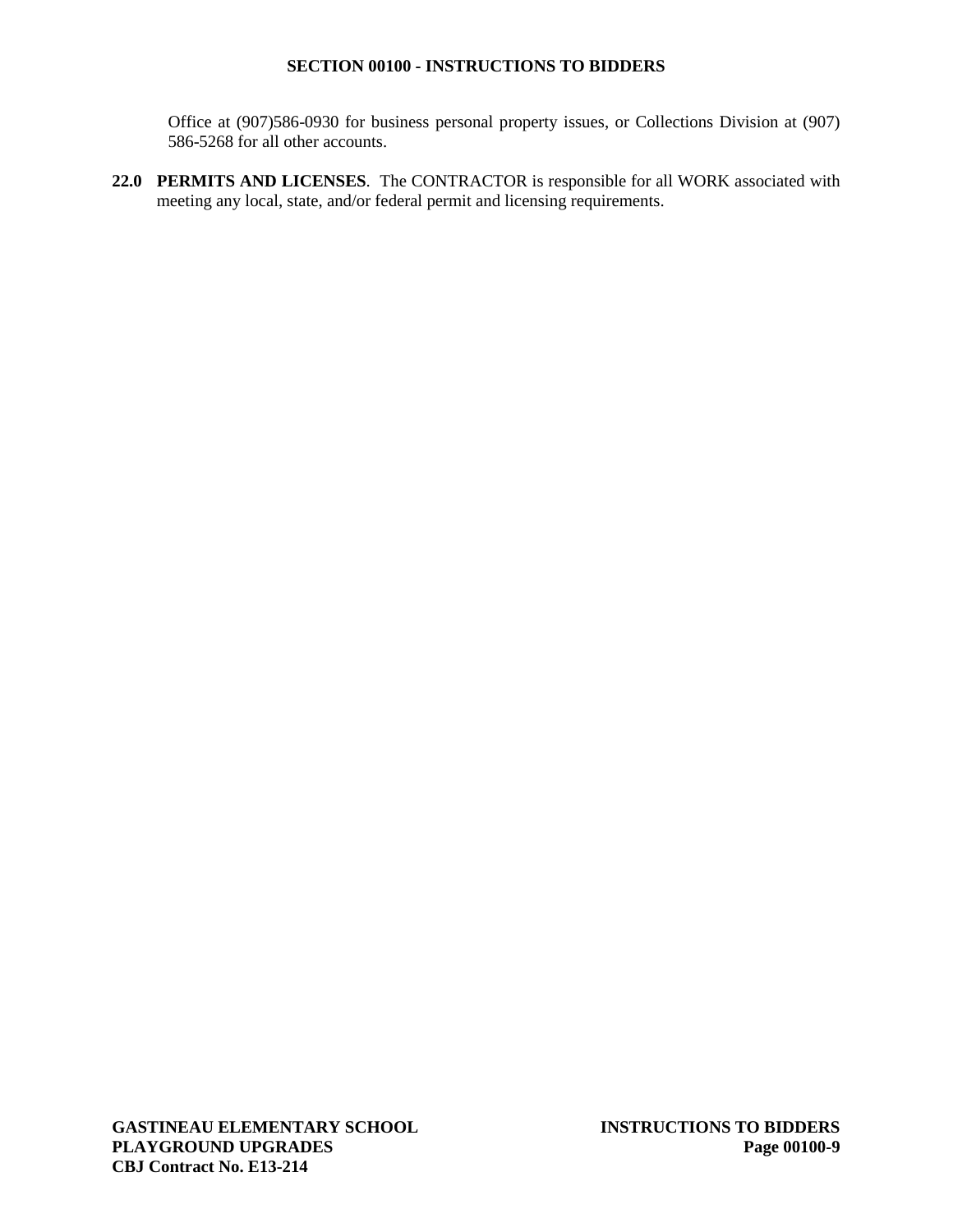## CITY AND BOROUGH OF JUNEAU PURCHASING DIVISION FAX NO. 907-586-4561

# **BID MODIFICATION FORM**

Modification Number:

Note: All modifications shall be made to the original bid amount(s). If more than one Modification form is submitted by any one bidder, changes from all Modification forms submitted will be combined and applied to the original bid. Changes to the modified Bid amounts will be calculated by the OWNER.

| PAY ITEM<br>NO. | PAY ITEM DESCRIPTION | <b>MODIFICATIONS</b><br>TO UNIT PRICE OR<br><b>LUMP SUM</b><br>$(indicte +/-)$ |
|-----------------|----------------------|--------------------------------------------------------------------------------|
|                 |                      |                                                                                |
|                 |                      |                                                                                |
|                 |                      |                                                                                |
|                 |                      |                                                                                |
|                 |                      |                                                                                |
|                 |                      |                                                                                |
|                 |                      |                                                                                |
|                 |                      |                                                                                |
|                 |                      |                                                                                |
|                 |                      |                                                                                |

**Total Increase or Decrease: \$**

**Name of Bidding Firm**

**Responsible Party Signature**

**Printed Name (must be an authorized signatory for Bidding Firm)**

**END OF SECTION**

**GASTINEAU ELEMENTARY SCHOOL INSTRUCTIONS TO BIDDERS PLAYGROUND UPGRADES Page 00100-10 CBJ Contract No. E13-214**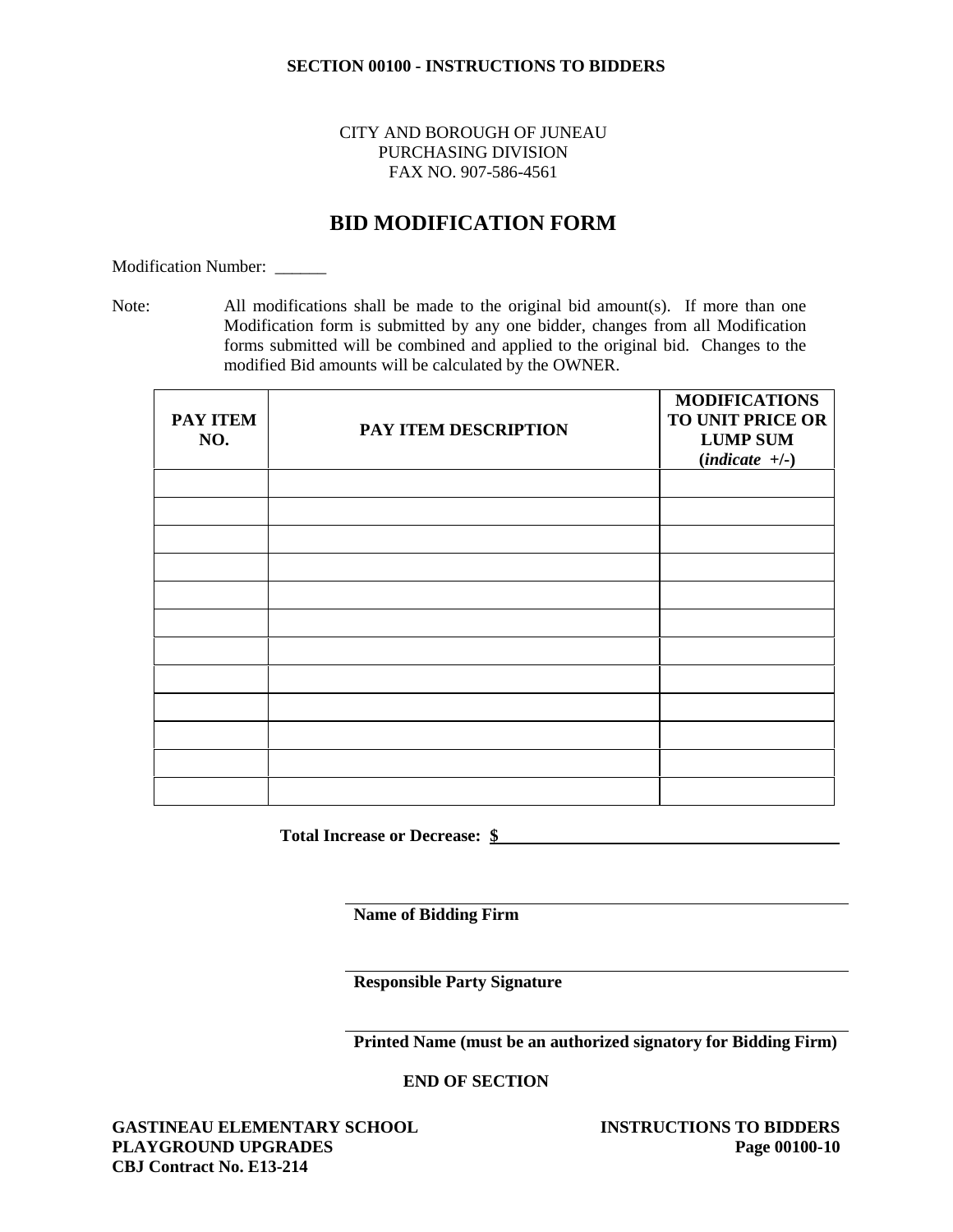#### **BID TO: THE CITY AND BOROUGH OF JUNEAU**

1. The undersigned Bidder proposes and agrees, if this Bid is accepted, to enter into an Agreement with the OWNER in the form included in the Contract Documents (as defined in Article 7 of Section 00500 - Agreement) to perform the WORK as specified or indicated in said Contract Documents entitled

#### **Gastineau Elementary School Playground Upgrades CBJ Contract No. E13-214**

- 2. Bidder accepts all of the terms and conditions of the Contract Documents, including without limitation those in the "Notice Inviting Bids" and "Instructions to Bidders," dealing with the disposition of the Bid Security.
- 3. This Bid will remain open for the period of time stated in the "Notice Inviting Bids" unless otherwise required by law. Bidder will enter into an Agreement within the time and in the manner required in the "Notice Inviting Bids" and the "Instructions to Bidders," and will furnish insurance certificates, Payment Bond, Performance Bond, and any other documents as may be required by the Contract Documents.
- 4. Bidder has familiarized itself with the nature and extent of the Contract Documents, WORK, site, locality where the WORK is to be performed, the legal requirements (federal, state and local laws, ordinances, rules, and regulations), and the conditions affecting cost, progress or performance of the WORK and has made such independent investigations as Bidder deems necessary.
- 5. This Bid is genuine and not made in the interest of or on behalf of any undisclosed person, firm or corporation and is not submitted in conformity with any agreement or rules of any group, association, organization or corporation; Bidder has not directly or indirectly induced or solicited any other Bidder to submit a false or sham Bid; Bidder has not solicited or induced any person, firm or corporation to refrain from bidding; and Bidder has not sought by collusion to obtain for itself any advantage over any other Bidder or over OWNER.
- 6. To all the foregoing, and including all Bid Schedule and information required of Bidder contained in this Bid Form, said Bidder further agrees to complete the WORK required under the Contract Documents within the Contract Time stipulated in said Contract Documents, and to accept in full payment therefore the Contract Price based on the total bid price(s) named in the aforementioned Bid Schedule.
- 7. Bidder has examined copies of all the Contract Documents including the following Addenda (receipt of all of which is hereby acknowledged by the Undersigned):

| Addenda No. | Date Issued | Addenda No. | Date Issued |  |
|-------------|-------------|-------------|-------------|--|
|             |             |             |             |  |
|             |             |             |             |  |
|             |             |             |             |  |
|             |             |             |             |  |
|             |             |             |             |  |
|             |             |             |             |  |

*Give number and date of each addenda above. Failure to acknowledge receipt of all Addenda may cause the Bid to be non-responsive and may cause its rejection.*

## **GASTINEAU ELEMENTARY SCHOOL PLAYGROUND UPGRADES BID CBJ Contract No. E13-214 Page 00300-1**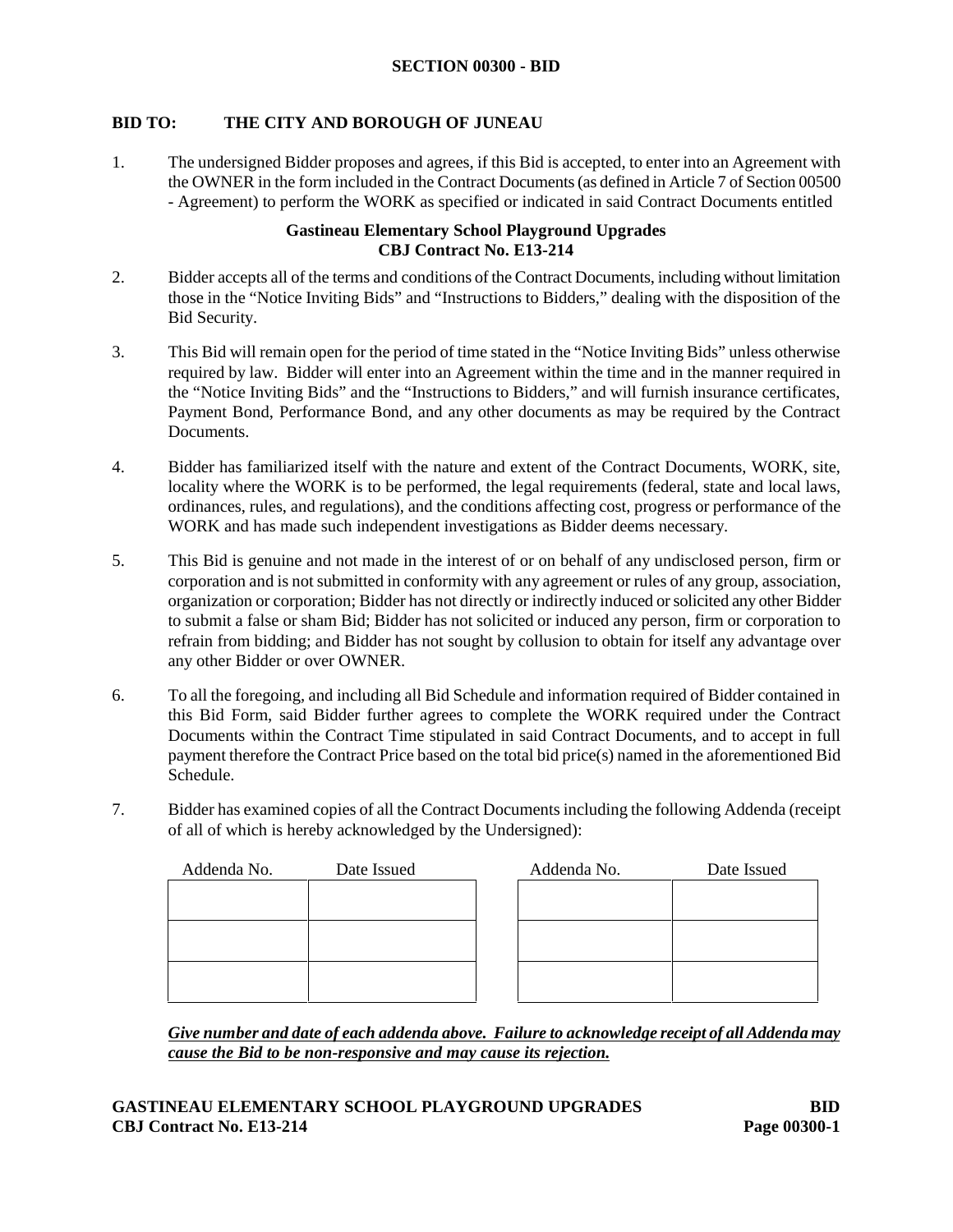#### **SECTION 00300 - BID**

8. The Bidder has read this Bid and agrees to the conditions as stated herein by signing his/her signature in the space provided below.

|                      | (Company Name)       |  |
|----------------------|----------------------|--|
| Alaska               |                      |  |
| <b>CONTRACTOR's</b>  | By: $\qquad \qquad$  |  |
| Business License No: | (Signature)          |  |
| Alaska               |                      |  |
| <b>CONTRACTOR's</b>  |                      |  |
| License No:          | Title:               |  |
|                      |                      |  |
|                      | (Street or P.O. Box) |  |
|                      |                      |  |
|                      | (City, State, Zip)   |  |
| Email:               |                      |  |
|                      |                      |  |
|                      |                      |  |

## 9. TO BE CONSIDERED, ALL BIDDERS MUST COMPLETE AND INCLUDE THE FOLLOWING AT THE TIME OF THE BID OPENING:

- $\triangleright$  Bid, Section 00300 (includes addenda receipt statement)
- Completed Bid Schedule, Section 00310
- Bid Security (Bid Bond, Section 00320, or by a certified or cashier's check as stipulated in the Notice Inviting Bids, Section 00030)
- 10. The apparent low Bidder is required to complete and submit the following documents by 4:30 p.m. on the *fifth business day* following the date of the Posting Notice.
	- $\triangleright$  Subcontractor Report, Section 00360

The apparent low Bidder who fails to submit a completed Subcontractor Report within the time specified in Section 00360 – Subcontractor Report will be found to be not a responsible Bidder and may be required to forfeit the Bid security. The OWNER will then consider the next lowest Bidder for award of the contract.

- 11. The successful Bidder will be required to submit, within *ten Days (calendar)* after the date of the "Notice of Intent to Award" letter, the following executed documents:
	- Agreement Forms, Section 00500
	- $\triangleright$  Performance Bond, Section 00610
	- Payment Bond, Section 00620
	- Certificates of Insurance, (CONTRACTOR) Section 00700 and Section 00800

#### **END OF SECTION**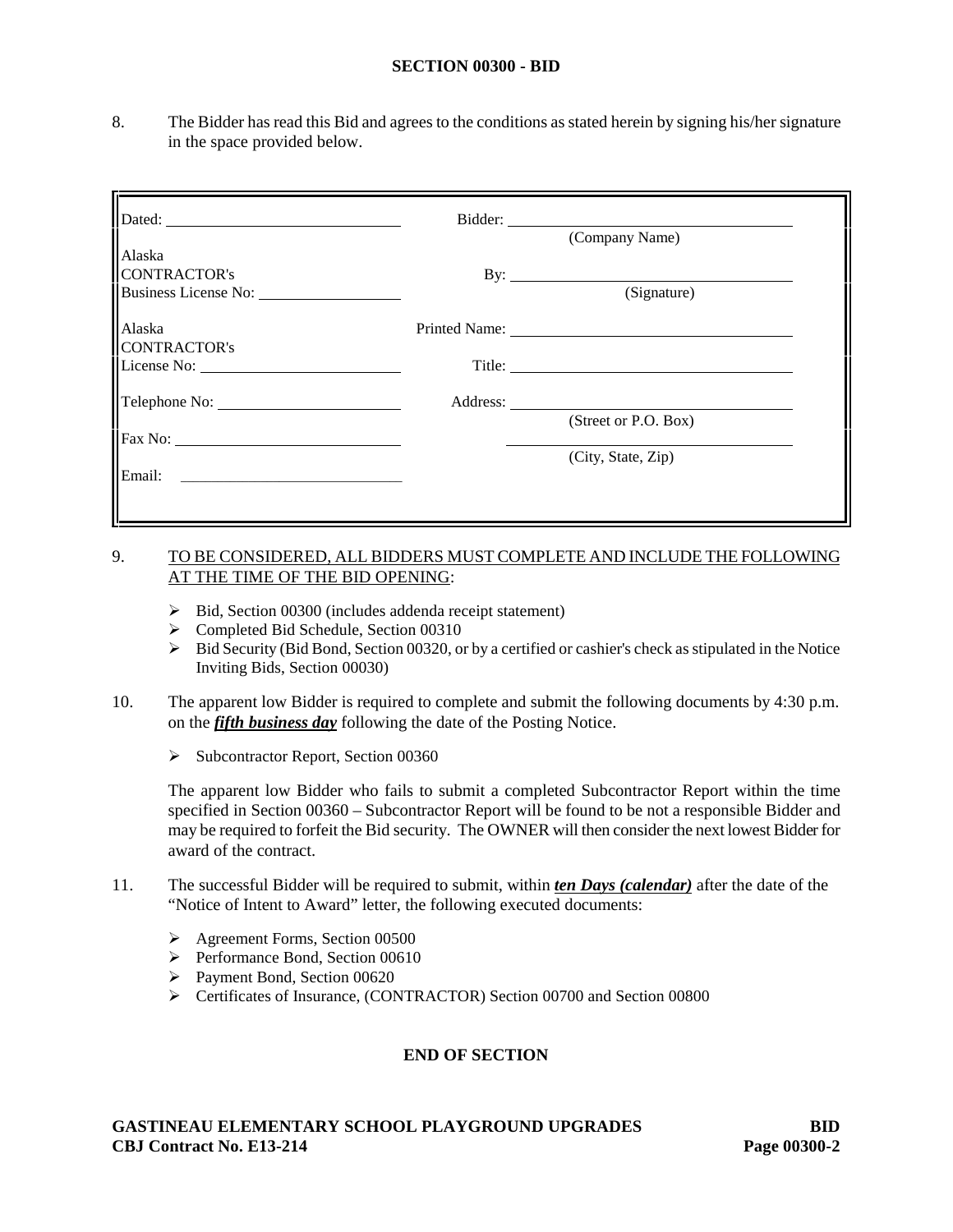#### **SECTION 00310 - BID SCHEDULE**

Bid Schedule for construction of **E13-214, named Gastineau Elementary School Playground Upgrades**, in accordance with the Contract Documents.

**BASE BID** - Furnish all labor, equipment and materials for Demolition of existing playground equipment, demolition of asphalt paving, demolition of a portion of the bin retaining wall, modifications to existing storm drain system including addition of new catch basins and cleaning of existing catch basins and piping, installation of new Owner furnished playground equipment, alteration to site grades to facilitate new grades and depressed areas for fall protection, install of underdrains at play equipment fall zones, install of new Owner furnished shredded rubber fall protection material, install of base course for asphalt paving and concrete work, install of new curbs at perimeter of shredded rubber fall protection, installation of new asphalt paving, reconfiguration of hillside grades for outdoor classroom, install of new Owner furnished benches at outdoor classroom area, installation of a new concrete retaining wall at outdoor classroom area, installation of new ornamental and chain link fencing, install of top soil at planting bed area, and new game line painting on new asphalt and existing concrete surfaces, and perform all WORK as described in these Contract Documents.

**TOTAL BASE BID \$**

**(Price in Figures)**

**ADDITIVE ALTERNATE NO. 1** – **UPPER STAFF PARKING AREA** - Furnish all labor, equipment and materials and perform all WORK to construct six additional parking spaces to upper staff parking area. The scope of work of this alternate includes but is not limited to earthwork, drainage, concrete retaining walls & curbs, asphalt paving & striping, and related grading and re-vegetation of disturbed soils to integrate the new parking space into the existing lot as shown on the construction drawings.

**TOTAL ADDITIVE ALTERNATE NO. 1 \$**

**(Price in Figures)**

**ADDITIVE ALTERNATE NO. 2 – ASPHALT AND DRAINAGE EAST OF CLIMBING WALL -** Furnish all labor, equipment and materials and perform all WORK to improve asphalt surface and canopy drainage along aluminum canopy and at asphalt pavement area east of the climbing wall. The scope of work of this alternate includes but is not limited to asphalt demolition, underground storm drain piping between eight (8) canopy downspouts and underground storm drain system, new base course and asphalt paving in area east of the climbing wall, and adjustments to rim elevations at existing catch basins as shown on the construction drawings.

**TOTAL ADDITIVE ALTERNATE NO. 2 \$**

**(Price in Figures)**

**Bidder:**

**(Company Name)**

**GASTINEAU ELEMENTARY SCHOOL PLAYGROUND UPGRADES BID SCHEDULE CBJ Contract No. E13-214 Page 00310-1**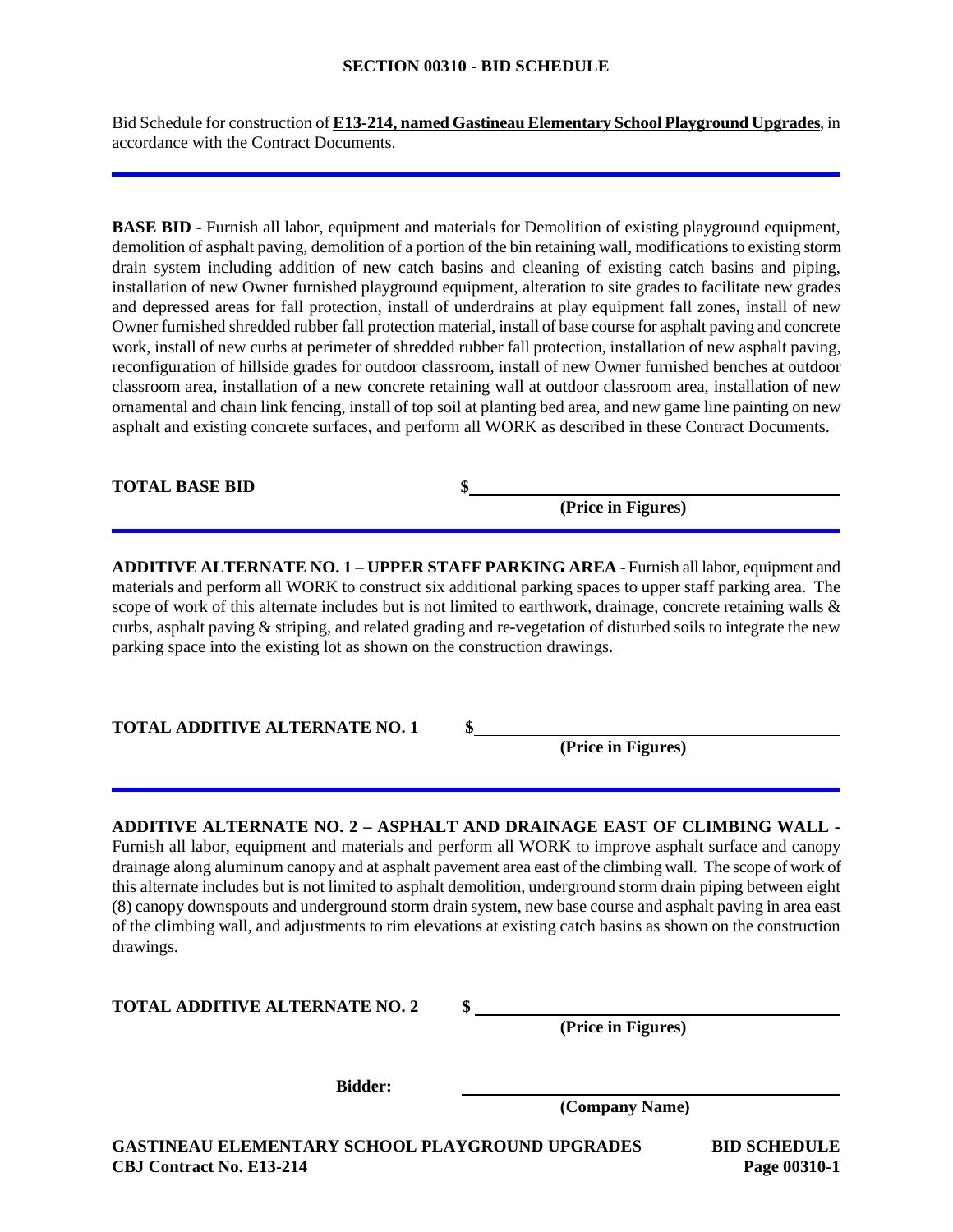#### **SECTION 00310 - BID SCHEDULE**

**ADDITIVE ALTERNATE NO. 3 – PICNIC TABLES -** Furnish all labor, equipment and materials and perform all WORK to install four (4) picnic tables beside planter as shown on drawings. The scope of work of this alternate includes but is not limited to excavation, concrete foundations, and install of four (4) Owner furnished picnic tables as shown on the construction drawings.

| <b>TOTAL ADDITIVE ALTERNATE NO. 3</b> |                | \$<br>(Price in Figures) |  |
|---------------------------------------|----------------|--------------------------|--|
| Date:                                 | <b>Bidder:</b> | (Company Name)           |  |
|                                       |                | <b>END OF SECTION</b>    |  |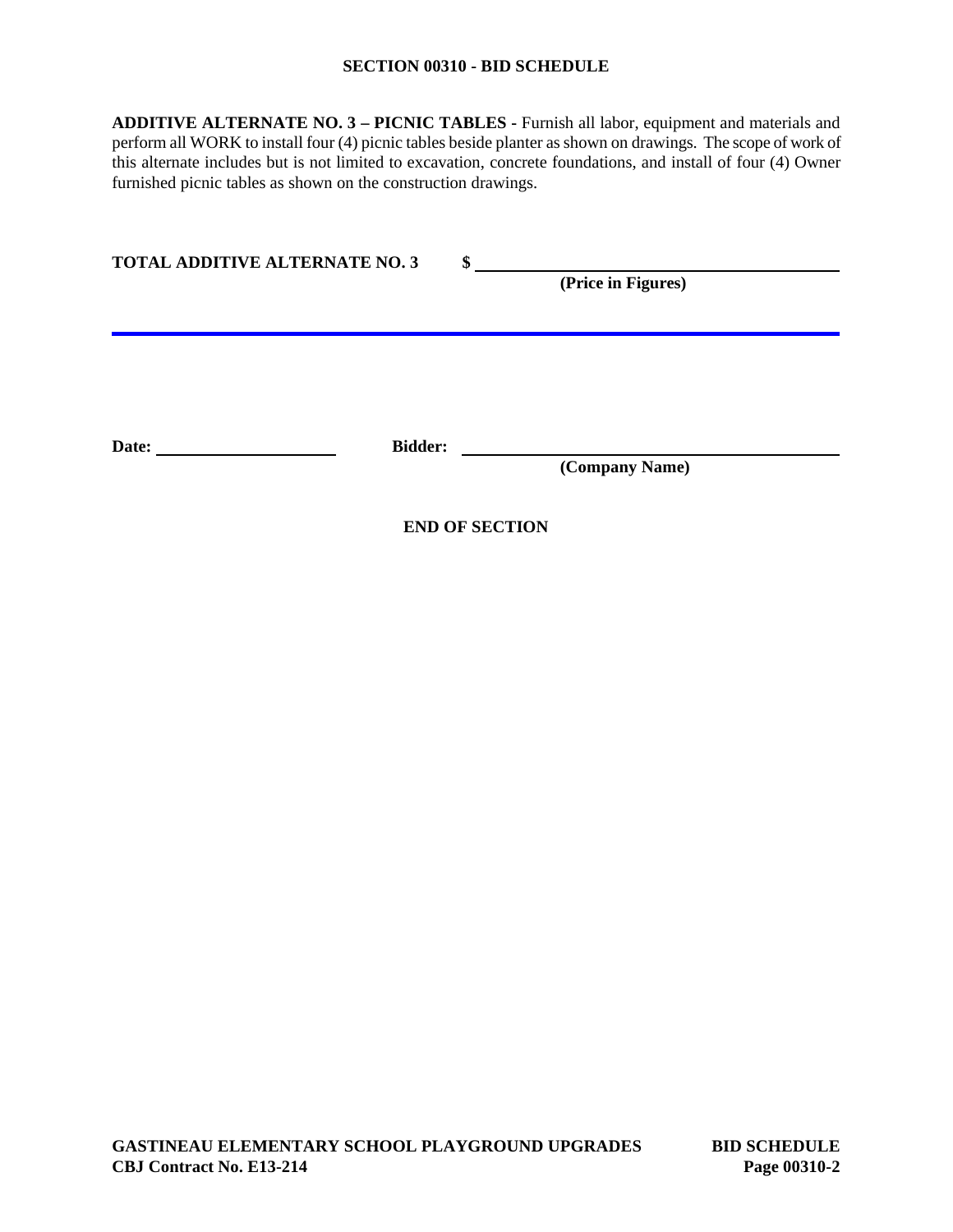#### **SECTION 00320 - BID BOND**

#### KNOW ALL PERSONS BY THESE PRESENTS, that

as Principal, and

as Surety, are held and firmly bound unto **THE CITY AND BOROUGH OF JUNEAU** hereinafter called "OWNER," in the sum of

dollars, (not less than five percent of the total amount of the Bid) for the payment of which sum, well and truly to be made, we bind ourselves, our heirs, executors, administrators, successors, and assigns, jointly and severally, firmly by these presents.

WHEREAS, said Principal has submitted a Bid to said OWNER to perform the WORK required under the Bid Schedule of the OWNER's Contract Documents entitled

#### **GASTINEAU ELEMENTARY SCHOOL PLAYGROUND UPGRADES**

## **CBJ Contract No. E13-214**

NOW THEREFORE, if said Principal is awarded a contract by said OWNER and, within the time and in the manner required in the "Notice Inviting Bids" and the "Instructions to Bidders" enters into a written Agreement on the form of Agreement bound with said Contract Documents, furnishes the required certificates of insurance, and furnishes the required Performance Bond and Payment Bond, then this obligation shall be null and void, otherwise it shall remain in full force and effect. In the event suit is brought upon this bond by said OWNER and OWNER prevails, said Surety shall pay all costs incurred by said OWNER in such suit, including a reasonable attorney's fee to be fixed by the court.

SIGNED AND SEALED, this day of , 20\_\_\_\_\_\_.

(SEAL)\_\_\_\_\_\_\_\_\_\_\_\_\_\_\_\_\_\_\_\_\_\_\_\_\_\_\_\_ (SEAL)\_\_\_\_\_\_\_\_\_\_\_\_\_\_\_\_\_\_\_\_\_\_\_\_\_\_\_\_\_\_

(Principal) (Surety)

(Signature) (Signature)

By:\_\_\_\_\_\_\_\_\_\_\_\_\_\_\_\_\_\_\_\_\_\_\_\_\_\_\_\_\_\_\_ By:\_\_\_\_\_\_\_\_\_\_\_\_\_\_\_\_\_\_\_\_\_\_\_\_\_\_\_\_\_\_

**END OF SECTION**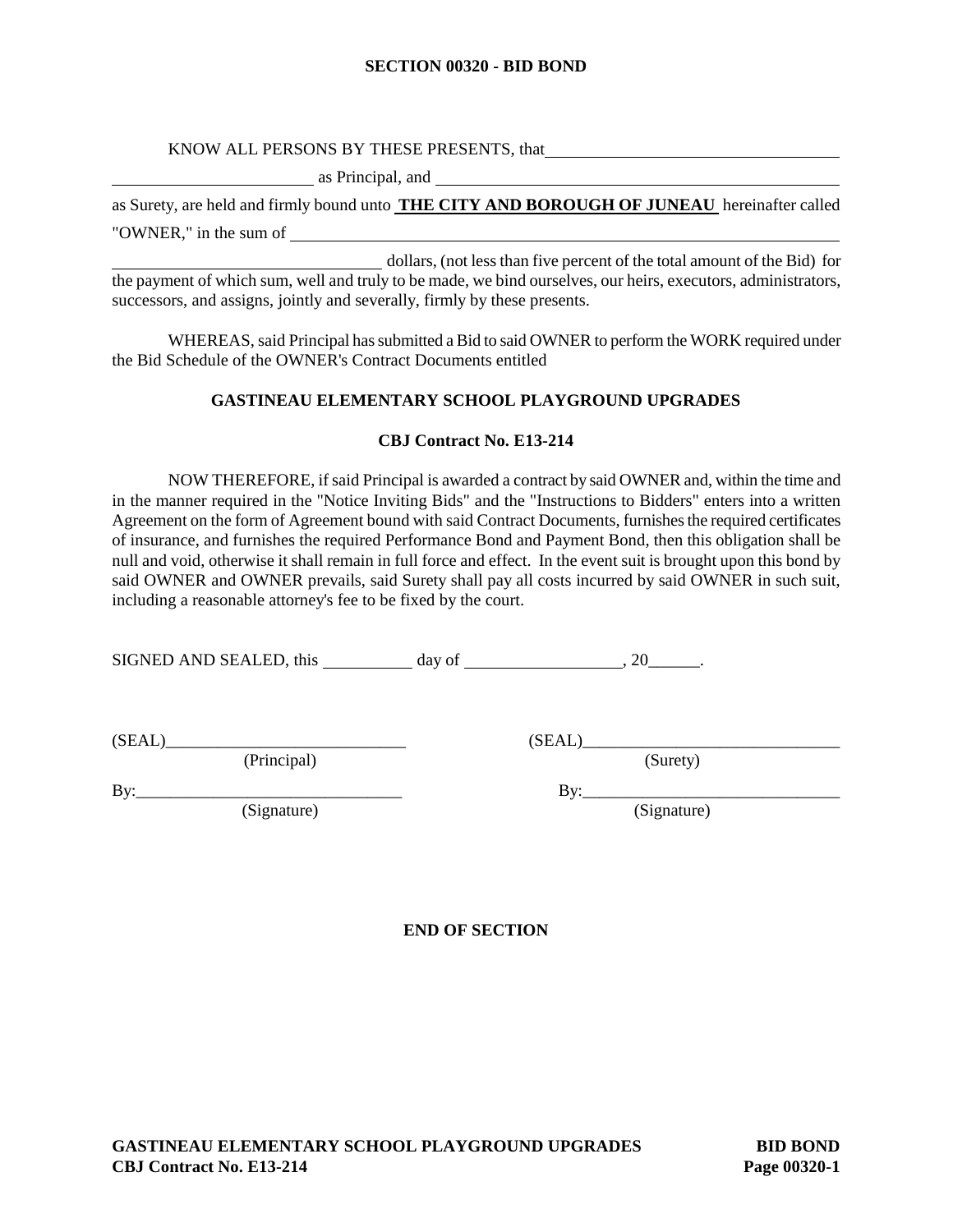#### **SECTION 00360 - SUBCONTRACTOR REPORT**

#### **LIST OF SUBCONTRACTORS (AS 36.30.115)**

The apparent low Bidder must submit a list of Subcontractors that the Bidder proposes to use in the performance of this contract *on the fifth business day* following the Posting Notice of Bids. If the fifth day falls on a weekend or holiday, the report is due by close of business on the next business Day following the weekend or holiday. The Subcontractor Report list must include each Subcontractor's name, address, location, evidence of valid Alaska Business License, and valid Alaska Contractor's Registration under AS 08.18. *If no Subcontractors are to be utilized in the performance of the WORK, write in ink or type "NONE" on line (1) below*

| <b>SUBCONTRACTOR</b> | <sup>1</sup> AK Contractor<br>License No. | $\frac{1}{2}$ Contact Name                        | Type of                                                             | Contract                    | $\checkmark$ if |
|----------------------|-------------------------------------------|---------------------------------------------------|---------------------------------------------------------------------|-----------------------------|-----------------|
| <b>ADDRESS</b>       | ${}^{2}AK$ Business<br>License No.        | $\frac{2 \text{ Phone No.}}{2 \text{$             | Work                                                                | Amount                      | <b>DBE</b>      |
| 1. $\qquad \qquad$   | 1                                         |                                                   | $\frac{1}{2}$ and $\frac{1}{2}$ and $\frac{1}{2}$ and $\frac{1}{2}$ | $\frac{\text{S}}{\text{S}}$ |                 |
|                      | 2 $\qquad \qquad \qquad$                  |                                                   |                                                                     |                             |                 |
| 2. $\qquad \qquad$   | $\mathbf{1}$                              |                                                   |                                                                     | $\mathbb{S}$                |                 |
|                      | and the company of the company            |                                                   |                                                                     |                             |                 |
|                      |                                           |                                                   |                                                                     |                             |                 |
| 3.                   | $\mathbf{1}$                              | <u> 1989 - John Stone, amerikansk politiker (</u> |                                                                     | $\mathbb{S}$                |                 |
|                      | $\mathfrak{D}$                            |                                                   |                                                                     |                             |                 |
|                      | $\mathbf{1}$                              |                                                   |                                                                     |                             |                 |
| 4.                   | $\mathcal{D}$                             |                                                   |                                                                     | $\mathbb{S}$                |                 |
|                      |                                           |                                                   |                                                                     |                             |                 |

I certify that the above listed Alaska Business License(s) and CONTRACTOR Registration(s), if applicable, were valid at the time Bids were opened for this Project.

CONTRACTOR, Authorized Signature

CONTRACTOR, Printed Name

COMPANY

**GASTINEAU ELEMENTARY SCHOOL SUBCONTRACTOR REPORT PLAYGROUND UPGRADES Page 00360-1 CBJ Contract No. E13-214**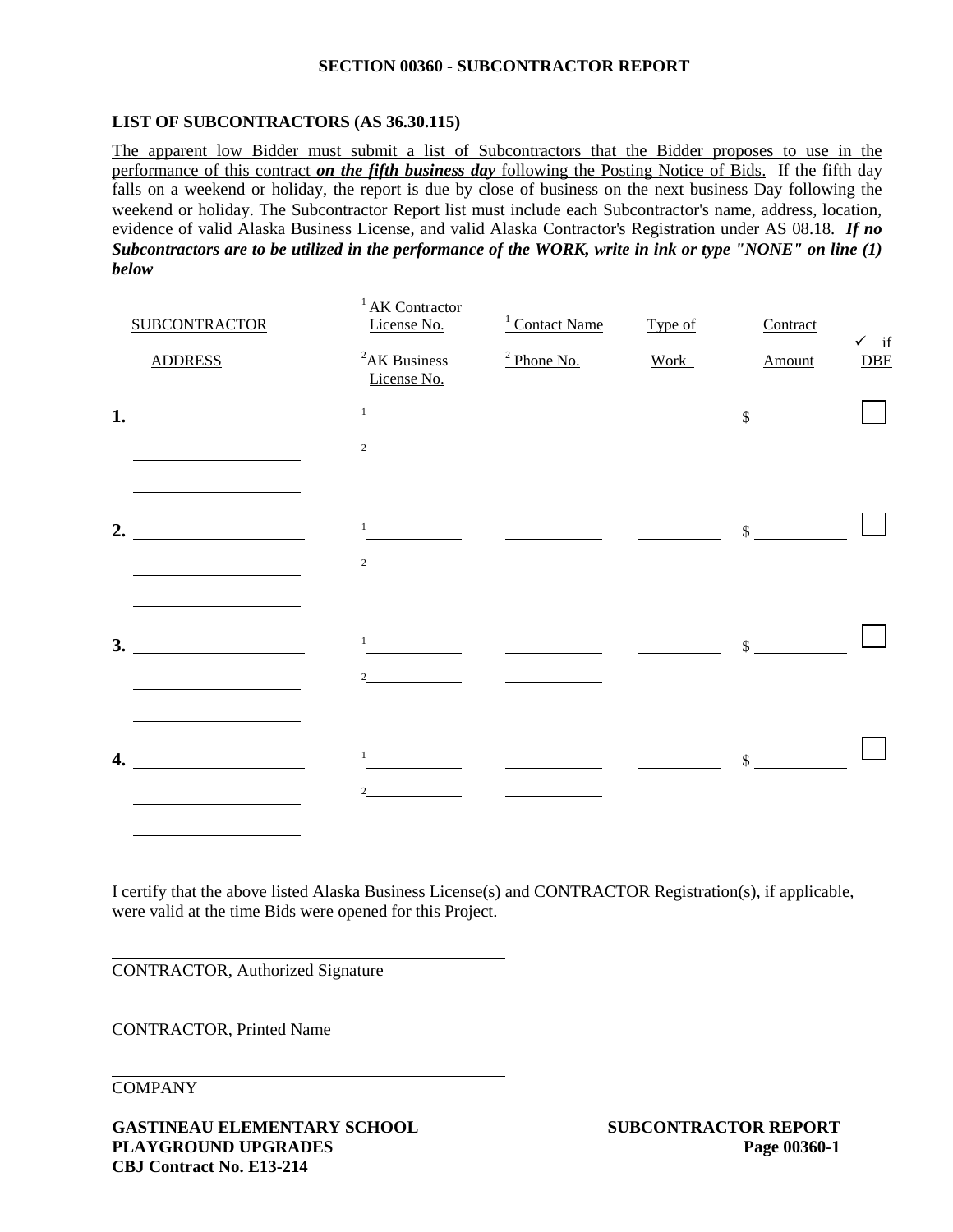#### **SECTION 00360 - SUBCONTRACTOR REPORT**

- A. A Bidder may replace a listed Subcontractor if the Subcontractor:
	- 1. fails to comply with AS 08.18;
	- 2. files for bankruptcy or becomes insolvent;
	- 3. fails to execute a contract with the Bidder involving performance of the WORK for which the Subcontractor was listed and the Bidder acted in good faith;
	- 4. fails to obtain bonding;
	- 5. fails to obtain insurance acceptable to the OWNER;
	- 6. fails to perform the contract with the Bidder involving work for which the Subcontractor was listed;
	- 7. must be substituted in order for the CONTRACTOR to satisfy required state and federal affirmative action requirements;
	- 8. refuses to agree or abide with the Bidder's labor agreement; or
	- 9. is determined by the OWNER not to be responsible.
	- 10. is not in "Good Standing" with the OWNER as required in Article 21.0 in Section 00100 – Instructions to Bidders.
- B. If a Bidder fails to list a Subcontractor or lists more than one Subcontractor for the same portion of WORK, the Bidder shall be considered to have agreed to perform that portion of WORK without the use of a Subcontractor and to have represented the Bidder to be qualified to perform that WORK.
- C. A Bidder who attempts to circumvent the requirements of this section by listing as a Subcontractor another contractor who, in turn, sublets the majority of the WORK required under the contract violates this section.
- D. If a contract is awarded to a Bidder who violates this section, the OWNER may:
	- 1. cancel the contract; or
	- 2. after notice and a hearing, assess a penalty on the Bidder in an amount that does not exceed 10 percent of the value of the subcontract at issue.
- E. On the Subcontractor Report, the apparent low Bidder must list any Subcontractors anticipated to perform WORK with a value of greater than one-half of one percent of the intended award amount, or \$2,000, whichever is less.
- F. An apparent low Bidder who fails to submit a completed Subcontractor Report within the time specified in this section may be found to be not a responsible Bidder and may be required to forfeit the Bid security. The OWNER will then consider the next lowest Bidder for award of the contract.

## **END OF SECTION**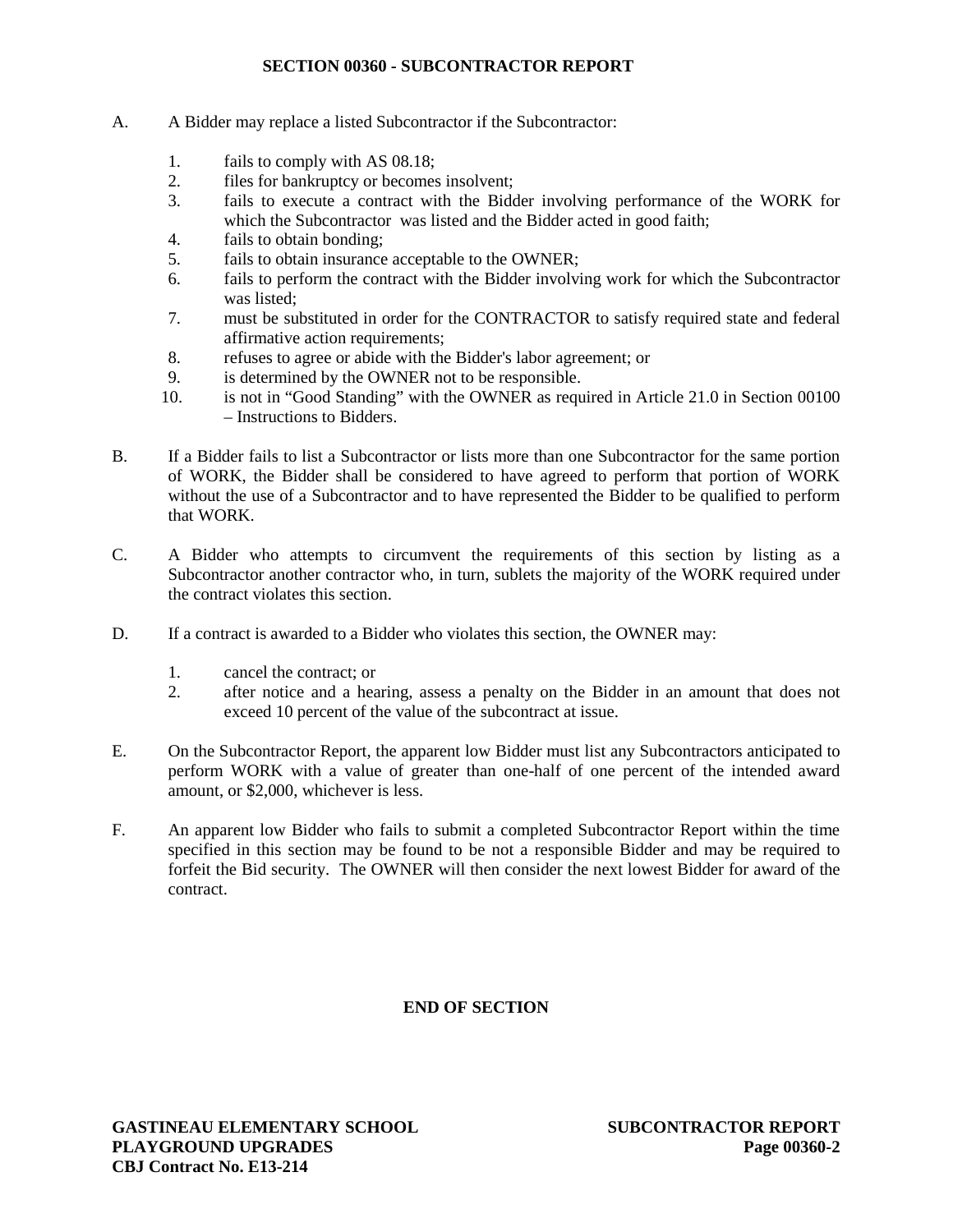THIS AGREEMENT is between THE CITY AND BOROUGH OF JUNEAU (hereinafter called OWNER) and (hereinafter called CONTRACTOR) OWNER and CONTRACTOR, in consideration of the mutual covenants hereinafter set forth, agree as follows:

## **ARTICLE 1. WORK**.

CONTRACTOR shall complete the WORK as specified or as indicated under the Bid Schedule of the OWNERS Contract Documents **Contract E13-214, named Gastineau Elementary School Playground Upgrades.**

The WORK includes Base Bid and 3 Additive Alternates:

BASE BID. Demolition of existing playground equipment, demolition of asphalt paving, demolition of a portion of the bin retaining wall, modifications to existing storm drain system including addition of new catch basins and cleaning of existing catch basins and piping; installation of new Owner furnished playground equipment, alteration to site grades to facilitate new grades and depressed areas for fall protection, underdrains at play equipment fall zones, Owner furnished shredded rubber fall protection material, base course for asphalt paving and concrete work, new curbs at perimeter of shredded rubber fall protection, a new asphalt paving, reconfiguration of hillside grades for outdoor classroom, new Owner furnished benches at outdoor classroom area, new concrete retaining wall at outdoor classroom area, new ornamental and chain link fencing, top soil at planting bed area, and new game line painting on new asphalt and existing concrete surfaces.

ADDITIVE ALTERNATE NO. 1 – UPPER STAFF PARKING AREA. The intent of this Additive Alternate is to construct six additional parking spaces to upper staff parking area. The scope of work of this alternate includes but is not limited to earthwork, drainage, concrete retaining walls and curbs, asphalt paving and striping, and related grading and re-vegetation of disturbed soils to integrate the new parking area into the existing lot as shown on the construction drawings.

ADDITIVE ALTERNATE NO. 2 – ASPHALT AND DRAINAGE EAST OF CLIMBING WALL. The intent of this Additive Alternate is to improve asphalt surface and canopy drainage along the aluminum canopy and at the asphalt pavement area east of the climbing wall. The scope of work of this alternate includes but is not limited to asphalt demolition, underground storm drain piping between eight (8) canopy downspouts and an underground storm drain system, new base course and asphalt paving in the area east of the climbing wall, and adjustments to rim elevations at existing catch basins as shown on the construction drawings.

ADDITIVE ALTERNATE NO. 3 – PICNIC TABLES. The intent of this Additive Alternate is to install four (4) picnic tables beside the planter as shown on drawings. The scope of work of this alternate includes but is not limited to excavation, concrete foundations, and installation of four (4) Owner furnished picnic tables as shown on the construction drawings.

The WORK to be paid under this contract shall include the following: Base Bid and Additive Alternate Nos. \_\_ as shown in Section 00310 - Bid Schedule.

## **ARTICLE 2. CONTRACT COMPLETION TIME**.

WORK may not begin until May 29, 2013, with substantial completion on August 6, 2013. All work must be completed by August 13, 2013.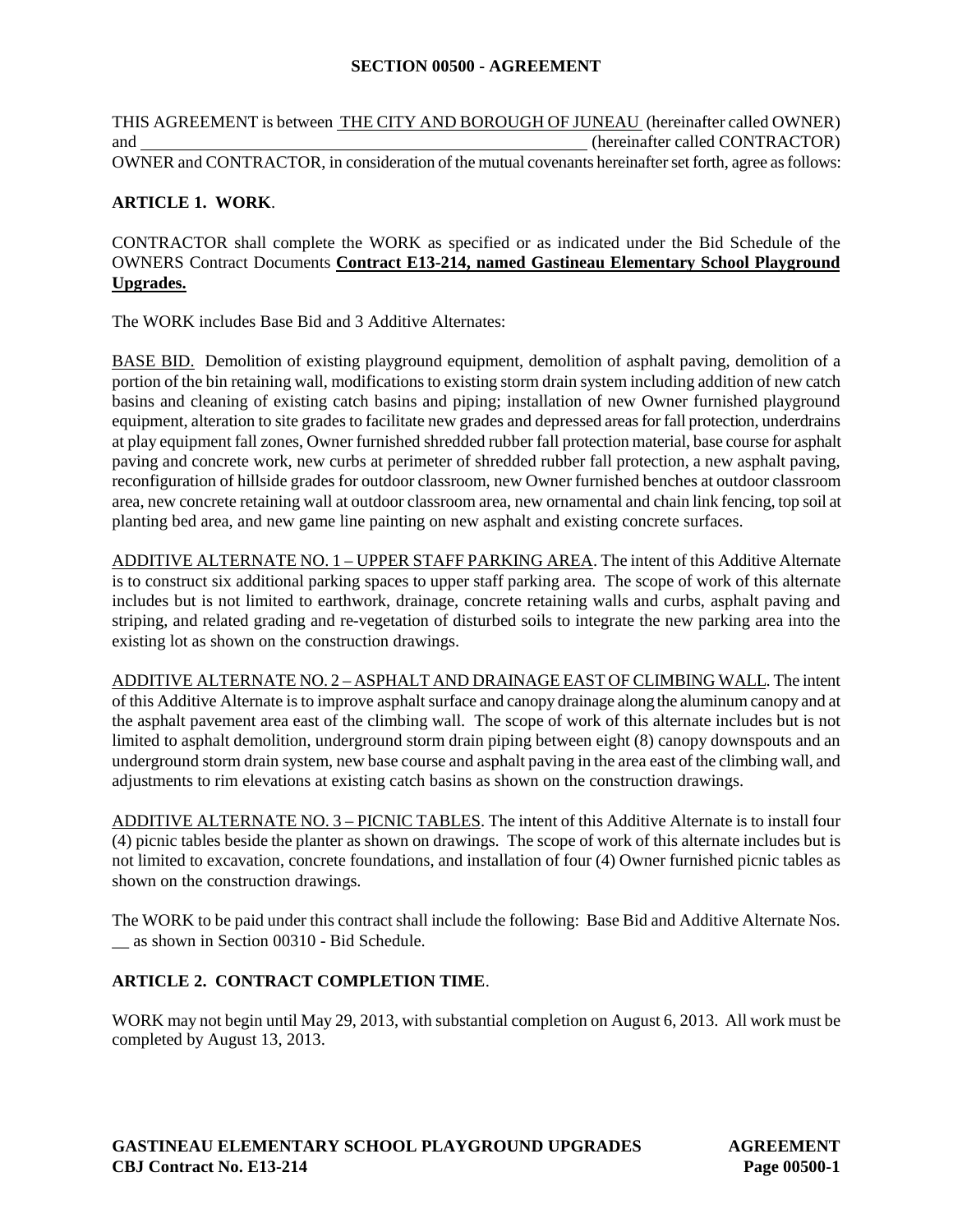## **ARTICLE 3. DATE OF AGREEMENT**

The date of this agreement will be the date of the last signature on page four of this section.

## **ARTICLE 4. LIQUIDATED DAMAGES**.

OWNER and the CONTRACTOR recognize that time is of the essence of this Agreement and that the OWNER will suffer financial loss if the WORK is not completed within the time specified in Article 2 herein, plus any extensions thereof allowed in accordance with Article 12 of the General Conditions. They also recognize the delays, expense, and difficulties involved in proving in a legal proceeding the actual damages suffered by the OWNER if the WORK is not completed on time. Accordingly, instead of requiring any such proof, the OWNER and the CONTRACTOR agree that as liquidated damages for delay (but not as a penalty) the CONTRACTOR shall pay the OWNER **\$1,500.00** for each Day that expires after the completion time(s) specified in Article 2 herein. The amount of liquidated damages specified above is agreed to be a reasonable estimate based on all facts known as of the date of this Agreement.

## **ARTICLE 5. CONTRACT PRICE.**

OWNER shall pay CONTRACTOR for completion of the WORK in accordance with the Contract Documents in current funds the amount set forth in the Bid Schedule. The CONTRACTOR agrees to accept as full and complete payment for all WORK to be done in this contract for: **CBJ Contract E13-214, named Gastineau Elementary School Playground Upgrades,** those Lump Sum amounts as set forth in the Bid Schedule in the Contract Documents for this Project.

The total amount of this contract shall be (\$ ), except as adjusted in accordance with the provisions of the Contract Documents.

## **ARTICLE 6. PAYMENT PROCEDURES.**

CONTRACTOR shall submit Applications for Payment in accordance with Article 14 of the General Conditions. Applications for Payment will be processed by the ARCHITECT as provided in the General Conditions.

Progress payments will be paid in full in accordance with Article 14 of the General Conditions until ninety (90) percent of the Contract Price has been paid. The remaining ten (10) percent of the Contract Price may be retained, in accordance with applicable Alaska State Statutes, until final inspection, completion, and acceptance of the Project by the OWNER.

## **ARTICLE 7. CONTRACT DOCUMENTS.**

The Contract Documents which comprise the entire Agreement between OWNER and CONTRACTOR concerning the WORK consist of this Agreement (pages 00500-1 to 00500-6, inclusive) and the following sections of the Contract Documents:

- Table of Contents (pages 00030-1 to 00030-2, inclusive).
- Notice Inviting Bids (pages 00030-1 to 00030-2, inclusive).
- $\triangleright$  Instructions to Bidders (pages 00100-1 to 00100-8, inclusive).
- $\triangleright$  Bid (pages 00300-1 to 00300-2, inclusive).
- $\triangleright$  Bid Schedule (pages 00310-1, inclusive).
- $\triangleright$  Bid Bond (page 00320-1, inclusive) or Bid Security.

## **GASTINEAU ELEMENTARY SCHOOL PLAYGROUND UPGRADES AGREEMENT CBJ Contract No. E13-214 Page 00500-2**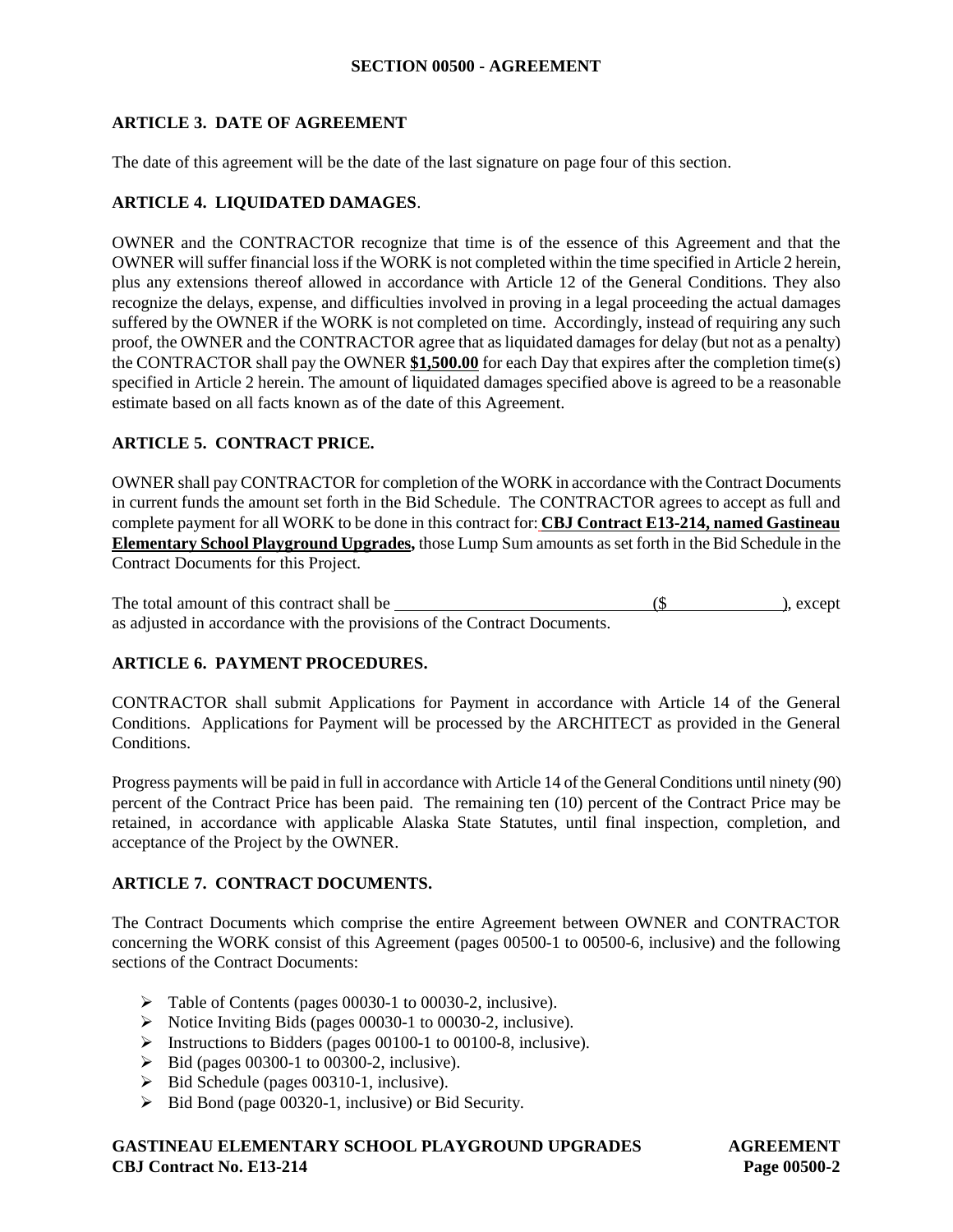- $\triangleright$  Subcontractor Report (pages 00360-1 to 00360-2, inclusive).
- $\triangleright$  Performance Bond (pages 00610-1 to 00610-2, inclusive).
- Payment Bond (pages  $00620-1$  to  $00620-2$ , inclusive).
- $\triangleright$  Insurance Certificate(s).
- $\triangleright$  General Conditions (pages 00700-1 to 00700-44, inclusive).
- Supplementary General Conditions (pages 00800-1 to 00800-5, inclusive).
- Alaska Labor Standards, Reporting, and Prevailing Wage Determination (page 00830-1).
- > Technical Specifications as listed in the Table of Contents.
- > Drawings consisting of 23 sheets, as listed in the Table of Contents.
- > Addenda numbers to , inclusive.
- $\triangleright$  Change Orders which may be delivered or issued after the Date of the Agreement and which are not attached hereto.

There are no Contract Documents other than those listed in this Article 7. The Contract Documents may only be amended by Change Order as provided in Paragraph 3.3 of the General Conditions.

## **ARTICLE 8. MISCELLANEOUS.**

Terms used in this Agreement which are defined in Article 1 of the General Conditions will have the meanings indicated in the General Conditions.

No assignment by a party hereto of any rights under or interests in the Contract Documents will be binding on another party hereto without the written consent of the party sought to be bound; and specifically but without limitation monies that may become due and monies that are due may not be assigned without such consent (except to the extent that the effect of this restriction may be limited by law), and unless specifically stated to the contrary in any written consent to an assignment, no assignment will release or discharge the assignor from any duty or responsibility under the Contract Documents.

OWNER and CONTRACTOR each binds itself, its partners, successors, assigns and legal representatives to the other party hereto, its partners, successors, assigns and legal representatives in respect of all covenants, agreements and obligations contained in the Contract Documents. This Agreement shall be governed by the laws of the State of Alaska. Jurisdiction shall be in the State of Alaska, First Judicial District.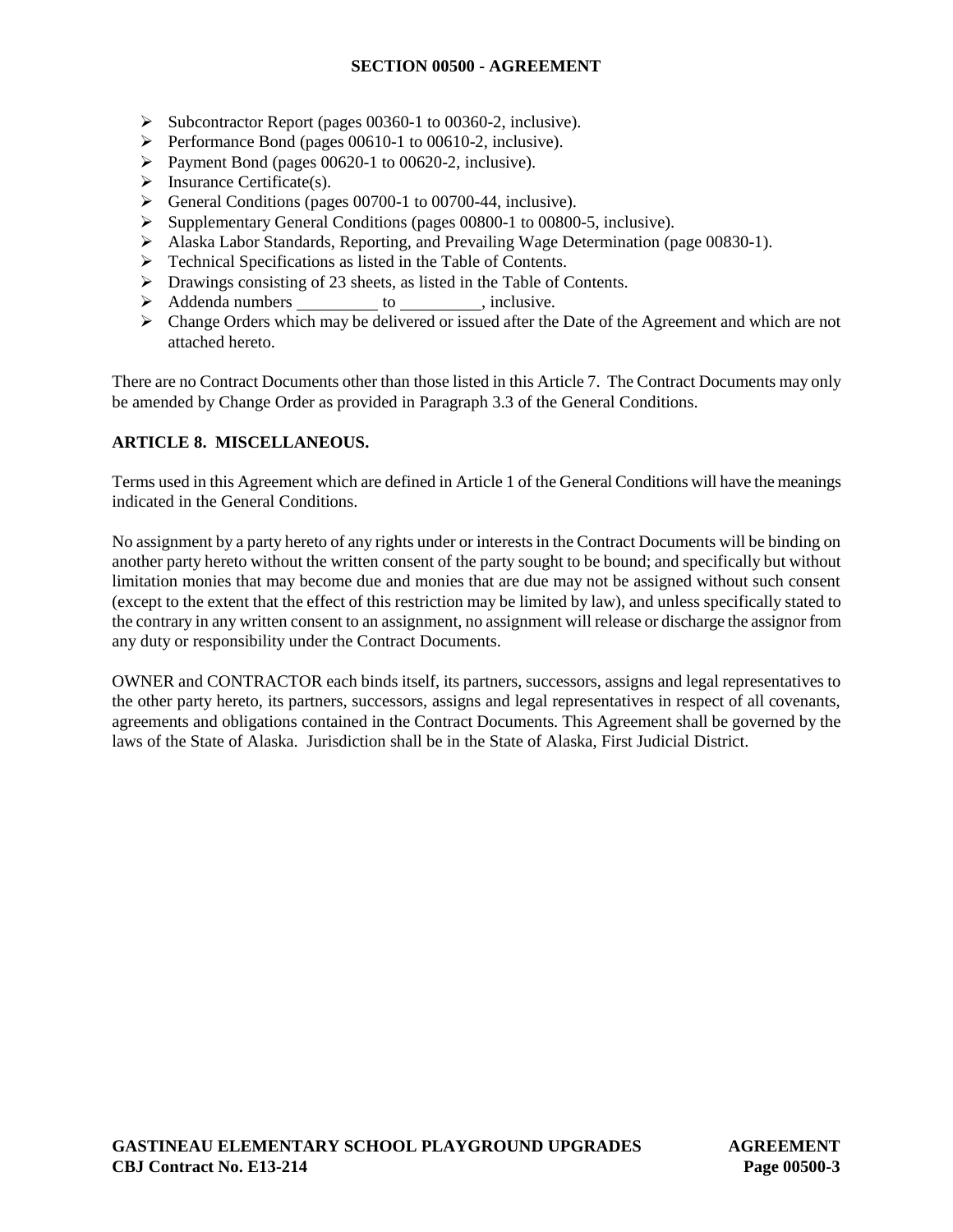IN WITNESS WHEREOF, OWNER and CONTRACTOR have caused this Agreement to be executed on the date listed below signed by OWNER.

| <b>OWNER:</b>                                                          | <b>CONTRACTOR:</b>                             |
|------------------------------------------------------------------------|------------------------------------------------|
| City and Borough of Juneau                                             | (Company Name)                                 |
| (Signature)                                                            | (Signature)                                    |
| By: Kimberly A. Kiefer, City & Borough Manager<br>(Printed Name)       | By: <u>(Printed Name</u> , Authority or Title) |
|                                                                        | Date: (CONTRACTOR Signature Date)              |
| OWNER's address for giving notices:                                    | CONTRACTOR's address for giving notices:       |
| 155 South Seward Street<br><u> 1986 - Johann Barnett, fransk konge</u> |                                                |
| Juneau, Alaska 99801                                                   |                                                |
| 907-586-0873 907-586-4530                                              |                                                |
| (Telephone)<br>(Fax)                                                   | (Telephone)<br>(Fax)                           |
|                                                                        | (E-mail address)                               |

CONTRACTOR License No.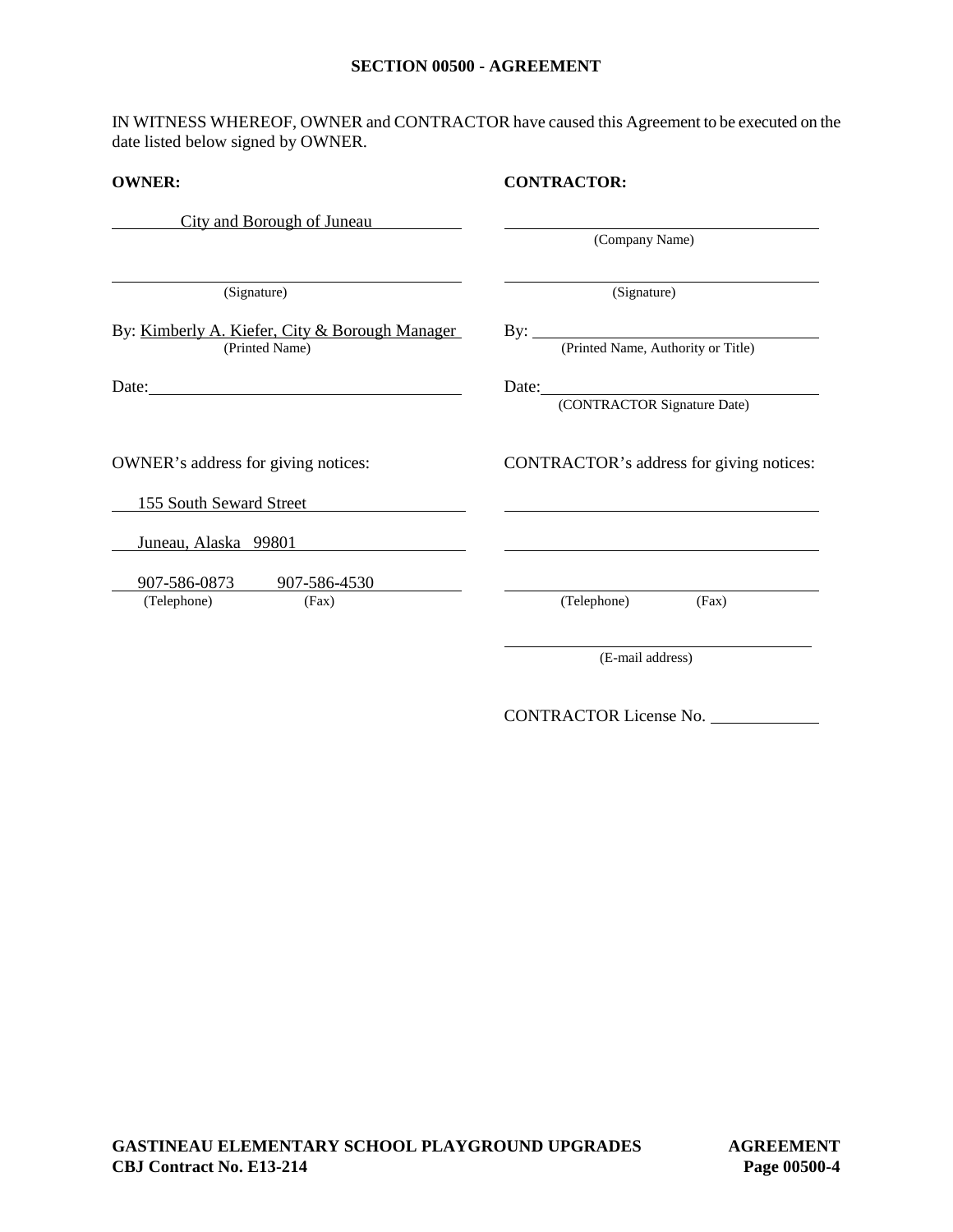## **CERTIFICATE (if Corporation)**

STATE OF  $\qquad$  ) ) SS: COUNTY OF )

I HEREBY CERTIFY that a meeting of the Board of Directors of the

a corporation existing under the laws of the State of , held on , held on , 20 , the following resolution was duly passed and adopted:

"RESOLVED, that https://www.facebook.com/en/community/en/community/en/community/en/community/en/community/en/community/en/community/en/community/en/community/en/community/en/community/en/community/en/community/en/community of the Corporation, be and is hereby authorized to **execute the Agreement** with the CITY AND BOROUGH OF JUNEAU and this corporation and that the execution thereof, attested by the Secretary of the Corporation, and with the Corporate Seal affixed, shall be the official act and deed of this Corporation."

I further certify that said resolution is now in full force and effect.

IN WITNESS WHEREOF, I have hereunto set my hand and affixed the official seal of the

corporation this  $\_\_\_\_\$  day of  $\_\_\_\_\_\_\$ , 20 $\_\_\_\_\$ .

Secretary

(SEAL)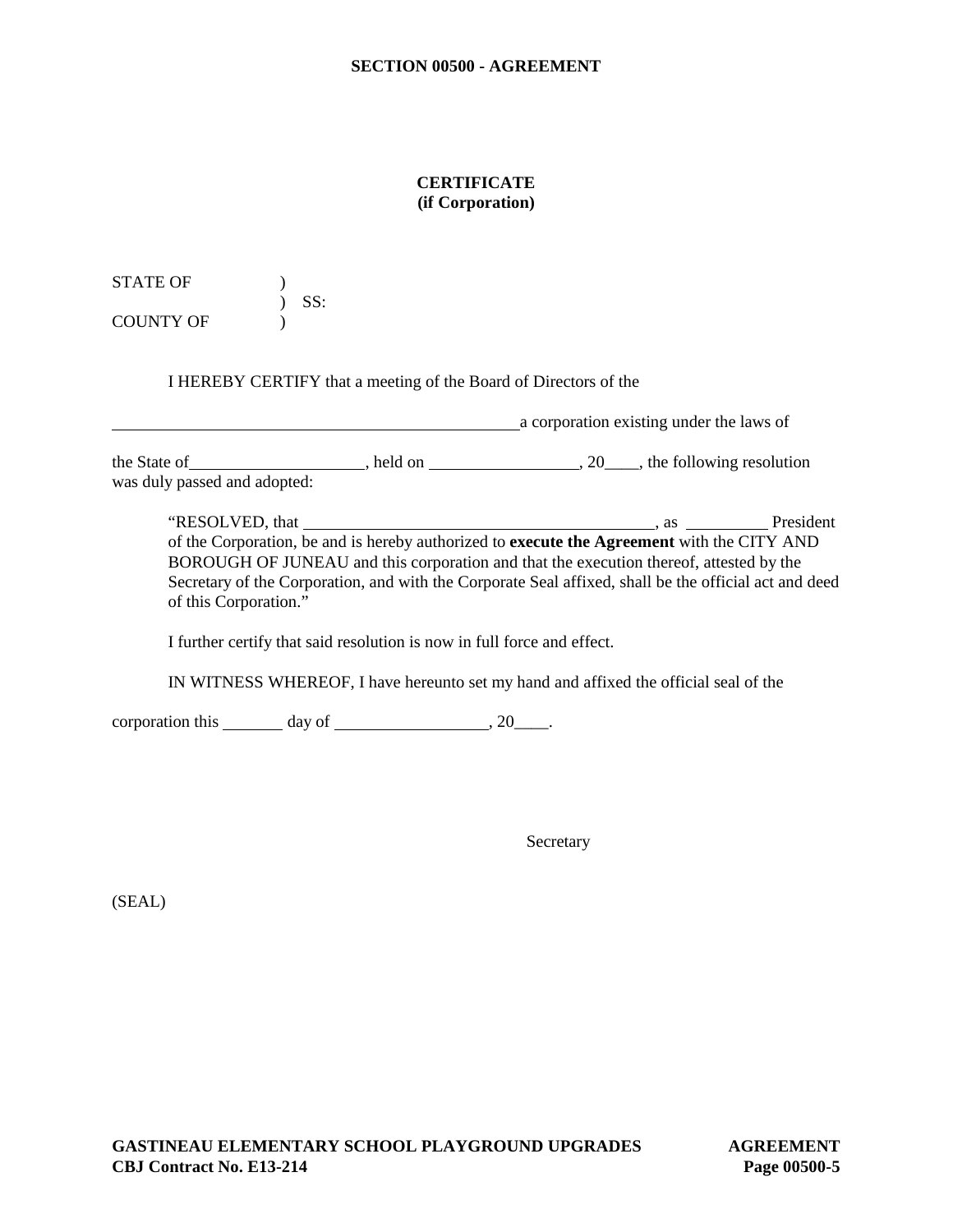#### **CERTIFICATE (if Partnership)**

STATE OF  $\qquad$  ) ) SS: COUNTY OF (1)

I HEREBY CERTIFY that a meeting of the Partners of the

**a** partnership existing under the laws of the State of \_\_\_\_\_\_\_\_\_\_\_\_\_\_\_\_\_, held on \_\_\_\_\_\_\_\_\_\_\_\_\_\_, 20\_\_\_, the following resolution was duly passed and adopted:

"RESOLVED, that , as of the Partnership, be and is hereby authorized to **execute the Agreement** with the CITY AND BOROUGH OF JUNEAU and this partnership and that the execution thereof, attested by the shall be the official act and deed of this Partnership."

I further certify that said resolution is now in full force and effect.

IN WITNESS WHEREOF, I have hereunto set my hand this \_\_\_\_\_\_, day of \_\_\_\_\_\_\_\_\_\_\_\_,

20\_\_\_\_\_\_.

Secretary

(SEAL)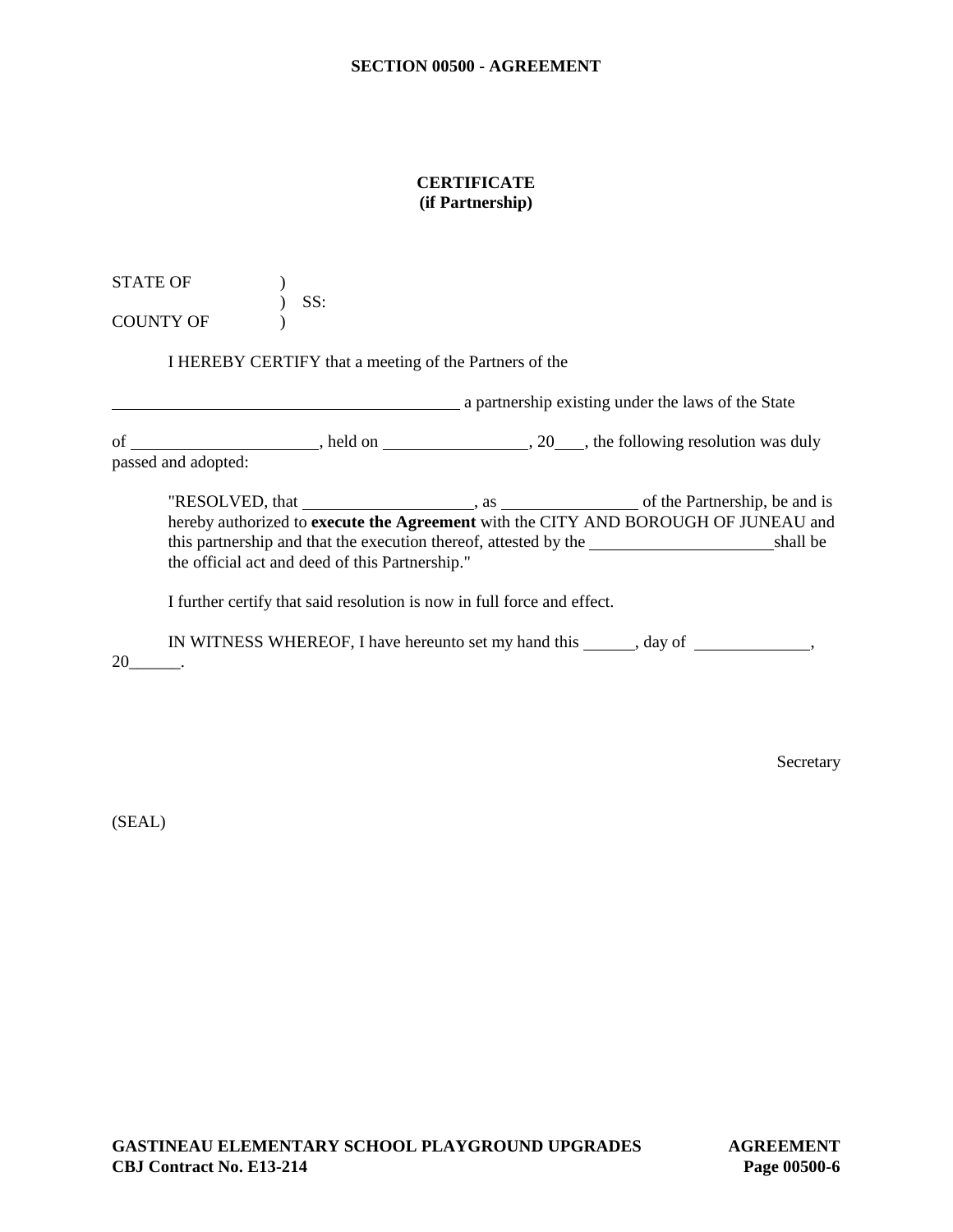#### **CERTIFICATE (if Joint Venture)**

STATE OF ) ) SS: COUNTY OF  $\qquad$  )

I HEREBY CERTIFY that a meeting of the Principals of the

**a** joint venture existing under the laws of the State of \_\_\_\_\_\_\_\_\_\_\_, held on \_\_\_\_\_\_\_\_\_\_\_\_, 20\_\_\_\_, the following resolution was duly passed and adopted:

"RESOLVED, that , as of the Joint Venture, be and is hereby authorized to **execute the Agreement** with the CITY AND BOROUGH OF JUNEAU and this joint venture and that the execution thereof, attested by the shall be the official act and deed of this Joint Venture."

I further certify that said resolution is now in full force and effect.

IN WITNESS WHEREOF, I have hereunto set my hand this , day of  $\overline{\phantom{a}}$ , 20

Secretary

(SEAL)

## **END OF SECTION**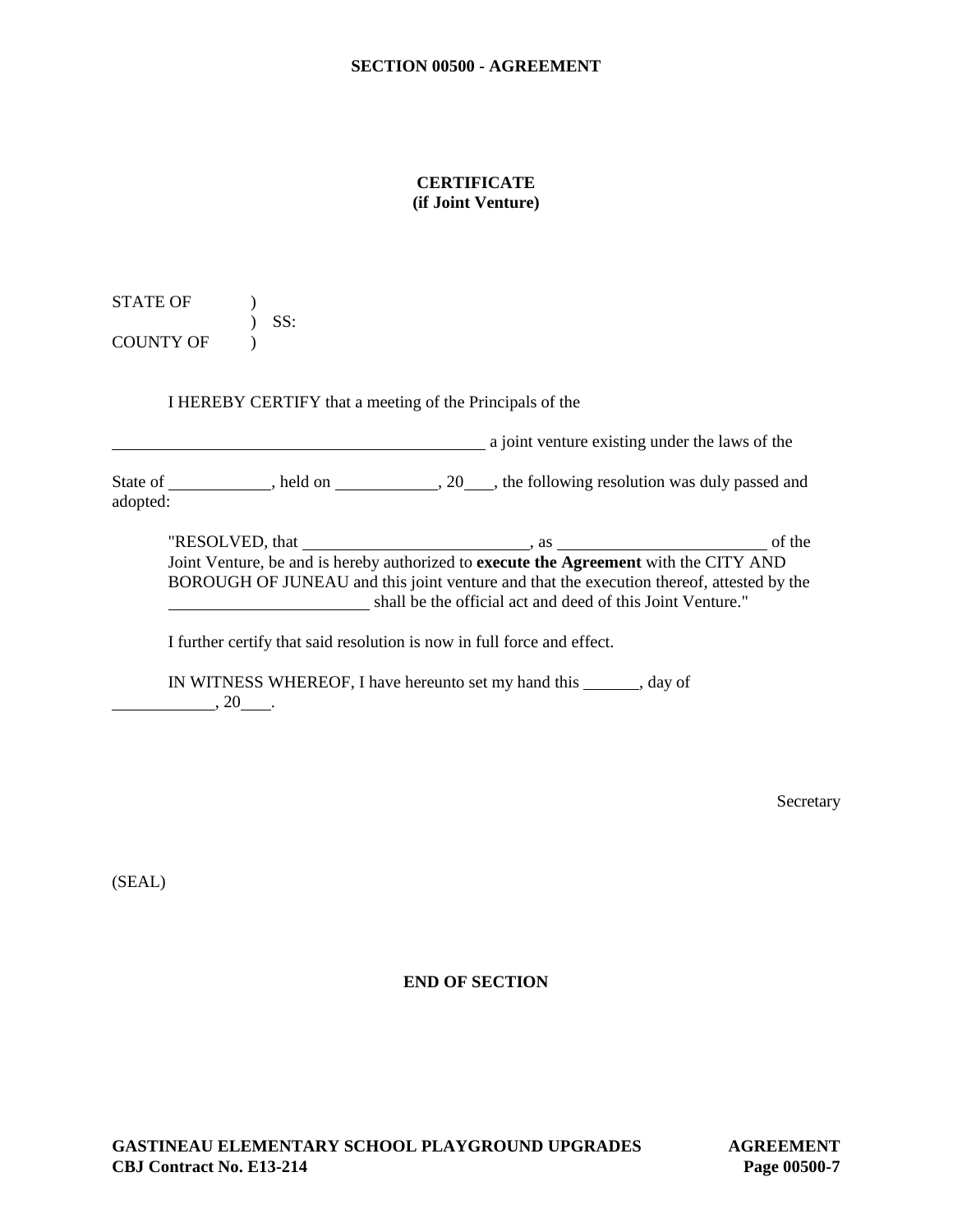#### **SECTION 00610 - PERFORMANCE BOND**

#### KNOW ALL PERSONS BY THESE PRESENTS: That we (Name of CONTRACTOR)

|                     |                                    |                  | (Corporation, Partnership, Individual)                                                                                                                                                                                                                                                                                                    |  |
|---------------------|------------------------------------|------------------|-------------------------------------------------------------------------------------------------------------------------------------------------------------------------------------------------------------------------------------------------------------------------------------------------------------------------------------------|--|
|                     | hereinafter called "Principal" and |                  |                                                                                                                                                                                                                                                                                                                                           |  |
|                     |                                    |                  | (Surety)                                                                                                                                                                                                                                                                                                                                  |  |
|                     | of State of                        |                  | hereinafter called the "Surety", are held and firmly bound                                                                                                                                                                                                                                                                                |  |
|                     |                                    |                  | to the CITY AND BOROUGH of JUNEAU, ALASKA hereinafter called "OWNER", for the penal sum                                                                                                                                                                                                                                                   |  |
| $(Owner)^{\hat{ }}$ |                                    | (City and State) |                                                                                                                                                                                                                                                                                                                                           |  |
| of                  |                                    |                  | dollars $(\$ $\qquad \qquad$ $\qquad$ $\qquad$ $\qquad$ $\qquad$ $\qquad$ $\qquad$ $\qquad$ $\qquad$ $\qquad$ $\qquad$ $\qquad$ $\qquad$ $\qquad$ $\qquad$ $\qquad$ $\qquad$ $\qquad$ $\qquad$ $\qquad$ $\qquad$ $\qquad$ $\qquad$ $\qquad$ $\qquad$ $\qquad$ $\qquad$ $\qquad$ $\qquad$ $\qquad$ $\qquad$ $\qquad$ $\qquad$ $\qquad$ $\$ |  |

THE CONDITION OF THIS OBLIGATION is such that whereas, the CONTRACTOR has entered into a certain contract with the OWNER, the effective date of which is (CBJ Contracts Office to fill in effective date) \_\_\_\_\_\_\_\_\_\_\_\_\_\_\_\_\_\_\_, a copy of which is hereto attached and made a part hereof for the construction of:

#### **Gastineau Elementary School Playground Upgrades CBJ Contract No. E13-214**

NOW, THEREFORE, if the Principal shall truly and faithfully perform its duties, all the undertakings, covenants, terms, conditions, and agreements of said contract during the original term thereof, and any extensions thereof, which may be granted by the OWNER, with or without notice to the Surety, and if it shall satisfy all claims and demands incurred under such contract, and shall fully indemnify and save harmless the OWNER from all costs and damages which it may suffer by reason of failure to do so, and shall reimburse and repay the OWNER all outlay and expense which the OWNER may incur in making good any default, then this obligation shall be void; otherwise to remain in full force and effect.

PROVIDED, FURTHER, that the said Surety, for value received hereby stipulates and agrees that no change, extension of time, alteration or addition to the terms of the contract or to the WORK to be performed thereunder or the specifications accompanying the same shall in any wise affect its obligation on this bond, and it does hereby waive notice of any such change, extension of time, alteration or addition to the terms of the contract or to the WORK or to the Specifications.

PROVIDED, FURTHER, that no final settlement between the OWNER and the Principal shall abridge the right of any beneficiary hereunder, whose claim may be unsatisfied.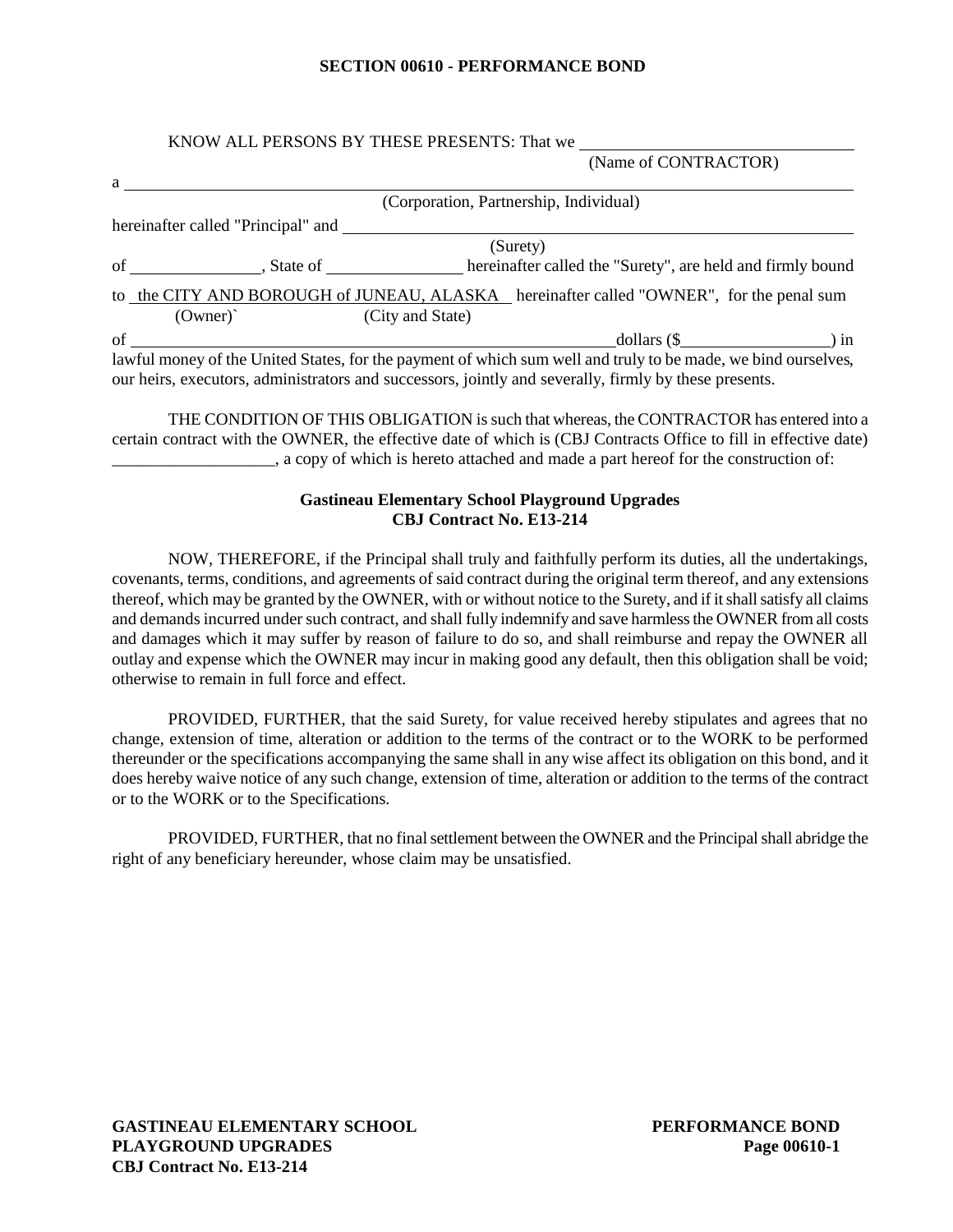#### **SECTION 00610 - PERFORMANCE BOND**

#### **Gastineau Elementary School Playground Upgrades CBJ Contract No. E13-214**

IN WITNESS WHEREOF, this instrument is issued in two (2) identical counterparts, each one of which shall be deemed an original.

#### **CONTRACTOR:**

By:  $\qquad \qquad$ 

(Signature)

(Printed Name)

(Company Name)

(Street or P.0. Box)

(City, State, Zip Code)

**SURETY:**

(Signature of Attorney-in-Fact)

(Printed Name)

(Company Name)

(Street or P.0. Box)

(City, State, Zip Code)

**(Affix SURETY'S SEAL)**

**NOTE: If CONTRACTOR is Partnership, all Partners must execute bond.**

**GASTINEAU ELEMENTARY SCHOOL PERFORMANCE BOND PLAYGROUND UPGRADES Page 00610-2 CBJ Contract No. E13-214**

By: <u>Date Issued:</u>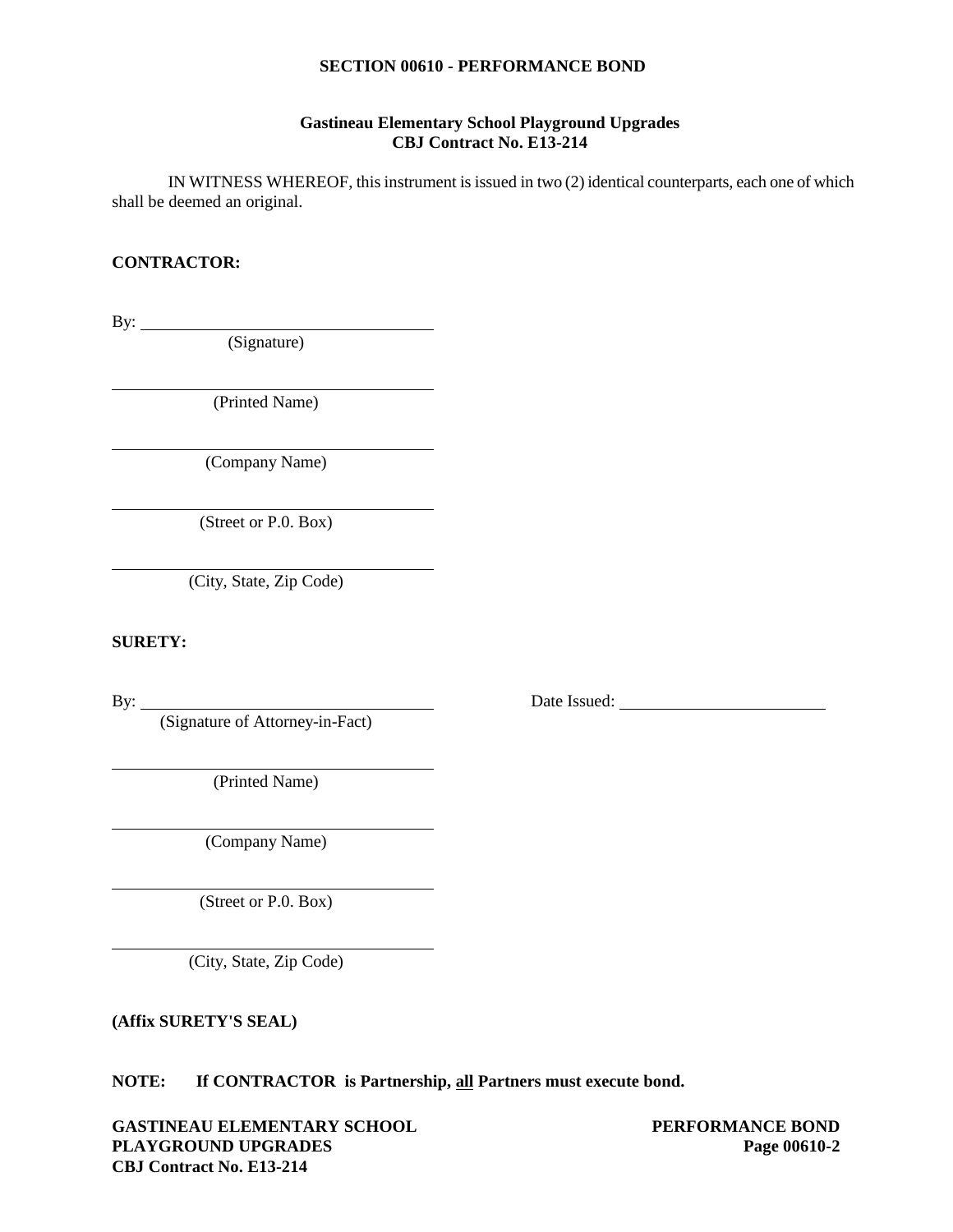#### **SECTION 00620 - PAYMENT BOND**

|                          | (Name of CONTRACTOR)                                                                                                                                                                                                                                                                             |
|--------------------------|--------------------------------------------------------------------------------------------------------------------------------------------------------------------------------------------------------------------------------------------------------------------------------------------------|
|                          | $\mathbf{a}$ and $\mathbf{a}$ and $\mathbf{a}$ and $\mathbf{a}$ and $\mathbf{a}$ and $\mathbf{a}$ and $\mathbf{a}$ and $\mathbf{a}$ and $\mathbf{a}$ and $\mathbf{a}$ and $\mathbf{a}$ and $\mathbf{a}$ and $\mathbf{a}$ and $\mathbf{a}$ and $\mathbf{a}$ and $\mathbf{a}$ and $\mathbf{a}$ and |
|                          | (Corporation, Partnership, Individual)                                                                                                                                                                                                                                                           |
|                          |                                                                                                                                                                                                                                                                                                  |
|                          | (Surety)                                                                                                                                                                                                                                                                                         |
|                          |                                                                                                                                                                                                                                                                                                  |
|                          |                                                                                                                                                                                                                                                                                                  |
| (Owner) (City and State) | firmly bound to the CITY AND BOROUGH of JUNEAU, ALASKA hereinafter called "OWNER," for the                                                                                                                                                                                                       |
|                          | <b>Dollars</b>                                                                                                                                                                                                                                                                                   |
|                          |                                                                                                                                                                                                                                                                                                  |

into a certain contract with the OWNER, the effective date of which is (CBJContracts Office to fill in effective date) \_\_\_\_\_\_\_\_\_\_\_\_\_\_\_\_\_\_\_\_\_\_\_\_, a copy of which is hereto attached and made a part hereof for the construction of:

#### **Gastineau Elementary School Playground Upgrades CBJ Contract No. E13-214**

NOW, THEREFORE, if the Principal shall promptly make payment to all persons, firms, Subcontractors, and corporations furnishing materials for, or performing labor in the prosecution of the WORK provided for in such contract, and any authorized extension or modification thereof, including all amounts due for materials, lubricants, oil, gasoline, coal and coke, repairs on machinery, equipment and tools, consumed or used in connection with the construction of such WORK, and all insurance premiums on said work, and for all labor performed in such WORK, whether by Subcontractor or otherwise, then this obligation shall be void; otherwise to remain in full force and effect.

PROVIDED, FURTHER, that the said Surety, for value received hereby stipulates and agrees that no change, extension of time, alteration or addition to the terms of the contract or to the WORK to be performed thereunder or the specifications accompanying the same shall in any wise affect its obligation on this bond, and it does hereby waive notice of any such change, extension of time, alteration or addition to the terms of the contract or to the WORK or to the Specifications.

PROVIDED, FURTHER, that no final settlement between the OWNER and the Principal shall abridge the right of any beneficiary hereunder, whose claim may be unsatisfied.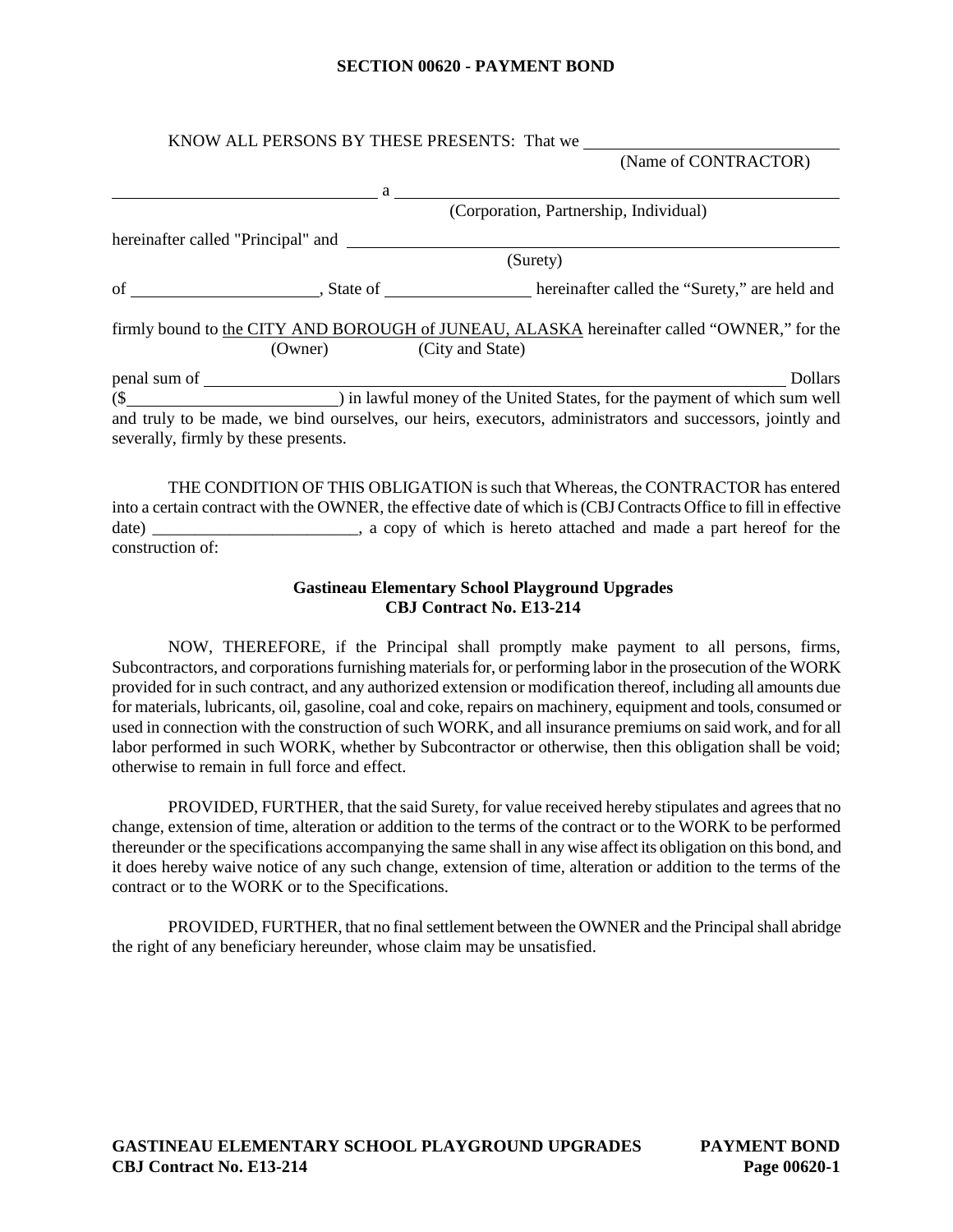#### **SECTION 00620 - PAYMENT BOND**

#### **Gastineau Elementary School Playground Upgrades CBJ Contract No. E13-214**

IN WITNESS WHEREOF, this instrument is issued in two (2) identical counterparts, each one of which shall be deemed an original.

#### **CONTRACTOR:**

By:  $\qquad \qquad$ 

(Signature)

(Printed Name)

(Company Name)

(Street or P.0. Box)

(City, State, Zip Code)

**SURETY:**

By: <u>Date Issued:</u> Date Issued: (Signature of Attorney-in-Fact)

(Printed Name)

(Company Name)

(Street or P.0. Box)

(City, State, Zip Code)

**(Affix SURETY'S SEAL)**

**NOTE: If CONTRACTOR is Partnership, all Partners must execute bond.**

**GASTINEAU ELEMENTARY SCHOOL PLAYGROUND UPGRADES PAYMENT BOND CBJ Contract No. E13-214 Page 00620-2**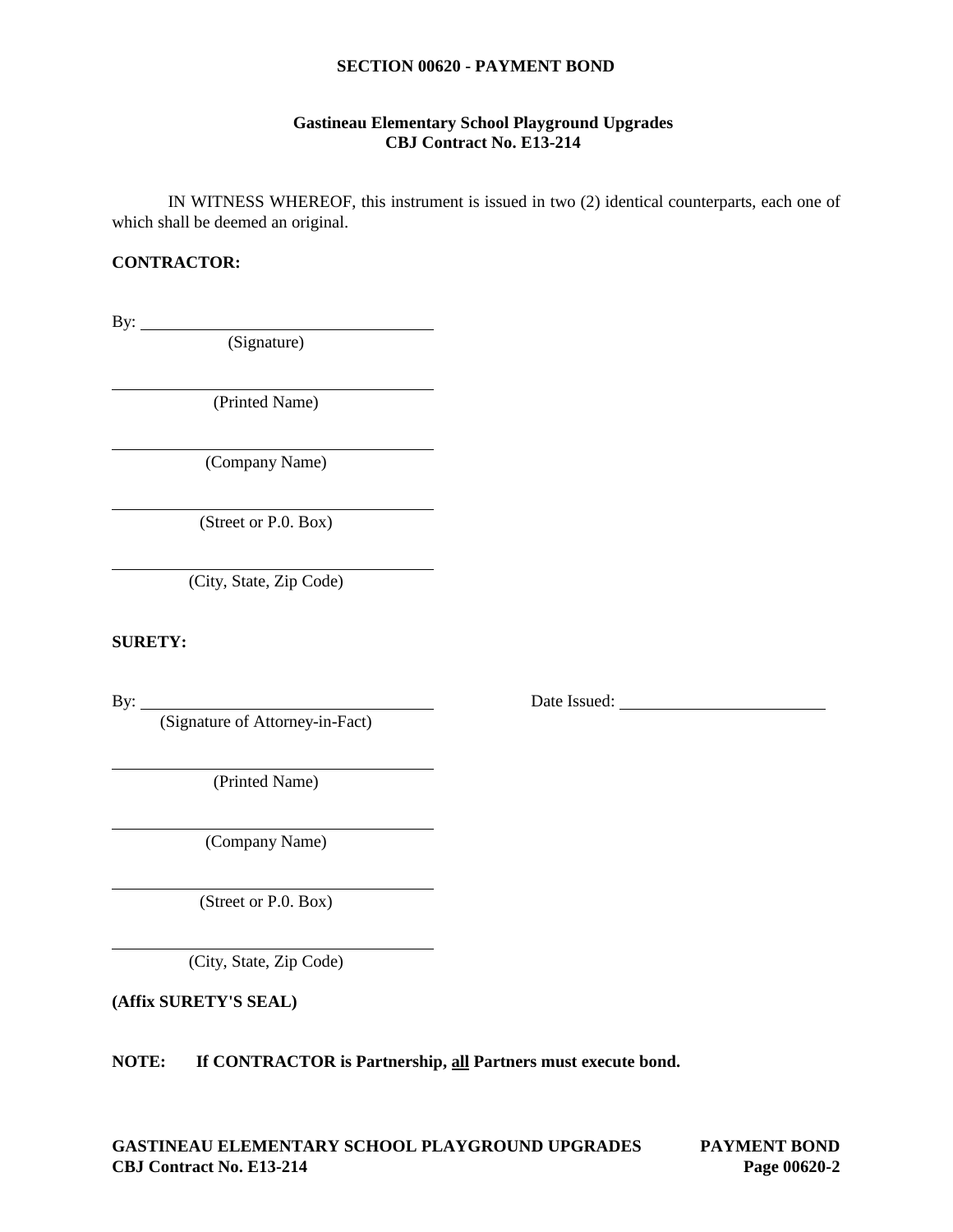#### **SECTION 00700 - GENERAL CONDITIONS**

## **TABLE OF CONTENTS**

## **ARTICLE 2 PRELIMINARY MATTERS**

| 2.1 |  |
|-----|--|
| 2.2 |  |
| 2.3 |  |
| 2.4 |  |
| 2.5 |  |
| 2.6 |  |

## **ARTICLE 3 CONTRACT DOCUMENTS: INTENT, AMENDING, REUSE**

| 3.1 |  |
|-----|--|
| 3.2 |  |
| 3.3 |  |
| 34  |  |

#### **ARTICLE 4 AVAILABILITY OF LANDS; PHYSICAL CONDITIONS; REFERENCE POINTS**

| 4.1           |  |
|---------------|--|
| 4.2           |  |
| 4.3           |  |
| 4.4           |  |
| 4.5           |  |
| $4.6^{\circ}$ |  |

#### **ARTICLE 5 BONDS AND INSURANCE**

| 5.2 |  |
|-----|--|

#### **ARTICLE 6 CONTRACTOR'S RESPONSIBILITIES**

| 6.1 |  |
|-----|--|
| 6.2 |  |
| 6.3 |  |
| 6.4 |  |
| 6.5 |  |
| 6.6 |  |
| 6.7 |  |
| 6.8 |  |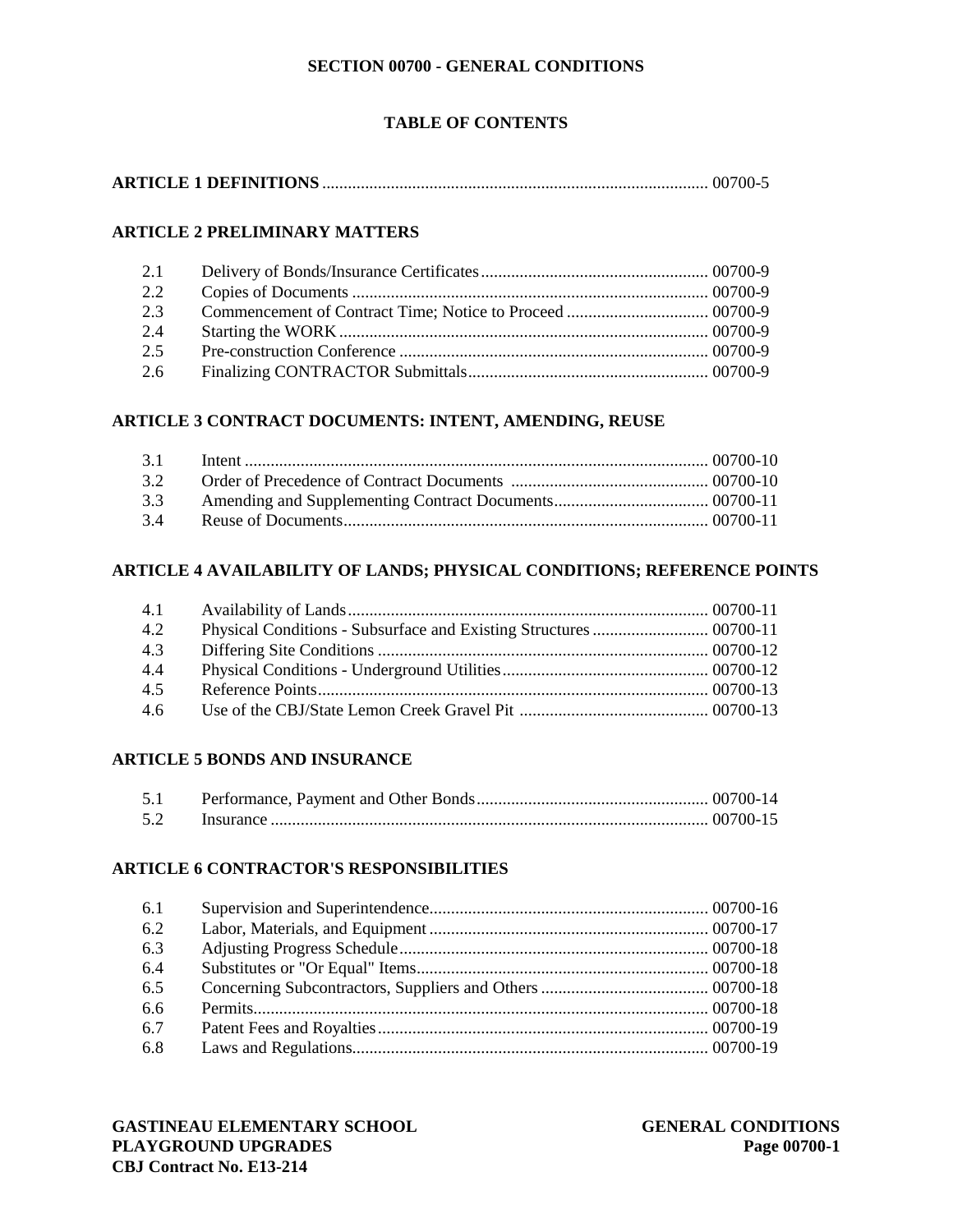#### **SECTION 00700 - GENERAL CONDITIONS**

## **TABLE OF CONTENTS**

## **ARTICLE 6 CONTRACTOR'S RESPONSIBILITIES** (Cont'd.)

| 6.9  |                                                                         |  |
|------|-------------------------------------------------------------------------|--|
| 6.10 |                                                                         |  |
| 6.11 |                                                                         |  |
| 6.12 |                                                                         |  |
| 6.13 |                                                                         |  |
| 6.14 |                                                                         |  |
| 6.15 |                                                                         |  |
| 6.16 |                                                                         |  |
| 6.17 | CONTRACTOR's Responsibility for Utility Property and Services  00700-22 |  |
| 6.18 |                                                                         |  |
| 6.19 |                                                                         |  |

## **ARTICLE 7 OTHER WORK**

## **ARTICLE 8 OWNER'S RESPONSIBILITIES**

| 8.2 |  |
|-----|--|
| 8.3 |  |
| 8.4 |  |
| 8.5 |  |
| 8.6 |  |
| 8.7 |  |

#### **ARTICLE 9 ARCHITECT'S STATUS DURING CONSTRUCTION**

| 9.1 |                                                             |  |
|-----|-------------------------------------------------------------|--|
| 9.2 |                                                             |  |
| 9.3 |                                                             |  |
| 9.4 |                                                             |  |
| 9.5 |                                                             |  |
| 9.6 |                                                             |  |
| 9.7 | CONTRACTOR Submittals, Change Orders, and Payments 00700-25 |  |
| 9.8 |                                                             |  |
| 9.9 |                                                             |  |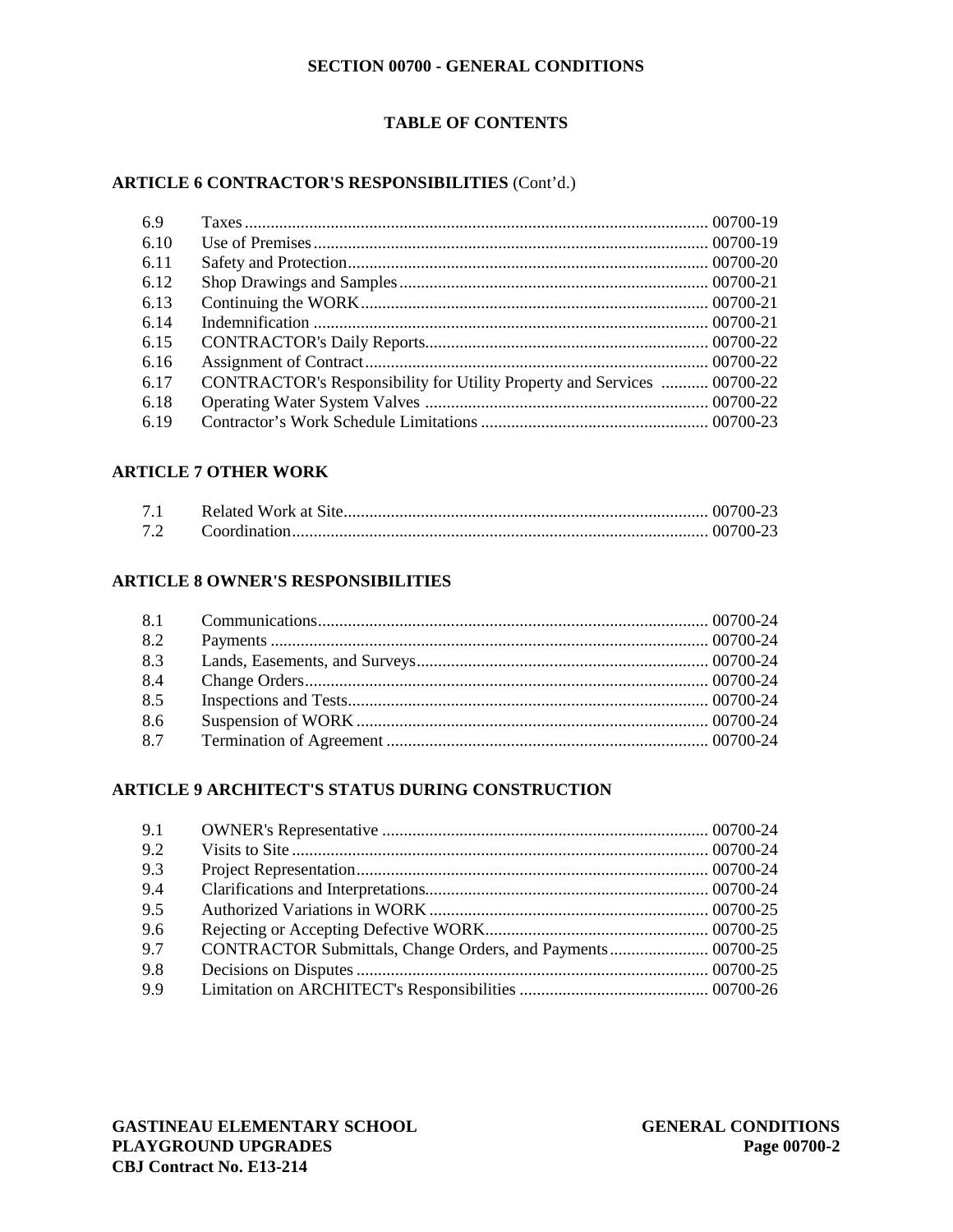## **TABLE OF CONTENTS**

## **ARTICLE 10 CHANGES IN THE WORK**

| 10.1 |  |
|------|--|
| 10.2 |  |

## **ARTICLE 11 CHANGE OF CONTRACT PRICE**

## **ARTICLE 12 CHANGE OF CONTRACT TIME**

| 12.1 |  |
|------|--|
| 12.2 |  |

## **ARTICLE 13 WARRANTY AND GUARANTEE; TESTS AND INSPECTIONS; CORRECTION, REMOVAL, OR ACCEPTANCE OF DEFECTIVE WORK**

| 13.2 |  |
|------|--|
| 13.3 |  |
|      |  |
| 135  |  |
|      |  |
| 13.7 |  |

## **ARTICLE 14 PAYMENTS TO CONTRACTOR AND COMPLETION**

| 14.1  |  |
|-------|--|
| 14.2  |  |
| 14.3  |  |
| 14.4  |  |
| 14.5  |  |
| 14.6  |  |
| 14.7  |  |
| 14.8  |  |
| 14.9  |  |
| 14.10 |  |
| 14.11 |  |
| 14.12 |  |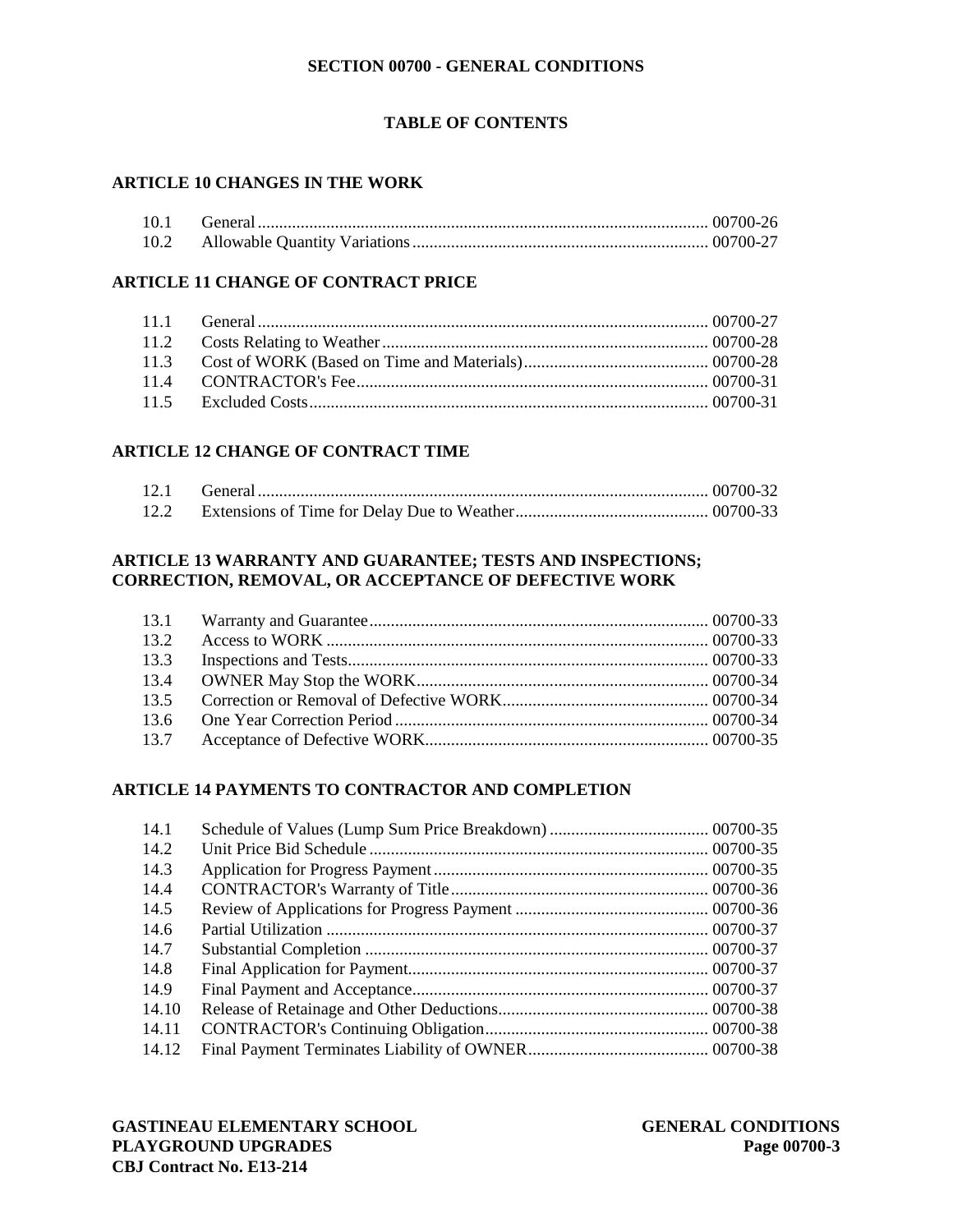## **TABLE OF CONTENTS**

## **ARTICLE 15 SUSPENSION OF WORK AND TERMINATION**

| 15.1 |                                                                      |  |
|------|----------------------------------------------------------------------|--|
|      | 15.2 Termination of Agreement by OWNER (CONTRACTOR Default) 00700-39 |  |
|      |                                                                      |  |
| 15.4 |                                                                      |  |

## **ARTICLE 16 MISCELLANEOUS**

| 16.1  |  |
|-------|--|
| 16.2  |  |
| 16.3  |  |
| 16.4  |  |
| 16.5  |  |
| 16.6  |  |
| 16.7  |  |
| 16.8  |  |
| 16.9  |  |
| 16.10 |  |
| 16.11 |  |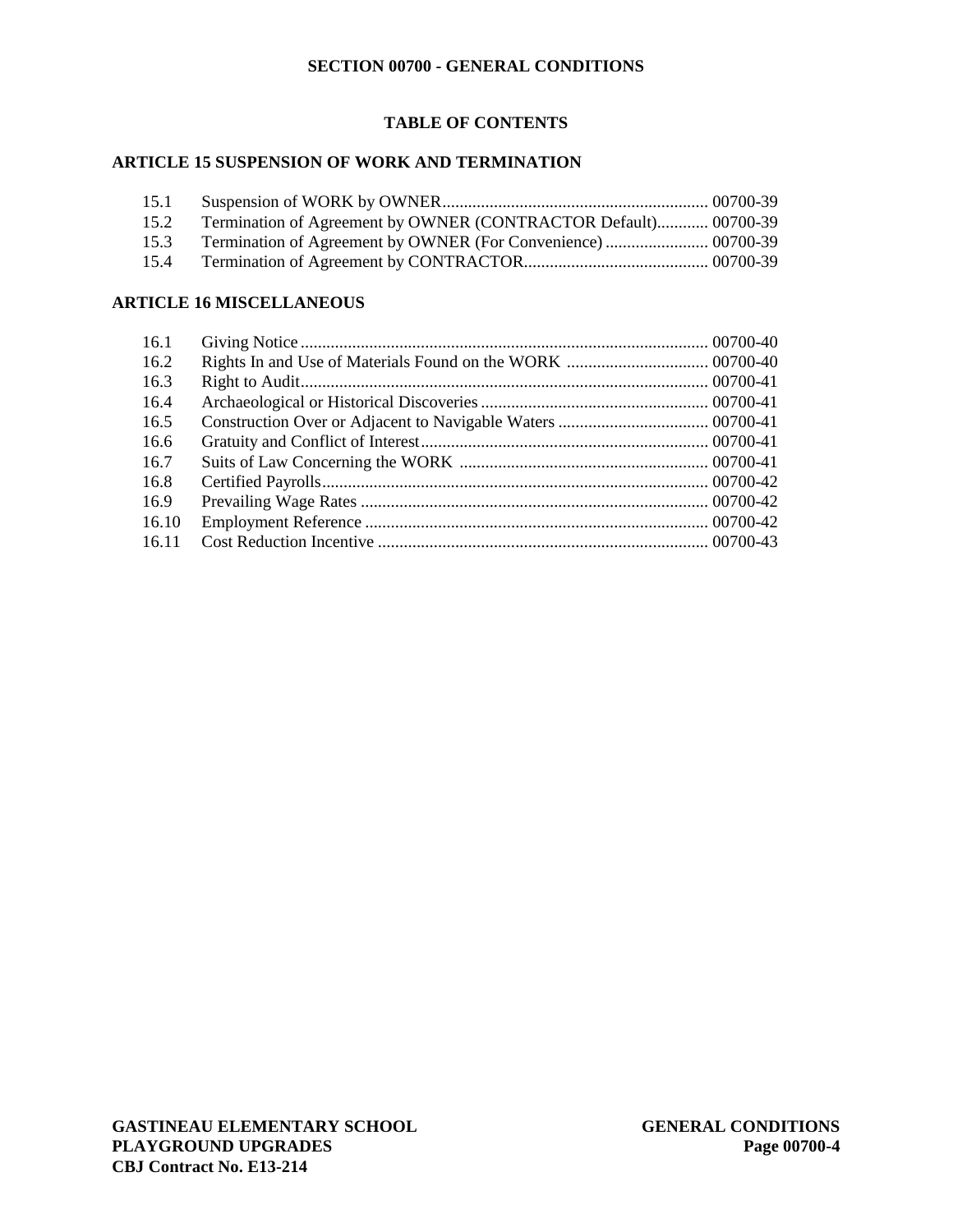## **ARTICLE 1 DEFINITIONS**

Wherever used in these General Conditions or in the Contract Documents the following terms have the meanings indicated which are applicable to both the singular and plural thereof. Where a word is capitalized in the definitions and is found not capitalized in the Contract Documents it has the ordinary dictionary definition.

Addenda - Written or graphic instruments issued prior to the opening of Bids which make additions, deletions, or revisions to the Contract Documents.

Agreement - The written contract between the OWNER and the CONTRACTOR covering the WORK to be performed; other documents are attached to the Agreement and made a part thereof as provided therein.

Application for Payment - The form furnished by the ARCHITECT which is to be used by the CONTRACTOR to request progress or final payment and which is to be accompanied by such supporting documentation as is required by the Contract Documents.

ARCHITECT - The ARCHITECT is the firm or person(s) selected by the City and Borough of Juneau (CBJ) to perform the duties of project inspection and management. CBJ will inform the CONTRACTOR of the identity of the ARCHITECT at or before the Notice to Proceed.

Architect of Record – The individual, partnership, corporation, joint-venture or other legal entity legally responsible for preparation of Design and Construction Documents for the project.

Asbestos - Any material that contains more than one percent asbestos and is friable or is releasing asbestos fibers into the air above current action levels established by the United States Occupational Safety and Health Administration.

Bid - The offer or proposal of the Bidder submitted on the prescribed form setting forth the price or prices for the WORK.

Bonds - Bid, Performance, and Payment Bonds and other instruments which protect against loss due to inability or refusal of the CONTRACTOR to perform its contract.

CBJ - City and Borough of Juneau

CBJ Project Manager - The authorized representative of the City and Borough of Juneau Engineering Department, as OWNER, who is responsible for administration of the contract.

Change Order - A document recommended by the ARCHITECT, which is signed by the CONTRACTOR and the OWNER and authorizes an addition, deletion, or revision in the WORK, or an adjustment in the Contract Price or the Contract Time, issued on or after the Effective Date of the Agreement.

Contract Documents - The Table of Contents, Notice Inviting Bids, Instructions to Bidders, Bid Forms (including the Bid, Bid Schedule(s), Information Required of Bidder, Bid Bond, and all required certificates and affidavits), Agreement, Performance Bond, Payment Bond, General Conditions, Supplementary General Conditions, Technical Specifications, Drawings, Permits, and all Addenda, Field Orders and Change Orders executed pursuant to the provisions of the Contract Documents.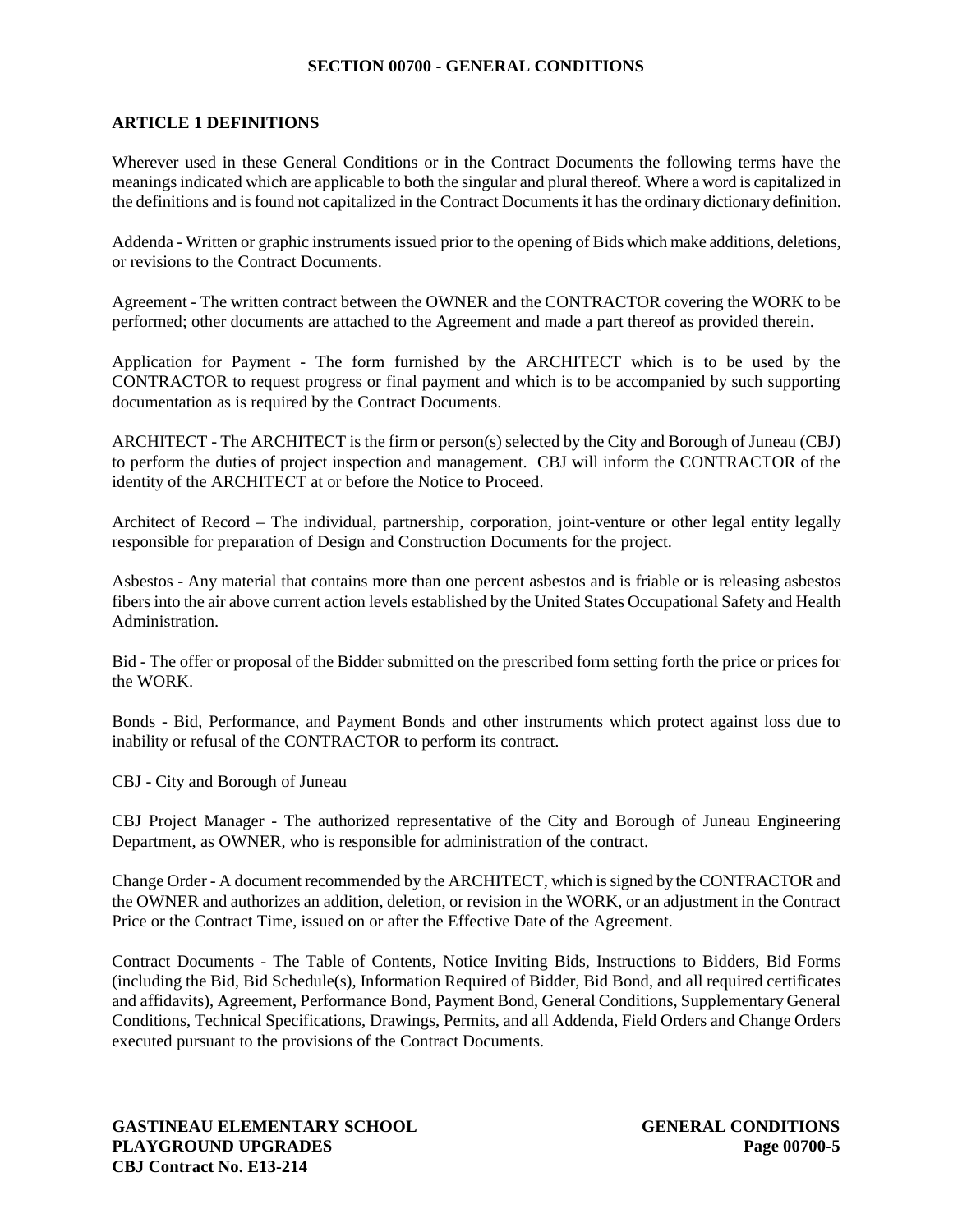Contract Price - The total monies payable by the OWNER to the CONTRACTOR under the terms and conditions of the Contract Documents.

Contract Time - The number of successive calendar Days or the specific date stated in the Contract Documents for the completion of the WORK.

CONTRACTOR - The individual, partnership, corporation, joint-venture or other legal entity with whom the OWNER has executed the Agreement.

Day - A calendar day of 24 hours measured from midnight to the next midnight.

Defective WORK - WORK that is unsatisfactory, faulty, or deficient; or that does not conform to the Contract Documents; or that does not meet the requirements of any inspection, reference standard, test, or approval referred to in the Contract Documents; or WORK that has been damaged prior to the ARCHITECT's recommendation of final payment.

Drawings- The drawings, plans, maps, profiles, diagrams, and other graphic representations which indicate the character, location, nature, extent, and scope of the WORK and which have been prepared by the Architect of Record and are referred to in the Contract Documents. Shop Drawings are not within the meaning of this paragraph.

Effective Date of the Agreement - The date indicated in the Agreement on which it becomes effective, but if no such date is indicated it means the date on which the Agreement is signed and delivered by the last of the two parties to sign and deliver.

Field Order - A written order issued by the ARCHITECT which may or may not involve a change in the WORK.

General Requirements - Division 1 of the Technical Specifications.

Hazardous Waste - The term Hazardous Waste shall have the meaning provided in Section 1004 of the Solid Waste Disposal Act (42 USC Section 9603) as amended from time to time.

Holidays - The CBJ legal holidays occur on:

- A. New Year's Day January 1
- B. Martin Luther King's Birthday Third Monday in January
- C. President's Day Third Monday in February
- D. Seward's Day Last Monday in March
- E. Memorial Day Last Monday in May
- F. Independence Day July 4
- G. Labor Day First Monday in September
- H. Alaska Day October 18
- I. Veteran's Day November 11
- J. Thanksgiving Day Fourth Thursday and the following Friday in November
- K. Christmas Day December 25.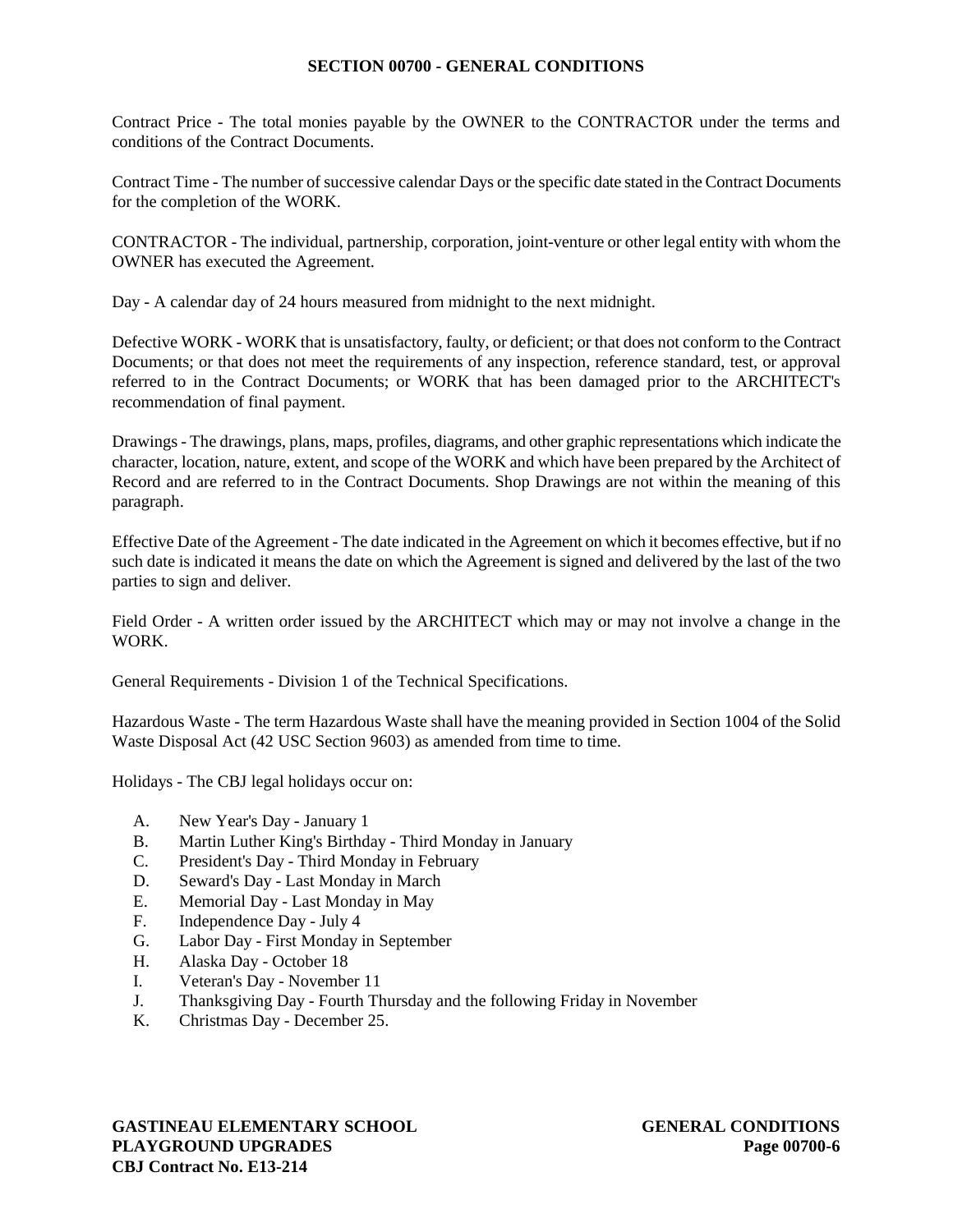If any holiday listed above falls on a Saturday, Saturday and the preceding Friday are both legal holidays. If the holiday should fall on a Sunday, Sunday and the following Monday are both legal holidays.

Inspector - The authorized representative of the ARCHITECT assigned to make detailed inspections for conformance to the Contract Documents. Any reference to the Resident Project Representative in this document shall mean the Inspector.

Laws and Regulations; Laws or Regulations - Any and all applicable laws, rules, regulations, ordinances, codes, and/or orders of any and all governmental bodies, agencies, authorities and courts having jurisdiction.

Mechanic's Lien - A form of security, an interest in real property, which is held to secure the payment of an obligation. When referred to in these Contract Documents, "Mechanic's Lien" or "lien" means "Stop Notice".

Milestone - A principal event specified in the Contract Documents relating to an intermediate completion date of a portion of the work, or a period of time within which the portion of the work should be performed prior to Substantial Completion of all the WORK.

Notice of Intent to Award - The written notice by the OWNER to the apparent successful bidder stating that upon compliance by the apparent successful bidder with the requirements listed therein, within the time specified, the OWNER will enter into an Agreement.

Notice of Award - The written notice by the OWNER to the apparent successful bidder stating that the apparent successful bidder has complied with all conditions for award of the contract.

Notice of Completion - A form signed by the ARCHITECT and the CONTRACTOR recommending to the OWNER that the WORK is Substantially Complete and fixing the date of Substantial Completion. After acceptance of the WORK by the OWNER's governing body, the form is signed by the OWNER. This filing starts the 30 day lien filing period on the WORK.

Notice to Proceed - The written notice issued by the OWNER to the CONTRACTOR authorizing the CONTRACTOR to proceed with the WORK and establishing the date of commencement of the Contract Time.

OWNER - The City and Borough of Juneau (CBJ), acting through its legally designated officials, officers, or employees.

Partial Utilization - Use by the OWNER of a substantially completed part of the WORK for the purpose for which it is intended prior to Substantial Completion of all the WORK.

PCB's - Polychlorinated biphenyls.

Petroleum - Petroleum, including crude oil or any fraction thereof which is liquid at standard conditions of temperature and pressure (60 degrees Fahrenheit and 14.7 pounds per square inch absolute), such as oil, petroleum, fuel oil, oil sludge, oil refuse, gasoline, kerosene, and oil mixed with other non-Hazardous Wastes and crude oils.

Project - The total construction of which the WORK to be provided under the Contract Documents may be the whole, or a part as indicated elsewhere in the Contract Documents.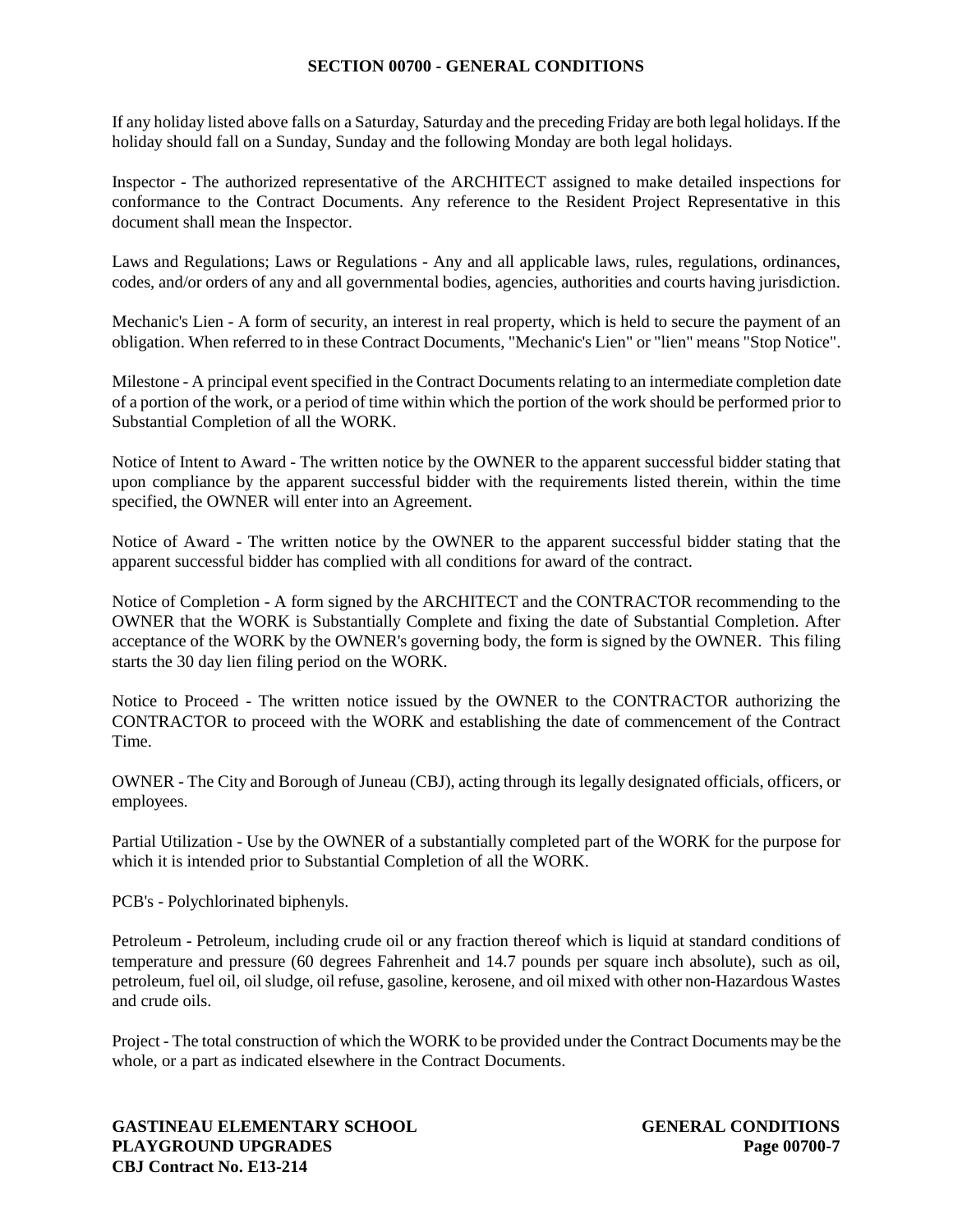Radioactive Material - Source, special nuclear, or byproduct material as defined by the Atomic Energy Act of 1954 (42 USC Section 2011 et seq.) as amended from time to time.

Shop Drawings- All drawings, diagrams, illustrations, schedules and other data which are specifically prepared by or for the CONTRACTOR and submitted by the CONTRACTOR, to the ARCHITECT, to illustrate some portion of the WORK.

Specifications - Same definition as for "Technical Specifications" hereinafter.

Stop Notice - A legal remedy for subcontractors and suppliers who contribute to public works, but who are not paid for their work, which secures payment from construction funds possessed by the OWNER. For public property, the Stop Notice remedy is designed to substitute for mechanic's lien rights.

Sub-Consultant - The individual, partnership, corporation, joint-venture or other legal entity having a direct contract with Architect of Record, or with any of its Consultants to furnish services with respect to the Project.

Subcontractor - An individual, partnership, corporation, joint-venture or other legal entity having a direct contract with the CONTRACTOR, or with any of its Subcontractors, for the performance of a part of the WORK at the site.

Substantial Completion - Refers to when the WORK has progressed to the point where, in the opinion of the ARCHITECT as evidenced by Notice of Completion as applicable, it is sufficiently complete, in accordance with the Contract Documents, so that the WORK can be utilized for the purposes for which it is intended; or if no such notice is issued, when final payment is due in accordance with Paragraph 14.8. The terms "substantially complete" and "substantially completed" as applied to any WORK refer to Substantial Completion thereof.

Supplementary General Conditions- The part of the Contract Documents which make additions, deletions, or revisions to these General Conditions.

Supplier - A manufacturer, fabricator, supplier, distributor, material man, or vendor.

Technical Specifications - Divisions 1 through 16 of the Contract Documents consisting of the General Requirements and written technical descriptions of products and execution of the WORK.

Underground Utilities- All pipelines, conduits, ducts, cables, wires, manholes, vaults, tanks, tunnels, or other such facilities or attachments, and any encasements containing such facilities which have been installed underground to furnish any of the following services or materials: water, sewage and drainage removal, electricity, gases, steam, liquid petroleum products, telephone or other communications, cable television, traffic, or other control systems.

WORK, Work - The entire completed construction or the various separately identifiable parts thereof required to be furnished under the Contract Documents. WORK is the result of performing, or furnishing labor and furnishing and incorporating materials and equipment into the construction, and performing or furnishing services and furnishing documents, all as required by the Contract Documents.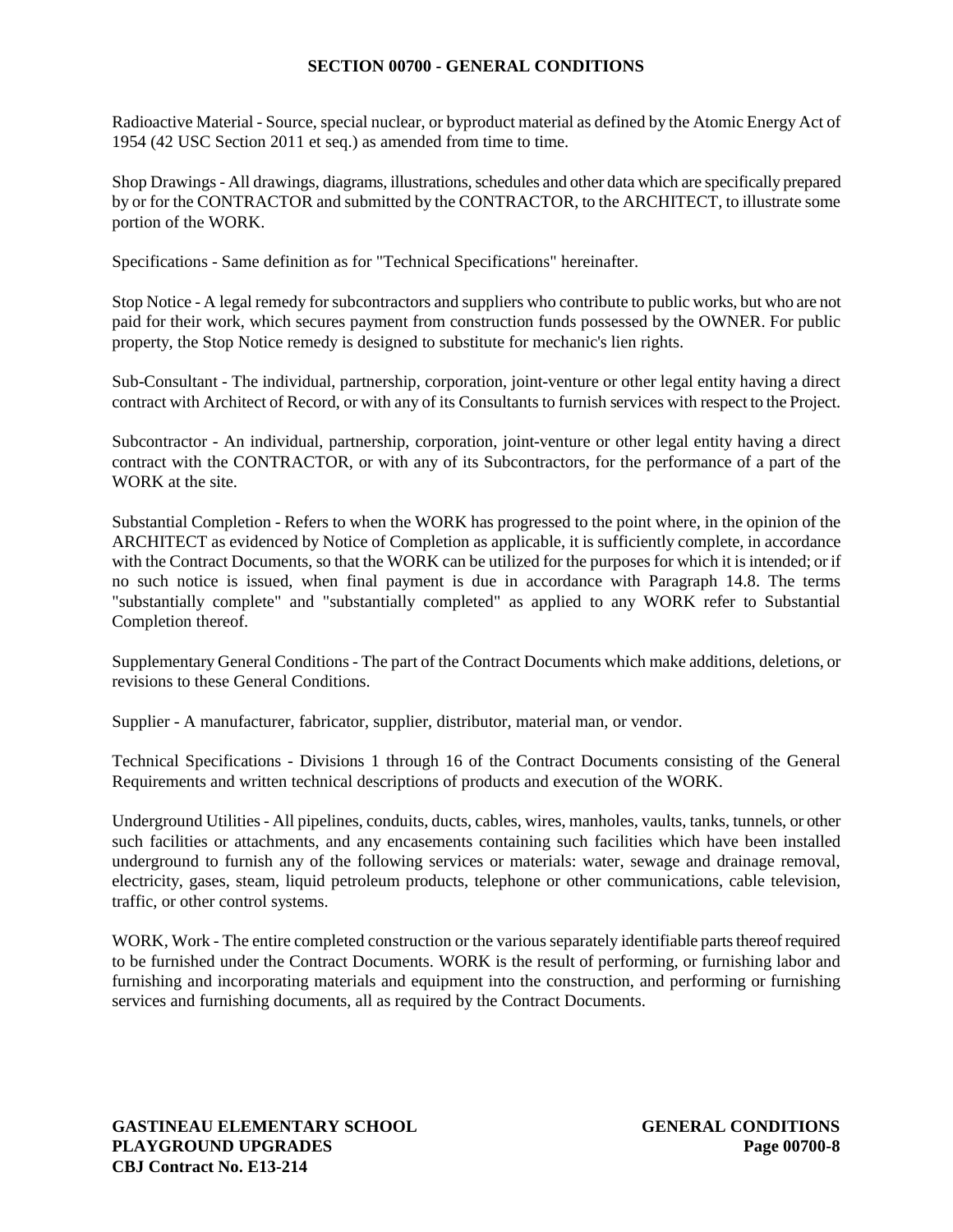## **ARTICLE 2 PRELIMINARY MATTERS**

- 2.1 DELIVERY OF BONDS/INSURANCE CERTIFICATES. When the CONTRACTOR delivers the signed Agreements to the OWNER, the CONTRACTOR shall also deliver to the OWNER such Bonds and Insurance Policies and Certificates as the CONTRACTOR may be required to furnish in accordance with the Contract Documents.
- 2.2 COPIES OF DOCUMENTS. The OWNER shall furnish to the CONTRACTOR the required number of copies of the Contract Documents specified in the Supplementary General Conditions.
- 2.3 COMMENCEMENT OF CONTRACT TIME; NOTICE TO PROCEED. The Contract Time will start to run on the commencement date stated in the Notice to Proceed. If no date is stated, Contract Time shall commence upon the date of the Notice to Proceed is issued.
- 2.4 STARTING THE WORK
	- A. The CONTRACTOR shall begin to perform the WORK within 10 days after the commencement date stated in the Notice to Proceed, but no WORK shall be done at the site prior to said commencement date.
	- B. Before undertaking each part of the WORK, the CONTRACTOR shall carefully study and compare the Contract Documents and check and verify pertinent figures shown thereon and all applicable field measurements. The CONTRACTOR shall promptly report in writing to the ARCHITECT any conflict, error, or discrepancy which the CONTRACTOR may discover and shall obtain a written interpretation or clarification from the ARCHITECT before proceeding with any WORK affected thereby.
	- C. The CONTRACTOR shall submit to the ARCHITECT for review those documents called for under Section 01300 - CONTRACTOR Submittals in the General Requirements.
- 2.5 PRE-CONSTRUCTION CONFERENCE. The CONTRACTOR is required to attend a Pre- Construction Conference. This conference will be attended by the ARCHITECT and others as appropriate in order to discuss the WORK in accordance with the applicable procedures specified in the General Requirements, Section 01010 - Summary of Work.
- 2.6 FINALIZING CONTRACTOR SUBMITTALS. At least 7 days before submittal of the first Application for Payment a conference attended by the CONTRACTOR, the ARCHITECT and others as appropriate will be held to finalize the initial CONTRACTOR submittals in accordance with the General Requirements. As a minimum the CONTRACTOR's representatives should include it's project manager and schedule expert. The CONTRACTOR should plan on this meeting taking no less than 8 hours. If the submittals are not finalized at the end of the meeting, additional meetings will be held so that the submittals can be finalized prior to the submittal of the first Application for Payment. No Application for Payment will be processed until CONTRACTOR submittals are finalized.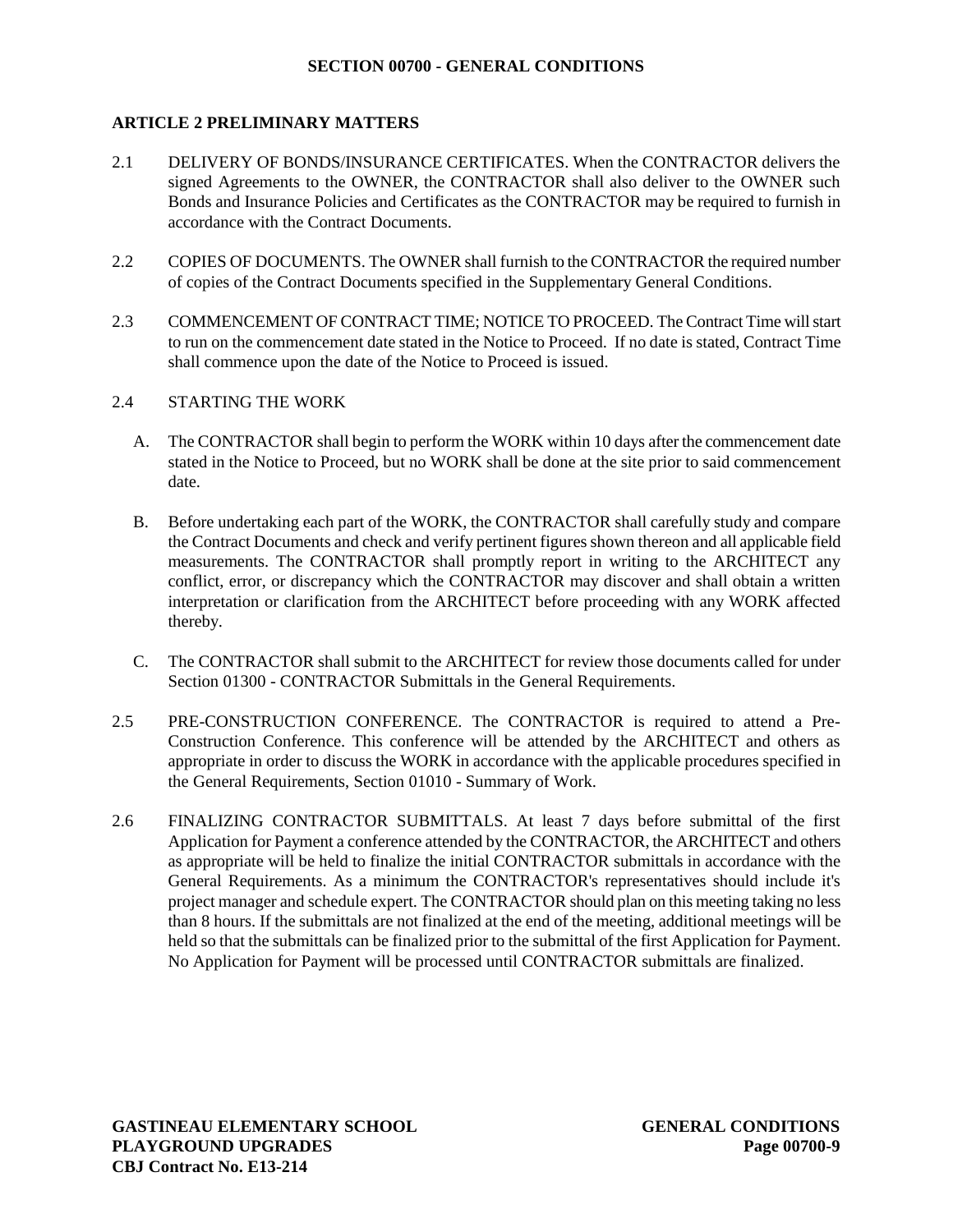### **ARTICLE 3 CONTRACT DOCUMENTS: INTENT, AMENDING, REUSE**

## 3.1 INTENT

- A. The Contract Documents comprise the entire agreement between the OWNER and the CONTRACTOR concerning the WORK. The Contract Documents shall be construed as a whole in accordance with Alaska Law.
- B. It is the intent of the Contract Documents to describe the WORK, functionally complete, to be constructed in accordance with the Contract Documents. Any WORK, materials, or equipment that may reasonably be inferred from the Contract Documents as being required to produce the intended result shall be supplied whether or not specifically called for. When words or phrases which have a well-known technical or construction industry or trade meaning are used to describe WORK, materials, or equipment such words or phrases shall be interpreted in accordance with that meaning, unless a definition has been provided in Article 1 of the General Conditions. Reference to standard specifications, manuals, or codes of any technical society, organization, or association, or to the Laws or Regulations of any governmental authority, whether such reference be specific or by implication, shall mean the latest standard specification, manual, code, or Laws or Regulations in effect at the time of opening of Bids, except as may be otherwise specifically stated. However, no provision of any referenced standard specification, manual, or code (whether or not specifically incorporated by reference in the Contract Documents) shall be effective to change the duties and responsibilities of the ARCHITECT, OWNER, the CONTRACTOR, or the Architect of Record or any of their consultants, agents, or employees from those set forth in the Contract Documents.
- C. If, during the performance of the WORK, CONTRACTOR discovers any conflict, error, ambiguity or discrepancy within the Contract Documents or between the Contract Documents and any provision of any such Law or Regulation applicable to the performance of the WORK or of any such standard, specification, manual or code or of any instruction of any Supplier referred to in paragraph 6.5, the CONTRACTOR shall report it to the ARCHITECT in writing at once, and the CONTRACTOR shall not proceed with the WORK affected thereby (except in an emergency as authorized by the ARCHITECT) until a clarification Field Order, or Change Order to the Contract Documents has been issued.

### 3.2 ORDER OF PRECEDENCE OF CONTRACT DOCUMENTS

- A. In resolving conflicts resulting from, errors, or discrepancies in any of the Contract Documents, the order of precedence shall be as follows:
	- 1. Permits from other agencies as may be required by law, excepting the definition of "Permittee" in these permits.
	- 2. Field Orders
	- 3. Change Orders
	- 4. ARCHITECT's written interpretations and clarifications.
	- 5. Agreement
	- 6. Addenda
	- 7. CONTRACTOR's Bid (Bid Form)
	- 8. Supplementary General Conditions
	- 9. Notice Inviting Bids
	- 10. Instructions to Bidders

**GASTINEAU ELEMENTARY SCHOOL GENERAL CONDITIONS PLAYGROUND UPGRADES Page 00700-10 CBJ Contract No. E13-214**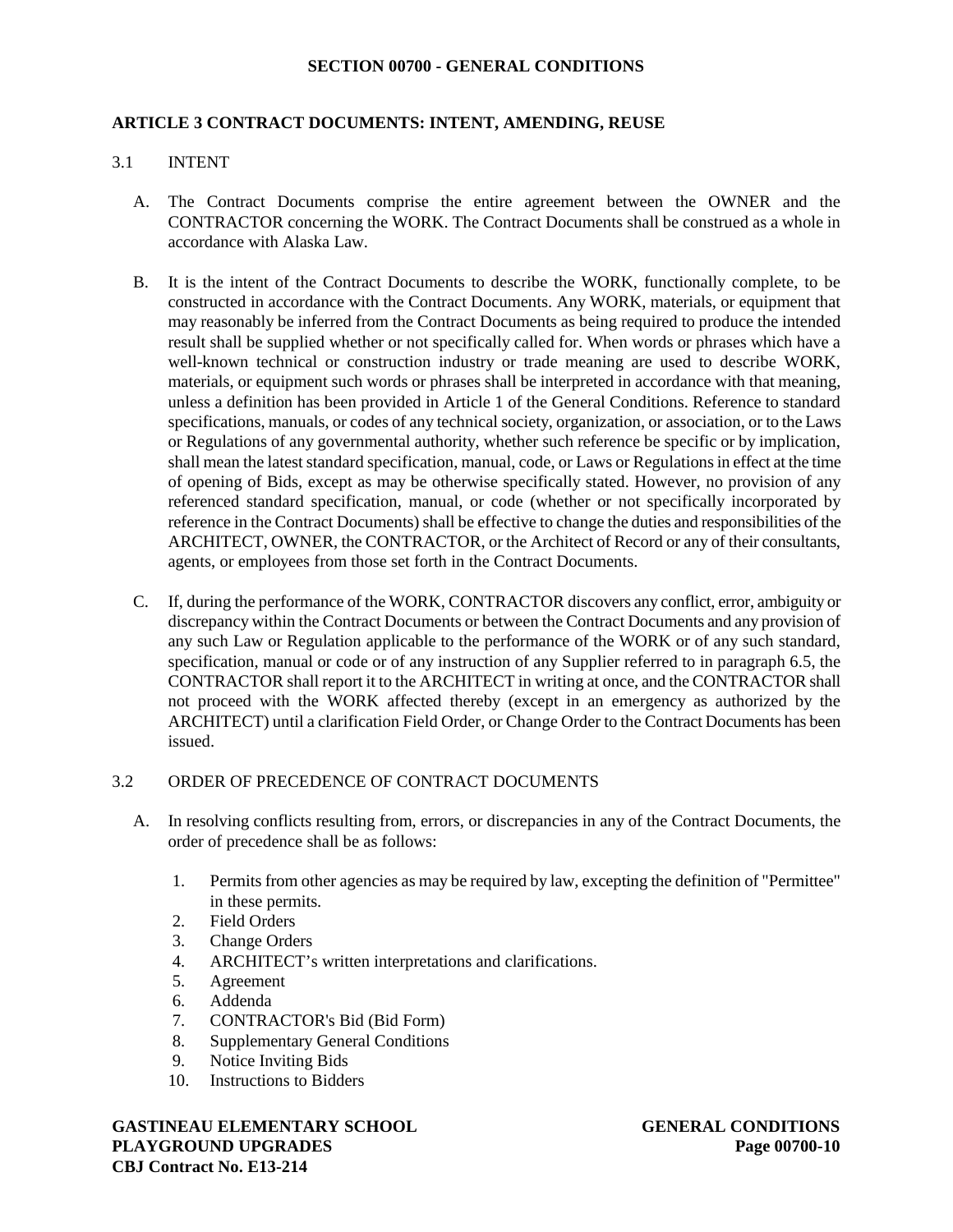- 11. General Conditions
- 12. Technical Specifications
- 13 Drawings
- B. With reference to the Drawings the order of precedence is as follows:
	- 1. Figures govern over scaled dimensions
	- 2. Detail drawings govern over general drawings
	- 3. Addenda/Change Order drawings govern over contract Drawings
	- 4. Contract Drawings govern over standard details
- 3.3 AMENDING AND SUPPLEMENTING CONTRACT DOCUMENTS. The Contract Documents may be amended to provide for additions, deletions, and revisions in the WORK or to modify the terms and conditions thereof by a Change Order (pursuant to Article 10 CHANGES IN THE WORK).
- 3.4 REUSE OF DOCUMENTS. Neither the CONTRACTOR, nor any Subcontractor or Supplier, nor any other person or organization performing any of the WORK under a contract with the OWNER shall have or acquire any title to or ownership rights in any of the Drawings, Technical Specifications, or other documents used on the WORK, and they shall not reuse any of them on the extensions of the Project or any other project without written consent of the OWNER.

## **ARTICLE 4 AVAILABILITY OF LANDS; PHYSICAL CONDITIONS; REFERENCE POINTS**

4.1 AVAILABILITY OF LANDS. The OWNER shall furnish, as indicated in the Contract Documents, the lands upon which the WORK is to be performed, rights-of-way and easements for access thereto, and such other lands which are designated for the use of the CONTRACTOR. Easements for permanent structures or permanent changes in existing facilities will be obtained and paid for by the OWNER, unless otherwise provided in the Contract Documents. Nothing contained in the Contract Documents shall be interpreted as giving the CONTRACTOR exclusive occupancy of the lands or rights-of-way provided. The CONTRACTOR shall provide for all additional lands and access thereto that may be required for temporary construction facilities or storage of materials and equipment; provided, that the CONTRACTOR shall not enter upon nor use any property not under the control of the OWNER until a written temporary construction easement, lease or other appropriate agreement has been executed by the CONTRACTOR and the property owner, and a copy of said agreement furnished to the ARCHITECT prior to said use; and, neither the OWNER nor the ARCHITECT shall be liable for any claims or damages resulting from the CONTRACTOR's unauthorized trespass or use of any such properties.

## 4.2 PHYSICAL CONDITIONS - SUBSURFACE AND EXISTING STRUCTURES

A. Explorations and Reports. Reference is made to SGC 4.2 Physical Conditions of the Supplementary General Conditions for identification of those reports of explorations and tests of sub-surface conditions at the site that have been utilized by the Architect of Record in the preparation of the Contract Documents. The CONTRACTOR may rely upon the accuracy of the technical data contained in such reports, however, reports are not to be considered complete or comprehensive and nontechnical data, interpretations, and opinions contained in such reports are not to be relied on by the CONTRACTOR. The CONTRACTOR is responsible for any further explorations or tests that may be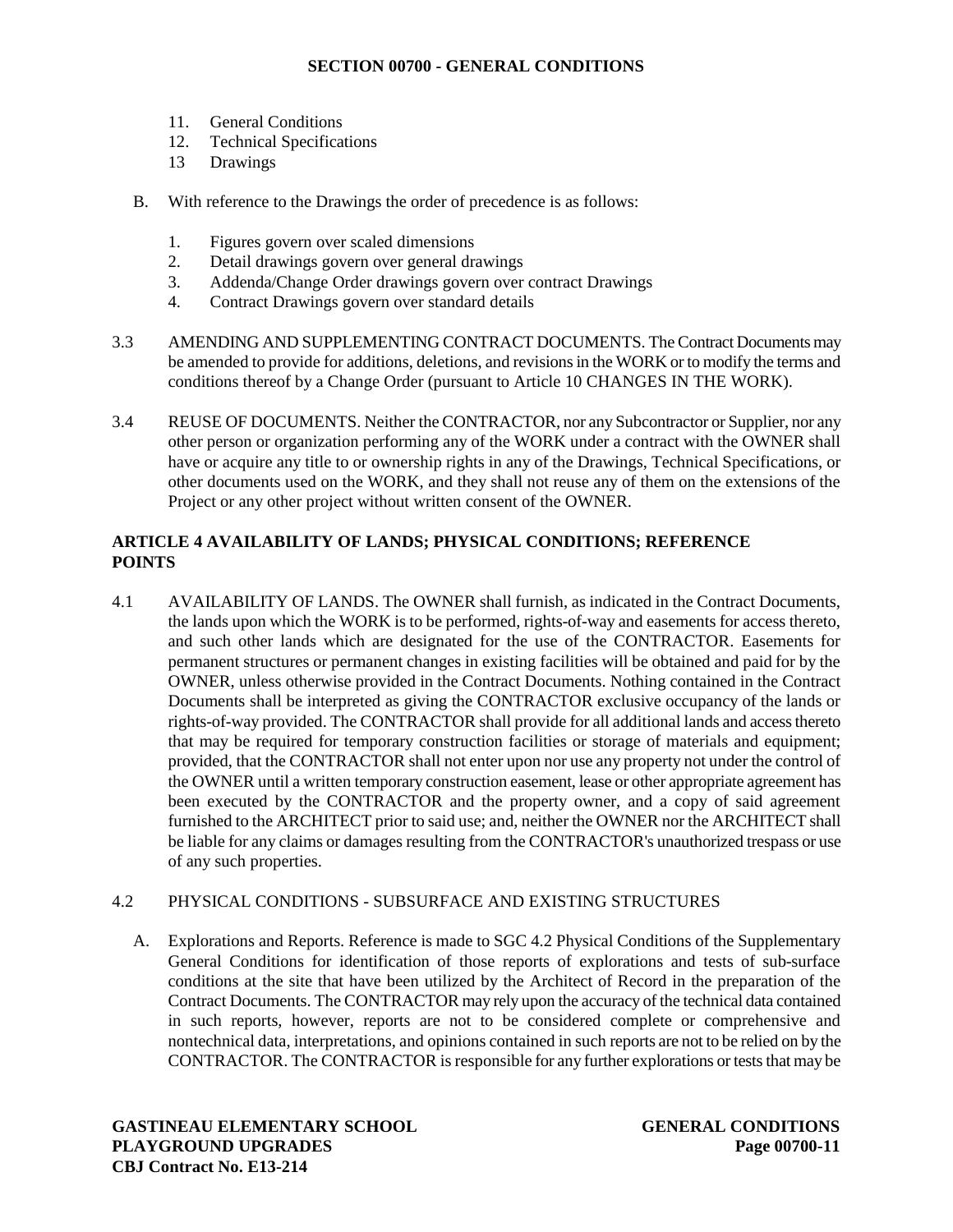necessary and any interpretation, interpolation, or extrapolation that it makes of any information shown in such reports.

B. Existing Structures. Reference is made to SGC 4.2 Physical Conditions of the Supplementary General Conditions for identification of those drawings of physical conditions in or relating to existing surface and subsurface structures (except Underground Utilities referred to in Paragraph 4.4 herein) which are at or contiguous to the site that have been utilized by the Architect of Record in the preparation of the Contract Documents. The CONTRACTOR may rely upon the accuracy of the technical data contained in such drawings, however, nontechnical data, interpretations, and opinions contained in such drawings are not to be relied on by the CONTRACTOR. The CONTRACTOR is also responsible for any interpretation, interpolation, or extrapolation that it makes of any information shown in such drawings.

# 4.3 DIFFERING SITE CONDITIONS

- A. The CONTRACTOR shall promptly upon discovery (but in no event later than 14 days thereafter) and before the following conditions are disturbed, notify the ARCHITECT, in writing of any:
	- 1. Material that the CONTRACTOR believes may be material that is hazardous waste, as defined in Article 1 of these General Conditions, or asbestos, PCB's, petroleum or any other substance or material posing a threat to human or to the environment.
	- 2. Subsurface or latent physical conditions at the site differing from those indicated.
	- 3. Unknown physical conditions at the site of any unusual nature, different materially from those ordinarily encountered and generally recognized as inherent in WORK of the character provided for in the contract.
- B. The ARCHITECT shall promptly investigate the conditions, and if it finds that the conditions do materially so differ, or do involve hazardous waste, and cause a decrease or increase in the CONTRACTOR's cost of, or the time required for, performance of anypart of the WORK shall issue a Change Order under the procedures described in the contract.
- C. In the event that a dispute arises between the ARCHITECT and the CONTRACTOR whether the conditions materially differ, or involved hazardous waste or other materials listed above, or cause a decrease or increase in the CONTRACTOR's cost of, or time required for, performance of any part of the WORK, the CONTRACTOR shall not be excused from any scheduled completion date provided for by the contract, but shall proceed with all WORK to be performed under the contract. The CONTRACTOR shall retain any and all rights provided either by contract or by Law which pertain to the resolution of disputes and protests between the contracting parties.

## 4.4 PHYSICAL CONDITIONS - UNDERGROUND UTILITIES

A. Indicated. The information and data indicated in the Contract Documents with respect to existing Underground Utilities at or contiguous to the site are based on information and data furnished to the OWNER or the Architect of Record by the owners of such Underground Utilities or by others. Unless it is expressly provided in the Supplementary General Conditions and/or Section 01530 - Protection and Restoration of Existing Facilities, the OWNER and the Architect of Record shall not be responsible for the accuracy or completeness of any such information or data, and the CONTRACTOR shall have full responsibility for reviewing and checking all such information and data, for locating all Underground Utilities indicated in the Contract Documents, for coordination of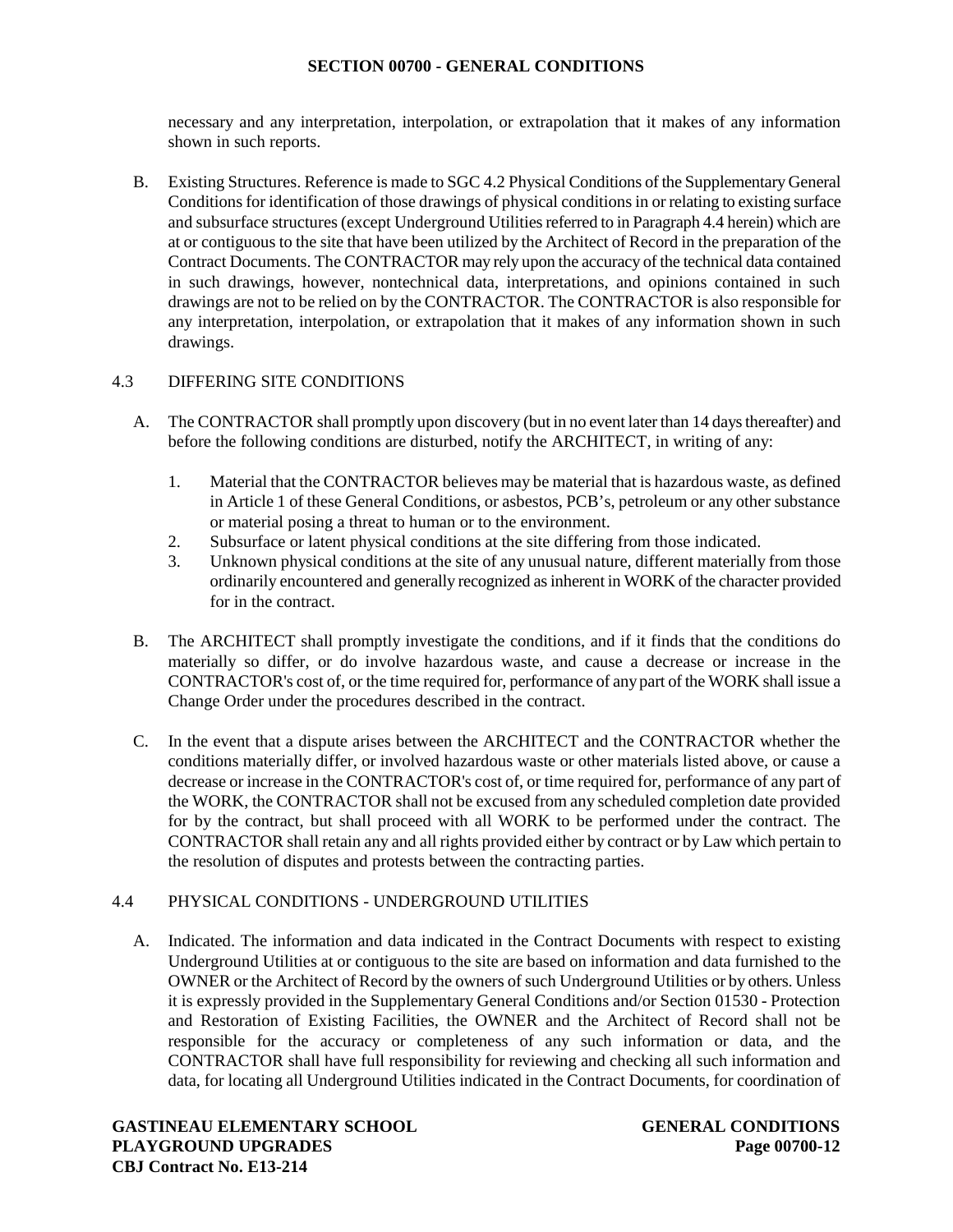the WORK with the owners of such Underground Utilities during construction, for the safety and protection thereof and repairing any damage thereto resulting from the WORK, the cost of which will be considered as having been included in the Contract Price.

B. Not Indicated. If an Underground Utility is uncovered or revealed at or contiguous to the site which was not indicated in the Contract Documents and which the CONTRACTOR could not reasonably have been expected to be aware of, the CONTRACTOR shall identify the owner of such Underground Utility and give written notice thereof to that owner and shall notify the ARCHITECT in accordance with the requirements of the Supplementary General Conditions and Section 01530 - Protection and Restoration of Existing Facilities of the General Requirements.

## 4.5 REFERENCE POINTS

- A. The ARCHITECT will provide one bench mark, near or on the site of the WORK, and will provide two points near or on the site to establish a base line for use by the CONTRACTOR for alignment control. Unless otherwise specified in the General Requirements, the CONTRACTOR shall furnish all other lines, grades, and bench marks required for proper execution of the WORK.
- B. The CONTRACTOR shall preserve all bench marks, stakes, and other survey marks, and in case of their removal or destruction by its own employees or by its subcontractor's employees, the CONTRACTOR shall be responsible for the accurate replacement of such reference points by personnel qualified under the Alaska Statute governing the licensing of architects, engineers, and land surveyors.

## 4.6 USE OF THE CBJ/STATE LEMON CREEK GRAVEL PIT

- A. On City and Borough of Juneau (CBJ) construction projects, the CBJ may make unclassified material available to CONTRACTORs, from the CBJ/State Lemon Creek gravel pit, at a rate less than charged other customers. CONTRACTORs are not required to use material from the CBJ/State pit and the CBJ makes no guarantee as to the quantity or quality of the available material. For this Project, the price shall be \$1.90 per ton.
- B. CONTRACTORs proposing to use gravel from the CBJ/State pit are required to be in good standing for all amounts owed to the CBJ, for previous gravel operations, prior to submitting a mining plan for approval. CONTRACTORs using the pit must comply with Allowable Use Permit USE 98-00047. Failure to meet these requirements, if so subject, shall be sufficient reason to deny use of the CBJ/State pit as a gravel source. To determine if your company is subject to these requirements, contact the CBJ Engineering Department, Gravel Pit Management, at (907) 586-0883.
- C. CONTRACTORs deciding to use material from the CBJ/State pit shall provide an Individual Mining Plan prepared by a professional engineer registered in the State of Alaska. The Individual Mining Plan must be reviewed and approved by the CBJ, prior to commencing operations within the pit. CONTRACTORs shall also secure a Performance Bond to ensure compliance with contract provisions, including any Individual Mining Plan stipulations. The bond shall remain in full force and effect until a release is obtained from the CBJ.
- D. If CONTRACTOR operations for a Project do not exceed 500 tons of material, the CONTRACTOR will not be required to provide an Individual Mining Plan prepared by an engineer, however, the CONTRACTOR must submit an Individual Mining Plan that is in compliance with Allowable Use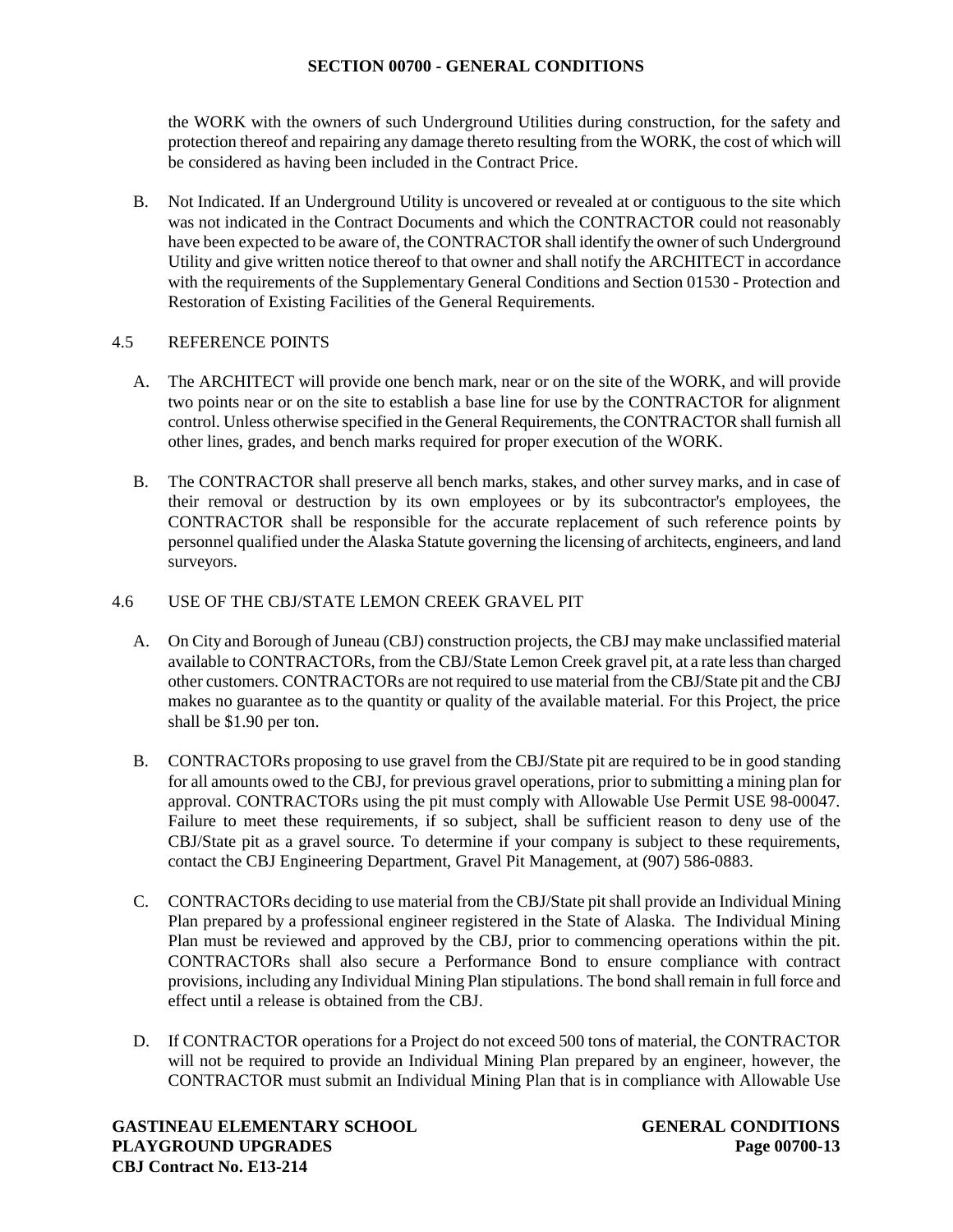Permit USE 98-00047 for gravel extraction within the CBJ/State pit. The CONTRACTOR must contact the CBJ Engineering Department for conditions for the extraction.

- E. CONTRACTORs using the CBJ material may do primary dry separation (screening) of materials within the pit. Crushing and washing of material will not be allowed. CONTRACTORs shall account for placement of materials removed from the pit. The CBJ may require CONTRACTORs to cross check weight tickets, submit to an audit, or participate in other measures required by the CBJ to ensure accountability. Unprocessed overburden removed from the pit will not be weighed. All other material mined will be weighed at the CBJ scale. CONTRACTORs will be responsible for loading and/or screening their own material. If asphalt pavement is removed as part of the WORK, CONTRACTORs shall dispose of the material at a to-be-specified location within the pit area, as directed by the CBJ Gravel Pit Manager, (907) 586-0883.
- F. The gravel pit overhead charge shall be paid to the CBJ by the CONTRACTOR within 60 days after removal of all materials from the pit and prior to requesting and/or receiving final payment. Upon completion of each excavation CONTRACTORs shall notify the CBJ, in writing, in sufficient time to perform a field-compliance examination prior to vacating the pit. Any significant deviation from the stipulations of the Individual Mining Plan identified during the field inspection shall be corrected by the CONTRACTOR prior to release of the bond. A signed release from CBJ will be required prior to releasing the CONTRACTOR's bond.
- G. If asphalt pavement is removed as part of this WORK, the CONTRACTOR shall dispose of the material at the location designated as the Asphalt Storage Facility, or as directed by the ARCHITECT.
- H. The CBJ/State Pit is a seasonal operation. The hours of operation are from 7:00 a.m. to 6:00 p.m., Monday through Friday, from April 1 through October 15 of the year. CONTRACTORs may obtain gravel on weekends, or during the off-season, by applying for a separate agreement with the City and Borough of Juneau Engineering Department. The CONTRACTOR will be responsible for any additional costs incurred during weekend or off-season operations at the gravel pit.
- I. All CONTRACTORs/equipment operators using the CBJ/State Pit shall be in compliance with Federal Mine Safety and Health Administration regulations for quarry and gravel operations.

# **ARTICLE 5 BONDS AND INSURANCE**

## 5.1 PERFORMANCE, PAYMENT, AND OTHER BONDS

A. The CONTRACTOR shall furnish Performance and Payment Bonds, each in the amount set forth in the Supplementary General Conditions as security for the faithful performance and payment of all the CONTRACTOR's obligations under the Contract Documents. These bonds shall remain in effect at least until one year after the date of Substantial Completion except as otherwise provided by Law or Regulation or by the Contract Documents. The CONTRACTOR shall also furnish such other Bonds as are required by the Supplementary General Conditions. All Bonds shall be in the form prescribed by the Contract Documents except as provided otherwise by Laws or Regulations, and shall be executed by such sureties as are named in the current list of "Companies Holding Certificates of Authority as Acceptable Sureties on Federal Bonds and as Acceptable Reinsuring Companies" as published in Circular 570 (amended) by the Audit Staff, Bureau of Government Financial Operations, U.S. Treasury Department. All Bonds signed by an agent must be accompanied by a certified copy of such agent's authority to act.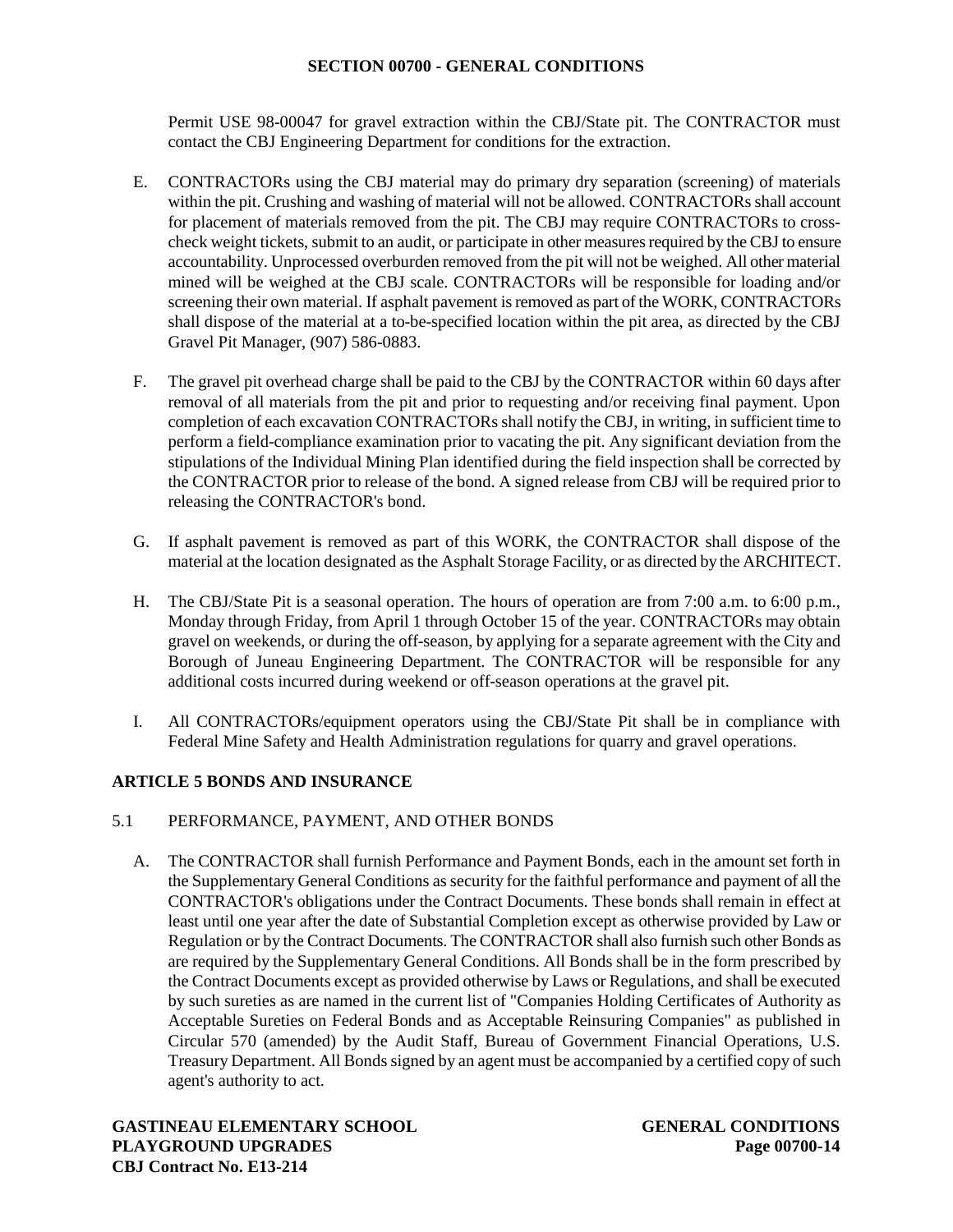- B. If the surety on any Bond furnished by the CONTRACTOR is declared bankrupt or becomes insolvent or its right to do business is terminated in any state where any part of the WORK is located, the CONTRACTOR shall within 7 days thereafter substitute another Bond and Surety, which must be acceptable to the OWNER.
- C. All Bonds required by the Contract Documents to be purchased and maintained by CONTRACTOR shall be obtained from surety companies that are duly licensed or authorized in the State of Alaska to issue Bonds for the limits so required. Such surety companies shall also meet such additional requirements and qualifications as may be provided in the Supplementary General Conditions.

# 5.2 INSURANCE

- A. The CONTRACTOR shall purchase and maintain the insurance required under this paragraph. Such insurance shall include the specific coverages set out herein and be written for not less than the limits of liability and coverages provided in the Supplementary General Conditions, or required by law, whichever are greater. All insurance shall be maintained continuously during the life of the Agreement up to the date of Final Completion and at all times thereafter when the CONTRACTOR may be correcting, removing, or replacing Defective WORK in accordance with Paragraph 13.6, but the CONTRACTOR's liabilities under this Agreement shall not be deemed limited in any way to the insurance coverage required.
- B. All insurance required by the Contract Documents to be purchased and maintained by the CONTRACTOR shall be obtained from insurance companies that are duly licensed or authorized in the State of Alaska to issue insurance policies for the limits and coverages so required. Such insurance companies shall have a current Best's Rating of at least an "A" (Excellent) general policy holder's rating and a Class VII financial size category and shall also meet such additional requirements and qualifications as may be provided in the Supplementary General Conditions.
- C. The CONTRACTOR shall furnish the OWNER with certificates showing the type, amount, class of operations covered, effective dates and dates of expiration of policies. All of the policies of insurance so required to be purchased and maintained (or the certificates or other evidence thereof) shall contain a provision or endorsement that the coverage afforded will not be cancelled, reduced in coverage, or renewal refused until at least 30 days' prior written notice has been given to the OWNER by certified mail. All such insurance required herein (except for Workers' Compensation and Employer's Liability) shall name the OWNER, its Consultants and subconsultants and their officers, directors, agents, and employees as "additional insureds" under the policies. The CONTRACTOR shall purchase and maintain the following insurance:
	- 1. Workers' Compensation and Employer's Liability. This insurance shall protect the CONTRACTOR against all claims under applicable state workers' compensation laws. The CONTRACTOR shall also be protected against claims for injury, disease, or death of employees which, for any reason, may not fall within the provisions of a Workers' Compensation law. This policy shall include an "all states" endorsement. The CONTRACTOR shall require each Subcontractor similarly to provide Workers' Compensation Insurance for all of the latter's employees to be engaged in such work unless such employees are covered by the protection afforded by the CONTRACTOR's Workers' Compensation Insurance. In case any class of employees is not protected, under the Workers' Compensation Statute, the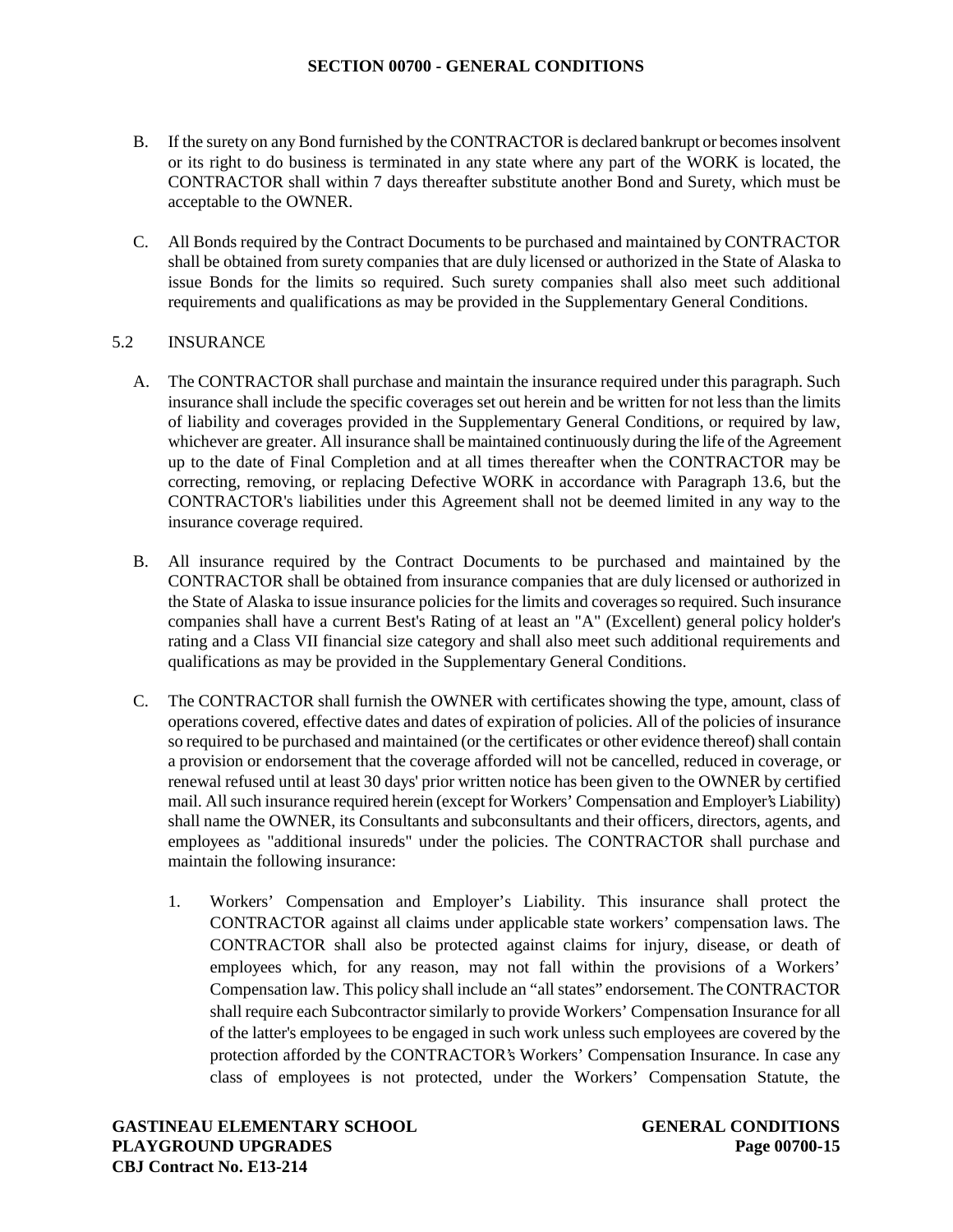CONTRACTOR shall provide and shall cause each subcontractor to provide adequate employer's liability insurance for the protection of such of its employees as are not otherwise protected.

- 2. Commercial General Liability. This insurance shall be written in comprehensive form and shall protect the CONTRACTOR against all claims arising from injuries to persons other than its employees or damage to property of the OWNER or others arising out of any act or omission of the CONTRACTOR or its agents, employees, or Subcontractors. The policy shall contain no exclusions for any operations within the scope of this contract.
- 3. Comprehensive Automobile Liability. This insurance shall be written in comprehensive form and shall protect the CONTRACTOR against all claims for injuries to members of the public and damage to property of others arising from the use of motor vehicles, and shall cover operation on or off the site of all motor vehicles licensed for highway use, whether they are owned, non-owned, or hired. Coverage for hired motor vehicles should include endorsement covering liability assumed under this contract.
- 4. Subcontractor's Public Liability and Property Damage Insurance and Vehicle Liability Insurance. The CONTRACTOR shall either require each of its Subcontractors to procure and to maintain Subcontractor's Commercial General Liability and Property Damage Insurance and Vehicle Liability Insurance of the type and in the amounts specified in the Supplementary General Conditions or insure the activities of its subcontractors in the CONTRACTOR's own policy, in like amount.
- 5. Builder's Risk. This insurance shall be of the "all risks" type, shall be written in completed value form, and shall protect the CONTRACTOR, the OWNER, and the ARCHITECT, against risks of damage to buildings, structures, and materials and equipment. The amount of such insurance shall be not less than the insurable value of the WORK at completion. Builder's risk insurance shall provide for losses to be payable to the CONTRACTOR and the OWNER, as their interests may appear. The policy shall contain a provision that in the event of payment for any loss under the coverage provided, the insurance company shall have no rights of recovery against the CONTRACTOR, the OWNER, and the ARCHITECT. The Builder's Risk policy shall insure against all risks of direct physical loss or damage to property from any external cause including flood and earthquake. Allowable exclusions, if any, shall be as specified in the Supplementary General Conditions.

## **ARTICLE 6 CONTRACTOR'S RESPONSIBILITIES**

## 6.1 SUPERVISION AND SUPERINTENDENCE

- A. The CONTRACTOR shall supervise, inspect, and direct the WORK competently and efficiently, devoting such attention thereto and applying such skills and expertise as may be necessary to perform the WORK in accordance with the Contract Documents. The CONTRACTOR shall be solely responsible for the means, methods, techniques, sequences, and procedures of construction and safety precautions and programs incidental thereto. The CONTRACTOR shall be responsible to see that the completed WORK complies accurately with the Contract Documents.
- B. The CONTRACTOR shall designate in writing and keep on the work site at all times during its progress a technically qualified, English-speaking superintendent, who is an employee of the CONTRACTOR and who shall not be replaced without written notice to the OWNER and the ARCHITECT. The superintendent will be the CONTRACTOR's representative at the site and shall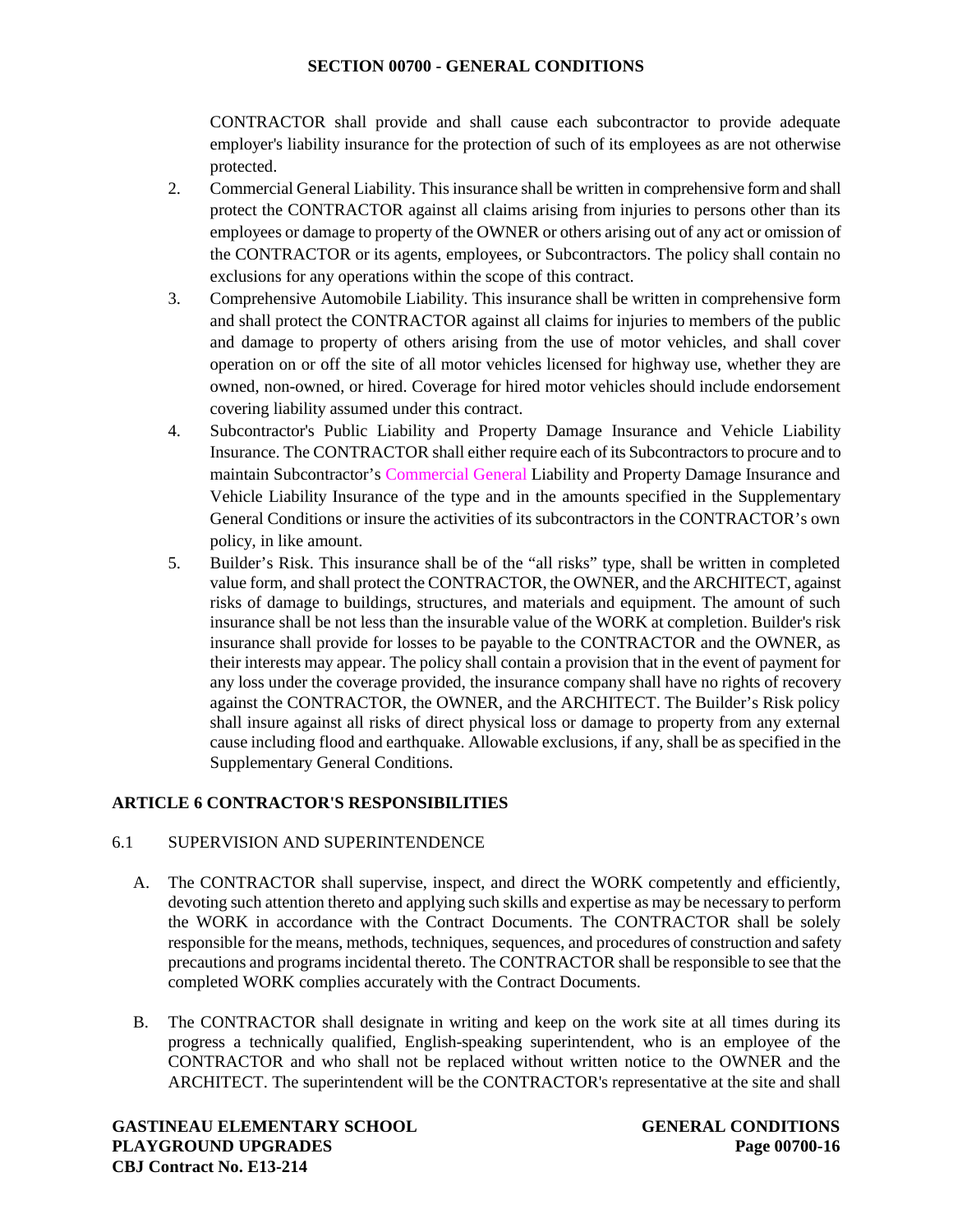have authority to act on behalf of the CONTRACTOR. All communications given to the superintendent shall be as binding as if given to the CONTRACTOR. The CONTRACTOR shall issue all its communications to the OWNER through the ARCHITECT and the ARCHITECT only.

C. The CONTRACTOR's superintendent shall be present at the site of the WORK at all times while WORK is in progress. Failure to observe this requirement shall be considered suspension of the WORK by the CONTRACTOR until such time as such superintendent is again present at the site.

## 6.2 LABOR, MATERIALS, AND EQUIPMENT

- A. The CONTRACTOR shall provide competent, suitably qualified personnel to survey and lay out the WORK and perform construction as required by the Contract Documents. The CONTRACTOR shall furnish, erect, maintain, and remove the construction plant and any temporary works as may be required. The CONTRACTOR shall at all times maintain good discipline and order at the site. Except in connection with the safety or protection of persons or the WORK or property at the site or adjacent thereto, and except as otherwise indicated in the Contract Documents, all WORK at the site shall be performed during regular working hours, and the CONTRACTOR will not permit overtime WORK or the performance of WORK on Saturday, Sunday, or any legal holiday without the OWNER's written consent. The CONTRACTOR shall apply for this consent through the ARCHITECT.
- B. Except as otherwise provided in this Paragraph, the CONTRACTOR shall receive no additional compensation for overtime WORK, i.e., work in excess of 8 hours in any one calendar day or 40 hours in any one calendar week, even though such overtime WORK may be required under emergency conditions and may be ordered by the ARCHITECT in writing. Additional compensation will be paid the CONTRACTOR for overtime WORK only in the event extra WORK is ordered by the ARCHITECT and the Change Order specifically authorizes the use of overtime WORK and then only to such extent as overtime wages are regularly being paid by the CONTRACTOR for overtime WORK of a similar nature in the same locality.
- C. All costs of inspection and testing performed during overtime WORK by the CONTRACTOR which is allowed solely for the convenience of the CONTRACTOR shall be borne by the CONTRACTOR. The ARCHITECT shall have the authority to deduct the cost of all such inspection and testing from any partial payments otherwise due to the CONTRACTOR.
- D. Unless otherwise specified in the Contract Documents, the CONTRACTOR shall furnish and assume full responsibility for all materials, equipment, labor, transportation, construction equipment and machinery, tools, appliances, fuel, power, light, heat, telephone, water, sanitary facilities, and all other facilities and incidentals necessary for the furnishing, performance, testing, start-up, and completion of the WORK.
- E. All materials and equipment to be incorporated into the WORK shall be of good quality and new, except as otherwise provided in the Contract Documents. All warranties and guarantees specifically called for by the Specifications shall expressly run to the benefit of the OWNER. If required by the ARCHITECT, the CONTRACTOR shall furnish satisfactory evidence (including reports of required tests) as to the kind and quality of materials and equipment. All materials and equipment shall be applied, installed, connected, erected, used, cleaned, and conditioned in accordance with the instructions of the applicable Supplier except as otherwise provided in the Contract Documents; but no provisions of any such instructions will be effective to assign to the ARCHITECT, or any of the Architect's of Record consultants, agents, or employees, any duty or authority to supervise or direct the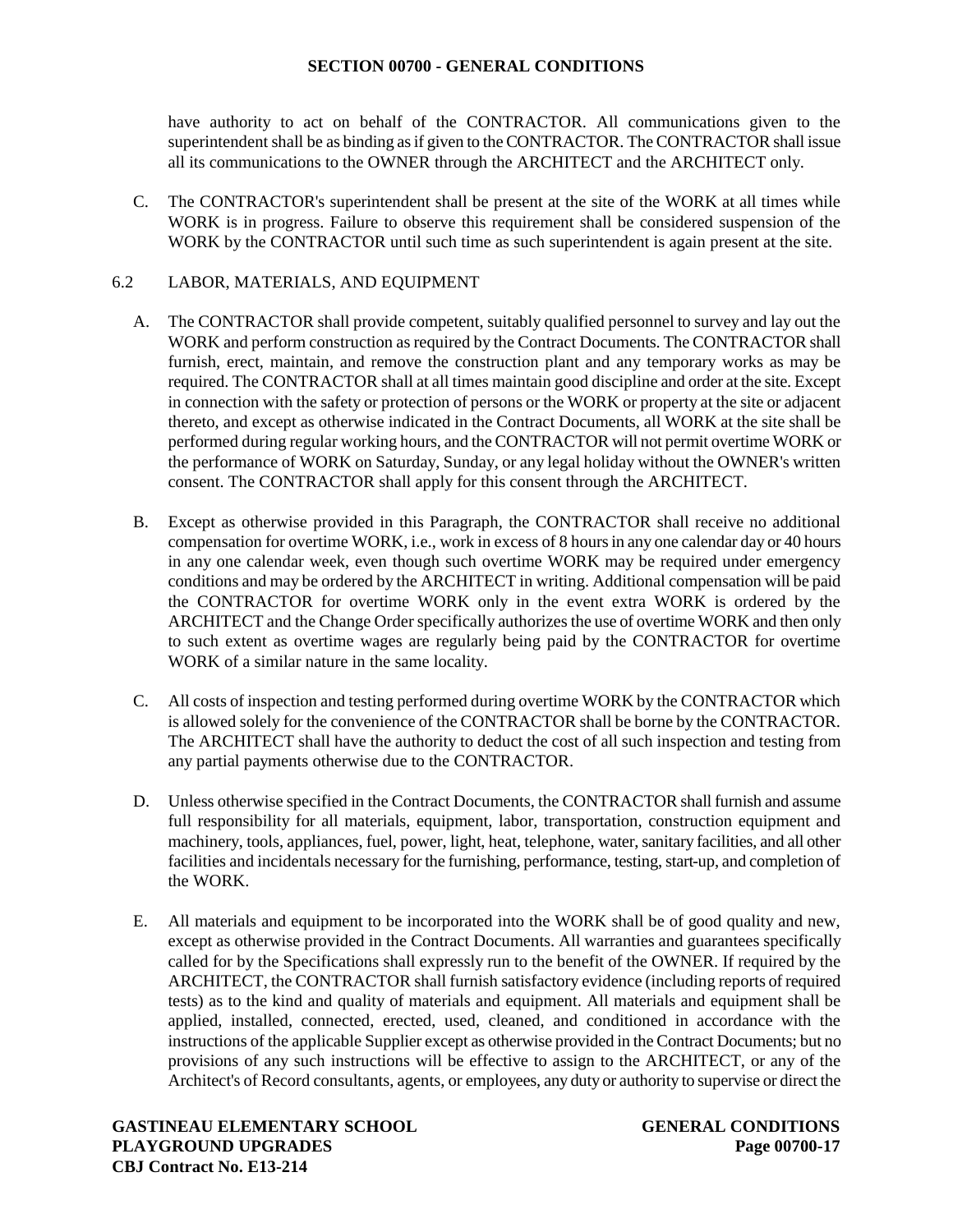furnishing or performance of the WORK or any duty or authority to undertake responsibility contrary to the provisions of Paragraphs 9.9C and 9.9D.

- F. The CONTRACTOR shall at all times employ sufficient labor and equipment for prosecuting the several classes of WORK to full completion in the manner and time set forth in and required by these specifications. All workers shall have sufficient skill and experience to properly perform the WORK assigned to them. Workers engaged in special WORK, or skilled WORK, shall have sufficient experience in such WORK and in the operation of the equipment required to perform all WORK, properly and satisfactorily.
- G. Any person employed by the CONTRACTOR or by any SUBCONTRACTOR who, in the opinion of the ARCHITECT, does not perform the WORK in a proper and skillful manner, or is intemperate or disorderly shall, at the written request of the ARCHITECT, be removed forthwith by the CONTRACTOR or Subcontractor employing such person, and shall not be employed again in any portion of the WORK without the approval of the ARCHITECT. Should the CONTRACTOR fail to remove such person or persons as required above, or fail to furnish suitable and sufficient personnel for the proper prosecution of the WORK, the ARCHITECT may suspend the WORK by written notice until such orders are complied with.
- 6.3 ADJUSTING PROGRESS SCHEDULE. The CONTRACTOR shall submit monthly updates of the progress schedule to the ARCHITECT for acceptance in accordance with the provisions in Section 01300 - CONTRACTOR Submittals in the General Requirements.
- 6.4 SUBSTITUTES OR "OR-EQUAL" ITEMS. The CONTRACTOR shall submit proposed substitutes or "or-equal" items in accordance with the provisions in Section 01300 - CONTRACTOR Submittals in the General Requirements.
- 6.5 CONCERNING SUBCONTRACTORS, SUPPLIERS, AND OTHERS. The CONTRACTOR shall be responsible to the OWNER and the ARCHITECT of Record for the acts and omissions of its subcontractors and their employees to the same extent as CONTRACTOR is responsible for the acts and omissions of its own employees. Nothing contained in this Paragraph shall create any contractual relationship between any subcontractor and the OWNER or the ARCHTIECT nor relieve the CONTRACTOR of any liability or obligation under the contract.

## 6.6 PERMITS

- A. Unless otherwise provided in the Supplementary General Conditions, the CONTRACTOR shall obtain and pay for all construction permits and licenses from the agencies having jurisdiction, including the furnishing of insurance and Bonds if required by such agencies. The enforcement of such requirements under this contract shall not be made the basis for claims for additional compensation. The OWNER shall assist the CONTRACTOR, when necessary, in obtaining such permits and licenses. The CONTRACTOR shall pay all governmental charges and inspection fees necessary for the prosecution of the WORK, which are applicable at the time of opening of Bids. The CONTRACTOR shall pay all charges of utility owners for connections to the WORK.
- B. These Contract Documents may require that the WORK be performed within the conditions and/or requirements of local, state and/or federal permits. These permits may be bound within the Contract Documents, included within the Contract Documents by reference, or included as part of the WORK, as designated in this Section. The CONTRACTOR is responsible for completing the WORK required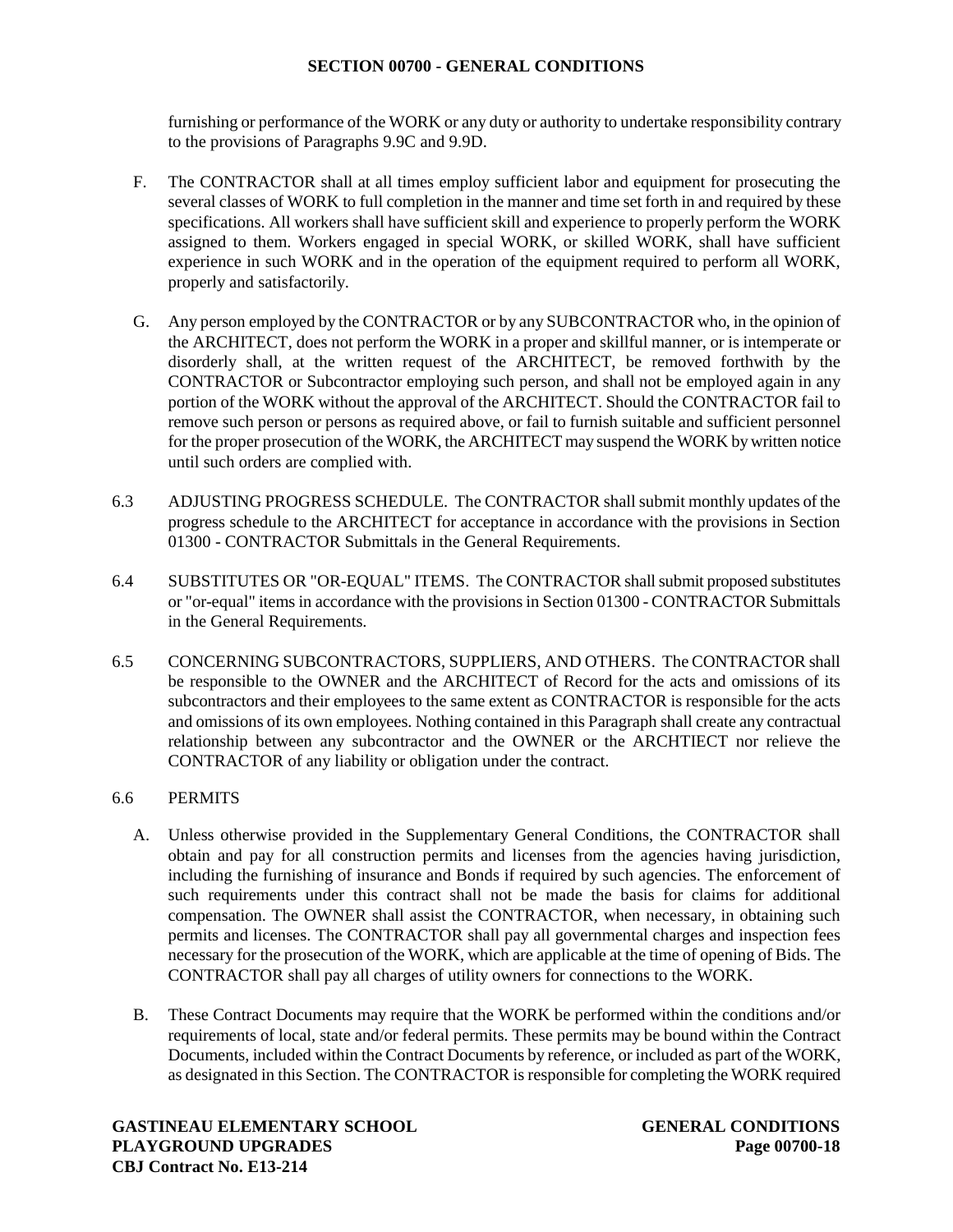for compliance with all permit requirements; this WORK is incidental to other items in the Contract Documents. Any reference to the PERMITTEE in the permits shall mean the CONTRACTOR. If any permits were acquired by the OWNER, this action was done to expedite the start of construction. If the CONTRACTOR does not complete the WORK within the specified permit window, the CONTRACTOR shall be responsible for the permit extension, and for completing any additional requirements placed upon the permit.

- 6.7 PATENT FEES AND ROYALTIES. The CONTRACTOR shall pay all license fees and royalties and assume all costs incident to the use in the performance of the WORK or the incorporation in the WORK of any invention, design, process, product, software or device which is the subject of patent rights or copyrights held by others. If a particular invention, design, process, product, or device is specified in the Contract Documents for use in the performance of the WORK and if to the actual knowledge of the OWNER or the Architect of Record its use is subject to patent rights or copyrights calling for the payment of any license fee or royalty to others, the existence of such rights shall be disclosed by the OWNER in the Contract Documents. The CONTRACTOR shall indemnify, defend and hold harmless the OWNER and the Architect of Record and anyone directly or indirectly employed by either of them from and against all claims, damages, losses, and expenses (including attorneys' fees and court costs) arising out of any infringement of patent rights or copyrights incident to the use in the performance of the WORK or resulting from the incorporation in the WORK of any invention, design, process, product, or device not specified in the Contract Documents, and shall defend all such claims in connection with any alleged infringement of such rights.
- 6.8 LAWS AND REGULATIONS. The CONTRACTOR shall observe and comply with all federal, state, and local laws, ordinances, codes, orders, and regulations which in any manner affect those engaged or employed on the WORK, the materials used in the WORK, or the conduct of the WORK. If any discrepancy or inconsistency should be discovered in this contract in relation to any such law, ordinance, code, order, or regulation, the CONTRACTOR shall report the same in writing to the ARCHITECT. The CONTRACTOR shall indemnify, defend, and hold harmless the OWNER, the Architect of Record, and their officers, agents, and employees against all claims or liability arising from violation of any such law, ordinance, code, order, or regulation, whether by CONTRACTOR or by its employees, Subcontractors, or third parties. Any particular law or regulation specified or referred to elsewhere in the Contract Documents shall not in any way limit the obligation of the CONTRACTOR to comply with all other provisions of federal, state, and local laws and regulations.
- 6.9 TAXES. The CONTRACTOR shall pay all sales, consumer, use, and other similar taxes required to be paid by the CONTRACTOR in accordance with the Laws and Regulations of the place of the Project which are applicable during the performance of the WORK.
- 6.10 USE OF PREMISES. The CONTRACTOR shall confine construction equipment, the storage of materials and equipment, and the operations of workers to (1) the Project site, (2) the land and areas identified in and permitted by the Contract Documents, and (3) the other land and areas permitted by Laws and Regulations, rights-of-way, permits, leases and easements. The CONTRACTOR shall assume full responsibility for any damage to any such land or area, or to the owner or occupant thereof or of any land or areas contiguous thereto, resulting from the performance of the WORK. Should any claim be made against the OWNER or the Architect of Record by any such owner or occupant because of the performance of the WORK, the CONTRACTOR shall promptly attempt to settle with such other party by agreement or otherwise resolve the claim through litigation. The CONTRACTOR shall, to the fullest extent permitted by Laws and Regulations, indemnify, defend, and hold the OWNER and the Architect of Record harmless from and against all claims, damages, losses, and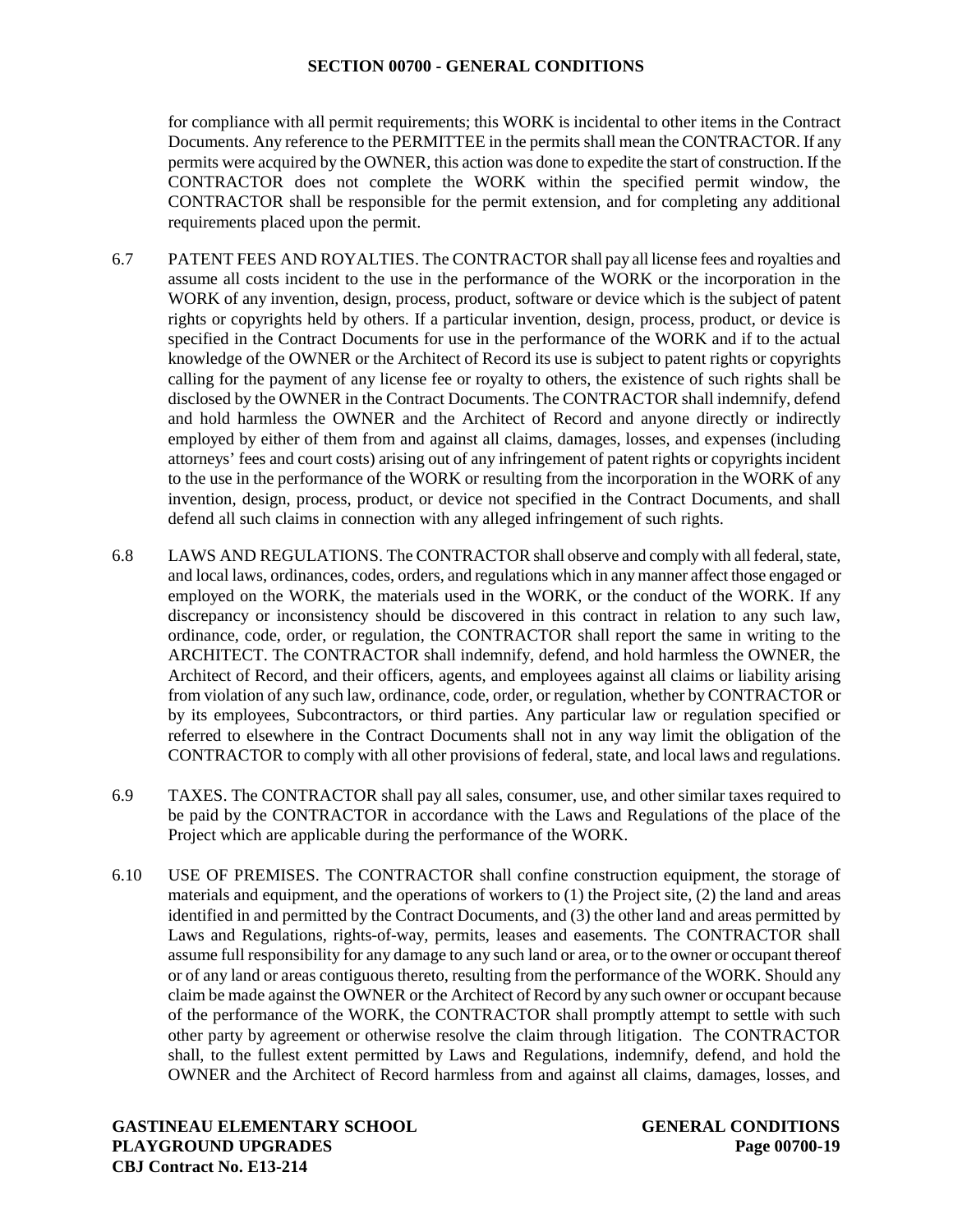expenses (including, but not limited to, fees of Architect's of Records attorneys, and other professionals and court costs) arising directly, indirectly, or consequentially out of any action, legal or equitable, brought by any such owner or occupant against the OWNER, the Architect of Record, their consultants, sub-consultants, and the officers, directors, employees and agents of each and any of them to the extent caused by or based upon the CONTRACTOR's performance of the WORK.

## 6.11 SAFETY AND PROTECTION

- A. The CONTRACTOR shall be responsible for initiating, maintaining, and supervising all safety precautions and programs in connection with the WORK. The CONTRACTOR shall take all necessary precautions for the safety of, and shall provide the necessary protection to prevent damage, injury or loss to:
	- 1. all employees on the WORK and other persons and organizations who may be affected thereby;
	- 2. all the WORK and materials and equipment to be incorporated therein, whether in storage on or off the site; and
	- 3. other property at the site or adjacent thereto, including trees, shrubs, lawns, walks, pavements, roadways, structures, and utilities not designated for removal, relocation, or replacement in the course of construction.
- B. The CONTRACTOR shall comply with all applicable Laws and Regulations whether referred to herein or not) of any public body having jurisdiction for the safety of persons or property or to protect them from damage, injury, or loss and shall erect and maintain all necessary safeguards for such safety and protection. The CONTRACTOR shall notify owners of adjacent property and utilities when prosecution of the WORK may affect them, and shall cooperate with them in the protection, removal, relocation, and replacement of their property.
- C. The CONTRACTOR shall designate a qualified and experienced safety representative at the site whose duties and responsibilities shall be the prevention of accidents and the maintaining and supervising of safety precautions and program.
- D. Materials that contain hazardous substances or mixtures may be required on the WORK. A Material Safety Data Sheet (MSDS) shall be requested by the CONTRACTOR from the manufacturer of any hazardous product used.
- E. Material usage shall be accomplished with strict adherence to all safety requirements and all manufacturer's warnings and application instructions listed on the Material Safety Data Sheet and on the product container label.
- F. The CONTRACTOR shall be responsible for coordinating communications on any exchange of Material Safety Data Sheets or other hazardous material information that is required to be made available to, or exchanged between, or among, employers at the site in accordance with Laws or Regulations.
- G. The CONTRACTOR shall notify the ARCHITECT if it considers a specified product or its intended usage to be unsafe. This notification must be given to the ARCHITECT prior to the product being ordered, or if provided by some other party, prior to the product being incorporated in the WORK.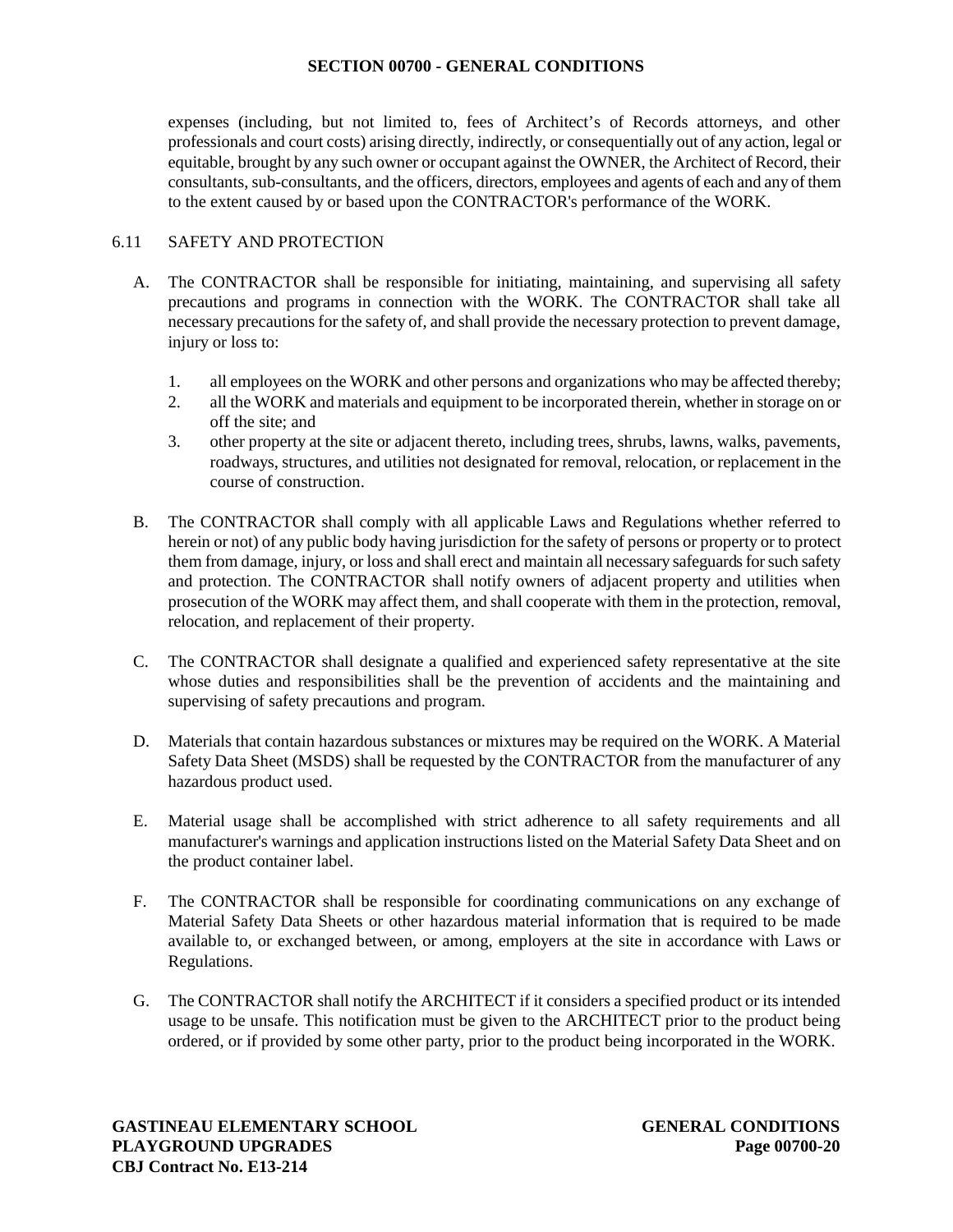### 6.12 SHOP DRAWINGS AND SAMPLES

- A. After checking and verifying all field measurements and after complying with applicable procedures specified in the General Requirements, the CONTRACTOR shall submit to the ARCHITECT for review, all Shop Drawings in accordance with Section 01300 - CONTRACTOR Submittals in the General Requirements.
- B. The CONTRACTOR shall also submit to the ARCHITECT for review all samples in accordance with Section 01300 - CONTRACTOR Submittals in the General Requirements.
- C. Before submittal of each Shop Drawing or sample, the CONTRACTOR shall have determined and verified all quantities, dimensions, specified performance criteria, installation requirements, materials, catalog numbers, and similar data with respect thereto and reviewed or coordinated each Shop Drawing or sample with other Shop Drawings and samples and with the requirements of the WORK and the Contract Documents.
- 6.13 CONTINUING THE WORK. The CONTRACTOR shall carry on the WORK and adhere to the progress schedule during all disputes or disagreements with the OWNER. No WORK shall be delayed or postponed pending resolution of any disputes or disagreements, except as the CONTRACTOR and the OWNER may otherwise agree in writing.

## 6.14 INDEMNIFICATION

- A. To the fullest extent permitted by Laws and Regulations, the CONTRACTOR shall indemnify, defend, and hold harmless the OWNER, the Architect of Record, their consultants, sub-consultants and the officers, directors, employees, and agents of each and any of them, against and from all claims and liability arising under, by reason of or incidentally to the contract or any performance of the WORK, but not from the sole negligence or willful misconduct of the OWNER, and the Architect of Record. Such indemnification by the CONTRACTOR shall include but not be limited to the following:
	- 1. Liability or claims resulting directly or indirectly from the negligence or carelessness of the CONTRACTOR, its employees, or agents in the performance of the WORK, or in guarding or maintaining the same, or from any improper materials, implements, or appliances used in its construction, or by or on account of any act or omission of the CONTRACTOR, its employees, agents, or third parties;
	- 2. Liability or claims arising directly or indirectly from bodily injury, occupational sickness or disease, or death of the CONTRACTOR's or Subcontractor's own employees engaged in the WORK resulting in actions brought by or on behalf of such employees against the OWNER, or the Architect of Record;
	- 3. Liability or claims arising directly or indirectly from or based on the violation of any law, ordinance, regulation, order, or decree, whether by the CONTRACTOR, its employees, or agents;
	- 4. Liability or claims arising directly or indirectly from the use or manufacture by the CONTRACTOR, its employees, or agents in the performance of this contract of any copyrighted or non-copyrighted composition, secret process, patented or non-patented invention, computer software, article, or appliance, unless otherwise specifically stipulated in this contract.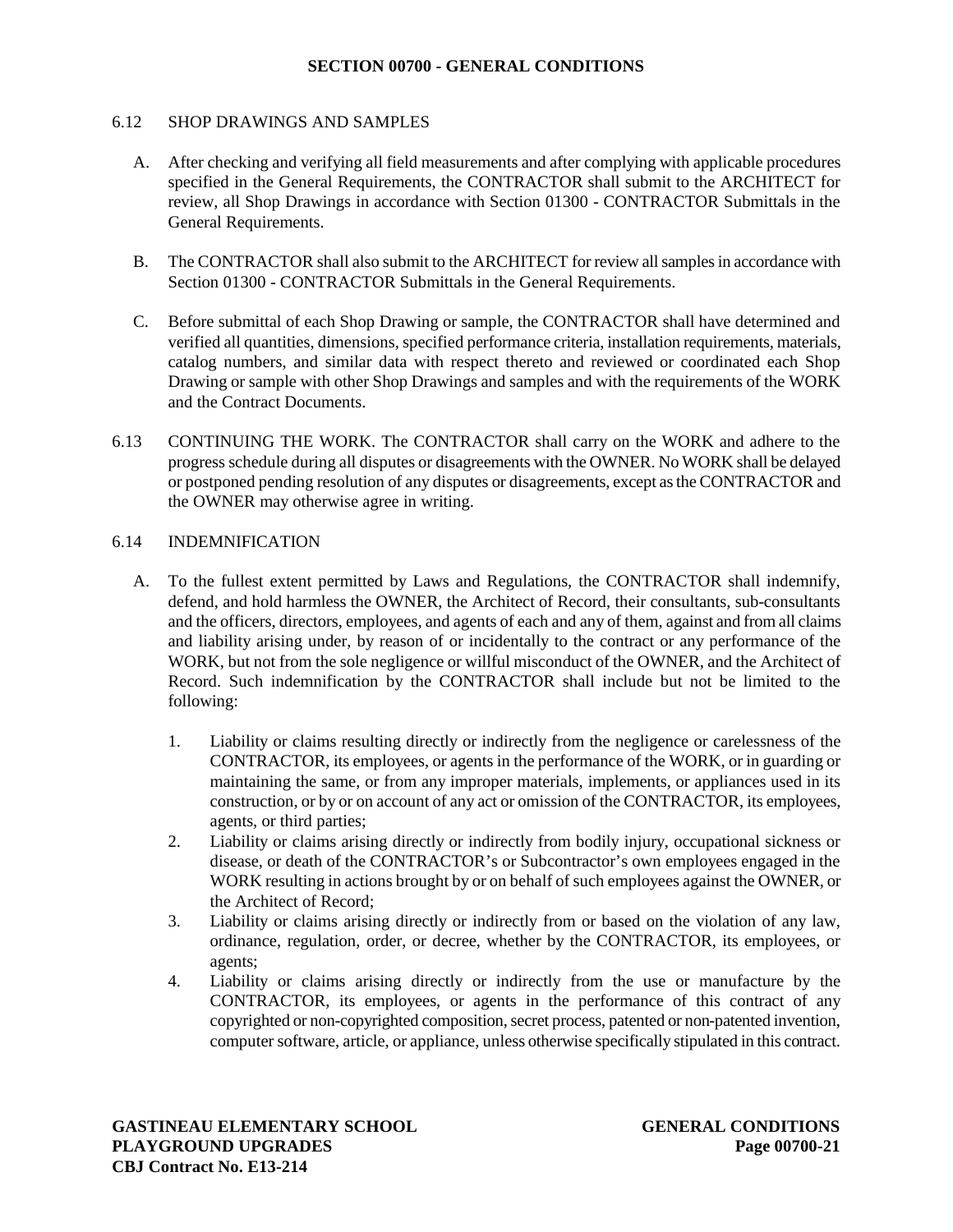- 5. Liability or claims arising directly or indirectly from the breach of any warranties, whether express or implied, made to the ARCHITECT, OWNER or any other parties by the CONTRACTOR, its employees, or agents;
- 6. Liabilities or claims arising directly or indirectly from the willful or criminal misconduct of the CONTRACTOR, its employees, or agents; and,
- 7. Liabilities or claims arising directly or indirectly from any breach of the obligations assumed herein by the CONTRACTOR.
- B. The CONTRACTOR shall reimburse the OWNER and the Architect of Record for all costs and expenses, (including but not limited to fees and charges of Architects of Record, attorneys, and other professionals and court costs including all costs of appeals) incurred by the OWNER, and the Architect of Record in enforcing the provisions of this Paragraph 6.14.
- C. The indemnification obligation under this Paragraph 6.14 shall not be limited in any way by any limitation of the amount or type of damages, compensation, or benefits payable by or for the CONTRACTOR or any such Subcontractor or other person or organization under workers' compensation acts, disability benefit acts, or other employee benefit acts.
- 6.15 CONTRACTOR'S DAILY REPORTS. The CONTRACTOR shall complete a daily report indicating total manpower for each construction trade, major equipment on site, each Subcontractor's manpower, weather conditions, etc., involved in the performance of the WORK. The daily report shall be completed on forms provided by the ARCHITECT and shall be submitted to the ARCHITECT at the conclusion of each WORK day. The report should comment on the daily progress and status of the WORK within each major component of the WORK. These components will be decided by the ARCHITECT. The CONTRACTOR shall record the name, affiliation, time of arrival and departure, and reason for visit for all visitors to the location of the WORK.
- 6.16 ASSIGNMENT OF CONTRACT. The CONTRACTOR shall not assign, sublet, sell, transfer, or otherwise dispose of the contract or any portion thereof, or its right, title, or interest therein, or obligations thereunder, without the written consent of the OWNER except as imposed by law. If the CONTRACTOR violates this provision, the contract may be terminated at the option of the OWNER. In such event, the OWNER shall be relieved of all liability and obligations to the CONTRACTOR and to its assignee or transferee, growing out of such termination.
- 6.17 CONTRACTOR'S RESPONSIBILITY FOR UTILITY PROPERTY AND SERVICES. It is understood that any turn-on, or turn-off line locates and any other WORK or assistance necessary by the CBJ Water Utilities Division, will be at the CONTRACTOR's expense unless otherwise stated in the bid documents. All cost must be agreed to prior to any related actions, and will be considered incidental to the Project cost. Billing to the CONTRACTOR will be direct from the CBJ Water Utilities Division.

## 6.18 OPERATING WATER SYSTEM VALVES

A. The CONTRACTOR shall submit a written request, to the ARCHITECT, for approval to operate any valve on any in-service section of the CBJ water system. The request must be submitted at least 24 hours prior to operating any valves. The CBJ Water Utilities Division reserves the right to approve or deny the request. The request shall specifically identify each valve to be operated, the time of operation, and the operation to be performed. The CONTRACTOR shall obtain the written approval of the ARCHITECT for any scheduled operation before operating any valve.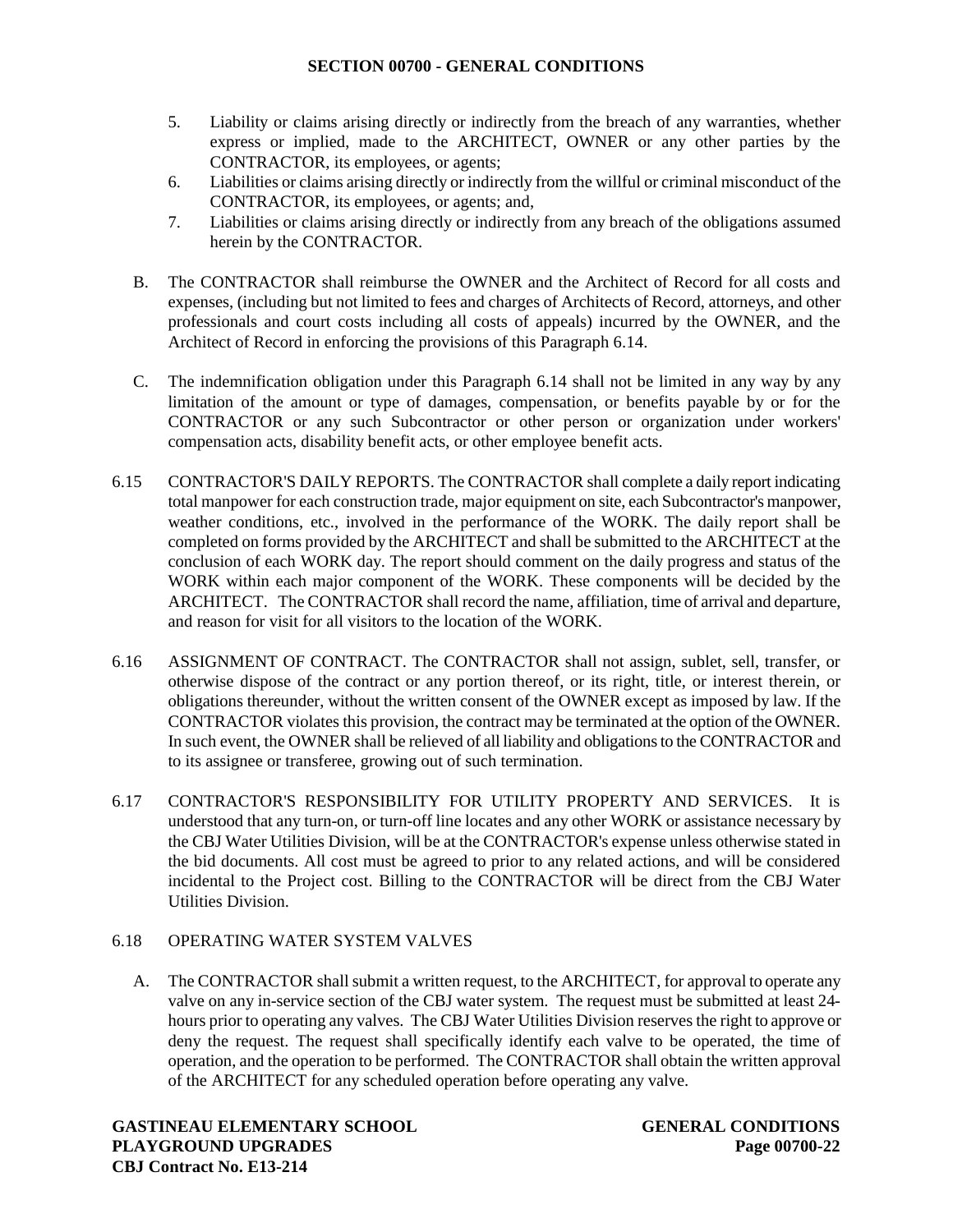- B. The CONTRACTOR shall be responsible for all damages, both direct and consequential, to the OWNER or any other party, caused by unauthorized operation of any valve of the CBJ water system.
- 6.19 CONTRACTOR'S WORK SCHEDULE LIMITATIONS.Construction of Buildings and Projects. Itis unlawful to operate any pile driver, power shovel, pneumatic hammer, derrick, power hoist, or similar heavy construction equipment before 7:00 a.m. or after 10:00 p.m., Monday through Friday, or before 9:00 a.m. or after 10:00 p.m., Saturday and Sunday, unless a permit shall first be obtained from the City and Borough Building Official. Such permit shall be issued by the Building Official only upon a determination that such operation during hours not otherwise permitted hereunder is necessary and will not result in unreasonable disturbance to surrounding residents.

## **ARTICLE 7 OTHER WORK**

### 7.1 RELATED WORK AT SITE

- A. The OWNER may perform other work related to the Project at the site by the OWNER's own forces, have other work performed by utility owners, or let other direct contracts therefor which may contain General Conditions similar to these. If the fact that such other work is to be performed was not noted in the Contract Documents, written notice thereof will be given to the CONTRACTOR prior to starting any such other work.
- B. The CONTRACTOR shall afford each other contractor who is a party to such a direct contract and each utility owner (or the OWNER, if the OWNER is performing the additional work with the OWNER's employees) proper and safe access to the site and a reasonable opportunity for the introduction and storage of materials and equipment and the execution of such work, and shall properly connect and coordinate with their WORK. The CONTRACTOR shall do all cutting, fitting, and patching of the WORK that may be required to make its several parts come together properly and integrate with such other work. The CONTRACTOR shall not endanger any work of others by cutting, excavating, or otherwise altering their work and will only cut or alter their work with the written consent of the ARCHITECT and the others whose work will be affected.
- C. If the proper execution or results of any part of the CONTRACTOR's WORK depends upon the work of any such other contractor or utility owner (or OWNER), the CONTRACTOR shall inspect and report to the ARCHITECT in writing any delays, defects, or deficiencies in such other work that render it unavailable or unsuitable for such proper execution and results. The CONTRACTOR's failure to report such delays, defects, or deficiencies will constitute an acceptance of the other work as fit and proper for integration with the CONTRACTOR's WORK except for latent or nonapparent defects and deficiencies in the other work.
- 7.2 COORDINATION. If the OWNER contracts with others for the performance of other work on the Project at the site, the person or organization who will have authority and responsibility for coordination of the activities among the various prime contractors will be identified in the Supplementary General Conditions, and the specific matters to be covered by such authority and responsibility will be itemized and the extent of such authority and responsibilities will be provided in the Supplementary General Conditions.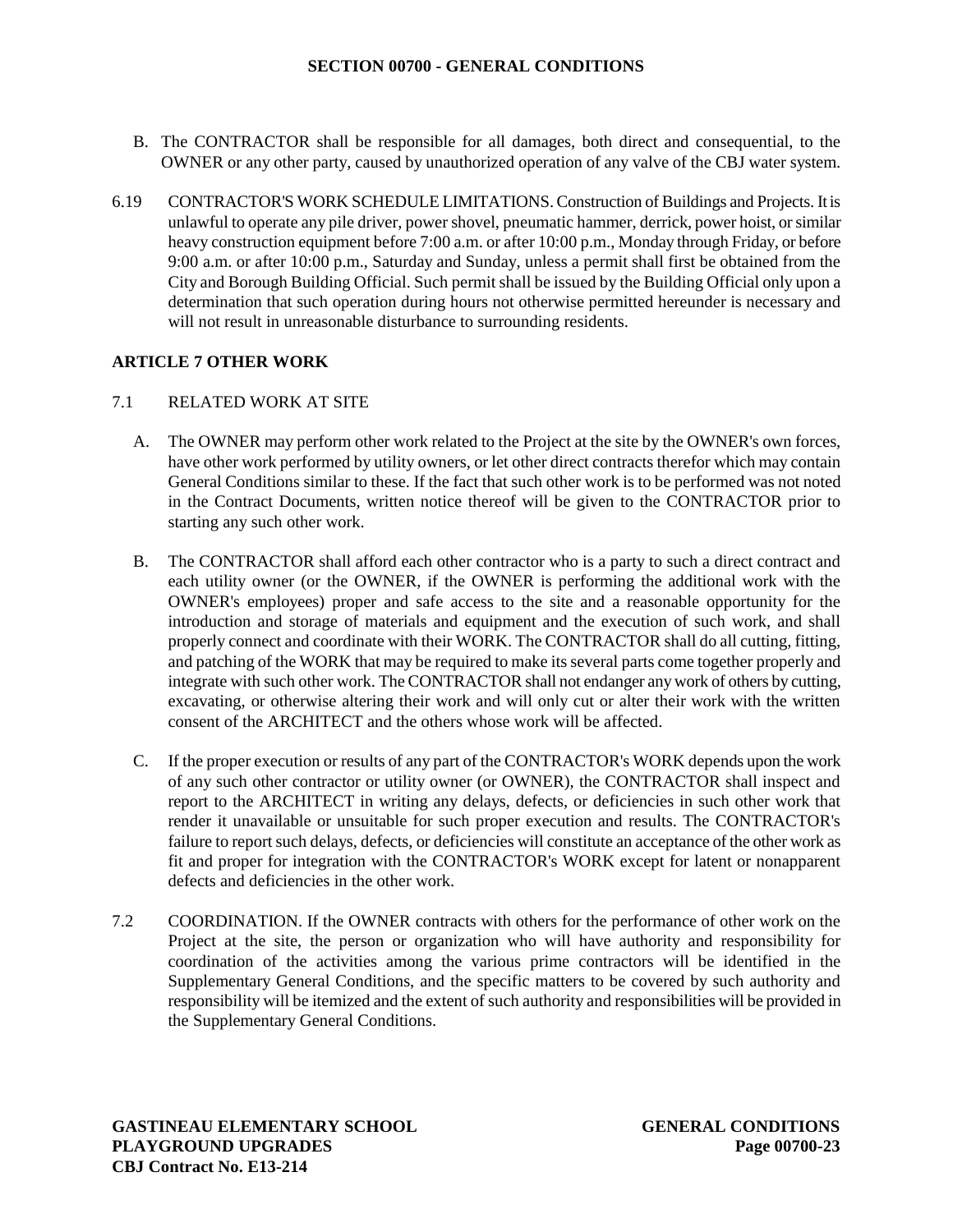## **ARTICLE 8 OWNER'S RESPONSIBILITIES**

## 8.1 COMMUNICATIONS

- A. The OWNER shall issue all its communications to the CONTRACTOR through the ARCHITECT.
- B. The CONTRACTOR shall issue all its communications to the OWNER through the ARCHITECT.
- 8.2 PAYMENTS. The OWNER shall make payments to the CONTRACTOR as provided in Paragraphs 14.5, 14.8, 14.9 and 14.10.
- 8.3 LANDS, EASEMENTS, AND SURVEYS. The OWNER's duties in respect of providing lands and easements and providing surveys to establish reference points are set forth in Paragraphs 4.1 and 4.5.
- 8.4 CHANGE ORDERS. The OWNER shall execute Change Orders as indicated in Paragraph 10.1F.
- 8.5 INSPECTIONS AND TESTS. The OWNER's responsibility in respect of inspections, tests, and approvals is set forth in Paragraph 13.3.
- 8.6 SUSPENSION OF WORK. In connection with the OWNER's right to stop WORK or suspend WORK, see Paragraphs 13.4 and 15.1.
- 8.7 TERMINATION OF AGREEMENT. Paragraphs 15.2 and 15.3 deal with the OWNER's right to terminate services of the CONTRACTOR.

## **ARTICLE 9 ARCHITECT'S STATUS DURING CONSTRUCTION**

- 9.1 OWNER'S REPRESENTATIVE. The ARCHITECT will be the OWNER's representative during the construction period. The duties and responsibilities and the limitations of authority of the ARCHITECT as the OWNER's representative during construction are set forth in the Contract Documents.
- 9.2 VISITS TO SITE. The ARCHITECT will make visits to the site during construction to observe the progress and quality of the WORK and to determine, in general, if the WORK is proceeding in accordance with the Contract Documents. Exhaustive or continuous on-site inspections to check the quality or quantity of the WORK will not be required of the ARCHITECT. The ARCHITECT will not, during such visits, or as a result of such observations of the CONTRACTOR's WORK in progress, supervise, direct, or have control over the CONTRACTOR's WORK.
- 9.3 PROJECT REPRESENTATION. The ARCHITECT may furnish an Inspector to assist in observing the performance of the WORK. The duties, responsibilities, and limitations of authority of any such Inspector and assistants will be as provided in the Supplementary General Conditions.
- 9.4 CLARIFICATIONS AND INTERPRETATIONS. The ARCHITECT will issue with reasonable promptness such written clarifications or interpretations of the requirements of the Contract Documents (in the form of Drawings or otherwise) as the ARCHITECT may determine necessary, which shall be consistent with or reasonably inferable from the overall intent of the Contract Documents.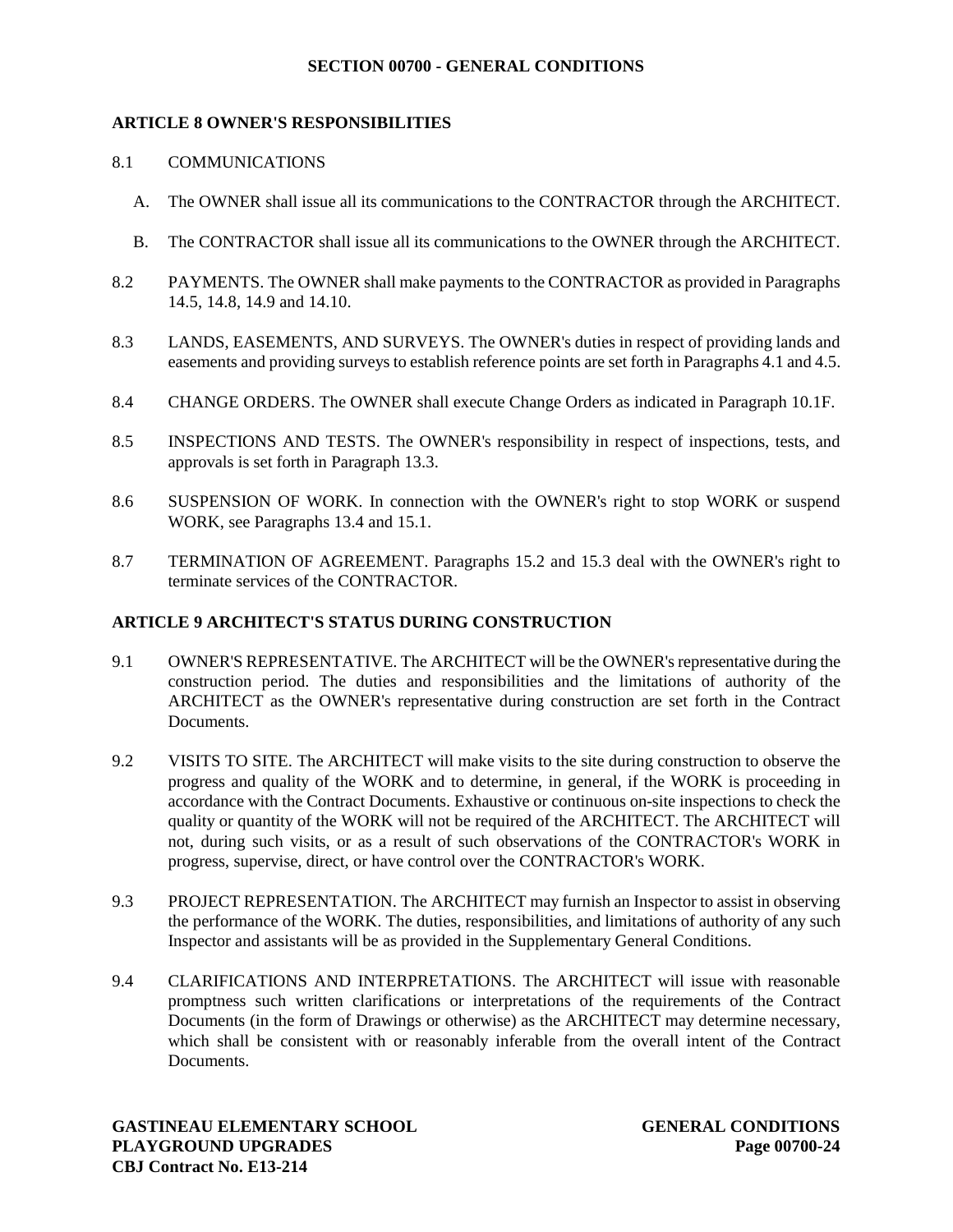- 9.5 AUTHORIZED VARIATIONS IN WORK. The ARCHITECT may authorize variations in the WORK from the requirements of the Contract Documents. These may be accomplished by a Field Order and will require the CONTRACTOR to perform the WORK involved in a manner that minimizes the impact to the WORK and the contract completion date.If the CONTRACTOR believes that a Field Order justifies an increase in the Contract Price or an extension of the Contract Time, the CONTRACTOR may make a claim therefor as provided in Article 11 or 12.
- 9.6 REJECTING OR ACCEPTING DEFECTIVE WORK. The ARCHITECT will have authority to reject or accept WORK which the ARCHITECT believes to be defective and will also have authority to require special inspection or testing of the WORK as provided in Paragraph 13.3G, whether or not the WORK is fabricated, installed, or completed.

## 9.7 CONTRACTOR SUBMITTALS, CHANGE ORDERS, AND PAYMENTS

- A. In accordance with the procedures set forth in the General Requirements, the ARCHITECT will review all CONTRACTOR submittals, including Shop Drawings, samples, substitutes, or "or equal" items, etc., in order to determine if the items covered by the submittals will, after installation or incorporation in the WORK, conform to the requirements of the Contract Documents and be compatible with the design concept of the completed Project as a functioning whole as indicated by the Contract Documents. The ARCHITECT's review will not extend to means, methods, techniques, sequences or procedures of construction or to safety precautions or programs incident thereto.
- B. In connection with the ARCHITECT's responsibilities as to Change Orders, see Articles 10, 11, and 12.
- C. In connection with the ARCHITECT's responsibilities in respect of Applications for Payment, see Article 14.

### 9.8 DECISIONS ON DISPUTES

- A. The ARCHITECT will be the initial interpreter of the requirements of the Contract Documents and judge of the acceptability of the WORK thereunder. Claims, disputes, and other matters relating to the acceptability of the WORK; the interpretation of the requirements of the Contract Documents pertaining to the performance of the WORK; and those claims under Articles 11 and 12 in respect to changes in the Contract Price or Contract Time will be referred initially to the ARCHITECT in writing with a request for formal decision in accordance with this paragraph, which the ARCHITECT will render in writing within 30 days of receipt of the request. Written notice of each such claim, dispute, and other matter will be delivered by the CONTRACTOR to the ARCHITECT promptly (but in no event later than 30 days) after the occurrence of the event giving rise thereto. Written supporting data will be submitted to the ARCHITECT within 60 days after such occurrence unless the ARCHITECT allows an additional period of time to ascertain more accurate data in support of the claim.
- B. The rendering of a decision by the ARCHITECT with respect to any such claim, dispute, or other matter (except any which have been waived by the making or acceptance of final payment as provided in Paragraph 14.12) will be a condition precedent to any exercise by the OWNER or the CONTRACTOR of such rights or remedies as either may otherwise have under the Contract Documents or by Law or Regulations in respect of any such claim, dispute, or other matter.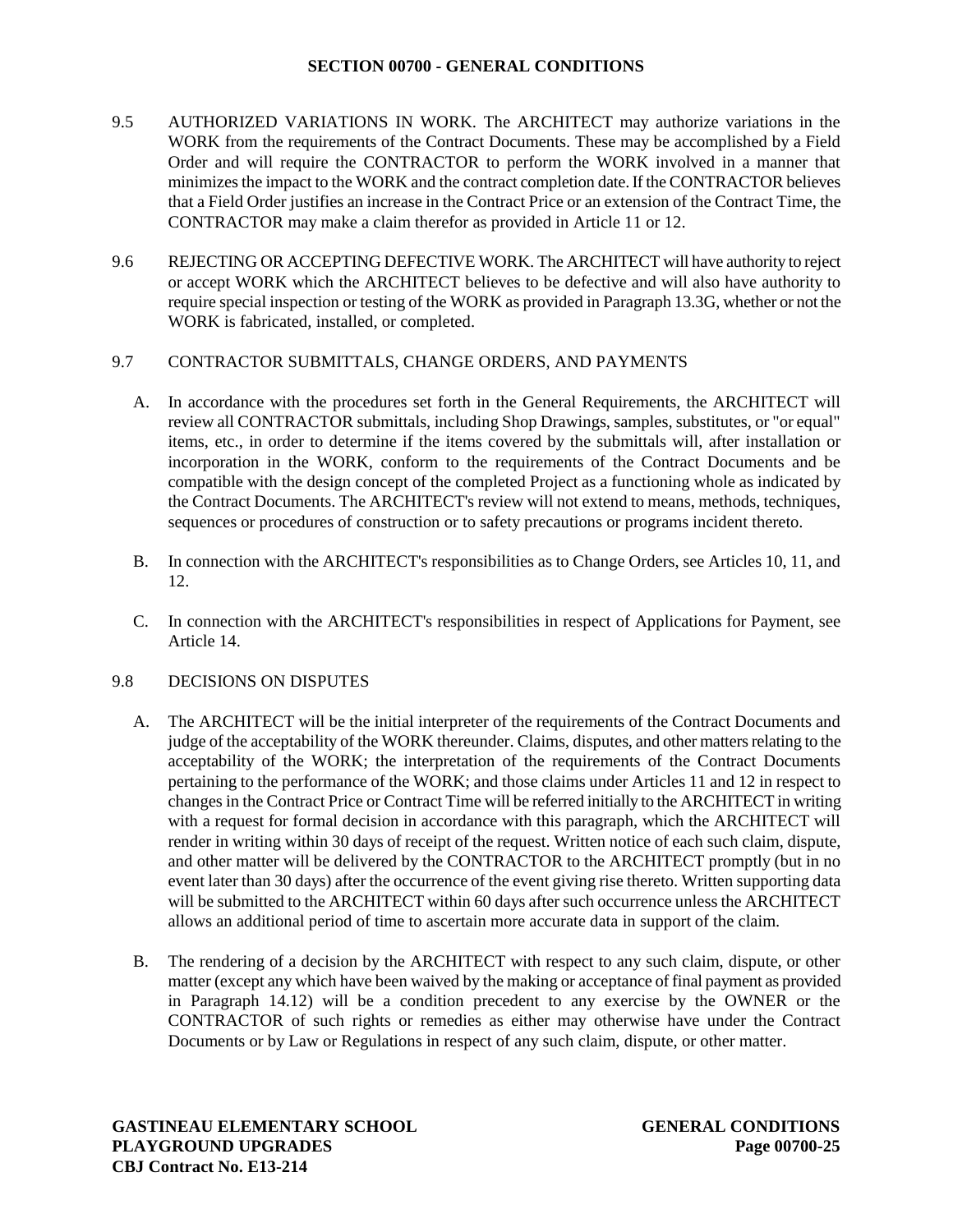### 9.9 LIMITATION ON ARCHITECT'S RESPONSIBILITIES

- A. Neither the ARCHITECT's authority to act under this Article or other provisions of the Contract Documents nor any decision made by the ARCHITECT in good faith either to exercise or not exercise such authority shall give rise to any duty or responsibility of the ARCHITECT to the CONTRACTOR, any Subcontractor, any Supplier, any surety for any of them, or any other person or organization performing any of the WORK.
- B. Whenever in the Contract Documents the terms "as ordered," "as directed," "as required," "as allowed," "as reviewed," "as approved," or terms of like effect or import are used, or the adjectives "reasonable," "suitable," "acceptable," "proper," or "satisfactory" or adjectives of like effect or import are used to describe a requirement, direction, review, or judgment of the ARCHITECT as to the WORK, it is intended that such requirement, direction, review, or judgment will be solely to evaluate the WORK for compliance with the requirements of the Contract Documents, and conformance with the design concept of the completed Project as a functioning whole as indicated by the Contract Documents, unless there is a specific statement indicating otherwise. The use of any such term or adjective shall not be effective to assign to the ARCHITECT any duty or authority to supervise or direct the performance of the WORK or any duty or authority to undertake responsibility contrary to the provisions of Paragraph 9.9C or 9.9D.
- C. The ARCHITECT will not supervise, direct, control, or have authority over or be responsible for the CONTRACTOR's means, methods, techniques, sequences, or procedures of construction, or the safety precautions and programs incident thereto, or for any failure of the CONTRACTOR to comply with Laws and Regulations, applicable to the performance of the WORK. The ARCHITECT will not be responsible for the CONTRACTOR's failure to perform the WORK in accordance with the Contract Documents.
- D. The ARCHITECT will not be responsible for the acts or omissions of the CONTRACTOR nor of any Subcontractor, Supplier, or any other person or organization performing any of the WORK.

## **ARTICLE 10 CHANGES IN THE WORK**

- 10.1 GENERAL
	- A. Without invalidating the Agreement and without notice to any surety, the OWNER may at any time or from time to time, order additions, deletions, or revisions in the WORK; these will be authorized by a written Field Order and/or a Change Order issued by the ARCHITECT.
	- B. If the CONTRACTOR believes that it is entitled to an increase or decrease in the Contract Price, or an extension or shortening in the Contract Time as the result of a Field Order, a claim may be made as provided in Articles 11 and 12.
	- C. If the OWNER and CONTRACTOR agree on the value of any WORK, or the amount of Contract Time that should be allowed as a result of a Field Order, upon receiving written notice from the ARCHITECT, the CONTRACTOR shall proceed so as to minimize the impact on and delays to the WORK pending the issuance of a Change Order.
	- D. If the OWNER and the CONTRACTOR are unable to agree as to the extent, if any, of an increase or decrease in the Contract Price or an extension or shortening of the Contract Time that should be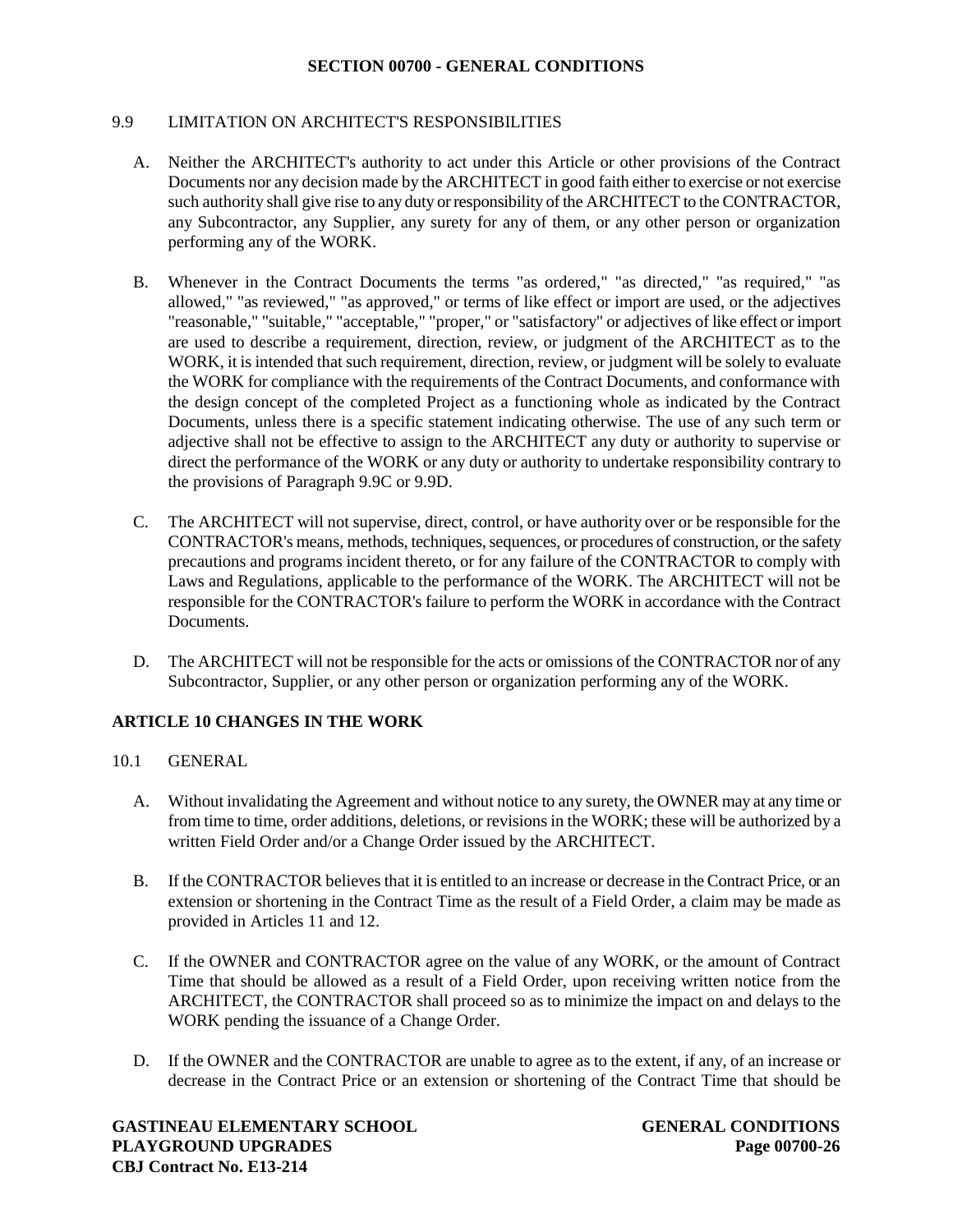allowed as a result of a Field Order, the ARCHITECT can direct the CONTRACTOR to proceed on the basis of Time and Materials so as to minimize the impact on and delays to the WORK, and a claim may be made therefor as provided in Articles 11 and 12.

- E. The CONTRACTOR shall not be entitled to an increase in the Contract Price nor an extension of the Contract Time with respect to any WORK performed that is not required by the Contract Documents as amended, modified, supplemented by Change Order, except in the case of an emergency and except in the case of uncovering WORK as provided in Paragraph 13.3G.
- F. The OWNER and the CONTRACTOR shall execute appropriate Change Orders covering:
	- 1. changes in the WORK which are ordered by the OWNER pursuant to Paragraph 10.1A;
	- 2. changes required because of acceptance of Defective WORK under Paragraph 13.7;
	- 3. changes in the Contract Price or Contract Time which are agreed to by the parties; or
	- 4. changes in the Contract Price or Contract Time which embody the substance of any written decision rendered by the ARCHITECT pursuant to Paragraph 9.8.
- G. If notice of any change is required by the provisions of any Bond to be given to a surety, the giving of any such notice will be the CONTRACTOR's responsibility, and the amount of each applicable Bond shall be adjusted accordingly.

### 10.2 ALLOWABLE QUANTITY VARIATIONS

- A. In the event of an increase or decrease in bid item quantity of a unit price contract, the total amount of WORK actually done or materials or equipment furnished shall be paid for according to the unit price established for such WORK under the Contract Documents, wherever such unit price has been established; provided, that an adjustment in the Contract Price may be made for changes which result in an increase or decrease in excess of 25% of the estimated quantity of any major item of the WORK. Major Item is defined as any bid item amount that is ten percent (10%) or more of the total contract amount.
- B. In the event a part of the WORK is to be entirely eliminated and no lump sum or unit price is named in the Contract Documents to cover such eliminated WORK, the price of the eliminated WORK shall be agreed upon in writing by the OWNER and the CONTRACTOR. If the OWNER and the CONTRACTOR fail to agree upon the price of the eliminated WORK, said price shall be determined in accordance with the provisions of Article 11.

## **ARTICLE 11 CHANGE OF CONTRACT PRICE**

### 11.1 GENERAL

- A. The Contract Price constitutes the total compensation payable to the CONTRACTOR for performing the WORK. All duties, responsibilities, and obligations assigned to or undertaken by the CONTRACTOR to complete the WORK shall be at its expense without change in the Contract Price.
- B. The Contract Price may only be changed by a Change Order. Any claim for an increase in the Contract Price shall be based on written notice delivered by the CONTRACTOR to the ARCHITECT promptly (but in no event later than 30 days) after the start of the occurrence or the event giving rise to the claim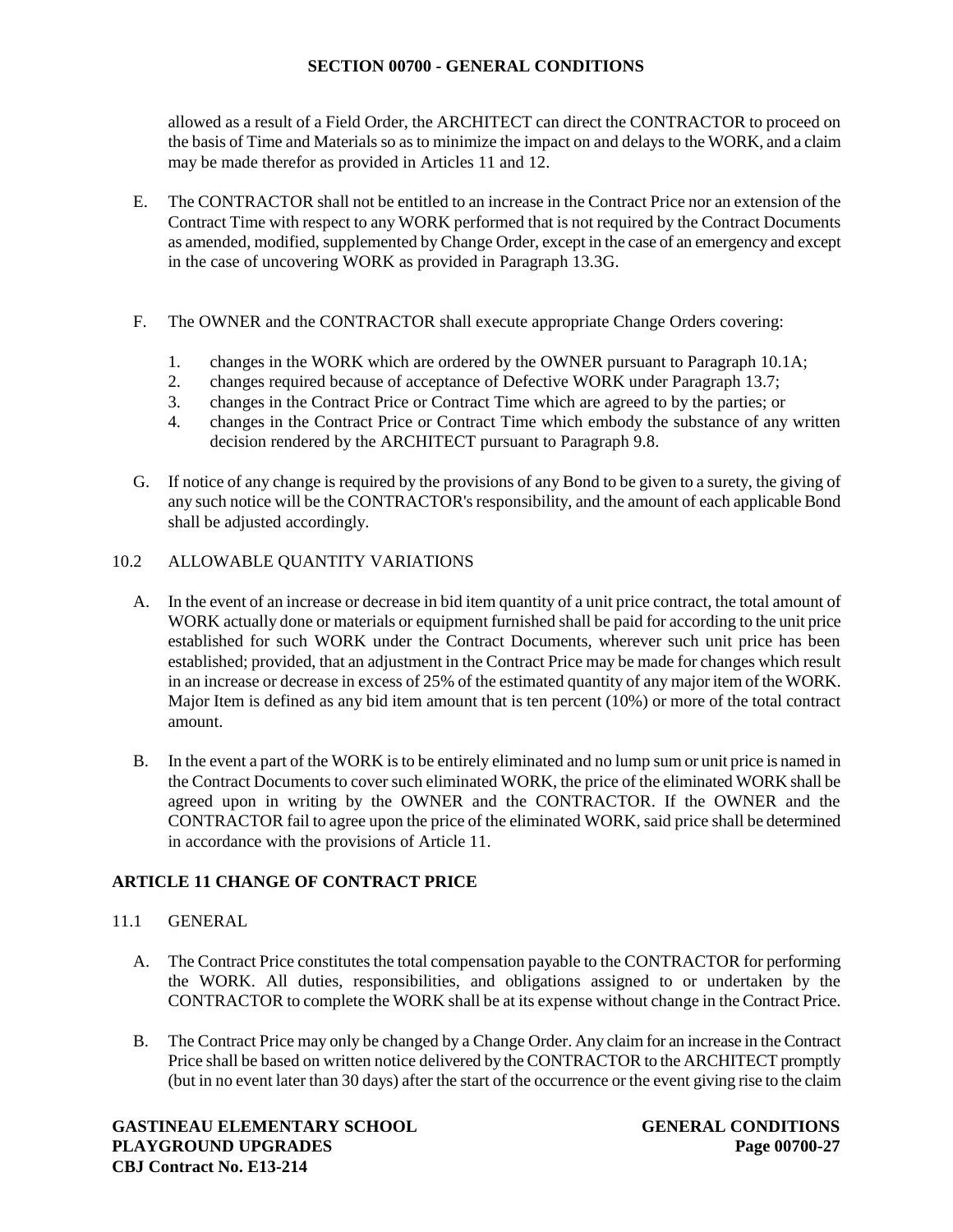and stating the general nature of the claim. Notice of the amount of the claim with supporting data shall be delivered within 60 days after such occurrence (unless the ARCHITECT allows an additional period of time to ascertain more accurate data in support of the claim) and shall be accompanied by the CONTRACTOR's written statement that the amount claimed covers all known amounts (direct, indirect, and consequential) to which the CONTRACTOR is entitled as a result of said occurrence or event. All claims for adjustment in the Contract Price shall be determined by the ARCHITECT in accordance with Paragraph 9.8A if the OWNER and the CONTRACTOR cannot otherwise agree on the amount involved. No claim for an adjustment in the Contract Price will be valid if not submitted in accordance with this Paragraph 11.1B.

- C. The value of any WORK covered by a Change Order or of any claim for an increase or decrease in the Contract Price shall be determined in one of the following ways:
	- 1. Where the WORK involved is covered by unit prices contained in the Contract Documents, by application of unit prices to the quantities of the items involved.
	- 2. By mutual acceptance of a lump sum, which may include an allowance for overhead and profit not necessarily in accordance with Paragraph 11.4.
	- 3. On the basis of the "Cost of WORK" (determined as provided in Paragraphs 11.3) plus a CONTRACTOR's fee for overhead and profit (determined as provided in Paragraph 11.4).
- 11.2 COSTS RELATING TO WEATHER. The CONTRACTOR shall have no claims against the OWNER for damages for any injury to WORK, materials, or equipment, resulting from the action of the elements. If, however, in the opinion of the ARCHITECT, the CONTRACTOR has made all reasonable efforts to protect the materials, equipment and WORK, the CONTRACTOR may be granted a reasonable extension of Contract Time to make proper repairs, renewals, and replacements of the WORK, materials, or equipment.

### 11.3 COST OF WORK (BASED ON TIME AND MATERIALS)

- A. General. The term "Cost of WORK" means the sum of all costs necessarily incurred and paid by the CONTRACTOR for labor, materials, and equipment in the proper performance of extra WORK. Except as otherwise may be agreed to in writing by the OWNER, such costs shall be in amounts no higher than those prevailing in the locality of the Project; shall include only the following items, and shall not include any of the costs itemized in Paragraph 11.5 EXCLUDED COSTS.
- B. Labor. The costs of labor will be the actual cost for wages prevailing for each craft or type of workers performing the extra WORK at the time the extra WORK is done, plus employer payments of payroll taxes, worker's compensation insurance, liability insurance, health and welfare, pension, vacation, apprenticeship funds, and other direct costs resulting from Federal, State or local laws, as well as assessments or benefits required by lawful collective bargaining agreements. Labor costs for equipment operators and helpers shall be paid only when such costs are not included in the invoice for equipment rental. The labor costs for forepersons shall be proportioned to all of their assigned WORK and only that applicable to extra WORK shall be paid. Non-direct labor costs including superintendence shall be considered part of the mark-up set out in paragraph 11.4.
- C. Materials. The cost of materials reported shall be at invoice or lowest current price at which materials are locally available and delivered to the job in the quantities involved, plus the cost of freight, delivery and storage, subject to the following: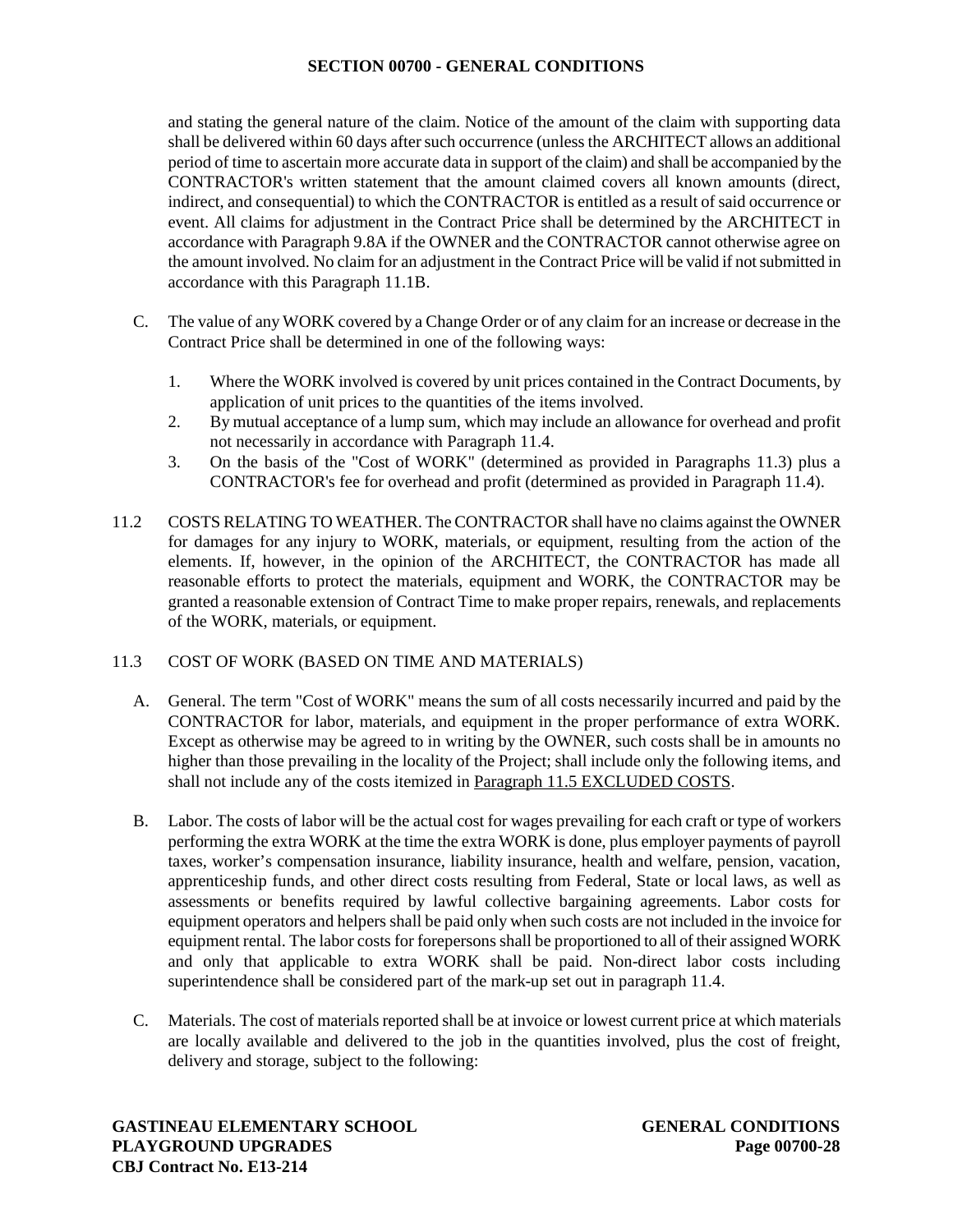- 1. Trade discounts available to the purchaser shall be credited to the OWNER notwithstanding the fact that such discounts may not have been taken by the CONTRACTOR.
- 2. For materials secured by other than a direct purchase and direct billing to the purchaser, the cost shall be deemed to be the price paid to the actual supplier as determined by the ARCHITECT. Mark-up except for actual costs incurred in the handling of such materials will not be allowed.
- 3. Payment for materials from sources owned wholly or in part by the purchaser shall not exceed the price paid by the purchaser for similar materials from said sources on extraWORK items or the current wholesale price for such materials delivered to the WORK site, whichever price is lower.
- 4. If in the opinion of the ARCHITECT the cost of material is excessive, or the CONTRACTOR does not furnish satisfactory evidence of the cost of such material, then the cost shall be deemed to be the lowest current wholesale price for the quantity concerned delivered to the WORK site less trade discount. The OWNER reserves the right to furnish materials for the extra WORK and no claim shall be allowed by the CONTRACTOR for costs and profit on such materials.
- D. Equipment. The CONTRACTOR will be paid for the use of equipment at the rental rate listed for such equipment specified in the Supplementary General Conditions. Such rental rate will be used to compute payments for equipment whether the equipment is under the CONTRACTOR's control through direct ownership, leasing, renting, or another method of acquisition. The rental rate to be applied for use of each item of equipment shall be the rate resulting in the least total cost to the OWNER for the total period of use. If it is deemed necessary by the CONTRACTOR to use equipment not listed in the publication specified in the Supplementary General Conditions, an equitable rental rate for the equipment will be established by the ARCHITECT. The CONTRACTOR may furnish cost data which might assist the ARCHITECT in the establishment of the rental rate.
	- 1. All equipment shall, in the opinion of the ARCHITECT, be in good working condition and suitable for the purpose for which the equipment is to be used.
	- 2. Before construction equipment is used on the extra WORK, the CONTRACTOR shall plainly stencil or stamp an identifying number thereon at a conspicuous location, and shall furnish to the ARCHITECT, in duplicate, a description of the equipment and its identifying number.
	- 3. Unless otherwise specified, manufacturer's ratings and manufacturer approved modifications shall be used to classify equipment for the determination of applicable rental rates. Equipment which has no direct power unit shall be powered by a unit of at least the minimum rating recommended by the manufacturer.
	- 4. Individual pieces of equipment or tools having a replacement value of \$200 or less, whether or not consumed by use, shall be considered to be small tools and no payment will be made therefor.
	- 5. Rental time will not be allowed while equipment is inoperative due to breakdowns.
	- 6. Equipment. Unless otherwise agreed to in writing, the CONTRACTOR will be paid for the use of equipment at the rental rate listed for such equipment specified in the current edition of the following reference publication: "Rental Rate Blue Book" available on-line at http://www.equipmentwatch.com/rrbb.htm or contact Equipment Watch at (800) 669-3282.
- E. Equipment on the WORK Site. The rental time to be paid for equipment on the WORK site shall be the time the equipment is in productive operation on the extra WORK being performed and, in addition, shall include the time required to move the equipment to the location of the extra WORK and return it to the original location or to another location requiring no more time than that required to return it to its original location; except, that moving time will not be paid if the equipment is used on other than the extra WORK, even though located at the site of the extra WORK. Loading and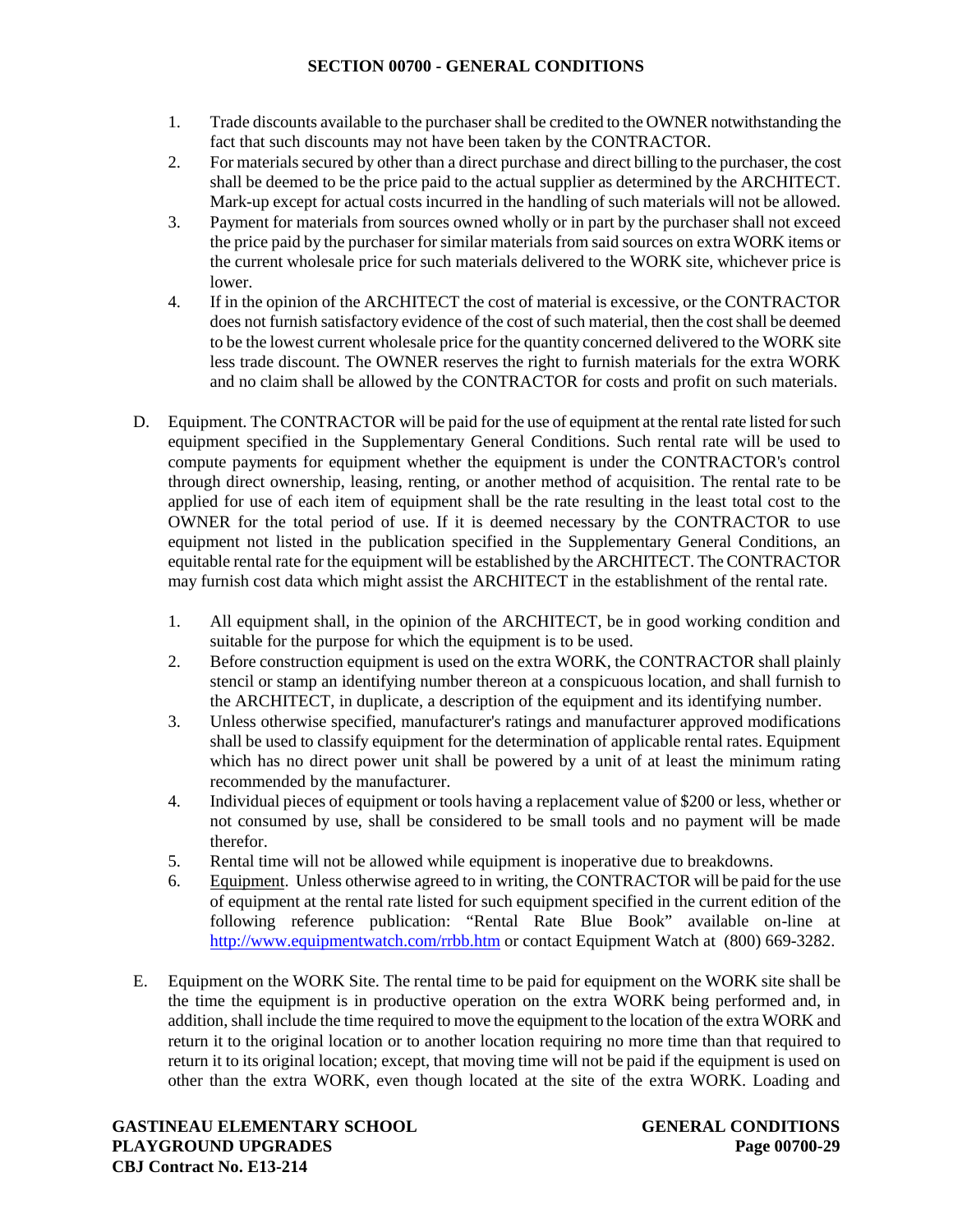transporting costs will be allowed, in lieu of moving time, when the equipment is moved by means other than its own power, except that no payment will be made for loading and transporting costs when the equipment is used at the site of the extra WORK on other than the extra WORK. The following shall be used in computing the rental time of equipment on the WORK site.

- 1. When hourly rates are listed, any part of an hour less than 30 minutes of operation shall be considered to be 1/2-hour of operation, and any part of an hour in excess of 30 minutes will be considered one hour of operation.
- 2. When daily rates are listed, any part of a day less than 4 hours operation shall be considered to be 1/2-day of operation. When owner-operated equipment is used to perform extra WORK to be paid for on a time and materials basis, the CONTRACTOR will be paid for the equipment and operator, as set forth in Paragraphs (3), (4), and (5), following.
- 3. Payment for the equipment will be made in accordance with the provisions in Paragraph 11.3D, herein.
- 4. Payment for the cost of labor and subsistence or travel allowance will be made at the rates paid by the CONTRACTOR to other workers operating similar equipment already on the WORK site, or in the absence of such labor, established by collective bargaining agreements for the type of worker and location of the extra WORK, whether or not the operator is actually covered by such an agreement. A labor surcharge will be added to the cost of labor described herein in accordance with the provisions of Paragraph 11.3B, herein, which surcharge shall constitute full compensation for payments imposed by state and federal laws and all other payments made to or on behalf of workers other than actual wages.
- 5. To the direct cost of equipment rental and labor, computed as provided herein, will be added the allowances for equipment rental and labor as provided in Paragraph 11.4, herein.
- F. Specialty WORK. Specialty WORK is defined as that WORK characterized by extraordinary complexity, sophistication, or innovation or a combination of the foregoing attributes which are unique to the construction industry. The following shall apply in making estimates for payment for specialty WORK:
	- 1. Any bid item of WORK to be classified as Specialty WORK shall be listed as such in the Supplementary General Conditions. Specialty WORK shall be performed by an entity especially skilled in the work to be performed. After validation of invoices and determination of market values by the ARCHITECT, invoices for Specialty WORK based upon the current fair market value thereof may be accepted without complete itemization of labor, material, and equipment rental costs.
	- 2. When the CONTRACTOR is required to perform WORK necessitating special fabrication or machining process in a fabrication or a machine shop facility away from the job site, the charges for that portion of the WORK performed at the off-site facility may, by agreement, be accepted as Specialty WORK and accordingly, the invoices for the WORK may be accepted without detailed itemization.
	- 3. All invoices for specialty WORK will be adjusted by deducting all trade discounts offered or available, whether the discounts were taken or not. In lieu of the allowances for overhead and profit specified in Paragraph 11.4, herein, an allowance of 5 percent will be added to invoices for specialty WORK.
- G. Sureties. All WORK performed hereunder shall be subject to all of the provisions of the Contract Documents and the CONTRACTOR's sureties shall be bound with reference thereto as under the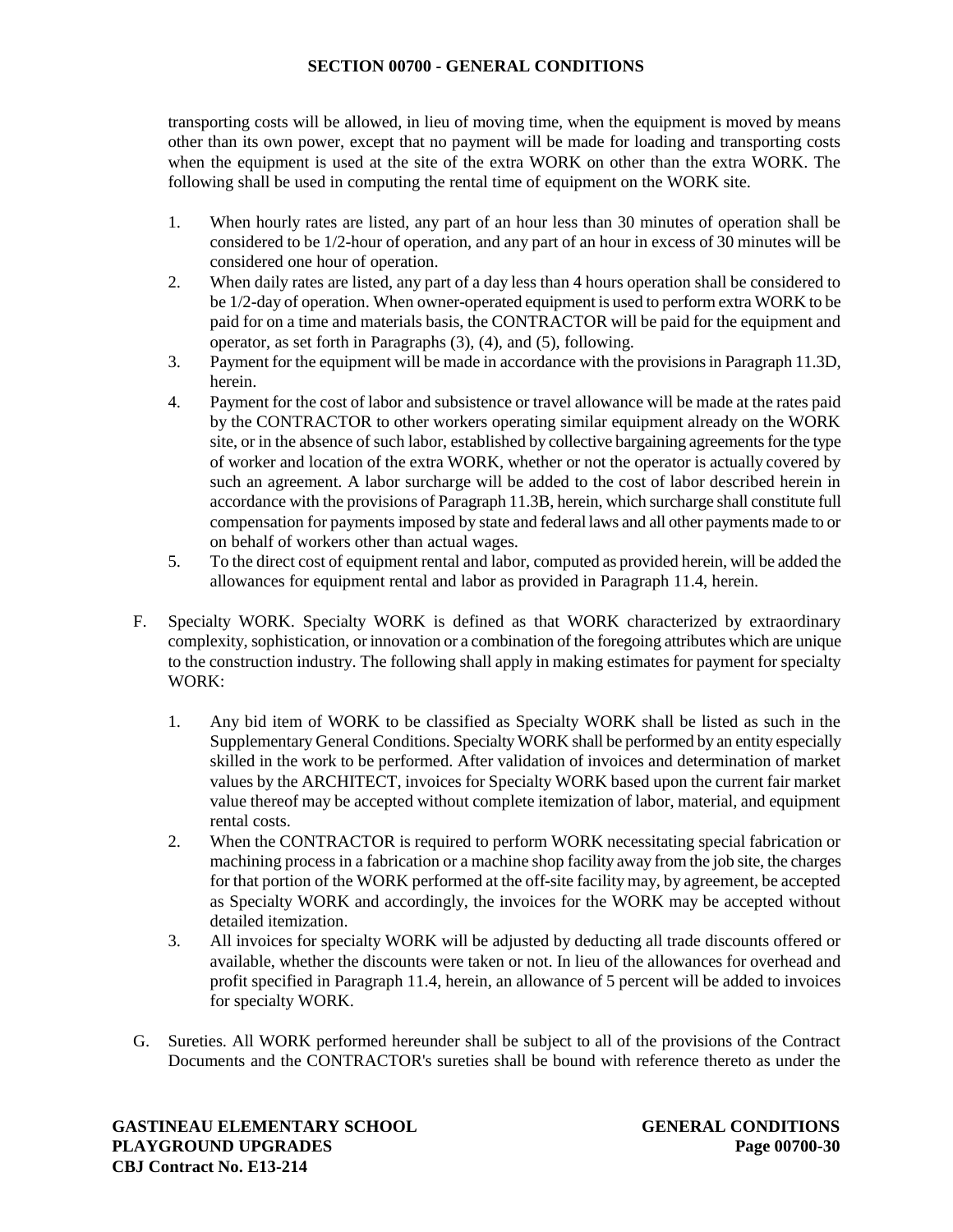original Agreement. Copies of all amendments to surety Bonds or supplemental surety Bonds shall be submitted to the OWNER for review prior to the performance of any WORK hereunder.

## 11.4 CONTRACTOR'S FEE

A. Extra WORK ordered on the basis of time and materials will be paid for at the actual necessary cost as determined by the ARCHITECT, plus allowances for overhead and profit. The allowance for overhead and profit shall include full compensation for superintendence, Bond and insurance premiums, taxes, field office expense, extended overhead, home office overhead, and all other items of expense or cost not included in the cost of labor, materials, or equipment provided for under Paragraph 11.3. The allowance for overhead and profit will be made in accordance with the following schedule:

Actual Overhead and Profit Allowance

To the sum of the costs and mark-ups provided for in this Article, one (1) percent shall be added as compensation for Bonds.

B. It is understood that labor, materials, and equipment may be furnished by the CONTRACTOR or by the Subcontractor on behalf of the CONTRACTOR. When all or any part of the extra WORK is performed by a Subcontractor, the allowance specified herein shall be applied to the labor, materials, and equipment costs of the Subcontractor, to which the CONTRACTOR may add five (5) percent of the Subcontractor's total cost for the extra WORK. Regardless of the number of hierarchical tiers of Subcontractors, the five (5) percent increase above the Subcontractor's total cost which includes the allowances for overhead and profit specified herein may be applied one time only.

## 11.5 EXCLUDED COSTS.

- A. The term "Cost of the WORK" shall not include any of the following:
	- 1. Payroll costs and other compensation of CONTRACTOR's officers, executives, principals (of partnership and sole proprietorships), general managers, architects, estimators, attorneys' auditors, accountants, purchasing and contracting agents, expenditures, timekeepers, clerks and other personnel employed by CONTRACTOR whether at the site or in CONTRACTOR's principal or a branch office for general administration of the WORK, or not specifically covered by paragraph 11.3, all of which are to be considered administrative costs covered by the CONTRACTOR's fee.
	- 2. Expenses of CONTRACTOR's principal and branch offices other than CONTRACTOR's office at the site.
	- 3. Any part of CONTRACTOR's capital expenses, including interest on CONTRACTOR's capital employed for the WORK and charges against CONTRACTOR for delinquent payments.
	- 4. Cost of premiums for all Bonds and for all insurance whether or not CONTRACTOR is required by the Contract Documents to purchase and maintain the same (except for the cost of premiums covered by paragraph 11.4 above).
	- 5. Costs due to the negligence of CONTRACTOR, any Subcontractor, or anyone directly or indirectly employed by any of them or for whose acts any of them may be liable, including but

**GASTINEAU ELEMENTARY SCHOOL GENERAL CONDITIONS PLAYGROUND UPGRADES Page 00700-31 CBJ Contract No. E13-214**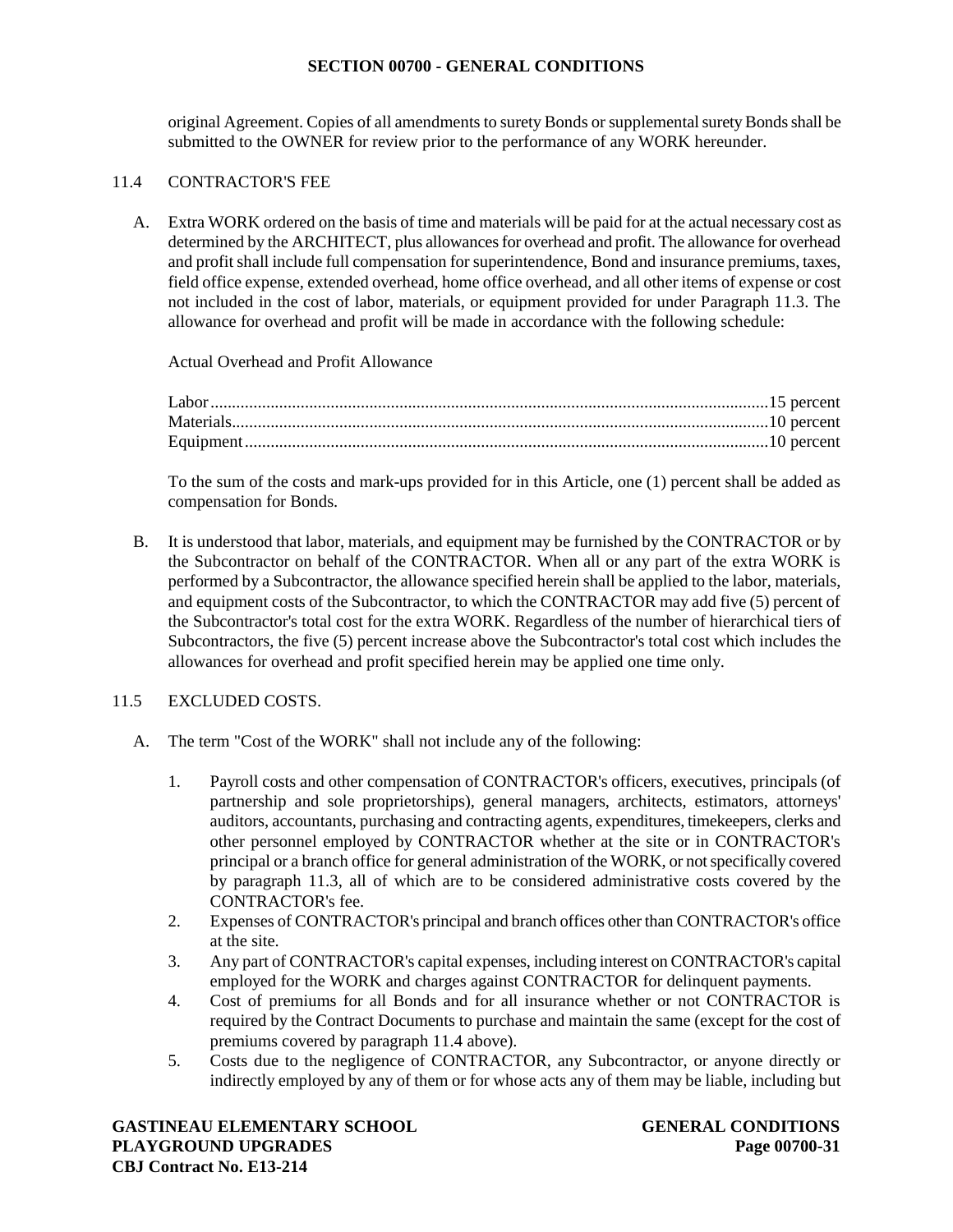not limited to, the correction of Defective WORK, disposal of materials or equipment wrongly supplied and making good any damage to property.

6. Other overhead or general expense costs of any kind and the cost of any item not specifically and expressly included in paragraph 11.4.

# **ARTICLE 12 CHANGE OF CONTRACT TIME**

# 12.1 GENERAL

- A. The Contract Time may only be changed by a Change Order. Any claim for an extension of the Contract Time (or Milestones) shall be based on written notice delivered by the CONTRACTOR to the ARCHITECT promptly (but in no event later than 30 days) after the occurrence of the event giving rise to the claim and stating the general nature of the claim. Notice of the extent of the claim with supporting data shall be delivered within 60 days after such occurrence (unless the ARCHITECT allows an additional period of time to ascertain more accurate data in support of the claim) and shall be accompanied by the CONTRACTOR's written statement that the adjustment claimed is the entire adjustment to which the CONTRACTOR has reason to believe it is entitled as a result of the occurrence of said event. All claims for adjustment in the Contract Time shall be determined by the ARCHITECT in accordance with Paragraph 9.8 if the OWNER and the CONTRACTOR cannot otherwise agree. No claim for an adjustment in the Contract Time will be valid if not submitted in accordance with the requirements of this paragraph. An increase in Contract Time does not mean that the CONTRACTOR is due an increase in Contract Price. Only Compensable time extensions will result in an increase in Contract Price.
- B. All time limits stated in the Contract Documents are of the essence of the Agreement.
- C. Where CONTRACTOR is prevented from completing any part of the WORK within the Contract Times (or Milestones) due to delay beyond the control of CONTRACTOR, the Contract Times (or Milestones) will be extended in an amount equal to the time lost on the critical path of the Project due to such delay if a claim is made therefor as provided in paragraph 12.1. Delays beyond the control of CONTRACTOR shall include, but not be limited to, acts or neglect by OWNER, acts or neglect of utility owners or other contractors performing other work as contemplated by Article 7, fires, floods, epidemics, unprecedented weather conditions or acts of God. Delays attributable to and within the control of a Subcontractor or Supplier shall be deemed to be delays within the control of CONTRACTOR.
- D. Where CONTRACTOR is prevented from completing any part of the WORK within the Contract Times (or Milestones) due to delay beyond the control of both OWNER and CONTRACTOR, an extension of the Contract Times (or Milestones) in an amount equal to the time lost on the critical path of the Project due to such delay shall be CONTRACTOR's sole and exclusive remedy for such delay. In no event shall the OWNER be liable to CONTRACTOR, any Subcontractor, any Supplier, or any other person or organization, or to any surety for or employee or agent of any of them, for damages arising out of or resulting from (i) delays caused by or within the control of CONTRACTOR, or (ii) delays beyond the control of both parties including but not limited to fires, floods, epidemics abnormal weather conditions, acts of God or acts or neglect by utility owners or other contractors performing other work as contemplated by Article 7.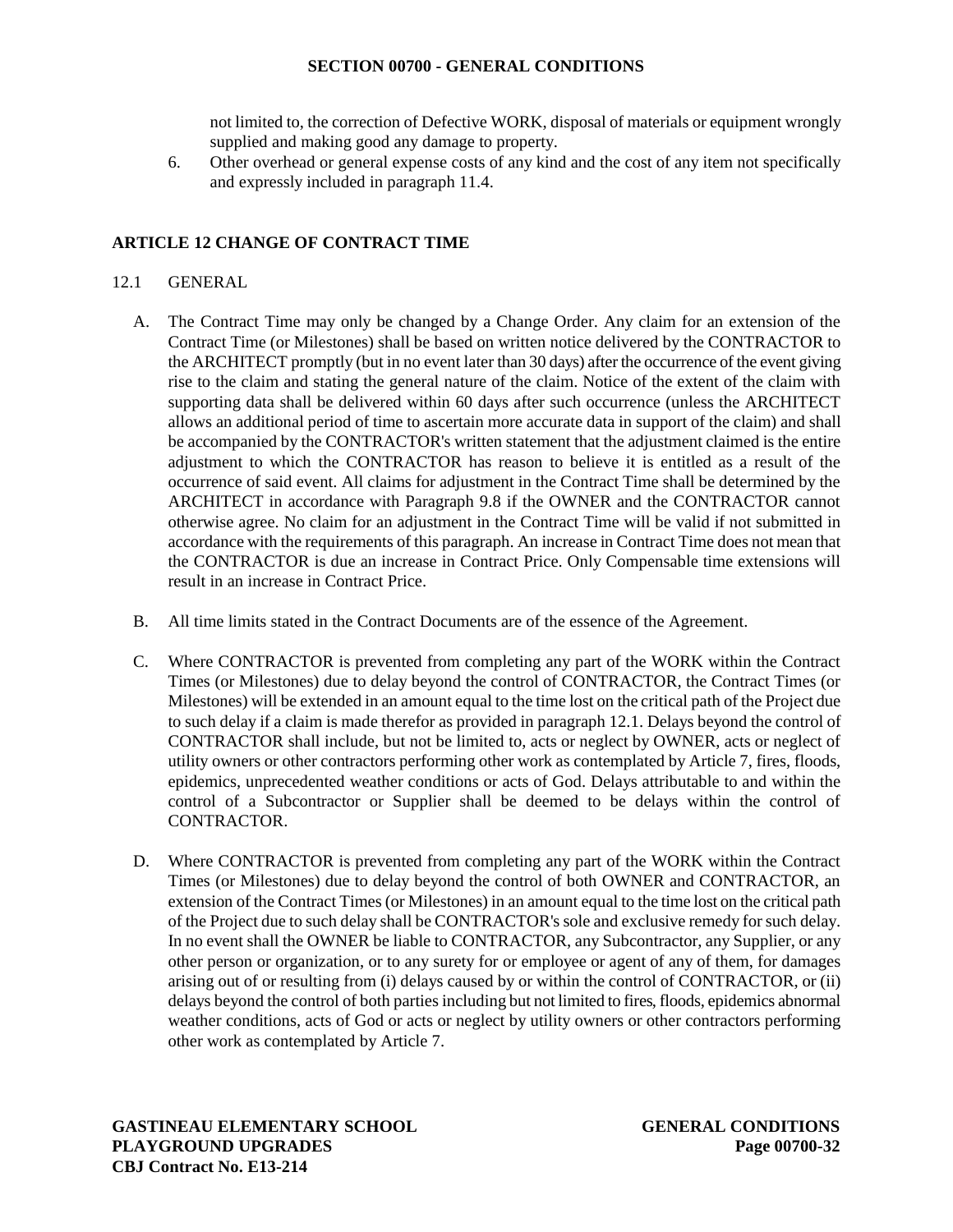12.2 EXTENSIONS OF TIME FOR DELAY DUE TO WEATHER. Contract time may be extended by the ARCHITECT because of delays in completion of the WORK due to unusually severe weather, provided that the CONTRACTOR shall, within 10 days of the beginning of any such delay, notify the ARCHITECT in writing of the cause of delay and request an extension of contract time. The ARCHITECT will ascertain the facts and the extent of the delay and extend the time for completing the WORK when, in the ARCHITECT's judgment, the findings of fact justify such an extension. Unprecedented, abnormal, or unusually severe weather will be defined as an event, or events, with a greater than 50-year recurrence interval, as determined by the National Weather Service, or equivalent state or federal agency.

## **ARTICLE 13 WARRANTY AND GUARANTEE; TESTS AND INSPECTIONS; CORRECTION, REMOVAL, OR ACCEPTANCE OF DEFECTIVE WORK**

- 13.1 WARRANTY AND GUARANTEE. The CONTRACTOR warrants and guarantees to the OWNER and the ARCHITECT that all WORK will be in accordance with the Contract Documents and will not be defective. Prompt notice of defects known to the OWNER or ARCHITECT shall be given to the CONTRACTOR. All Defective WORK, whether or not in place, may be rejected, corrected, or accepted as provided in this Article 13.
- 13.2 ACCESS TO WORK. The OWNER, ARCHITECT, Architect of Record, their consultants, sub consultants, other representatives and personnel of OWNER, independent testing laboratories and governmental agencies with jurisdictional interests will have access to the WORK at reasonable times for their observation, inspecting and testing. CONTRACTOR shall provide them proper and safe conditions for such access and advise them of CONTRACTOR's site safety procedures and programs so that they may comply therewith as applicable.

### 13.3 INSPECTIONS AND TESTS

- A. The CONTRACTOR shall give the ARCHITECT timely notice of readiness of the WORK for all required inspections, tests, or approvals, and shall cooperate with inspection and testing personnel to facilitate required inspections or tests.
- B. If Laws or Regulations of any public body having jurisdiction other than the OWNER require any WORK to specifically be inspected, tested, or approved, the CONTRACTOR shall pay all costs in connection therewith. The CONTRACTOR shall also be responsible for and shall pay all costs in connection with any inspection or testing required in connection with the OWNER's or the ARCHITECT's acceptance of a Supplier of materials or equipment proposed as a substitution or (or equal) to be incorporated in the WORK, or of materials or equipment submitted for review priorto the CONTRACTOR's purchase thereof for incorporation in the WORK. The cost of all inspections, tests, and approvals in addition to the above which are required by the Contract Documents shall be paid by the OWNER (unless otherwise specified).
- C. The ARCHITECT will make, or have made, such inspections and tests as the ARCHITECT deems necessary to see that the WORK is being accomplished in accordance with the requirements of the Contract Documents. Unless otherwise specified in the Supplementary General Conditions, the cost of such inspection and testing will be borne by the OWNER. In the event such inspections or tests reveal non-compliance with the requirements of the Contract Documents, the CONTRACTOR shall bear the cost of corrective measures deemed necessary by the ARCHITECT, as well as the cost of subsequent re-inspection and retesting. Neither observations by the ARCHITECT nor inspections, tests, or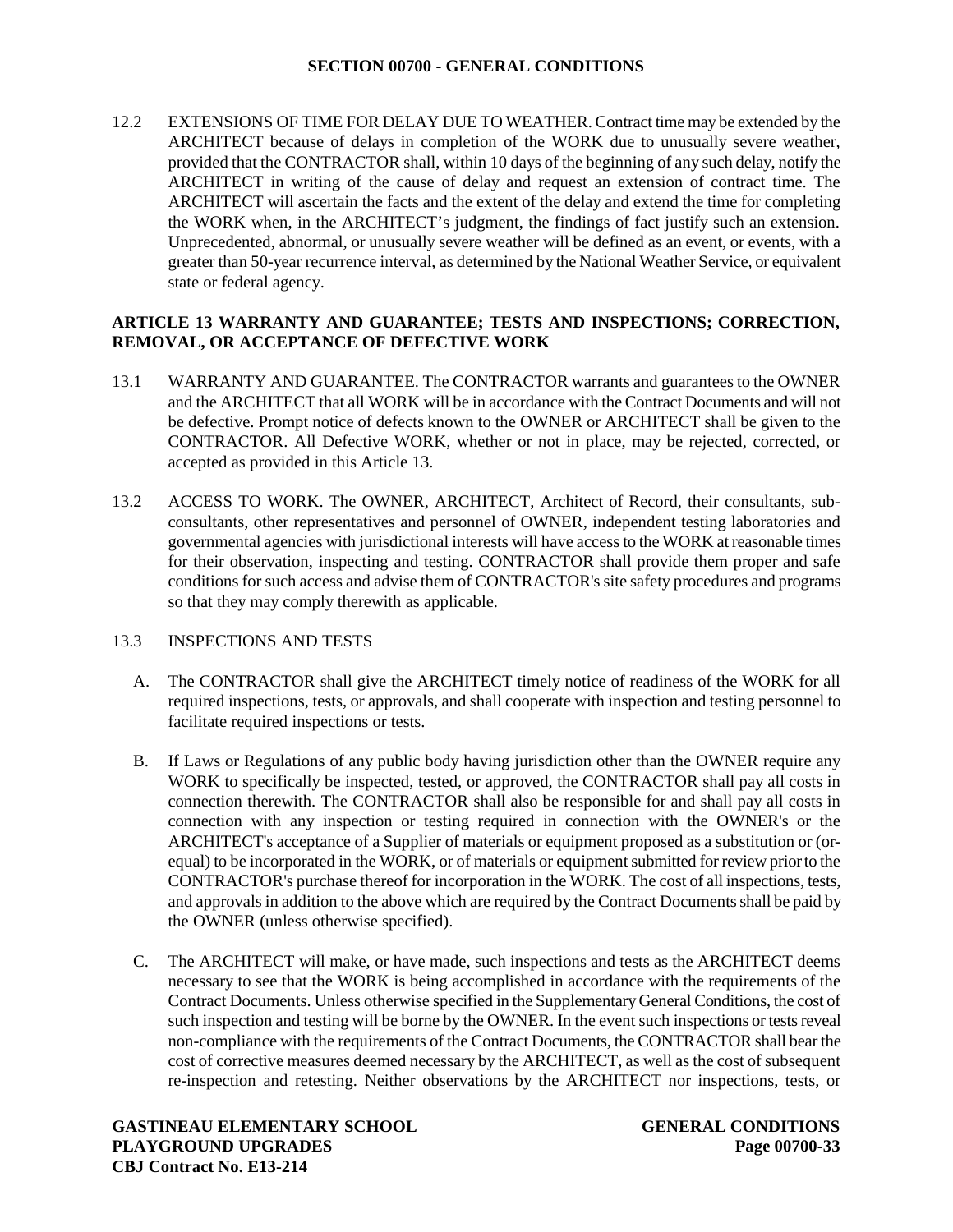approvals by others shall relieve the CONTRACTOR from the CONTRACTOR's obligation to perform the WORK in accordance with the Contract Documents.

- D. All inspections, tests, or approvals other than those required by Laws or Regulations of any public body having jurisdiction shall be performed by organizations acceptable to the ARCHITECT and the CONTRACTOR.
- E. If any WORK (including the work of others anticipated under paragraph 7.1) that is to be inspected, tested, or approved is covered without written concurrence of the ARCHITECT, it must, if requested by the ARCHITECT, be uncovered for observation. Such uncovering shall be at the CONTRACTOR's expense unless the CONTRACTOR has given the ARCHITECT timely notice of the CONTRACTOR's intention to perform such test or to cover the same and the ARCHITECT has not acted with reasonable promptness in response to such notice.
- F. If any WORK is covered contrary to the written request of the ARCHITECT, it must, if requested by the ARCHITECT, be uncovered for the ARCHITECT's observation and recovered at the CONTRACTOR's expense.
- G. If the ARCHITECT considers it necessary or advisable that covered WORK be observed by the ARCHITECT or inspected or tested by others, the CONTRACTOR, at the ARCHITECT's request, shall uncover, expose, or otherwise make available for observation, inspection, or testing as the ARCHITECT may require, that portion of the WORK in question, furnishing all necessary labor, material, and equipment. If it is found that such WORK is defective, the CONTRACTOR shall bear all direct, indirect, and consequential costs and damages of such uncovering, exposure, observation, inspection, and testing and of satisfactory reconstruction, including but not limited to fees and charges of Architects of Record, attorneys, and other professionals. However, if such WORK is not found to be defective, the CONTRACTOR shall be allowed an increase in the Contract Price or an extension of the Contract Time, or both, directly attributable to such uncovering, exposure, observation, inspection, testing, and reconstruction; and, if the parties are unable to agree as to the amount or extent thereof, the CONTRACTOR may make a claim therefor as provided in Articles 11 and 12.
- 13.4 OWNER MAY STOP THE WORK. If the WORK is defective, or the CONTRACTOR fails to perform WORK in such a way that the completed WORK will conform to the Contract Documents, the OWNER may order the CONTRACTOR to stop the WORK, or any portion thereof, until the cause for such order has been eliminated; however, this right of the OWNER to stop the WORK shall not give rise to any duty on the part of the OWNER to exercise this right for the benefit of the CONTRACTOR or any other party.
- 13.5 CORRECTION OR REMOVAL OF DEFECTIVE WORK. If required by the ARCHITECT, the CONTRACTOR shall promptly, either correct all Defective WORK, whether or not fabricated, installed, or completed, or, if the WORK has been rejected by the ARCHITECT, remove it from the site and replace it with non-defective WORK. The CONTRACTOR shall bear all direct, indirect and consequential costs and damages of such correction or removal, including but not limited to fees and charges of Architects of Record, attorneys, and other professionals made necessary thereby.

### 13.6 ONE YEAR CORRECTION PERIOD

A. If within one year after the date of Substantial Completion or such longer period of time as may be prescribed by Laws or Regulations or by the terms of any applicable special guarantee required by the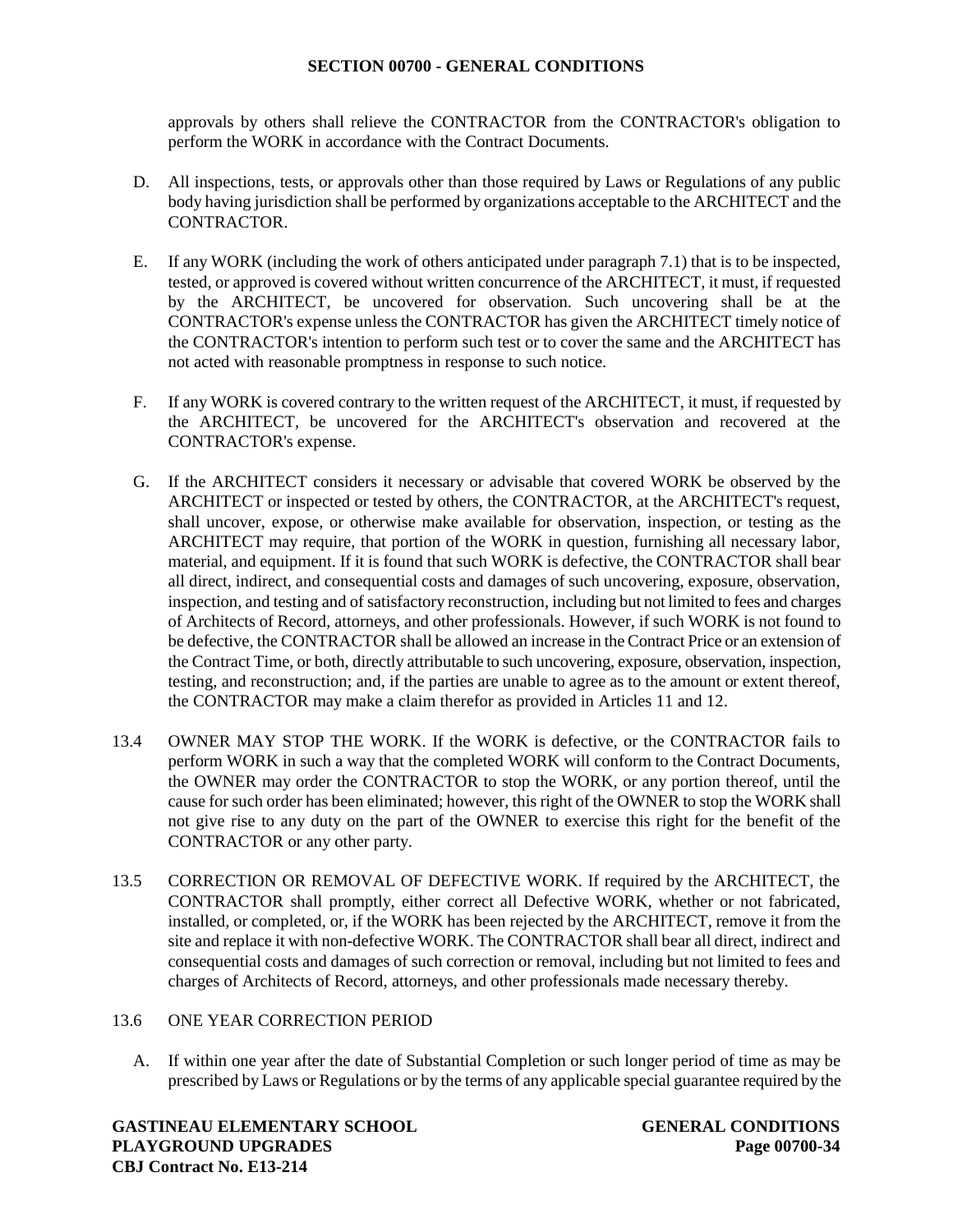Contract Documents or by any specific provision of the Contract Documents, any WORK is found to be defective, the CONTRACTOR shall promptly, without cost to the OWNER and in accordance with OWNER's written notification, (i) correct such Defective WORK, or, if it has been rejected by the OWNER, remove it from the site and replace it with non-defective WORK, and (ii) satisfactorily correct or remove and replace any damage to other work of others resulting therefrom. If the CONTRACTOR does not promptly comply with such notification, or in an emergency where delay would cause serious risk of loss or damage, the OWNER may have the Defective WORK corrected or the rejected WORK removed and replaced, and all direct, indirect, and consequential costs and damages of such removal and replacement including but not limited to fees and charges of Architects of Record, attorneys and other professionals will be paid by the CONTRACTOR.

- B. Where Defective WORK (and damage to other WORK resulting therefrom) has been corrected, removed or replaced under this paragraph 13.6, the correction period hereunder with respect to such WORK will be extended for an additional period of one year after such correction or removal and replacement has been satisfactorily completed.
- 13.7 ACCEPTANCE OF DEFECTIVE WORK. If, instead of requiring correction or removal and replacement of Defective WORK, the OWNER prefers to accept the WORK, the OWNER may do so. The CONTRACTOR shall bear all direct, indirect, and consequential costs attributable to the OWNER's evaluation of and determination to accept such Defective WORK. If any such acceptance occurs prior to final payment, a Change Order will be issued incorporating the necessary revisions in the Contract Documents with respect to the WORK, and the OWNER shall be entitled to an appropriate decrease in the Contract Price.

# **ARTICLE 14 PAYMENTS TO CONTRACTOR AND COMPLETION**

- 14.1 SCHEDULE OF VALUES (LUMP SUM PRICE BREAKDOWN). The Schedule of Values or lump sum price breakdown established as provided in the General Requirements shall serve as the basis for progress payments and will be incorporated into a form of Application for Payment acceptable to the ARCHITECT.
- 14.2 UNIT PRICE BID SCHEDULE. Progress payments on account of Unit Price WORK will be based on the number of units completed.
- 14.3 APPLICATION FOR PROGRESS PAYMENT
	- A. Unless otherwise prescribed by law, on the 25th of each month, the CONTRACTOR shall submit to the ARCHITECT for review, an Application for Payment filled out and signed by the CONTRACTOR covering the WORK completed as of the date of the Application and accompanied by such supporting documentation as is required by the Contract Documents.
	- B. The Application for Payment shall identify, as a sub-total, the amount of the CONTRACTOR's Total Earnings to Date, plus the Value of Materials Stored at the Site which have not yet been incorporated in the WORK, and less a deductive adjustment for materials installed which were not previously incorporated in the WORK, but for which payment was allowed under the provisions for payment for Materials Stored at the Site, but not yet incorporated in the WORK.
	- C. The Net Payment Due the CONTRACTOR shall be the above-mentioned subtotal from which shall be deducted the total amount of all previous payments made to the CONTRACTOR. Progress payments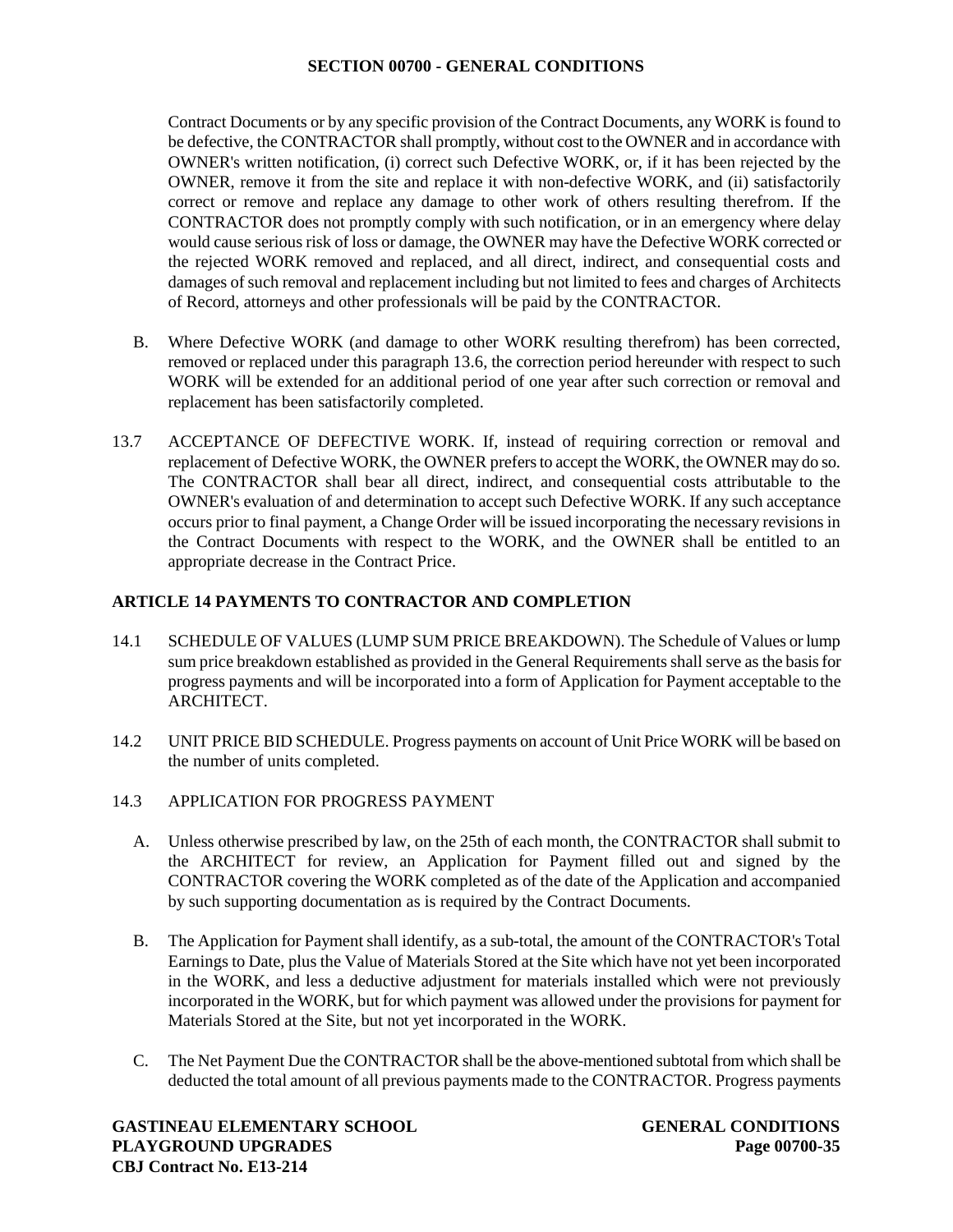will be paid in full in accordance with Article 14 of the General Conditions until 90% of the contract amount has been paid. The remaining 10% of the contract amount shall be retained until:

- 1. final inspection has been made;
- 2. completion of the project;
- 3. acceptance of the project by the OWNER and;
- 4. the OWNER has received notification from the Alaska Department of Labor that the CONTRACTOR has no outstanding wage/hour violations.
- D. The Value of Materials Stored at the Site shall be an amount equal to the specified percent of the value of such materials as set forth in the Supplementary General Conditions. Said amount shall be based upon the value of all acceptable materials and equipment not incorporated in the WORK but delivered and suitably stored at the Project site or at another location agreed to in writing; provided, each such individual item has a value of more than \$5000 and will become a permanent part of the WORK. The Application for Payment shall also be accompanied by a bill of sale, invoice, or other documentation warranting that the CONTRACTOR has received the materials and equipment free and clear of all liens, charges, security interests, and encumbrances (which are hereinafter in these General Conditions referred to as "Liens") and evidence that the materials and equipment are covered by appropriate property insurance and other arrangements to protect the OWNER's interest therein, all of which will be satisfactory to the OWNER.
- 14.4 CONTRACTOR'S WARRANTY OF TITLE. The CONTRACTOR warrants and guarantees that title to all WORK, materials, and equipment covered by an Application for Payment, whether incorporated in the WORK or not, will pass to the OWNER no later than the time of payment free and clear of all liens.

### 14.5 REVIEW OF APPLICATIONS FOR PROGRESS PAYMENT

- A. The ARCHITECT will, within seven (7) days after receipt of each Application for Payment, either indicate in writing a recommendation of payment and present the Application to the OWNER, or return the Application to the CONTRACTOR indicating in writing the ARCHITECT's reasons for refusing to recommend payment. In the later case, the CONTRACTOR may make the necessary corrections and resubmit the Application. If the ARCHITECT still disagrees with a portion of the Application, it will submit the Application recommending the undisputed portion of the Application to the OWNER for review and provide reasons for recommending non-payment of the disputed amount. Thirty days after presentation of the Application for Payment with the ARCHITECT's recommendation, the amount recommended will (subject to the provisions of Paragraph 14.5B) become due and when due will be paid by the OWNER to the CONTRACTOR.
- B. The OWNER may refuse to make payment of the full amount recommended by the ARCHITECT because claims have been made against the OWNER on account of the CONTRACTOR's performance of the WORK or Liens have been filed in connection with the WORK or there are other items entitling the OWNER to a credit against the amount recommended, but the OWNER must give the CONTRACTOR written notice within seven (7) days (with a copy to the ARCHITECT) stating the reasons for such action.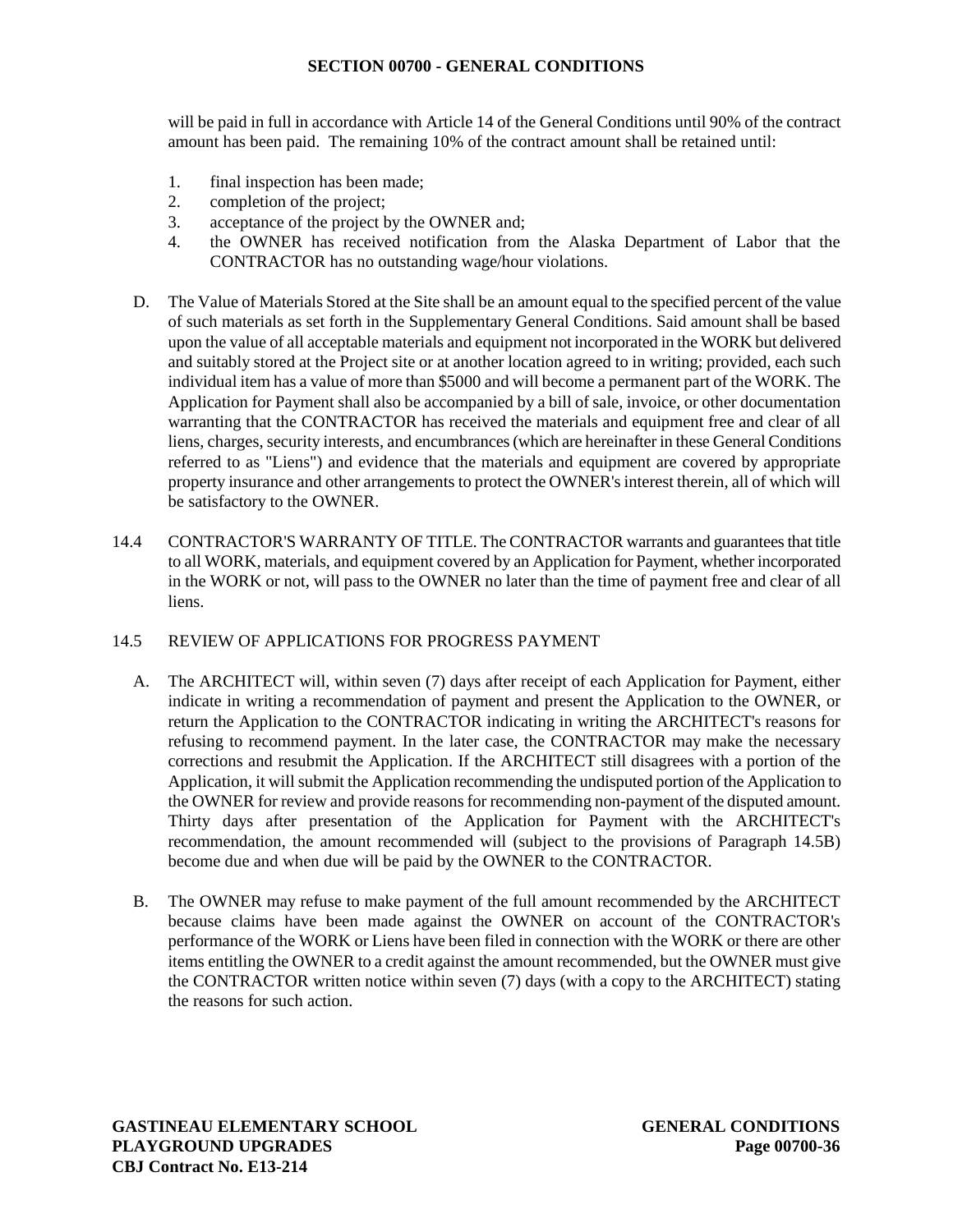#### 14.6 PARTIAL UTILIZATION

- A. The OWNER shall have the right to utilize or place into service any item of equipment or other usable portion of the WORK prior to completion of the WORK. Whenever the OWNER plans to exercise said right, the CONTRACTOR will be notified in writing by the OWNER, identifying the specific portion or portions of the WORK to be so utilized or otherwise placed into service.
- B. It shall be understood by the CONTRACTOR that until such written notification is issued, all responsibility for care and maintenance of all of the WORK shall be borne by the CONTRACTOR. Upon issuance of said written notice of partial utilization, the OWNER will accept responsibility for the protection and maintenance of all such items or portions of the WORK described in the written notice.
- C. The CONTRACTOR shall retain full responsibility for satisfactory completion of the WORK, regardless of whether a portion thereof has been partially utilized by the OWNER and the CONTRACTOR's one year correction period shall commence only after the date of Substantial Completion for the WORK.
- 14.7 SUBSTANTIAL COMPLETION. When the CONTRACTOR considers the WORK ready for its intended use the CONTRACTOR shall notify the OWNER and the ARCHITECT in writing that the WORK is substantially complete. The CONTRACTOR will attach to this request a list of all WORK items that remain to be completed and a request that the ARCHITECT prepare a Notice of Completion. Within a reasonable time thereafter, the OWNER, the CONTRACTOR, and the ARCHITECT shall make an inspection of the WORK to determine the status of completion. If the ARCHITECT does not consider the WORK substantially complete, or the list of remaining WORK items to be comprehensive, the ARCHITECT will notify the CONTRACTOR in writing giving the reasons thereof. If the ARCHITECT considers the WORK substantially complete, the ARCHITECT will prepare and deliver to the OWNER, for its execution and recording, the Notice of Completion signed by the ARCHITECT and CONTRACTOR, which shall fix the date of Substantial Completion.
- 14.8 FINAL APPLICATION FOR PAYMENT. After the CONTRACTOR has completed all of the remaining WORK items referred to in Paragraph 14.7 and delivered all maintenance and operating instructions, schedules, guarantees, Bonds, certificates of inspection, record as-built documents (as provided in the General Requirements) and other documents, all as required by the Contract Documents, and after the ARCHITECT has indicated that the WORK is acceptable, the CONTRACTOR may make application for final payment following the procedure for progress payments. The final Application for Payment shall be accompanied by all documentation called for in the Contract Documents, together with complete and legally effective releases orwaivers (satisfactory to the OWNER) of all liens arising out of or filed in connection with the WORK.

### 14.9 FINAL PAYMENT AND ACCEPTANCE

A. If, on the basis of the ARCHITECT's observation of the WORK during construction and final inspection, and the ARCHITECT's review of the final Application for Payment and accompanying documentation, all as required by the Contract Documents, the ARCHITECT is satisfied that the WORK has been completed and the CONTRACTOR's other obligations under the Contract Documents have been fulfilled, the ARCHITECT will, within 14 days after receipt of the final Application for Payment, indicate in writing the ARCHITECT's recommendation of payment and present the Application to the OWNER for payment.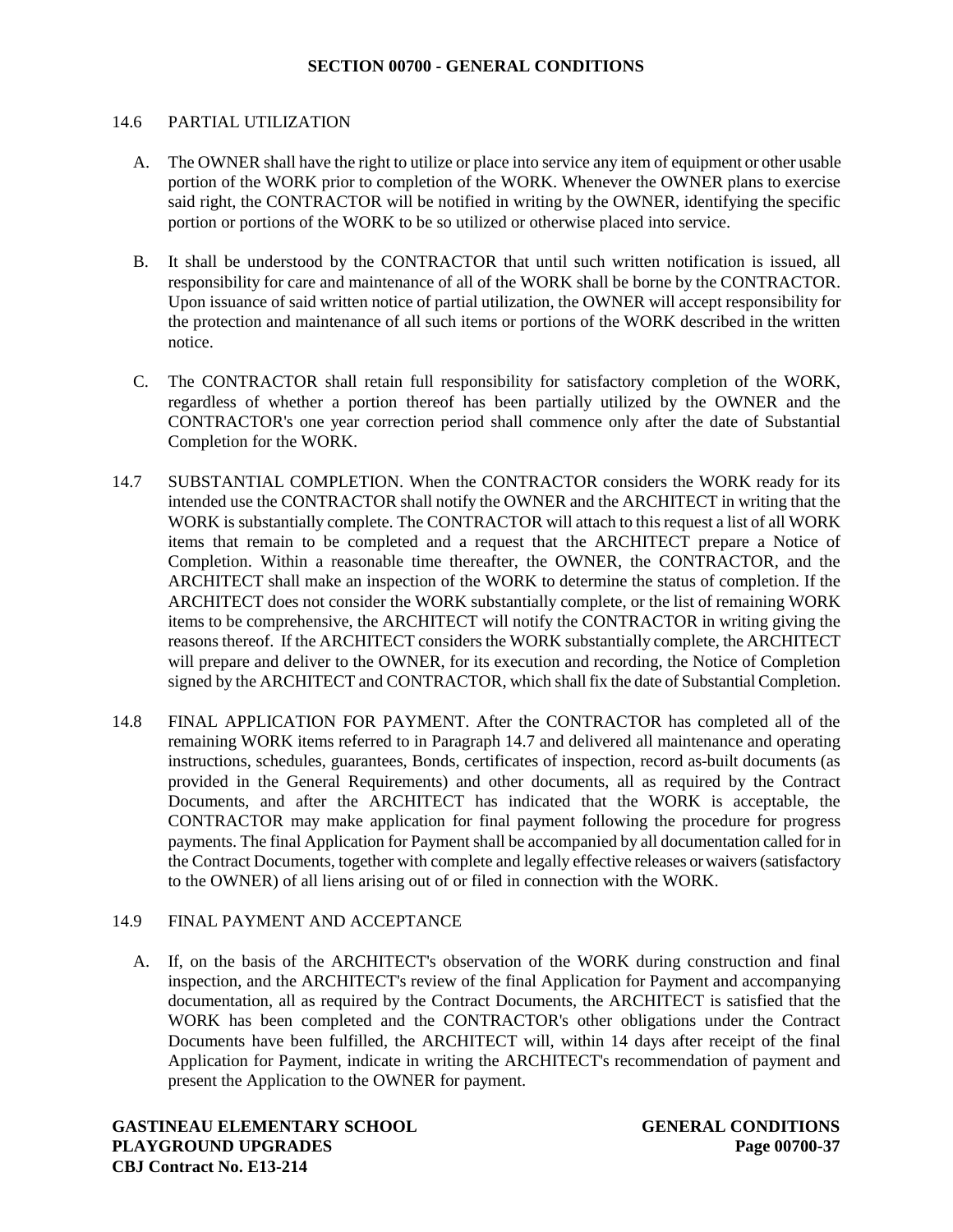- B. After acceptance of the WORK by the OWNER's governing body, the OWNER will make final payment to the CONTRACTOR of the amount remaining after deducting all prior payments and all amounts to be kept or retained under the provisions of the Contract Documents, including the following items:
	- 1. Liquidated damages, as applicable.
	- 2. Two times the value of outstanding items of correction WORK or punch list items yet uncompleted or uncorrected, as applicable. All such WORK shall be completed or corrected to the satisfaction of the OWNER within the time stated on the Notice of Completion, otherwise the CONTRACTOR does hereby waive any and all claims to all monies withheld by the OWNER to cover the value of all such uncompleted or uncorrected items.

## 14.10 RELEASE OF RETAINAGE AND OTHER DEDUCTIONS

- A. After executing the necessary documents to initiate the lien period, and not more than 45 days thereafter (based on a 30-day lien filing period and 15-day processing time), the OWNER will release to the CONTRACTOR the retainage funds withheld pursuant to the Agreement, less any deductions to cover pending claims against the OWNER pursuant to Paragraph 14.5B.
- B. After filing of the necessary documents to initiate the lien period, the CONTRACTOR shall have 30 days to complete any outstanding items of correction WORK remaining to be completed or corrected as listed on a final punch list made a part of the Notice of Completion. Upon expiration of the 45 days, referred to in Paragraph 14.10A, the amounts withheld pursuant to the provisions of Paragraph 14.9B herein, for all remaining WORK items will be returned to the CONTRACTOR; provided, that said WORK has been completed or corrected to the satisfaction of the OWNER within said 30 days. Otherwise, the CONTRACTOR does hereby waive any and all claims for all monies withheld by the OWNER under the contract to cover 2 times the value of such remaining uncompleted or uncorrected items.
- 14.11 CONTRACTOR'S CONTINUING OBLIGATION. The CONTRACTOR's obligation to perform and complete the WORK in accordance with the Contract Documents shall be absolute. Neither recommendation of any progress or final payment by the ARCHITECT, nor the issuance of a Notice of Completion, nor any payment by the OWNER to the CONTRACTOR under the Contract Documents, nor any use or occupancy of the WORK or any part thereof by the OWNER, nor any act of acceptance by the OWNER nor any failure to do so, nor any review of a Shop Drawing or sample submittal, will constitute an acceptance of WORK not in accordance with the Contract Documents or a release of the CONTRACTOR's obligation to perform the WORK in accordance with the Contract Documents.
- 14.12 FINAL PAYMENT TERMINATES LIABILITY OF OWNER. Final payment is defined as the last progress payment made to the CONTRACTOR for earned funds, less monies withheld as applicable, pursuant to Paragraph 14.10A. The acceptance by the CONTRACTOR of the final payment referred to in Paragraph 14.9 herein, shall be a release of the OWNER and its agents from all claims of liability to the CONTRACTOR for anything done or furnished for, or relating to, the WORK or for any act of neglect of the OWNER or of any person relating to or affecting the WORK, except demands against the OWNER for the remainder, if any, of the amounts kept or retained under the provisions of Paragraph 14.9 herein; and excepting pending, unresolved claims filed prior to the date of the Notice of Completion.

**GASTINEAU ELEMENTARY SCHOOL GENERAL CONDITIONS PLAYGROUND UPGRADES Page 00700-38 CBJ Contract No. E13-214**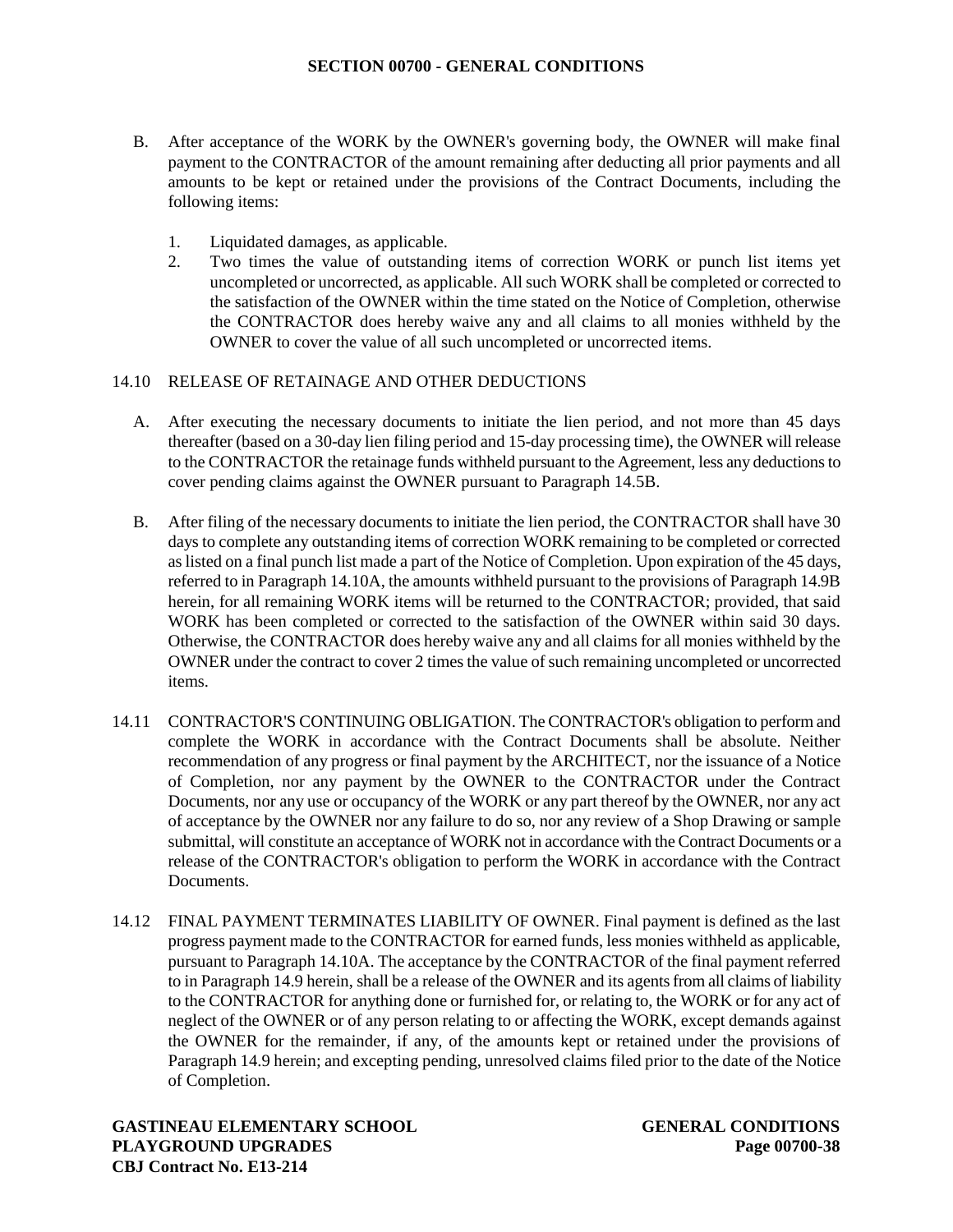# **ARTICLE 15 SUSPENSION OF WORK AND TERMINATION**

15.1 SUSPENSION OF WORK BY OWNER. The OWNER, acting through the ARCHITECT, may, at any time and without cause, suspend the WORK or any portion thereof for a period of not more than 90 days by notice in writing to the CONTRACTOR. The CONTRACTOR shall resume the WORK on receipt from the ARCHITECT of a notice of resumption of WORK. The CONTRACTOR shall be allowed an increase in the Contract Price or an extension of the Contract Time, or both, directly attributable to any suspension if the CONTRACTOR makes an approved claim therefor as provided in Articles 11 and 12.

# 15.2 TERMINATION OF AGREEMENT BY OWNER (CONTRACTOR DEFAULT)

- A. In the event of default by the CONTRACTOR, the OWNER may give 10 days written notice to the CONTRACTOR of OWNER's intent to terminate the Agreement and provide the CONTRACTOR an opportunity to remedy the conditions constituting the default. It shall be considered a default by the CONTRACTOR whenever CONTRACTOR shall: (1) declare bankruptcy, become insolvent, or assign its assets for the benefit of its creditors; (2) fail to provide materials or quality of WORK meeting the requirements of the Contract Documents; (3) disregard or violate provisions of the Contract Documents or ARCHITECT's instructions; (4) fail to prosecute the WORK according to the approved progress schedule; or, (5) fail to provide a qualified superintendent, competent workers, or materials or equipment meeting the requirements of the Contract Documents. If the CONTRACTOR fails to remedy the conditions constituting default within the time allowed, the OWNER may then issue the Notice of Termination.
- B. In the event the Agreement is terminated in accordance with Paragraph 15.2A, herein, the OWNER may take possession of the WORK and may complete the WORK by whatever method or means the OWNER may select. The cost of completing the WORK shall be deducted from the balance which would have been due the CONTRACTOR had the Agreement not been terminated and the WORK completed in accordance with the Contract Documents. If such cost exceeds the balance which would have been due, the CONTRACTOR shall pay the excess amount to the OWNER. If such cost is less than the balance which would have been due, the CONTRACTOR shall not have claim to the difference.
- 15.3 TERMINATION OF AGREEMENT BY OWNER (FOR CONVENIENCE). The OWNER may terminate the Agreement at any time if it is found that reasons beyond the control of either the OWNER or CONTRACTOR make it impossible or against the OWNER's interests to complete the WORK. In such a case, the CONTRACTOR shall have no claims against the OWNER except: (1) for the value of WORK performed up to the date the Agreement is terminated; and, (2) for the cost of materials and equipment on hand, in transit, or on definite commitment, as of the date the Agreement is terminated, which would be needed in the WORK and which meet the requirements of the Contract Documents. The value of WORK performed and the cost of materials and equipment delivered to the site, as mentioned above, shall be determined by the ARCHITECT in accordance with the procedure prescribed for the making of the final Application for Payment and payment under Paragraphs 14.8 and 14.9.
- 15.4 TERMINATION OF AGREEMENT BY CONTRACTOR. The CONTRACTOR may terminate the Agreement upon 10 days written notice to the OWNER, whenever: 1) the WORK has been suspended under the provisions of Paragraph 15.1, herein, for more than 90 consecutive days through no fault or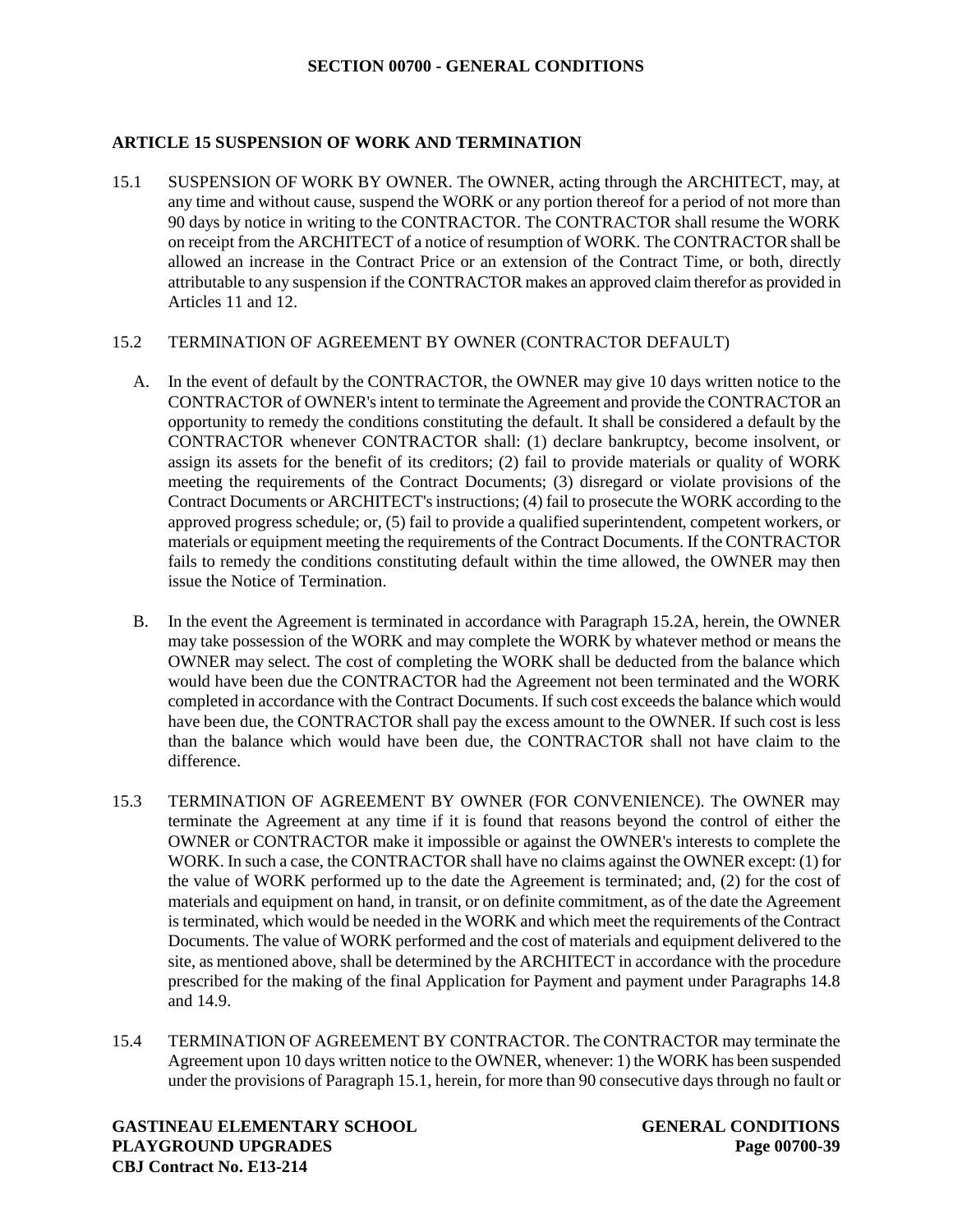negligence of the CONTRACTOR, and notice to resume WORK or to terminate the Agreement has not been received from the OWNER within this time period; or, 2) the OWNER should fail to paythe CONTRACTOR any monies due to the CONTRACTOR in accordance with the terms of the Contract Documents and within 60 days after presentation to the OWNER by the CONTRACTOR of a request therefor, unless within said 10-day period the OWNER shall have remedied the condition upon which the payment delay was based. In the event of such termination, the CONTRACTOR shall have no claims against the OWNER except for those claims specifically enumerated in Paragraph 15.3, herein, and as determined in accordance with the requirements of said paragraph.

# **ARTICLE 16 MISCELLANEOUS**

16.1 GIVING NOTICE. Whenever any provision of the Contract Documents requires the giving of written notice, it will be deemed to have been validly given if delivered in person to the individual or to a member of the firm or to an officer of the corporation for whom it is intended, or if delivered at or sent by registered or certified mail, postage prepaid, to the last business address known to the giver of the notice.

# 16.2 RIGHTS IN AND USE OF MATERIALS FOUND ON THE WORK

- A. The CONTRACTOR may use on the Project, with ARCHITECT's approval, such stone, gravel, sand, or other material determined suitable by the ARCHITECT, as may be found in the excavation. The CONTRACTOR will be paid for the excavation of such material at the corresponding contract unit price. No additional payment will be made for utilizing the material from excavation as borrow, or select borrow.
- B. The CONTRACTOR shall replace, at its own expense, with other acceptable material, all of that portion of the excavated material so removed and used which was needed for use on the Project. No charge for the materials so used will be made against the CONTRACTOR except that the CONTRACTOR shall be responsible for payment of any royalties required.
- C. The CONTRACTOR shall not excavate or remove any material from within the Project location which is not within the grading limits, as indicated by the slope and grade lines, without written authorization from the ARCHITECT.
- D. In the event the CONTRACTOR has processed materials from OWNER-furnished sources in excess of the quantities required for performance of this contract, including any waste material produced as a by-product, the CBJ may retain possession of such materials without obligation to reimburse the CONTRACTOR for the cost of their production. When such materials are in a stockpile, the ARCHITECT may require: that it remain in stockpile; the CONTRACTOR level such stockpile(s); or that the CONTRACTOR remove such materials and restore the premises to a satisfactory condition at the CONTRACTOR's expense. This provision shall not preclude the CBJ from arranging with the CONTRACTOR to produce material over and above the contract needs, payment for which shall be by written agreement between the CBJ and the CONTRACTOR.
- E. Unless otherwise provided, the material from any existing old structure may be used temporarily by the CONTRACTOR in the erection of the new structure. Such material shall not be cut or otherwise damaged except with the approval of the ARCHITECT.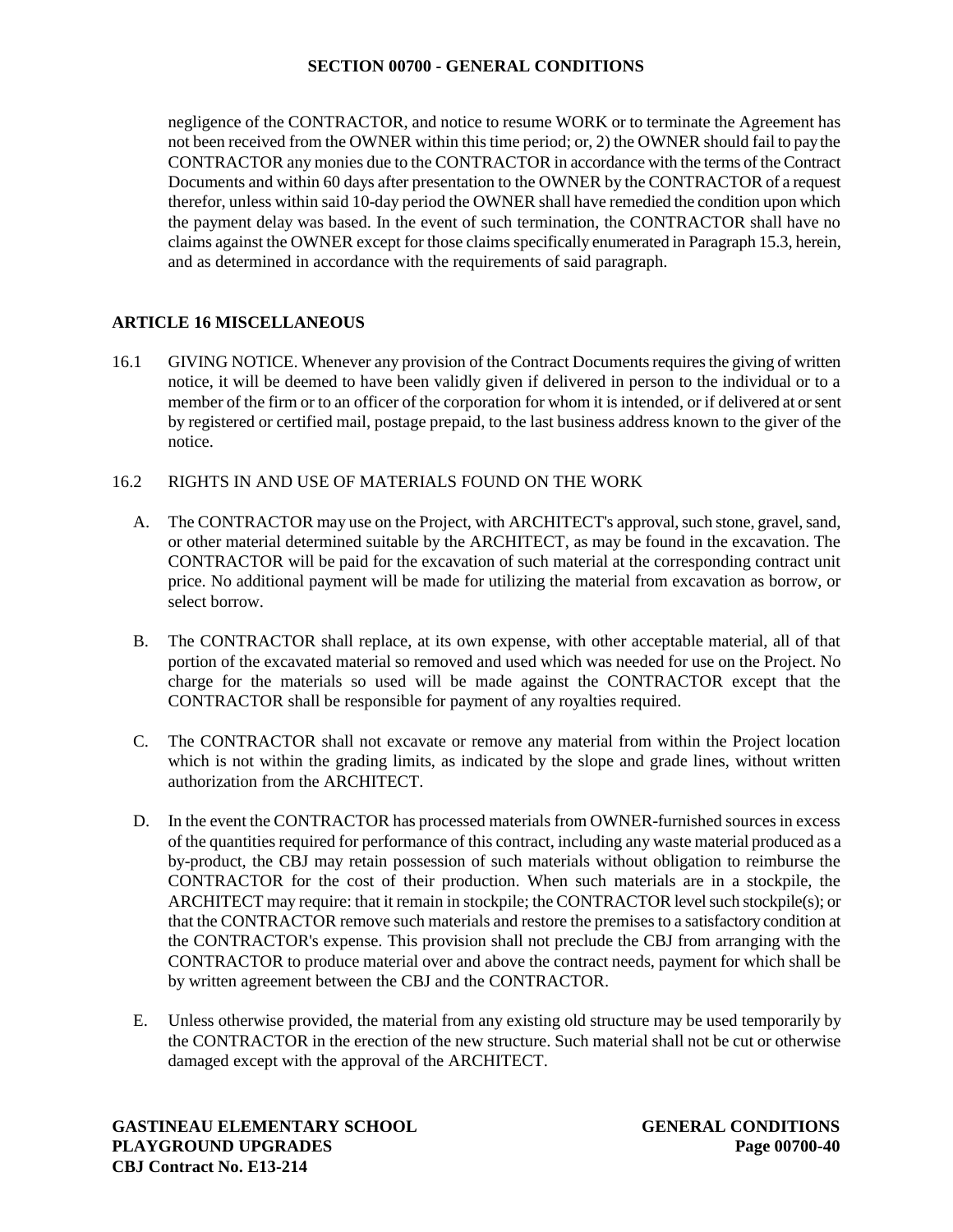- 16.3 RIGHT TO AUDIT. If the CONTRACTOR submits a claim to the OWNER for additional compensation, the OWNER shall have the right, as a condition to considering the claim, and as a basis for evaluation of the claim, and until the claim has been settled, to audit the CONTRACTOR's books to the extent they are relevant. This right shall include the right to examine books, records, documents, and other evidence and accounting procedures and practices, sufficient to discover and verify all direct and indirect costs of whatever nature claimed to have been incurred or anticipated to be incurred and for which the claim has been submitted. The right to audit shall include the right to inspect the CONTRACTOR's plants, or such parts thereof, as may be or have been engaged in the performance of the WORK. The CONTRACTOR further agrees that the right to audit encompasses all subcontracts and is binding upon Subcontractors. The rights to examine and inspect herein provided for shall be exercisable through such representatives as the OWNER deems desirable during the CONTRACTOR's normal business hours at the office of the CONTRACTOR. The CONTRACTOR shall make available to the OWNER for auditing, all relevant accounting records and documents, and other financial data, and upon request, shall submit true copies of requested records to the OWNER.
- 16.4 ARCHAEOLOGICAL OR HISTORICAL DISCOVERIES. When the CONTRACTOR's operation encounters prehistoric artifacts, burials, remains of dwelling sites, paleontological remains, such as shell heaps, land or sea mammal bones or tusks, or other items of historical significance, the CONTRACTOR shall cease operations immediately and notify the ARCHITECT. No artifacts or specimens shall be further disturbed or removed from the ground and no further operations shall be performed at the site until so directed. Should the ARCHITECT order suspension of the CONTRACTOR's operations in order to protect an archaeological or historical finding, or order the CONTRACTOR to perform extra WORK, such order(s) shall be covered by an appropriate contract change document.
- 16.5 CONSTRUCTION OVER OR ADJACENT TO NAVIGABLE WATERS. All WORK over, on, or adjacent to navigable waters shall be so conducted that free navigation of the waterways will not be interfered with and the existing navigable depths will not be impaired, except as allowed by permit issued by the U.S. Coast Guard and/or the U.S. Army Corps of Engineers, as applicable.
- 16.6 GRATUITY AND CONFLICT OF INTEREST. The CONTRACTOR agrees to not extend any loan, gratuity or gift of money of any form whatsoever to any employee or elected official of the OWNER, nor will the CONTRACTOR rent or purchase any equipment or materials from any employee or elected official of the OWNER, or to the best of the CONTRACTOR's knowledge, from any agent of any employee or elected official of the OWNER. Before final payment, the CONTRACTOR shall execute and furnish the OWNER an affidavit certifying that the CONTRACTOR has complied with the above provisions of the contract.

## 16.7 SUITS OF LAW CONCERNING THE WORK

- A. Should a suit of law be entered into, either by the CONTRACTOR (or the CONTRACTOR's surety) against the OWNER, or by the OWNER against the CONTRACTOR (or the CONTRACTOR's surety), the suit of law shall be tried in the First Judicial District of Alaska.
- B. If one of the questions at issue is the satisfactory performance of the WORK by the CONTRACTOR and should the appropriate court of law judge the WORK of the CONTRACTOR to be unsatisfactory, then the CONTRACTOR (or the CONTRACTOR's surety) shall reimburse the OWNER for all legal and all other expenses (as may be allowed and set by the court) incurred by the OWNER because of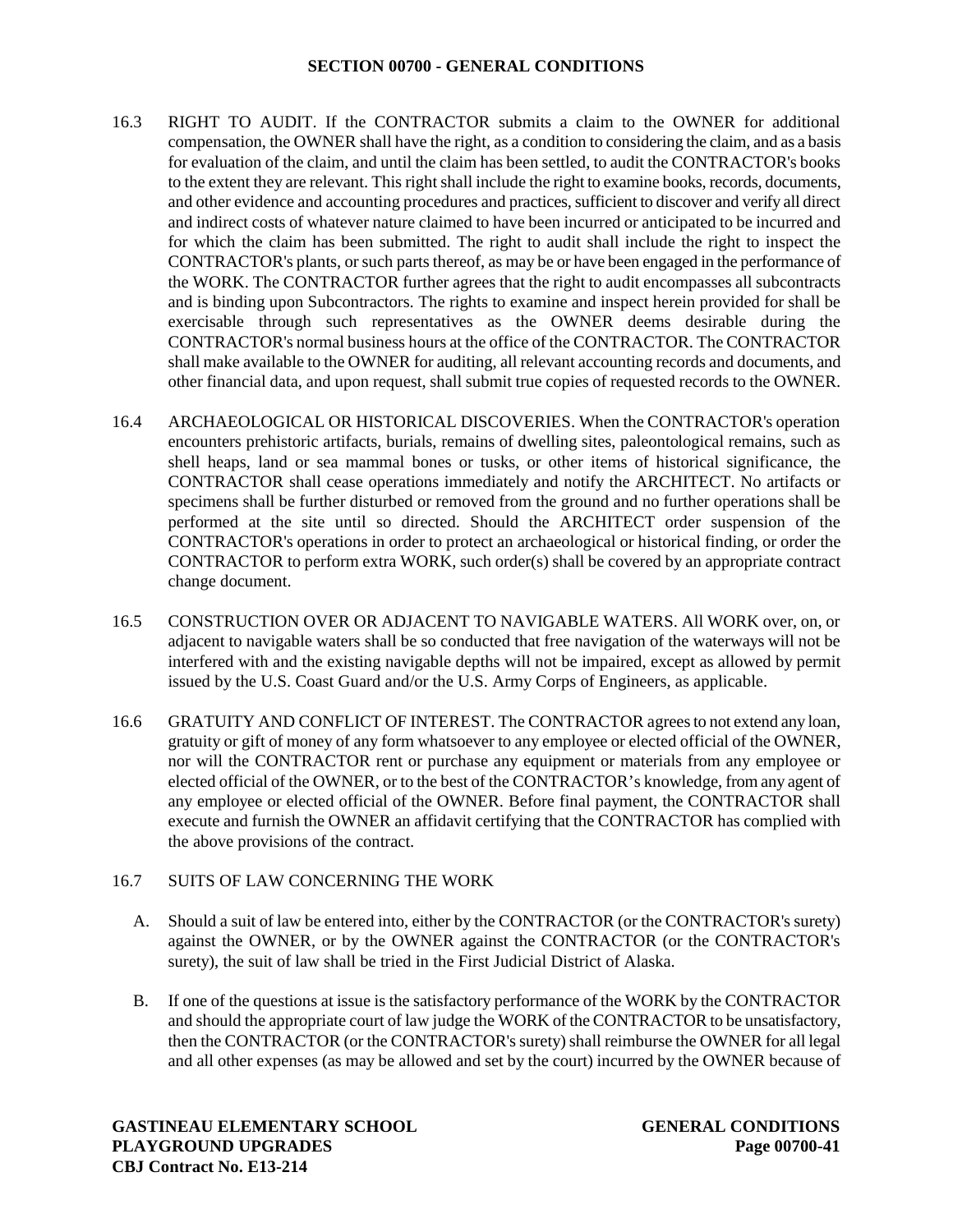the suit of the law and, further, it is agreed that the OWNER may deduct such expense from any sum or sums then, or any that become due the CONTRACTOR under the contract.

## 16.8 CERTIFIED PAYROLLS

- A. All CONTRACTORs or Subcontractor who perform work on a public construction contract for the OWNER shall file a Certified Payroll with the Alaska Department of Labor every two weeks. Before the second Friday, each CONTRACTOR and Subcontractor must file Certified Payrolls with Statements of Compliance for the previous two weeks. (Section 14-2-4 ACLA 1949; am Section 4 ch 142 SLA 1972).
- B. In lieu of submitting the State payroll form, the CONTRACTOR's standard payroll form may be submitted, provided it contains the information required by AS 36.05.040 and a statement that the CONTRACTOR is complying with AS 36.10.010.
- C. Any CONTRACTOR or Subcontractor, who performs work on public construction in the State, as defined by AS 36.95.010(3), shall pay not less than the current prevailing rate of wages as issued by the Alaska Department of Labor before the end of the pay period. (AS 36.05.010).

# 16.9 PREVAILING WAGE RATES

- A. Wage rates for Laborers and Mechanics on Public Contracts, AS 36.05.070. The CONTRACTOR, or Subcontractors, shall pay all employees unconditionally and not less than once a week. Wages may not be less than those stated in Paragraph 16.8C, regardless of the contractual relationship between the CONTRACTOR or Subcontractors and laborers, mechanics, or field surveyors. The scale of wages to be paid shall be posted by the CONTRACTOR in a prominent, easily accessible place at the site of the WORK.
- B. Failure to Pay Agreed Wages, AS 36.05.080. If it is found that a laborer, mechanic, or field surveyor employed by the CONTRACTOR or Subcontractor has been, or is being, paid a rate or wages less than the established rate, the OWNER may, by written notice, terminate the CONTRACTOR or Subcontractors right to proceed with the WORK. The OWNER may prosecute the WORK to completion by contract or otherwise, and the CONTRACTOR and sureties will be held liable to the OWNER for excess costs for completing the WORK. (Section 2 ch 52 SLA 1959).
- C. Listing CONTRACTORS Who Violate contracts, AS 36.05.090. In addition, a list giving the names of persons who have disregarded the rights of their employees shall be distributed to all departmentsof State government and all political subdivisions. No person appearing on this list, and no firm, corporation, partnership or association in which the person has an interest, may WORK as a CONTRACTOR or Subcontractor on a public construction contract for the State, or a political subdivision of the state, until three years after the date of publication of the list. (Section 3 ch 52 SLA 1959; am Section 9 ch 142 SLA).
- 16.10 EMPLOYMENT REFERENCE. Workers employed in the execution of the contract by the CONTRACTOR or by any Subcontractor under this contract shall not be required or permitted to labor more than 8 hours a day or 40 hours per week in violation of the provisions of the Alaska Wage and Hour Act, Section 23.10.060.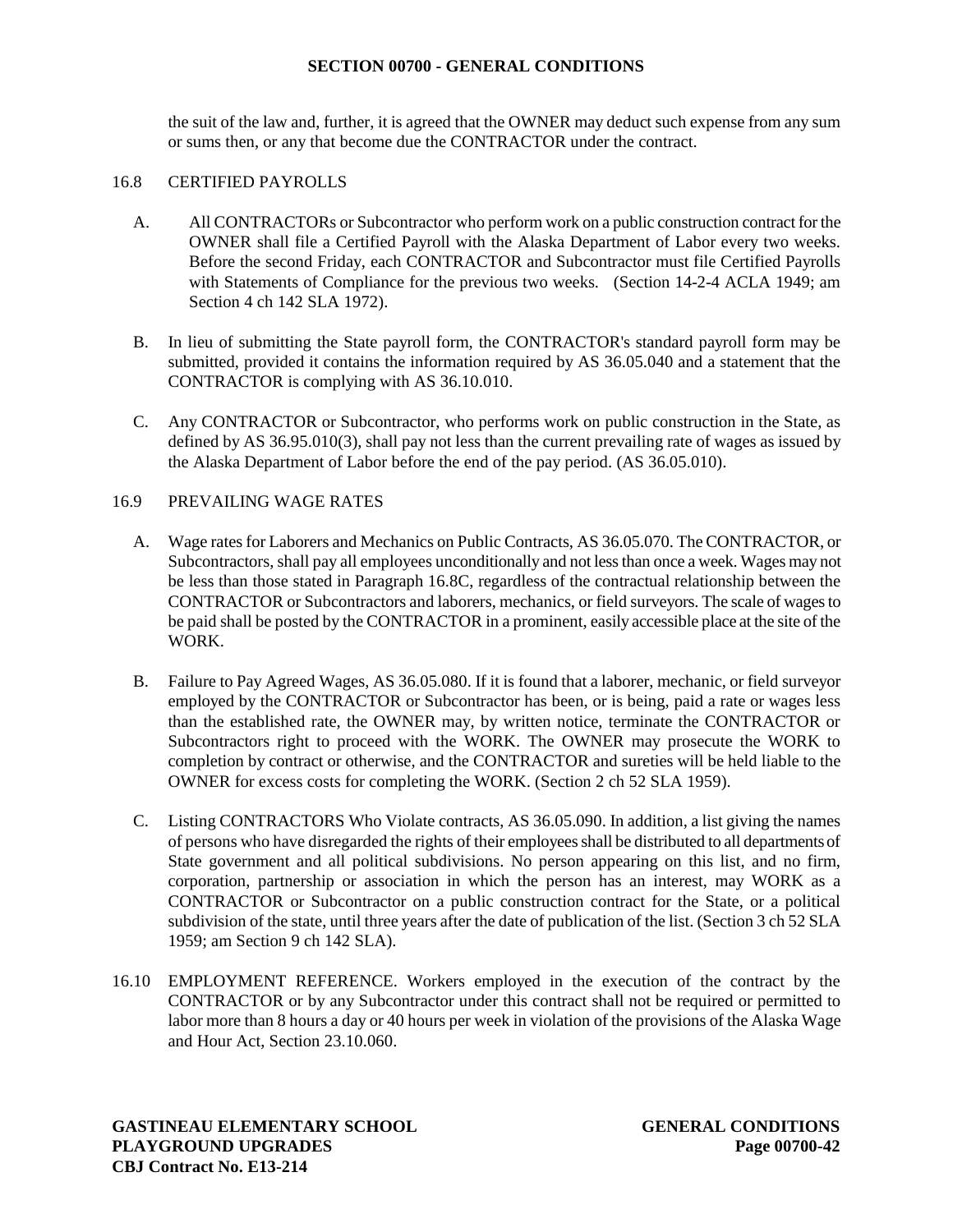# 16.11 COST REDUCTION INCENTIVE

- A. At any time within 45 days after the date of the Notice of Award, the CONTRACTOR may submit to the ARCHITECT in writing, proposals for modifying the plans, specifications, or other requirements of this contract for the sole purpose of reducing the total cost of construction. The cost reduction proposal shall not impair in any manner the essential functions or characteristics of the project, including but not limited to, service life, economy of operation, ease of maintenance, desired appearance or design and safety standards.
- B. The cost reduction proposal shall contain the following information:
	- 1. Description of both the existing contract requirements for performing the WORK and the proposed changes.
	- 2. An itemization of the contract requirements that must be changed if the proposal is adopted.
	- 3. A detailed estimate of the time required and the cost of performing the WORK under both the existing contract and the proposed change.
	- 4. A statement of the date by which the CONTRACTOR must receive the decision from the OWNER on the cost reduction proposal.
	- 5. The contract items of WORK effected by the proposed changes including any quantity variations.
	- 6. A description and estimate of costs the OWNER may incur in implementing the proposed changes, such as test and evaluation and operating and support costs.
	- 7. A prediction of any effects the proposed change would have on future operations and maintenance costs to the OWNER.
- C. The provisions of this section shall not be construed to require the OWNER to consider any cost reduction proposal which may be submitted; nor will the OWNER be liable to the CONTRACTOR for failure to accept or act upon any cost reduction proposal submitted, or for delays to the WORK attributable to the consideration or implementation of any such proposal.
- D. If a cost reduction proposal is similar to a change in the plans or Specifications for the Project under consideration by the OWNER at the time the proposal is submitted, the OWNER will not accept such proposal and reserves the right to make such changes without compensation to the CONTRACTOR under the provisions of this section.
- E. The CONTRACTOR shall continue to perform the WORK in accordance with the requirements of the contract until an executed Change Order incorporating the cost reduction proposal has been issued. If any executed Change Order has not been issued by the date upon which the CONTRACTOR's cost reduction proposal specifies that a decision should be made by the OWNER, in writing, the cost reduction proposal shall be considered rejected.
- F. The OWNER, shall be the sole judge of the acceptability of a cost reduction proposal and of the estimated net savings in Contract Time and construction costs resulting from the adoption of all or any part of such proposal. Should the CONTRACTOR disagree with OWNER's decision on the cost reduction proposal, there is no further consideration. The OWNER reserves the right to make final determination.
- G. If the CONTRACTOR's cost reduction proposal is accepted in whole or in part, such acceptance will be made by a Contract Change Order, which specifically states that the change is executed pursuant to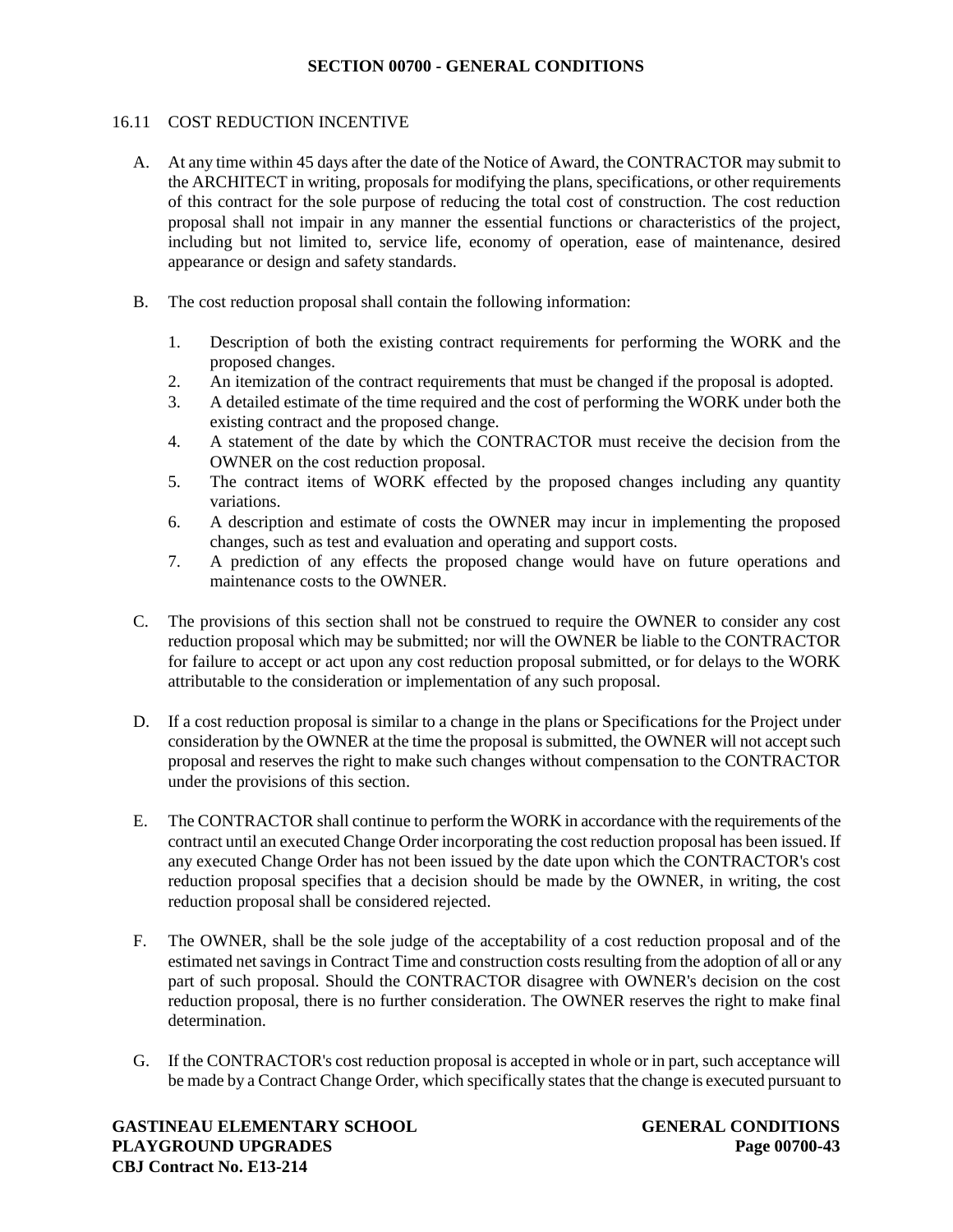this cost reduction proposal section. Such Change Order shall incorporate the changes in the plans and Specifications which are necessary to permit the cost reduction proposal or such part of it as has been accepted to be put into effect and shall include any conditions upon which the OWNER's approval is based, if such approval is conditional. The Change Order shall also describe the estimated net savings in the cost of performing the WORK attributable to the cost reduction proposal, and shall further provide that the contract cost be adjusted by crediting the OWNER with the estimated net savings amount.

- H. Acceptance of the cost reduction proposal and performance of the WORK does not extend the time of completion of the contract, unless specifically provided in the Change Order authorizing the use of the submitted proposal. Should the adoption of the cost reduction proposal result in a Contract Time savings, the total Contract Time shall be reduced by an amount equal to the time savings realized.
- I. The amount specified to the CONTRACTOR in the Change Order accepted in the cost reduction proposal shall constitute full compensation for the performance of WORK. No claims for additional costs as a result of the changes specified in the cost reduction proposal shall be allowed.
- J. The OWNER reserves the right to adopt and utilize any approved cost reduction proposal for general use on any contract administered when it is determined suitable for such application. Cost reduction proposals identical, similar, or previously submitted will not be accepted for consideration if acceptance and compensation has previously been approved. The OWNER reservesthe right to use all or part of any cost reduction proposal without obligation or compensation of any kind to the CONTRACTOR.
- K. The CONTRACTOR shall bear the costs, if any, to revise all Bonds and insurance requirements for the Project, to include the cost reduction WORK.

# **END OF SECTION**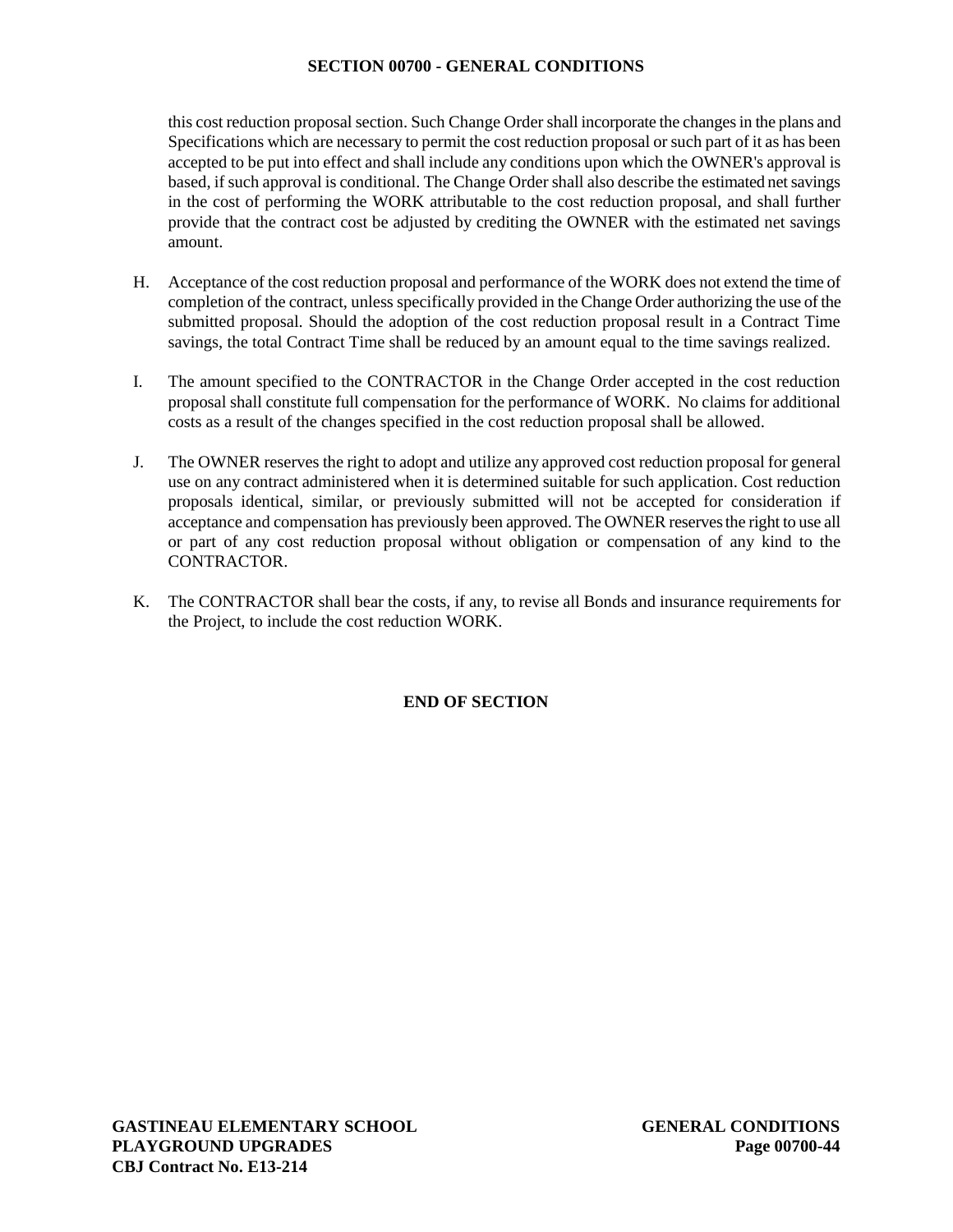**GENERAL.** These Supplementary General Conditions make additions, deletions, or revisions to the General Conditions as indicated herein. All provisions which are not so added, deleted, or revised remain in full force and effect. Terms used in these Supplementary General Conditions which are defined in the General Conditions have the meanings assigned to them in the General Conditions.

# **SGC 2.2 COPIES OF DOCUMENTS.** *Add* the following:

The OWNER shall furnish to the CONTRACTOR up to ten (10) copies of the Contract Documents which may include bound reduced Drawings. The CBJ Contracts Office shall contact the CONTRACTOR after issuance of Notice of Intent to Award to determine how many copies are needed. Additional quantities of the Contract Documents will be furnished at reproduction cost.

# **SGC 4.2 PHYSICAL CONDITIONS - SUBSURFACE AND EXISTING STRUCTURES.** *Add* the following:

C. In the preparation of the Contract Documents, the Engineer of Record has relied upon field measurements and visual inspection of the existing structures and surface conditions.

*Add* the following SGC 4.6**:**

# **SGC - 4.6 USE OF THE CBJ/STATE LEMON CREEK GRAVEL PIT.** *Add* the following.

**The CBJ/State Lemon Creek Gravel Pit is available for this Project**

**SGC - 4.6 USE OF THE CBJ/STATE LEMON CREEK GRAVEL PIT.** *Delete* paragraph C., and *replace* with the following paragraph C.

Wherever the land use permits are referenced, *delete* and *replace with* the permit number USE2008- 00061.

C. CONTRACTORs deciding to use material from the CBJ/State pit shall provide an Individual Mining Plan prepared by a professional engineer registered in the State of Alaska. The Individual Mining Plan must be reviewed and approved by the CBJ, prior to commencing operations within the pit. CONTRACTORs shall also secure a Performance Bond to ensure compliance with contract provisions, including any Individual Mining Plan stipulations. The bond shall remain in full force and effect until a release is obtained from the CBJ. A \$10,000 cash processing restoration bond is required prior to screening or primary crushing operations.

*Add* the following paragraph:

J. Contractors choosing to mine material from CBJ material sources are also subject to the conditions contained in each site's Multi Sector General Permit for Stormwater Discharges associated with industrial activities (MSGP) and the Storm Water Pollution Prevention Plan (SWPPP).

**SGC 5.1 PERFORMANCE, PAYMENT, AND OTHER BONDS.** The Contractor shall furnish Performance and Payment Bonds in the amount of 100% of the Bid.

**CBJ Contract No. E13-214**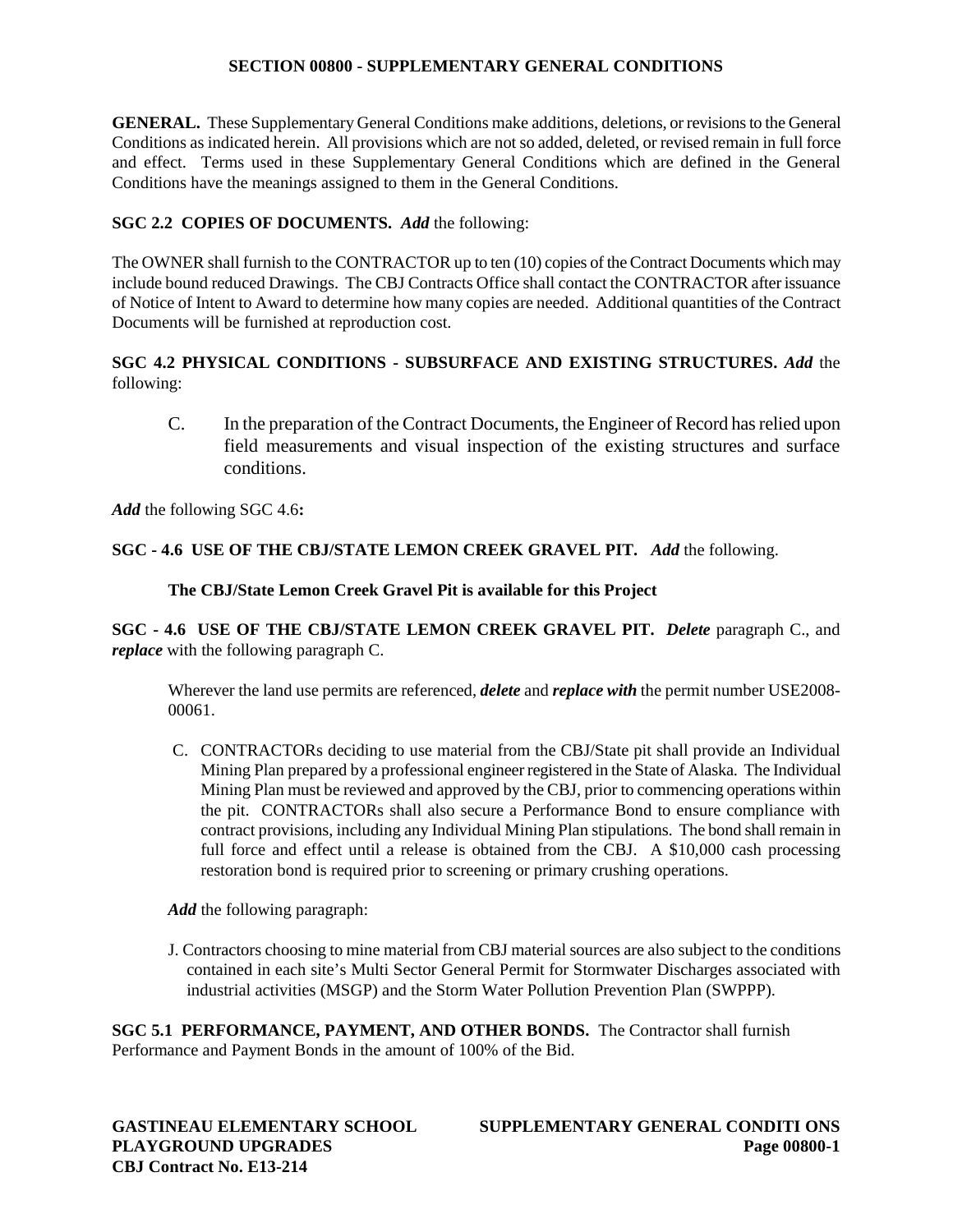**SGC 5.2 INSURANCE AMOUNTS.** The limits of liability for the insurance required by Paragraph 5.2 of the General Conditions shall provide coverage for not less than the following amounts or greater where required by Laws and Regulations**.** All certificates of insurance supplied to the OWNER shall state that the OWNER is named as **"Additional Insured for any and all work performed for the City & Borough of Juneau."** The Additional Insured requirement does not apply to Workers Compensation insurance. NOTE: This requirement has changed. The OWNER no longer requires certificates of insurance referencing project names and contract numbers.

- A. Workers' Compensation: Under Paragraph 5.2C.1 of the General Conditions as in accordance with AS 23.30.045: (Additional Insured requirements not necessary for Workers' Compensation coverage.)
	- 1. State: Statutory
	- 2. Applicable Federal (e.g., Longshore): Statutory

Note: If the WORK called for in the Contract Documents involves work in or on any navigable waters, the CONTRACTOR shall provide Workers' Compensation coverage which shall include coverage under the Longshore and Harbor Workers' Compensation Act, the Jones Act, and any other coverage required under Federal or State laws pertaining to workers in or on navigable waters.

3. Employer's Liability

| Bodily Injury by Accident:       |                           | \$100,000.00 Each Accident  |
|----------------------------------|---------------------------|-----------------------------|
| <b>Bodily Injury by Disease:</b> |                           | $$100,000.00$ Each Employee |
| <b>Bodily Injury by Disease:</b> | \$500,000.00 Policy Limit |                             |

- a. CONTRACTOR agrees to waive all rights of subrogation against the OWNER of Record for work performed under contract.
- b. If CONTRACTOR directly utilizes labor outside of the State of Alaska in the prosecution of the WORK, "Other States" endorsement shall be required as a condition of the contract.
- B. Commercial General Liability: (under Paragraph 5.2C.2 of the General Conditions):

|    | <b>General Policy</b>         | \$1,000,000.00<br>\$2,000,000.00 | Each Occurrence<br>Annual Aggregate |
|----|-------------------------------|----------------------------------|-------------------------------------|
| 2. | Products/Completed Operations | \$1,000,000.00<br>\$2,000,000.00 | Each Occurrence<br>Annual Aggregate |
|    | Personal Injury               | \$1,000,000.00                   | Each Occurrence                     |

- C. Comprehensive Automobile Liability: (under Paragraph 5.2C.3 of the General Conditions) including Owned, Hired, and Non-Owned Vehicles:
	- 1. Combined Single Limit, Bodily Injury and Property Damage \$1,000,000.00

The CONTRACTOR shall require each Subcontractor similarly to provide Commercial Automobile Liability Insurance for all of the latter's employees to be engaged in such WORK unless such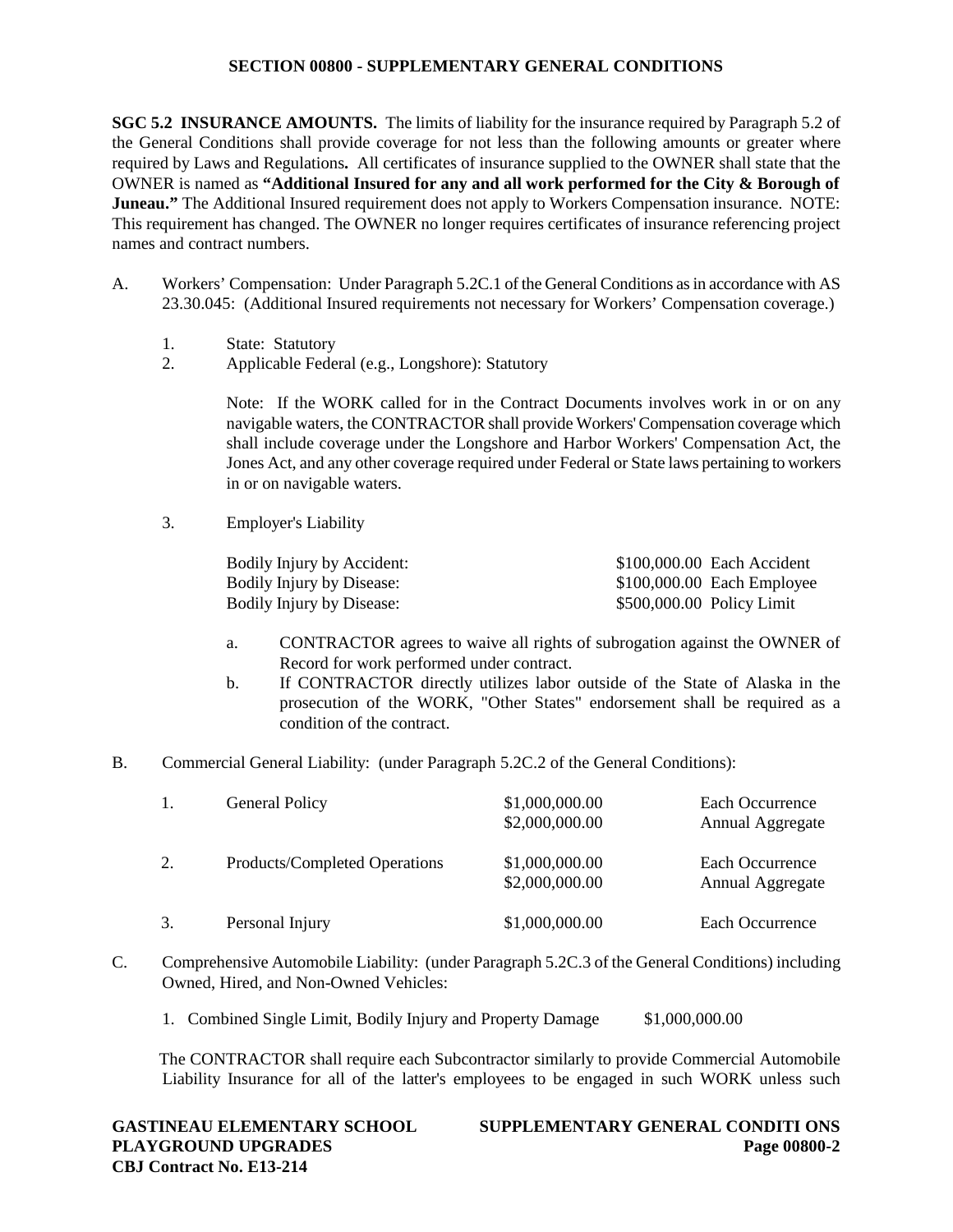employees are covered by the protection afforded by the CONTRACTOR's Commercial Automobile Liability Insurance.

- D. Builders risk does not apply to this Project.
- E. Policies shall also specify insurance provided by CONTRACTOR will be considered primary and not contributory to any other insurance available to the OWNER.
- F. Should any of the policies described above be cancelled before the expiration date thereof, notice will be delivered in accordance with the policy provisions.

# **SGC 6.1 SUPERVISION AND SUPERINTENDENCE.** *Add* the following:

D. The CONTRACTOR's superintendent shall attend a weekly progress meeting at the site with the OWNER and/or the ARCHITECT at a time to be mutually agreed upon. The CONTRACTOR's superintendent shall have an operating cellular phone on hand at all times that WORK is performed.

# **SGC 6.5 CONCERNING SUBCONTRACTORS, SUPPLIERS, AND OTHERS.** *Add* the following:

The CONTRACTOR shall perform not less than 20% of the WORK with its own forces (i.e., without subcontracting). The 20% requirement shall be understood to mean that the CONTRACTOR shall perform, with its own organization, WORK amounting to at least 20% of the original contract amount. The 20% requirement will be calculated based upon the total of the subcontract amounts submitted for Contract Award, and any other information requested by the OWNER from the apparent low Bidder.

# **SGC 6.5 CONCERNING SUBCONTRACTORS, SUPPLIERS, AND OTHERS,** *Add* the following paragraph:

C. CONTRACTOR must pay Subcontractors and/or Suppliers within 30 days of receiving payment from the OWNER, if that payment was made for Work performed by the Subcontractor and/or materials received. Failure to pay Subcontractors within 30 days of receiving payment from which Subcontractor and/or Supplier is to be paid may result in the OWNER initiating debarment proceedings as prescribed in the City and Borough of Juneau Purchasing Code.

## **SGC 6.6 PERMITS.** *Add* the following:

- C. The OWNER shall apply for, and obtain, the necessary building permit for this Project; however, the CONTRACTOR is responsible for scheduling and coordinating all necessary inspections. The CBJ Inspection number is 586-1703. All other provisions of this section remain in effect.
- D. Contractor is responsible for obtaining a Hot Works permit from the CBJ Permit Center, if performing work which requires such a permit. Work requiring a Hot Works Permit includes but is not limited to the following: cutting, welding, Thermit welding, brazing, soldering, grinding, thermal spraying, thawing pipe, installation of torch-applied roof systems or any other similar activity.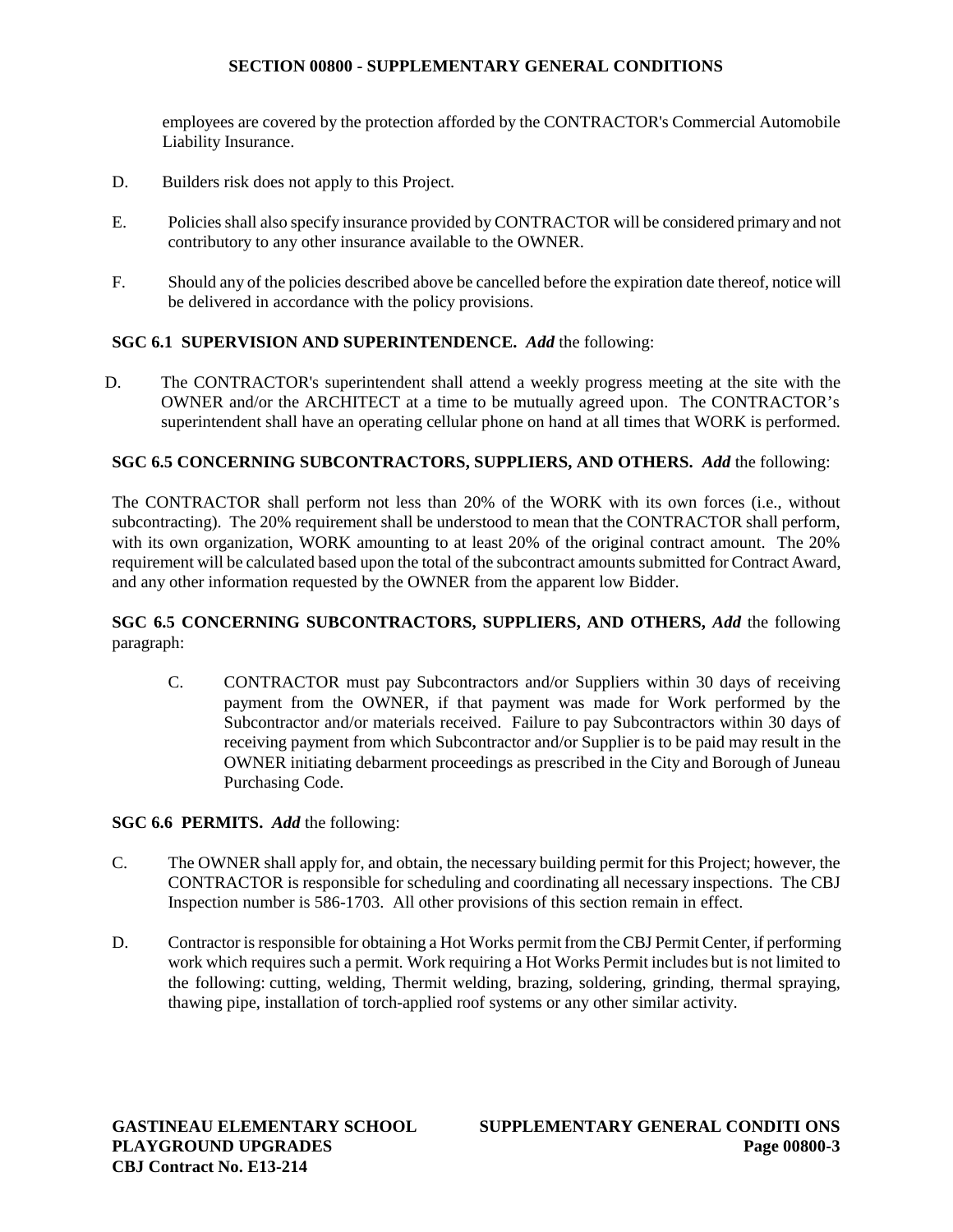# **SGC 6.8 LAWS AND REGULATIONS.** *Add* the following:

The OWNER may, per AS 36.30, audit the CONTRACTOR's or Subcontractor(s) records that are related to the cost or pricing data for this contract, all related Change Orders, and/or contract modifications.

# **SGC 6.15 CONTRACTOR'S DAILY REPORTS.** *Add* the following:

"Weekly summary reports may be completed in lieu of daily reports."

*Add* the following SCG 6.19:

**SGC 6.19 CONTRACTOR'S WORK SCHEDULE LIMITATIONS.** Construction of Buildings and Projects. It is unlawful to operate any pile driver, power shovel, pneumatic hammer, derrick, power hoist, or similar heavy construction equipment before 7:00 a.m. or after 10:00 p.m., Monday through Friday, or before 9:00 a.m. or after 10:00 p.m., Saturday and Sunday, unless a permit shall first be obtained from the City and Borough Building Official. Such permit shall be issued by the Building Official only upon a determination that such operation during hours not otherwise permitted hereunder is necessary and will not result in unreasonable disturbance to surrounding residents.

# **SGC 9.3 PROJECT REPRESENTATION.** *Add* the following:

## DUTIES, RESPONSIBILITIES AND LIMITATIONS OF AUTHORITY OF INSPECTOR

General. The Inspector will act as directed by and under the supervision of the ARCHITECT and will confer with the ARCHITECT regarding its actions. The Inspector's dealings in matters pertaining to the on-site WORK shall, in general, be only with the ARCHITECT and the CONTRACTOR, and dealings with Subcontractors shall only be through or with the full knowledge of the CONTRACTOR. Written communication with the OWNER will be only through or as directed by the ARCHITECT. The ARCHITECT may further delegate the responsibilities and authorities associated with this Project, when such delegation is in writing and notice thereof is provided to the CONTRACTOR.

**SGC 11.1 GENERAL.** Paragraph B. In the second sentence change the number of days from 30 Days to 7 Days. In the third sentence change the number of days from 60 Days to 14 Days.

**SCG 14.3 APPLICATION FOR PROGRESS PAYMENT.** *Delete* Paragraph C and replace with the following:

- C. The Net Payment Due the CONTRACTOR shall be the above-mentioned subtotal from which shall be deducted the total amount of all previous payments made to the CONTRACTOR. Progress payments will be paid in full in accordance with Article 14 of the General Conditions until 90% of the Contract Price has been paid. The remaining 10% of the contract amount may be withheld until:
	- 1. final inspection has been made;<br>2. completion of the Project: and
	- completion of the Project; and
	- 3. acceptance of the Project by the OWNER.

# **SCG 14.3 APPLICATION FOR PROGRESS PAYMENT.** Paragraph D.

D. The Value of Materials Stored at the site shall be the amount of 85%.

**CBJ Contract No. E13-214**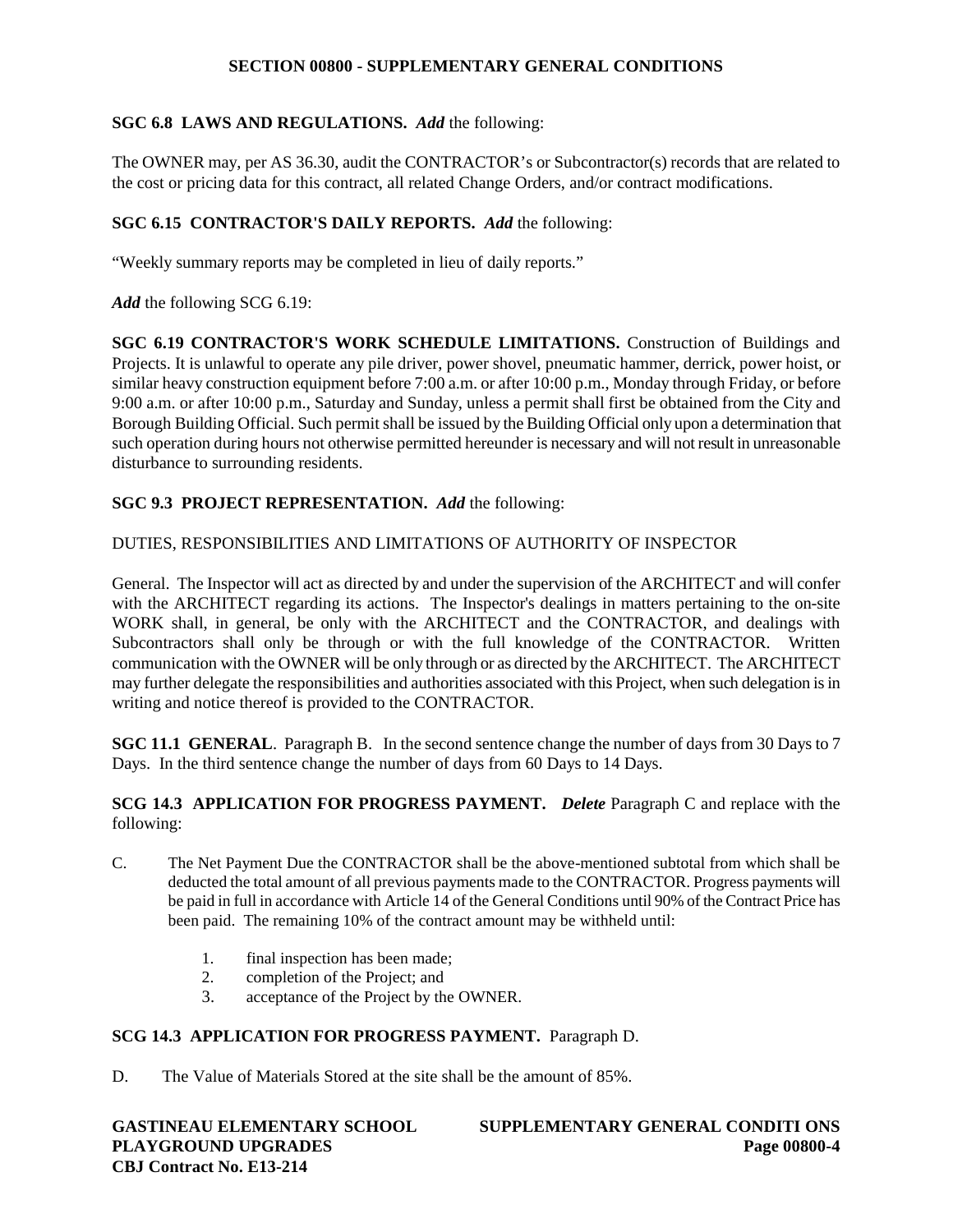# **SGC 14.9 FINAL PAYMENT AND ACCEPTANCE**. *Add* the following paragraph:

- C. Prior to the final payment the CONTRACTOR shall contact the Alaska Department of Labor and Workforce Development (ADOL) and provide the OWNER with clearance from the ADOL for the CONTRACTOR and all Subcontractors that have worked on the Project. This clearance shall indicate that all Employment Security Taxes have been paid. The following page is a sample form for this purpose. The CONTRACTOR also shall submit a "NOTICE OF COMPLETION OF PUBLIC WORKS" signed by ADOL.
- D.

# **SGC 16.8 CERTIFIED PAYROLLS.** *Change* paragraph A. to read:

A. All CONTRACTORs or Subcontractors who perform work on a public construction contract for the OWNER shall file a certified payroll with Alaska Department of Labor. See Section 00830 - Alaska Labor Standards, Reporting, and Prevailing Wage Rate Determination.

*Add* the following SGC 16.12.

# **SGC 16.12 EQUAL EMPLOYMENT OPPORTUNITY (EEO)**

The CONTRACTOR may not discriminate against any employee or applicant for employment because of race, religion, color, national origin, age, disability, sex, marital status, changes in marital status, pregnancy or parenthood. The CONTRACTOR shall post a notice setting out the provisions of this paragraph in a conspicuous place available to employees and applicants for employment.

The CONTRACTOR and each Subcontractor shall state in all solicitations and advertisements for employees to work on this Project, that it is an Equal Opportunity Employer and that all qualified applicants will receive consideration for employment without regard to race, religion, color, national origin, age, disability, sex, marital status, changes in marital status, pregnancy or parenthood.

The CONTRACTOR shall include the provisions of this EEO article in every contract relating to this Project and shall require the inclusion of these provisions in every agreement entered into for this Project, so that those provisions will be binding upon the CONTRACTOR and each Subcontractor.

*Add* the following SGC 17**:**

**SGC 17 GENERAL INFORMATION.** This Project is currently funded by the City and Borough of Juneau, Alaska and a State of Alaska Department of Early Education Development Grant.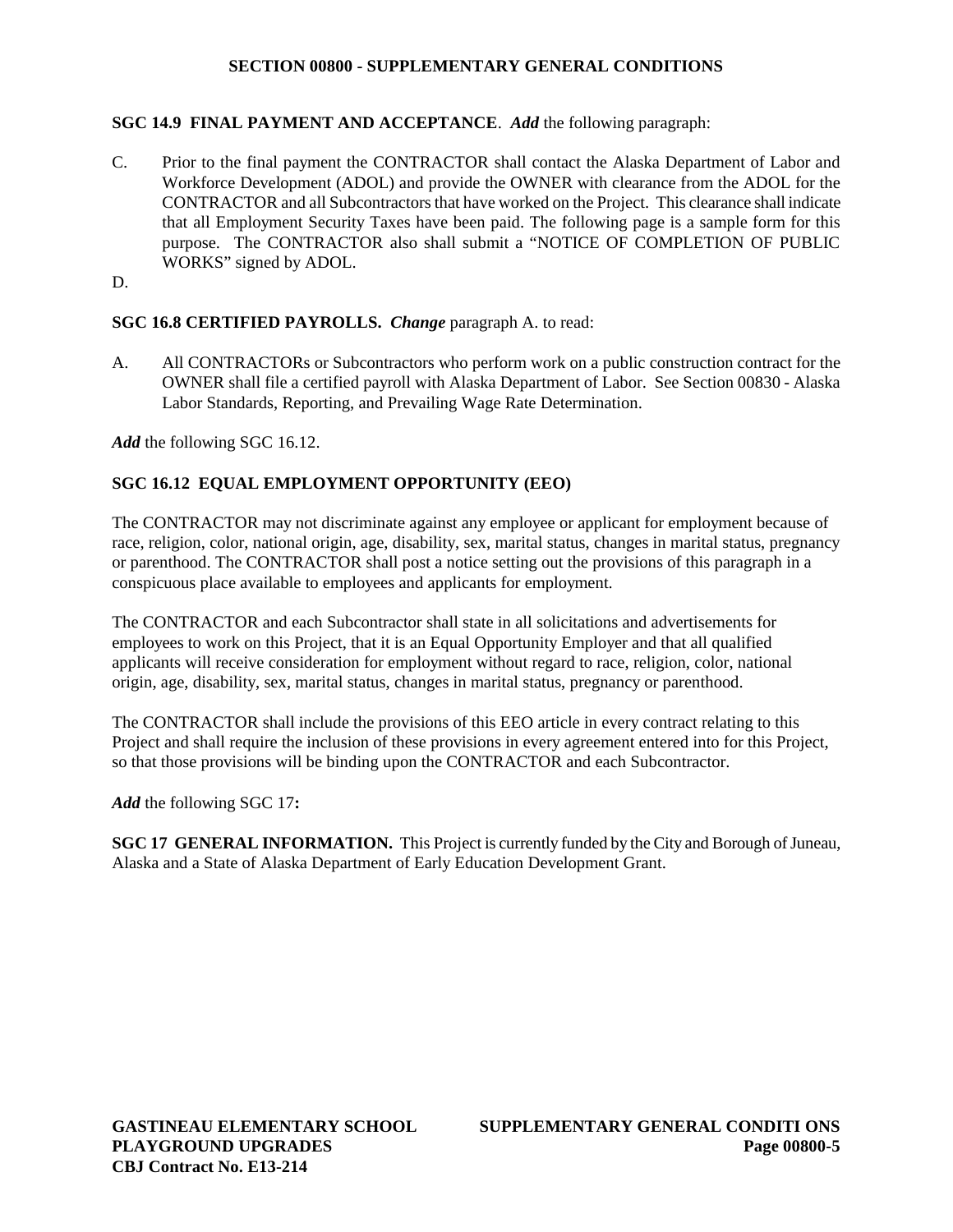# **Employment Security Tax Clearance**

| Date:                                                                                             |                                                                                                                                                                                                                                     |                                                                                                                                                                                                                   |
|---------------------------------------------------------------------------------------------------|-------------------------------------------------------------------------------------------------------------------------------------------------------------------------------------------------------------------------------------|-------------------------------------------------------------------------------------------------------------------------------------------------------------------------------------------------------------------|
| To:                                                                                               | Alaska Department of Labor<br>Juneau Field Tax Office<br>907-465-2787<br>FAX 907-465-2374                                                                                                                                           |                                                                                                                                                                                                                   |
| From:                                                                                             |                                                                                                                                                                                                                                     |                                                                                                                                                                                                                   |
| Subject:                                                                                          | <b>Gastineau Elementary School Playground Upgrades</b><br><b>Contract No. E13-214</b>                                                                                                                                               |                                                                                                                                                                                                                   |
|                                                                                                   | Timeframe of Contract                                                                                                                                                                                                               |                                                                                                                                                                                                                   |
|                                                                                                   | (List only one CONTRACTOR or Subcontractor list per page.)                                                                                                                                                                          | Please advise whether or not clearance is granted for the following CONTRACTOR or Subcontractor:                                                                                                                  |
| Name                                                                                              | Address                                                                                                                                                                                                                             |                                                                                                                                                                                                                   |
| to:                                                                                               |                                                                                                                                                                                                                                     | Per AS 23.20.265 of the Alaska Employment Security Act, this request is for tax liability clearance and<br>release to make final payment for WORK performed under the subject contract. Please send your response |
| <b>Engineering Department</b><br>155 S. Seward Street<br>Juneau, Alaska 99801<br>FAX 907-586-4530 | Jennifer Mannix, Contract Administrator                                                                                                                                                                                             |                                                                                                                                                                                                                   |
|                                                                                                   | () Tax Clearance is granted.<br>() Tax Clearance is NOT granted.                                                                                                                                                                    |                                                                                                                                                                                                                   |
|                                                                                                   | Remarks: <u>example</u> and the contract of the contract of the contract of the contract of the contract of the contract of the contract of the contract of the contract of the contract of the contract of the contract of the con |                                                                                                                                                                                                                   |
| Signature                                                                                         |                                                                                                                                                                                                                                     | Date                                                                                                                                                                                                              |
| Title                                                                                             | <b>END OF SECTION</b>                                                                                                                                                                                                               |                                                                                                                                                                                                                   |

**GASTINEAU ELEMENTARY SCHOOL SUPPLEMENTARY GENERAL CONDITI ONS CBJ Contract No. E13-214**

**PLAYGROUND UPGRADES Page 00800-6**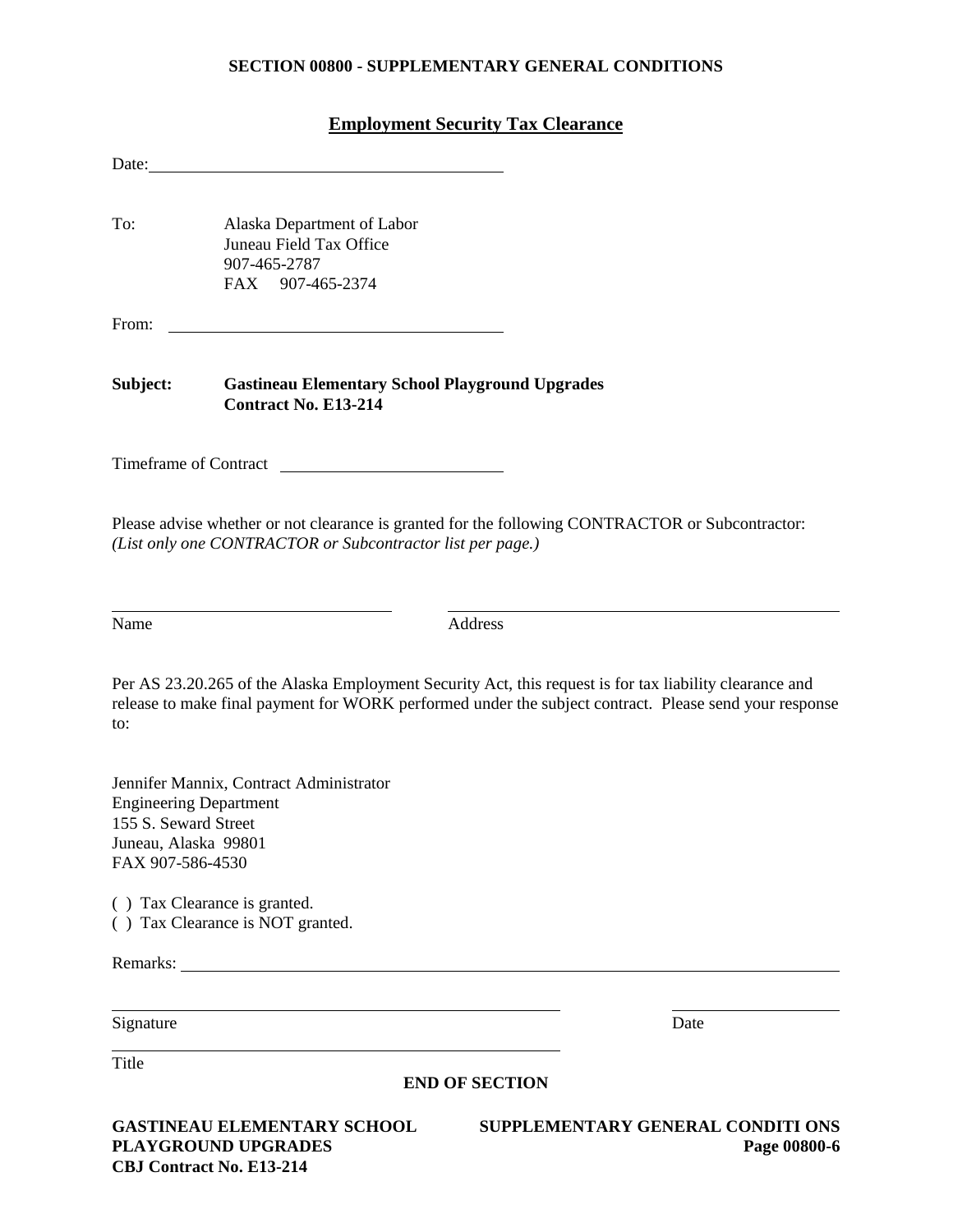## **SECTION 00830 - ALASKA LABOR STANDARDS, REPORTING, AND PREVAILING WAGE RATE DETERMINATION**

State of Alaska, Department of Labor, Laborers' and Mechanics' Minimum Rates of Pay, AS 36.05.010 and AS 36.05.050, Wage and Hour Administration Pamphlet No. 600, the latest edition published by the State of Alaska, Department of Labor inclusive, are made a part of this contract by reference.

The CONTRACTOR is responsible for contacting the Alaska Department of Labor to determine compliance with current regulations.

Correspondence regarding Title 36 requirements may be submitted electronically or paper copies can be submitted by mail. To submit Title 36 documents electronically, go to https://myalaska.state.ak.us/home/app. If filing electronically, submit certified payrolls to ADOL at the website above and email a copy of all certified payrolls to Jennifer Mannix at the email address below. If Contractor elects to submit paper copies, they should be submitted to the physical addresses below.

**Within 10 Days of "Notice of Award/Notice to Proceed"** make a list of **all** Subcontractors. Include their name, address, phone, estimated subcontract amount, and estimated start and finish dates. Send this list to the Wage and Hour Section (contact information below).

**Certified Payrolls must be submitted every two weeks. Before the second Friday,** each CONTRACTOR and Subcontractor must file Certified Payrolls with Statements of Compliance for the previous two weeks. Indicate *"Start"* on your first payroll, and *"Final"* on your last payroll for this Project.

As part of the **final payment request package,** CONTRACTOR must submit a "NOTICE OF COMPLETION OF PUBLIC WORKS" form signed by ADOL personnel.

## **Contact Information:**

Department of Labor and Workforce Development 155 S. Seward Street Labor Standards and Safety Division and Juneau, AK 99801 Wage and Hour Administration (907) 586-0873 Juneau, AK 99811-1149 907-465-4842 http://labor.state.ak.us/lss/home.htm

*Wage and Hour Section Jennifer Mannix, Contract Administrator* State of Alaska City and Borough of Juneau P.O. Box 11149 jennifer\_mannix@ci.juneau.ak.us

# **END OF SECTION**

**GASTINEAU ELEMENTARY ALASKA LABOR STANDARDS, REPORTING AND SCHOOL PLAYGROUND UPGRADES PREVAILING WAGE RATE DETERMINATION CBJ Contract No. E13-214 Page 00830-1**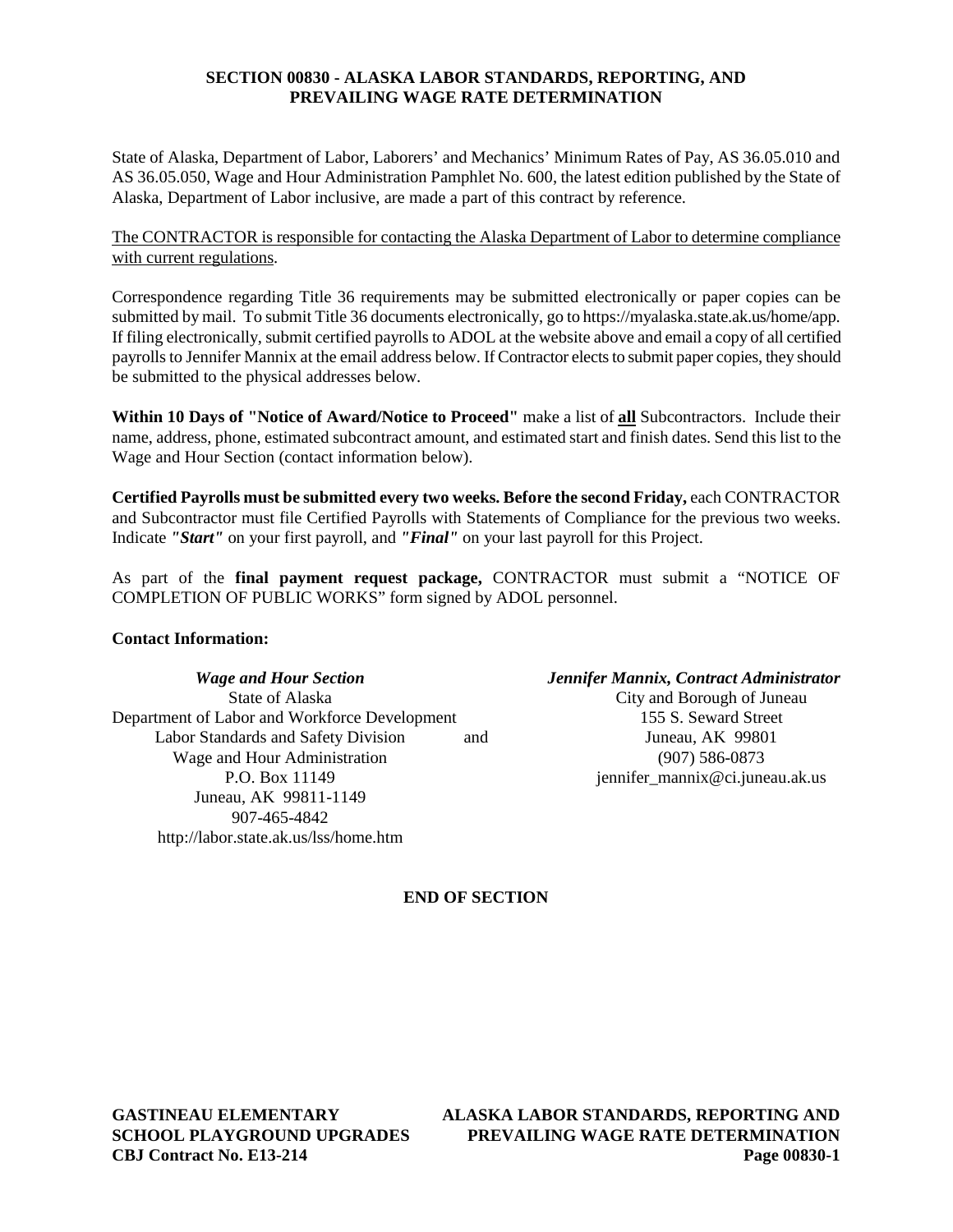# **PART 1 - GENERAL**

## 1.1 RELATED DOCUMENTS

A. Drawings and general provisions of the Contract, including General and Supplementary Conditions and other Division 1 Specification Sections, apply to this Section.

## 1.2 SUMMARY

- A. This Section includes the following:
	- 1. Work covered by Contract Documents.
	- 2. Type of the Contract.
	- 3. Work Season.
	- 4. Use of premises.
	- 5. OWNER's occupancy requirements.
	- 6. Work restrictions.
	- 7. Specification formats and conventions.
	- 8. Miscellaneous Provisions

# 1.3 WORK COVERED BY CONTRACT DOCUMENTS

- A. Project Identification: Gastineau Elementary School Playground Upgrades.
	- 1. Project Location: 1507 3rd Street, Douglas, AK 99824
	- 2. OWNER: City and Borough of Juneau, Juneau School District
	- 3. Point of Contact for the OWNER: CBJ Project Manager

Nathan Coffee, Project Manager City & Borough of Juneau, Engineering Department 155 S. Seward St. Juneau, AK 99801 (907) 586-0895

- B. The Work includes, but is not limited to, the following:
	- 1. Civil/Landscape: Installation of new playground equipment, playground surfacing, fencing, retaining walls, asphalt paving, storm drainage, plantings, and earthwork.
	- 2. Architectural: Painting and miscellaneous improvements to canopy.

# 1.4 TYPE OF CONTRACT

A. Project will be constructed under a single prime contract.

## 1.5 WORK SEASON

- A. The Work shall be conducted in one summer construction season.
- B. The site shall be available to for construction from May 29 to August 6, 2013.

**GASTINEAU ELEMENTARY SCHOOL PLAYGROUND UPGRADES SUMMARY CBJ Contract No. E13-214 01001-1**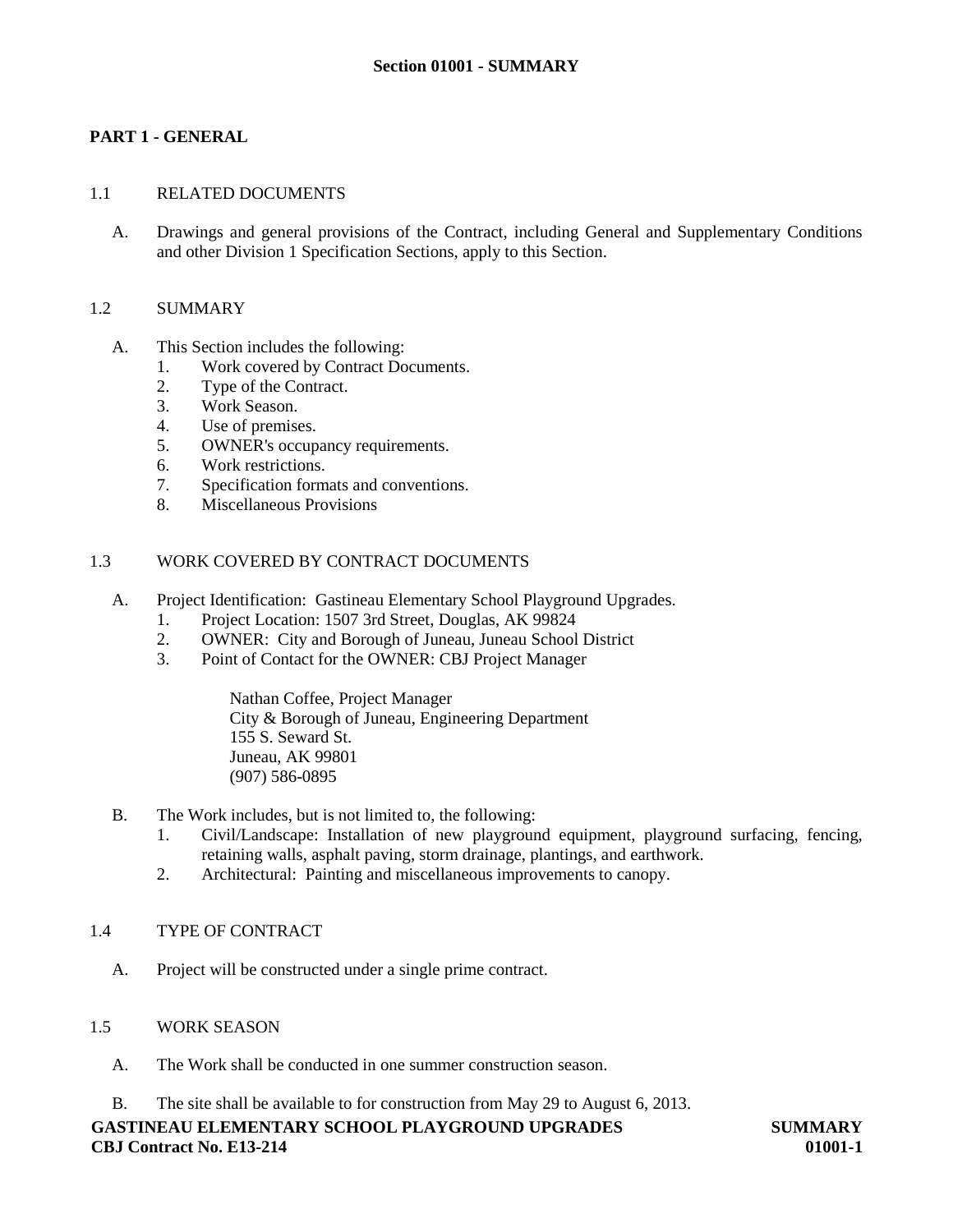## **Section 01001 - SUMMARY**

- C. CONTRACTOR shall substantially complete all work by August 6, 2013.
- D. All construction related debris, materials, equipment, etc., must be completely removed from the premises at the end of the construction season.

## 1.6 USE OF PREMISES

- A. General: CONTRACTOR shall have use of premises for construction operations, including use of Project site, during construction period. CONTRACTOR's use of premises is limited only by OWNER's right to perform work or to retain other CONTRACTORs on portions of Project.
- B. Use of Site: Limit use of premises to areas within the Contract limits generally described on the drawings. Do not disturb portions of Project site beyond areas in which the Work is indicated.
	- 1. Work staging area and access: Coordinate extent of use of parking areas around building for associated construction activity. Provide temporary security fencing around area to be used for construction staging and equipment storage areas. Provide temporary security fencing around playground work areas during installation of playground equipment.
	- 2. OWNER Occupancy: Allow for limited OWNER occupancy of Project site during construction. Owner will not use playground work areas or covered play structures during construction work season.
	- 3. Driveways and Entrances: Keep driveways and entrances serving premises clear and available to OWNER, OWNER's employees, and emergency vehicles at all times.
- C. Use of Existing Building: The existing school building is not available for CONTRACTOR use except for the provision of electrical and water service from exterior outlets and hose bibs.
- D. Site Security: CONTRACTOR shall be responsible for protecting the site from theft vandalism, and unauthorized entry during the course of construction.

## 1.7 OWNER'S OCCUPANCY REQUIREMENTS

A. Partial OWNER Occupancy: OWNER may occupy the premises during entire construction period, with the exception of areas under construction. Cooperate with OWNER during construction operations to minimize conflicts and facilitate OWNER usage. Perform the Work so as not to interfere with OWNER's operations. Maintain existing exits, unless otherwise indicated.

## 1.8 WORK RESTRICTIONS

- A. On-Site Work Hours: Work shall be generally performed from 7:00 a.m. 10:00 p.m., Monday through Friday, except as otherwise indicated.
	- 1. Weekend Hours: 7:00 a.m. 7:00 p.m.
	- 2. Hours for Core Drilling, concrete demolition, and other heavy equipment use: 7:00 am 7:00 pm weekdays, 9:00 a.m. -7:00 p.m. on weekends.
	- 3. Any work overlapping time with school in session shall be coordinated with the CBJ Project Manager, and shall generally be completed after school and on weekends.
- B. Existing Utility Interruptions: Do not interrupt utilities serving facilities occupied by OWNER or others unless permitted under the following conditions and then only after arranging to provide temporary utility services according to requirements indicated:

## **GASTINEAU ELEMENTARY SCHOOL PLAYGROUND UPGRADES SUMMARY CBJ Contract No. E13-214 01001-2**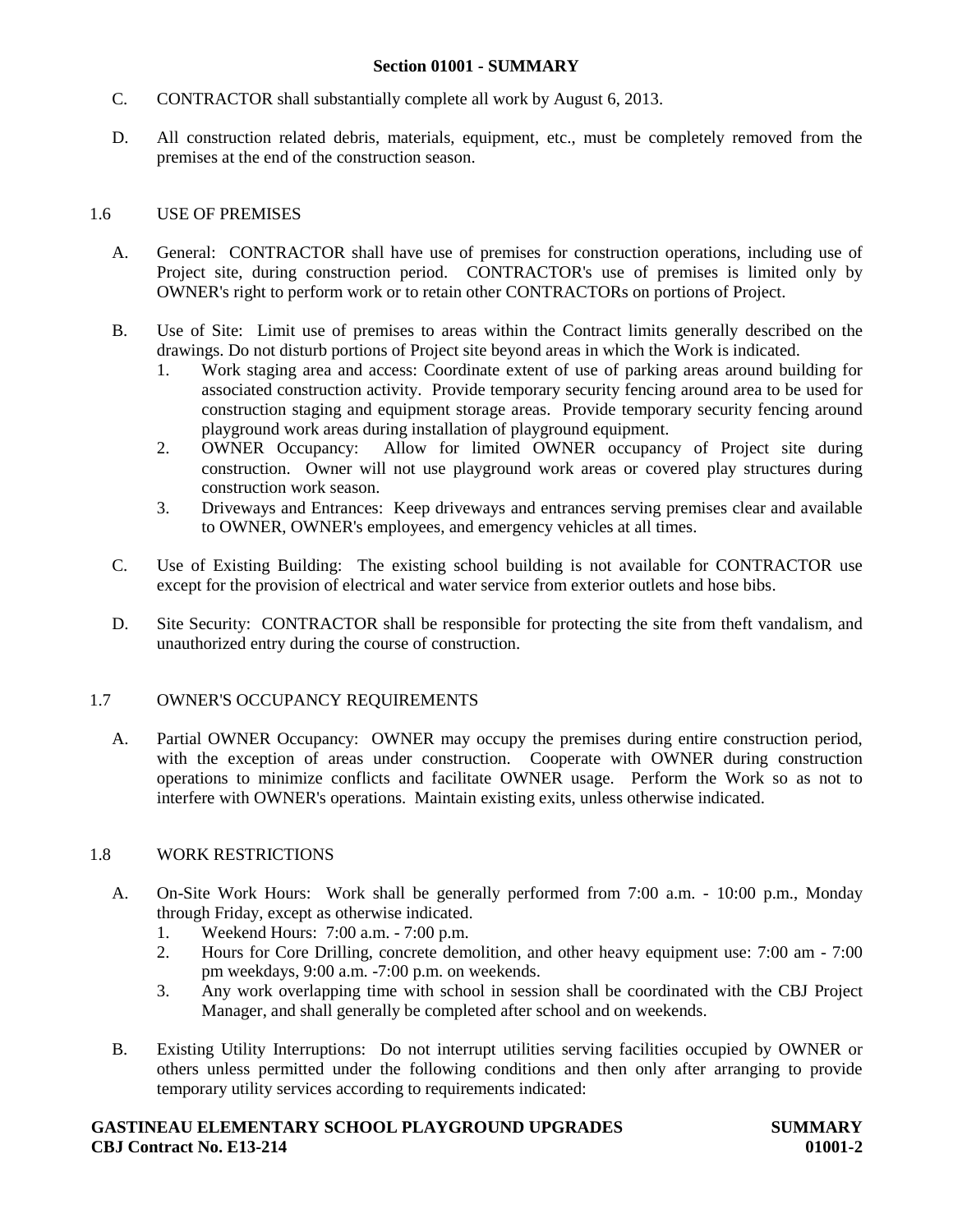## **Section 01001 - SUMMARY**

- 1. Notify CBJ Project Manager not less than two days in advance of proposed utility interruptions.
- 2. Do not proceed with utility interruptions without CBJ Project Manager's written permission.

## 1.9 SPECIFICATION FORMATS AND CONVENTIONS

- A. Specification Format: The Specifications are organized into Divisions and Sections using the 16 division format and CSI/CSC's "MasterFormat" numbering system.
	- 1. Section Identification: The Specifications use Section numbers and titles to help crossreferencing in the Contract Documents. Sections in the Project Manual are in numeric sequence; however, the sequence is incomplete because all available Section numbers are not used. Consult the table of contents at the beginning of the Project Manual to determine numbers and names of Sections in the Contract Documents.
	- 2. Division 1: Sections in Division 1 govern the execution of the Work of all Sections in the Specifications.
- B. Specification Content: The Specifications use certain conventions for the style of language and the intended meaning of certain terms, words, and phrases when used in particular situations. These conventions are as follows:
	- 1. Abbreviated Language: Language used in the Specifications and other Contract Documents is abbreviated. Words and meanings shall be interpreted as appropriate. Words implied, but not stated, shall be inferred as the sense requires. Singular words shall be interpreted as plural, and plural words shall be interpreted as singular where applicable as the context of the Contract Documents indicates.
	- 2. Imperative mood and streamlined language are generally used in the Specifications. Requirements expressed in the imperative mood are to be performed by CONTRACTOR. Occasionally, the indicative or subjunctive mood may be used in the Section Text for clarity to describe responsibilities that must be fulfilled indirectly by CONTRACTOR or by others when so noted.
		- a. The words "shall," "shall be," or "shall comply with," depending on the context, are implied where a colon (:) is used within a sentence or phrase.

## 1.10 MISCELLANEOUS PROVISIONS

- A. All references in specifications to ARCHITECT or ENGINEER shall mean CBJ Project Manager.
- B. All references in specification to OWNER shall mean CBJ Project Manager.

## **PART 2 - PRODUCTS** (Not Used)

## **PART 3 - EXECUTION** (Not Used)

## **END OF SECTION**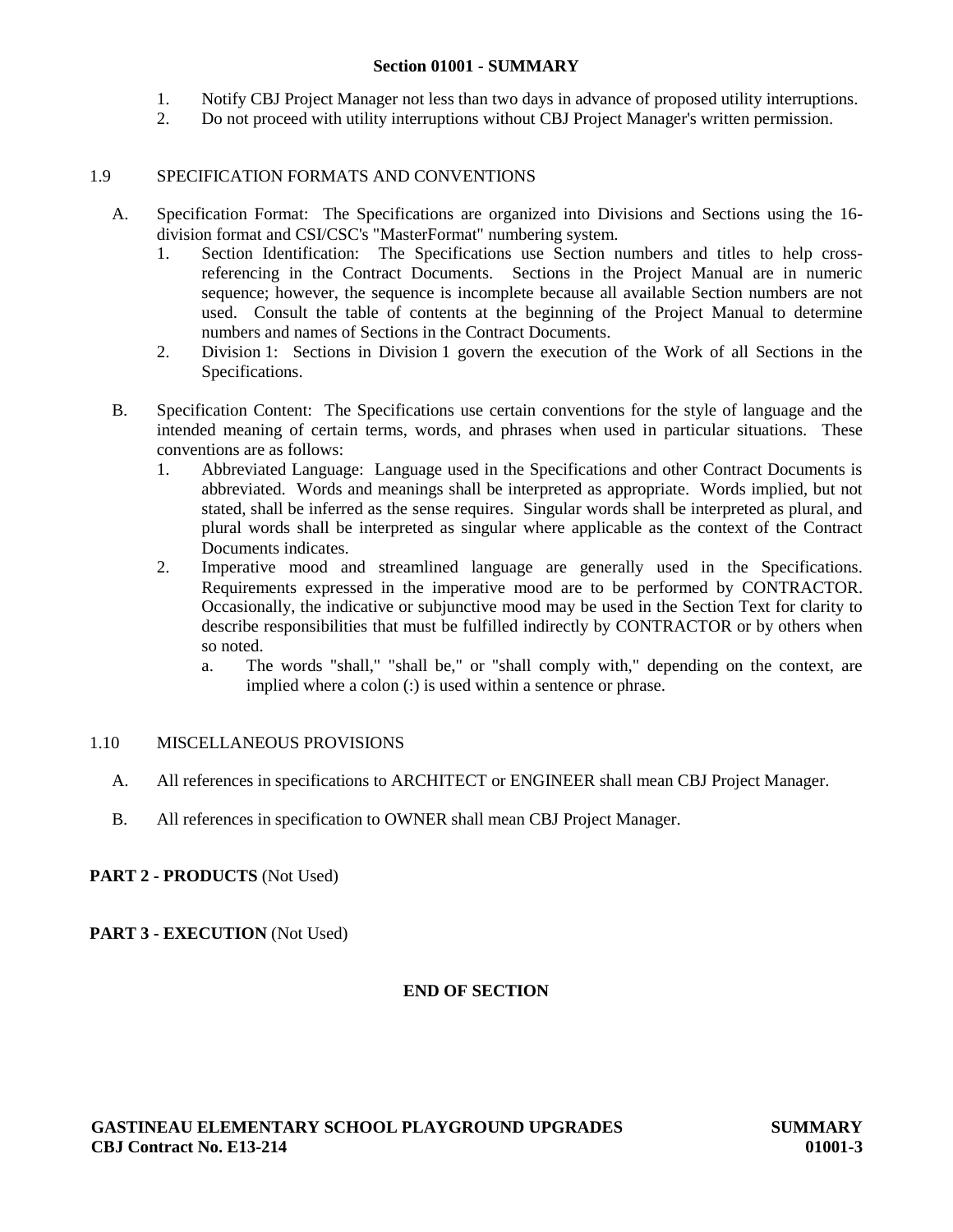## **Section 01005 - ADMINISTRATIVE PROVISIONS**

# **PART 1 - GENERAL**

### 1.1 REQUIREMENTS INCLUDED

- A. Work Covered by Contract Documents
- B. CONTRACTOR Use of Premises
- C. Owner Occupancy
- D. Additive Alternates
- E. Applications for Payment
- F. Inspection of Conditions
- G. Coordination
- H. Reference Standards

## 1.2 WORK COVERED BY CONTRACT DOCUMENTS

The Work consists of furnishing all labor, equipment, and materials, and performing all work required to construct the GASTINEAU ELEMENTARY SCHOOL PLAYGROUND UPGRADES, as described in the Construction Documents.

### 1.3 CONTRACTOR USE OF PREMISES

- A. The CONTRACTOR will coordinate with the OWNER as to the extent of access and use of the site; use of the existing building is not anticipated. The CONTRACTOR shall maintain all construction operations within the property lines as shown in the Construction Drawings.
- B. The CONTRACTOR shall take all necessary precautions for the protection of the Work and the safety of the public. All barricades and obstructions shall be illuminated at night, and all lights shall be kept burning from sunset until sunrise. All signs, signals, and barricades shall conform to the requirements of Subpart G, Part 1926, of the OSHA Safety and Health Standards for Construction.

## 1.4 APPLICATIONS FOR PAYMENT

- A. Submit one copy of each application under procedures of Section 01027 Application for Payment, form approved by the CBJ Project Manager.
- B. Content and Format: That specified for Schedule of Values in Section 01370.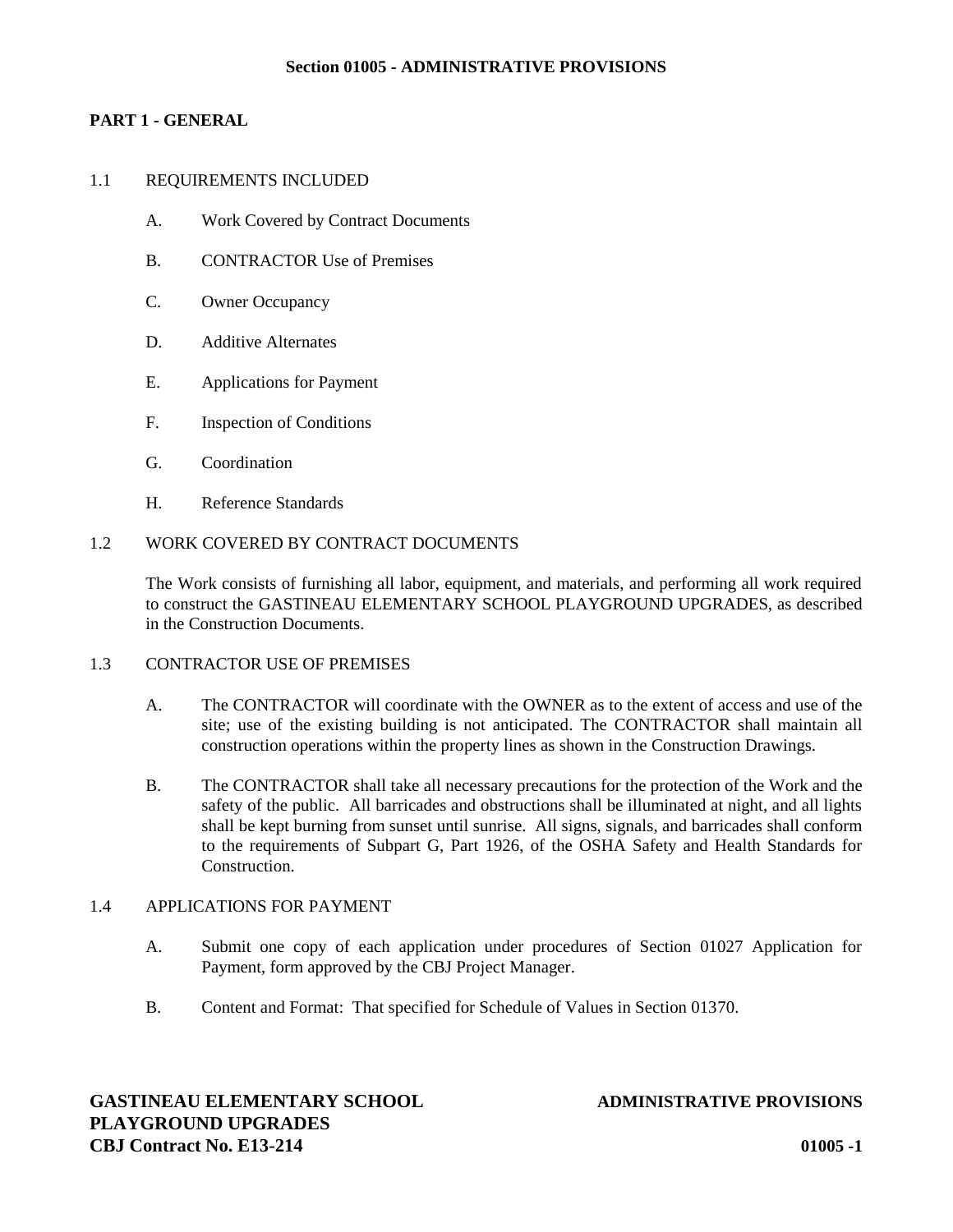#### 1.5 INSPECTION OF CONDITIONS

- A. Prior to bidding, verify and become familiar with all observable existing conditions by visiting the site. Include in bid all factors which may affect the execution of this work. Include all related costs in the bid.
- B. Coordinate exact requirements governed by actual job conditions. Check all information and report any discrepancies before fabrication work. Report changes in time to avoid unnecessary work. Make changes only as directed by the CBJ Project Manager.
- C. Examine related work and surfaces before submitting bid. Report to the CBJ Project Manager, in writing, conditions which prevent proper execution of the Work. Bidding work without reporting unsuitable conditions constitutes acceptance of conditions by CONTRACTOR.

## 1.6 COORDINATION

- A. Coordinate Work of the various sections of Specifications to ensure efficient and orderly sequence of installation of construction elements, with provisions for accommodating items installed later. Work of any trade or subcontractor may be required by any specification section. The specifications are not subdivided for the convenience of subcontractor bidding or labor agreements. It is the CONTRACTOR's responsibility to coordinate the work of all subcontractors and tradesmen to ensure all specification requirements are met and that change orders are not required because of coordination issues.
- B. Verify if characteristics of elements of interrelated operating equipment are compatible; coordinate Work of various sections having interdependent responsibilities for installing, connecting to, and placing in service, such equipment.

### 1.7 REFERENCE STANDARDS

- A. For products specified by association or trade standards, comply with requirements of the standard, except when more rigid requirements are specified or are required by applicable codes.
- B. The date of the standard is that in effect as of the Project Advertisement date, or Effective Date of the Contract when there was no Advertisement, except when a specific date is specified.
- C. Obtain copies of standards when required by Contract Documents. Maintain copy at jobsite during progress of the specific Work.

## **PART 2 - PRODUCTS**

NOT USED

## **PART 3 - EXECUTION**

NOT USED

#### **END OF SECTION**

# **GASTINEAU ELEMENTARY SCHOOL ADMINISTRATIVE PROVISIONS PLAYGROUND UPGRADES CBJ Contract No. E13-214 01005 -2**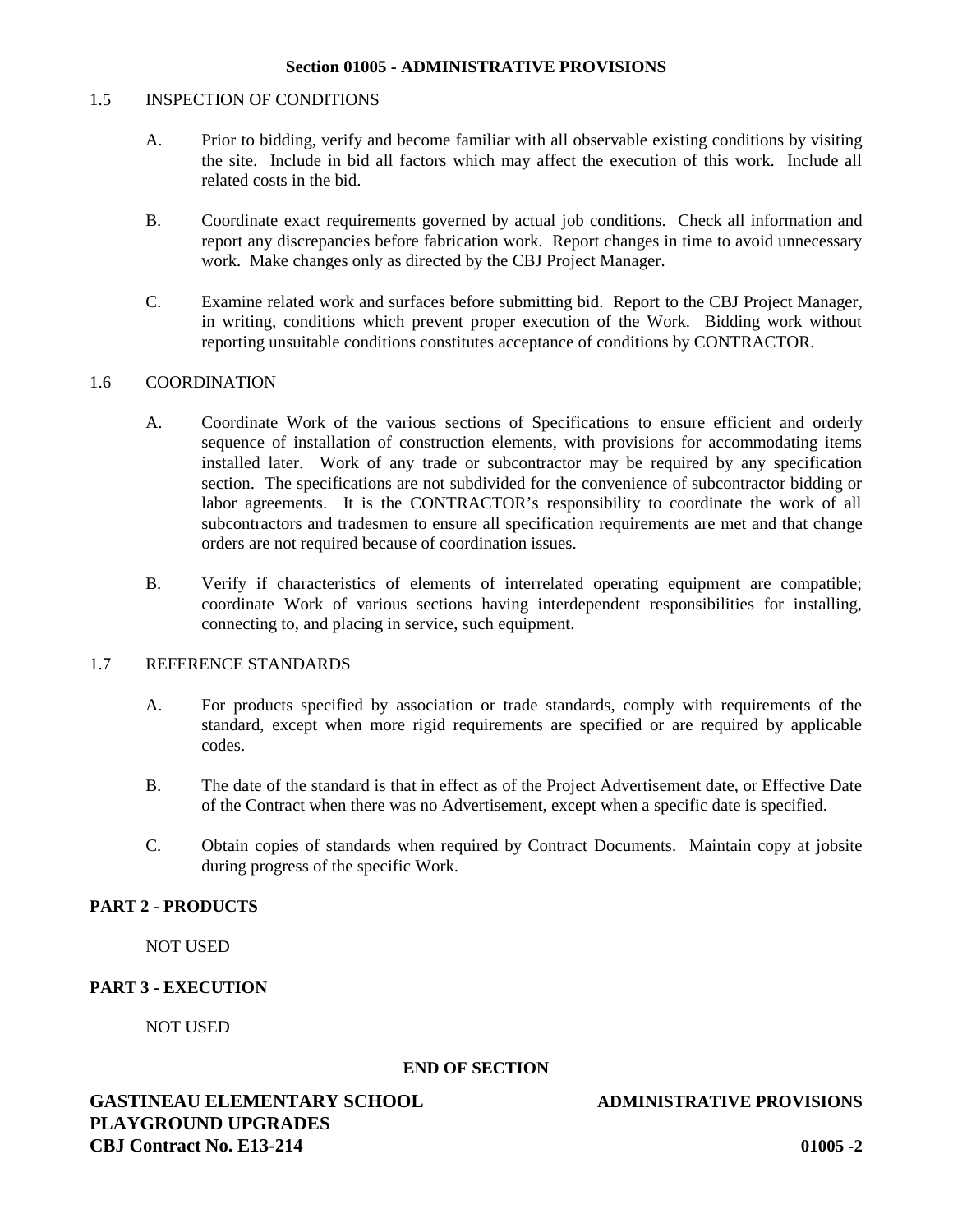### **Section 01027 - APPLICATION FOR PAYMENT**

## **PART 1 - GENERAL**

### 1.1 SECTION INCLUDES

A. Procedures for preparation and submittal of applications for payment.

### 1.2 RELATED SECTIONS

- A. Section 00310 Bid Schedule
- B. Section 00700 General Conditions
- C. Section 00800 Supplementary General Conditions
- D. Section 01300 Submittals
- E. Section 01370 Schedule of Values
- F. Section 01770 Contract Closeout

### 1.3 FORMAT

A. Application for payment form in format acceptable by the OWNER.

### 1.4 PREPARATION OF APPLICATIONS

- A. Execute certification by original signature of authorized officer upon each copy of the Application for Payment.
- B. Submit names of individuals authorized to be responsible for information submitted on application for payment.
- C. Indicate breakdown of costs for each item of the Work on accepted schedule of values (SOV). Provide dollar value in each column for each line item for portion of Work performed and for stored products.
- D. List each authorized Change Order as an extension on continuation sheet, listing Change Order number and dollar amount as for an original item of Work.
- E. Prepare Application for Final Payment as specified in Section 01770 Contract Closeout.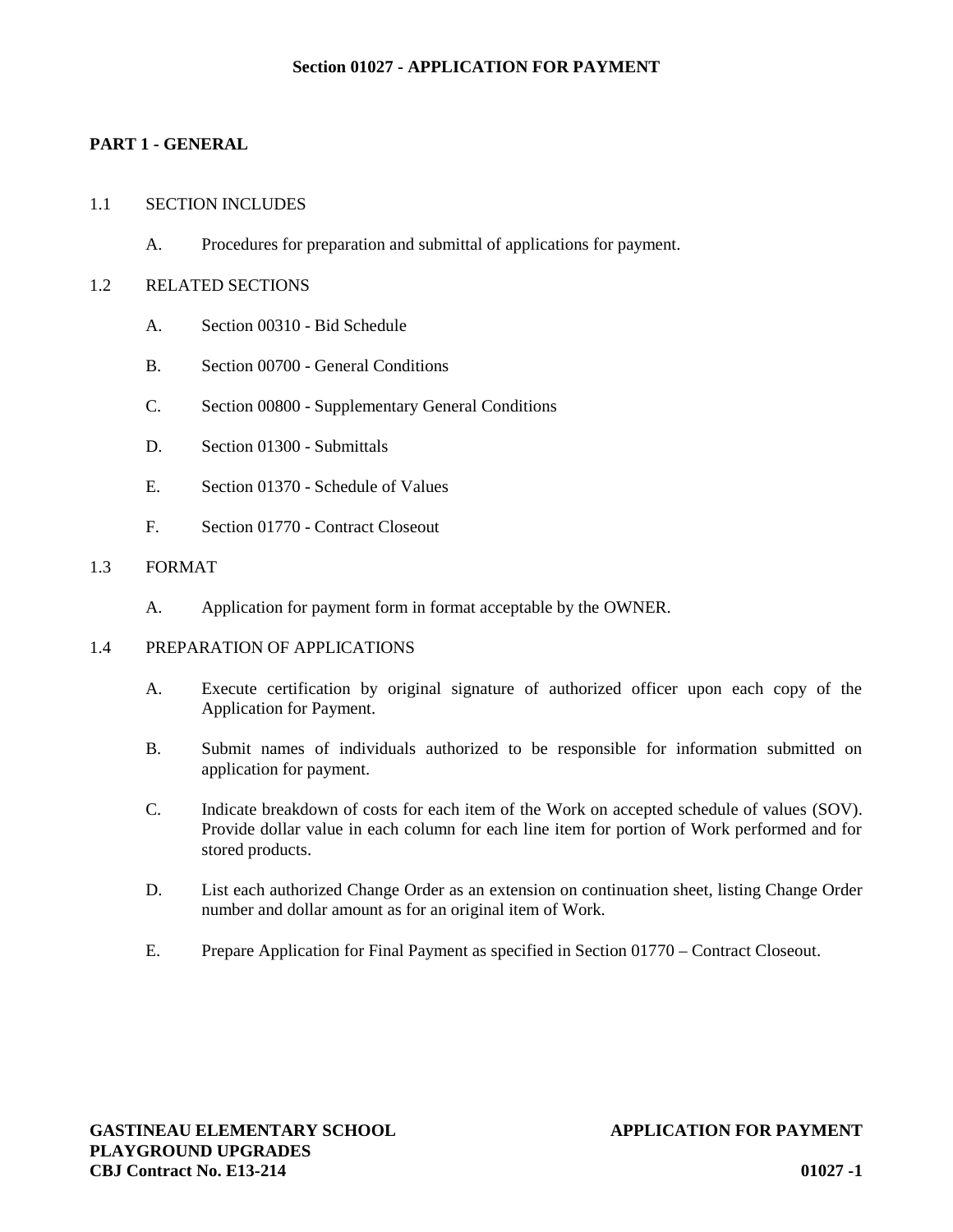#### 1.5 SUBMITTAL PROCEDURES

- A. Submit one copy of each Application for Payment at any time determined by the CONTRACTOR.
- B. Submit under dated transmittal letter.
- C. Payment Request limited to not more than one Application for Payment in every thirty (30) calendar days.

## 1.6 SUBSTANTIATING DATA

- A. When OWNER requires substantiating information, submit data justifying line item amounts in question.
- C. Provide one copy of data with cover letter for each copy of Application. Show application number and date, and line item by number and description.

# 1.7 SUBMITTALS WITH APPLICATION FOR PAYMENT

- A. Submit the following with each Application for Payment.
	- 1. Updated Construction Progress Schedules as required by Section 01300-Submittals.
	- 2. Updated Project Record Documents as required by Section 01770-Contract Closeout.
	- 3. Updated Schedule of Values.
	- 4. Permit Inspection results.
	- 5. Certifications as required by Section 01400 Quality Control.
	- 6. Provide invoices and receipts of payment from supplier in conjunction with payment requests for stored materials.
	- 7. Lien releases from subcontractors acknowledging payment for work performed and paid by prior pay requests.

## **PART 2 - PRODUCTS**

NOT USED

## **PART 3 - EXECUTION**

NOT USED

## **END OF SECTION**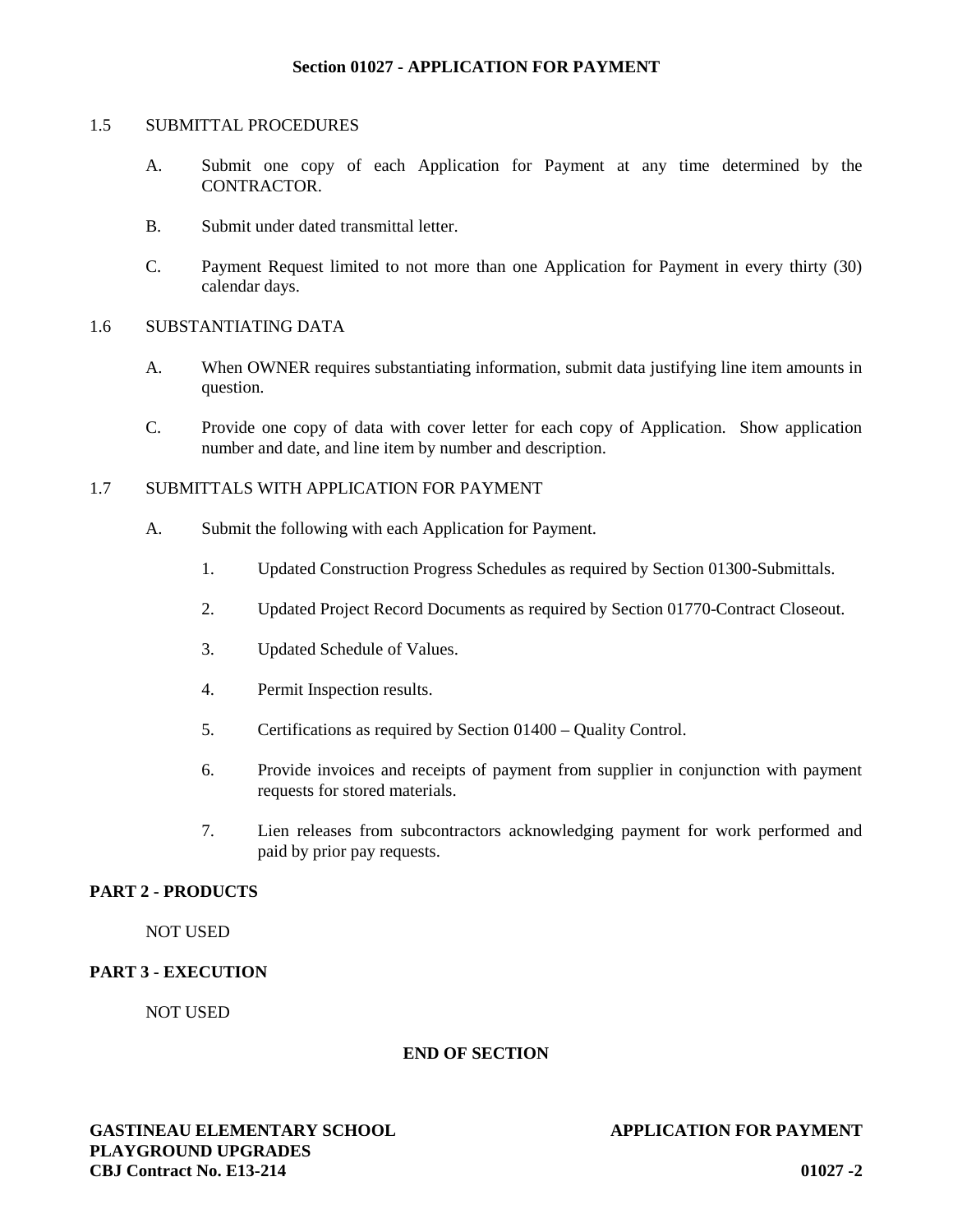## **PART 1 - GENERAL**

#### 1.1 REQUIREMENTS INCLUDED

A. Procedures for processing Change Orders.

#### 1.2 RELATED REQUIREMENTS

- A. Section 00310 Bid Schedule
- B. Section 00500 Agreement
- C. Section 00700 General Conditions
- D. Section 00800 Supplementary General Conditions
- E. Section 01027 Application for Payment
- F. Section 01300 Submittals
- G. Section 01600 Materials and Equipment
- H. Section 01770 Contract Closeout

## 1.3 SUBMITTALS

- A. Submit name of the individual authorized to accept changes, and to be responsible for informing others in CONTRACTOR's employ of changes in the Work.
- B. Change Order Forms: Use forms provided by the CBJ Project Manager or approved by the CBJ Project Manager.

#### 1.4 DOCUMENTATION OF CHANGE IN CONTRACT PRICE AND CONTRACT TIME

- A. Maintain detailed records of work done on a Cost of Work Plus a Fee Basis. Provide full information required for evaluation of proposed changes and to substantiate costs of changes in the Work.
- B. Document each quotation for a change in cost or time with sufficient data to allow evaluation of the quotation.
- C. On request, provide additional data to support computations:
	- 1. Quantities of products, labor, and equipment.
	- 2. Taxes, insurance and bonds.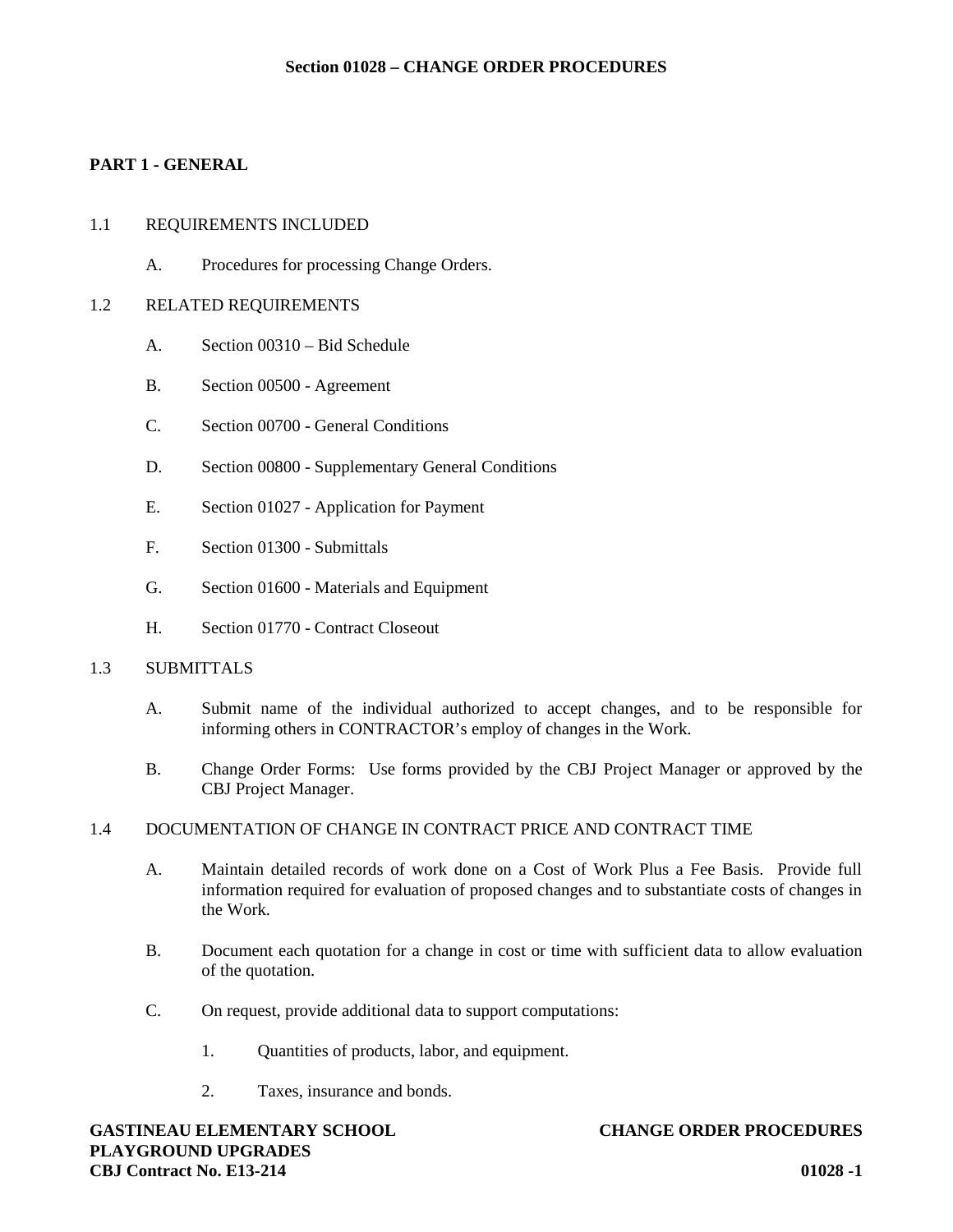- 3. Overhead and profit.
- 4. Justification for any change in Contract Time.
- 5. Credit for deletions from Contract, similarly documented.
- D. Support each claim for additional costs, and for work done on a Cost of the Work plus a Fee Basis, with additional information:
	- 1. Origin and date of claim.
	- 2. Dates and times work was performed, and by whom.
	- 3. Time records, wage rates paid and workman compensation rates.
	- 4. Invoices and receipts for materials, products, equipment, shipping, and subcontracts, similarly documented.

## 1.5 PRELIMINARY PROCEDURES

- A. The OWNER may submit a Proposal Request which includes: detailed description of change with supplementary or revised Drawings and Specifications, the projected time for executing the change, with a stipulation of any overtime work required, and the period of time during which the requested price will be considered valid.
- B. CONTRACTOR may initiate a change by submittal of a request to the OWNER describing the proposed change with a statement of the reason for the change, and the effect on Contract Price and Contract Time with full documentation. Document any requested substitutions in accordance with Section 01600 – Materials and Equipment.

## 1.6 CONSTRUCTION CHANGE AUTHORIZATION

A. Shall be in accordance with Article 10 – Changes in the Work, Section 00700 - General Conditions.

## 1.7 LUMP SUM CHANGE ORDER

- A. Prior to completion of the change the CONTRACTOR shall submit in final form an account of all costs, with support data.
- B. CONTRACTOR's fees shall not exceed fees defined in Section 00700 General Conditions, Article 11.4 Contractor's Fee.

## 1.8 COST OF THE WORK CHANGE ORDER

A. After completion of the change and within a reasonable period of time, the CONTRACTOR shall submit in final form an itemized account, with support data, of all costs.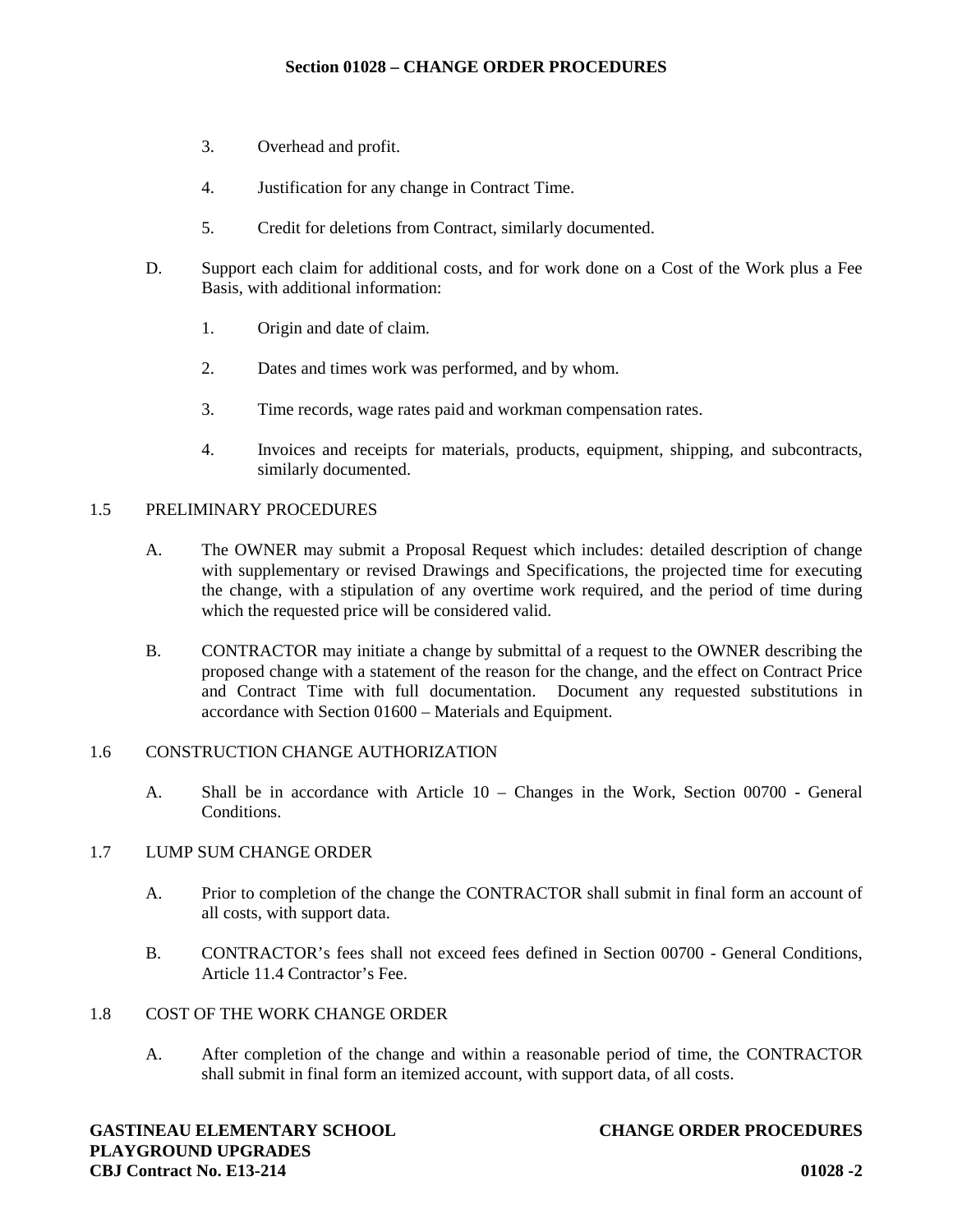## **Section 01028 – CHANGE ORDER PROCEDURES**

B. The CBJ Project Manager will determine the change allowable in Contract Price and Contract Time as provided in provisions of the Contract Documents.

#### 1.9 EXECUTION OF CHANGE ORDERS

A. The OWNER will issue Change Orders for CONTRACTOR's signature. All change orders are executed when signed by the OWNER-authorized person. CONTRACTOR's signature indicates acceptance.

## 1.10 CORRELATION OF CONTRACTOR SUBMITTALS

- A. Promptly revise Schedule of Values and Application for Payment forms to record each authorized Change Order as a separate line item and adjust the Contract Price as shown on Change Order.
- B. Promptly revise progress schedules to reflect any change in Contract Time, Revise subschedules to adjust times for other items of Work affected by the change, and resubmit.

### **PART 2 - PRODUCTS**

NOT USED

# **PART 3 - EXECUTION**

NOT USED

## **END OF SECTION**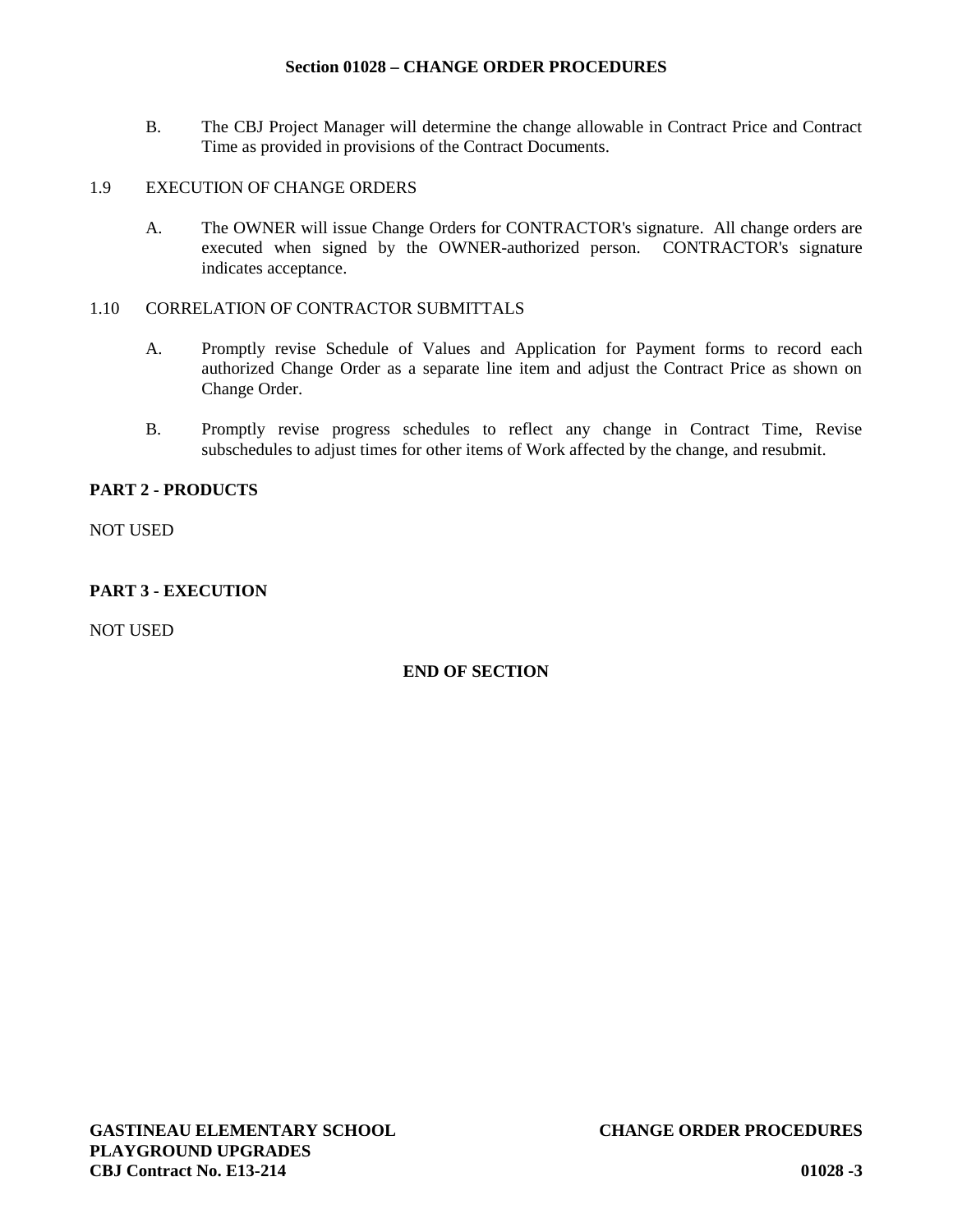# **PART 1 - GENERAL**

### 1.1 REQUIREMENTS INCLUDED

- A. Applicability of referenced Regulatory Requirements.
- B. Provision of referenced Regulatory Requirements on Project.
- C. Listing of referenced Regulatory Requirements, together with the enforcement agency and its location.

### 1.2 RELATED REQUIREMENTS

- A. Section 00700 General Conditions
- B. Individual Specification Sections: Regulatory Requirements.

## 1.3 QUALITY ASSURANCE

- A. Shall be governed by the Regulatory Requirements referenced within the Contract Documents and listed herein.
- B. The date of the Regulatory Requirement is that in effect as of the Project Advertisement date or Effective Date of the Contract when there was no Advertisement, except when a specific date is specified. Labor rates shall be kept current to the most recent published or effective rates, by the Department of Labor, throughout the contract.
- C. Compliance with the provisions of the Regulatory Requirements is mandatory. If conflicts or discrepancies between Requirements exist the most rigid Regulatory Requirement shall prevail. Interpretation or questions shall be resolved as per paragraph 2.2 of the General Conditions.
- D. When required or referenced within the Contract Documents the CONTRACTOR shall obtain and maintain a copy of the Regulatory Requirements on the Project, including both the office site and construction site if they are different, during both submittal and construction stages of the specific Work and until Final Completion.

## 1.4 SCHEDULE OF REGULATORY REQUIREMENTS

# A. PRIMARY APPLICABLE CODES.

1. Codes adopted by the City and Borough of Juneau (CBJ), inclusive of all current CBJ Amendments and Supplements.

*2009 International Building Code* (IBC) published by the International Conference of Building Officials and as amended by the State Supplement.

**GASTINEAU ELEMENTARY SCHOOL REGULATORY REQUIREMENTS PLAYGROUND UPGRADES CBJ Contract No. E13-214 01060 -1**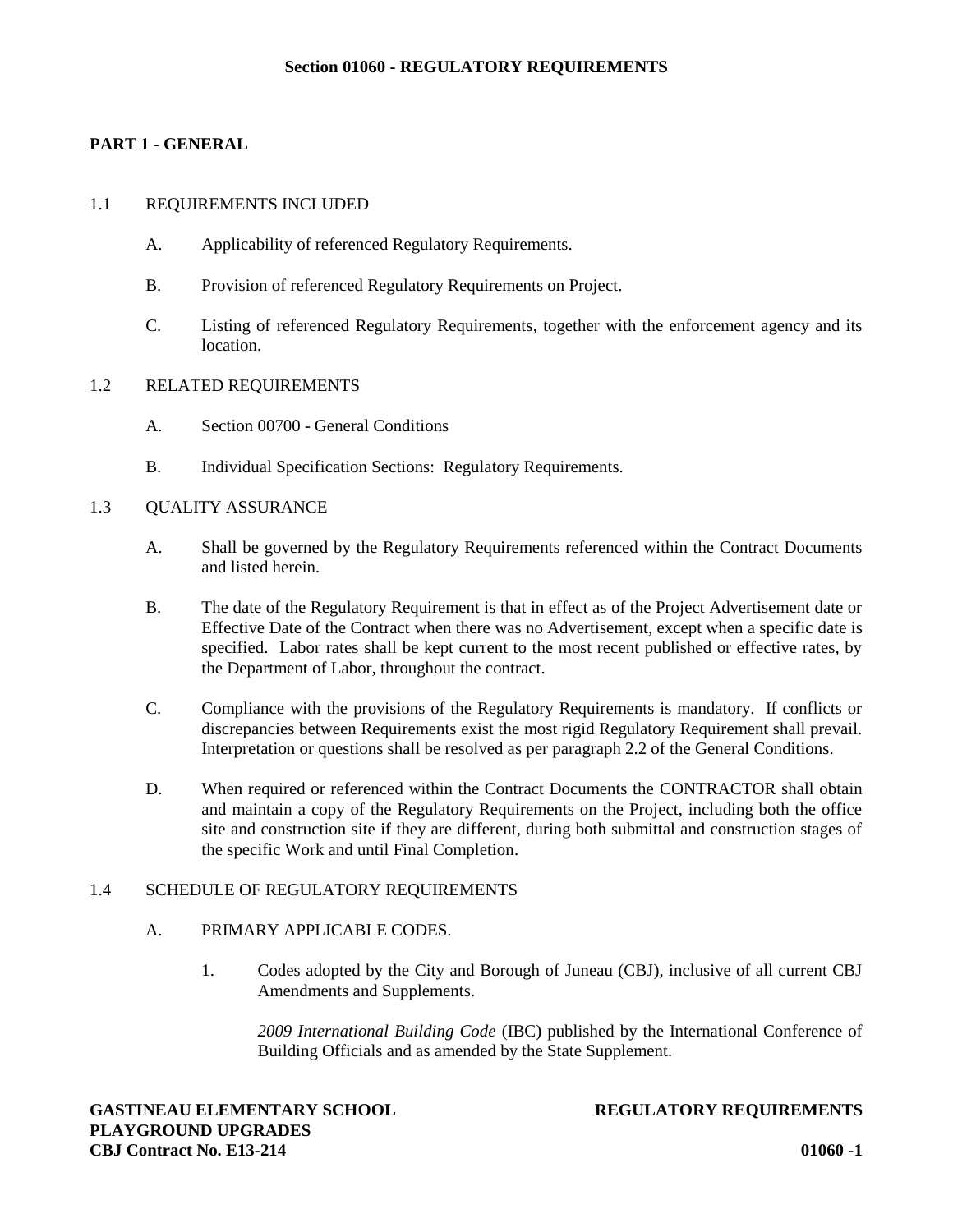### **Section 01060 - REGULATORY REQUIREMENTS**

## UNIFORM MECHANICAL CODE

The latest edition of the *Uniform Mechanical Code* (UMC) and *Uniform Mechanical Code Standards* published by the International Conference of Building Officials.

#### NATIONAL ELECTRIC CODE

The latest edition of the *National Electric Code* (NEC) published by the National Fire Protection Association (NFPA). Note that every six months amendments to the NEC are published. Revised codes are available every three years. All electrical components must be tested and labeled.

### UNIFORM FIRE CODE

The latest edition of the *Uniform Fire Code* (UFC) and *Uniform Fire Code Standards* published by the "International Conference of Building Officials and Western Fire Chiefs Association" and as amended by the State Supplement.

2. Codes Adopted by the Department of Labor

NATIONAL ELECTRIC CODE

(See NEC above)

## NATIONAL ELECTRICAL SAFETY CODE

The *National Electrical Safety Code*, ANSI C-2-1987 This Code covers overhead and buried electrical and communications services both for building services and for transmission facilities.

#### UNIFORM PLUMBING CODE

The latest edition of the *Uniform Plumbing Code* published by the International Association of Plumbing and Mechanical Officials.

3. Codes adopted by Department of Environmental Conservation

18 AAC 72 and 18 AAC 80 for waste water and sewer under authority of AS 46.03.720.

## B. OTHER REQUIREMENTS

1. In addition to those Chapters of the IBC and revisions to the IBC adopted by the State Fire Marshal, the City and Borough of Juneau adopts by policy portions which have been deleted by the Alaska State Fire Marshal. Application of local codes shall not dilute the requirements of the codes required in this Section. The CONTRACTOR must determine additional requirements applying to the Project by local jurisdictions.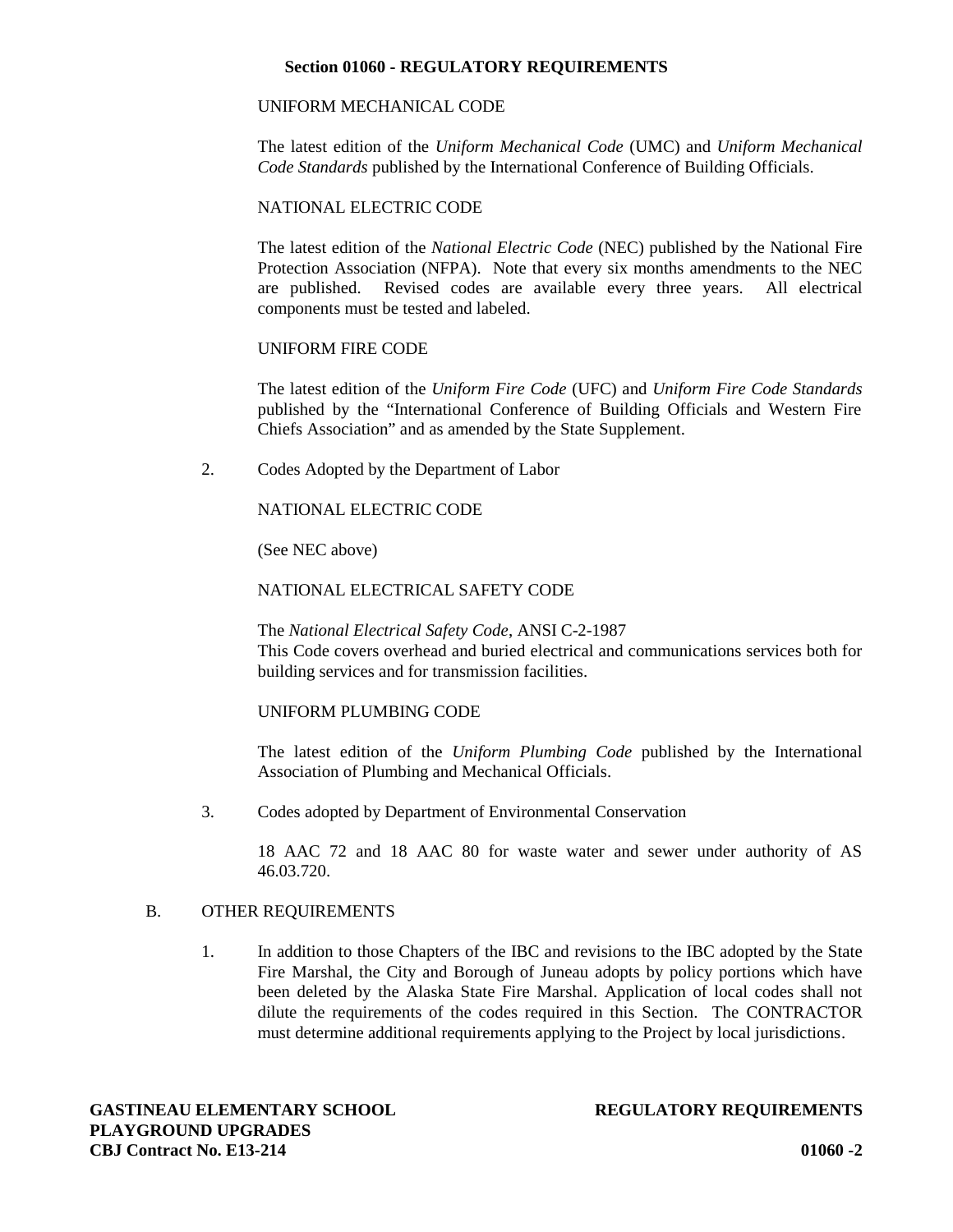## **Section 01060 - REGULATORY REQUIREMENTS**

2. The City and Borough of Juneau requires that all City-owned buildings comply with the provisions outlined in the Americans with Disabilities Act (ADA), 1991 Federal Register of the U.S. Department of Justice.

# **PART 2 PRODUCTS**

NOT USED

## **PART 3 EXECUTION**

NOT USED

## **END OF SECTION**

**GASTINEAU ELEMENTARY SCHOOL REGULATORY REQUIREMENTS PLAYGROUND UPGRADES CBJ Contract No. E13-214 01060 -3**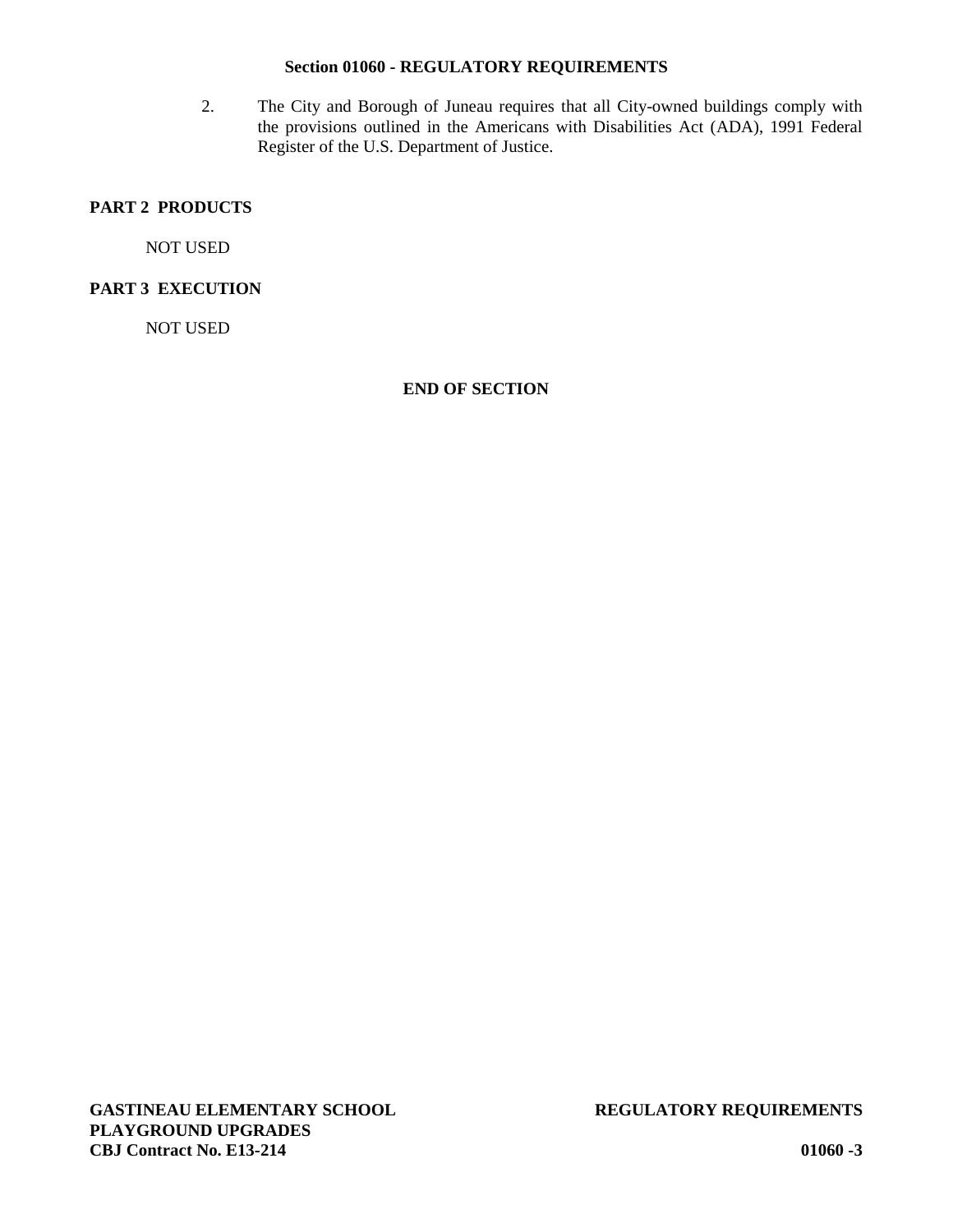# **PART 1 - GENERAL**

## 1.1 REQUIREMENTS INCLUDED

A. Explanation of terminology used within the Drawings and Specifications.

## 1.2 RELATED REQUIREMENTS

A. Section 00700 - General Conditions

# 1.3 SPECIFICATION FORMAT AND COMPOSITION

- A. Specifications are divided into Divisions and Sections for the convenience of writing and using. Titles are not intended to imply a particular meaning or to fully describe the Work of each Division or Section, and are not an integral part of the text that specifies the requirements. The OWNER is not bound to define the limits of any subcontract, and will not enter into disputes between the CONTRACTOR and his employees, including subcontractors. The OWNER has no obligation to define the Divisions and Sections for the convenience of subcontractor bidding or separation of labor agreements.
- B. Pages are numbered independently for each Section, and recorded in the Table of Contents. Section number is shown with the page number at the bottom of each page. It is CONTRACTOR's responsibility to verify that Contract Documents received for bidding and/or construction are complete in accordance with Table of Contents.
- C. These Specifications are of the abbreviated or "streamlined" type, and may include incomplete sentences.
- D. Omissions of the words or phrases such as "the CONTRACTOR shall," "in conformity therewith," "shall be," "as noted on the Drawings," "according to the Drawings," "a," "an," "the" and "all" are intentional.
- E. Omitted words or phrases shall be supplied by inference in the same manner as they are when a "note" occurs on the Drawings.

# 1.4 DRAWINGS: CONTENT EXPLANATION

- A. Drawings, Dimensions and Measurements.
	- 1. Where on any of the Drawings a portion of the work is drawn out and the remainder is indicated in outline, the parts drawn out shall apply also to all other portions of the Work.
	- 2. Wherever a detail is referenced and developed for a specific condition, same or similar detail shall apply to identical or similar conditions elsewhere on Project even though not specifically referenced.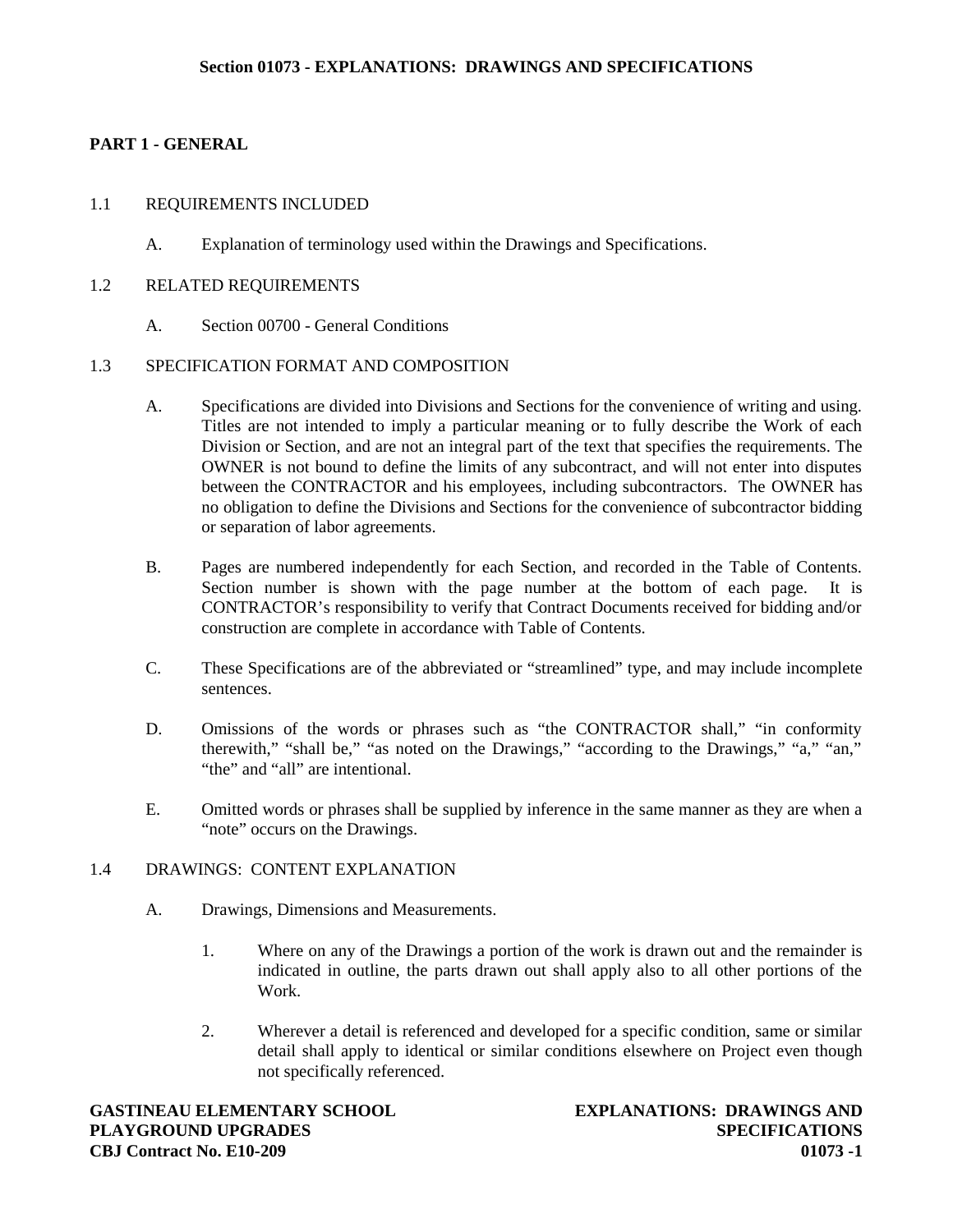- 3. Where the word "similar" occurs on the Drawings, it shall be interpreted in its general sense and not as meaning identical, all details shall be worked out in relation to their locations and their connections with other parts of the work.
- 4. The figured dimensions on the Drawings or notes indicating dimensions shall be used instead of measurements of the Drawings by scale.
- 5. No scale measurements shall be used as a dimension to work with except on "full size" Drawings not dimensioned.

# 1.5 COMMON TERMINOLOGY

- A. Certain items used generally throughout the Specifications (and Drawings) are used as follows:
	- 1. Indicated: The term "indicated" is a cross reference to details, notes or schedules on the Drawings, other paragraphs or schedules in the Specifications, and similar means of recording requirements in the Contract Documents. Where terms such as "shown," "noted", "scheduled", and "specified" are used in lieu of "indicate", it is for the purpose of helping the reader accomplish the cross reference, and no limitation of location is intended except as specifically noted.
	- 2. Installer: The person or entity engaged by CONTRACTOR, his Subcontractor or sub subcontractor for the performance of a particular unit of Work at the Project site, including installation, erection, application and similar required operations. It is a general requirement that installers be recognized experts in the work they are engaged to perform.
	- 3. Furnish: Except as otherwise defined in greater detail, the term "furnish" is used to mean " . . . supply and deliver to the Project site, ready for unpacking, assembly and installation . ..".
	- 4. Provide: Except to the extent further defined, the term "provide" means to furnish and install, complete and ready for the intended use.
	- 5. Guarantee and Warranty: "Warranty" is generally used in conjunction with products manufactured or fabricated away from the Project site, and "guarantee" is generally used in conjunction with units of work which require both products and substantial amounts of labor at the Project site. The resulting difference is that warranties are frequently issued by manufacturers, and guarantees are generally issued by CONTRACTOR and frequently supported (partially) by product warranties from manufacturers.
- 1.6 CONFLICTS
	- A. Report any conflicts to CBJ Project Manager for clarification.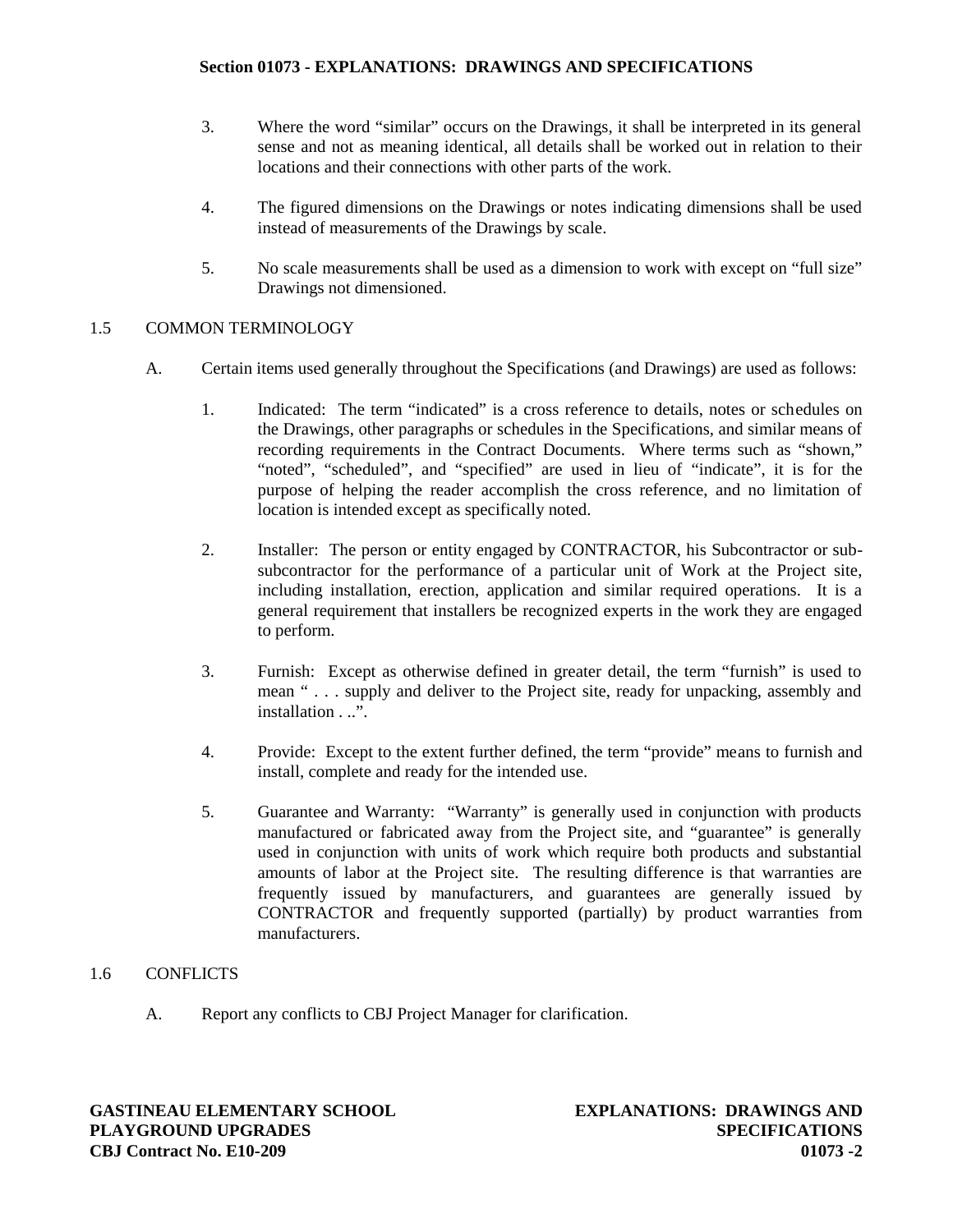## **Section 01073 - EXPLANATIONS: DRAWINGS AND SPECIFICATIONS**

## **PART 2 - PRODUCTS**

NOT USED

# **PART 3 - EXECUTION**

NOT USED

## **END OF SECTION**

**GASTINEAU ELEMENTARY SCHOOL EXPLANATIONS: DRAWINGS AND PLAYGROUND UPGRADES SPECIFICATIONS CBJ Contract No. E10-209 01073 -3**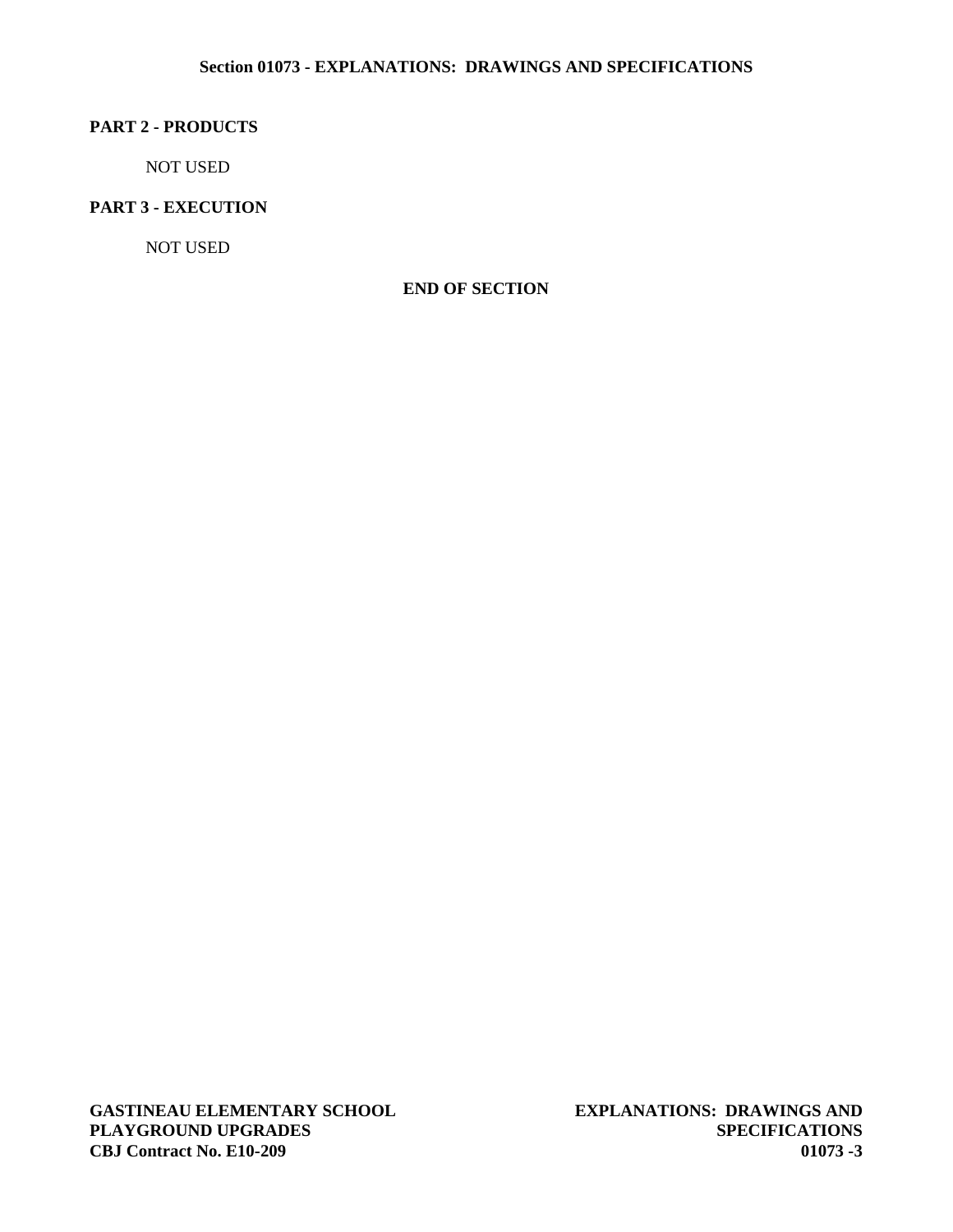# **PART 1 - GENERAL**

### 1.1 REQUIREMENTS INCLUDED

- A. CONTRACTOR participation in preconstruction conferences.
- B. CONTRACTOR administration of progress meetings and pre-installation conferences.

### 1.2 RELATED REQUIREMENTS

- A. Section 00100 Instructions to Bidders
- B. Section 01005 Administrative Provisions
- C. Section 01300 Submittals: Progress Schedules
- D. Section 01400 Quality Control
- E. Section 01770 Contract Closeout

#### 1.3 PRECONSTRUCTION CONFERENCES

A. The CBJ Project Manager will administer one preconstruction & site mobilization conference which will be held at Gastineau Elementary. Reference Section 01001 – Summary, for school address and CBJ Project Manager contact information. Conference will be held for clarification of CONTRACTOR responsibilities in use of site, confirming extent of use of site, and for review of administrative procedures.

#### 1.4 PROGRESS MEETINGS

- A. Schedule and administer Project meetings throughout progress of Work at intervals as directed by the CBJ Project Manager, and called meetings, and as follows:
	- 1. Schedule weekly on-site progress meetings on a consistent day with the CBJ Project Manager.
	- 2. CONTRACTOR to provide updated construction schedule at weekly progress meetings.
- B. Attendance: Job superintendent, major Subcontractors and Suppliers; OWNER and Consultants as appropriate to agenda topics for each meeting.
- C. CBJ Project Manager will prepare agenda with copies for participants, preside at meetings, and distribute copies of meeting minutes to meeting participants.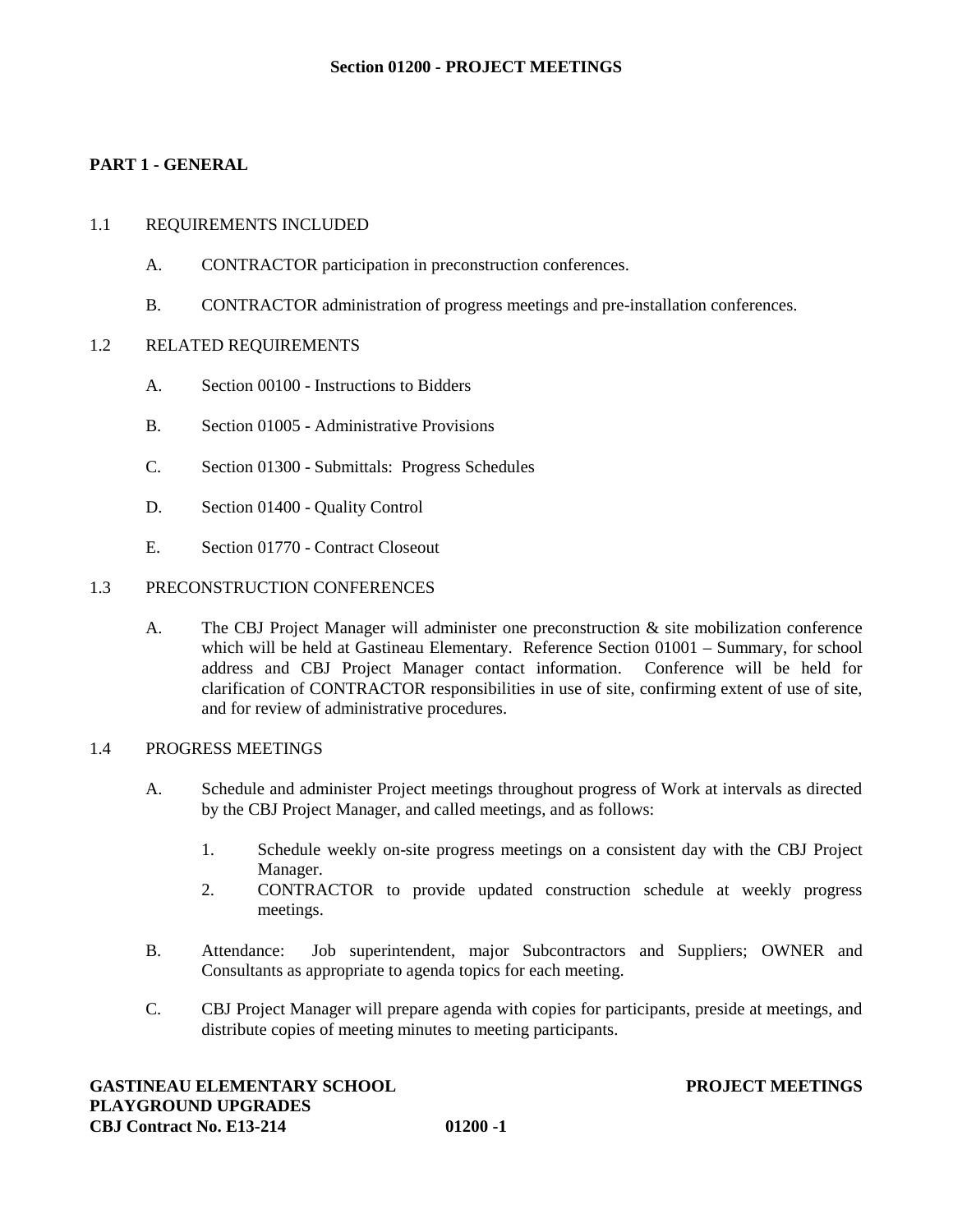## 1.5 PREINSTALLATION CONFERENCES

- A. When required in individual Specification section, or directed by the CBJ Project Manager, convene a pre-installation conference prior to commencing Work of the section.
- B. Require attendance of entities directly affecting, or affected by, Work of the section.
- C. Review conditions of installation, preparation and installation procedures, and coordination with related Work.

# **PART 2 - PRODUCTS**

NOT USED

## **PART 3 - EXECUTION**

NOT USED

# **END OF SECTION**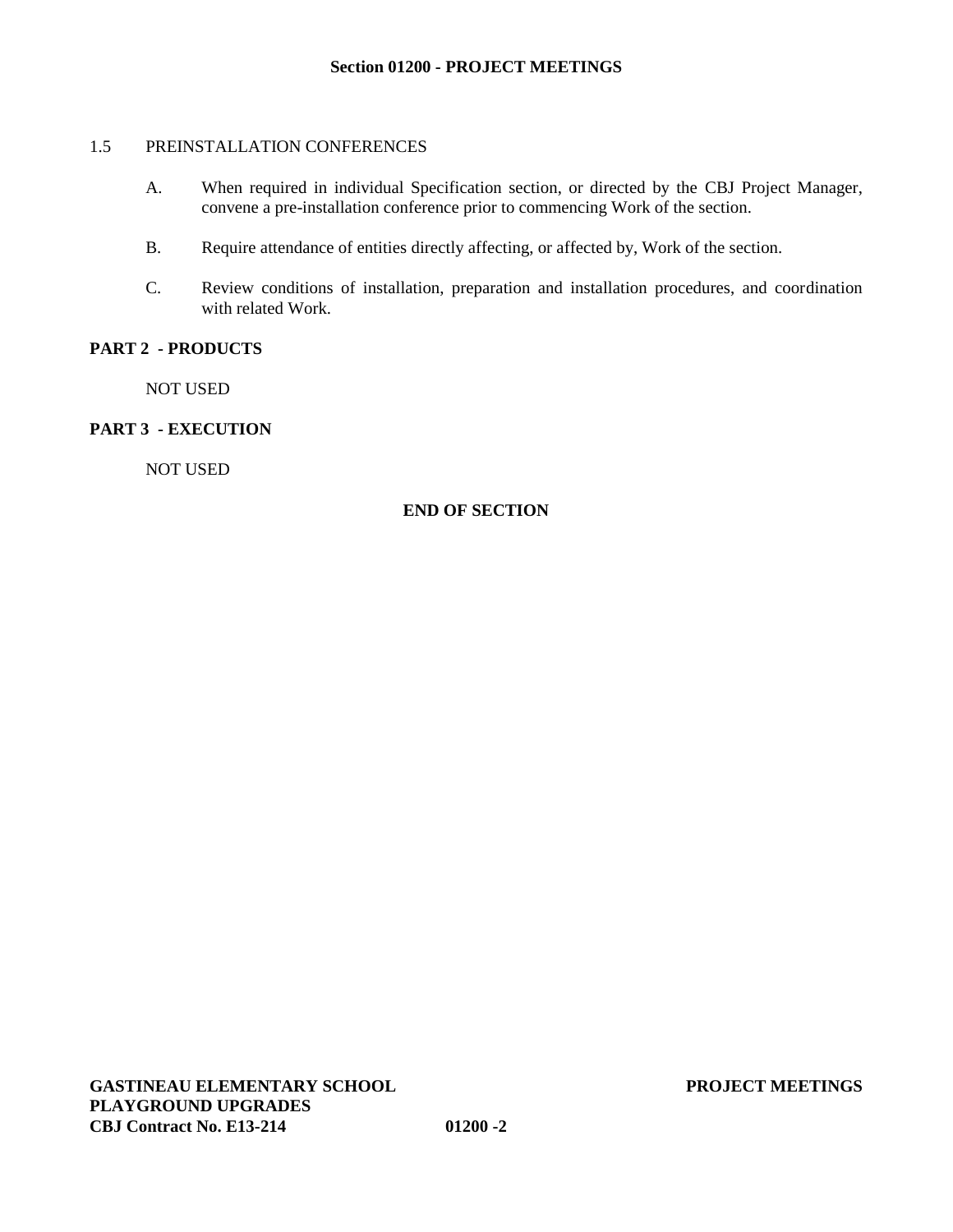# **PART 1 - GENERAL**

## 1.1 RELATED DOCUMENTS

A. Drawings and general provisions of the Contract, including General and Supplementary Conditions and other Division 1 Specification Sections, apply to this Section.

#### 1.2 SUMMARY

A. This Section includes administrative and procedural requirements for alternates.

### 1.3 DEFINITIONS

- A. Additive Alternate: An amount proposed by bidders and stated on the Bid Form for certain work defined in the Bidding Requirements that may be added to the Base Bid amount if Owner decides to accept a corresponding change either in the amount of construction to be completed or in the products, materials, equipment, systems, or installation methods described in the Contract Documents.
	- 1. The cost for each Additive Alternate is the net change from the Contract Sum for all labor, materials, equipment, and associated overhead costs to add the Additive Alternate to the Work. No other adjustments are made to the Contract Sum.

#### 1.4 DOCUMENTS

A. The drawings and specifications illustrate all Work required for the Base Bid contract and all alternates. The Schedule of Additive Alternates included with this section defines the general work requirements for each Additive Alternate. It shall be the Contractor's responsibility to identify relevant specification and drawing materials for those Additive Alternates which are added to the Base Bid.

## 1.5 PROCEDURES

- A. Coordination: Modify or adjust affected adjacent work as necessary to complete finishes and systems consistent with the remaining Work. Include the cost of such coordination in the proposed Additive Alternate amount stated on the Bid Form.
	- 1. Include as part of each Additive Alternate, miscellaneous devices, accessory objects, and similar items incidental to or required for a complete installation of the remaining Work, whether or not indicated as part of the Additive Alternate.
- B. Notification: Immediately following award of the Base Bid with Additive Alternates, notify each party involved, in writing, of the status of each Additive Alternate. Indicate if Additive Alternates have been accepted, rejected, or deferred for later consideration. Include a complete description of negotiated modifications to Additive Alternates.
- C. Review Meeting: After award of Base Bid with Additive Alternates, schedule a meeting with the Owner's Representative and major Subcontractors to review the scope of the Base Bid

**GASTINEAU ELEMENTARY SCHOOL ALTERNATES PLAYGROUND UPGRADES Section 01230-1 CBJ Contract No. E13-214**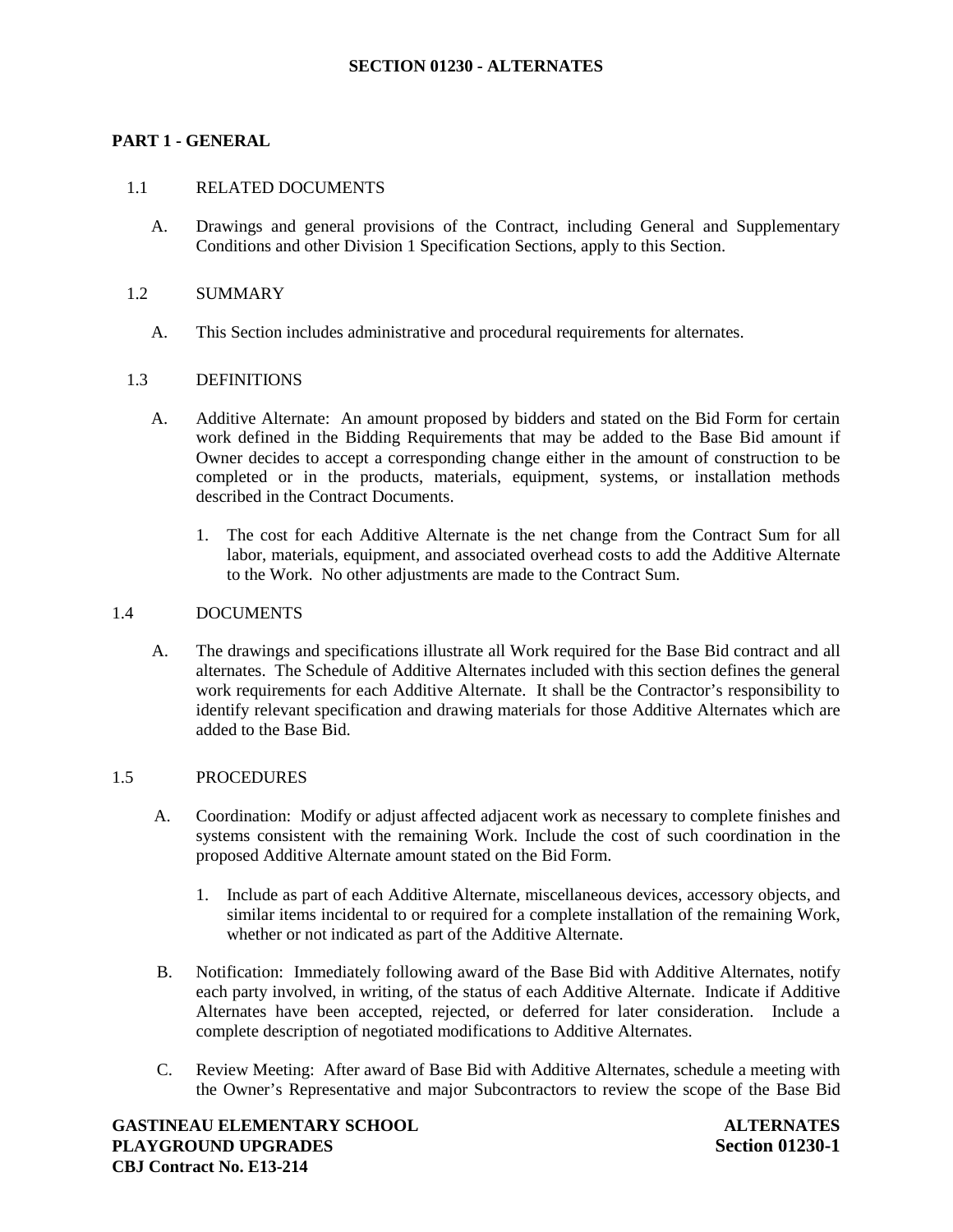## **SECTION 01230 - ALTERNATES**

with consideration of the WORK to be modified by the Additive Alternates, document requirements, and special coordination issues raised.

- D. Execute additional WORK associated with the Additive Alternates under the same conditions as other WORK of the Contract.
- E. Schedule: A Schedule of Additive Alternates is included at the end of this Section.

# **PART 2 - PRODUCTS (Not Used)**

# **PART 3 - EXECUTION**

## 3.1 BASE BID

A. The project Additive Alternates scheduled below affect the Base Bid in that WORK added to the overall scope may or may not result in minor additional WORK items associated with coordination and completion the Base Bid scope of WORK. Only the items listed are affected. Other portions of the project are not affected.

### 3.2 SCHEDULE OF ADDITIVE ALTERNATES

A. The following schedule is generalized. The Contractor will provide all miscellaneous items necessary to accomplish the described intent, whether identified specifically or not. WORK items will include aspects related to many portions of the Contract Documents. It will be the Contractor's responsibility to identify related design requirements for the goals described.

ADDITIVE ALTERNATE NO. 1 – UPPER STAFF PARKING AREA. The intent of this Additive Alternate is to construct six additional parking spaces of the upper staff parking area. The scope of work of this alternate includes but is not limited to earthwork, drainage, concrete retaining walls & curbs, asphalt paving & striping, and related grading and re-vegetation of disturbed soils to integrate the new parking spaces into the existing lot as shown on the construction drawings.

ADDITIVE ALTERNATE NO. 2 – ASPHALT AND DRAINAGE EAST OF CLIMBING WALL. The intent of this Additive Alternate is to improve asphalt surface and canopy drainage along the aluminum canopy and at the asphalt pavement area east of the climbing wall. The scope of work of this alternate includes but is not limited to asphalt demolition, underground storm drain piping between eight (8) canopy downspouts and underground storm drain system, new base course and asphalt paving in the area east of the climbing wall, and adjustments to rim elevations at existing catch basins as shown on the construction drawings.

ADDITIVE ALTERNATE NO. 3 – PICNIC TABLES. The intent of this Additive Alternate is to install four (4) picnic tables beside planter as shown on drawings. The scope of work of this alternate includes but is not limited to excavation, concrete foundations, and installation of four (4) Owner furnished picnic tables as shown on the construction drawings.

## **END OF SECTION**

**GASTINEAU ELEMENTARY SCHOOL ALTERNATES PLAYGROUND UPGRADES Section 01230-2 CBJ Contract No. E13-214**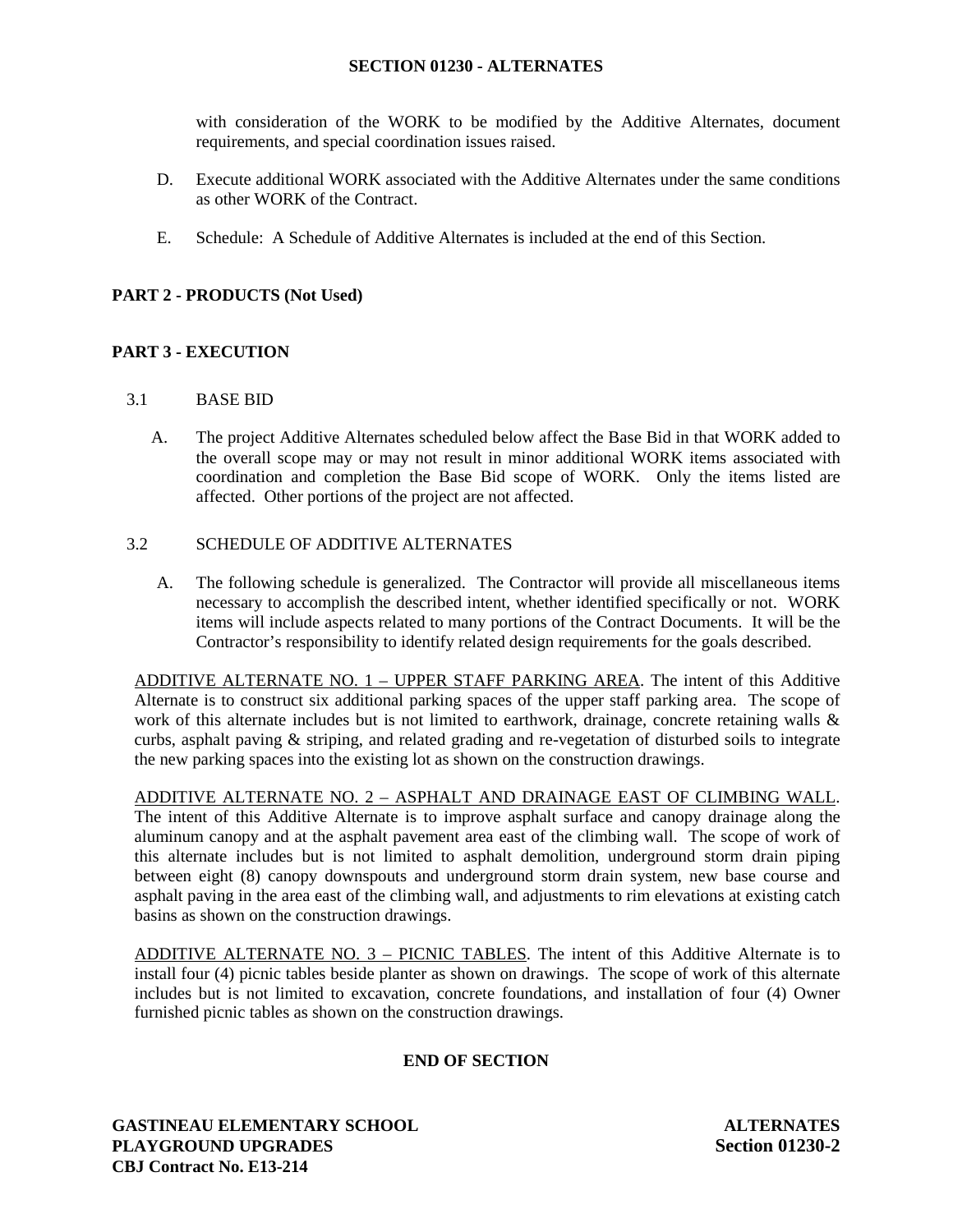# **PART 1 - GENERAL**

## 1.1 REQUIREMENTS INCLUDED

- A. Procedures
- B. Construction Progress Schedules
- C. Shop Drawings
- D. Product Data
- E. Manufacturer's Instructions
- F. Samples
- G. Manufacturer's Certificates & Warranties
- H. Permits and Licenses

## 1.2 RELATED REQUIREMENTS

- A. Section 01005 Administrative Provisions
- C. Section 01400 Quality Control
- D. Section 01600 Materials and Equipment
- E. Section 01770 Contract Closeout

## 1.3 PROCEDURES

- A. Submittal Format: To the fullest extent practicable, all data shall be submitted at one time in neatly bound loose leaf three-ring binders. Binders to be tabulated in order of Construction Specifications with staggered tabs separating each section.
	- 1. The cover of each binder shall provide the project name, CBJ project number, and name and contact information of all contractors working on the project.
	- 2. The first section of each binder shall contain a complete copy of the CBJ Submittal Log that identifies the information provided for each specification section. If tabs between specification sections do not bear specification section number, then an index correlating the divider tabs with the specification sections shall be provided.
	- 3. Product data to be utilized shall be flagged and noted. All other data not relevant to the project shall be crossed out or otherwise flagged that it is not in the project.
	- 4. Electronic submittals for initial review are acceptable and preferable. CONTRACTOR still required to provide final printed copies of approved submittals.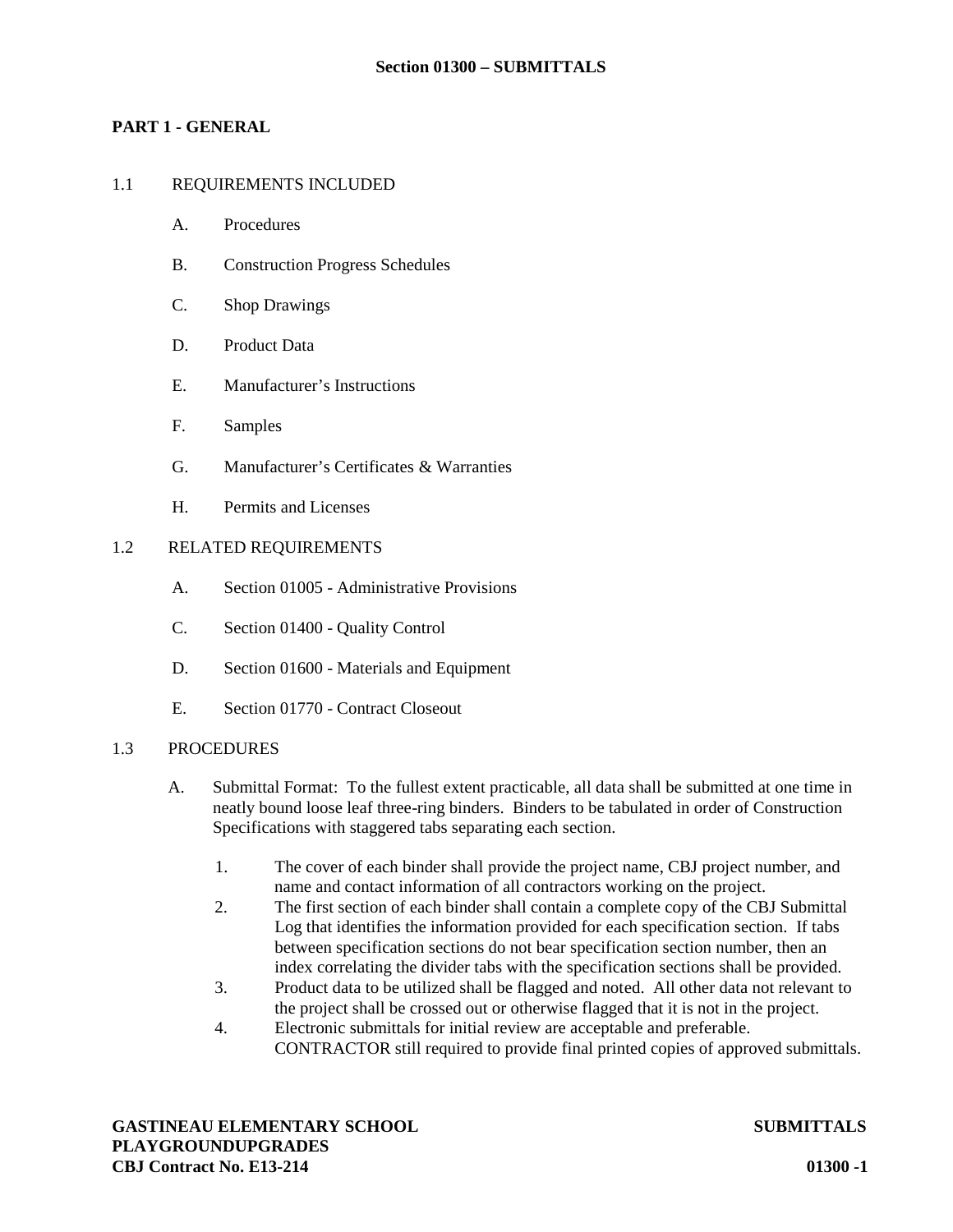- B. Coordinate each submittal with fabrication, purchasing, testing, delivery, other submittals, and related activities that require sequential activity.
	- 1. No extension of the Contract Time will be authorized because of failure to transmit submittals sufficiently in advance of the Work to permit processing, including resubmittals.
	- 2. ARCHITECT will return submittals, without review, received from sources other than CONTRACTOR.
	- 3. ARCHITECT will return incomplete submittals without review.
	- 4. Identify deviations from the Contract Documents on Submittals.
	- 5. Unless otherwise noted, submit minimum of three copies of each submittal, plus additional copies required by the CONTRACTOR for its use. Unless otherwise noted, ARCHITECT shall retain three copies for its use.
- C. Place permanent label or title block on each submittal for identification Provide a 6-inch by 8 inch space on the label or beside the title block to record review and approval markings and action taken. Include the following information on the label:
	- 1. Project Name
	- 2. Date.
	- 3. Name and address of CONTRACTOR.
	- 4. Name and address of subcontractor or supplier.
	- 5. Number and title of appropriate Specification Section.
- D. Submit initial progress schedules in duplicate in accordance with Section 00700 General Conditions. After review by the CBJ Project Manager, revise and resubmit as required. Submit revised schedules with each Application for Payment, reflecting changes since previous submittal.
- D. Comply with progress schedule for submittals related to Work progress. Coordinate submittal of related items.
- E. After OWNER review of submittal, revise and resubmit as required, identifying changes made since previous submittal.
- F. It is considered reasonable that the CONTRACTOR shall make a complete and acceptable submittal to the ARCHITECT by the second submission of a submittal item. The OWNER reserves the right to withhold monies due the CONTRACTOR to cover additional costs of the ARCHITECT to review beyond the second submittal.
- G. Distribute copies of reviewed submittals to concerned persons. Instruct recipients to promptly report any inability to comply with provisions.

## 1.4 CONSTRUCTION PROGRESS SCHEDULES

A. Submit a comprehensive, fully developed, horizontal Gant-chart-type schedule that identifies the first workday of each week within 15 days of Notice to Proceed. Include separate bar for each trade and major task with a minimum as defined by Schedule of Values, identifying first work day of each week.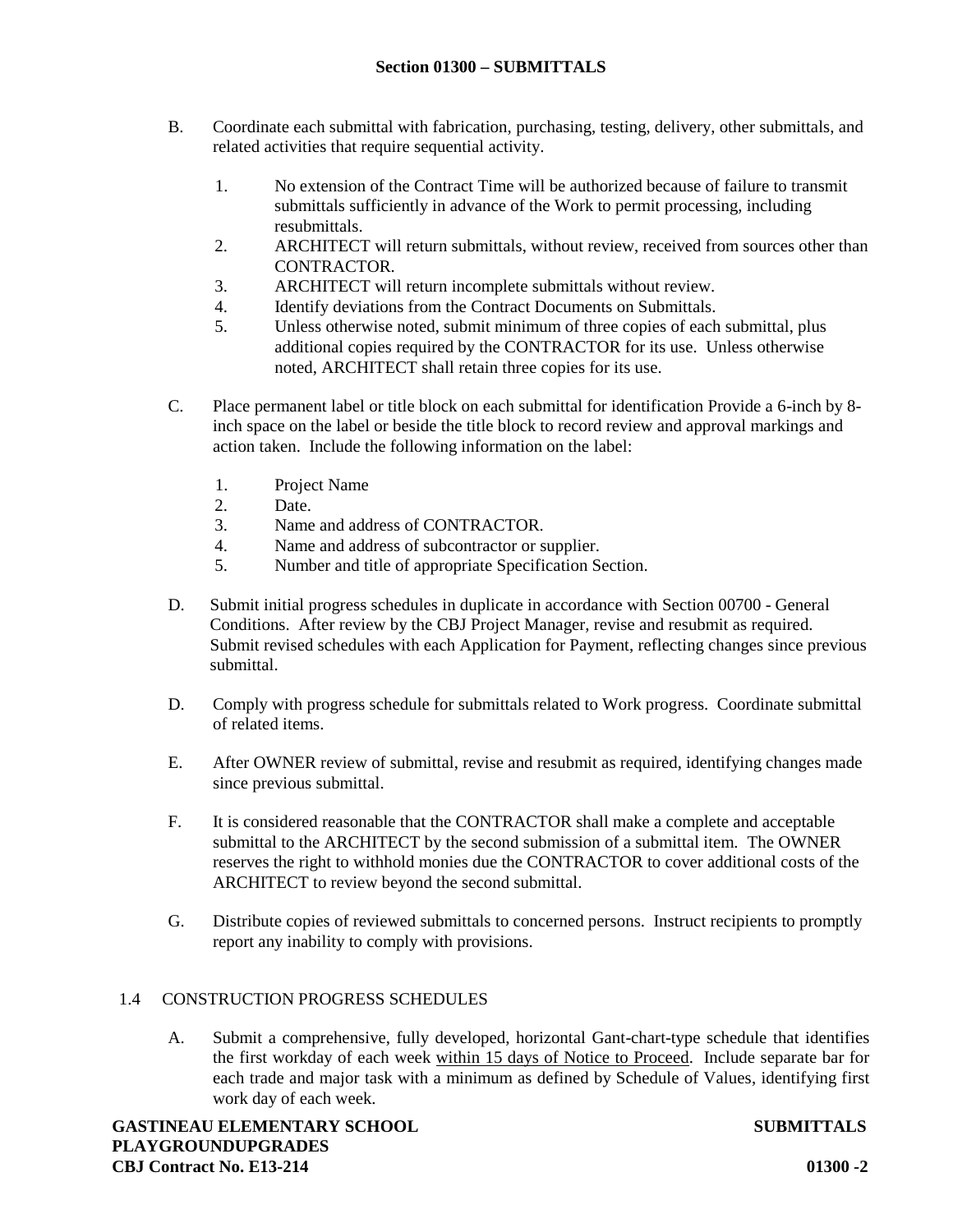- 1. Show submittal dates required for Shop Drawings, inspections, and product purchase and delivery dates.
- 2. Show Critical Path on the project schedule.
- 3. No task on schedule can exceed 10 work days.
- B. Time Frame: Extend schedule from date of receipt of Notice to Proceed to date of Final Completion. Contract completion date shall not be changed by submission of a schedule that shows an early completion date, unless specifically authorized by Change Order.
- C. Distribute approved copies of schedule to OWNER, ARCHITECT, Subcontractors, testing and inspection agencies, and parties identified by CONTRACTOR with a need-to-know schedule responsibility.
- D. Updating: At weekly intervals, update schedule to reflect actual construction progress and activities. Issue schedule two days before each regularly scheduled progress meeting.
	- 1. As work progresses, indicate actual completion percentage for each activity. If actual completion is slower than original schedule, identify specific ways to maintain project on schedule at no additional cost to OWNER.

# 1.5 SHOP DRAWINGS

A. Submit the number of opaque reproductions which CONTRACTOR requires, plus three copies which will be retained by the CBJ Project Manager, unless a greater number is indicated in individual Specification Sections.

# 1.6 PRODUCT DATA

- A. Mark each copy to identify applicable products, models, options, and other data; supplement manufacturers' standard data to provide information unique to the Work.
- B. Submit the number of copies that CONTRACTOR requires, plus three copies that will be retained by the CBJ Project Manager, unless a greater number is indicated in individual Specification Sections.
- C. Where products are specified in metric units, product submittals shall be made in metric units, metric specified products submitted in English units shall be considered a substitution and shall be submitted in accordance with Section 01600, paragraph 1.08.

## 1.7 MANUFACTURER'S INSTRUCTIONS

A. When required in individual Specification Section, submit manufacturer's printed instructions for delivery, storage, assembly, installation, start-up, adjusting, and finishing, in quantities specified for product data.

## 1.8 SAMPLES

A. Submit full range of manufacturer's standard colors, textures, and patterns for OWNER selection.

**GASTINEAU ELEMENTARY SCHOOL SUBMITTALS PLAYGROUNDUPGRADES CBJ Contract No. E13-214 01300** *-***3**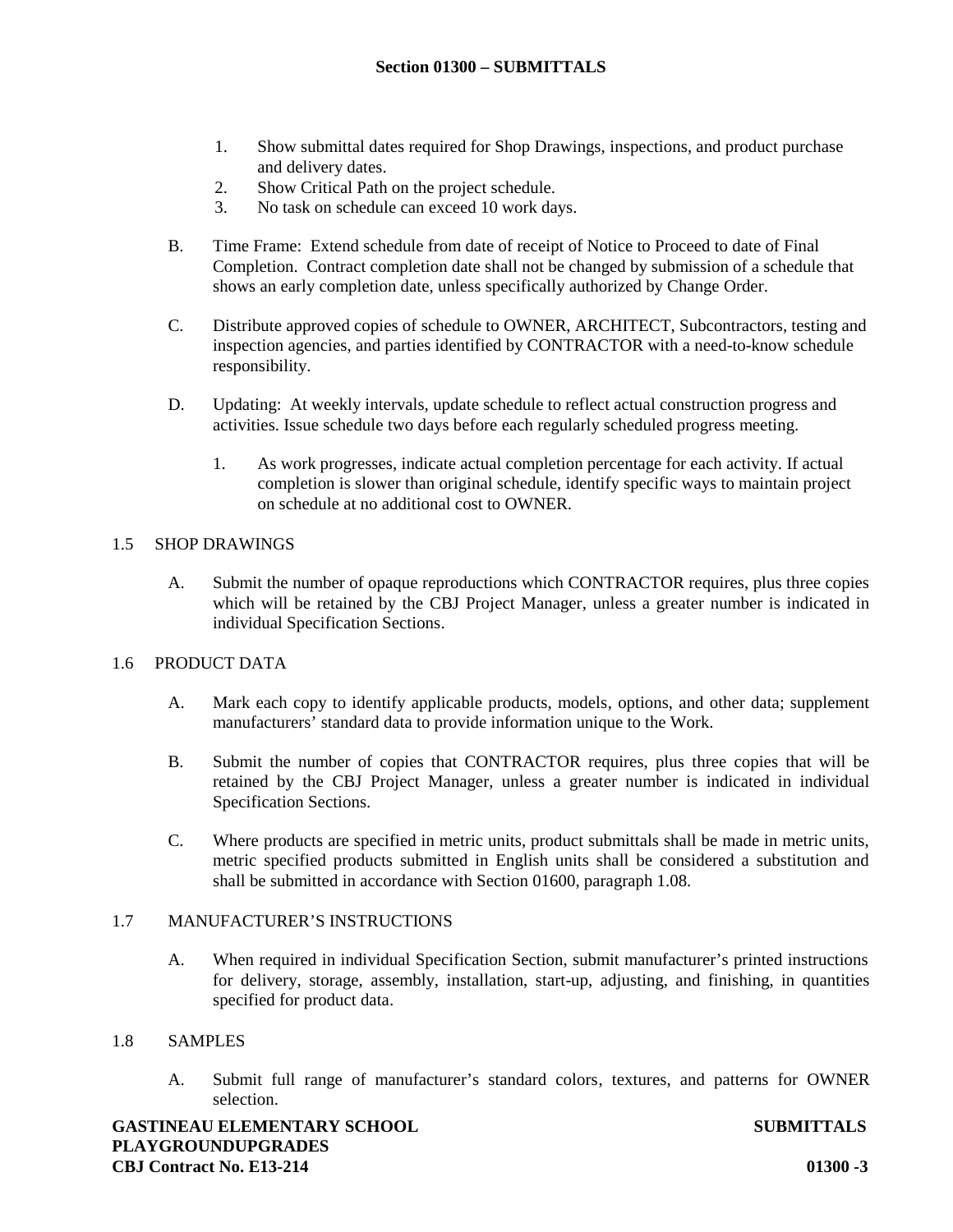- B. Submit samples to illustrate functional characteristics of the product, with integral parts and attachment devices. Coordinate submittal of different categories for interfacing Work.
- C. Include identification on each sample, giving full information.
- D. Submit two sets of samples unless otherwise noted.

## 1.9 MANUFACTURER'S CERTIFICATES & WARRANTIES

A. When required in individual Specification Section, submit manufacturer's printed Certificates and Warranties for the specified items and products.

## 1.10 PERMITS & LICENSES

A. Submit all CONTRACTOR provided permits and licenses. Submit supporting documentation demonstrating CONTRACTOR and applicable Subcontractors are licensed and authorized to install the Work.

# **PART 2 - PRODUCTS**

NOT USED

# **PART 3 - EXECUTION**

NOT USED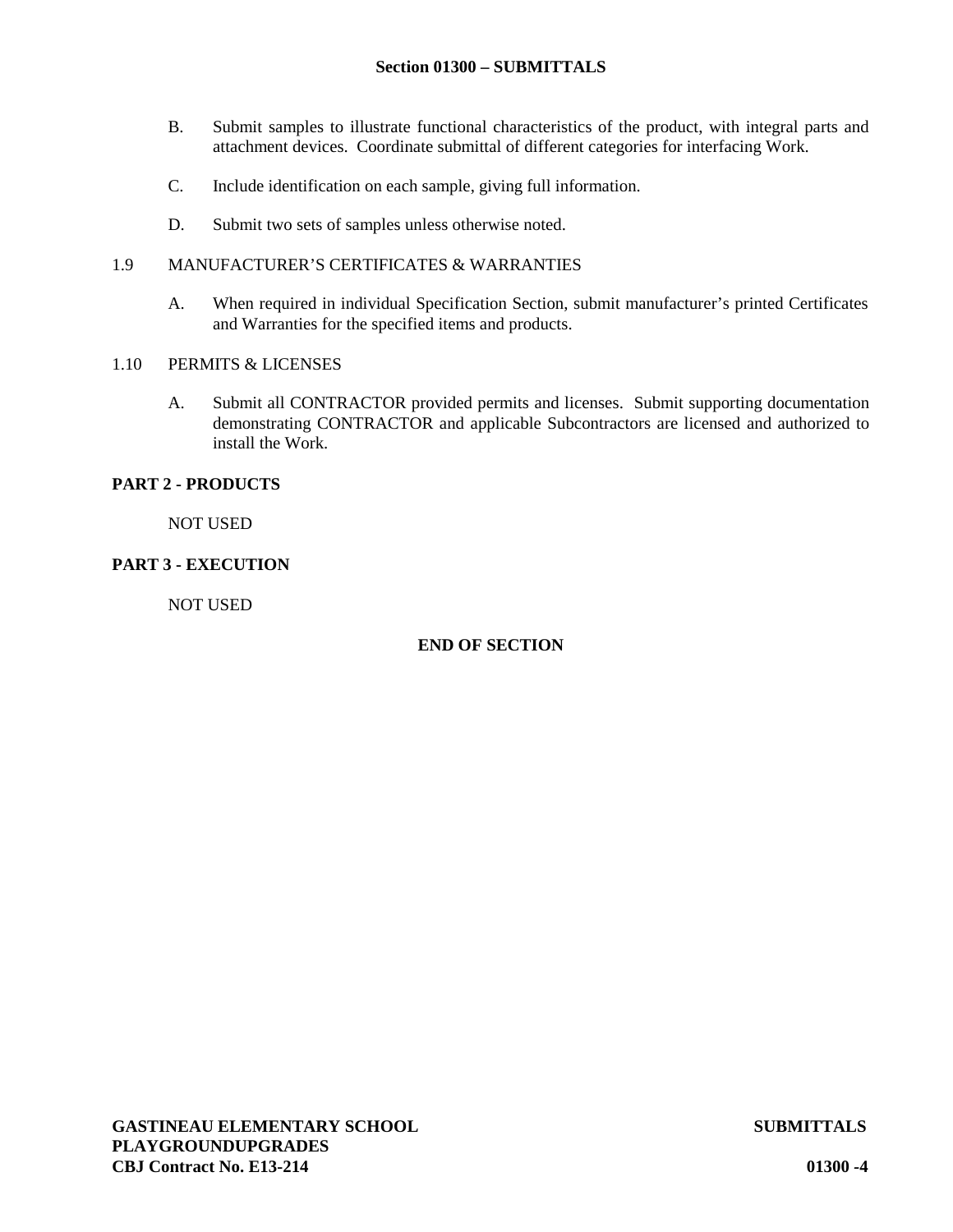# **PART 1 - GENERAL**

#### 1.1 REQUIREMENTS INCLUDED

A. Procedures for preparation and submittal of Schedule of Values.

## 1.2 RELATED REQUIREMENTS

- A. Section 00700 General Conditions
- B. Section 01027 Application for Payment

#### 1.3 FORMAT

- A. On form provided or approved by the CBJ Project Manager.
- B. CONTRACTOR's standard form or media-driven printout will be considered upon request.
- C. Follow Table of Contents of Project Manual for listing component parts. Identify each line item by number and title of major Specification section.

## 1.4 CONTENT

- A. List installed value of each major item of work and each subcontracted item or work as a separate line item to serve as a basis for computing values for Progress Payments. Round off values to nearest dollar. A minimum of one separate line item will be provided for each specification section from Division 2 or higher.
- B. For each major subcontract, list products and operations of that subcontract as separate line items.
- C. Coordinate listings with Progress Schedule.
- D. Component listings shall each include a directly proportional amount of CONTRACTOR's overhead and profit.
- E. For items on which payment will be requested for stored products, list sub-values for cost of stored products.
	- 1. Provide receipts, invoices, and lien release showing proof of payment.
- F. Specific line item values as indicated below shall be minimum acceptable amount and must be included on all approved Schedules of Values and Application for Payment.
	- 1. Section 01770 Contract Closeout. Value of all required Substantial Completion Submittals and Closeout Submittals shall be not less than one half of one percent of the total Contract Price.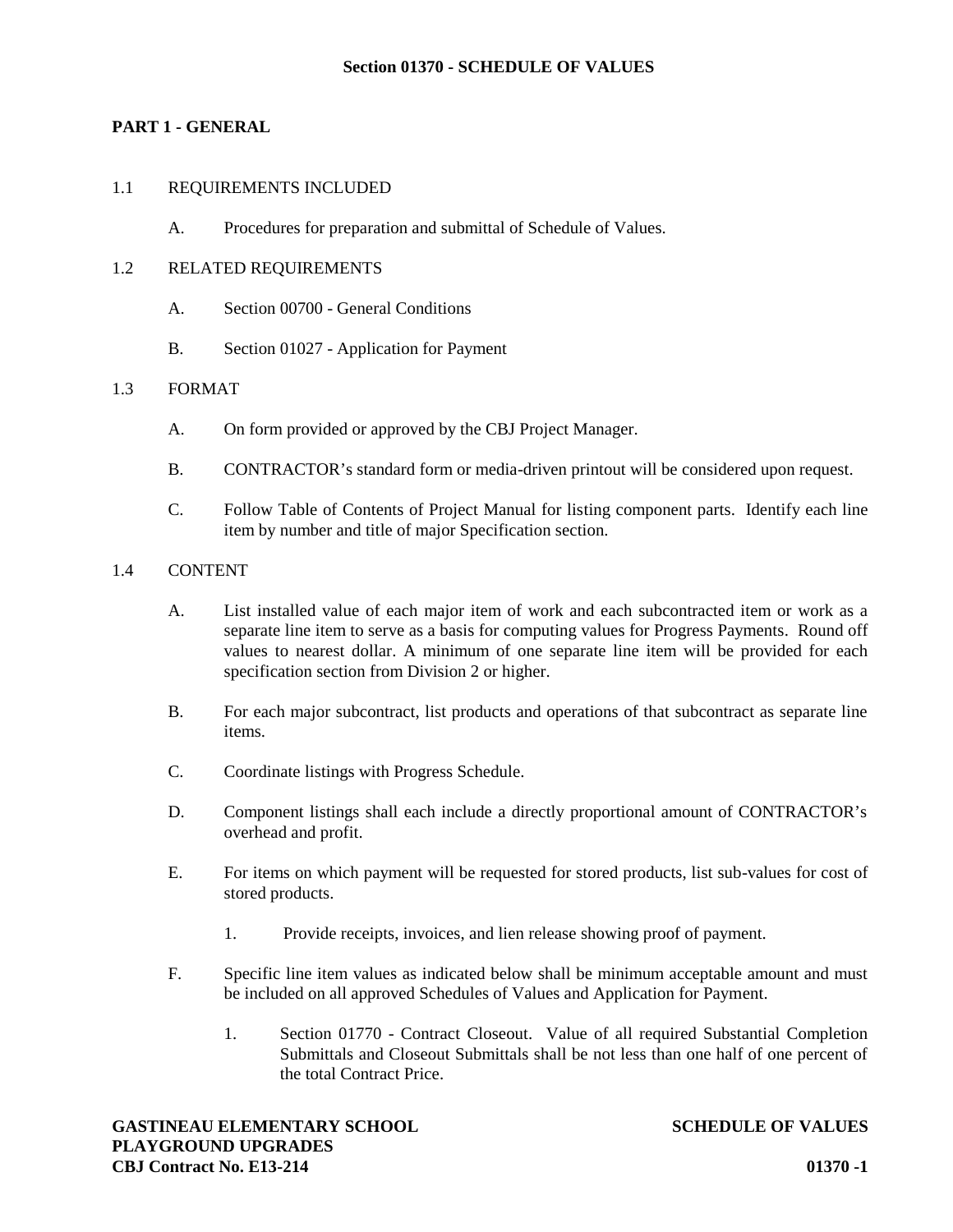## **Section 01370 - SCHEDULE OF VALUES**

G. The sum of values listed shall equal total Contract Price.

# 1.5 SUBMITTAL

- A. Submit one (1) copy of Schedule of Values fifteen (15) days after Notice to Proceed. Form and content shall be reviewed and approved by the CBJ Project Manager. Subsequent updated Schedule of Values shall be presented for review ten (10) days prior to each Application for Payment.
- B. Transmit under CBJ Project Manager accepted form transmittal letter. Identify Project by Title and State project number.

# 1.6 SUBSTANTIATING DATA

- A. When CBJ Project Manager requires substantiating information, submit data justifying line item amounts in question.
- B. Provide one copy of data with cover letter for each copy of Application. Show Application number and date, and line item by number and description.

# **PART 2 - PRODUCTS**

NOT USED

# **PART 3 - EXECUTION**

NOT USED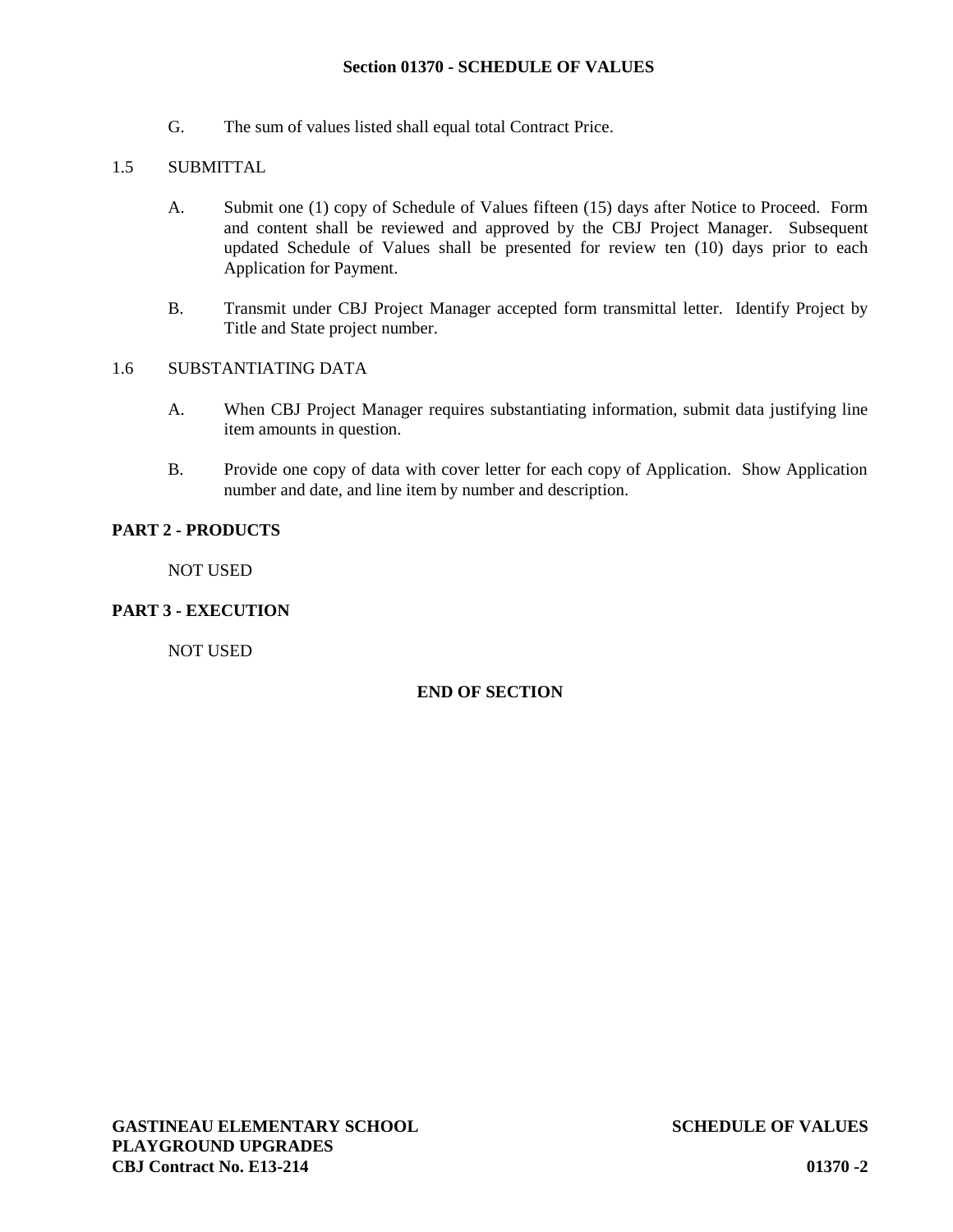# **PART 1 - GENERAL**

## 1.1 REQUIREMENTS INCLUDED

- A. General Quality Control
- B. Workmanship
- C. Manufacturer's Instructions
- D. Testing Laboratory Services
- E. OWNER Inspection Services

## 1.2 RELATED REQUIREMENTS

- A. Section 00700 General Conditions
- B. Section 01005 Administrative Provisions
- C. Section 01300 Submittals

# 1.3 GENERAL QUALITY CONTROL

A. Maintain quality control over Suppliers, manufacturers, products, services, site conditions, and workmanship, to produce Work of specified quality.

## 1.4 WORKMANSHIP

- A. Comply with industry standards except when more restrictive tolerances or specified requirements indicate more rigid standards or more precise workmanship.
- B. Perform Work by persons qualified to produce workmanship of specified quality.
- C. Secure products in place with positive anchorage devices designed and sized to withstand stresses, vibration, and racking.

## 1.5 MANUFACTURER'S INSTRUCTIONS

A. Comply with instructions in full detail, including each step in sequence. Should instructions conflict with Contract Documents, request clarification from the CBJ Project Manager before proceeding.

# 1.6 TESTING LABORATORY SERVICES

A. CONTRACTOR shall employ and pay for services of an independent testing laboratory to perform inspections, tests, and other services required by individual Specification sections.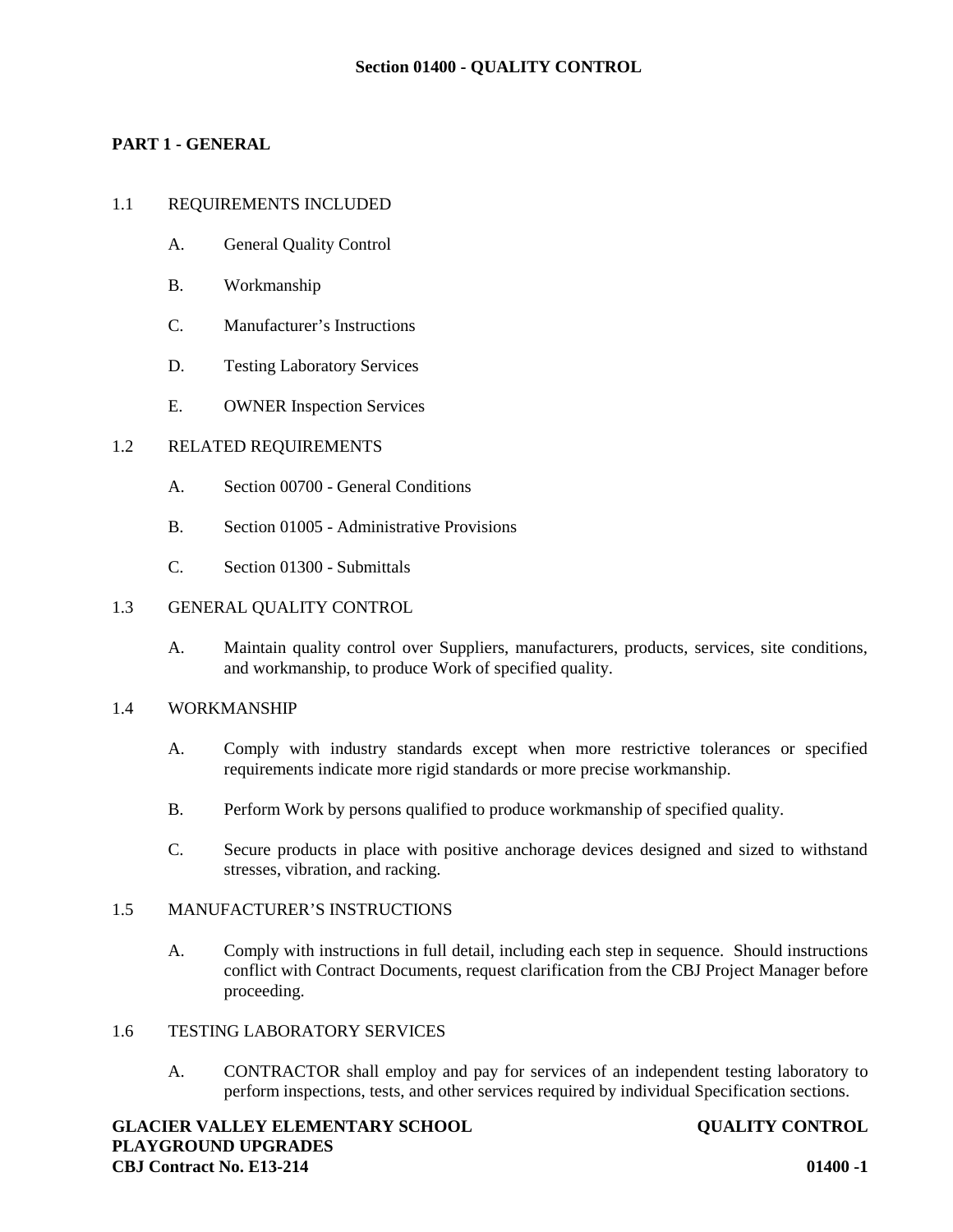## **Section 01400 - QUALITY CONTROL**

- B. Services will be performed in accordance with requirements of governing authorities and with specified standards.
- C. Reports will be submitted to the CBJ Project Manager in duplicate giving observations and results of tests, indicating compliance or non-compliance with specified standards and with Contract Documents.
- D. CONTRACTOR shall cooperate with testing laboratory personnel; furnish tools, samples of materials, design mix, equipment, storage and assistance as requested.
	- 1. Notify the CBJ Project Manager and testing laboratory 24 hours prior to expected time for operations requiring testing services.
	- 2. Make arrangements with testing laboratory and pay for additional samples and tests for CONTRACTOR's convenience.

## 1.7 OWNER INSPECTION SERVICES

- A. When required within the Contract Documents, the CONTRACTOR shall submit a written request for inspection services to be performed by the OWNER.
- B. Said request shall be received by the CBJ Project Manager a minimum of four (4) working days prior to the requested time of inspection.
- C. Request shall identify the Project, its location, the CONTRACTOR and a contact person, and describe the nature of the desired inspection.
- D. If request is for a re-inspection of previous Work, include OWNER's prior report, listing deficiencies, and remedies provided since prior inspection. CONTRACTOR is responsible for all re-inspection costs.

#### 1.8 PERMIT INSPECTIONS

- A. CONTRACTOR is responsible for scheduling all required City and Borough of Juneau building permit inspections of the Work.
- B. CONTRACTOR to notify CBJ Project Manager a minimum of four (4) working days prior to the requested time of inspection.
- C. CONTRACTOR to provide inspection documentation to CBJ Project Manager.
- D. CONTRACTOR shall be responsible for obtaining Certificate of Occupancy at the end of construction.

**PART 2 – PRODUCTS** NOT USED

## **PART 3 – EXECUTION** NOT USED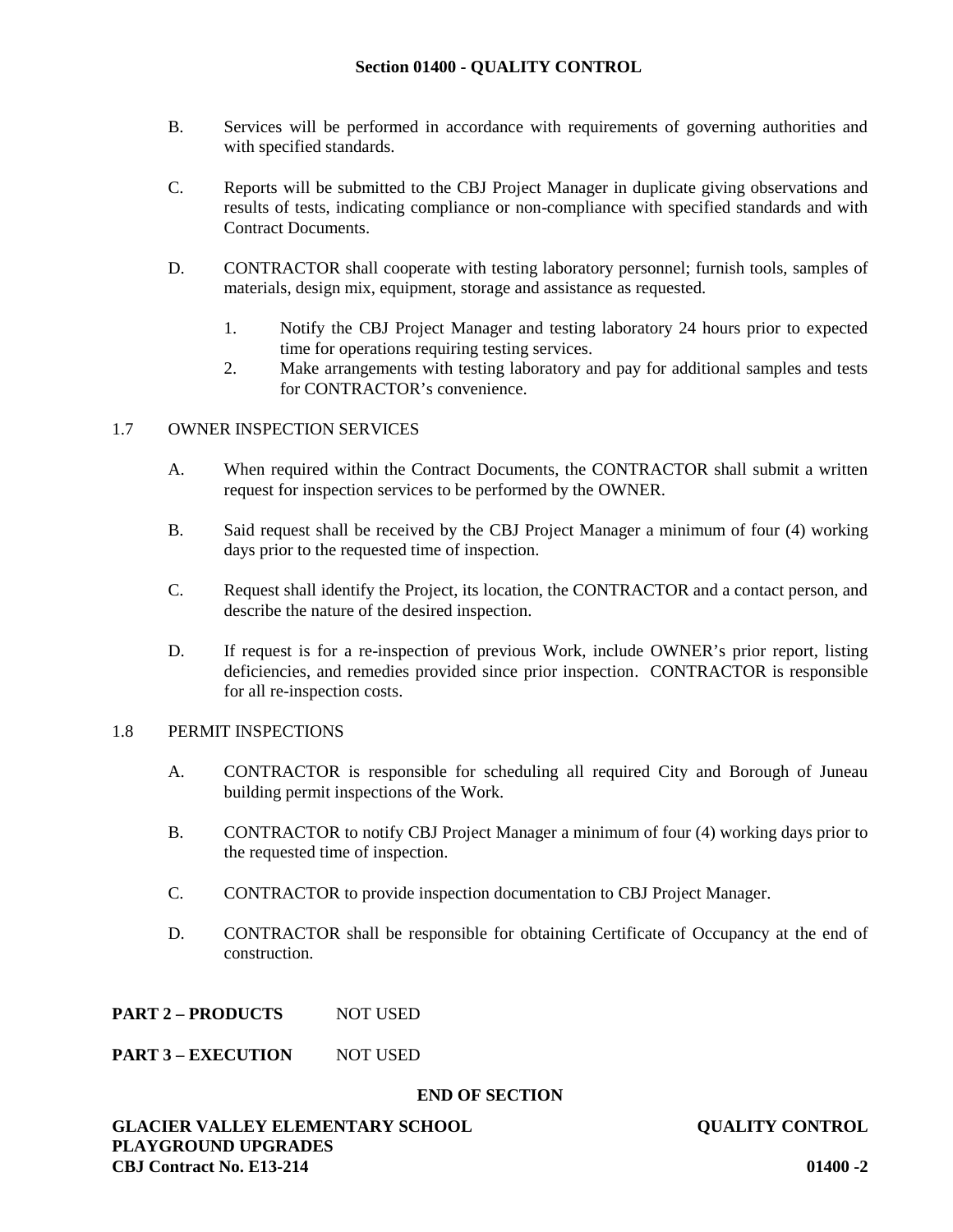## **Section 01500 - CONSTRUCTION FACILITIES / TEMPORARY CONTROLS**

# **PART 1 - GENERAL**

## 1.1 REQUIREMENTS INCLUDED

- A. Electricity, Lighting.
- B. Heat, Ventilation.
- C. Telephone Service.
- D. Water.
- E. Sanitary Facilities.
- F. Barriers.
- G. Protections of Installed Work and Existing Surfaces.
- H. Security.
- I. Cleaning During Construction.
- J. Removal.

## 1.2 RELATED REQUIREMENTS

- A. Section 01005 Administrative Provisions
- B. Section 01770 Contract Closeout

## 1.3 ELECTRICITY, LIGHTING

- A. Provide tie-in to existing facility power as required for construction operations, extended to work areas to allow service and lighting by means of appropriately sized power cords.
- B. Provide lighting as required for construction operations. Use of OWNER power allowed.

## 1.4 HEAT, VENTILATION

- A. CONTRACTOR responsible for providing temporary heat as required to execute the WORK.
- 1.5 TELEPHONE SERVICE
	- A. CONTRACTOR to provide phone service on site. Cell phone service is acceptable.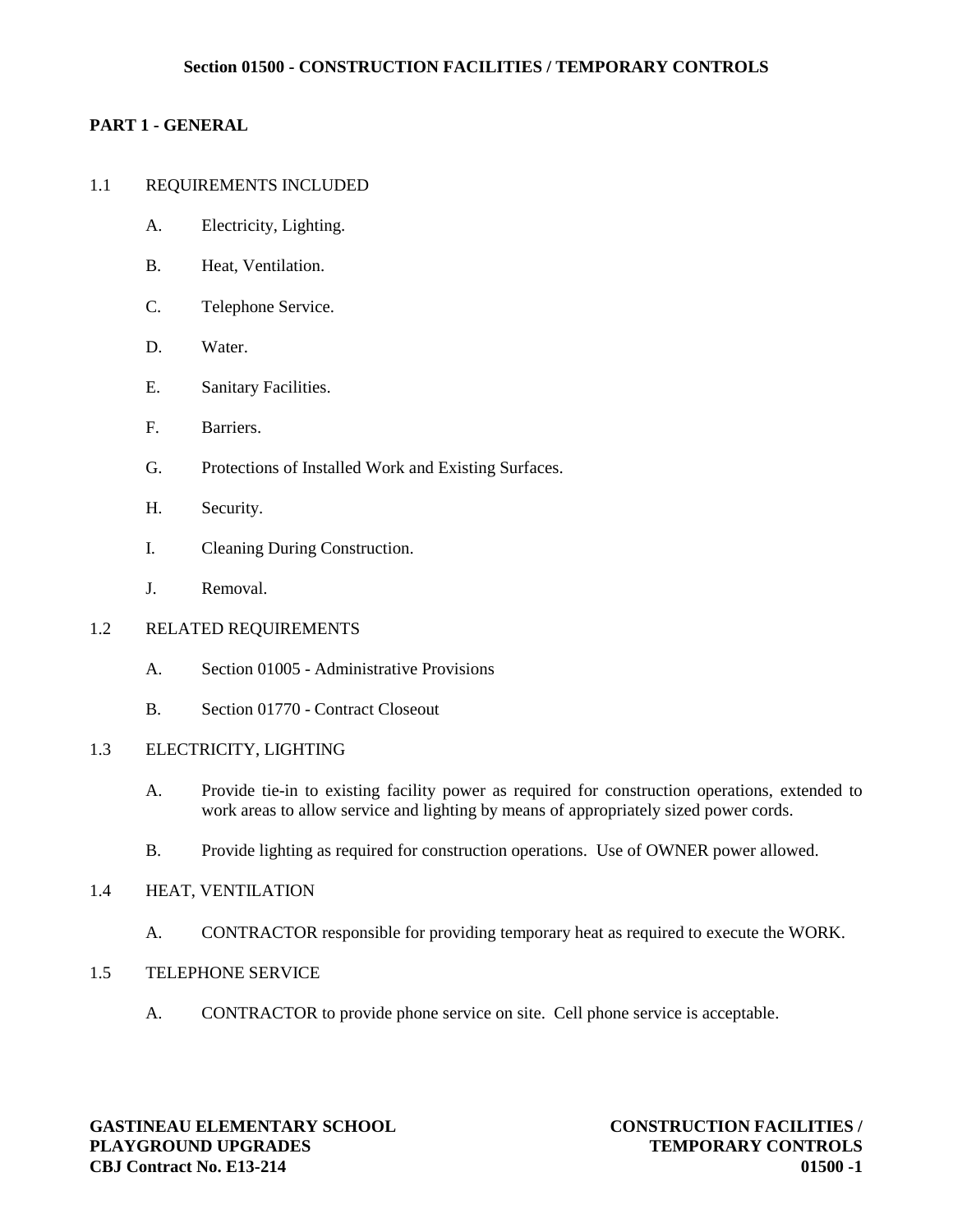# 1.6 WATER

- A. CONTRACTOR use of existing facility water service as required for construction operations is permitted. Existing facility water is available to CONTRACTOR at exterior wall hydrants.
- B. CONTRACTOR is responsible for repairing any damage to OWNER's water systems and equipment that the CONTRACTOR's use or activities may incur.

# 1.7 SANITARY FACILITIES

A. For the duration of the project, provide and maintain required facilities and enclosures. Use of the OWNER's toilet facilities is not permitted.

#### 1.8 BARRIERS

- A. Provide temporary fencing as required to maintain security of stored materials and CONTRACTOR's equipment.
- B. Provide temporary fencing as required to separate public and work areas of the site, and to protect existing facilities and adjacent properties from damage from construction operations.

# 1.9 PROTECTION OF INSTALLED WORK AND EXISTING SURFACES

A. Provide temporary protection as required for installed products. Control traffic in immediate area to minimize damage. Protect new and existing surfaces from damage and contamination.

#### 1.10 SECURITY

A. CONTRACTOR responsible for protection of work area from unauthorized entry, vandalism, and theft.

#### 1.11 CLEANING DURING CONSTRUCTION

A. Control accumulation of waste materials and rubbish; periodically dispose of off-site. Burning of debris not permitted.

## 1.12 REMOVAL

- A. Remove temporary materials, equipment, services, and construction prior to Substantial Completion inspection.
- B. Upon removal, clean and repair damage caused by installation or use of temporary facilities.

## **PART 2 – PRODUCTS** NOT USED

# **PART 3 – EXECUTION** NOT USED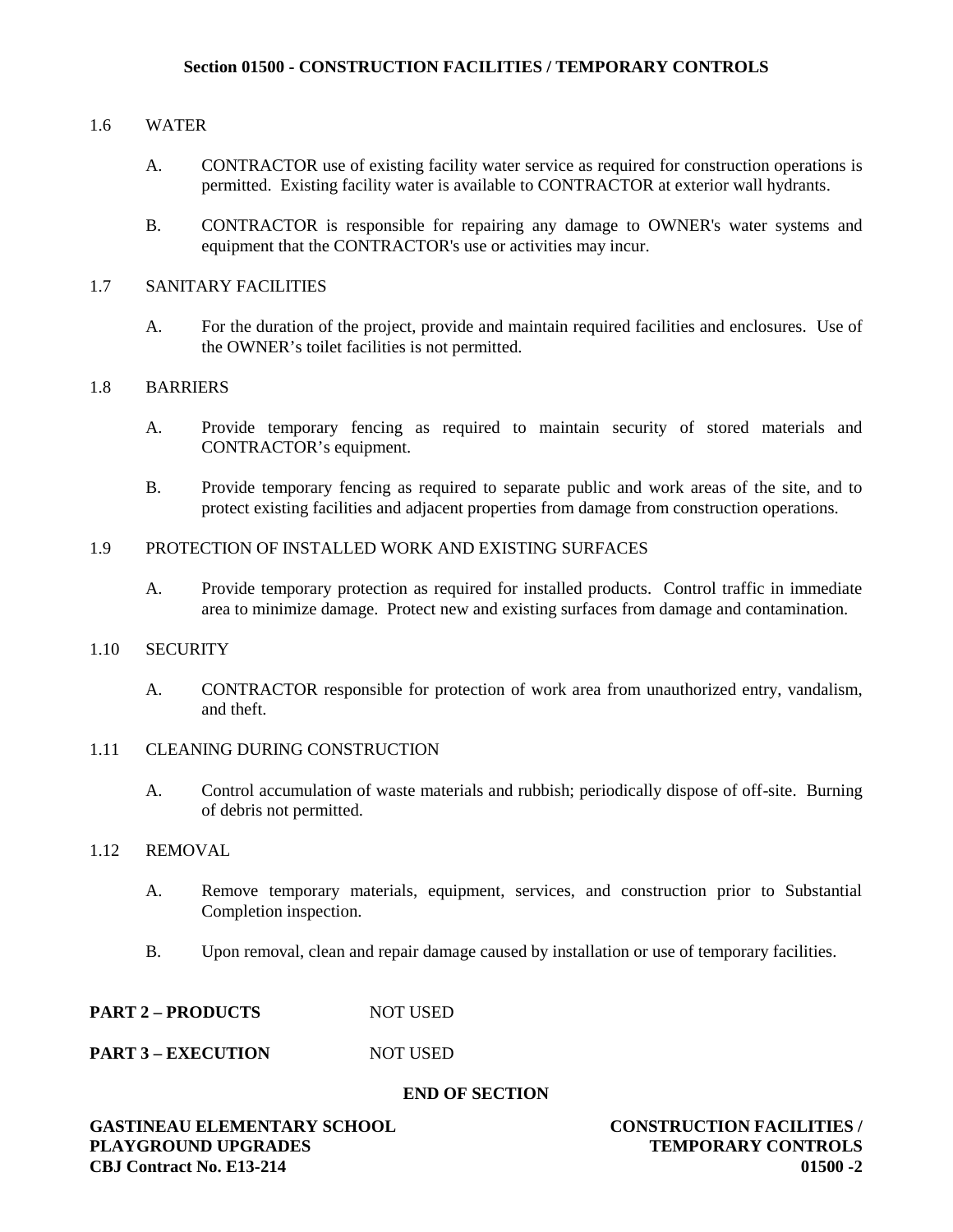#### **Section 01600 - MATERIALS AND EQUIPMENT**

# **PART 1 - GENERAL**

# 1.1 REQUIREMENTS INCLUDED

- A. Products.
- B. Transportation and Handling.
- C. Storage and Protection.
- D. Product Options.
- E. Products List.
- F. Substitutions.
- G. Systems Demonstration.

#### 1.2 RELATED REQUIREMENTS

- A. Section 01005 Administrative Provisions.
- B. Section 01400 Quality Control.
- C. Section 01770 Contract Closeout.

#### 1.3 PRODUCTS

- A. Products include material, equipment, and systems.
- B. Comply with Specifications and referenced standards as minimum requirements.
- C. Components required to be supplied in quantity within a Specification section shall be the same, and shall be interchangeable.

## 1.4 TRANSPORTATION AND HANDLING

- A. Transport products by methods to avoid product damage; deliver in undamaged condition in manufacturer's unopened containers or packaging, dry.
- B. Provide equipment and personnel to handle products by methods to prevent soiling or damage.
- C. Promptly inspect shipments to ensure that products comply with requirements, quantities are correct, and products are undamaged.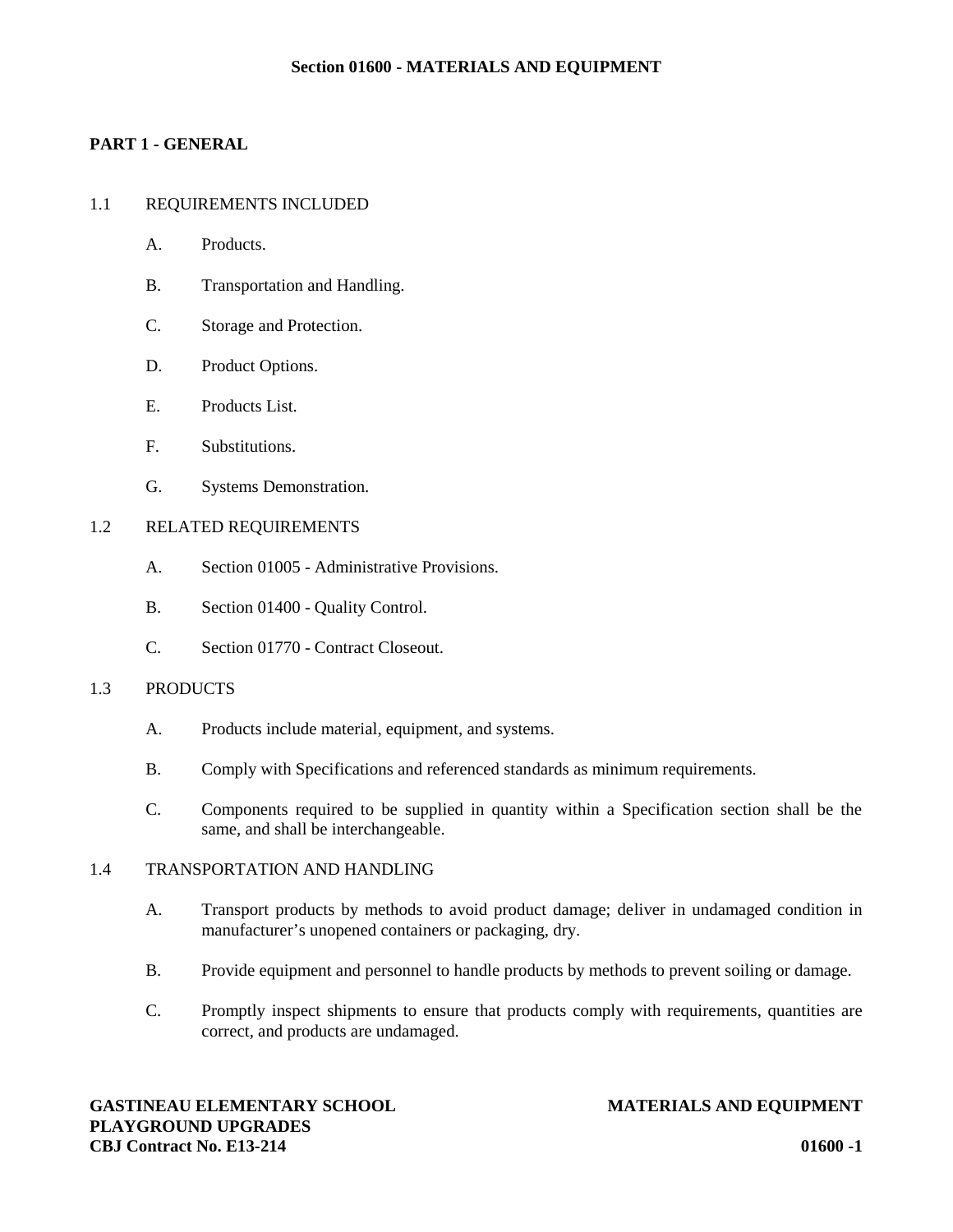#### 1.5 STORAGE AND PROTECTION

- A. Store products in accordance with manufacturer's instructions, with seals and labels intact and legible. Store sensitive products in weather-tight enclosures; maintain within temperature and humidity gauges required by manufacturer's instructions.
- B. For exterior storage of fabricated products, place on sloped supports above ground. Cover products subject to deterioration with impervious sheet covering; provide ventilation to avoid condensation.
- C. Store loose granular materials on solid surfaces in a well-drained area; prevent mixing with foreign matter.
- D. Arrange storage to provide access for inspection. Periodically inspect to assure products undamaged, and are maintained under required conditions.

#### 1.6 PRODUCT OPTIONS

- A. Products Specified by Reference Standards or by Description Only: Use any product meeting those standards.
- B. Products Specified by Naming One or More Manufacturers: Submit a request for substitution for any manufacturer not specifically named.
- C. Products Specified by Naming One or More Manufacturer's followed by the term "No Substitutions": Use only specified manufacturers, no substitutions allowed.

#### 1.7 PRODUCTS LIST

A. Within 15 days after date established in Notice to Proceed, submit complete list of major products proposed for use, with name of manufacturer, trade name, and model number of each product.

## 1.8 SUBSTITUTIONS

- A. Only within 21 days after date established in Notice to Proceed will the OWNER consider requests from CONTRACTOR for substitutions. Subsequently, substitutions will be considered only when a product becomes unavailable due to no fault of CONTRACTOR, or if the substitution is advantageous to the OWNER.
- B. Document each request with complete data substantiating compliance of proposed substitution with Contract Documents. Submit each request on a form furnished by OWNER.
- C. Request constitutes a representation that CONTRACTOR:
	- 1. Has investigated proposed product and determined that it meets or exceeds, in all respects, specified product.
	- 2. Will provide the same warranty for substitution as for specified product.

**GASTINEAU ELEMENTARY SCHOOL MATERIALS AND EQUIPMENT PLAYGROUND UPGRADES CBJ Contract No. E13-214 01600 -2**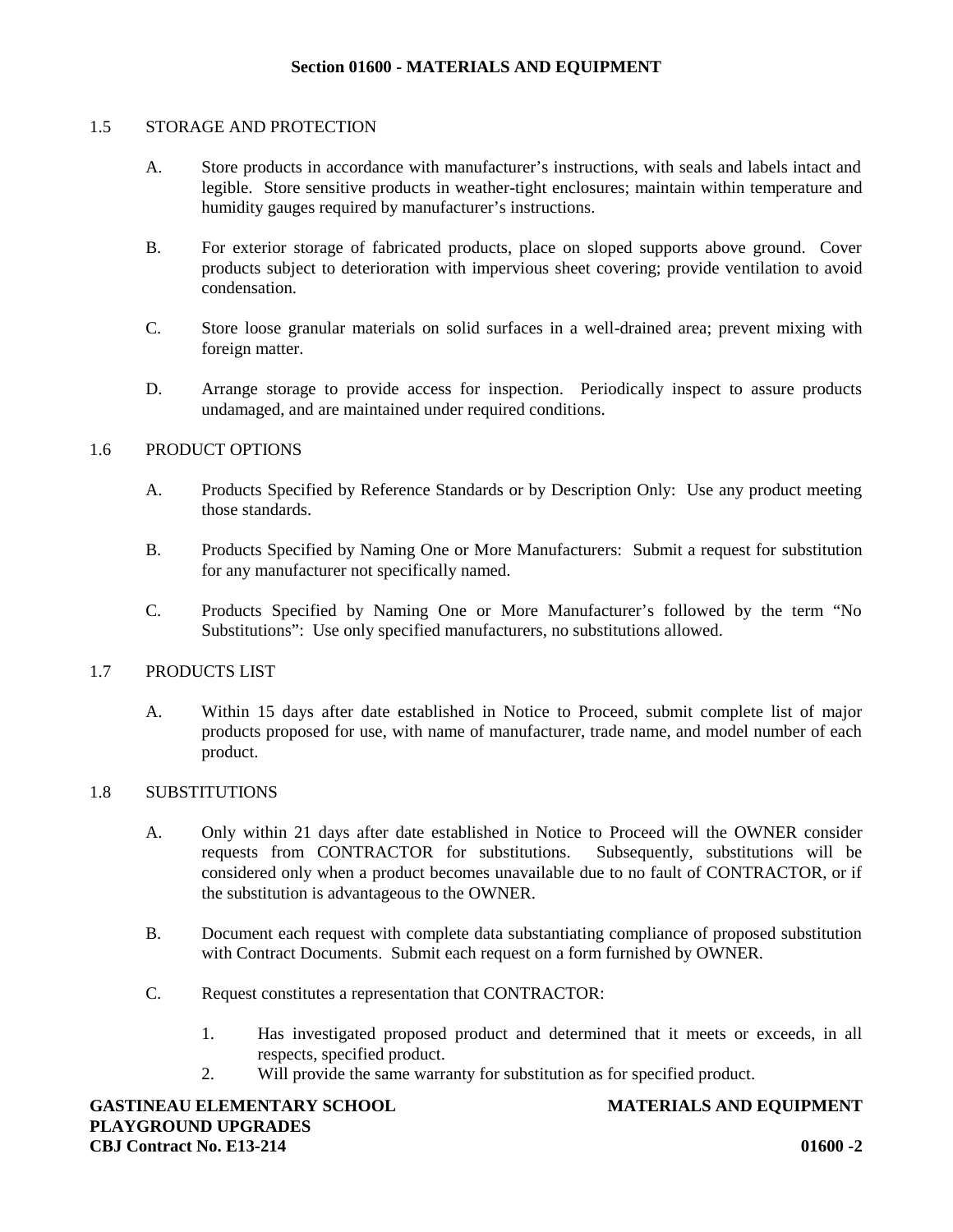## **Section 01600 - MATERIALS AND EQUIPMENT**

- 3. Will coordinate installation and make other changes which may be required for Work to be complete in all respects.
- 4. Waives claims for additional costs which may subsequently become apparent.
- D. Substitutions will not be considered when they are indicated or implied on Shop Drawings or product data submittals without separate written request, or when acceptance will require substantial revision of Contract Documents.
- E. The OWNER will determine acceptability of proposed substitution, and will notify CONTRACTOR of acceptance or rejection in writing within a reasonable time.
- F. Only one request for substitution will be considered for each product. When substitution is not accepted, provide specified product.

# 1.9 SYSTEMS DEMONSTRATION

- A. Prior to final inspection, demonstrate operation of each system to OWNER's personnel.
- B. Instruct OWNER's personnel in operation, adjustment, and maintenance of equipment and systems, using the operation and maintenance data as the basis of instruction.

# **PART 2 - PRODUCTS**

NOT USED

# **PART 3 - EXECUTION**

NOT USED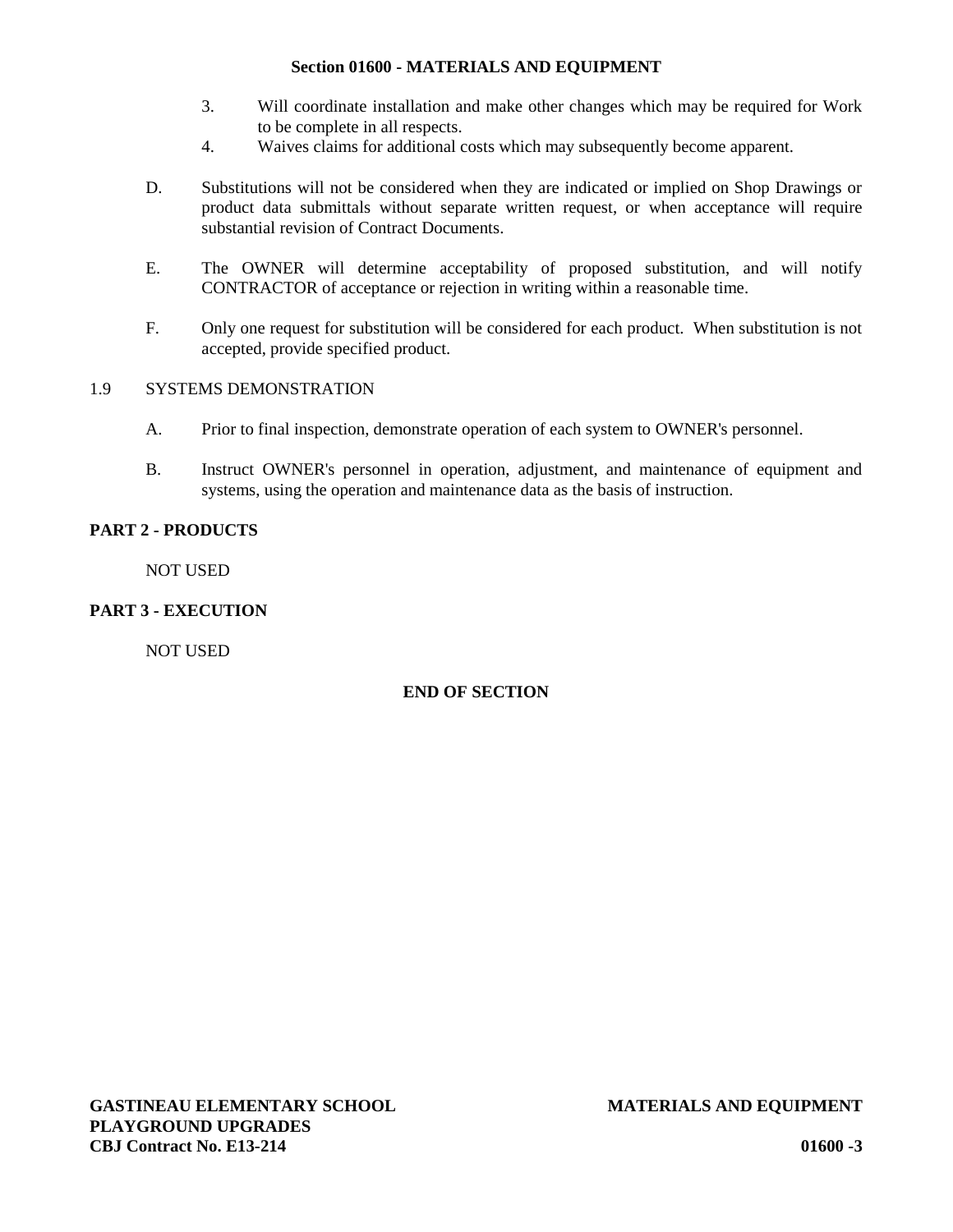## **PART 1 - GENERAL**

#### 1.1 RELATED DOCUMENTS

A. Drawings and general provisions of the Contract, including Section 00700 – General Conditions and Section 00800 Supplementary General Conditions and other Division 1 Specification Sections, apply to this Section.

#### 1.2 SUMMARY

- A. This Section includes the following:
	- 1. Demolition and removal of selected portions of building or structure.
	- 2. Demolition and removal of selected site elements.
	- 3. Salvage of existing items to be reused or recycled.
	- 4. Patching.
- B. Related Sections include the following:
	- 1. Section 01001 Summary
	- 2. Section 01500 Construction Facilities/Temporary Controls

#### 1.3 DEFINITIONS

- A. Remove: Detach items from existing construction and legally dispose of them off-site, unless indicated to be removed and salvaged or removed and reinstalled.
- B. Remove and Salvage: Detach items from existing construction and deliver them to OWNER ready for reuse.
- C. Reinstall: Prepare Remove and Salvage items for reuse, and reinstall them where indicated.
- D. Existing to Remain: Existing items of construction that are not to be removed and that are not otherwise indicated to be removed, removed and salvaged, or removed and reinstalled.

## 1.4 QUALITY ASSURANCE

- A. Demolition Qualifications: An experienced firm that has specialized in demolition work similar in material and extent to that indicated for this Project.
- B. Regulatory Requirements: Comply with governing EPA notification regulations before beginning selective demolition. Comply with hauling and disposal regulations of authorities having jurisdiction.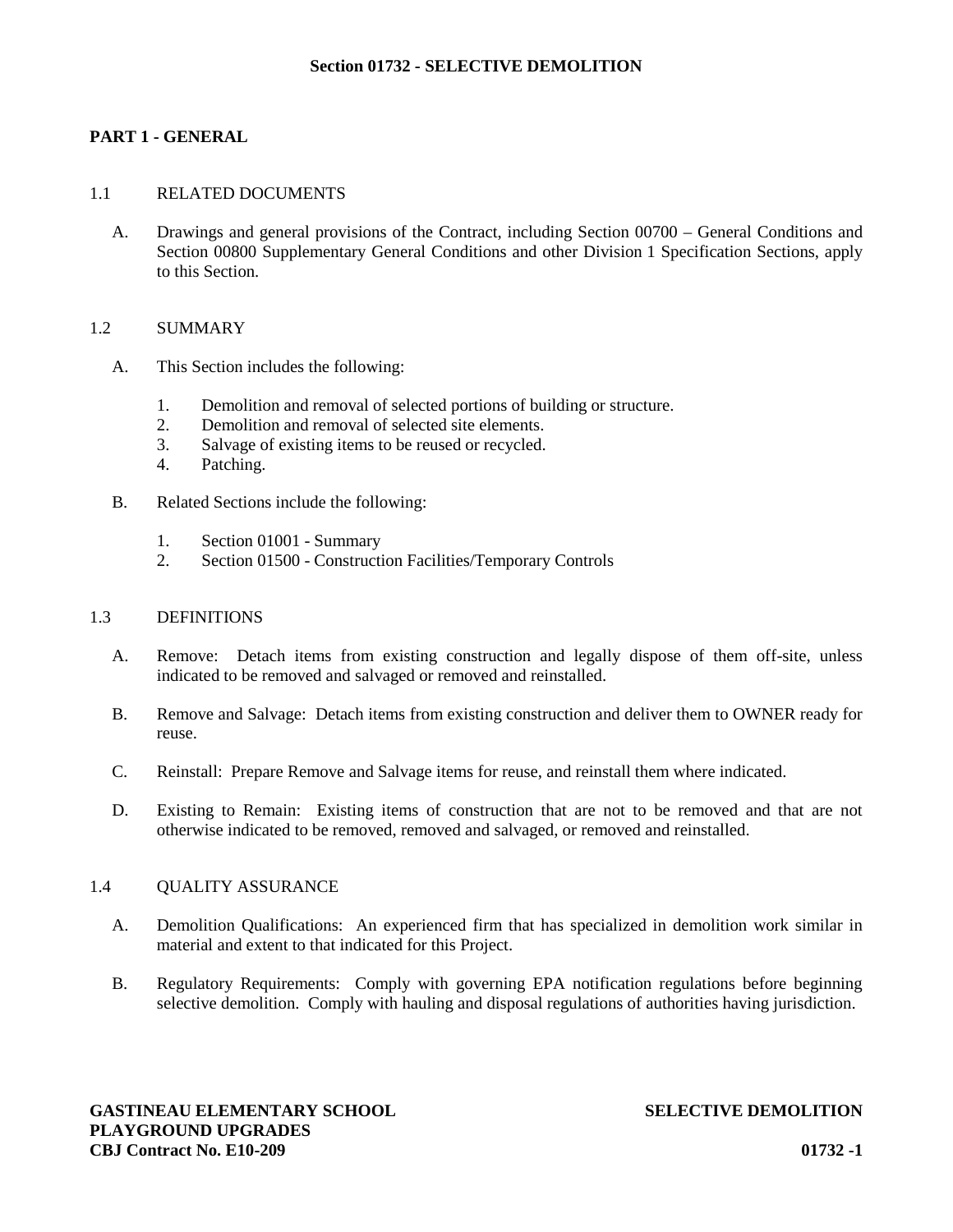#### 1.5 PROJECT CONDITIONS

- A. Conduct selective demolition so OWNER's operations will not be disrupted or materials damaged.
- B. Conditions existing at time of inspection for bidding purpose will be maintained by OWNER as far as practical.
- C. Notify CBJ Project Manager of discrepancies between existing conditions and Drawings before proceeding with selective demolition.
- D. Hazardous Materials: Hazardous materials are not known to be present in construction to be selectively demolished.
	- 1. If materials suspected of containing hazardous materials are encountered, do not disturb; immediately notify the OWNER.
- E. Storage or sale of removed items or materials on-site is not permitted. Salvaged items identified for reinstallation may be stored on the site until which time they are reinstalled. Locations to be coordinated with the OWNER.
- F. Utility Service: Maintain existing utilities indicated to remain in service and protect them against damage during selective demolition operations.

## **PART 2 - PRODUCTS**

(Not Used)

# **PART 3 - EXECUTION**

#### 3.1 EXAMINATION

- A. Verify that affected utilities have been disconnected and capped.
- B. Review existing conditions and correlate with requirements indicated to determine extent of selective demolition required. Record existing conditions by use of preconstruction photographs.
- C. Inventory and record the condition of items to be removed and reinstalled and items to be removed and salvaged.
- D. When unanticipated mechanical, electrical, or structural elements that conflict with intended function or design are encountered, investigate and measure the nature and extent of conflict. Promptly submit a written report to CBJ Project Manager.

# 3.2 UTILITY SERVICES AND MECHANICAL/ELECTRICAL SYSTEMS

A. Existing Services/Systems: Maintain services/systems indicated to remain and protect them against damage during selective demolition operations.

**GASTINEAU ELEMENTARY SCHOOL SELECTIVE DEMOLITION PLAYGROUND UPGRADES CBJ Contract No. E10-209 01732 -2**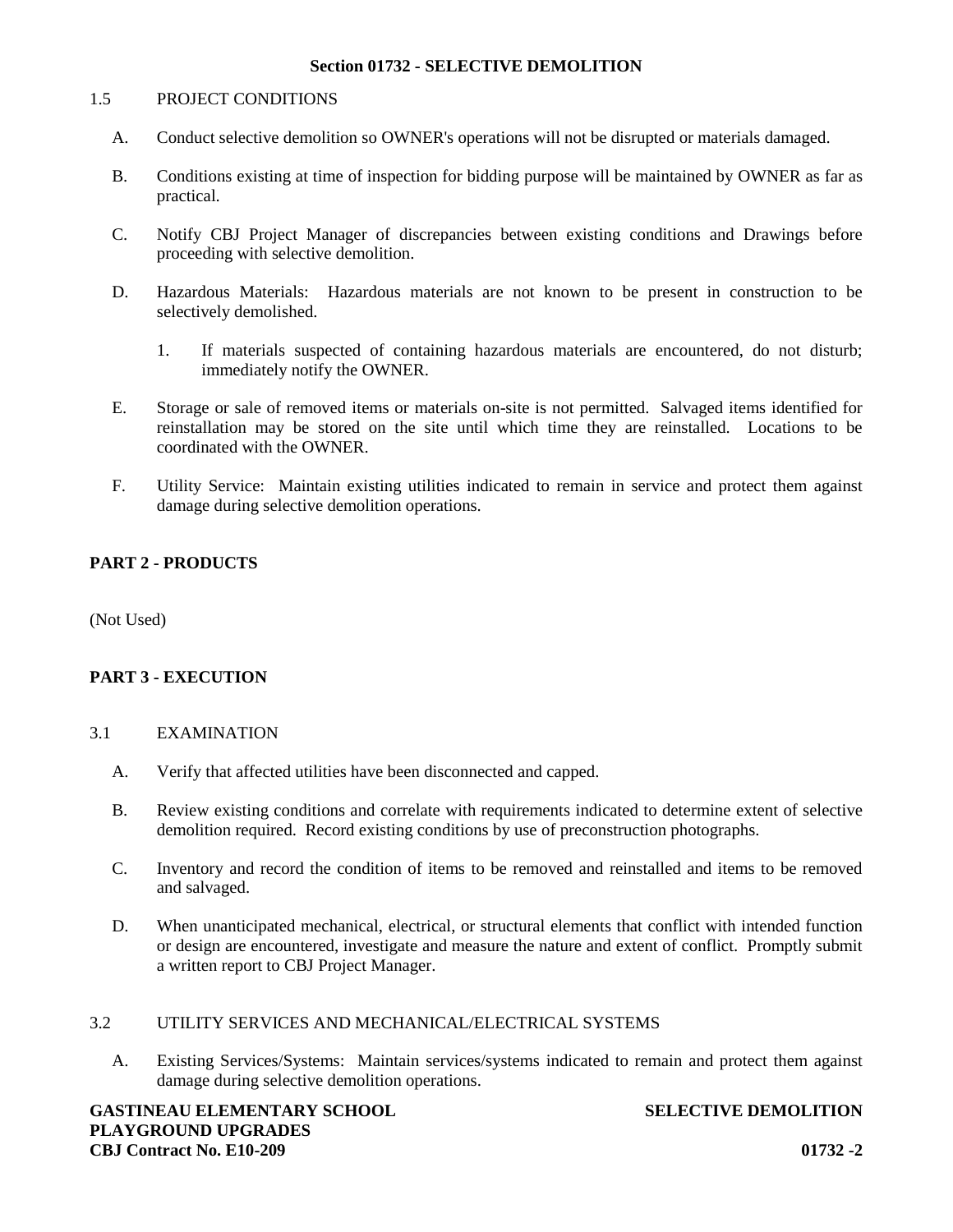1. Comply with requirements for existing services/systems interruptions specified in Section 01001 - Summary.

## 3.3 PREPARATION

A. Site Access and Temporary Controls: Conduct selective demolition and debris-removal operations to ensure minimum interference with roads, streets, walks, walkways, and other adjacent occupied and used facilities.

## 3.4 SELECTIVE DEMOLITION, GENERAL

- A. General: Demolish and remove existing construction only to the extent required by new construction and as indicated. Use methods required to complete the Work within limitations of governing regulations and as follows:
	- 1. Proceed with selective demolition systematically, from higher to lower level.
	- 2. Neatly cut openings and holes plumb, square, and true to dimensions required. Use cutting methods least likely to damage construction to remain or adjoining construction. Use hand tools or small power tools designed for sawing or grinding, not hammering and chopping, to minimize disturbance of adjacent surfaces. Temporarily cover openings to remain.
	- 3. Cut or drill from the exposed or finished side into concealed surfaces to avoid marring existing finished surfaces.
	- 4. Do not use cutting torches until work area is cleared of flammable materials. At concealed spaces, such as duct and pipe interiors, verify condition and contents of hidden space before starting flame-cutting operations. Maintain fire watch and portable fire-suppression devices during flame-cutting operations.
	- 5. Remove decayed, vermin-infested, or otherwise dangerous or unsuitable materials and promptly dispose of off-site.
	- 6. Remove structural framing members and lower to ground by method suitable to avoid free fall and to prevent ground impact or dust generation.
	- 7. Locate selective demolition equipment and remove debris and materials so as not to impose excessive loads on supporting walls, floors, or framing.
	- 8. Dispose of demolished items and materials promptly.
- B. Removed and Salvaged Items:
	- 1. Clean salvaged items.
	- 2. Pack or crate items after cleaning. Identify contents of containers.
	- 3. Store items in a secure area until delivery to OWNER.
	- 4. Transport items to OWNER's storage area off-site, designated by OWNER.
	- 5. Protect items from damage during transport and storage.
- C. Removed, Salvaged and Reinstalled Items:
	- 1. Clean and repair items to functional condition adequate for intended reuse. Paint equipment to match new equipment.
	- 2. Pack or crate items after cleaning and repairing. Identify contents of containers.
	- 3. Protect items from damage during transport and storage.

**GASTINEAU ELEMENTARY SCHOOL SELECTIVE DEMOLITION PLAYGROUND UPGRADES CBJ Contract No. E10-209 01732 -3**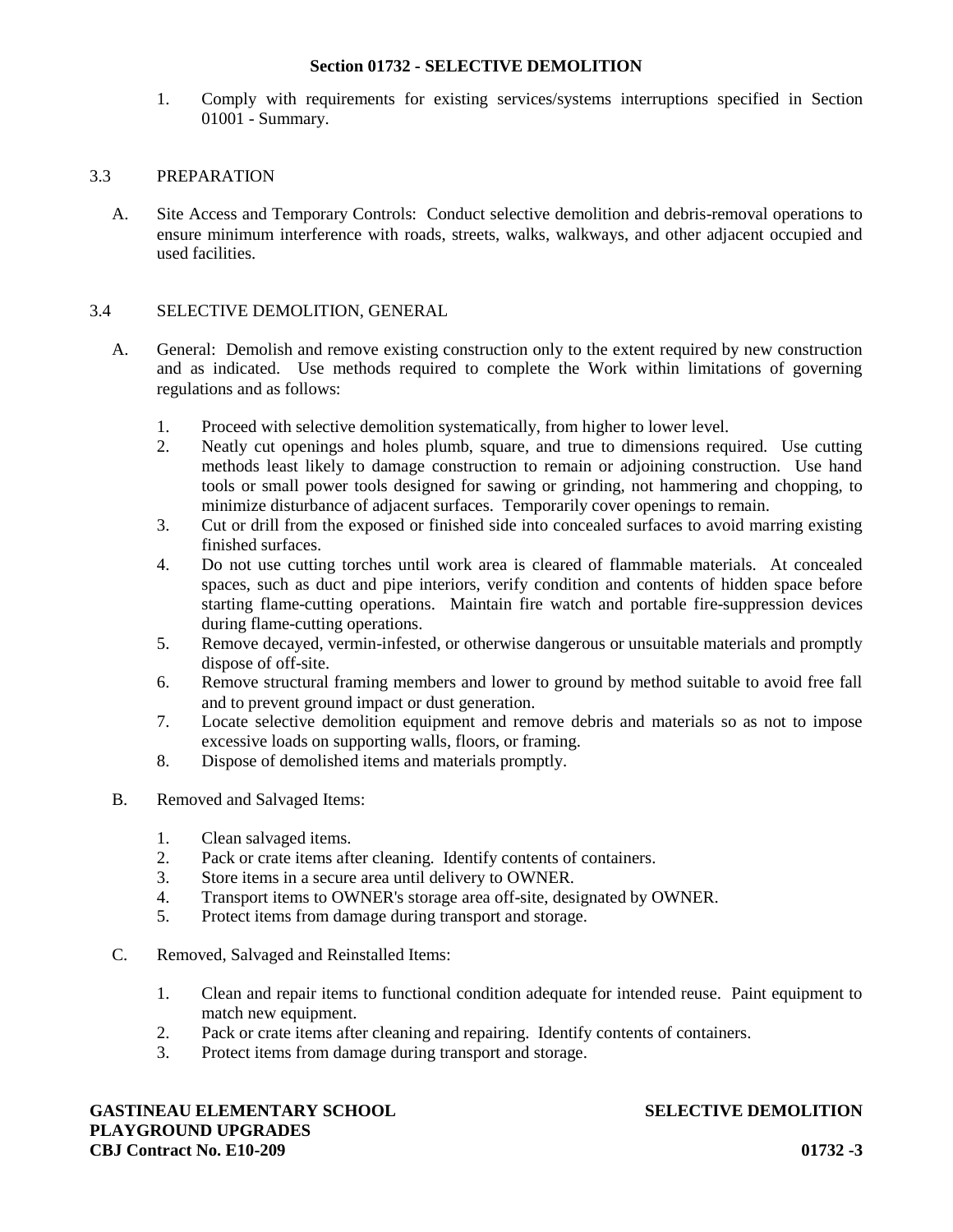- 4. Reinstall items in locations indicated. Comply with installation requirements for new materials and equipment. Provide connections, supports, adjustments, and miscellaneous materials necessary to make item functional for use indicated.
- D. Existing Items to Remain: Protect construction indicated to remain against damage and soiling during selective demolition. When permitted by OWNER, items may be removed to a suitable, protected storage location during selective demolition and cleaned and reinstalled in their original locations after selective demolition operations are complete.

# 3.5 SELECTIVE DEMOLITION PROCEDURES FOR SPECIFIC MATERIALS

A. Asphalt Concrete Pavement: Saw-cut perimeter of area to be demolished, then break up and remove.

# 3.6 DISPOSAL OF DEMOLISHED MATERIALS

- A. General: Except for items or materials indicated to be recycled**,** reused, salvaged, reinstalled, or otherwise indicated to remain OWNER's property, remove demolished materials from Project site and legally dispose of them in an EPA-approved landfill, or as approved by the CBJ Project Manager.
	- 1. Do not allow demolished materials to accumulate on-site.
	- 2. Remove and transport debris in a manner that will prevent spillage on adjacent surfaces and areas.
- B. Burning: Do not burn demolished materials.
- C. Disposal: Transport demolished materials off OWNER's property and legally dispose of them.

## 3.7 CLEANING

A. Clean adjacent structures and improvements of dust, dirt, and debris caused by selective demolition operations. Return adjacent areas to condition existing before selective demolition operations began.

## 3.8 PATCHING

A. Where items are removed and not replaced with new items or construction, patch all unused penetrations and surface marks with materials to match surrounding. Patching to preserve integrity of wall, floor ceiling and roofing assemblies as applicable.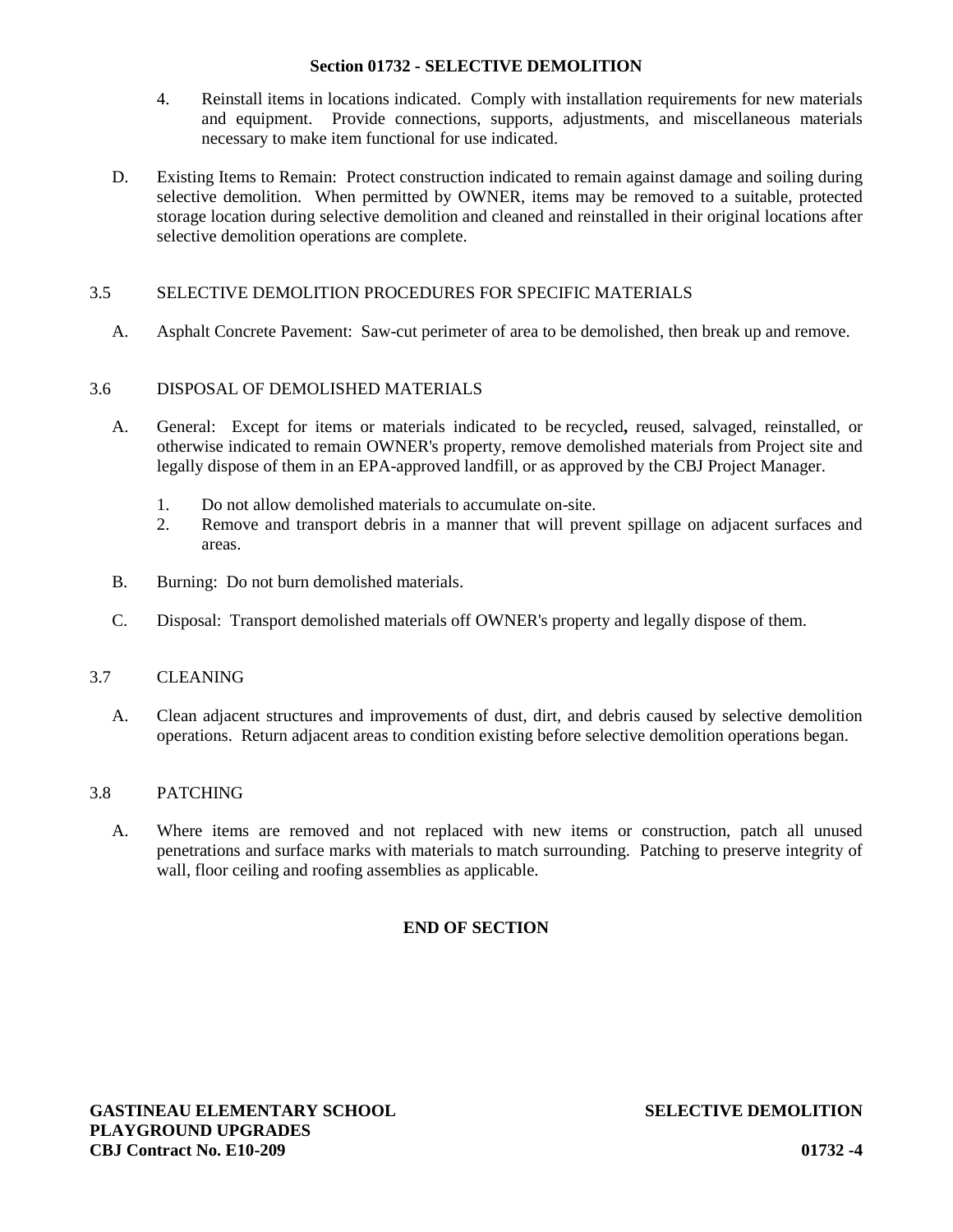# **PART 1 - GENERAL**

# 1.1 REQUIREMENTS INCLUDED

- A. Closeout Timetable
- B. Substantial Completion
- C. Inspection Procedures
- D. Final Acceptance
- E. Closeout Procedures
- F. Final Cleaning.
- G. Operation and Maintenance Data.
- H. Warranties and Bonds.
- I. Spare Parts and Maintenance Materials.
- J. Final Payment

## 1.2 RELATED REQUIREMENTS.

- A. Section 00700 General Conditions
- B. Section 00800 Supplementary General Conditions
- C. Section 01005 Administrative Provisions
- D. Section 01500 Construction Facilities/ Temporary Controls

#### 1.3 CLOSEOUT TIMETABLE

A. The CONTRACTOR shall establish dates for equipment testing, acceptance periods, and on-site instructional periods (as required under the contract). Such dates shall be established not less than one week prior to beginning any of the foregoing items, to allow the OWNER, the OWNER, and their authorized representatives sufficient time to schedule attendance at such activities.

#### 1.4 SUBSTANTIAL COMPLETION

- A. Before requesting inspection for certification of Substantial Completion, complete the following:
	- 1. In the Application for Payment that coincides with the date Substantial Completion is claimed, show 100 percent completion for the portion of the WORK claimed substantially complete.
	- 2. Submit specific warranties, workmanship bonds, maintenance agreements, final certifications and similar documents.
	- 3. Submit maintenance manuals, damage or settlement survey, property survey, and similar record information.
	- 4. Complete start-up testing of systems, and instruction of CBJ Maintenance personnel. Remove temporary facilities from the site, along with construction tools, mock-ups, and similar elements.
	- 5. Complete final clean-up. Touch-up and repair and restore marred exposed finishes.
	- 6. Submit a list of known incomplete work items.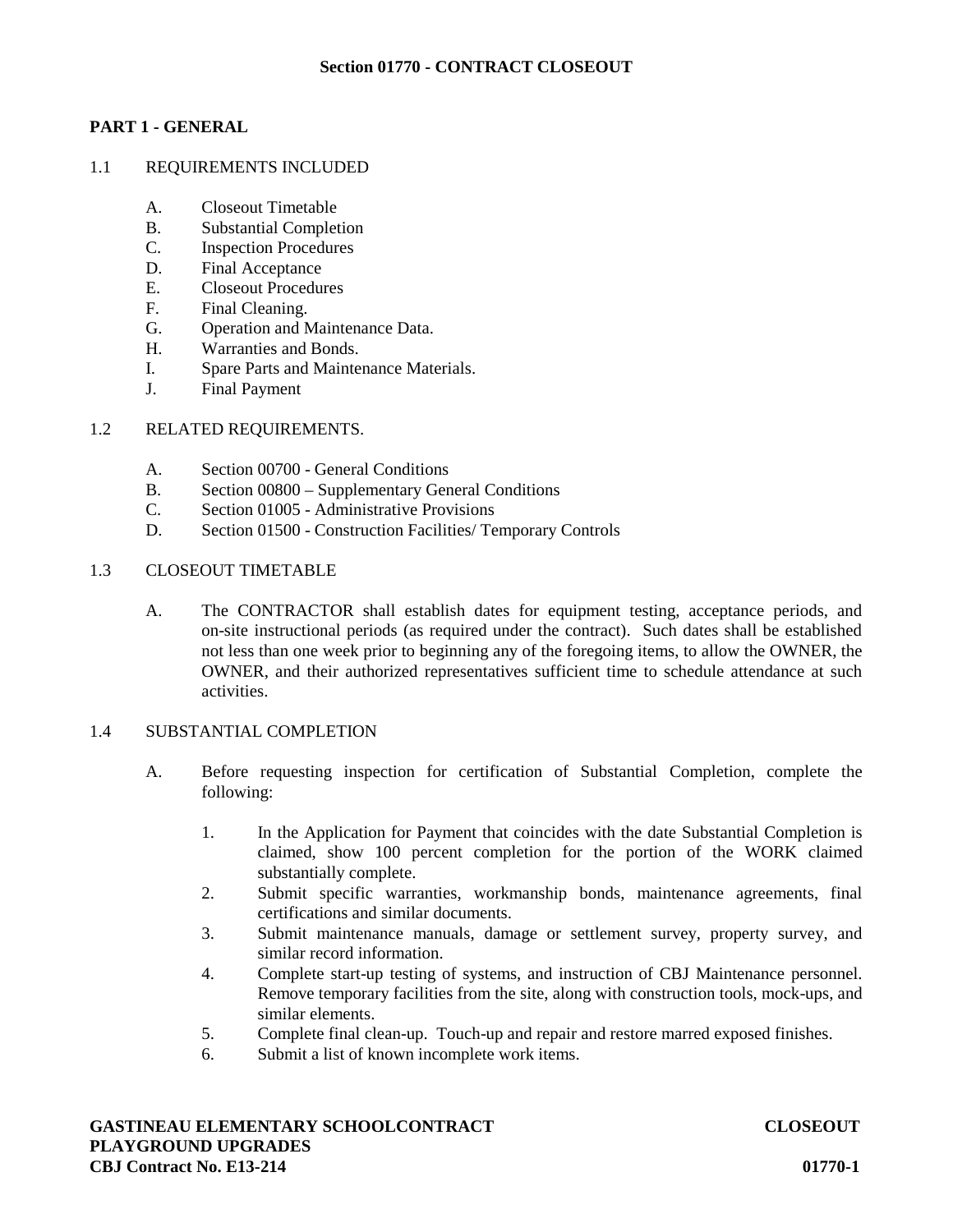## 1.5 INSPECTION PROCEDURES

- A. Upon receipt of a request for inspection for Substantial Completion, the OWNER will proceed and advise the CONTRACTOR of unfilled requirements. The OWNER will prepare the Certificate of Substantial Completion following inspection, or advise the CONTRACTOR of construction that must be completed or corrected before the certificate will be issued.
- B. The OWNER will reinspect the WORK upon receipt of notice by the CONTRACTOR that the WORK has been completed, except items whose completion has been delayed because of circumstances acceptable to the OWNER. If reinspection is requested and the CONTRACTOR has not completed all punch list items, the cost of that inspection will be paid by the CONTRACTOR. Upon completion of reinspection, the OWNER will prepare a certificate of final acceptance, or advise the CONTRACTOR of WORK that is incomplete or of obligations that have not been fulfilled but are required for final acceptance. If necessary, reinspection will be repeated.
- C. The OWNER will repeat inspection when requested and assured by the CONTRACTOR that the WORK has been substantially completed.
- D. Results of the completed inspection will form the basis of requirements for final acceptance.

# 1.6 FINAL ACCEPTANCE

- A. Before requesting inspection for certification of final acceptance and final payment, complete and submit the following:
	- 1. Submit final payment request.
	- 2. Submit a final Change Order request.
	- 3. Submit a copy of the final inspection list stating that each item has been completed or otherwise resolved for acceptance.
	- 4. Submit final meter readings for utilities, a record of stored fuel, and similar data as of Substantial Completion where required.
	- 5. Submit consent of surety to final payment.
	- 6. Submit evidence of continuing insurance coverage complying with insurance requirements.
	- 7. Written guarantees, where required.
	- 8. Maintenance stock items; spare parts; special tools, where required.
	- 9. Certificates of inspection and acceptance by local governing agencies having jurisdiction.
	- 10. Releases from all parties who are entitled to claims against the subject Project, property, or improvement pursuant to the provisions of law.
	- 11. Completed Certificate of Compliance and Release for the CONTRACTOR involved in the WORK included as part of this section, form attached with this section.
	- 12. Before final payment can be made, the CONTRACTOR shall supply a copy of the "Notice of Completion of Public Works" form approved by Wage and Hour Administration of the Labor Standards and Safety Division of the Alaska Department of Labor and Workforce Development.
	- 13. Alaska Department of Labor Employment Security Tax Clearance letter for the Prime CONTRACTOR and all Subcontractors, a copy of which is located at the end of Section 00800 – Supplementary General Conditions.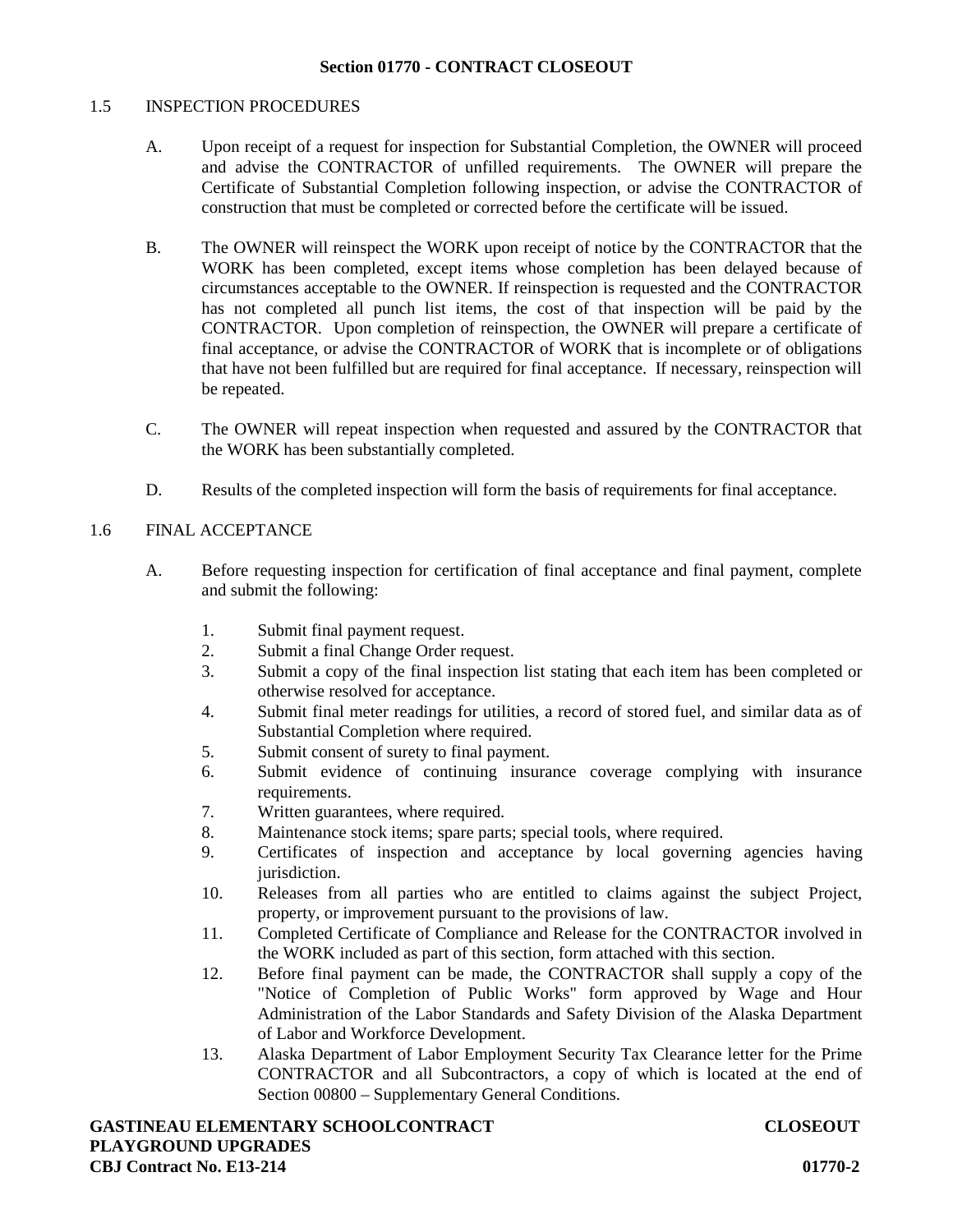#### **Section 01770 - CONTRACT CLOSEOUT**

14. Submit Items 11 through 13 to Jennifer Mannix, Contract Administrator, CBJ- Engineering.

## 1.7 CLOSEOUT PROCEDURES

- A. Comply with procedures stated in General Conditions of the Contract for issuance of Certificate of Substantial Completion.
- B. The OWNER will occupy Project for the purpose of conducting business under provisions stated in certificate of Substantial Completion.
- C. When CONTRACTOR considers Work has reached Final Completion, submit written certification that Contract Documents have been reviewed, Work has been inspected, and the Work is complete in accordance with Contract Documents and requesting OWNER inspection. Provide itemized sign-off of all substantial completion punch list work items.
- D. In addition to submittals required by the Contract, provide submittals required by governing authorities, and submit a final statement of accounting giving total adjusted Contract Price, previous payments, and sum remaining due.
- E. If necessary to reflect final adjusted cost of the Work, the OWNER will issue a summary Change Order containing final adjustments to Contract Price not previously made by Change Order.
- F. The final progress payment will include the remaining balance for Schedule of Values, Mobilization and Demobilization. The final payment will be made upon completion of all close-out submittals and the removal of all of the CONTRACTOR's equipment from property.

## 1.8 FINAL CLEANING

- A. Execute prior to substantial completion inspection.
- B. Clean interior and exterior surfaces exposed to view; remove temporary labels, stains and foreign substances. Clean equipment and fixtures to a sanitary condition.
- C. Clean site; sweep paved areas, rake clean other surfaces.

## 1.9 OPERATION AND MAINTENANCE DATA

- A. Provide operations and maintenance data as defined in specification submittal requirements.
- B. Submit two sets prior to final inspection, bound in letter size,  $8\frac{1}{2}$ " x 11", three-ring side binders with durable plastic covers, and one electronic copy on CD-Rom.
- C. Part 1: Directory listing names, addresses, and telephone numbers of OWNER, and CONTRACTOR.
- D. Part 2: Operation and maintenance instructions, arranged by Specification for each Specification Division, give names, addresses, and telephone numbers of subcontractors and Suppliers. List: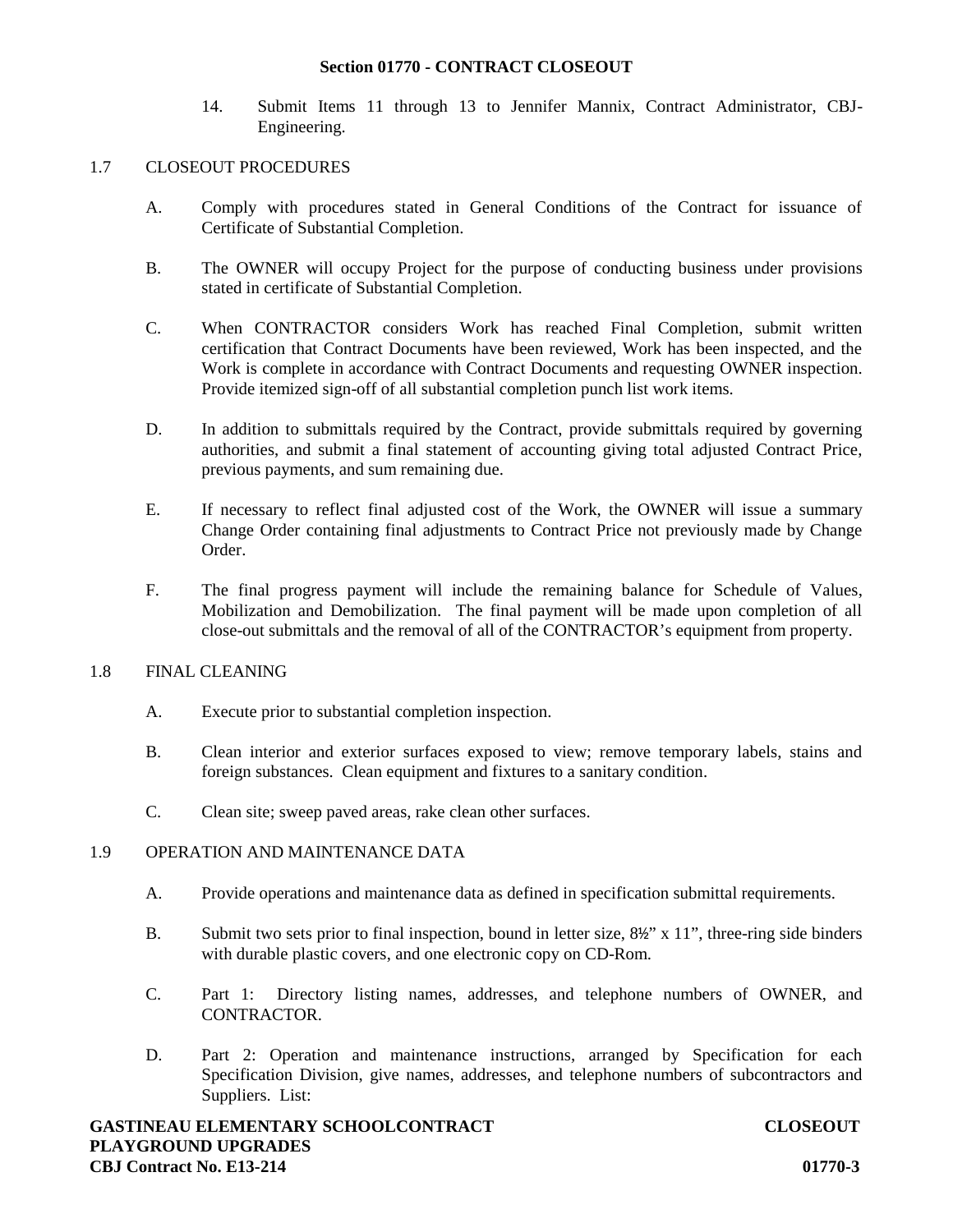## **Section 01770 - CONTRACT CLOSEOUT**

- 1. Appropriate design criteria.
- 2. List of equipment.
- 3. Parts list.
- 4. Operating instructions.
- 5. Maintenance instructions, equipment.
- 6. Shop drawings and product data.
- 7. Warranties.

#### 1.10 WARRANTIES AND BONDS

- A. Provide duplicate, notarized copies. Execute CONTRACTOR's submittals and assemble documents executed by Subcontractors and Suppliers. Provide table of contents and assemble in binder with durable plastic cover. Provide one electronic copy on CD-Rom.
- B. Submit material prior to final Application for Payment. For equipment put into use with the OWNER's permission during construction, submit within ten days after first operation. For items of Work delayed materially beyond date of Substantial Completion, provide updated submittal within ten days after acceptance, listing date of acceptance as start of warranty period.

# 1.11 SPARE PARTS AND MAINTENANCE MATERIALS

A. Provide products, spare parts, and maintenance materials in quantities specified in each Section, in addition to that used for construction of Work. Coordinate delivery of materials with the OWNER. Obtain receipt prior to final payment.

## 1.12 FINAL PAYMENT

- A. Prior to requesting Final Payment, CONTRACTOR is to provide:
	- 1. Consent of surety to final payment and insurance certificates.
	- 2. Alaska Department of Labor Employment Security Tax clearance. A sample form is attached to the end of Section 00800 – Supplementary General Conditions.
	- 3. Signed Alaska Department of Labor Prevailing Wage Notice of Completion of Public Works form.
	- 4. Final Building Permit Approval.
	- 5. Signed City and Borough of Juneau Compliance Certificate and Release form.

# **PART 2 - PRODUCTS**

- 2.1 MATERIALS
	- A. Cleaning Agents: Use cleaning materials and agents recommended by manufacturer or fabricator of the surface to be cleaned. Do not use cleaning agents that are potentially hazardous to health or property or that might damage finished surfaces.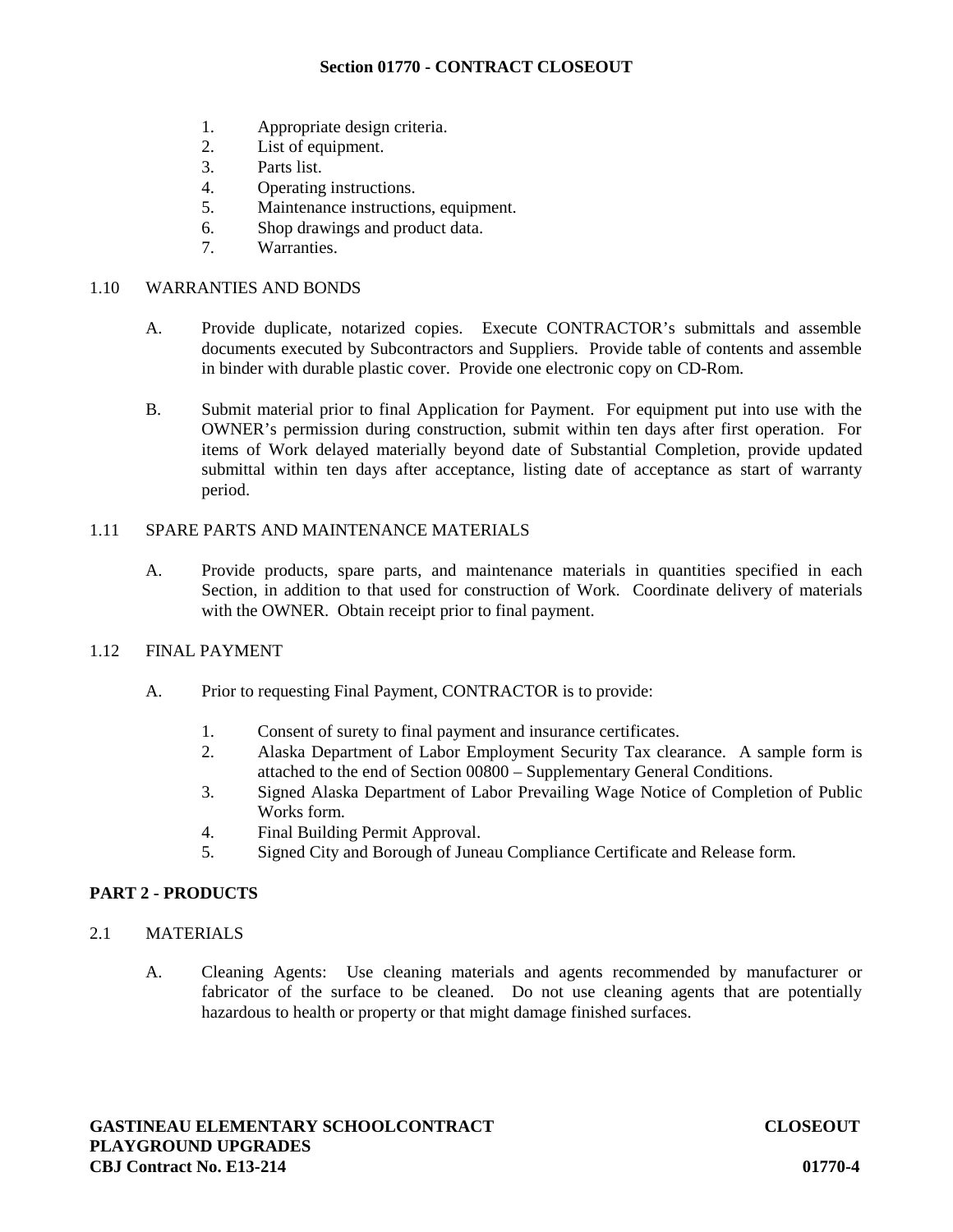# **PART 3 - EXECUTION**

# 3.1 FINAL CLEANING

- A. General: Provide final cleaning. Conduct cleaning and waste-removal operations to comply with local laws and ordinances and Federal and local environmental and antipollution regulations.
- B. Cleaning: Employ experienced workers or professional cleaners for final cleaning. Clean each surface or unit to condition expected in an average commercial building cleaning and maintenance program. Comply with manufacturer's written instructions.
	- 1. Complete the following cleaning operations in the area of the WORK before requesting inspection for certification of Substantial Completion for entire Project or for a portion of Project:
		- a. Clean Project site, yard, and grounds, in areas disturbed by construction activities, including landscape development areas, of rubbish, waste material, litter, and other foreign substances.
		- b. Sweep paved areas broom clean. Remove petrochemical spills, stains, and other foreign deposits.
		- c. Rake grounds that are neither planted nor paved to a smooth, even-textured surface.
		- d. Remove tools, construction equipment, machinery, and surplus material from Project site.
		- e. Touch up and otherwise repair and restore existing finishes marred by construction activities. Replace finishes and surfaces that cannot be satisfactorily repaired or restored or that already show evidence of repair or restoration.
			- 1. Do not paint over "UL" and similar labels, including mechanical and electrical nameplates.
		- f. Wipe surfaces of mechanical and electrical and similar equipment. Remove excess lubrication, paint and mortar droppings, and other foreign substances.
		- g. Leave Project clean and ready for occupancy.
- C. Comply with safety standards for cleaning. Do not burn waste materials. Do not bury debris or excess materials on Owner's property. Do not discharge volatile, harmful, or dangerous materials into drainage systems. Remove waste materials from Project site and dispose of lawfully.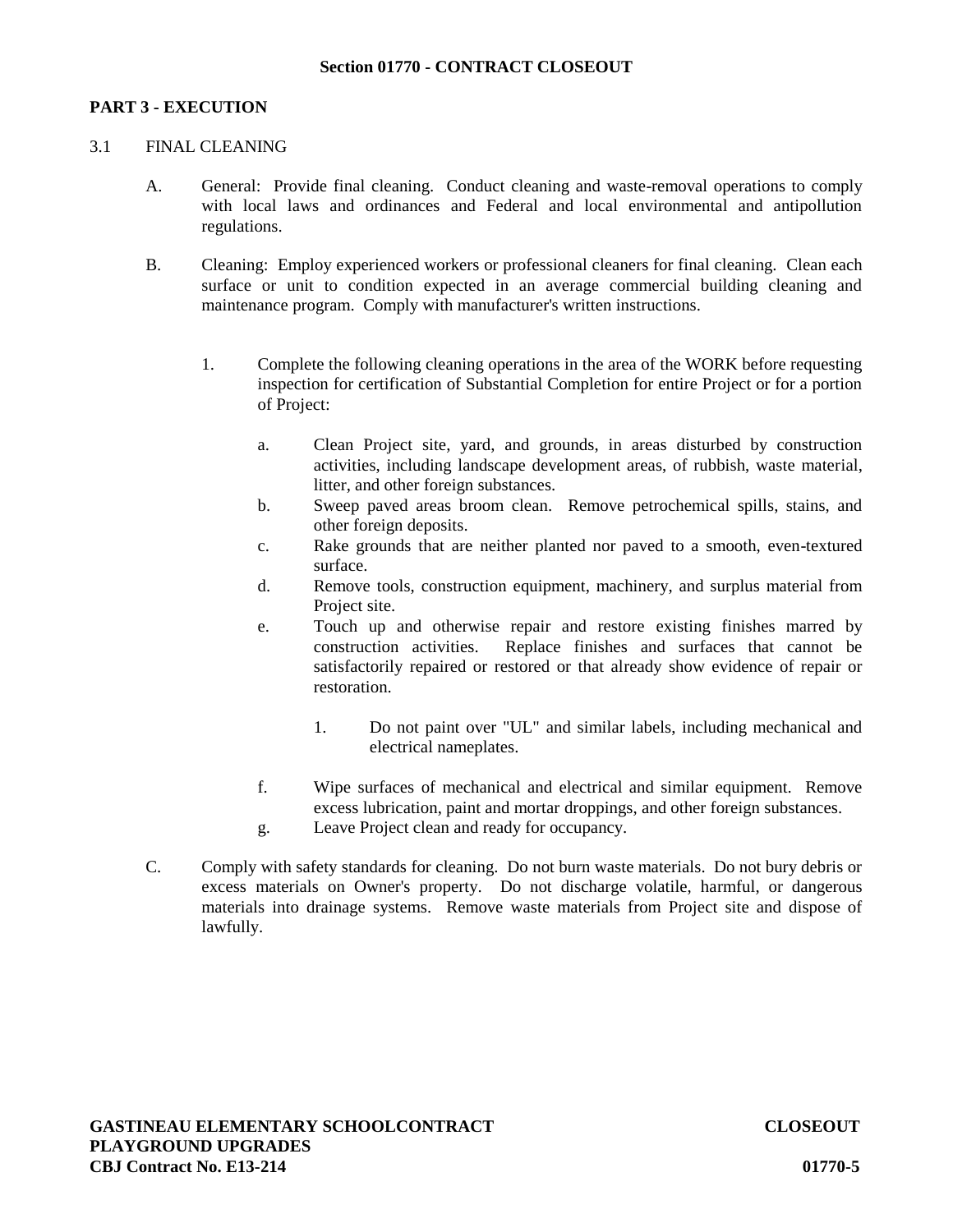#### **Section 01770 - CONTRACT CLOSEOUT**

## **COMPLIANCE CERTIFICATE AND RELEASE FORM**

#### PROJECT: **Gastineau Elementary School Playground Upgrades** CONTRACT NO: **E13-214**

The CONTRACTOR must complete and submit this to the Contract Administrator. The CONTRACTOR shall complete this form with respect to the entire contract.

Completed forms must be submitted upon completion of the Project. All requirements and submittals must be met before final payment will be made to the CONTRACTOR.

*I certify that the following and any referenced attachments are true:*

- All WORK has been performed, materials supplied, and requirements met in accordance with the applicable plans, specifications, and Contract Documents.
- All suppliers and Subcontractors have been paid in full with no claims for labor, materials, or other services outstanding. If all Subcontractors and suppliers are not paid in full, please explain on a separate sheet.
- All employees have been paid not less than the current prevailing wage rates set by the State of Alaska (or U.S. Department of Labor, as applicable).
- All equal employment opportunity, certified payroll and other reports have been filed in accordance with the prime contract.
- The Contract Administrator was advised and approved of all Subcontractors before WORK was performed and has approved any substitutions, additions or deletions of Subcontractors.
- All DBE firms listed as a precondition of the prime contract award must have performed a commercially useful function in order for the work to count to a DBE goal. All DBE firms performed the WORK stated and have received at least the amount claimed for credit in the Contract Documents.
- All DBE Subcontractors must attach a signed statement of the payment amount received, the nature of WORK performed, whether any balance is outstanding, and indicate that no rebates are involved.
- If the amount paid is less than the amount originally claimed for DBE credit, the CONTRACTOR has attached approval from the Contract Administrator for underutilization.

I understand it is unlawful to misrepresent information in order to receive a payment which would otherwise be withheld if these conditions were not met. I am an authorized agent of this firm and sign this freely and voluntarily. The foregoing statements are true and apply to the following project contractor.

Capacity: CONTRACTOR

Firm Name

Signed **Printed Name and Title Date** Date

\_\_\_\_\_\_\_\_\_\_\_\_\_\_\_\_\_\_\_\_\_\_\_\_\_\_\_\_\_\_\_\_\_\_ \_\_\_\_\_\_\_\_\_\_\_\_\_\_\_\_\_\_\_\_\_\_\_\_\_\_\_\_\_\_\_\_ \_\_\_\_\_\_\_\_\_\_\_

*Return completed form to: Jennifer Mannix, Engineering Department, City and Borough of Juneau, 155 South Seward Street, Juneau, AK 99801. Call (907) 586-0873 if we can be of further assistance or if you have any questions.*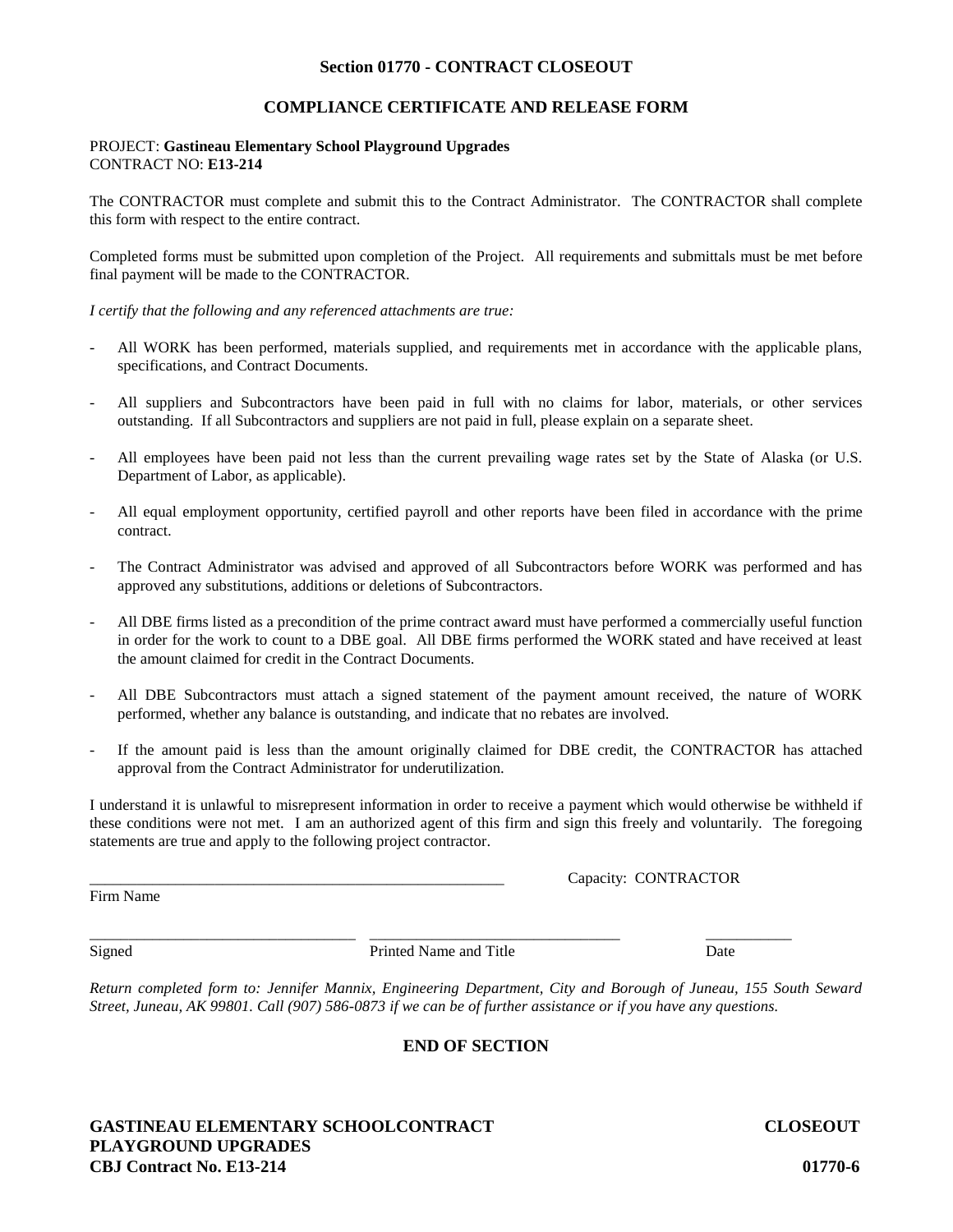#### **SECTION 02202 – EXCAVATION AND EMBANKMENT**

## **PART 1 – GENERAL**

#### 1.1 DESCRIPTION

A. The WORK under this Section includes providing all labor, materials, tools and equipment necessary for excavation and embankment construction to the lines, grades and cross sections indicated in the Drawings or as directed by the ENGINEER.

# **PART 2 – PRODUCTS**

#### 2.1 EXCAVATION

A. All excavation shall be unclassified excavation, and shall consist of excavation and disposal of all materials, of whatever character, encountered in the WORK.

#### 2.2 EMBANKMENT

A. Material for embankment construction shall consist of non-frost-susceptible earth, sand, gravel, fractured rock or combination thereof containing no muck, peat, frozen materials, roots, sod or other deleterious materials, and shall be compactable to the density required by the Specifications.

#### 2.3 SELECTED EMBANKMENT

A. Selected Embankment shall meet all the requirements for Embankment Material, and in addition, shall have a plasticity index not greater than 6 as determined by AASHTO T 90 and shall contain no more than 6% by weight of material passing the 200 mesh sieve. The percentage of material passing the 200 mesh sieve shall be determined using only the material which passes a 3 inch sieve.

## 2.4 SUBBASE, GRADING A

| <b>SIEVE</b><br><b>DESIGNATION</b> | PERCENT PASSING<br><b>BY WEIGHT</b> |
|------------------------------------|-------------------------------------|
| 4-Inch                             | 100                                 |
| $2$ -Inch                          | $85 - 100$                          |
| No. 4                              | $30-70$                             |
| $No. 200*$                         | 6 Max.                              |

A. Subbase, Grading A shall conform to the following gradation:

*\*Gradation shall be determined on that portion passing the 3-inch screen*

B. The amount of No. 200 material shall have no more than 3% by weight less than the 0.02 mm size.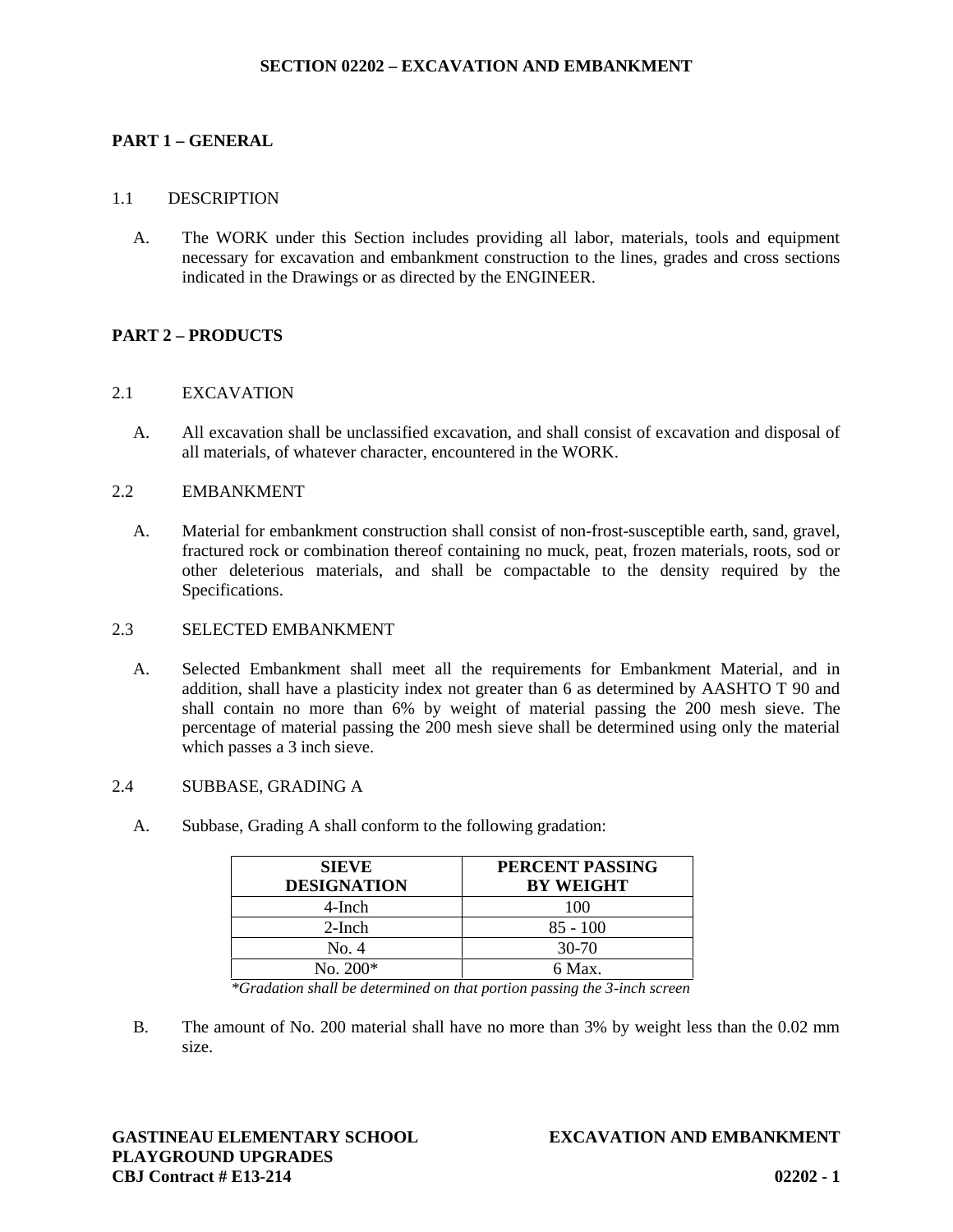## **SECTION 02202 – EXCAVATION AND EMBANKMENT**

- C. Subbase, Grading A, shall contain no muck, frozen material, roots, sod or other deleterious matter. It shall have a liquid limit not greater than 25 and plasticity index not greater than 6 as determined by AASHTO T 89 and T 90.
- D. Subbase, Grading A, shall meet the quality requirements of AASHTO M 147 except that ATM T-1 and T-7 will be substituted for AASHTO T 11, T 27, and T 88.

## 2.5 BORROW

- A. Borrow shall meet the requirements for Embankment above.
- 2.6 SELECTED BORROW
	- A. Selected Borrow shall meet the requirements for Selected Embankment above.

# **PART 3 – EXECUTION**

## 3.1 EXCAVATION

- A. Clear pea gravel and drain rock surfacing in excavation areas prior to beginning excavation operations. The CONTRACTOR shall conduct all operations to prevent contaminating useable pea gravel and drain rock.
- B. Excavations shall be reasonably smooth and uniform to the lines, grades and cross sections shown in the Drawings or as directed by the ENGINEER. Excavations shall be conducted to ensure that material outside of excavation limits remains undisturbed.
- C. Excavations shall be protected from erosion and maintained to drain freely at all times.
- D. When excavation to the limits indicated on the Drawings encounters unsuitable underlying material, the ENGINEER may require the CONTRACTOR to remove the unsuitable material and backfill with approved material. The CONTRACTOR shall take the necessary cross section measurements before backfill is placed in order to measure the amount of unsuitable material removed.
- E. Excavated soils that do not meet the requirements for embankment material and surplus suitable excavation shall be disposed of by the CONTRACTOR at a location and in a manner approved by the ENGINEER. No material may be wasted without the prior approval of the ENGINEER.
- F. The CONTRACTOR is responsible for securing a waste disposal site if none is indicated on the Drawings. The CONTRACTOR shall obtain the written permission of the landowner for use of all disposal sites, and shall either obtain any required permits or assure that they have been obtained by others. If required by the ENGINEER, the CONTRACTOR shall furnish the permit numbers of all required permits for the disposal sites. The costs of securing such sites shall be borne by the CONTRACTOR.
- G. Excavated areas for play structure fall zone areas shall have a minimum 1% slope toward underdrain.

**GASTINEAU ELEMENTARY SCHOOL EXCAVATION AND EMBANKMENT PLAYGROUND UPGRADES CBJ Contract # E13-214 02202 - 2**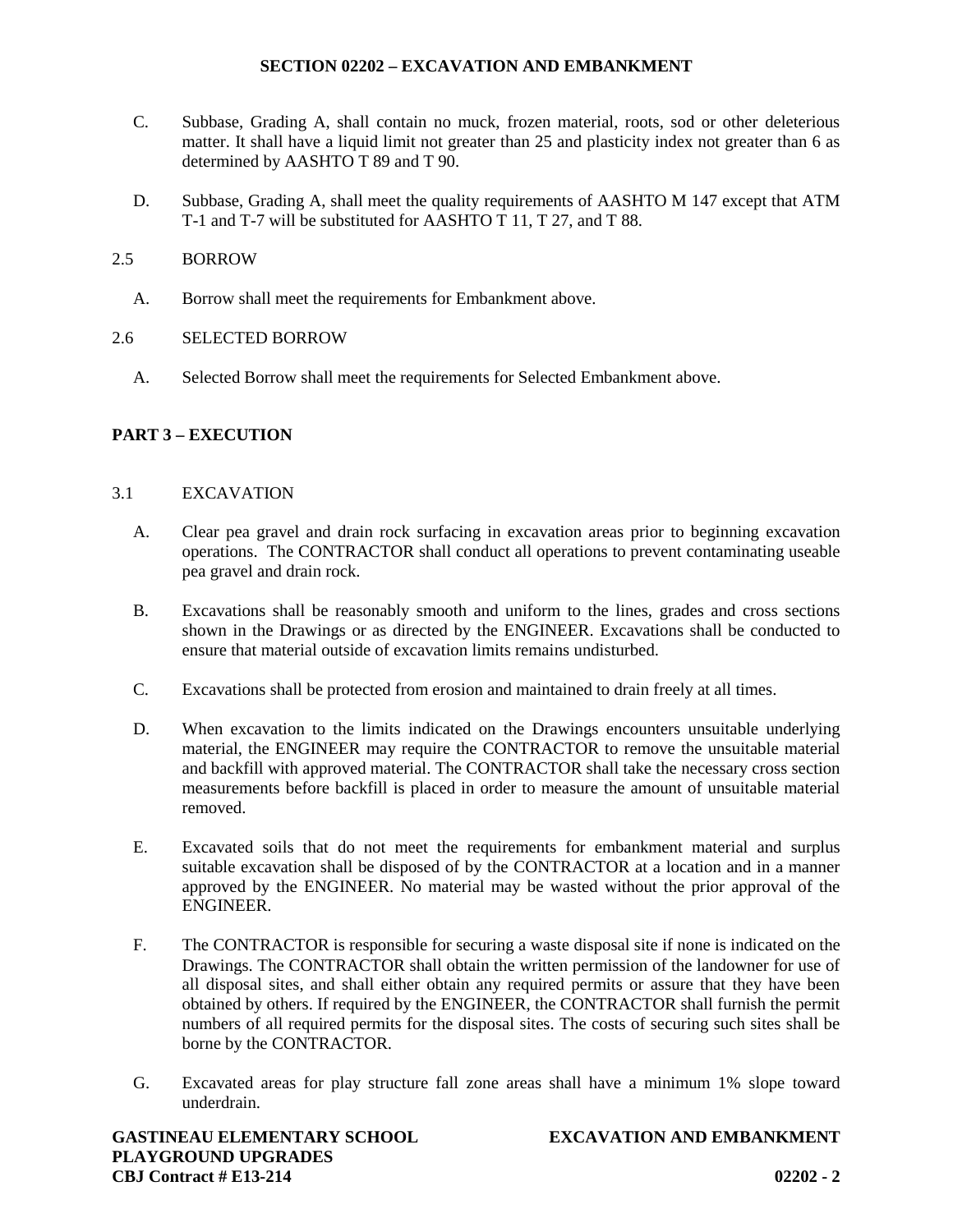#### **SECTION 02202 – EXCAVATION AND EMBANKMENT**

- H. All excavated soils that meet the requirements for embankment material shall be reused as backfill. Additional materials not used for backfill shall be disposed of by the CONTRACTOR.
- I. Temporary storage of useable or suitable excavation is the responsibility of the CONTRACTOR, and no additional payment will be made.
- J. The CONTRACTOR shall conduct all operations to prevent contaminating useable excavation with unsuitable material.
- K. The CONTRACTOR shall provide added care when excavating adjacent to existing fences and structures. Damage caused to existing fences and structures by the CONTRACTOR shall be repaired at the CONTRACTOR's expense.
- L. After excavation to the subcut limit is complete and prior to placing separation and reinforcement fabric, if required, and backfilling with Borrow or Selected Borrow the bottom of the subcut shall be compacted with an excavator or backhoe-mounted vibrating compactor until a firm base for the backfill material is obtained.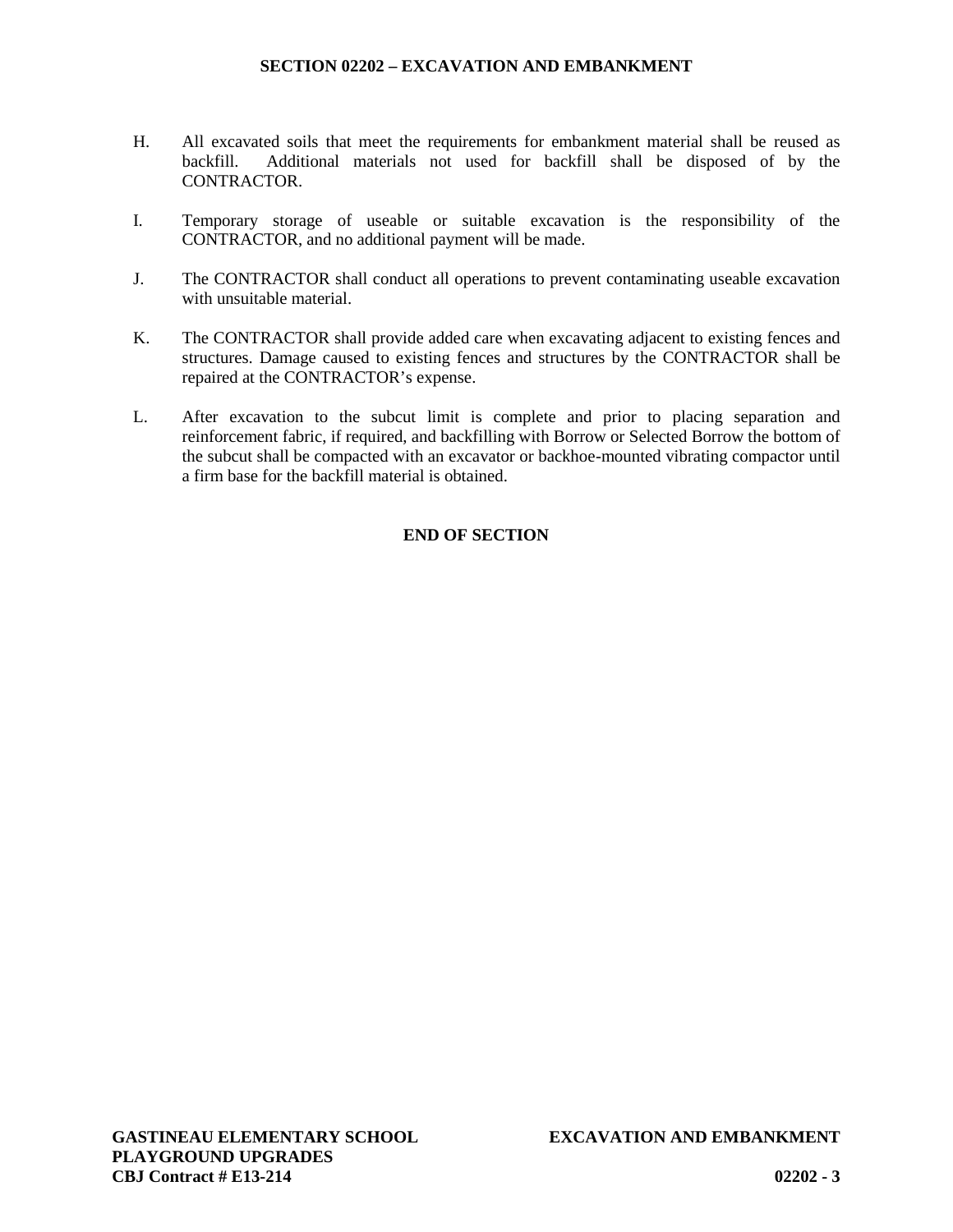#### **PART 1 - GENERAL**

#### 1.01 DESCRIPTION

A. The WORK under this Section includes providing all labor, materials, tools and equipment necessary for the excavation and backfill required for installation of pipelines and other appurtenances; and for ground surface restoration, including pavement.

#### **PART 2 - MATERIALS**

#### 2.01 TRENCH EXCAVATION

A. Trench excavation shall consist of all material, of whatever nature, excepting liquids, excavated from trenches within the limits of the WORK.

#### 2.02 BEDDING

A. Bedding, Class A, shall be aggregate conforming to the following gradation:

| <b>Sieve Designation</b> | <b>Percent Passing by</b> |  |  |  |
|--------------------------|---------------------------|--|--|--|
|                          | Weight                    |  |  |  |
| $1 - 1/2$ "              | 100                       |  |  |  |
| No. 4                    | $0 - 35$                  |  |  |  |
| No. 200                  | $0 - 8$                   |  |  |  |

B. Bedding material for pipe placement shall be non-frost susceptible material.

#### 2.03 BACKFILL

A. Backfill is defined as material placed above the level of bedding material. Backfill material consists of native material excavated from the trench that is determined by the OWNER to be suitable as backfill. Backfill material used under asphalt or concrete pavement, as shown on the Drawings, shall be non-frost-susceptible, granular material that is free of rocks larger than six inches, much, frozen material, lumps, organic material, trash, lumber, or other debris. All backfill material available from trench excavation shall be utilized prior to the use of the imported backfill.

#### 2.04 IMPORTED BACKFILL

A. Imported backfill shall be granular material, free draining, free of much, frozen material, lumps, or organic material and shall conform to the following gradation:

| <b>Sieve Designation</b> | <b>Percent Passing by</b> |  |  |
|--------------------------|---------------------------|--|--|
|                          | Weight                    |  |  |
| 3"                       | 100                       |  |  |
| No. $4 *$                | 20-70                     |  |  |
| No. 200 $*$              | በ-6                       |  |  |

\*Gradation shall be determined on that portion passing the three inch screen.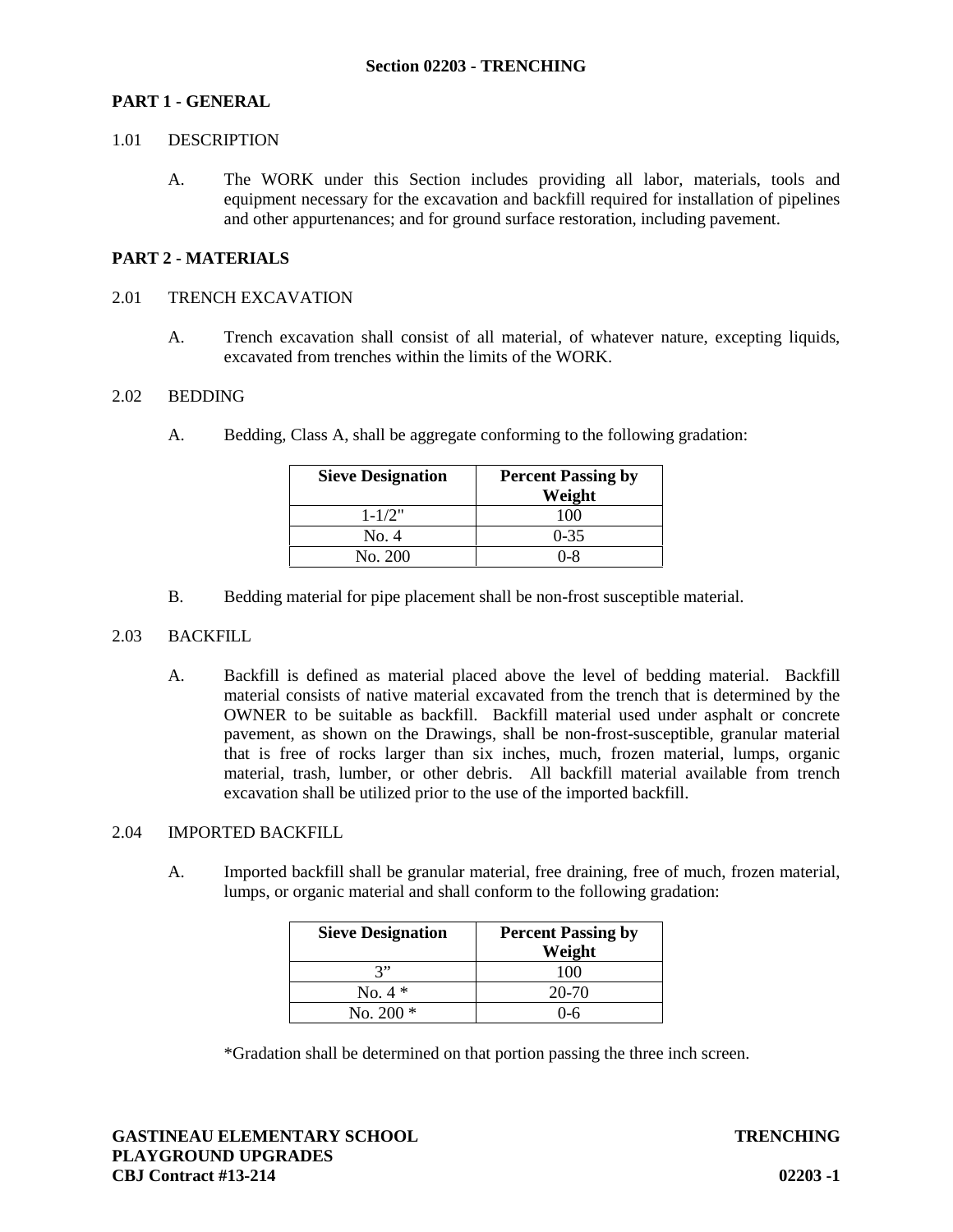#### 2.05 AGGREGATE BASE

A. Aggregate base shall conform to Grading D-1 of Section 02204 - Base Course.

# **PART 3 - EXCECUTION**

#### 3.01 EXCAVATION

- A. Prior to excavating trenches, all necessary clearing of pea gravel surfacing shall be completed to prevent mixing of pea gravel surfacing with excavated materials.
- B. Excavation for trenches shall conform to the lines and grades shown. The CONTRACTOR shall also do any WORK necessary to prevent surface water from entering the trench.
- C. Excavation of any and all material more than six inches below the invert of the pipe as shown on the Drawings shall be done only when ordered in writing by the OWNER. The material so excavated will be handled in the manner described below:
	- 1. All excavated material suitable for use as backfill shall be piled in an orderly manner separately from unsuitable material, at a sufficient distance from the edge of the trench to prevent material from sloughing or sliding back into the trench. When the trench is in a traveled roadway the OWNER may require removal and temporary storage of excavated material elsewhere.
	- 2. Materials unsuitable for use as backfill shall be hauled to a CONTRACTOR furnished disposal site off of the Project, unless otherwise directed in writing by the OWNER. The CONTRACTOR is responsible for securing waste disposal sites if none is indicated on the Drawings. The CONTRACTOR shall obtain the written permission of the landowner for use of all disposal sites, and shall either obtain any required permits or assure that they have been obtained by others. If requested by the OWNER, the CONTRACTOR shall furnish the permit numbers of all required permits for the disposal sites. The cost of securing such sites shall be borne by the CONTRACTOR.
	- 3. If the CONTRACTOR fails to comply with the provisions of any city ordinance or permit pertaining to waste disposal or disposal sites, the OWNER shall have the right, after giving 30 days written notice, to bring the disposal sites into compliance and collect the cost of the WORK from the CONTRACTOR, either directly or by withholding monies otherwise due under the contract.
- D. No more than 150 feet of trench shall be open in advance of laying the pipe, and no more than ten feet of trench shall remain open at the end of each working period. When the trench is in a traveled way open for public use during the project, it shall be completely backfilled, in accordance with the Specifications, and opened to traffic at the end of each working period, unless otherwise approved by the OWNER.
- E. No explosives shall be used.
- F. The CONTRACTOR shall protect and preserve all existing pavement not designated for replacement, throughout the entire construction period. No tracked equipment may be operated on any pavement without first protecting the pavement with pavement pads approved by the OWNER. All pavement which is damaged in any manner by the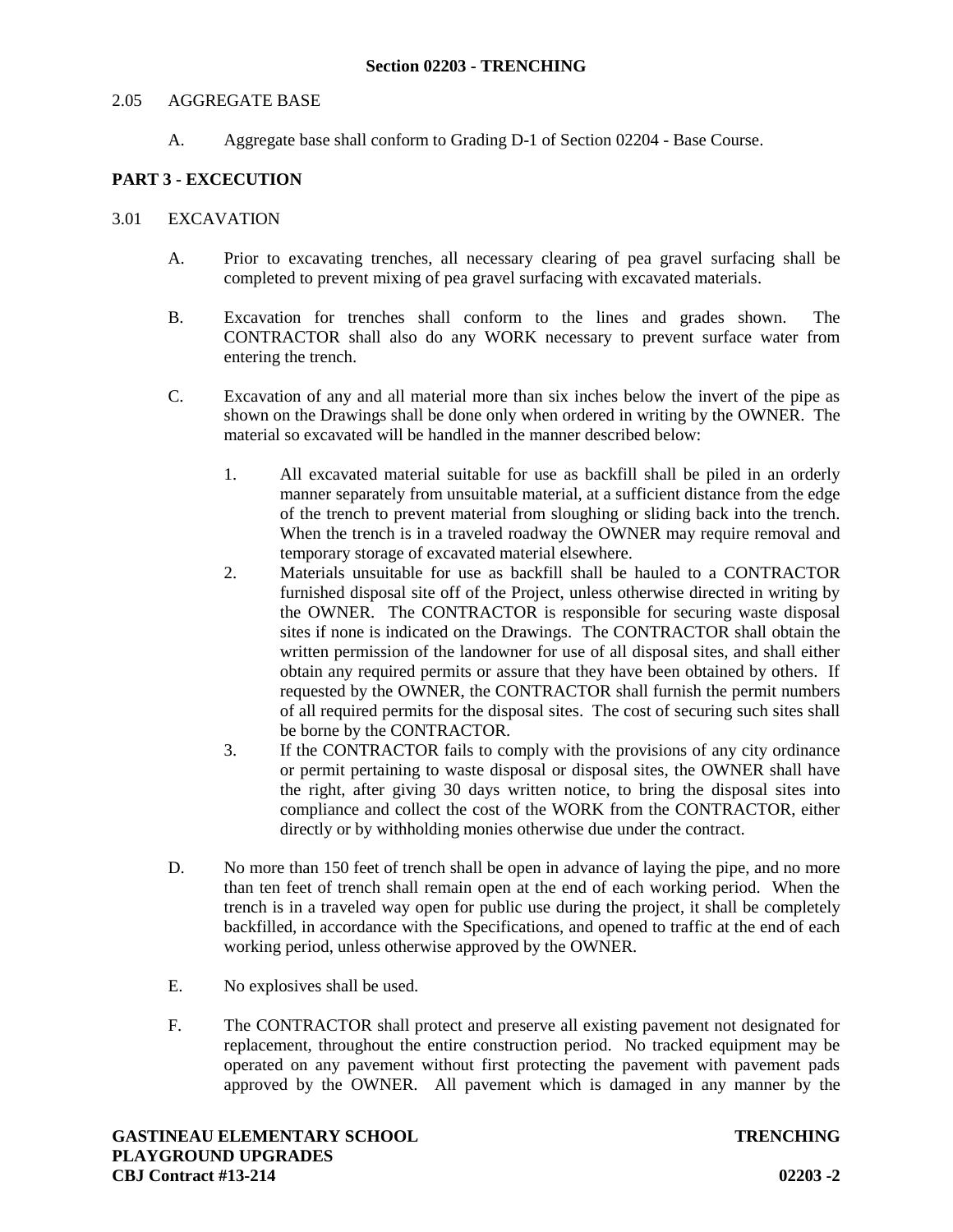#### **Section 02203 - TRENCHING**

CONTRACTOR's operations shall be restored to original or better condition at the CONTRACTOR's expense.

- G. Where required to prevent caving of the trench, or by any safety law or regulation such as OSHA, the CONTRACTOR shall furnish and install bracing and/or sheeting to protect the excavation. This bracing and/or sheeting shall be removed as trench backfill progresses.
- H. The CONTRACTOR shall remove and dispose of all water entering the excavation. Disposal of water shall be done in a manner to prevent damage or nuisance to adjacent property, and in accordance with all applicable laws and regulations. Pumps shall be adequate to maintain a dry trench during the bedding, pipe installation, and initial backfill to an elevation at least one foot above the top of pipe. No backfill may be placed in standing water under any circumstances.
- I. The CONTRACTOR shall provide temporary support of existing structures, as necessary, to protect the structures from settlement or other disturbances caused by construction activities. All structures disturbed by the CONTRACTOR's activities shall be returned to original condition, or better.
- J. Provide and maintain dewatering operations as necessary to ensure erosion control, stability of excavations and constructed slopes, that excavations do not flood and that damage to subgrades and permanent structures is prevented. Prevent surface water from entering the excavations by grading, dikes or other means. Accomplish dewatering without damaging existing buildings adjacent to the excavation. Remove dewatering system when no longer needed.
- K. Prior to excavating below ground-water level place dewatering system into operation and lower water to below the limits of excavation. Utilize wells, well points, sumps or similar methods complete with pumping equipment, standby power, valves, appurtenances, water disposal, and surface water controls. Dispose of water removed by dewatering in a manner that avoids endangering public health, damage to property, or damage to portions of the work under construction or completed work. Provide sumps, sediment basins, and other flow control devises as required by authorities having jurisdiction.

## 3.02 BEDDING

- A. Bedding shall be placed in conformance with the Drawings. Before placing any bedding material, the bottom of the trench shall be hand raked ahead of the pipe laying operation to remove stones and lumps which will interfere with smooth and complete bedding of the pipe. The specified bedding material shall then be placed in layer(s) the full width of the trench, each layer not exceeding eight inches in thickness loose measure, and compacted to 95% of maximum density as determined by AASHTO T 180 D, until the elevation of the plan grade for the pipe invert is attained. The pipe bed shall then be fine graded by hand and compacted as above. Bell holes shall be hand dug at the location of joints and shall be of sufficient size to allow proper making of the joint and to prevent the collar or bell of the pipe from bearing on the bottom of the trench.
- B. After the pipe has been laid and approved for covering, the specified bedding material shall be placed evenly on both sides of the pipe for the full width of the trench. Approval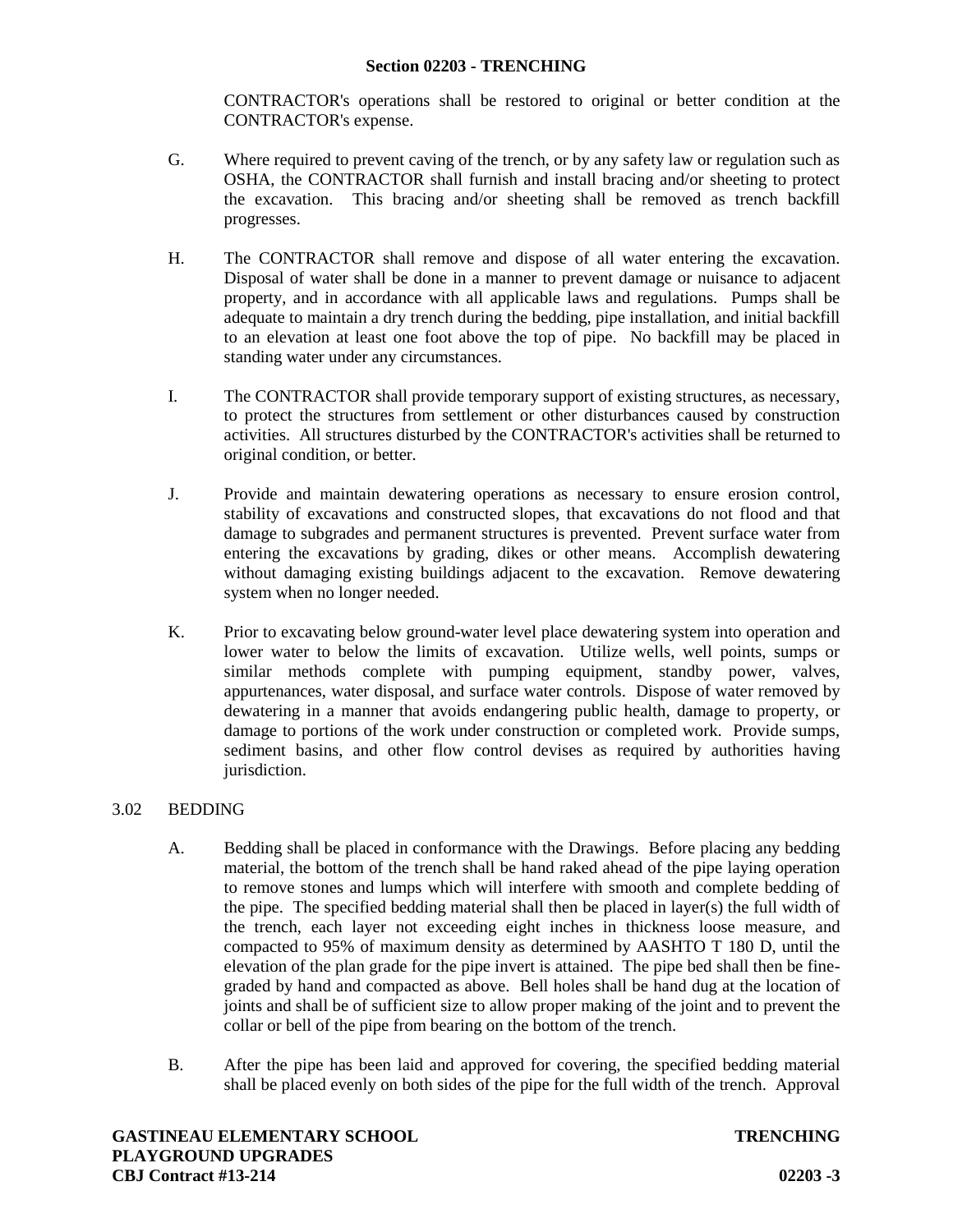#### **Section 02203 - TRENCHING**

for covering does not imply final acceptance of the pipe, or relieve the CONTRACTOR in any way of responsibility to complete the Project in conformance with the Drawings and Specifications. Bedding material shall be placed in layers. The thickness, loose measure, or the first layer shall be either one-half the outside diameter of the pipe plus two inches or eight inches, whichever is least. This layer shall be compacted as specified above to provide solid support to the underside of the pipe.

- C. The bedding material shall be placed and compacted in layers not more than eight inches in thickness, loose measure, up to a plane 12 inches above the top of the pipe.
- D. The initial density test at any location will be paid for by the OWNER. If the initial test shows that the material compaction is not as specified, the CONTRACTOR shall modify the compaction methods used, as approved by the OWNER, and have the material retested until the tests show that the compaction method meets with the Specification requirements. If the CONTRACTOR's compaction methods are not consistent and/or do not meet the requirements of these Specifications, the OWNER reserves the right to undertake additional compaction tests as necessary to determine the extent of substandard compaction, and to charge the CONTRACTOR for all such tests.

## 3.03 BACKFILL

- A. The trench shall be backfilled above the bedding material, as shown, with approved material saved from trench excavation. If there is not sufficient approved material from the excavation, the backfilling of the trench shall be completed utilizing imported backfill. The backfill and/or imported backfill shall be compacted to 95% of optimum density within the street and sidewalk limits, as shown on the Drawings, and 90% elsewhere, as determined by AASHTO T 180 D. Lifts shall not exceed 12 inches in depth for loose material. After backfilling of the trench is completed, any excess material from trench excavation shall be hauled to a CONTRACTOR furnished disposal site off of the Project.
- B. Where trenches cross traveled ways open to the public during the project backfilling shall be done immediately following excavation and laying of the pipe. All crossings shall be backfilled, compacted, and open to traffic at the end of each working period. Major road crossings shall be excavated and backfilled in half widths of the traveled way so that at least one-lane of the traveled way is open to controlled traffic at all times during the WORK. All WORK performed within a right-of-way shall be done in conformance with the appropriate permits issued by the respective agency having jurisdiction over the right of-way.
- C. The initial density test at any location will be paid for by the OWNER. If the initial test shows that the material compaction is not as specified, the CONTRACTOR shall modify the compaction methods used, as approved by the OWNER, and have the material retested until the tests show that the compaction meets the Specification requirements. If the CONTRACTOR's compaction methods are not consistent and/or do not meet the requirements of these Specifications, the OWNER reserves the right to undertake additional compaction tests as necessary to determine the extent of substandard compaction, and to charge the CONTRACTOR for all such tests.

# **END OF SECTION**

**GASTINEAU ELEMENTARY SCHOOL TRENCHING PLAYGROUND UPGRADES CBJ Contract #13-214 02203 -4**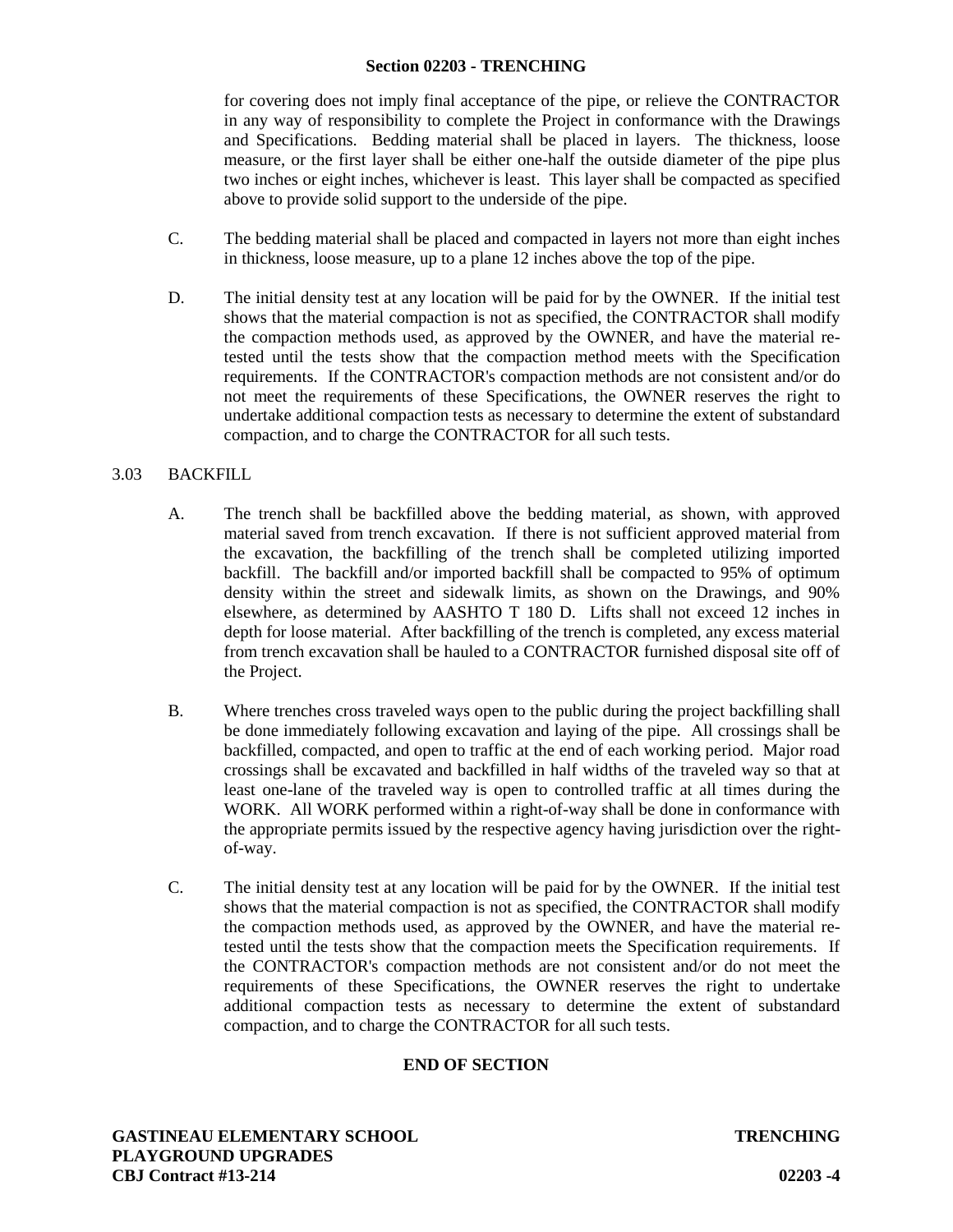# **PART 1 - GENERAL**

#### 1.1 DESCRIPTION

A. The WORK under this Section includes providing all labor, materials, tools and equipment necessary for furnishing and placing one or more layers of aggregate base or leveling course on a prepared surface to the lines and grades shown on the Drawings.

## **PART 2 - PRODUCTS**

## 2.1 MATERIAL

- A. Aggregate base course shall consist of crushed gravel or crushed stone, conforming to the quality requirements of AASHTO M 147. The aggregate shall be free from lumps, balls of clay, or other objectionable matter, and shall be durable and sound.
	- 1. Base course shall be sampled according to "WAQTC FOP for AASHTO T2 Sampling Aggregates" as described in the *Alaska Test Methods Manual*, published by the Alaska Department of Transportation and Public Facilities.
	- 2. Coarse aggregate (that material retained on the No. 4 sieve) shall be crushed stone and shall consist of sound, tough, durable rock of uniform quality. Rock shall be free of schist that cleaves along preferred foliation planes. Rock shall be free of platy mineral grains. Metamorphosed rock shall be free of slaty cleavage. All material shall be free from clay balls, vegetable matter or other deleterious matters. Coarse aggregate shall not be coated with dirt or other finely divided mineral matter. All aggregates shall be free of roots and wood. In addition, coarse aggregate shall meet the following requirements:

| <b>Property</b>        | Value     | <b>Test Method</b>  |
|------------------------|-----------|---------------------|
| L.A. Wear, %           | $25$ max. | AASHTO T 96         |
| Degradation Value      | 45 min.   | <b>ATM 313</b>      |
| Fracture, %            | 70 min.   | WAQTC FOP for       |
|                        |           | AASHTO TP 61        |
|                        |           |                     |
| Sodium Sulfate Loss, % | 9 max.    | <b>AASHTO T 104</b> |

- 3. Aggregate shall nor exceed eight (8) percent thin -elongated pieces as determined by ATM 306.
- 4. Fine Aggregate: Fine aggregate (passing the No. 4 sieve) shall meet the quality requirements of AASHTO M 29.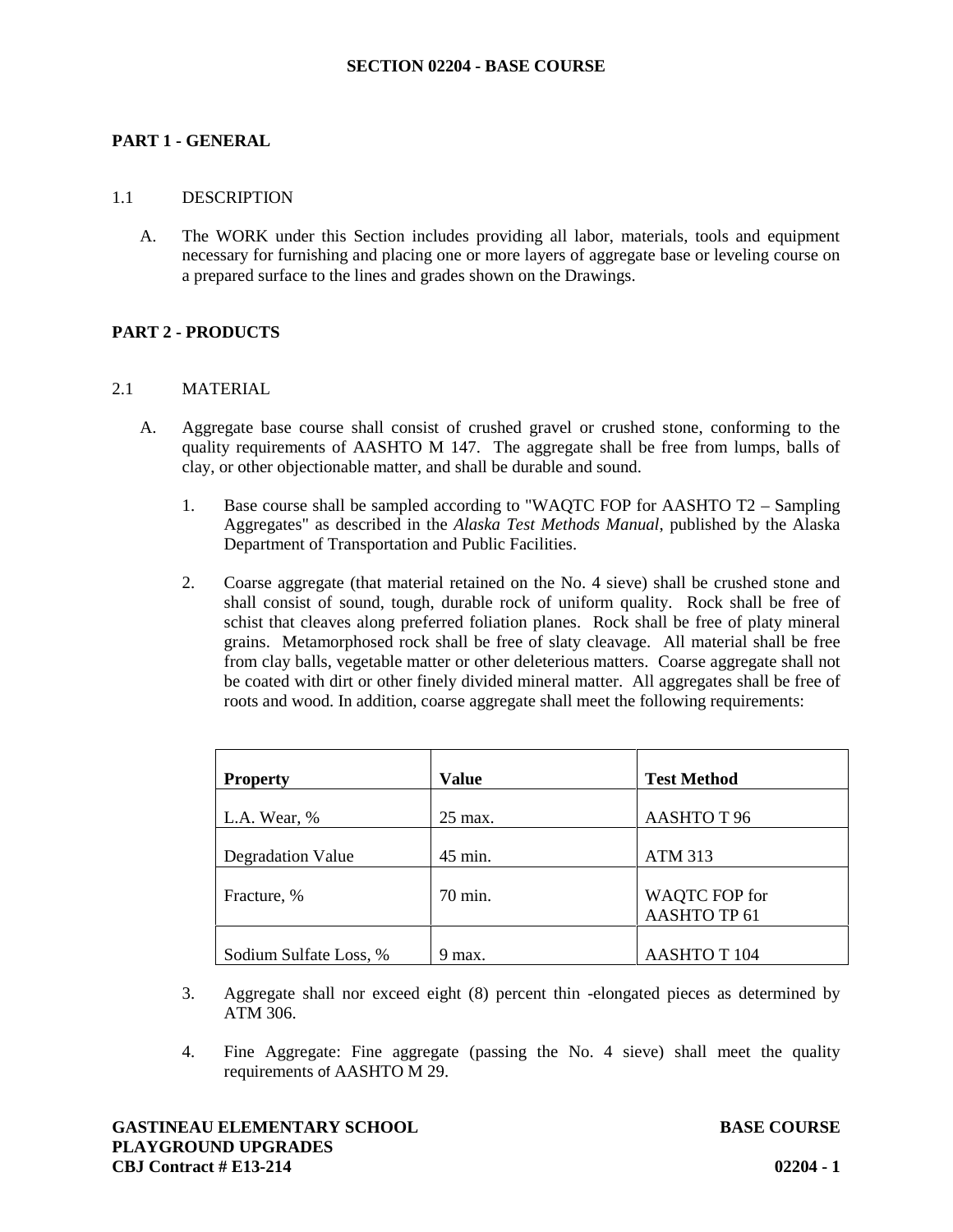#### **SECTION 02204 - BASE COURSE**

B. Base course material shall conform to one of the following gradations as specified:

## **BASE COURSE GRADATIONS**

|                               |              |        |           | (Ferrent passing by weight) |           |           |          |       |
|-------------------------------|--------------|--------|-----------|-----------------------------|-----------|-----------|----------|-------|
| <b>Sieve</b><br><b>Design</b> | $\mathbf{A}$ | B      | $\bf C$   | $C-1$                       | D         | $D-1$     | $\bf{E}$ | $E-1$ |
| $\overline{4}$                | 100          |        |           |                             |           |           |          |       |
| $\overline{2}$                | 85-100       | 100    |           |                             |           |           |          |       |
| $1 - 1/2$                     |              |        |           | 100                         |           |           |          |       |
| $\mathbf{1}$                  |              |        | 100       | 70-100                      | 100       | 100       |          |       |
| 3/4                           |              |        |           | 60-90                       | 100       | 70-100    | 100      |       |
| $3/8$                         |              |        |           | 45-75                       |           | 50-80     |          | 100   |
| No. 4                         | 30-70        | 30-70  | 40-75     | $30 - 60$                   | 45-80     | $35 - 50$ |          | 45-80 |
| No. 8                         |              |        |           | $22 - 52$                   |           | $20 - 35$ |          | 32-80 |
| No. 10                        |              |        | $25 - 55$ |                             | $30 - 65$ |           |          |       |
| No. 40                        |              |        |           | $8 - 30$                    |           | $8-20$    |          |       |
| No. 200                       | $0 - 10$     | $3-10$ | $4 - 10$  | $0-6$                       | $4 - 12$  | $0-6$     | $0-6$    | $0-6$ |

(Percent passing by weight)

- C. For gradings C, D, and E, at least 50% by weight of the particles retained on the No. 4 sieve shall have at least one fractured face as determined by Alaska T-4.
- D. For gradings C-1, D-1, and E-1, at least 70% by weight of the particles retained on a No. 4 sieve shall have at least one fractured face as determined by Alaska T-4.

## **PART 3 - EXECUTION**

- 3.1 GENERAL
	- A. Prior to placement of the base course, the underlying surface shall be prepared by dressing, shaping, wetting or drying, and compacting of the underlying material to a minimum density of 95% as determined by AASHTO T 180-D. Surfaces shall be cleaned of all foreign substances and debris.
	- B. Any ruts or soft yielding spots that may appear shall be corrected by loosening and removing unsatisfactory material and adding approved material as required, reshaping, and recompacting the affected areas to the lines and grades indicated on the Drawings. If required by the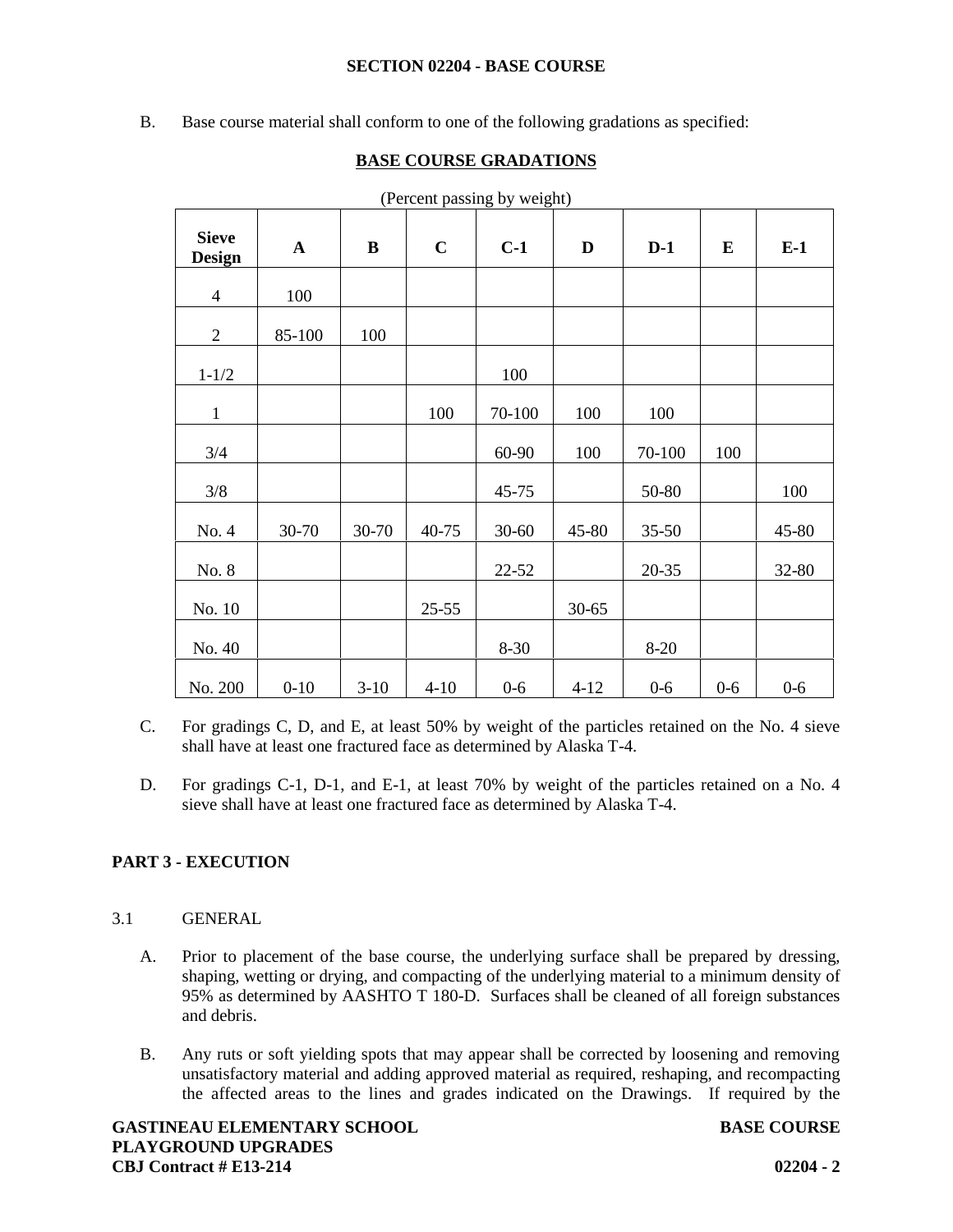#### **SECTION 02204 - BASE COURSE**

ENGINEER, the CONTRACTOR shall proof load questionable areas with a loaded truck or other piece of equipment approved by the ENGINEER.

- C. Base course material shall be deposited and spread in a uniform layer to the required grades, and to such loose depth that when compacted to the density required, the thickness will be as indicated on the Drawings. Portions of the layer which become segregated shall be removed and replaced with a satisfactory mixture, or shall be remixed to the required gradation.
- D. The maximum compacted thickness of any one layer shall not exceed six inches, except the compacted depth of a single layer may be increased to eight inches if compaction equipment capable of delivering sufficient compactive energy, as determined by the ENGINEER, is used. If the ENGINEER requires the compacted depth to exceed six inches, and if compaction equipment capable of delivering sufficient compactive energy, as determined by the ENGINEER is not used, the base shall be constructed in two or more layers of approximately equal thickness. Each layer shall be shaped and compacted before the succeeding layer is placed.
- E. The base course shall be compacted to at least 95% of maximum density as determined by AASHTO T 180-D. In places not accessible to rolling equipment, the mixture shall be compacted with hand-tamping equipment.
- F. Blading, rolling, and tamping shall continue until the surface is smooth and free from waves and irregularities. If at any time the mixture is excessively moistened, it shall be serrated by means of blade graders, harrows, or other approved equipment, until the moisture content is such that the surface can be recompacted and finished as above.
- G. The surface of the base course, when testing using a ten foot straightedge shall not show any deviation in excess of 3/8 inch between two contact points. The finish surface shall not vary more than 1/2 inch from established grade.
- H. The initial density test at any location will be paid for by the OWNER. If the initial test shows that the material compaction is not as specified, the CONTRACTOR shall modify the compaction methods used, as approved by the ENGINEER, and have the material retested until the tests show that the compaction meets the Specification requirements. All tests, after the initial test at any given location, shall be paid for by the CONTRACTOR.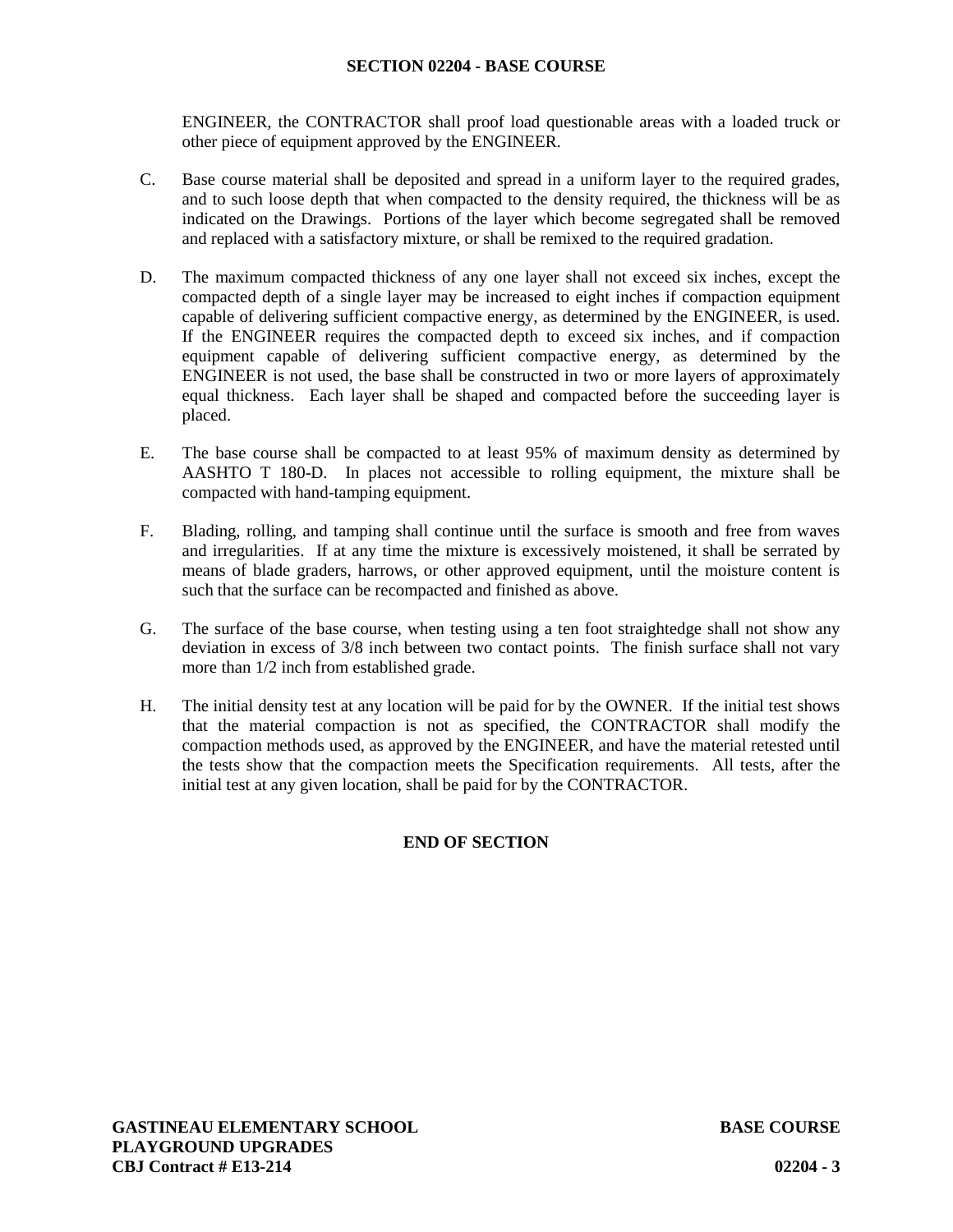## **PART 1 - GENERAL**

#### 1.1 RELATED DOCUMENTS

A. Drawings and general provisions of the Contract, including General and Supplementary Conditions and Division 01 Specification Sections, apply to this Section.

#### 1.2 SUMMARY

- A. Section Includes:
	- 1. Pipe and fittings.
	- 2. Nonpressure transition couplings.
	- 3. Catch basins.
	- 4. Manholes
	- 5. Ornamental Grate

#### 1.3 SUBMITTALS

- A. Product Data: For each type of product indicated.
- B. Shop Drawings:
	- 1. Catch basins. Include plans, elevations, sections, details, frames, covers, and grates.
	- 2. Manholes. Include plans, elevations, sections, details, frames, covers and grates
- C. Profile Drawings: Show system piping in elevation. Draw profiles at horizontal scale of not less than 1 inch equals 50 feet and vertical scale of not less than 1 inch equals 5 feet. Indicate manholes and piping. Show types, sizes, materials, and elevations of other utilities crossing system piping.
- D. Product Certificates: For each type of polyethelyne pipe and fitting, from manufacturer.
- E. Field quality-control reports.

#### 1.4 DELIVERY, STORAGE, AND HANDLING

- A. Do not store plastic manholes, pipe, and fittings in direct sunlight.
- B. Protect pipe, pipe fittings, and seals from dirt and damage.
- C. Handle catch basins and stormwater inlets according to manufacturer's written rigging instructions.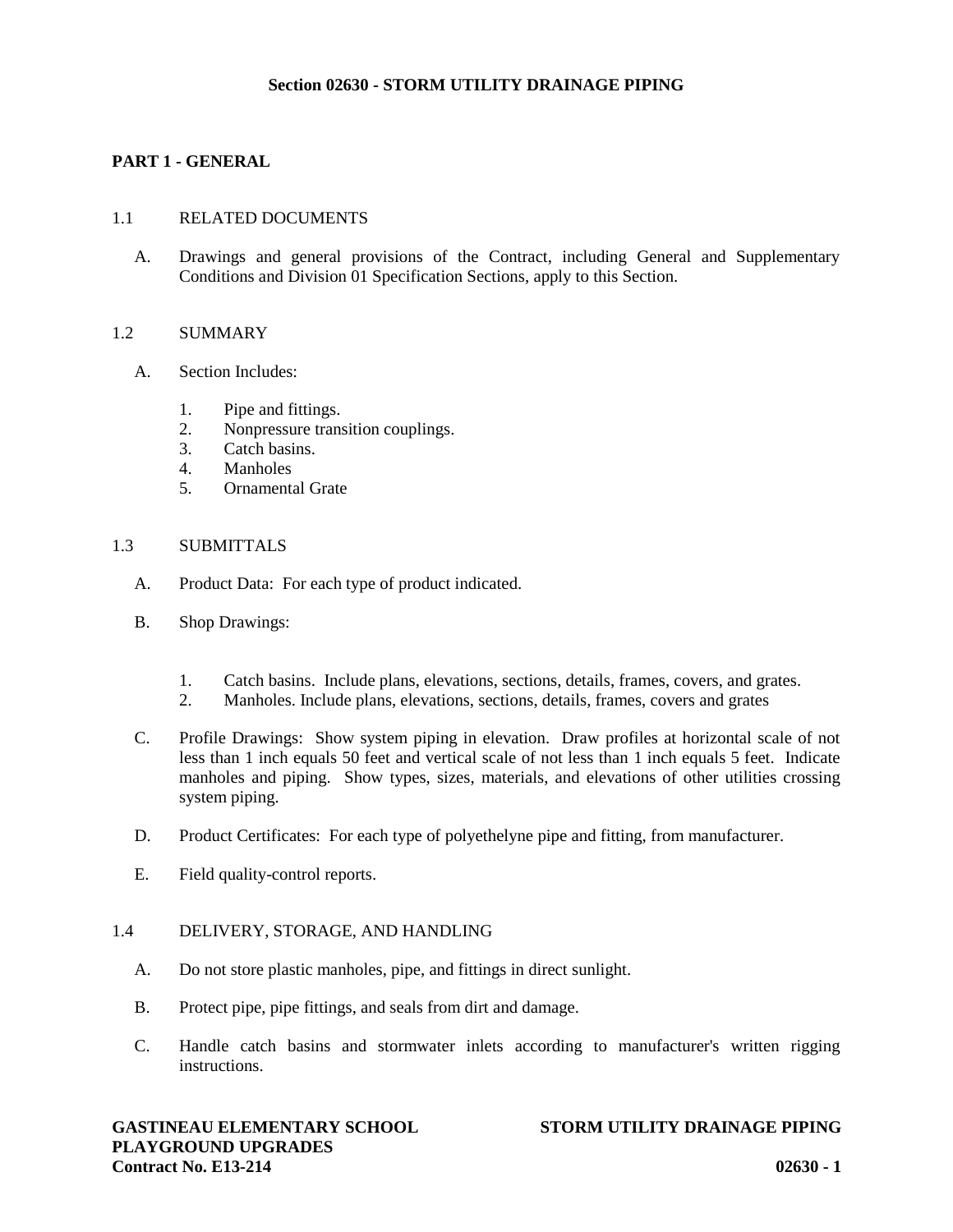## 1.5 PROJECT CONDITIONS

- A. Interruption of Existing Storm Drainage Service: Do not interrupt service to facilities occupied by Owner or others unless permitted under the following conditions and then only after arranging to provide temporary service according to requirements indicated:
	- 1. Notify Owner no fewer than five days in advance of proposed interruption of service.
	- 2. Do not proceed with interruption of service without Owner's written permission.

## **PART 2 - PRODUCTS**

## 2.1 PE PIPE AND FITTINGS

- A. Corrugated PE Pipe and Fittings NPS 3 to NPS 10: AASHTO M 252M, Type S, with smooth waterway for coupling joints.
	- 1. Soiltight Couplings: AASHTO M 252M, corrugated, matching pipe and fittings.

## 2.2 NONPRESSURE TRANSITION COUPLINGS

- A. Comply with ASTM C 1173, elastomeric, sleeve-type, reducing or transition coupling, for joining underground nonpressure piping. Include ends of same sizes as piping to be joined, and corrosion-resistant-metal tension band and tightening mechanism on each end.
- B. Sleeve Materials:
	- 1. For Plastic Pipes: ASTM F 477, elastomeric seal or ASTM D 5926, PVC.
- C. Unshielded, Flexible Couplings:
	- 1. Basis-of-Design Product: Subject to compliance with requirements, provide product indicated on Drawings or comparable product by one of the following:
		- a. Dallas Specialty & Mfg. Co.
		- b. Fernco Inc.
		- c. Logan Clay Pipe.
		- d. Mission Rubber Company; a division of MCP Industries, Inc.
		- e. NDS Inc.
		- f. Plastic Oddities; a division of Diverse Corporate Technologies, Inc.
	- 2. Description: Elastomeric sleeve with stainless-steel shear ring and corrosion-resistant metal tension band and tightening mechanism on each end.

## 2.3 CONCRETE

A. General: Cast-in-place concrete according to ACI 318, ACI 350/350R, and the following: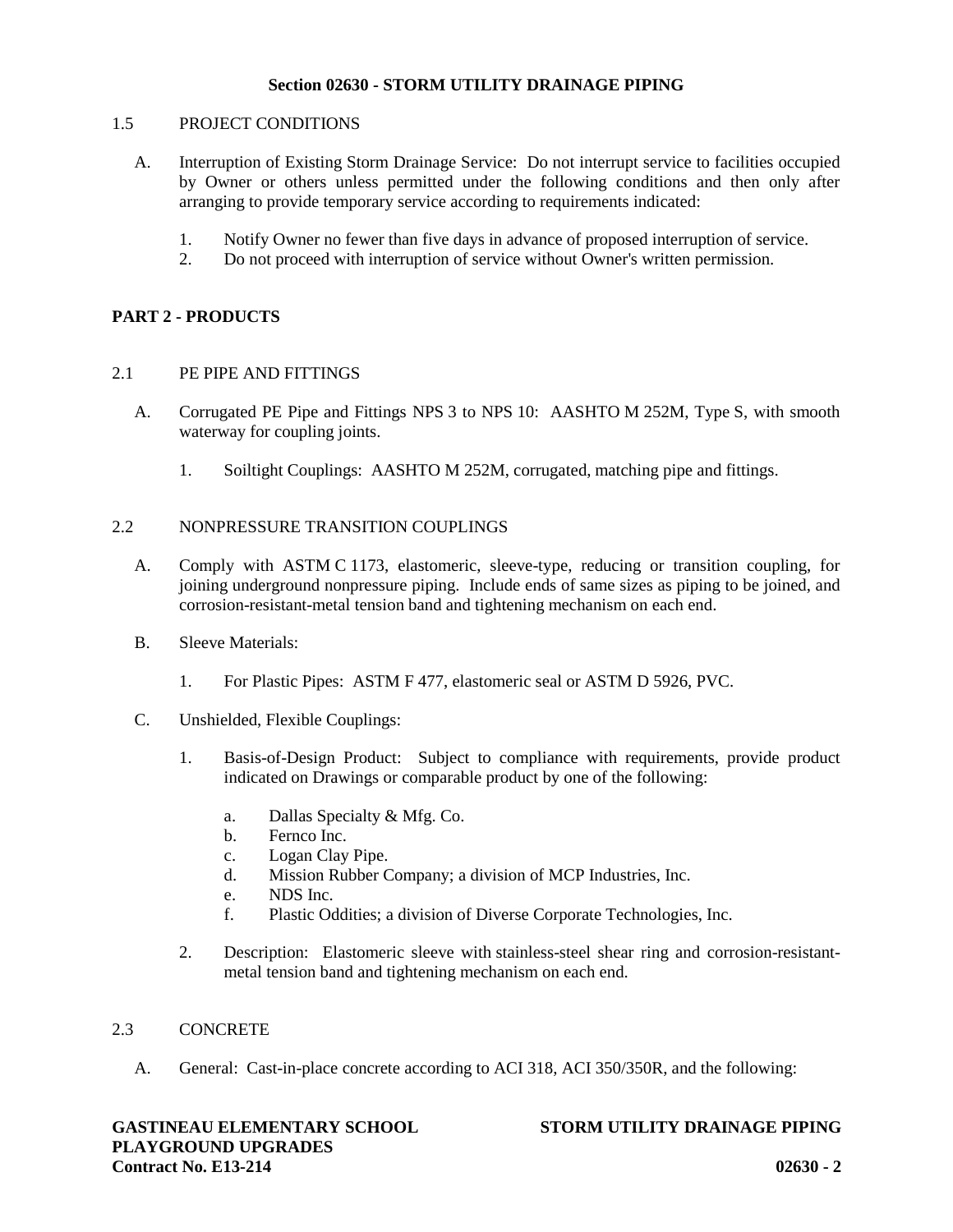- 1. Cement: ASTM C 150, Type II.
- 2. Fine Aggregate: ASTM C 33, sand.
- 3. Coarse Aggregate: ASTM C 33, crushed gravel.
- 4. Water: Potable.
- B. Portland Cement Design Mix: 4000 psi minimum, with 0.45 maximum water/cementitious materials ratio.
	- 1. Reinforcing Bars: ASTM A 615/A 615M, Grade 60 (420 MPa) deformed steel.

# 2.4 CATCH BASINS

- A. Standard Precast Concrete Catch Basins:
	- 1. Description: ASTM C 478, precast, reinforced concrete, of depth indicated, with provision for sealant joints.
	- 2. Base Section: 6-inch minimum thickness for floor slab and 4-inch minimum thickness for walls and base riser section, and separate base slab or base section with integral floor.
	- 3. Riser Sections: 6-inch minimum thickness, 48-inch diameter, and lengths to provide depth indicated.
	- 4. Top Section: Eccentric-cone type unless concentric-cone or flat-slab-top type is indicated. Top of cone of size that matches grade rings.
	- 5. Joint Sealant: ASTM C 990, bitumen or butyl rubber.
	- 6. Grade Rings: Include two or three reinforced-concrete rings, of 6- to 9-inch total thickness, that match 24-inch- diameter frame and grate.
- B. Frames and Grates: ASTM A 536, Grade 60-40-18, ductile iron designed for HS-20, loading. Include flat grate with small square or short-slotted drainage openings.
	- 1. Size: 17 by 20 inches minimum unless otherwise indicated.
	- 2. Grate Free Area: Must be of a type that will not create a hazard for bicycle traffic.
- C. Frames and Grates: ASTM A 536, Grade 60-40-18, ductile iron designed for HS-20, structural loading. Include 24-inch ID by 6-inch riser with 4-inch minimum width flange, and 26-inch diameter flat grate with small square or short-slotted drainage openings.
	- 1. Grate Free Area: Must be of a type that will not create a hazard for bicycle traffic.

## 2.5 MANHOLES

- A. Standard Precast Concrete Manholes:
	- 1. Description: ASTM C 478, precast, reinforced concrete, of depth indicated, with provision for sealant joints.
	- 2. Diameter: 48 inches minimum unless otherwise indicated.
	- 3. Base Section: 6-inch minimum thickness for floor slab and 4-inch minimum thickness for walls and base riser section.
	- 4. Riser Sections: 4-inch minimum thickness, and lengths to provide depth indicated.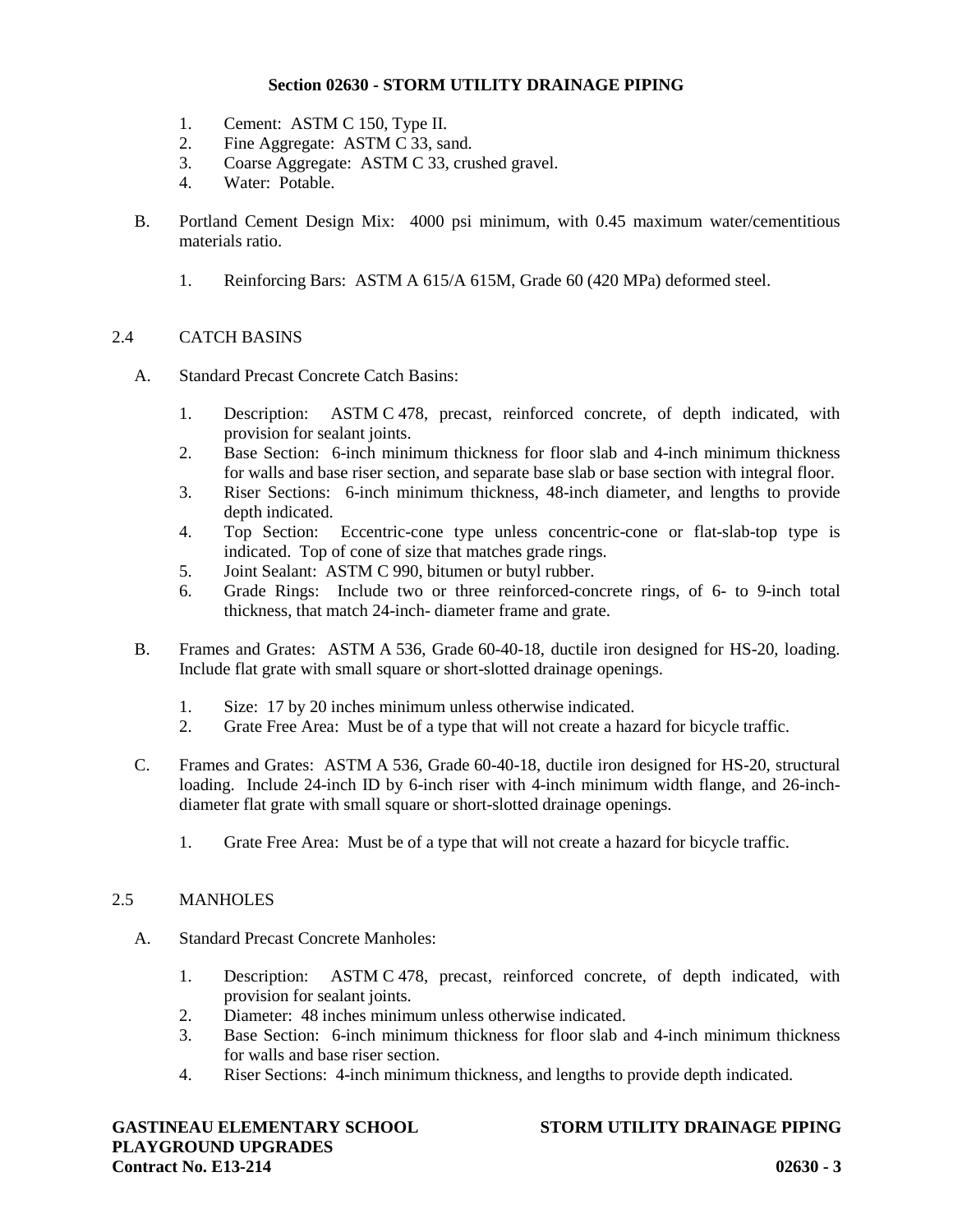- 5. Top Section: Eccentric-cone type unless concentric-cone or flat-slab-top type is indicated, and top of cone of size that matches grade rings.
- 6. Joint Sealant: ASTM C 990, bitumen or butyl rubber.
- 7. Resilient Pipe Connectors: ASTM C 923, cast or fitted into manhole walls, for each pipe connection.
- 8. Steps: Individual FRP steps or FRP ladder, wide enough to allow worker to place both feet on one step and designed to prevent lateral slippage off step. Cast or anchor steps into sidewalls at 12-inch intervals.
- 9. Adjusting Rings: Interlocking HDPE rings with level or sloped edge in thickness and diameter matching manhole frame and cover, and of height required to adjust manhole frame and cover to indicated elevation and slope. Include sealant recommended by ring manufacturer.
- 10. Grade Rings: Reinforced-concrete rings to match diameter of manhole frame and cover, and height as required to adjust manhole frame and cover to indicated elevation and slope.

# **PART 3 - EXECUTION**

# 3.1 EARTHWORK

A. Excavation, trenching, and backfilling are specified in 02300 Section "Earthwork."

#### 3.2 PIPING INSTALLATION

- A. General Locations and Arrangements: Drawing plans and details indicate general location and arrangement of underground storm drainage piping. Location and arrangement of piping layout take into account design considerations. Install piping as indicated, to extent practical. Where specific installation is not indicated, follow piping manufacturer's written instructions.
- B. Install piping beginning at low point, true to grades and alignment indicated with unbroken continuity of invert. Place bell ends of piping facing upstream. Install gaskets, seals, sleeves, and couplings according to manufacturer's written instructions for use of lubricants, cements, and other installation requirements.
- C. Install manholes for changes in direction unless fittings are indicated. Use fittings for branch connections unless direct tap into existing sewer is indicated.
- D. Install proper size increasers, reducers, and couplings where different sizes or materials of pipes and fittings are connected. Reducing size of piping in direction of flow is prohibited.
- E. Install gravity-flow, nonpressure drainage piping according to the following:
	- 1. Install piping pitched down in direction of flow.
	- 2. Install PE corrugated piping according to ASTM D 2321.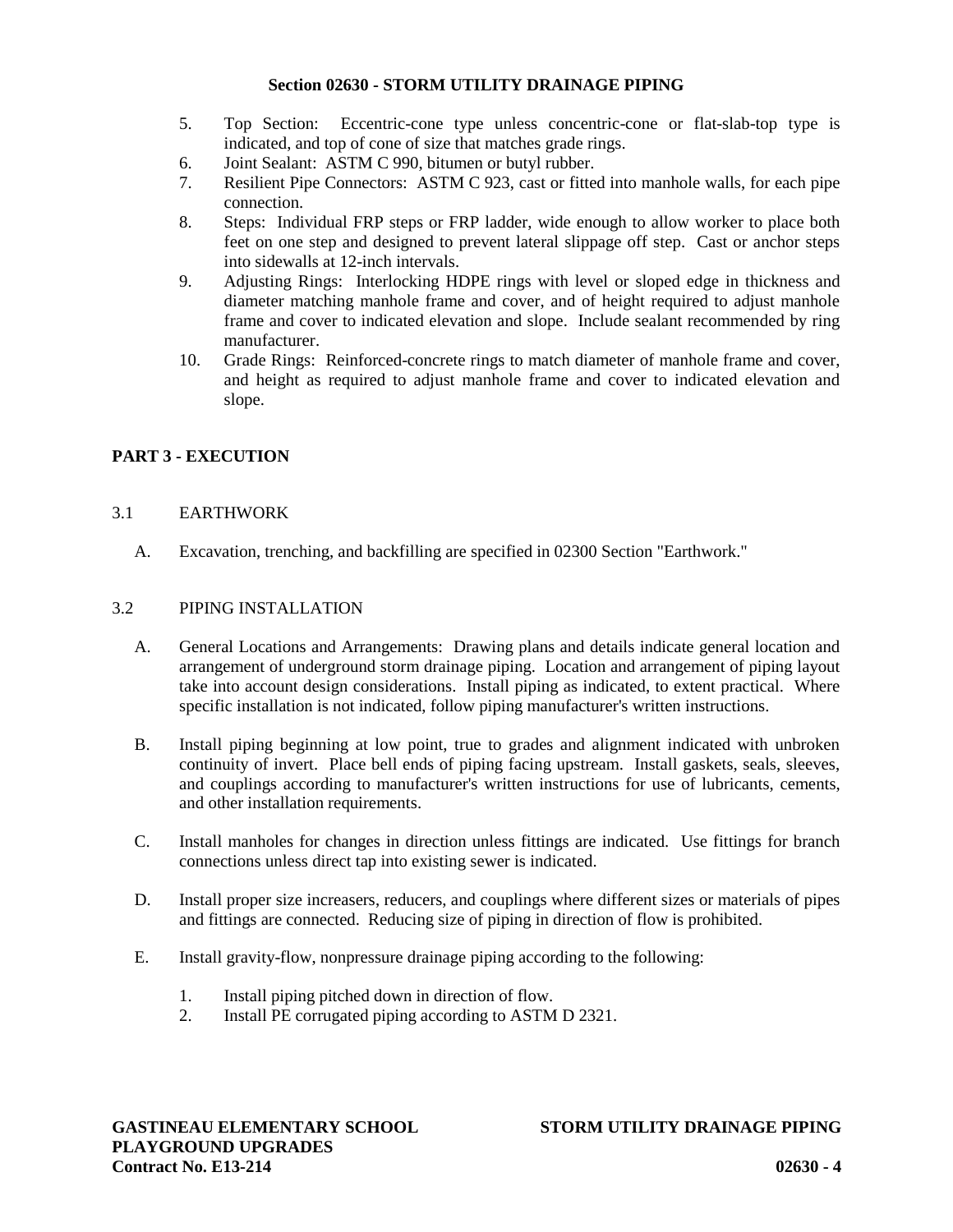## 3.3 PIPE JOINT CONSTRUCTION

- A. Join gravity-flow, nonpressure drainage piping according to the following:
	- 1. Join corrugated PE piping according to ASTM D 3212 for push-on joints.

# 3.4 CATCH BASIN INSTALLATION

- A. Construct catch basins to sizes and shapes indicated.
- B. Set frames and grates to elevations indicated.

## 3.5 IDENTIFICATION

- A. Materials and their installation are specified in Division 31 Section "Earth Moving." Arrange for installation of green warning tape directly over piping and at outside edge of underground structures.
	- 1. Use detectable warning tape over nonferrous piping and over edges of underground structures.

## 3.6 FIELD QUALITY CONTROL

- A. Inspect interior of piping to determine whether line displacement or other damage has occurred. Inspect after approximately 24 inches of backfill is in place, and again at completion of Project.
	- 1. Submit separate reports for each system inspection.
	- 2. Defects requiring correction include the following:
		- a. Alignment: Less than full diameter of inside of pipe is visible between structures.
		- b. Deflection: Flexible piping with deflection that prevents passage of ball or cylinder of size not less than 92.5 percent of piping diameter.
		- c. Damage: Crushed, broken, cracked, or otherwise damaged piping.
		- d. Infiltration: Water leakage into piping.
		- e. Exfiltration: Water leakage from or around piping.
	- 3. Replace defective piping using new materials, and repeat inspections until defects are within allowances specified.
	- 4. Re-inspect and repeat procedure until results are satisfactory.
- B. Test new piping systems, and parts of existing systems that have been altered, extended, or repaired, for leaks and defects.
	- 1. Do not enclose, cover, or put into service before inspection and approval.
	- 2. Test completed piping systems according to requirements of authorities having jurisdiction.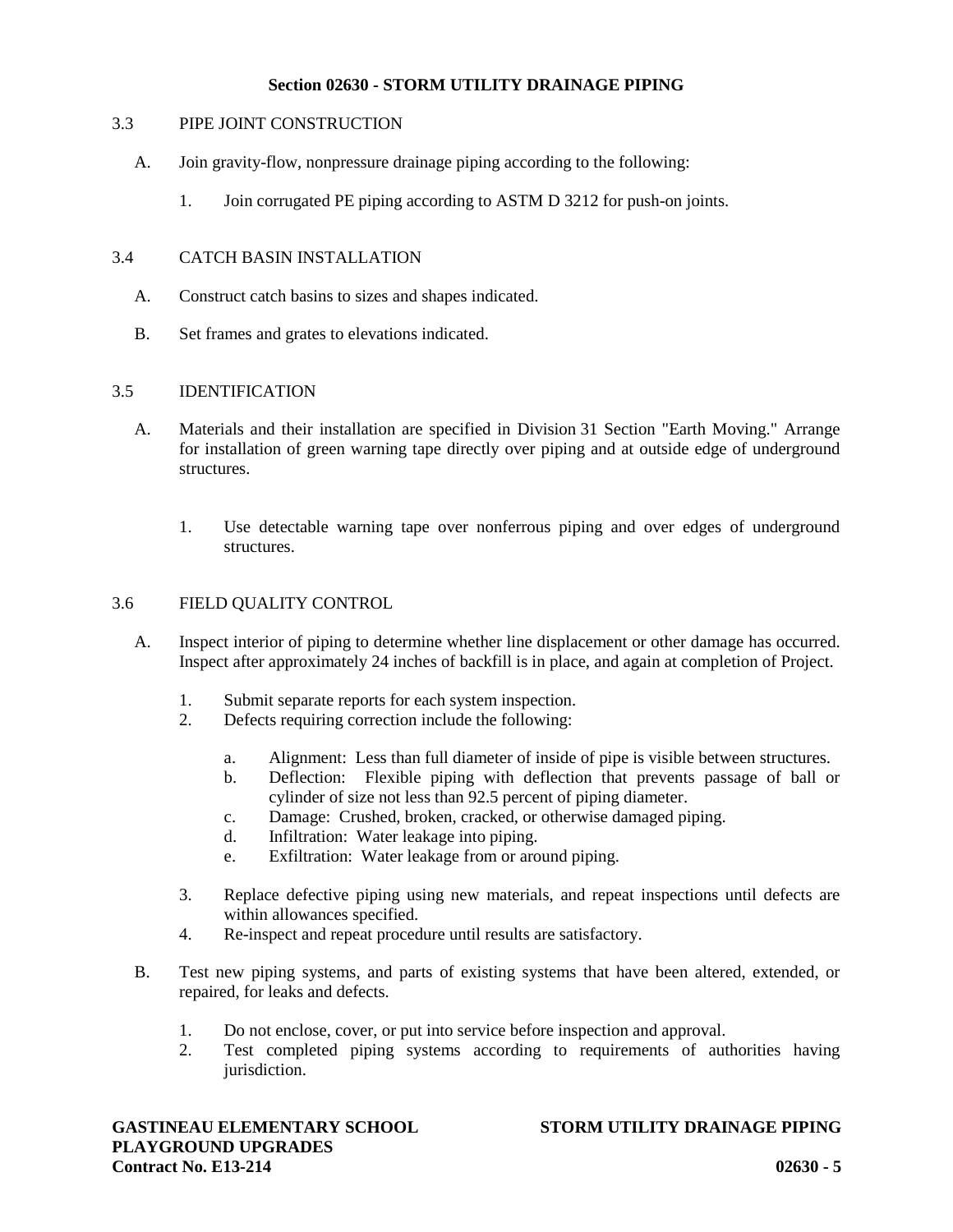- 3. Schedule tests and inspections by authorities having jurisdiction with at least 24 hours' advance notice.
- 4. Submit separate report for each test.
- 5. Gravity-Flow Storm Drainage Piping: Test according to requirements of authorities having jurisdiction, UNI-B-6, and the following:
	- a. Exception: Piping with soil-tight joints unless required by authorities having jurisdiction.
	- b. Option: Test plastic piping according to ASTM F 1417.
- C. Leaks constitute defects that must be repaired.
- D. Replace leaking piping using new materials.

## 3.7 CLEANING

A. Clean interior of piping of dirt and superfluous materials. Flush with water.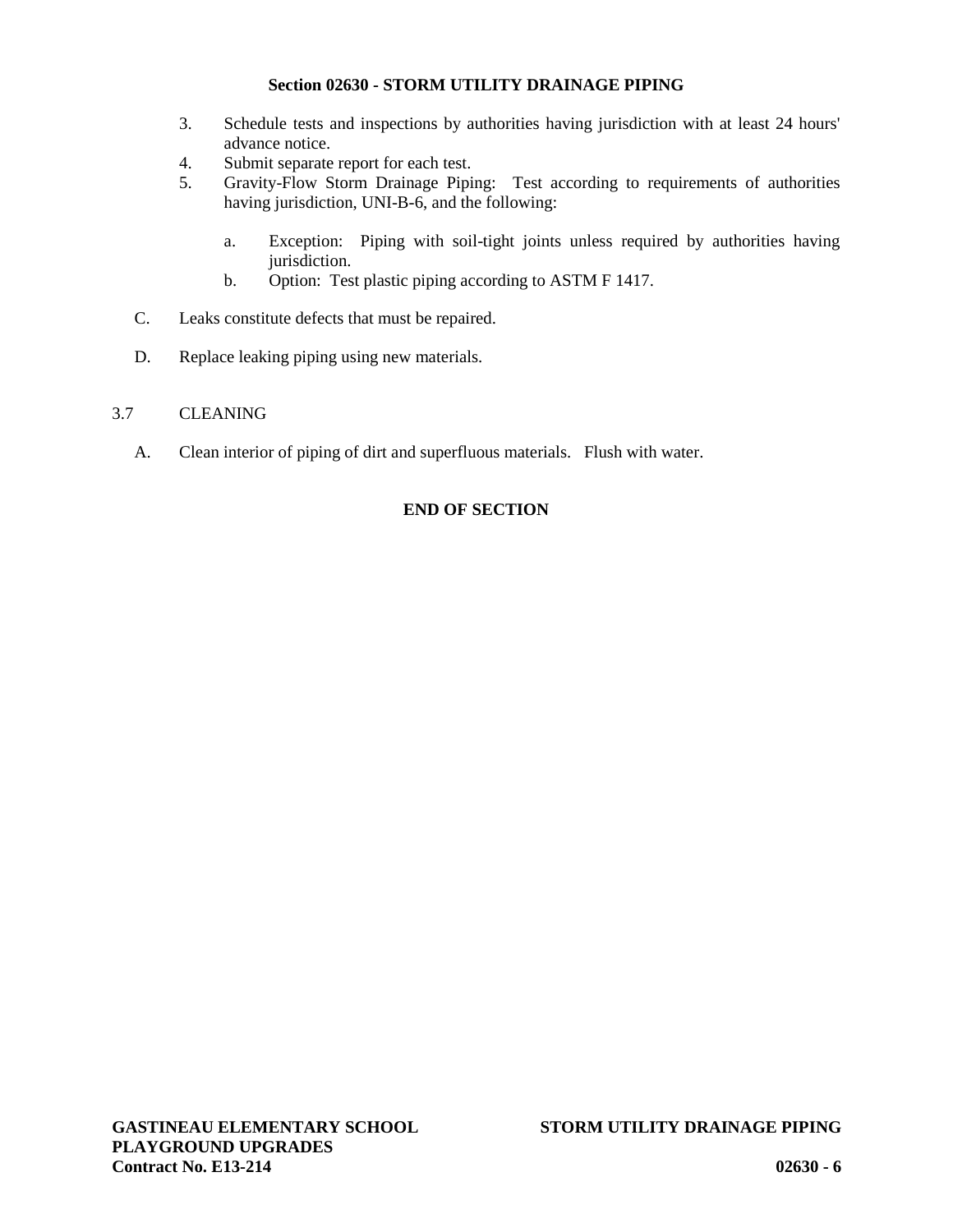#### **SECTION 02706 - ORNAMENTAL FENCE**

## **PART 1 - GENERAL**

#### 1.1 DESCRIPTION

A. The WORK under this Section includes providing all labor, materials, tools and equipment necessary for furnishing and installing ornamental aluminum fencing, as shown on the Drawings.

## 1.2 SUBMITTALS

- A. Product Cut Sheets.
- B. Shop Drawings.
- C. Warranty.

## **PART 2- PRODUCTS**

#### 2.1 MATERIALS

- A. The following ornamental fencing will be furnished and installed by the CONTRACTOR.
	- 1. Manufacturer: Ultra Aluminum Mfg. Inc, www.fairweathersf.com, 1-800-656-4420.
		- a. UAF-200 Fence Panels: 100" in length and 36" in height with stainless steel rail end mounting hardware.
		- b. Horizontal rails:  $1-5/8$ " x  $1-5/8$ " with .100" side walls and .070" top wall thickness.
		- c. Pickets: 1" square x .062" wall thickness spaced at 4" on center.
		- d. Posts: 3" square x .125" thickness with standard cap.
		- e. Gate: 48" wide by 36" tall UAF-200 Arched Gate with associated hardware.
		- f. Finish: Powercoat paint finish; Black.
		- g. Alloy: High-strength UltrumTM 6005-T5 alloy, min. strength 35,000 PSI
- B. Configuration of fence and gate shall conform to the dimensions shown on the Drawings.

#### 2.2 ANCHORS, FASTENERS, AND HARDWARE

- A. Contractor shall furnish all necessary anchors, fasteners and hardware for fence and gate installation.
	- 1. Manufacturer's standard stainless steel hardware and fasteners as required for assembly, mounting, and secure attachment of fencing and gate.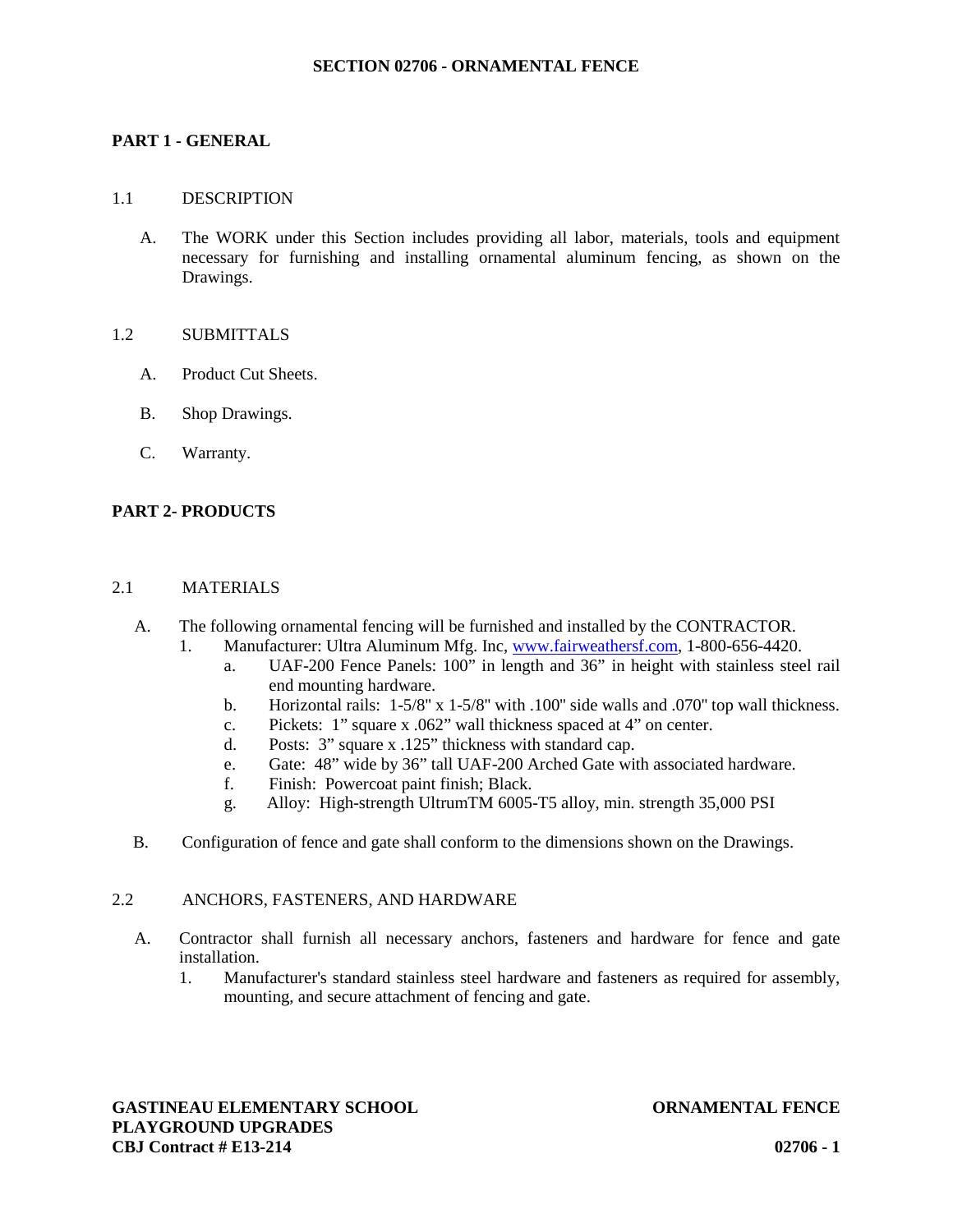#### **SECTION 02706 - ORNAMENTAL FENCE**

## **PART 3 - EXECUTION**

## 3.1 GENERAL

- A. All trees, brush, and other obstacles that would interfere with the construction of the fence shall be removed and disposed of as directed by the ENGINEER.
- B. Prior to installing the fence, the existing ground along the line of the fence location shall be graded to a smooth, uniform surface, to the extent that no abrupt changes in grade exist between adjacent fence posts.
- C. The CONTRACTOR shall stake all fences and gates. After staking is complete, the CONTRACTOR shall complete a walk-through with the OWNER and ENGINEER. The OWNER and ENGINEER shall make minor adjustments and changes at no additional cost to the OWNER.
- D. All posts shall be set in Portland cement concrete footings. The tops of the footings shall be level with the ground, shall be crowned to provide drainage, and shall be troweled smooth. Concrete footings shall be twelve inch diameter. The footings shall be allowed to cure for a period of at least seven days before any stress is applied.
- E. The posts shall be set vertical and shall be of uniform and equal height above the ground, with a maximum horizontal spacing of eight feet, center-to-center.
- F. Grading. The fence shall be constructed to follow a smooth profile. Nowhere throughout the fence length, shall the distance between the ground surface and the bottom rail be greater than three inches, nor less than one inch. Where excavation is necessary to meet this requirement, the ground will be graded level not less than one foot on either side of the fence. Grading for all specific conditions shall be such that water will not be allowed to pond in the immediate area of the fence.
- G. General Appearance. All runs of fence shall present the same general appearance. The product of one manufacturer only will be accepted, except for items which do not influence the appearance of the completed fence. The fence shall be the product of a manufacturer who has demonstrated by actual installations of a similar nature, that its product is the type required. No used, re-rolled, or open seam steel will be permitted in posts, gate frames, rails or braces. Top rail of fence shall run horizontal and shall be stepped to follow sloping grades.

## **END OF SECTION**

**GASTINEAU ELEMENTARY SCHOOL ORNAMENTAL FENCE PLAYGROUND UPGRADES CBJ Contract # E13-214 02706 - 2**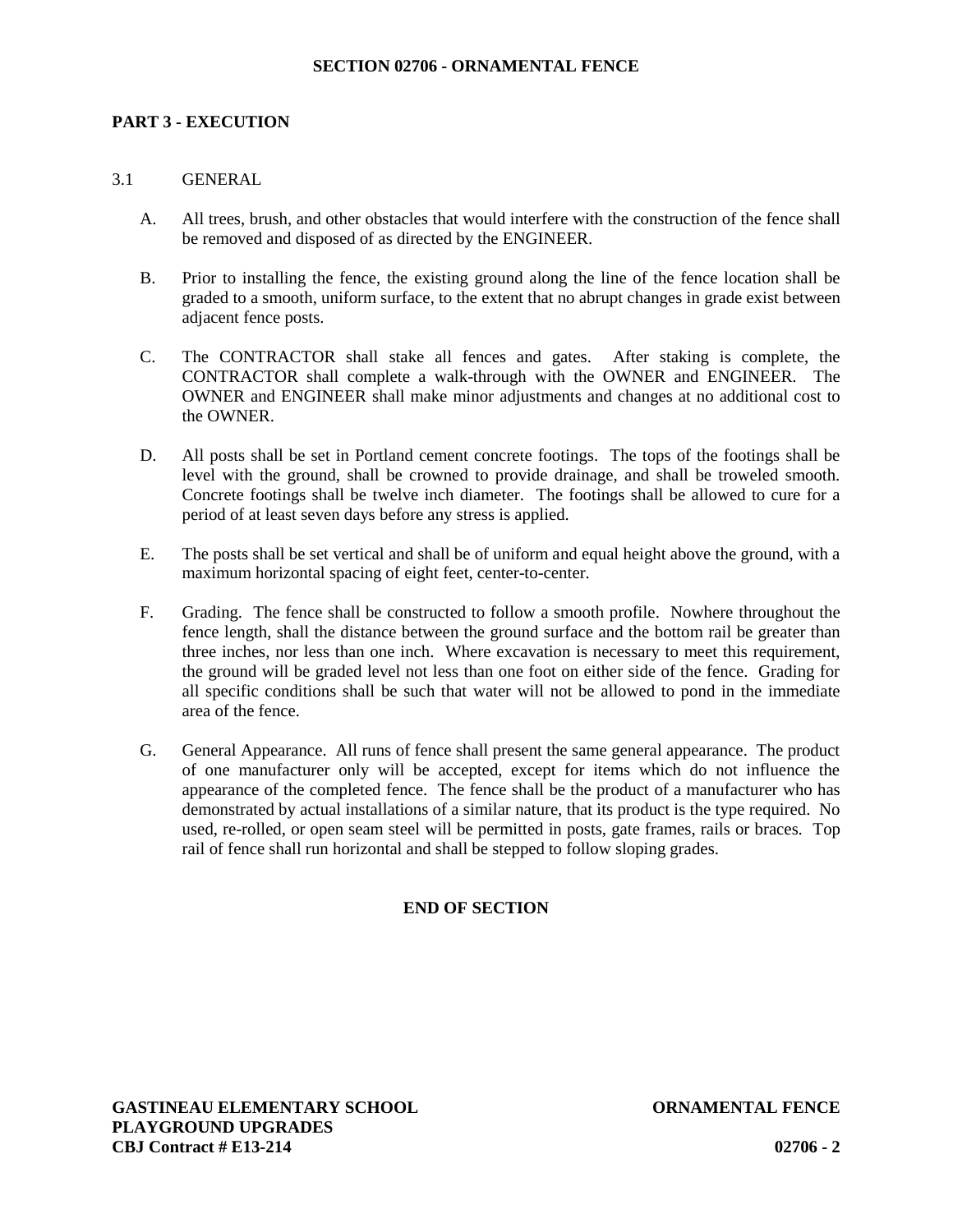#### **SECTION 02707 - CHAIN LINK FENCE**

## **PART 1 - GENERAL**

#### 1.1 DESCRIPTION

A. The WORK under this Section includes providing all labor, materials, tools and equipment necessary for furnishing and installing chain link fencing, as shown on the Drawings.

## **PART 2- PRODUCTS**

#### 2.1 MATERIALS

- A. Fencing materials shall conform to AASHTO M 181 including fittings and hardware. Sizes of fences, gates frames, rails, and braces shall conform to the dimensions shown on the Drawings.
- B. Post Tops. Post tops shall be loop caps at interior posts and pressed steel caps at end or gate posts. The post tops shall fit over the outside of the posts and shall exclude moisture from the tubular posts.
- C. Stretcher bars shall not be less than 1/4" by 3/4", and shall be of lengths one-inch less than the full height of the fabric with which they are to be used. The stretcher bars shall be arranged for attaching the fabric to all terminal posts by threading through the fabric, by bands, or by other positive mechanical means. One stretcher bar shall be provided for each gate, and end post and two for each corner and pull post.
- D. Ties or clips of adequate strength shall be provided in sufficient number for attaching the fabric and stretcher bars to all terminal posts at intervals not exceeding 15 inches.
- E. Posts. Interior posts shall be of the length required for a footing depth of three feet. End and gate posts shall be of the length required for a footing depth of four feet. All posts shall be tubular. Posts shall be of galvanized SS40 tubing, 3" outside diameter, and .160 inch wall thickness.
- F. Top Rails & Braces. Top rails shall be furnished at all fence sections. Top rails shall be secured to interior posts with a loop cap. Top rails shall be secured to end and gate posts with a rail end cap and beveled brace band. Top rails and braces shall be of galvanized SS40 tubing, 1-5/8" outside diameter, and .111 inch wall thickness.
- G. Tension Wires. Bottom galvanized tension wire shall be provided. The tension wires shall be of coiled spring wire not less than seven gauge plus, or minus 0.005-inch in diameter. Ties or clips shall be provided for attaching each wire to the fabric at intervals not exceeding two feet.
- H. Portland cement concrete shall conform to Section 03301 Structural Concrete.
- I. Chain Link Fabric: Chain link fabric shall be 9 gauge galvanized fabric wire (0.148-inch wire thickness) and 2-inch mesh with knuckled ends each edge.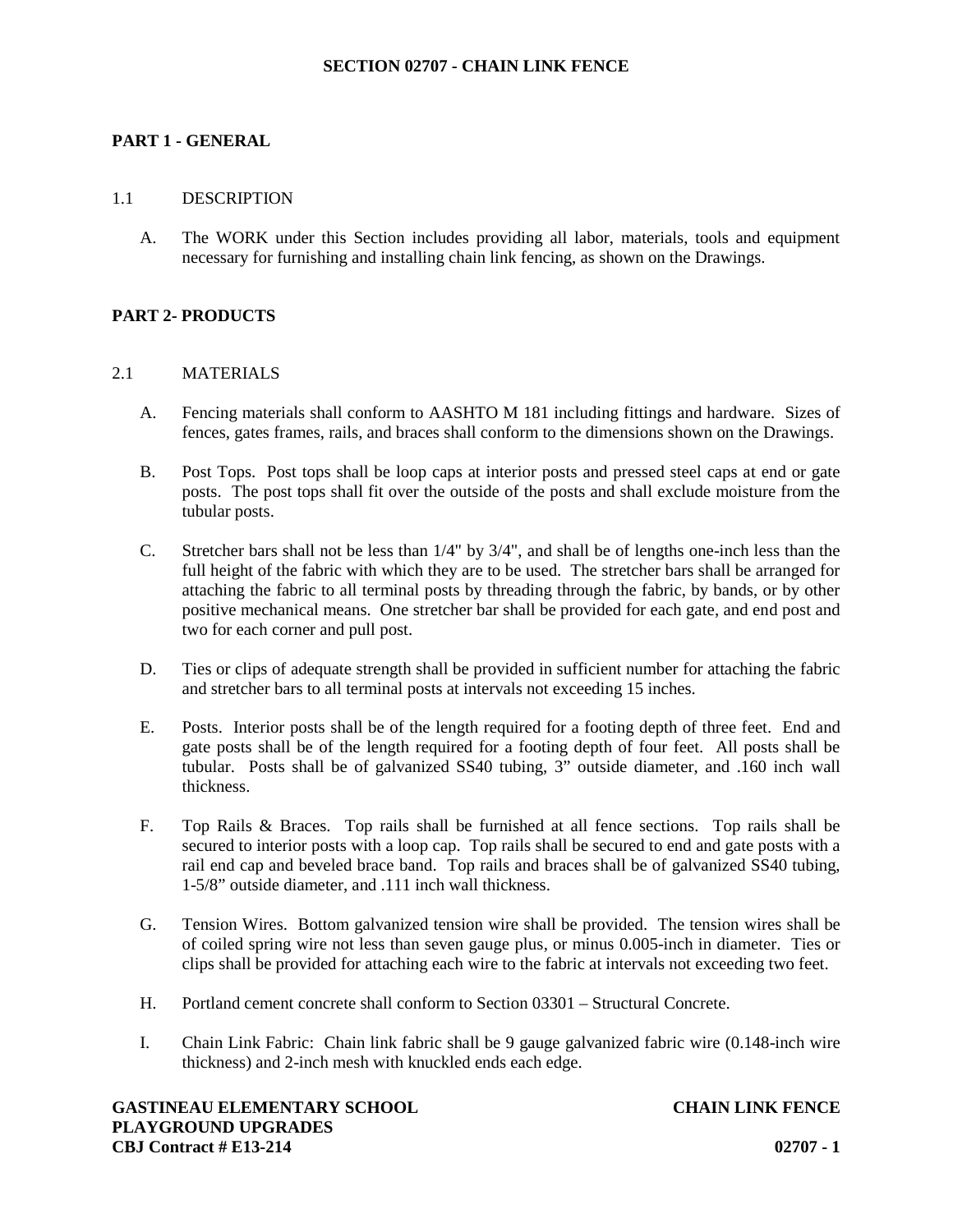#### **SECTION 02707 - CHAIN LINK FENCE**

## **PART 3 - EXECUTION**

#### 3.1 GENERAL

- A. All trees, brush, and other obstacles that would interfere with the construction of the fence shall be removed and disposed of as directed by the ENGINEER.
- B. Prior to installing the fence, the existing ground along the line of the fence location shall be graded to a smooth, uniform surface, to the extent that no abrupt changes in grade exist between adjacent fence posts.
- C. The CONTRACTOR shall stake all fences and gates. After staking is complete, the CONTRACTOR shall complete a walk-through with the OWNER and ENGINEER. The OWNER and ENGINEER shall make minor adjustments and changes at no additional cost to the OWNER.
- D. All posts shall be set in Portland cement concrete footings. The tops of the footings shall be level with the ground, shall be crowned to provide drainage, and shall be troweled smooth. Concrete footings shall be twelve inch diameter. The footings shall be allowed to cure for a period of at least seven days before any stress is applied.
- E. The posts shall be set vertical and shall be of uniform and equal height above the ground, with a maximum horizontal spacing of ten feet, center-to-center. The chain link fabric shall be fastened to the top rail, and the lower edge of the fabric shall be fastened to the bottom tension wire.
- F. Grading. The fence shall be constructed to follow a smooth profile. Nowhere, however, throughout the fence length shall be the distance between the ground surface and the bottom tension wire be greater than three inches, nor less than one inch. Where excavation is necessary to meet this requirement, the ground will be graded level not less than one foot on either side of the fence. Grading for all specific conditions shall be such that water will not be allowed to pond in the immediate area of the fence.
- G. General Appearance. All runs of fence shall present the same general appearance. The product of one manufacturer only will be accepted, except for items which do not influence the appearance of the completed fence. The fence shall be the product of a manufacturer who has demonstrated by actual installations of a similar nature, that its product is the type required. No used, re-rolled, or open seam steel will be permitted in posts, gate frames, rails or braces. Top rail of fence shall run horizontal and shall be stepped to follow sloping grades.

## **END OF SECTION**

**GASTINEAU ELEMENTARY SCHOOL CHAIN LINK FENCE PLAYGROUND UPGRADES CBJ Contract # E13-214 02707 - 2**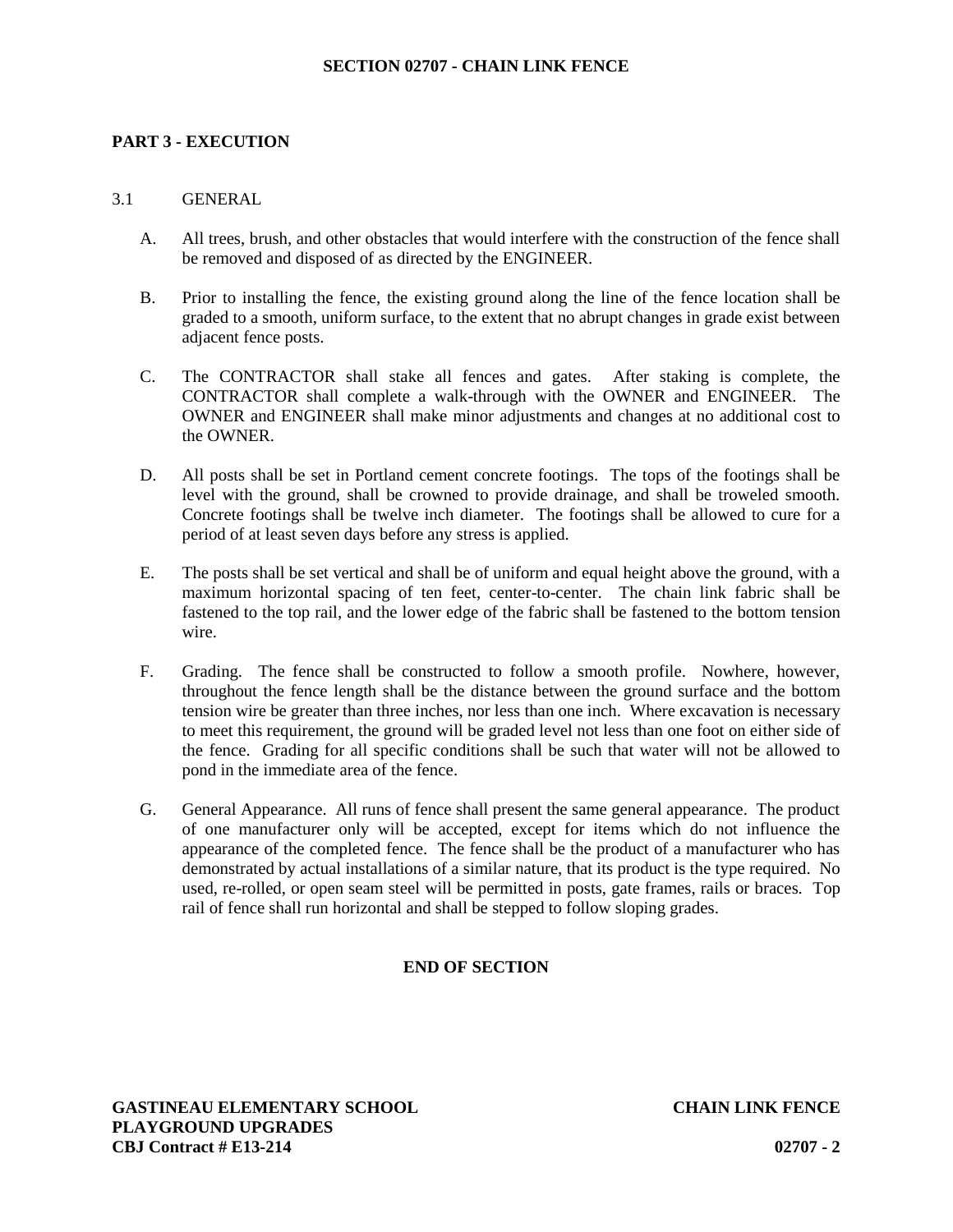## **SECTION 02714 - FILTER CLOTH**

#### **PART 1 - GENERAL**

#### 1.1 DESCRIPTION

A. The WORK under this Section includes providing all labor, material, tools, and equipment necessary for furnishing and installing filter cloth in accordance with the Drawings and Standard Details, or as directed by the ENGINEER.

#### 1.2 SUBMITTALS

A. Manufacturer's Product Data and Material Certification for proposed filter cloth.

## **PART 2 - PRODUCTS**

#### 2.1 CLOTH

- A. Filter cloth shall be composed of plastic yarn fabricated into a pervious sheet with distinct pores or openings.
- B. The plastic yarn shall consist of a long-chain synthetic polymer composed of at least 85% by weight of propylene, ethylene, or vinylidene-chloride and shall contain stabilizers and/or inhibitors added to the base plastic to make the filaments resistant to deterioration due to ultraviolet and heat exposure. The cloth shall be calendared or otherwise finished so that the yarns will retain their relative position with respect to each other. The edges of the cloth shall be selvedged or otherwise finished to prevent the outer yarn from pulling away from the cloth.
- C. Type A filter cloth, non-woven, shall meet the following requirements:

| Grab Tensile Strength (ASTM D 1682) | $90$ lbs. min.          |
|-------------------------------------|-------------------------|
| Bursting Strength (ASTM D 751)      | $100$ psi min.          |
| Equivalent Opening Size (EOS)       | 40 minimum, 100 maximum |

#### 2.2 SEAMS

A. Seams, when required, shall be sewn with thread of material meeting the chemical requirements given above for plastic yarn. The sheets for filter cloth shall be sewn together at the factory or another approved location to form sections not less than two feet wide. Seams shall be tested in accordance with ASTM D 1682, using one inch square jaws and 12 inches per minute constant rate of traverse. The strengths shall be not less than 90 pounds in any principal direction.

## 2.3 ACCEPTANCE REQUIREMENTS

A. All brands of plastic filter cloth and all seams to be used will be accepted on the basis of a certification. The CONTRACTOR shall furnish the ENGINEER a mill certificate or affidavit signed by a legally authorized official from the company manufacturing the cloth. The mill certificate or affidavit shall attest that the cloth meets the chemical, physical, and manufacturing requirements stated in this Section.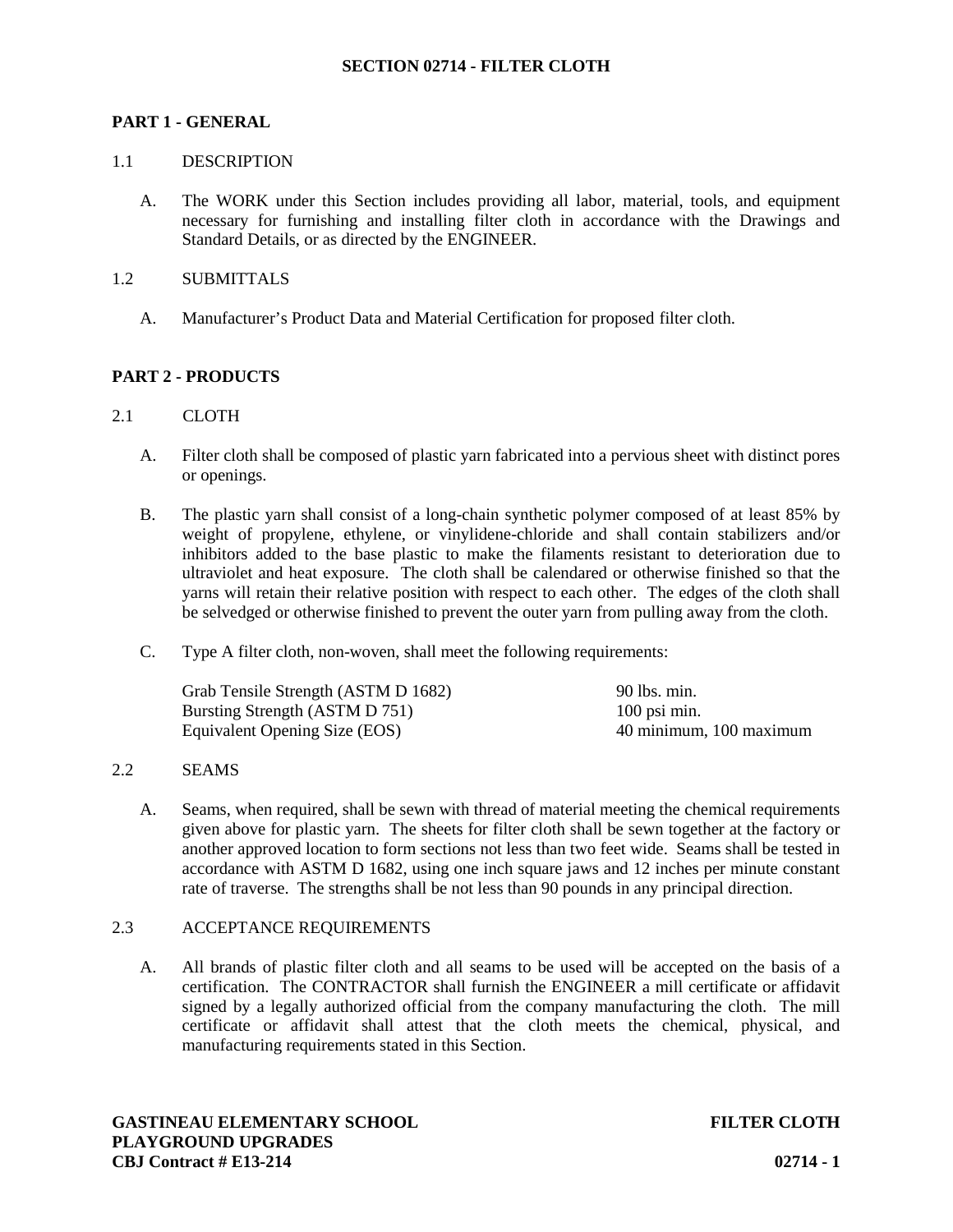#### 2.4 SHIPMENT AND STORAGE

A. During all periods of shipment and storage, the cloth shall be protected from direct sunlight, ultraviolet rays, temperatures greater than 140º F, mud, dirt, dust, and debris. To the extent possible, the cloth shall be wrapped in a heavy-duty protective covering.

## **PART 3 - EXECUTION**

#### 3.1 CONSTRUCTION

- A. Filter cloth shall be placed in the manner and at the locations shown on the Drawings or as directed by the ENGINEER. At the time of installation, cloth shall be rejected if it has defects, rips, holes, flaws, deterioration, or damage incurred during manufacture, transportation, or storage.
- B. The surface upon which the filter cloth is to be placed shall be free of projections or depressions, and rocks, roots, and other sharp objects which may cause the filter cloth to be punctured. The filter cloth shall be placed without stretching and shall lie smoothly in contact with the soil or wall surface. When overlapping of strips is necessary, the joints shall be overlapped a minimum of two feet. End overlaps shall be made in the direction of flow.
- C. The cloth shall be protected at all times during construction from contamination or from damage during its installation or during placement of subsequent covering; contaminated or damaged cloth shall be replaced at the CONTRACTOR's expense, or if the ENGINEER permits, torn fabric may be patched. The aggregate material shall be cleaned from the fabric, and the torn area shall be overlain with fabric with a minimum three foot overlap around the edges of the torn area. Care shall be taken that the patch remains in place when material is placed over the affected area.
- D. The WORK shall be scheduled so that not more than 30 Days elapse between the placement of the cloth and the time it is covered with specified material.
- E. Following placement of the fabric on the prepared surface, material of the type shown on the Drawings shall be placed and distributed over the previously spread fabric. At no time shall equipment operate on the unprotected fabric. The material shall be spread in the direction of the fabric overlap. Special care shall be taken to maintain a proper overlap and fabric continuity.

## **END OF SECTION**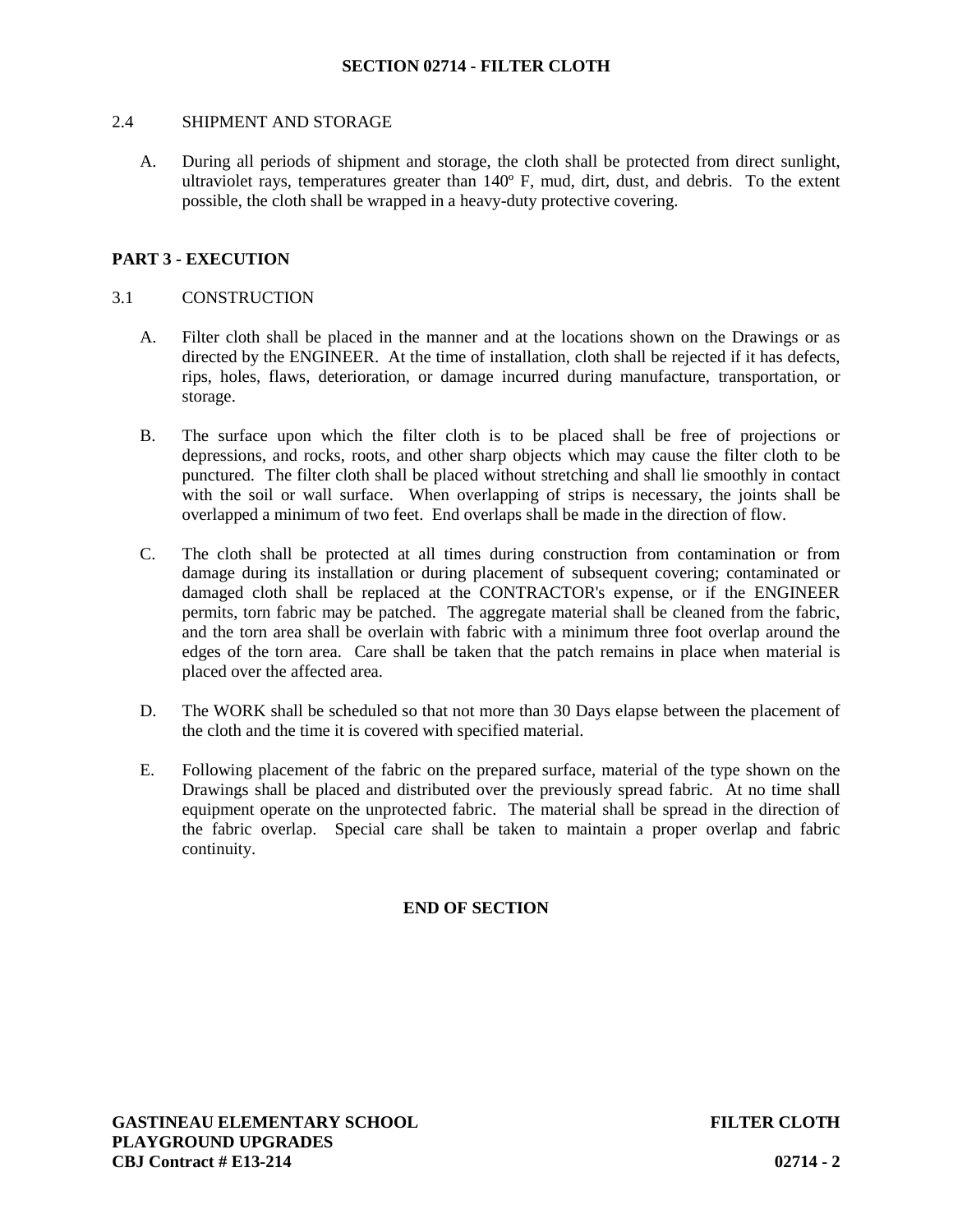## **PART 1- GENERAL**

#### 1.01 DESCRIPTION

A. The WORK under this Section includes providing all labor, materials, tools and equipment necessary for furnishing and installing underdrain as shown on the Drawings.

## **PART 2 - PRODUCTS**

#### 2.01 MATERIAL

- A. The type and size of underdrain pipe to furnished shall be as specified on the Drawings.
- B. Slotted or perforated and non-perforated corrugated polyethylene (CPP) plastic pipe shall conform to the requirements of AASHTO M 252.
- C. Slotted pipe shall have at least two rows of slots cut perpendicular to the axis of the pipe or at right angles to the pitch of corrugations and with the centerlines of the rows separated by one-third the circumference of the pipe. Slots shall have a width between one-sixteen inch and one-tenth inch and shall have a length, as measured along the inside circumference, of one inch to one and one-fourth- inch. Spacing of the slots shall be between three-fourth-inch and one and one-half-inch along the axis of the pipe. Slots shall be formed in such a way that inflow of water through the slots will not be impeded by excessive residual material from the slotting procedure.
- D. Fittings shall conform to AASHTO M 252. Fabricated fittings shall be welded on the interior and exterior at all junctions. All fittings shall connect to the pipe with a bell and spigot joint.
- E. Granular backfill material shall be placed to the dimensions as shown on the Drawings, and shall be uniformly graded material with stone size between 3/8-inch and 2 inch.
- F. Filter cloth for underdrain trenches shall be Type A, as specified under Section 02714 Filter Cloth.

## **PART 3 - EXECUTION**

## 3.01 CONSTRUCTION

- A. Trenches shall be excavated to the dimensions and grade shown on the Drawings or as directed by the ENGINEER. A nominal two inch layer of granular backfill material shall be placed and compacted in the bottom of the trench for its full width and length.
- B. Filter cloth, if called for on the Drawings, shall be placed as shown on the Drawings.
- C. Perforated pipe shall be placed with the perforations down. The pipe sections shall be joined securely with the appropriate coupling bands or fittings.
- D. After the pipe installation has been inspected and approved, granular backfill material shall be placed and compacted to a height of 6 inches above the top of pipe.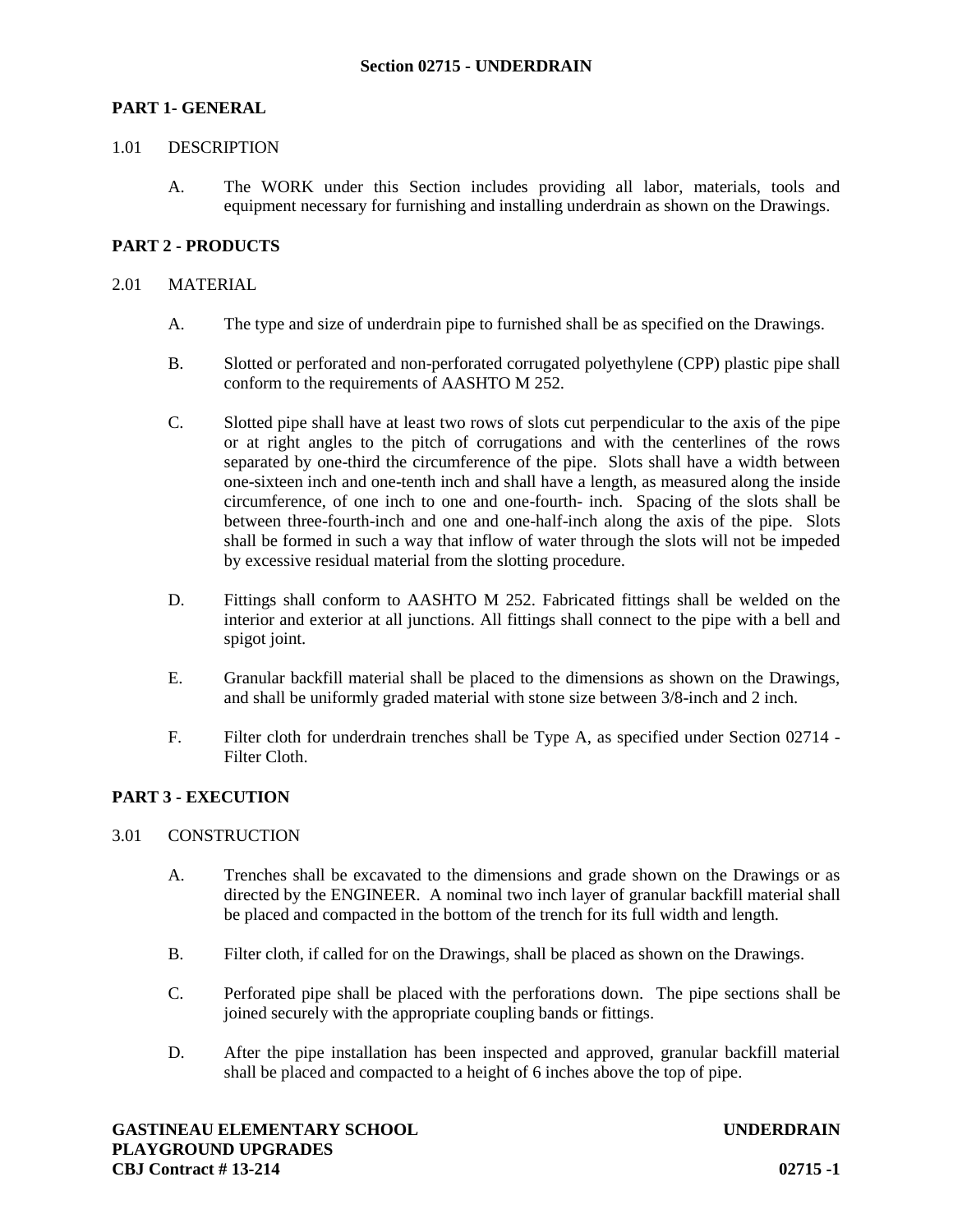- E. Any remaining portion of trench above the granular backfill shall be filled with materials as shown on the drawings. Locations where native embankment material is specified shall be thoroughly compacted as specified in Section 02203 - Trenching.
- F. Installation of all pipes shall conform to the manufacturer's recommended procedures. These Specifications and the Drawings shall take precedence over the manufacturer's recommendations in the event of conflict, if more restrictive.
- G. Solid and perforated 6" diameter CPP shall be installed as shown on the Drawings, unless otherwise directed by the OWNER. All bends, couplings and other fittings as necessary to connect to existing pipes and complete storm drainage system shown on the Drawings shall be provided.
- H. All cut corrugations on CPP pipe shall be cleared of all water and completely grouted to prevent the accumulation of water.

# **END OF SECTION**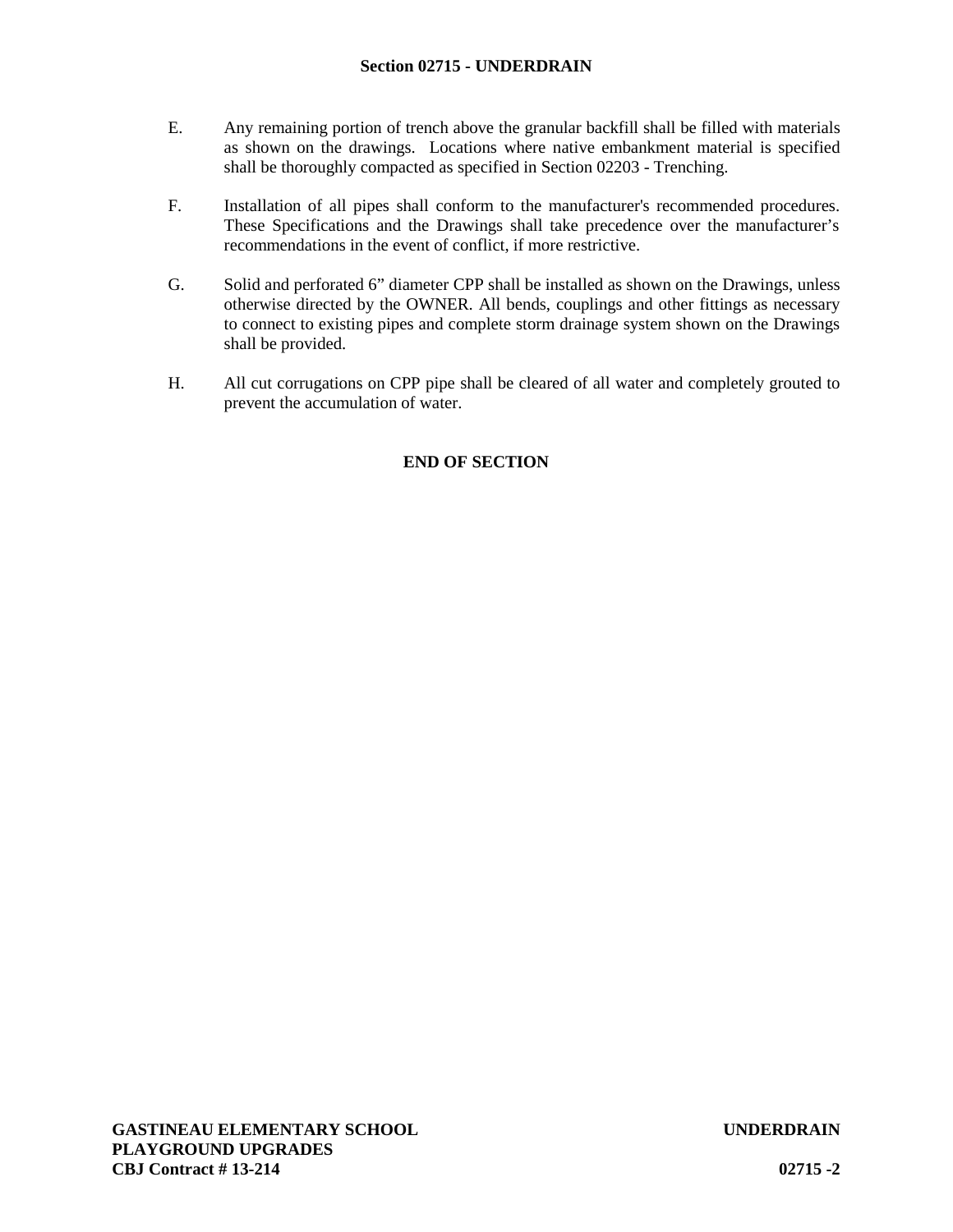#### **SECTION 02723 – PAINTED MARKINGS**

## **PART 1 - GENERAL**

#### 1.1 DESCRIPTION

A. The WORK under this Section includes providing all labor, materials, tools and equipment necessary for furnishing and placing painted markings on asphalt concrete pavement as shown on the Drawings.

#### 1.2 SUBMITTALS

- A. Submit painting shop drawings to ENGINEER for approval.
- B. Paint and glass spheres. Submit technical data including description, color, performance characteristics, and limitations.

## **PART 2 - PRODUCTS**

## 2.1 MATERIALS

A. Yellow marking paint shall be Sherwin Williams S-W Traffic Markings series B-2942, or approved equal.

## **PART 3 - EXECUTION**

#### 3.1 CONSTRUCTION

- A. The area to be marked shall be clean and free of loose particles. Paint shall not be applied to pavements or curbing which are dirty, damp, or cold. Paint shall not be applied when the pavement temperature is less than  $40^{\circ}$ F.
- B. Markings shall be two inches wide, unless otherwise shown.
- C. All markings shall present a clean cut, uniform and workmanlike appearance. All markings which fail to have a uniform, satisfactory appearance, either day or night, shall be corrected by the CONTRACTOR.
- D. The paint shall be thoroughly mixed prior to application, and shall be applied when the air temperature is above  $40^{\circ}$ F to a clean and dry surface.
- E. The painted area shall be protected until the paint is thoroughly dry.

## **END OF SECTION**

**GASTINEAU ELEMENTARY SCHOOL PAINTED MARKINGS PLAYGROUND UPGRADES CBJ Contract #E13-214 02723 - 1**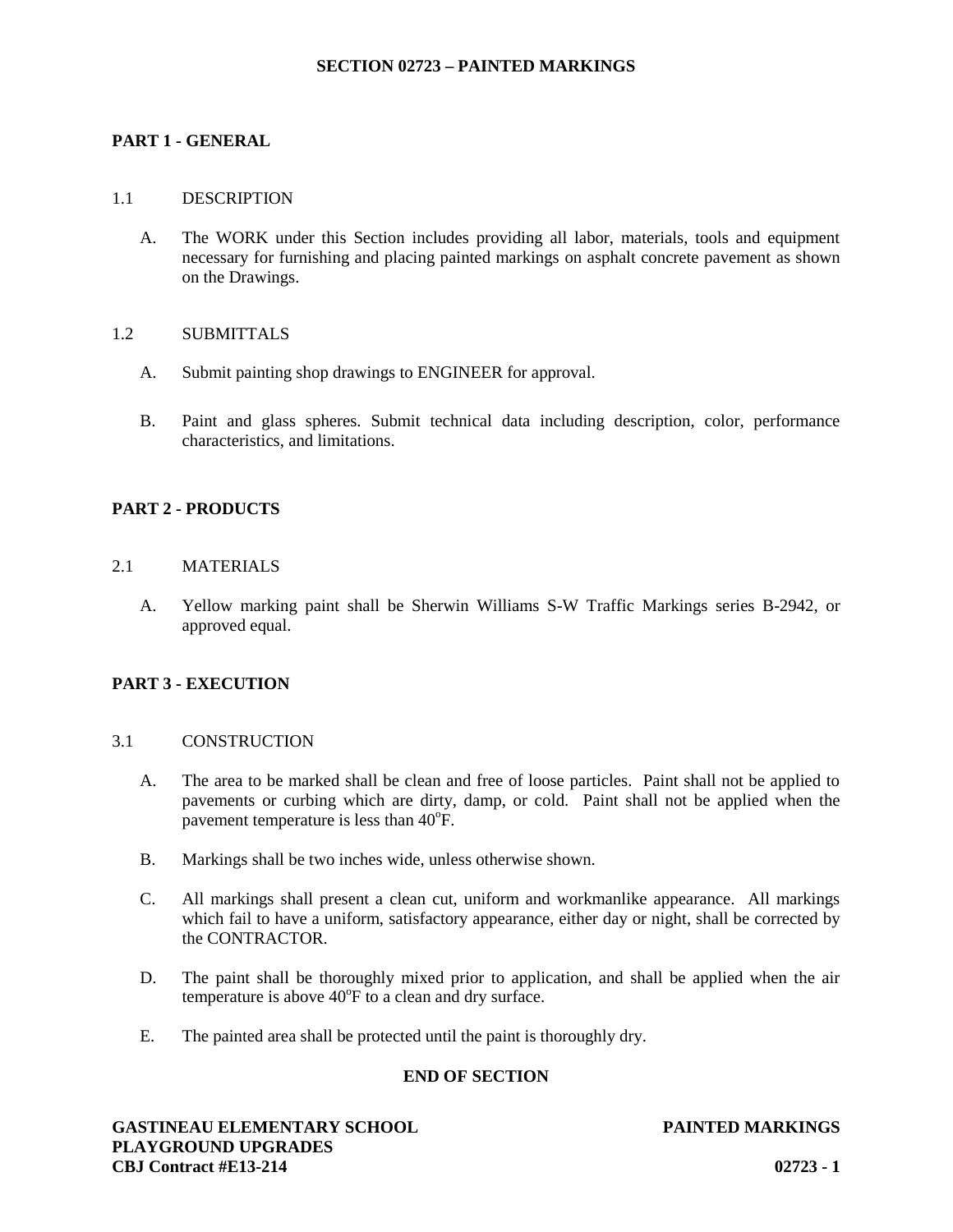## **PART 1 - GENERAL**

#### 1.1 DESCRIPTION

- A. This WORK consists of the furnishing and mixing of aggregate, asphalt cement, and additives at a mixing plant and the hauling, spreading, and compaction of the asphalt concrete mixture on a previously prepared surface, all as specified in the contract and in conformance with the lines, grades and thicknesses shown on the Plans.
- B. Asphaltic concrete mix for this project shall be Type IIA, Class B.

## **PART 2 - PRODUCTS**

#### 2.1 COMPOSITION OF ASPHALT CONCRETE MIXTURES - JOB MIX DESIGN

- A. Asphalt concrete mixtures shall be composed of aggregate, asphalt cement, and required additives combined within the limits for the type and class specified in the Contract.
- B. It is the CONTRACTOR's responsibility to insure that, in addition to the aggregate gradation requirements, the aggregate material meets all the requirements of this Section and asphalt concrete mixture meets the applicable design parameters, when tested according to ATM T17.
- C. At least 15 days prior to the production of asphalt concrete pavement the CONTRACTOR shall submit a current mix design. The mix design shall be performed within six (6) months of the construction season. The following related items shall be submitted with the mix design:
	- 1. Notification that aggregate proposed for the asphalt concrete mixture is available for sampling.
	- 2. A letter stating the proposed gradation for the Trial Job Mix Design, gradations for individual stockpiles, and blend ratio for each aggregate stockpile.
	- 3. A minimum of three 1-gallon samples of the asphalt cement proposed for use in the mixture, including name of product, manufacturer, test results as required, manufacturer's certificate of compliance, and a temperature viscosity curve for the asphalt cement.
	- 4. A 1/2 pint sample of the anti-strip additive proposed, including name of product, manufacturer, and manufacturer's data sheet, and current Materials Safety Data Sheet (MSDS).
	- 5. The CONTRACTOR shall accompany the ENGINEER during sampling, and shall furnish assistance to assure that the ENGINEER obtains representative samples.
- D. The ENGINEER will evaluate the gradation for the Trial Job Mix Design and suitability of the materials submitted. If the asphalt concrete mixture conforms to the design parameters specified in Table 02801-1 when tested according to ATM T-17, the ENGINEER will approve the Trial Job Mix Design and specify a target value for the asphalt cement content, mixing temperature and additives.
- E. If the Trial Job Mix Design does not conform to the design parameters specified in Table 02801-1, when tested by the ENGINEER, the CONTRACTOR shall submit in writing to the ENGINEER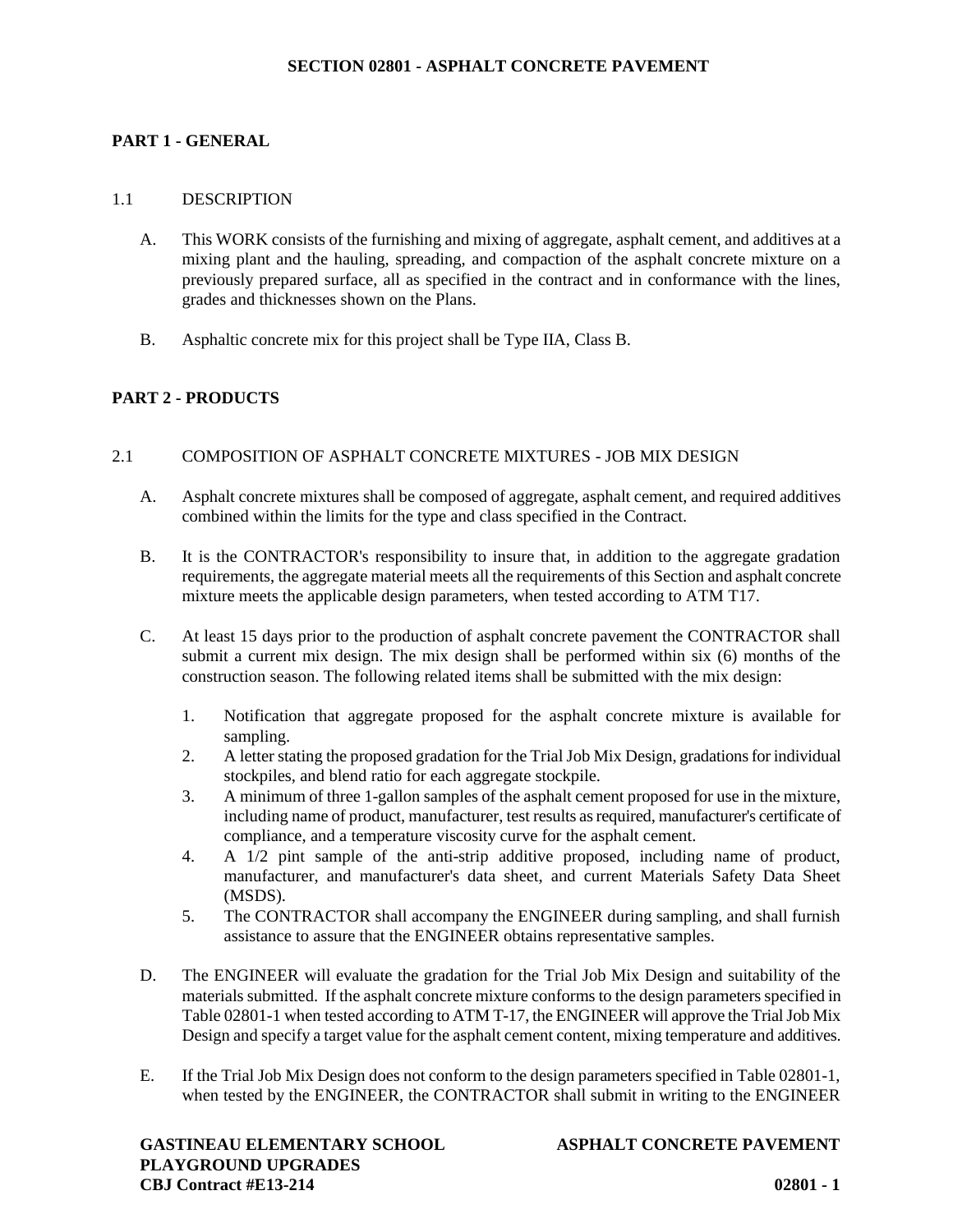another proposed gradation for a second Trial Job Mix Design. Samples of aggregate and additional asphalt cement shall be obtained in the same manner as for the original Trial Job Mix Design. The ENGINEER shall evaluate and test the second Trial Job Mix Design and either approve or disapprove the design based on the Contract Requirements. The above procedure shall be repeated until the Trial Job Mix Design is approved.

- F. If the CONTRACTOR proposes a change in source of aggregate material, source of asphalt cement, or a change in the gradation target values after production has started, the CONTRACTOR shall submit in writing the proposed gradation target values to the ENGINEER and request a new Trial Job Mix Design be evaluated for approval. The CONTRACTOR shall accompany the ENGINEER during sampling and shall furnish all the assistance needed to assure that the ENGINEER obtains representative samples. Approval of the new Trial Job Mix Design and/or aggregate material will require testing and evaluation. Trial Job Mix Design test results will be available within 15 calendar days of submittal. If the asphalt concrete mixture conforms to the design parameters specified in Table 02801-1, when tested in accordance with ATM T-17, the ENGINEER will develop a new target value for the asphalt cement content, mixing temperature and additives. The new target values for gradation and asphalt cement content will only be in effect on asphalt concrete mixture produced after the CONTRACTOR submittal of the new gradation target values for the Trial Job Mix Design.
- G. The location and type of the mixing plant shall be included with the Trial Job Mix Design data. Asphalt concrete mixtures produced from different plants shall not be mixed.

| <b>TABLE 02801-1</b>                                     |                |                |  |  |
|----------------------------------------------------------|----------------|----------------|--|--|
| ASPHALTIC CONCRETE MIX REQUIREMENTS                      |                |                |  |  |
| <b>DESIGN PARAMETERS</b>                                 | <b>CLASS A</b> | <b>CLASS B</b> |  |  |
| Stability, lbs.                                          | 1,800          | 1,800          |  |  |
| Flow, $0.01$ inch $(0.25$ mm)                            | $8 - 14$       | $8-16$         |  |  |
| Voids in total mix, percent                              | $2 - 5$        | $3 - 5$        |  |  |
| Compactions, number of blows ea side of test<br>specimen | 75             | 50             |  |  |
| Dust-asphalt ratio (1)                                   | $0.6 - 1.2$    | $0.6 - 1.2$    |  |  |
| Percent oil content                                      | $5.5 - 7$      | $5.9 - 7$      |  |  |
| Voids in the mineral aggregate (VMA)                     |                |                |  |  |
| Type I                                                   | 13.0           | 12.0           |  |  |
| Type II                                                  | 14.0           | 13.0           |  |  |
| Type III                                                 | 15.0           | 14.0           |  |  |

H. All trial job mix designs as required will be assessed and paid for by the CONTRACTOR.

(1) Dust-asphalt ratio is defined as the percent of material passing the U.S. No. 200 sieve divided by the percent of asphalt (calculated by weight of mix).

## 2.2 ASPHALT AGGREGATES

A. Aggregate for Plant Mix Asphalt Pavement:

## **GASTINEAU ELEMENTARY SCHOOL ASPHALT CONCRETE PAVEMENT PLAYGROUND UPGRADES CBJ Contract #E13-214 02801 - 2**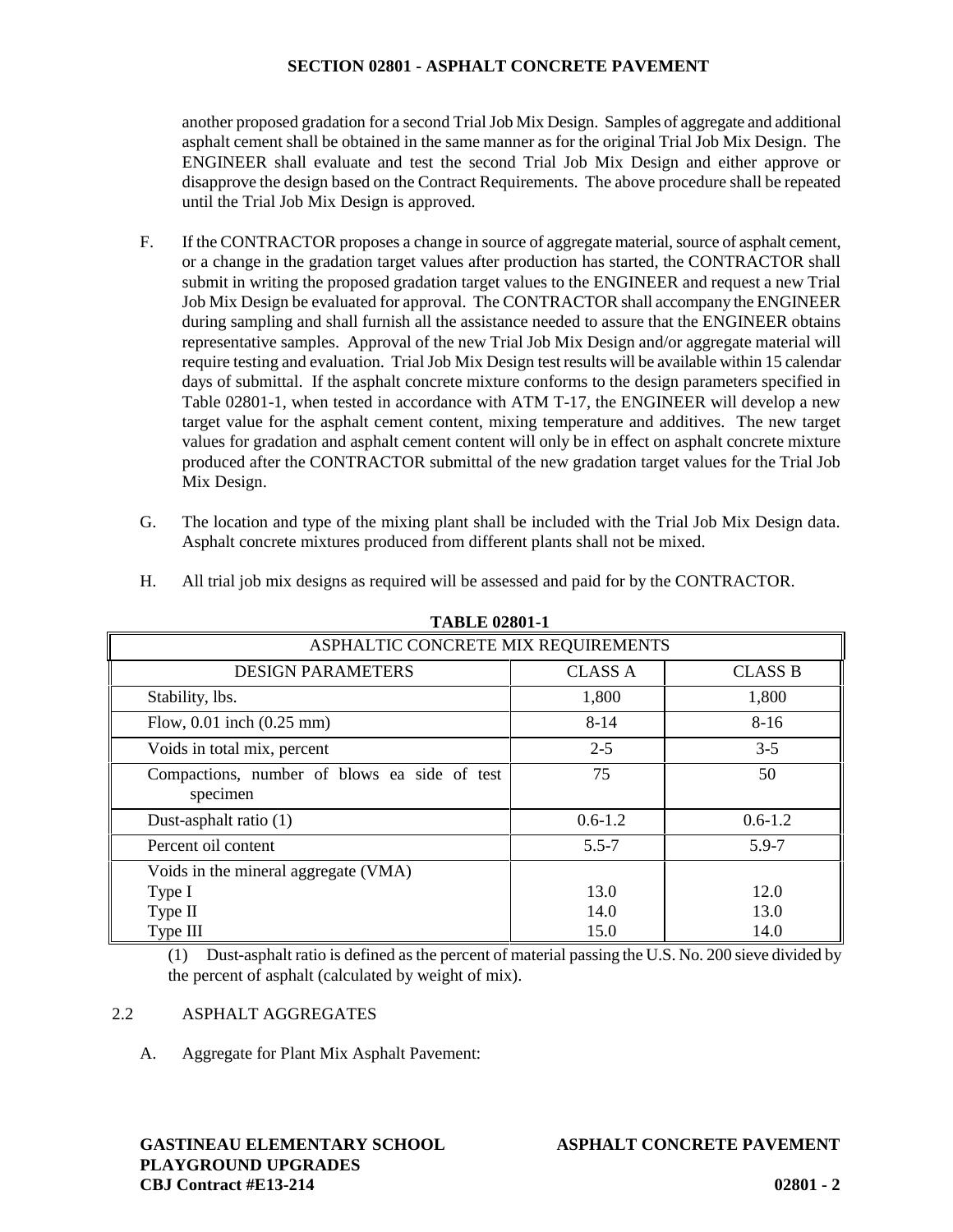1. Coarse Aggregate: Coarse aggregate (material retained on the No. 4 sieve) shall be crushed stone or crushed gravel and shall consist of sound, tough, durable rock of uniform quality. All material shall be free from clay balls, vegetative or other deleterious matters. Coarse aggregate shall not be coated with dirt or other finely divided mineral matter. Coarse aggregate shall also meet the following requirements:

| Percent of Wear                | AASHTO T-96         | 30 max.                                     |
|--------------------------------|---------------------|---------------------------------------------|
| Degradation Value              | ATM T-13            | 30 min.                                     |
| Percent Sodium<br>Sulfate Loss | <b>AASHTO T-104</b> | 9 max.                                      |
| <b>Percent Fracture</b>        | ATM T-4             | 80 min. single face/<br>70 min. double face |

- 2. Asphalt concrete aggregate shall not exceed 8 percent thin elongated pieces as determined by ATM T-9.
- 3. Fine Aggregate: Fine aggregate (passing the No. 4 sieve) shall meet the quality requirements of AASHTO M-29.
- 4. The several aggregate fractions for the mixture shall be sized, graded, and combined in such proportions that the resulting composite blend conforms to the grading requirements of Table 02801-2. Aggregates gradations shall be determined by ATM T-7, except when the sample is obtained by extraction.
- 5. Asphalt aggregate may be a blend but shall be 80%mechanically crushed with no more than 20% natural sand.

|                    | <b>ASPHALT CONCRETE AGGREGATE</b> |          |          |  |  |
|--------------------|-----------------------------------|----------|----------|--|--|
|                    | Percent Passing by Weight         |          |          |  |  |
| Sieve Design       | Type I                            | Type II  | Type III |  |  |
| 1 inch             | 100                               |          |          |  |  |
| $\frac{3}{4}$ inch | 80-95                             | 100      |          |  |  |
| $\frac{1}{2}$ inch | 60-88                             | 80-95    | 100      |  |  |
| $3/8$ inch         | 48-77                             | 60-87    | 80-95    |  |  |
| No. 4              | 28-63                             | 36-72    | 44-81    |  |  |
| No. 8              | $14 - 55$                         | 19-62    | 26-70    |  |  |
| No. 16             | $9 - 46$                          | $10-52$  | 16-59    |  |  |
| No. 30             | $6 - 39$                          | $7-45$   | $9-49$   |  |  |
| No. 50             | $5-29$                            | $5 - 34$ | $6 - 36$ |  |  |
| No. 100            | $4 - 18$                          | $4 - 21$ | $4 - 22$ |  |  |
| No. 200            | $3 - 5$                           | $3 - 5$  | $3 - 5$  |  |  |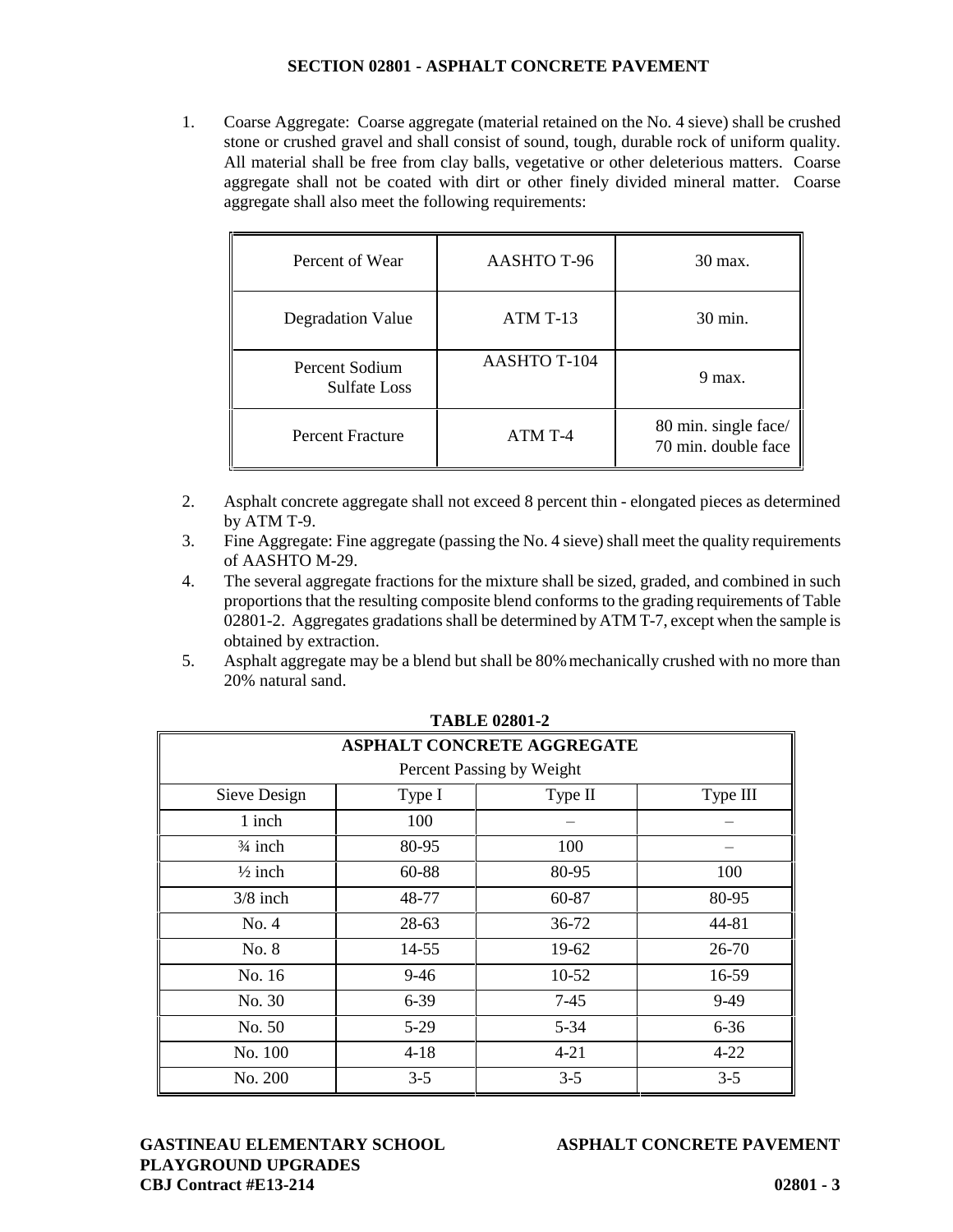## 2.3 ASPHALT MATERIALS

A. The grade of asphalt cement material will be PG 58-22. The asphalt cement material shall conform to the applicable requirements of this Section and will be conditionally accepted at the source. If the material is to be conditionally accepted at the source, the CONTRACTOR shall provide a manufacture's certificate of compliance in accordance with this section and test results of the applicable quality requirements of this section before the material is shipped. If there is a change in the source of the asphalt cement or if the kinematic viscosity (viscosity at 275 degrees Fahrenheit) of the asphalt supplied for the Trial Job Mix Design by a factor of 2 (doubles or halves) or more, then operations shall be suspended while a new Trial Job Mix Design proposal is submitted for approval.

## B. ASPHALT CEMENT

| <b>TEST FOR</b>                    | <b>SPECIFICATIONS</b>                                                                | <b>AASHTO</b><br><b>METHOD</b>       | SPEC.                        |
|------------------------------------|--------------------------------------------------------------------------------------|--------------------------------------|------------------------------|
| Penetration                        | $(4^{\circ}C$ [39.2 $^{\circ}F$ ], 200g, 60s), dmm<br>RTFO Aged Residue Note 1       | $T-49$                               | $15+$                        |
| Ductility                          | $(7.2$ <sup>o</sup> C [45 <sup>o</sup> F], 1 cm/min), cm<br><b>RTFO Aged Residue</b> | $T-51$                               | $10+$                        |
| <b>Absolute Viscosity</b>          | 60°C [140°F]), P<br><b>Original Binders</b><br><b>RTFO Aged Residue</b>              | T <sub>202</sub><br>T <sub>202</sub> | $1,100+$<br>1,500-6,000      |
| Kinematic Viscosity                | $(135^{\circ}C$ [275 $^{\circ}F$ ]),<br>RTFO Viscosity/Orig. Viscosity               | $T-201$                              | $275+$                       |
| <b>Absolute Viscosity Ratio</b>    | $(60^{\circ}C$ [140 $^{\circ}F$ ]),<br>RTFO Viscosity/Orig. Viscosity                |                                      | $4.0-$                       |
| Flash Point, Cleveland Open<br>Cup | $C(F)$ Original Binder<br>$232^{\circ}+(450^{\circ}+)$                               | $T-48f$                              | $232^{\circ}+(450^{\circ}+)$ |
| Solubility in Trichloroethylene    | %, Original Binder                                                                   | $T-44$                               | $99.0+$                      |
| Ductility                          | $(25^{\circ}C$ [77 $^{\circ}F$ ], 5 cm/min), cm<br>RTFO Aged Residue                 | $T-51$                               | $75+$                        |

1. Asphalt cement shall be designated PG58-22 and conform to the requirements below:

Note 1 "RTFO Aged Residue" means the asphaltic residue obtained using the rolling thin film oven test (RTFO Test), AASHTO T-240.

## C. CUT-BACK ASPHALTS

- 1. Cut-back asphalts shall conform to the requirements of AASHTO M-81 and M-82 except as follows:
	- a. In Table 1 of M-82, reduce the minimum absolute viscosity on residue from distillation at 60C to 100, in the MC-30 and MC-250 columns, and revise the maximum distillate percentage by volume of total distillate at 225ºC for MC-30 to read: 35%.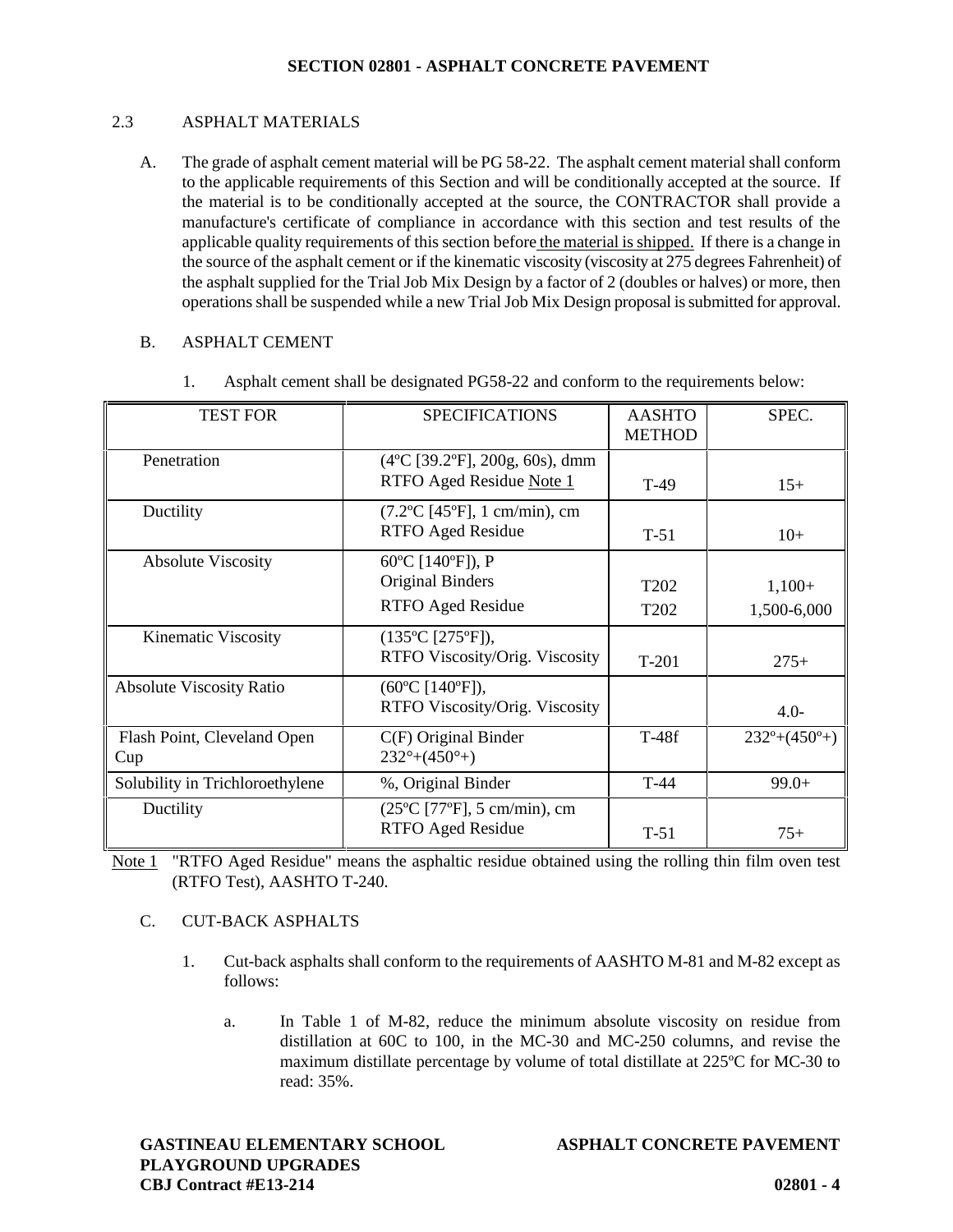## D. EMULSIFIED ASPHALTS

1. STE-1 cationic emulsified asphalts shall comply with the requirements listed below:

| <b>TABLE 02801-3</b>                       |                      |
|--------------------------------------------|----------------------|
| <b>TESTS ON EMULSION</b>                   |                      |
| Viscosity $@$ 77 ${}^{\circ}$ F., SSF      | 30 max.              |
| Storage Stability, 1 day, %                | $1$ max.             |
| Demulsibility 35 ml. 0.8% SDS, %           | $25 \text{ min}$ .   |
| Particle Charge                            | Positive*            |
| Sieve, % retained                          | $0.10 \text{ max}$ . |
| Distillation Oil by Vol. of Emulsion, %    | $5 \text{ max}$ .    |
| Distillation Residue by Wt. of Emulsion, % | $45$ min.            |
| <b>TESTS ON RESIDUE</b>                    |                      |
| Penetration @ 77°F.                        | 100-200              |
| Ductility @ 77°F., 5cm/min., cm            | $40 \text{ min.}$    |
| Solubility in TCE, %                       | 97.5 min.            |

\* If particle charge test is inconclusive, material having a max. Ph value of 6.7 will be acceptable.

2. CSS-1 Cationic Emulsified Asphalt shall conform to the requirements of AASHTO M208.

## E. STORAGE AND APPLICATION TEMPERATURES

1. Asphalt materials required by the Specifications shall be stored and applied within the temperatures ranges indicated in Table 02801-4.

| STOKAGE AND APPLICATION TEMPERATURES |                    |                |  |
|--------------------------------------|--------------------|----------------|--|
| Spray °F                             | Mix <sup>o</sup> F | Storage EF     |  |
|                                      |                    |                |  |
| $85+$                                |                    | 140 Max        |  |
| $165+$                               | 165-220            | 240 Max        |  |
| $200+$                               |                    | <b>200 Max</b> |  |
| 125-175                              |                    | 100-175        |  |
| 125-175                              | $120-160*$         | 100-175        |  |
| 90-120                               | $90 - 160*$        | 50-125         |  |
| $270+$                               | 235-280**          | 325 Max        |  |
| $280+$                               | 250-295**          | 325 Max        |  |
| $280+$                               | $250 - 315**$      | 325 Max        |  |
| 70-140                               | 70-150             | 50-125         |  |
|                                      | 350 Max            | $275 - 325$ °F |  |
|                                      |                    |                |  |

#### **TABLE 02801-4 STORAGE AND APPLICATION TEMPERATURES**

\* Temperature of the emulsified asphalt in the pugmill mixture.

\*\* As required to achieve Kinematic viscosity of 150-300 centistokes.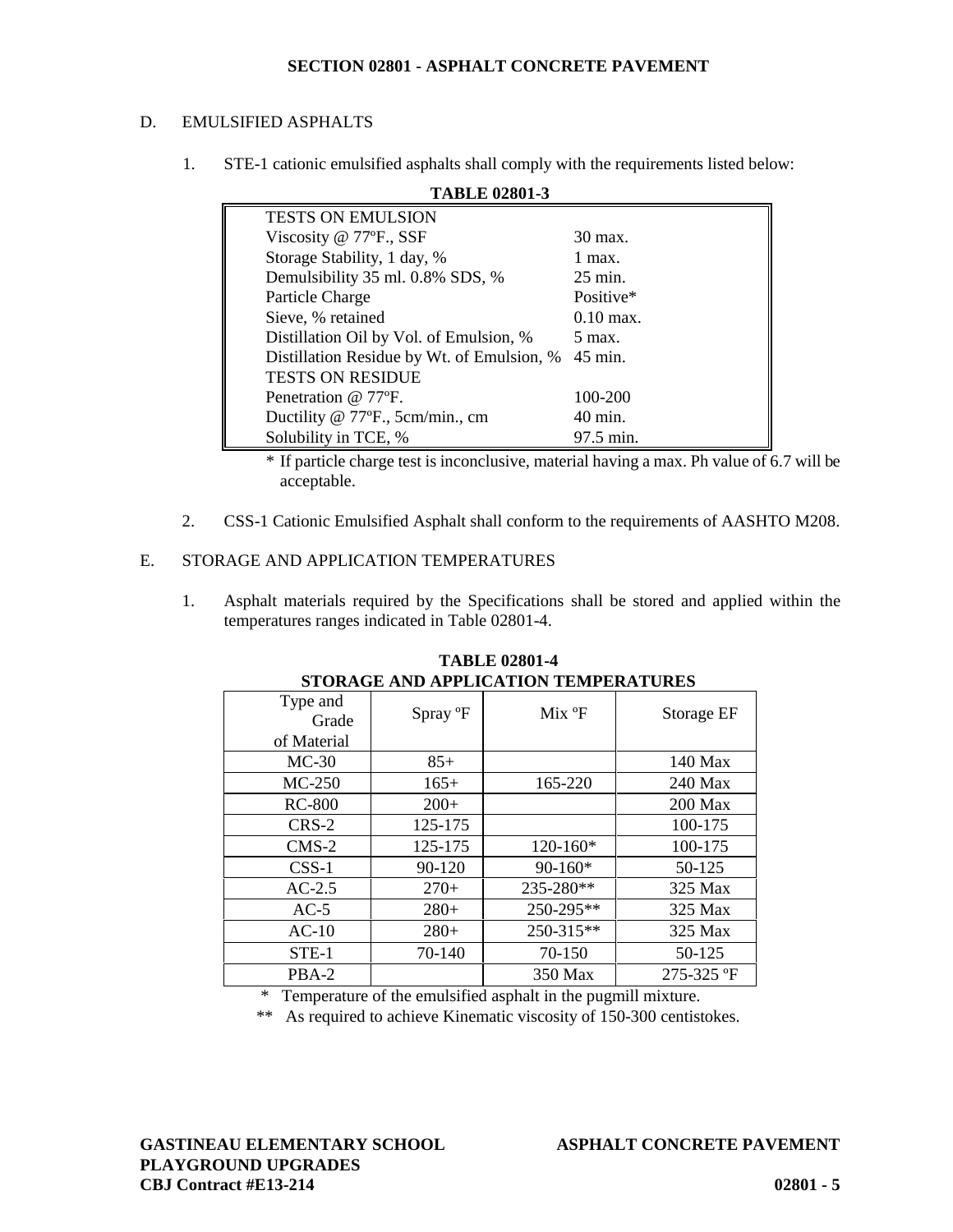#### 2.4 ANTI-STRIP ADDITIVES

A. Anti-strip agents shall be used in the proportions determined by ATM T-14 and shall be included in the approved Trial Job Mix Design. At least 70% of the aggregate shall remain coated when tested in accordance with ATM T-14.

## 2.5 PROCESS QUALITY CONTROL

- A. The ENGINEER has the exclusive right and responsibility for determining the acceptability of all materials incorporated into the Project. It is expressly understood, however, that the CONTRACTOR is solely responsible for the sampling and testing of material for process control of the asphalt concrete mixture including screening, crushing, blending, stockpiling of the aggregate, production of the asphalt concrete mixture and monitoring compaction of the asphalt concrete mixture.
- B. The results of the acceptance testing performed by the ENGINEER may not be available to the CONTRACTOR until a period of at least seven (7) working days has elapsed from the date of sampling.

## **PART 3 - EXECUTION**

#### 3.1 WEATHER LIMITATIONS

A. The asphalt concrete mixture shall not be placed on a surface with standing water, on an unstable roadbed when the base material is frozen, or when weather conditions prevent the proper handling or finishing of the mixture. No asphalt concrete, Type II mixture shall be placed unless the surface temperature is  $40^0$  F or warmer.

#### 3.2 EQUIPMENT

- A. All equipment shall be in good working order and free of asphalt concrete mix buildup. All equipment shall be available for inspection and demonstration 72 hours prior to placement of asphalt concrete.
- B. Bituminous Mixing Plants:
	- 1. Mixing plants shall conform to AASHTO M-156.
	- 2. Proportioning (batch) scales shall not be used for weighing material for payment. Weigh scales used in conjunction with a storage silo may be used to weigh the final product for payment, provided the scales are certified.
- C. Hauling Equipment:
	- 1. Trucks used for hauling asphalt mixtures shall have tight, clean, smooth metal beds which have been thinly coated with a minimum amount of either paraffin oil, lime water solution, or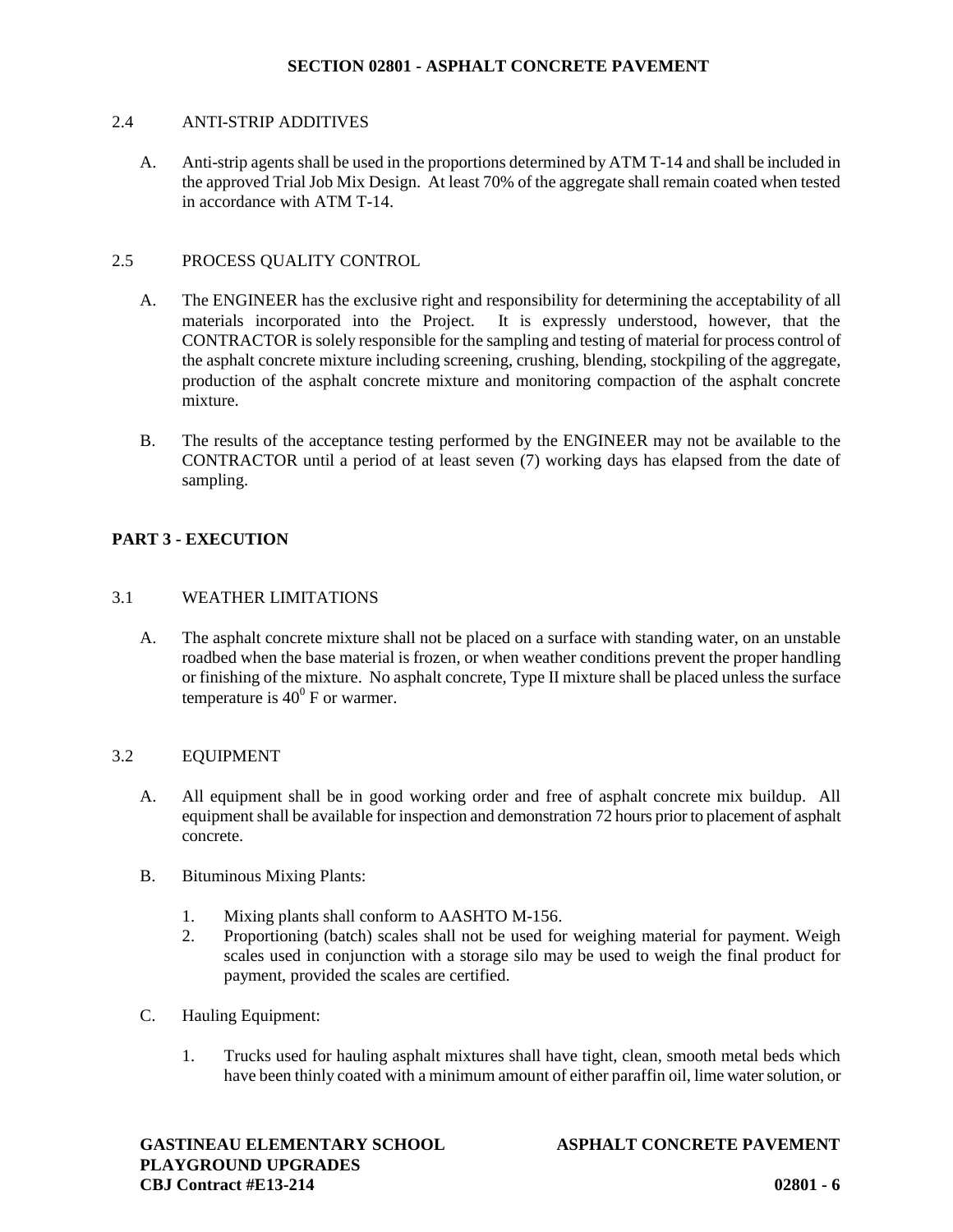other manufactured material included approved by the ENGINEER. Diesel or fuel oil shall not be used.

- 2. Each truck shall have a watertight canvas cover of such size as to extend at least one foot over the sides and end of the truck bed and be adequately secured to protect the asphalt concrete mixture. The use of the canvas cover shall be at the ENGINEER's direction.
- D. Asphalt Pavers:
	- 1. Asphalt pavers shall be self-propelled units, provided with a heated vibratory screed. Grade and cross slope shall be controlled through the use of automatic grade and slope control devices. The paver screed control system shall be automatically actuated by the use of a string line, or minimum 30-foot long ski. The length of the string line shall be adjusted to produce the required surface smoothness.
	- 2. The paver shall be equipped with a receiving hopper having sufficient capacity for a uniform spreading operation. The hopper shall be equipped with a distribution system to place the mixture uniformly in front of the screed.
	- 3. The screed assembly shall produce a finished surface of the required smoothness, thickness, and texture without tearing, shoving, or displacing the asphalt concrete mixture. Screed extensions used for paving a constant width shall be heated and vibrated. Auger extensions shall be the same length as the rigid screed extensions.
	- 4. The use of a pickup machine to transfer the asphalt mixture from a windrow to the paver hopper will be permitted, provided the pickup machine is capable of collection of the windrowed material without damage to the underlying course. The ENGINEER will not allow the continued use of the pickup machine if segregation, excessive temperature loss, or any detrimental effects are observed.
	- 5. Paver hopper wings shall either be left in the top or down position throughout the paving operation. If the CONTRACTOR wishes to dump the wings during paving, the material on the wings and in the hopper shall not be incorporated into the finish mat or included in the quantity for payment.
	- 6. The screed assembly shall have a joint compaction device and a joint edge restrainer.
- E. Rollers:
	- 1. The CONTRACTOR shall supply a sufficient number and weight of rollers to compact the mixture to the required density while maintaining the pace of the paving operations. Rollers shall be of the static steel wheel, vibratory steel wheel, and pneumatic tire type, self propelled and capable of reversing without backlash. They shall be specifically designated to compact hot asphalt concrete mixtures. The use of equipment, which results in crushing of the aggregate, will not be permitted. Pneumatic tire rollers shall be fully skirted; shall be at least 6 feet wide; and shall be configured such that the rear group of tires align to cover the spaces between the front group of tires. The roller shall have an operating weight per tire of at least 3,000 pounds. Tires shall be of equal size, a minimum of 20 inches in diameter, shall be inflated to at least 80 p.s.i. and maintained so that tire pressures do not vary more than 5 p.s.i. between any two tires.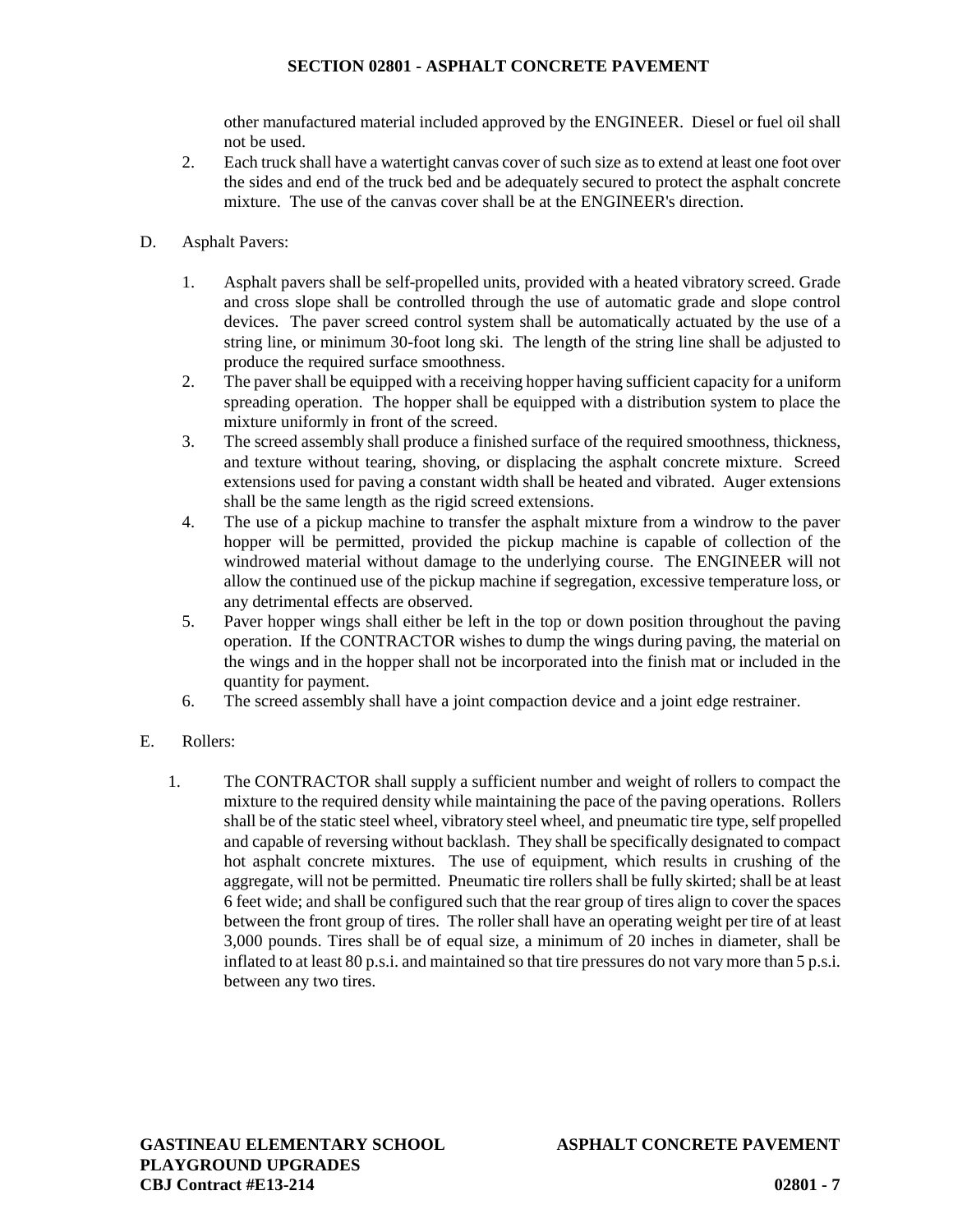#### 3.3 PREPARATION OF EXISTING SURFACE

- A. The existing surface shall be prepared in conformance with the plans and Specifications. Existing paved surfaces shall be cleaned of loose material by sweeping with a power broom, supplemented by hand sweeping, if necessary.
- B. Contact surfaces of curbing, gutters, manholes, and other structures shall be coated with a thin, uniform coating of tack coat prior to the asphalt mixture being placed.
- C. Surfaces, which have received a prime coat, shall be allowed to cure such that the prime coat is not picked up by the haul vehicles. Surfaces, which have received an emulsion tack coat, shall be allowed to break prior to placement of asphalt concrete mixture.
- D. The grading, shaping, and strengthening where applicable, of the paved surface shall be as specified in Section 02204 – Base Course.
- E. A string line installed by the CONTRACTOR at the direction of the ENGINEER will be the edges of paving.
- F. Prior to paving over any existing pavement, the surface shall be thoroughly cleaned and an application of tack coat applied that will provide a strong bond between the two layers.

#### 3.4 PREPARATION OF ASPHALT

A. A continuous supply of the asphalt cement shall be supplied to the mixer at a uniform temperature, within 25 degrees F of the Job Mix Design mixing temperature.

#### 3.5 PREPARATION OF AGGREGATES

- A. The aggregate for the asphalt concrete mixture shall be heated and dried to a temperature compatible with the mix requirements specified. Flames used for drying and heating shall be properly adjusted to avoid damage to the aggregate and to avoid the presence of unburned fuel on the aggregate. Any asphalt concrete mixture in which soot or fuel is present shall be wasted and no payment made.
- B. Drying operations shall reduce the aggregate moisture content to the extent that the moisture content of the asphalt concrete mixture, sampled at the point of acceptance for asphalt cement content, shall be no more than 0.5% (by total weight of mix), as determined by ATM T-25.

## 3.6 MIXING

- A. The aggregate, asphalt cement additives shall be combined in the mixer in the amounts required by the Job Mix Design.
- B. The materials shall be mixed such that a complete and uniform coating of the aggregate is obtained. For batch plants, dry aggregate shall be placed in motion immediately prior to the addition of asphalt cement. Wet mixing time shall be adequate to obtain 98% coated particles when tested in accordance with AASHTO T-195.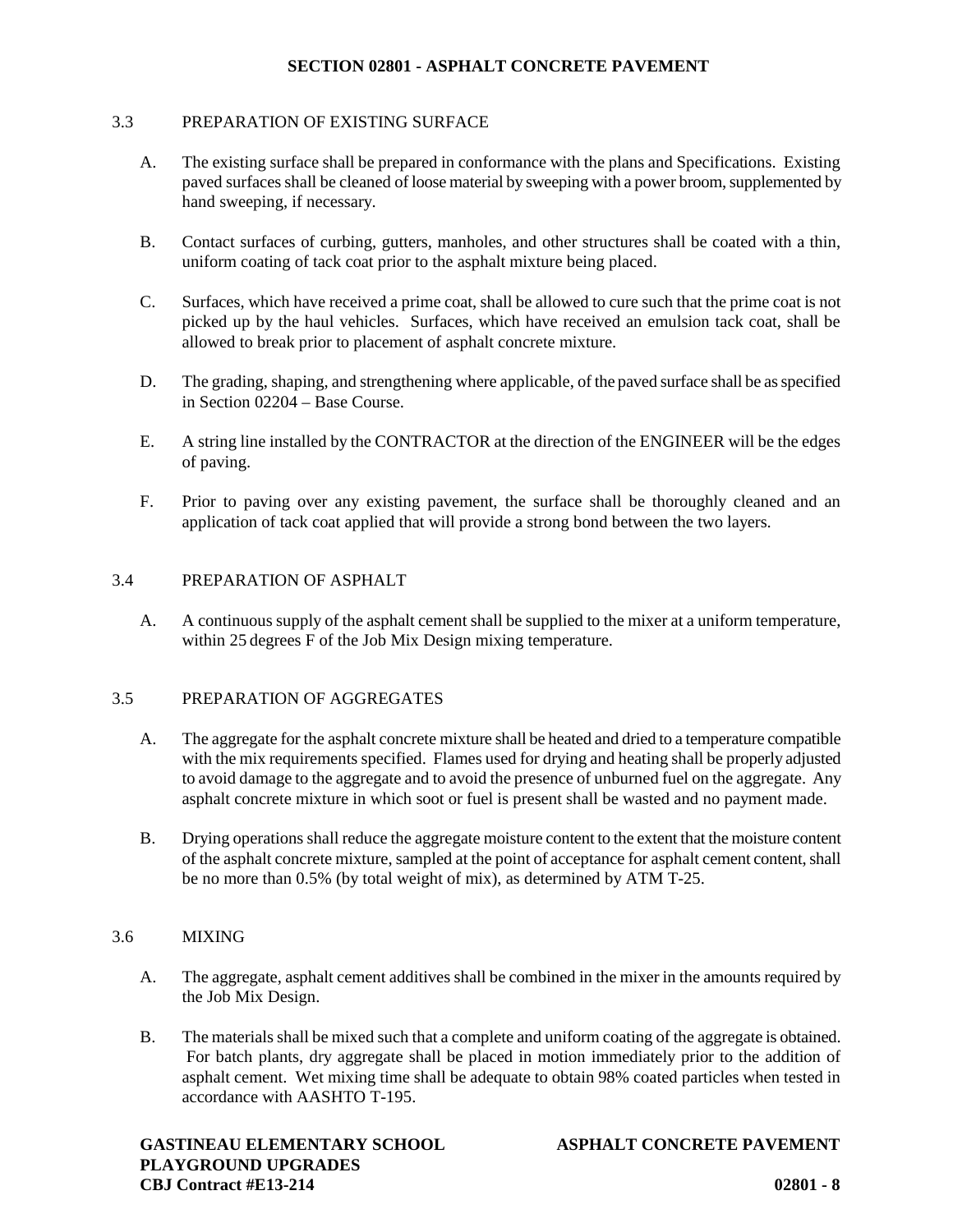C. The temperature of the asphalt concrete mixture at the time of the mixing shall be as determined by the Job Mix Design.

## 3. 7 TEMPORARY STORAGE OF ASPHALT CONCRETE MIXTURE

- A. Temporary storing or holding of hot asphalt concrete mixture in silo type storage bins will be permitted.
- B. All the asphalt concrete mixture drawn from the silo type storage bins shall conform to all of the requirements for asphalt concrete mixtures as if loaded directly into hauling equipment from the mixing plant. Signs of visible segregation, heat loss, changes from the Job Mix Design, change in the characteristics of asphalt cement, lumpiness or stiffness of the mixture will be cause for rejection.
- C. Unsuitable asphalt concrete mixture shall be disposed of by the CONTRACTOR at no cost to the OWNER.

#### 3.8 SPREADING AND PLACING

- A. The CONTRACTOR shall submit a Paving Plan for the ENGINEER's review a minimum of five working days prior to initiating the paving operation. The Paving Plan shall consist of, but not be limited to, the following:
	- 1. Paving schedule to include sequence of operations.
	- 2. Paving schedule distributed to Residents within the project boundary.
	- 3. Operational details to include:
		- a. Plant operating capacity and target production rate.
		- b. Number and capacity of trucks, cycle time, and delivery rate.
		- c. The manufacturer and model of the paver and pickup machine, to include information on grade followers, sensors, operating speed and production rate of the pavers.
		- d. Number, type, weight, and operating speed of rollers.
		- e. Location of longitudinal joints and method of constructing transverse joints.
		- f. Construction plan for paving intersections and driveways.
		- g. The manufacturers, model number, and the last certified calibration date for the CONTRACTOR's nuclear densometer gauge.
- B. The asphalt concrete mixture shall be laid upon a surface approved by the ENGINEER, spread and struck off to the required compacted thickness. Asphalt pavers shall be used to distribute the asphalt concrete mixture in lanes of such widths as to hold to a practical minimum the number of longitudinal joints required, subject to the requirements of this Section.
- C. When laying asphalt concrete mixtures, the paver shall be operated at uniform forward speeds consistent with the delivery of asphalt concrete mix to avoid unnecessary stopping and starting of the paver.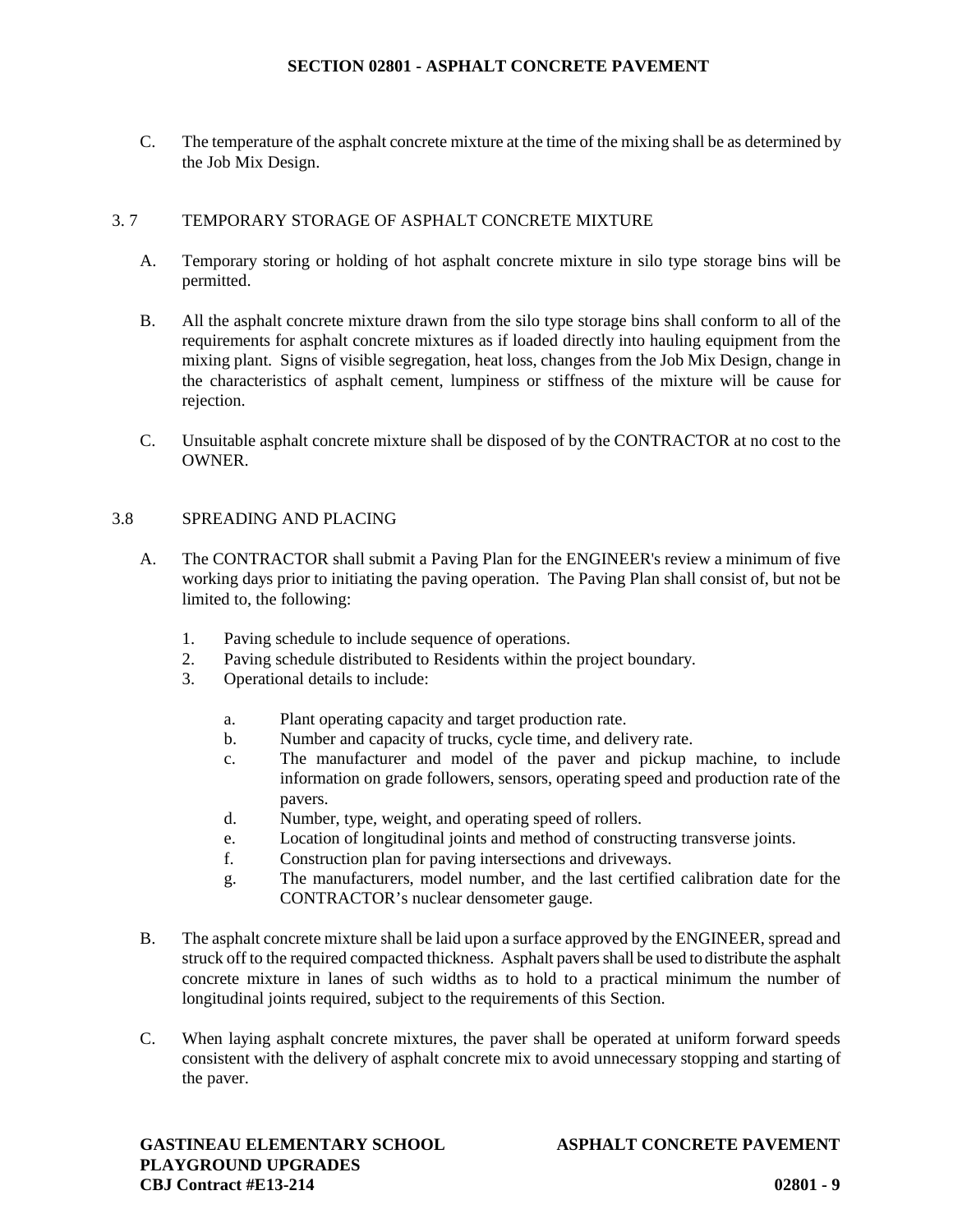- D. On areas where irregularities or unavoidable obstacles make the use of mechanical spreading and finishing equipment impracticable, the asphalt concrete mixture shall be spread, raked and luted by hand tools. For such areas the asphalt concrete mixture shall be placed to the required compacted thickness.
- E. Any asphalt concrete mixture, which is observed to be contaminated or segregated, will be rejected.
- F. Edge of asphalt concrete mixture shall be of uniform, smooth and consistent finish. Variations, undulations, and irregularities in edge profile are not acceptable.

## 3.9 COMPACTION

- A. Immediately after the asphalt mixture has been spread, struck-off and surface irregularities adjusted, it shall be thoroughly and uniformly compacted by rolling.
- B. The target value for density will be 95% of the maximum specific gravity (MSG) as determined in accordance with AASHTO T-209 for the first sample from each lot of asphalt concrete mixture, as defined in this Section. Acceptance testing for field density will be determined in accordance with ATM T-18 or ASTM D-2950, as directed in writing by the ENGINEER.
- C. The asphalt concrete mixture, including the leveling course, shall have a minimum of 3 complete passes with a pneumatic-tired roller prior to cooling to 175 degrees F. A pass is defined as once over each point on the pavement surface.
- D. Areas not accessible to the rollers shall be graded with rakes and lutes and compacted with mechanical tampers. For depressed areas a trench roller may be used to achieve the required compaction.
- E. Any asphalt concrete mixture that becomes loose and broken, segregated, mixed with dirt, or is any other way defective shall be removed and replaced with fresh hot asphalt concrete mixture, which shall be compacted to conform with the surrounding area. Any area showing an excess or deficiency of asphalt cement shall be removed and replaced.
- F. Rollers or other vehicles shall not be parked or left standing on pavement that has not cooled sufficiently to prevent indentation by wheels.

## 3.10 JOINTS

- A. Joints shall be made to ensure a continuous bond between old and new sections of the course. All joints shall present the same texture and smoothness as other sections of the course.
- B. When joining old existing pavement and new pavement, the old pavement shall be cut in a neat line, with a power driven saw.
- C. Improperly formed joints resulting in surface irregularities shall be removed, full road width, replaced with new material, and thoroughly compacted. Rolling of joints after the material has cooled below 160 degrees F shall not be allowed. All pavement removal shall be precut to a neat line using a power driven saw.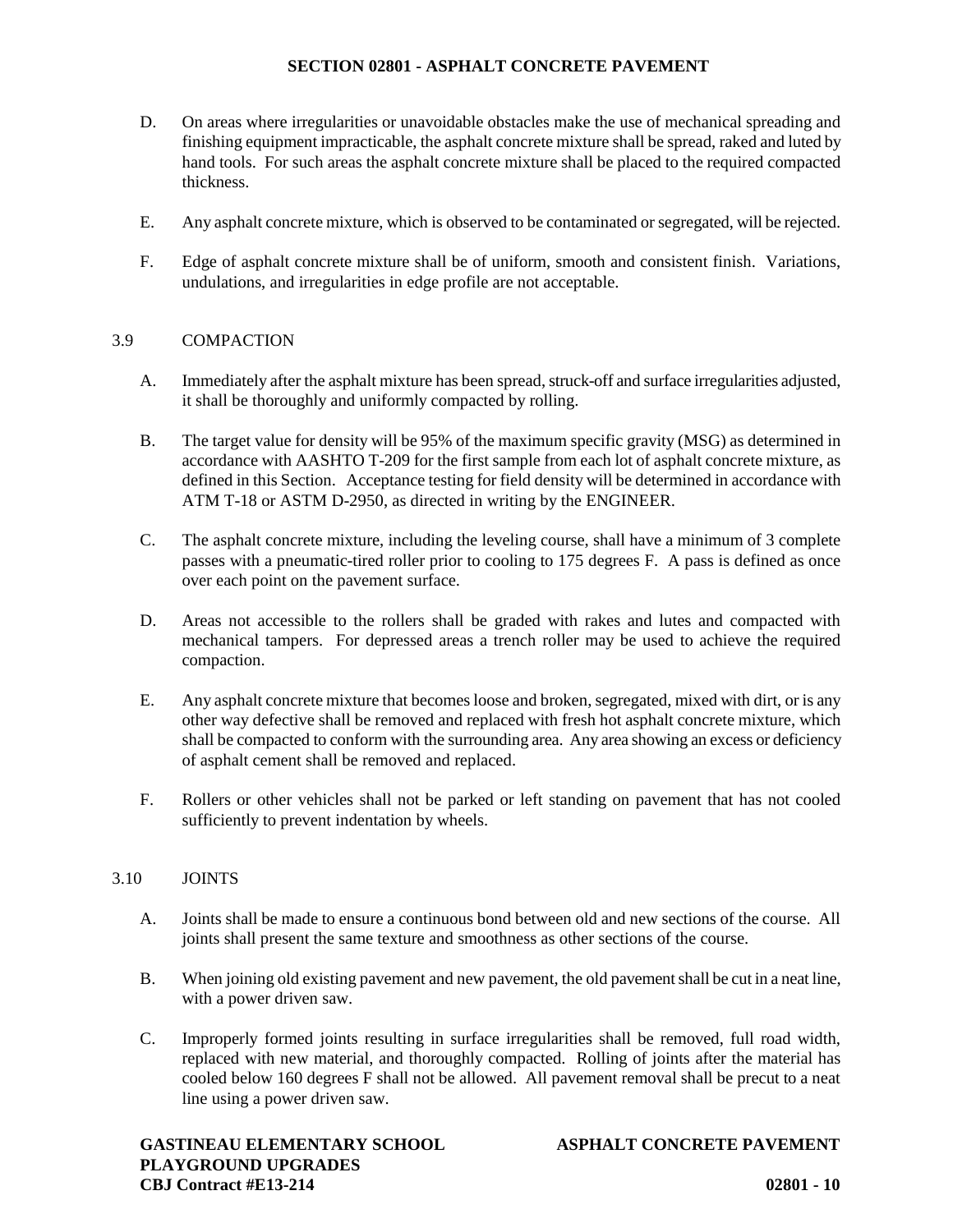- D. A thin tack coat of asphalt cement or asphalt emulsion shall be applied on all cold joints prior to placing any fresh asphalt concrete mixture against the joint. This WORK shall be completed by the CONTRACTOR just prior to paving.
- E. Transverse joints shall be formed by cutting back on the previous run to expose the full depth of the course or by using a removable bulkhead.
- F. The longitudinal joints in one layer shall offset those in the layer immediately below by at least 6 inches. The joints in the top layer shall be at centerline or lane lines except where pre-formed marking tape striping is required, in which case the longitudinal joint in the top layer shall be offset not more than 1 foot.
- G. The density at the joints shall not be more than 2% lower than the density specified in the lanes away from the joint.
- H. Rolling at the longitudinal joint should be done from the hot side with a vibratory roller as soon as possible. The hot side should always overlap the cold side by 1" -1.5" at the joint.
- I. The finished asphalt surface along the edge of curb and gutter shall be 1/4" above the top edge of the gutter pan.

## 3.11 SURFACE TOLERANCE

A. The surface will be tested after final rolling at selected locations using a 10-foot straightedge. The variation of the surface from the testing edge of the straightedge between any two contacts with the surface shall not exceed 3/16 inch. The asphalt concrete mixture in all defective areas shall be removed and replaced. All costs associated with removal and replacement of asphalt concrete mixture in the defective areas shall be borne by the CONTRACTOR.

## 3.12 PATCHING DEFECTIVE AREAS

A. Any asphalt concrete mixture that becomes contaminated with foreign material or is in any way defective shall be removed. Defective materials shall be removed for the full thickness of the course. The pavement shall be saw cut so that the sides are perpendicular and parallel to the direction of traffic and so that the edges are vertical. Edges shall be coated with a thin tack coat material. Fresh asphalt concrete mixture shall be placed in sufficient quantity so that the finished surface will conform to grade and smoothness requirements. The asphalt concrete mixture shall be compacted to the density specified. No payment shall be made for material replacing defective material. All costs associated with the patching of defective areas shall be borne by the CONTRACTOR.

## 3.13 ACCEPTANCE SAMPLING AND TESTING

A. Asphalt concrete pavement will be accepted for payment based on the ENGINEER's approval of: the Job Mix Design; the materials; the placement and compaction of the asphalt concrete pavement to the specified depth, finished surface requirements, tolerances, and densities. Any area of finished surfacing that is visibly segregated, fails to meet surface tolerance requirements or specified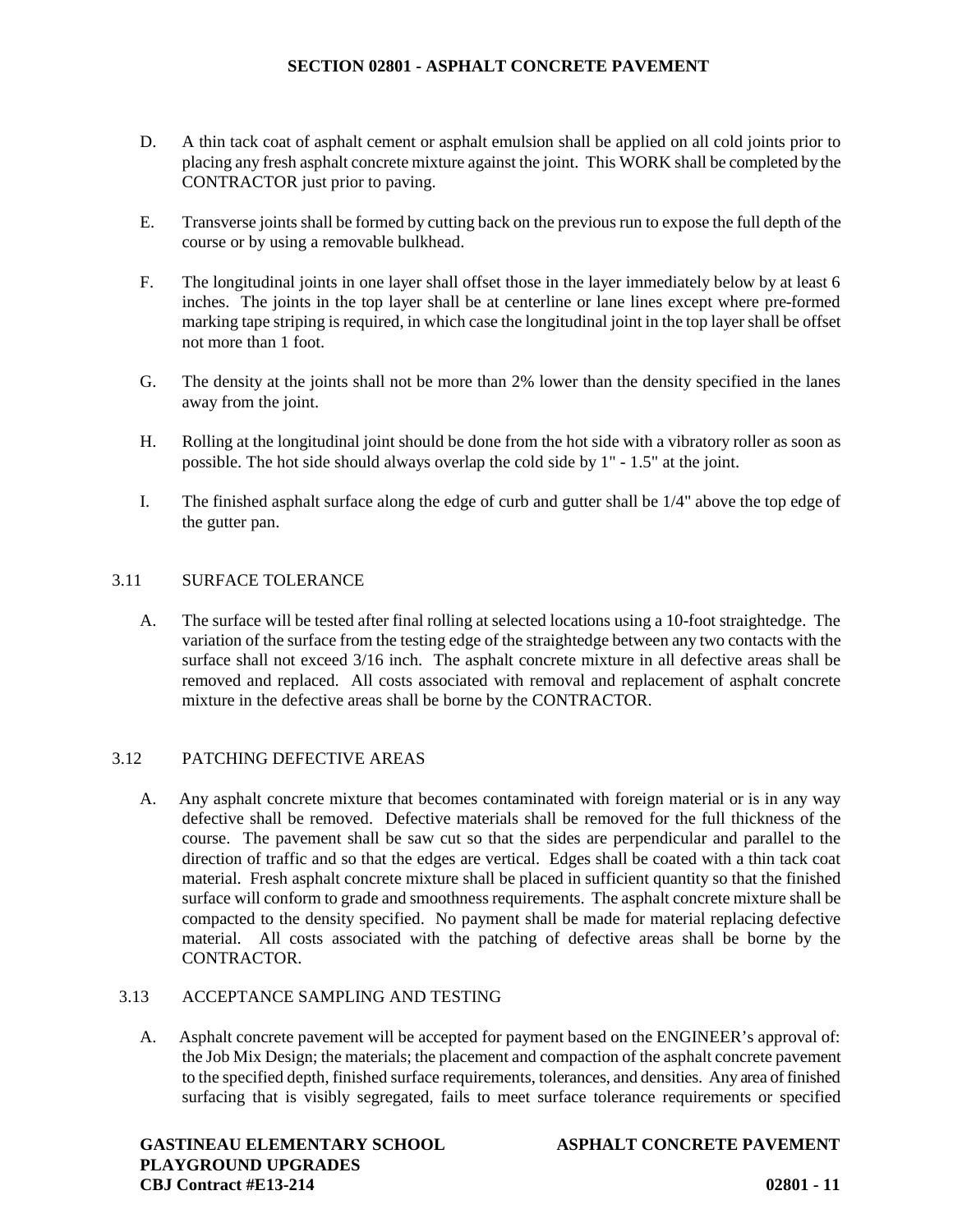thickness or densities, or is in any way defective, shall be removed and replaced with new asphalt concrete pavement. Removal and replacement of defective pavement shall be at no additional cost to the OWNER. The full depth of the new asphalt concrete mixture will be replaced; surface patching will not be allowed.

- B. Acceptance sampling and testing shall be performed by the ENGINEER. Acceptance testing will determine whether the materials, installation and compaction efforts used by the CONTRACTOR have met these Specifications. The results of the acceptance testing performed by the ENGINEER may not be available to the CONTRACTOR until a period of at least seven working days has elapsed from the date of sampling.
- C. A lot will be the total asphalt placed on the project per season. A sublot will be one day's production on the project. Each sublot shall be randomly sampled and tested in accordance with this Subsection for asphalt cement content, density, and gradation.
- D. Samples taken for the determination of asphalt cement content and gradation will be taken from behind the screed prior to initial compaction. Asphalt cement content shall be determined by ATM T-23. The cost of this sampling (one per sublot) will be borne by the ENGINEER. The CONTRACTOR shall pay for additional testing if not in compliance.
- E. ASTM D-2950 will be used to measure density. A minimum of six random tests will be taken from each sublot. When using ASTM D-2950, the MSG or laboratory pounds per cubic feet shall be determined by using the Rice Method, AASHTO Designation T 209-93. The Rice Method, for the purposes of nuclear gauge compaction testing, replaces the Marshal Method. Acceptance testing for density will be completed by the ENGINEER in the following sequence:
	- 1. The ENGINEER will randomly sample the in-place asphalt concrete mixture with a nuclear densometer gauge. Frequency of this testing will be determined by the ENGINEER. The CONTRACTOR may request a re-test of any nuclear densometer sample not within Specification limits. The ENGINEER will select the sample location for the re-test. Only one re-test per sample will be allowed. This acceptance testing will be paid for by the OWNER.
	- 2. If the random density acceptance testing indicates that the density specified has not been met, further sampling and testing will be required by the ENGINEER. At the direction of the ENGINEER, the CONTRACTOR shall cut at least one full depth 6" diameter core sample (per lot) from the finished mat. The samples shall be neatly cut by a core drill at the randomly selected locations. Core holes for sampling shall be backfilled and compacted with hot asphalt concrete mixture within two hours of sampling. The core samples will be tested for compliance with these specifications at a certified laboratory specified by the ENGINEER. Any sampling and testing required beyond the nuclear densometer testing by the ENGINEER, will be paid for by the CONTRACTOR.
- F. At the direction of the ENGINEER, samples taken for the determination of aggregate gradation may be obtained from one of the following locations:
	- 1. From the combined aggregate cold feed conveyor via a diversion chute, or from the stopped conveyor belt.
	- 2. For dry batched aggregates, on batch plants, the pugmill shall be cleaned by dry batching at least two dry batches or until no asphalt coating is found on the aggregate. One complete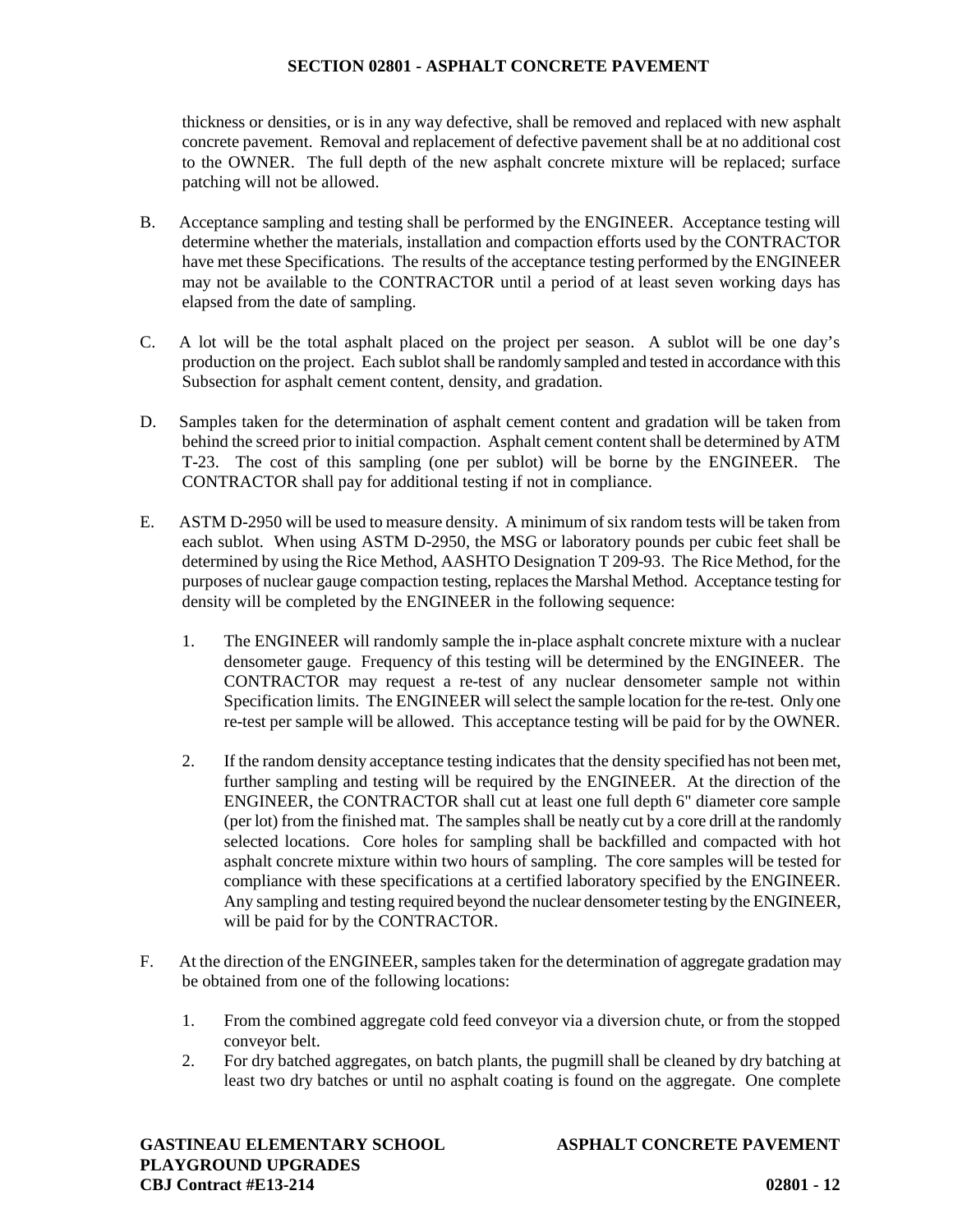batch will be dropped in a loader bucket and hand mixed thoroughly with a shovel until a sample can be taken. The sample will be used for acceptance, gradation, control, and payment.

- G. Additional materials testing will be required whenever a new Trial Job Mix Design is approved. The MSG for each lot will be determined from the first randomly selected sample from the first sublot. Materials testing includes, but is not limited to, gradations, extractions, density testing and core analysis.
- H. If field density is determined in accordance with ASTM D-2950, additional core samples will be required whenever a new Trial Job Mix Design is approved or whenever there is a change in the typical section. The MSG for each lot will be determined from the first randomly selected sample from the first sublot. The CONTRACTOR shall reimburse the OWNER for all materials testing beyond the first \$2,000.00. Materials testing includes but is not limited to gradations, extractions, density testing and core analysis.
- I. All tests necessary to determine conformance with the requirements specified in this Section will be performed by the ENGINEER and paid for by the CONTRACTOR.
- J. The frequency of materials testing for asphalt is determined by the CBJ Materials Frequency Guide. For circumstances not covered by the Specifications, the Alaska Department of Transportation and Public Facilities Standard Specifications for Highway Construction, 1998 Edition, shall be used and incorporated by reference herein. The CA/Inspector shall meet with Project Manager prior to paving to determine the appropriate testing frequency.

## **END OF SECTION**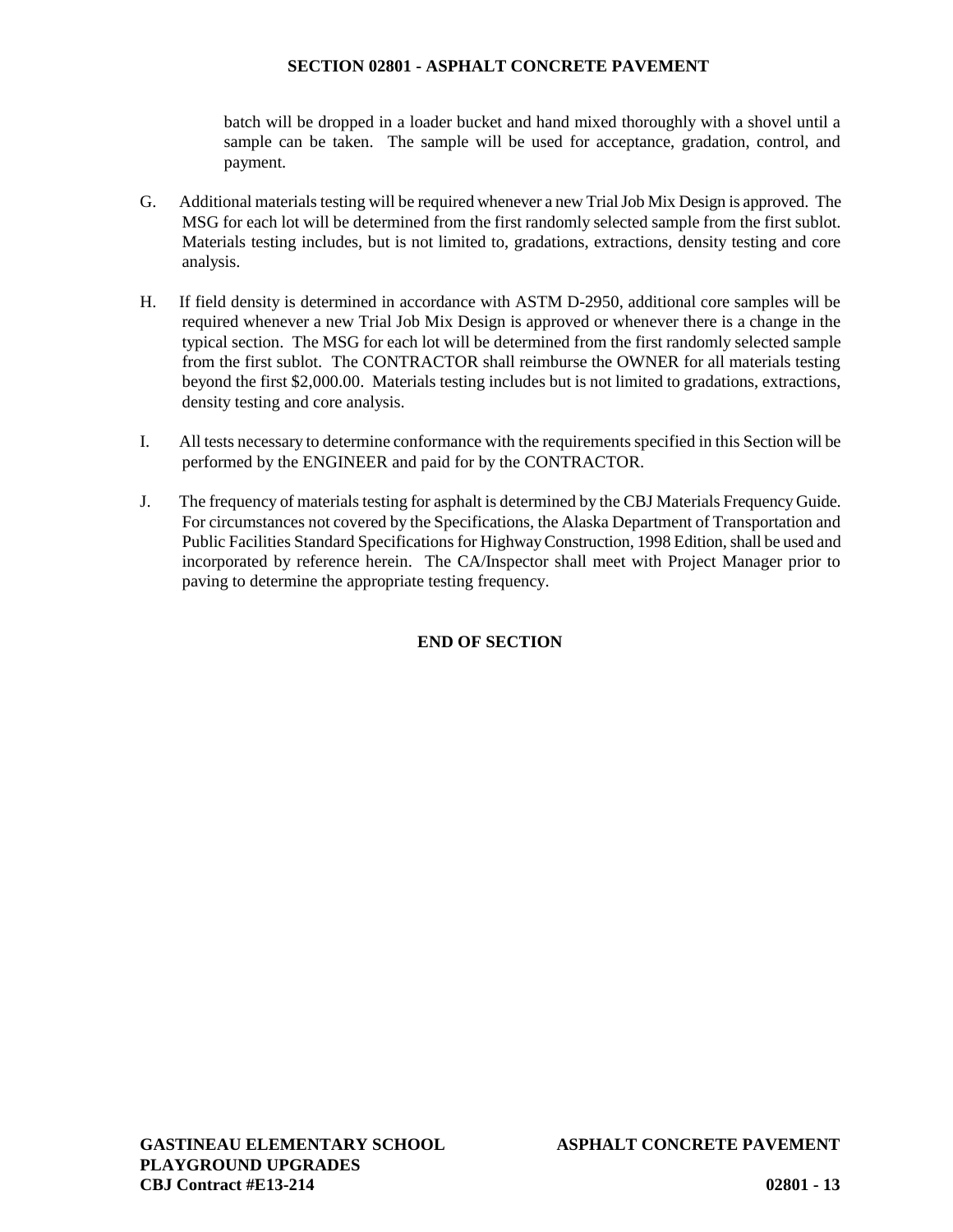## **PART 1 - GENERAL**

#### 1.1 RELATED DOCUMENTS

A. Drawings and general provisions of the contract, including General and Supplementary Conditions and Division 1 specification sections, apply to this Section.

#### 1.2 SUMMARY

- A. This Section includes the following site furnishings:
	- 1. Picnic Tables.<br>2. Benches.
	- Benches.
- B. Related Sections include the following: 1. Section 03300 – Cast-in-Place Concrete, for installation of cast-in-concrete footings.
- C. Products furnished, but not installed under this Section, include concrete footings.

### 1.3 SUBMITTALS

- A. Product Data.
- B. Installation Instructions.
- C. Maintenance Data.

## **PART 2 - PRODUCTS**

#### 2.1 SITE FURNISHINGS

- A. The following site furnishings will be furnished by the Juneau School District and installed by the CONTRACTOR.
	- 1. Manufacturer: FairWeather, www.fairweathersf.com, 1-800-323-1798.
		- a. Four Seat Picnic Table embed mount,  $#F4-48$  (quantity = 3)
		- b. Three Seat Picnic Table embed mount,  $#F4-48$  (quantity = 1)
	- 2. Manufacturer: Gametime, www.gametime.com, 1-800-235-2440.
		- a. 8' Bench embed mount,  $\text{\#28006}$  (quantity = 9)

#### 2.2 ANCHORS, FASTENERS, AND HARDWARE

A. Contractor shall furnish all necessary anchors, fasteners and hardware that are not included with the site furnishings.

**GASTINEAU ELEMENTARY SCHOOL SITE FURNISHINGS PLAYGROUND UPGRADES CBJ Contract # E13-214 02870-1**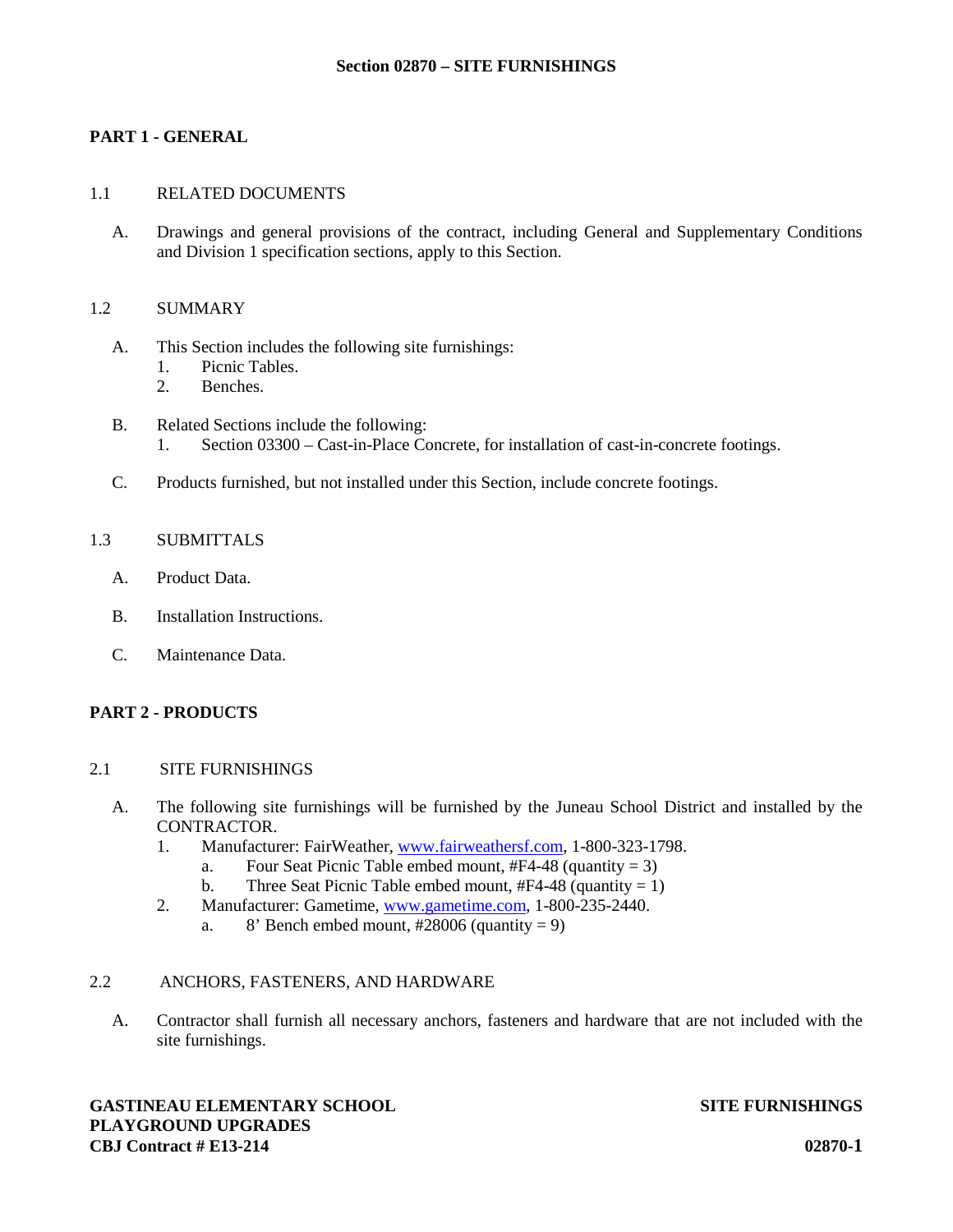#### **Section 02870 – SITE FURNISHINGS**

1. Manufacturer's standard, galvanized, stainless steel, or aluminum materials; commercial quality; concealed, recessed, and capped or plugged. Provide as required for site furnishings' assembly, mounting, and secure attachment.

## **PART 3 - EXECUTION**

## 3.1 EXAMINATION

- A. Examine areas and conditions for compliance with requirements for correct and level finished grade, mounting surfaces, installation tolerances, and other conditions affecting performance.
- B. Proceed with installation only after unsatisfactory conditions have been corrected.
- C. Coordinate delivery of site furnishings supplied by Juneau School District with Juneau School District and freight carrier. Site furnishings will be delivered to site at which time CONTRACTOR shall assume responsibility for site furnishing. CONTRACTOR to unload site furnishings and store onsite in location approved by OWNER. CONTRACTOR is responsible to repair any damage incurred to site furnishings after CONTRACTOR accepts delivery of site furnishings at site.

### 3.2 INSTALLATION, GENERAL

- A. Comply with manufacturer's written installation instructions. Complete field assembly of site furnishings, where required.
- B. Install site furnishings level, plumb, true, and securely anchored at locations indicated on Drawings allowing for required use zones.

## 3.3 CLEANING

A. After completing site furnishing installation, inspect furnishings. Remove spots, dirt, and debris. Repair damaged finishes to match original finish or replace furnishing.

## **END OF SECTION**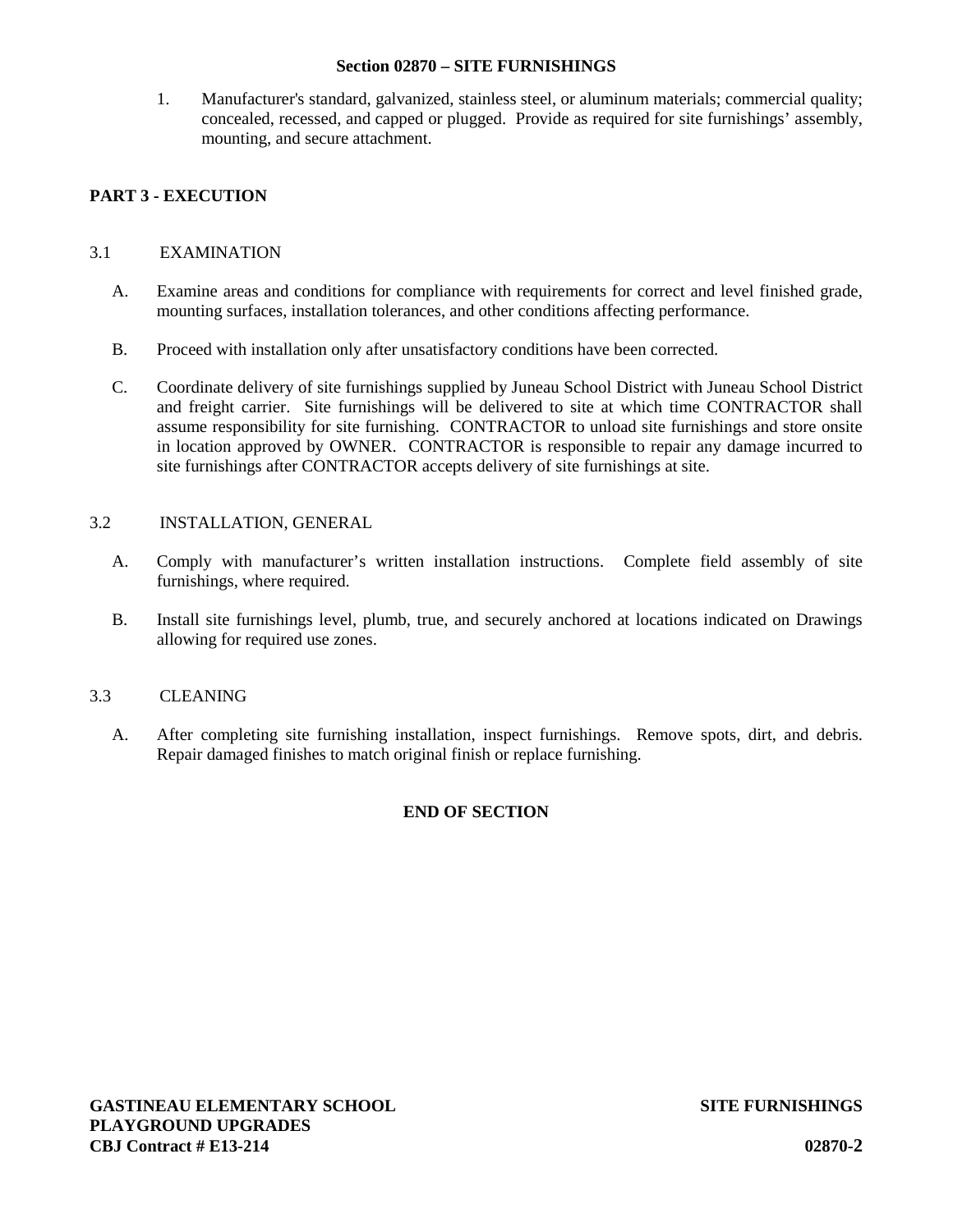## **PART 1 - GENERAL**

#### 1.1 RELATED DOCUMENTS

A. Drawings and general provisions of the contract, including General and Supplementary Conditions and Division 1 specification sections, apply to this Section.

#### 1.2 SUMMARY

- A. This Section includes the following:
	- 1. Installation of play structures and equipment.<br>2. Anchors. Fasteners, and Hardware.
	- Anchors, Fasteners, and Hardware.
- B. Related Sections include the following: 1. Section 03300 – Cast-in-Place Concrete, for installation of cast-in-concrete footings.

## 1.3 SUBMITTALS

- A. Installation Instructions.
- B. Maintenance Data.

## **PART 2 - PRODUCTS**

## 2.1 PLAY STRUCTURES

- A. The following Play Structures will be furnished by the Juneau School District and installed by the CONTRACTOR.
	- 1. Manufacturer: Gametime, www.gametime.com, 1-800-235-2440.

|                | Qty | Item   | <b>Description</b>                         |
|----------------|-----|--------|--------------------------------------------|
| a.             | 4   | 873    | <b>Ultimate Front Mount Goal</b>           |
| b.             | 4   | 853    | <b>Steel Rectangular Backboard</b>         |
| C <sub>1</sub> | 4   | 459    | Cantilevered Post W/32" Ext.               |
| d.             | 2   | 12584  | Primetime Swing Add-A-Bay, 3 1/2" Od       |
| e.             | 2   | 12584  | Primetime Swing Add-A-Bay, 3 1/2" Od       |
| f.             | 12  | SS8910 | Belt Seat $3 \frac{1}{2}$ " /8' w/Clevis 1 |
| g.             | 2   | 12583  | Primetime Swing Frame, 3 1/2" Od           |
| h.             | 4   | G12024 | 3 1/2" Uprt Ass'Y Galv 9"                  |
| i.             |     | 18200  | 36" Sq Punched Deck P/T 1.3125             |
| j.             |     | 18282  | Upper Body Trainer F/S                     |
| k.             |     | 19013  | Tranfer Platform w/Barrier (3')            |
| 1.             |     | 19035  | Optional Access Step $(3' \& 5')$          |
| m.             |     | 19057  | Wave Climber (Standard)                    |
| n.             |     | 19079  | Rumble & Roll Zip Slide                    |
| 0.             |     | 19106  | Clover Leaf Climber $(3' & 3'-6'')$        |
| p.             |     | 38000  | The Dragonfly                              |
|                |     |        | <b>DY 1 Y7 AM</b>                          |

**GASTINEAU ELEMENTARY SCHOOL PLAY STRUCTURES PLAYGROUND UPGRADES CBJ Contract # E13-214 02880-1**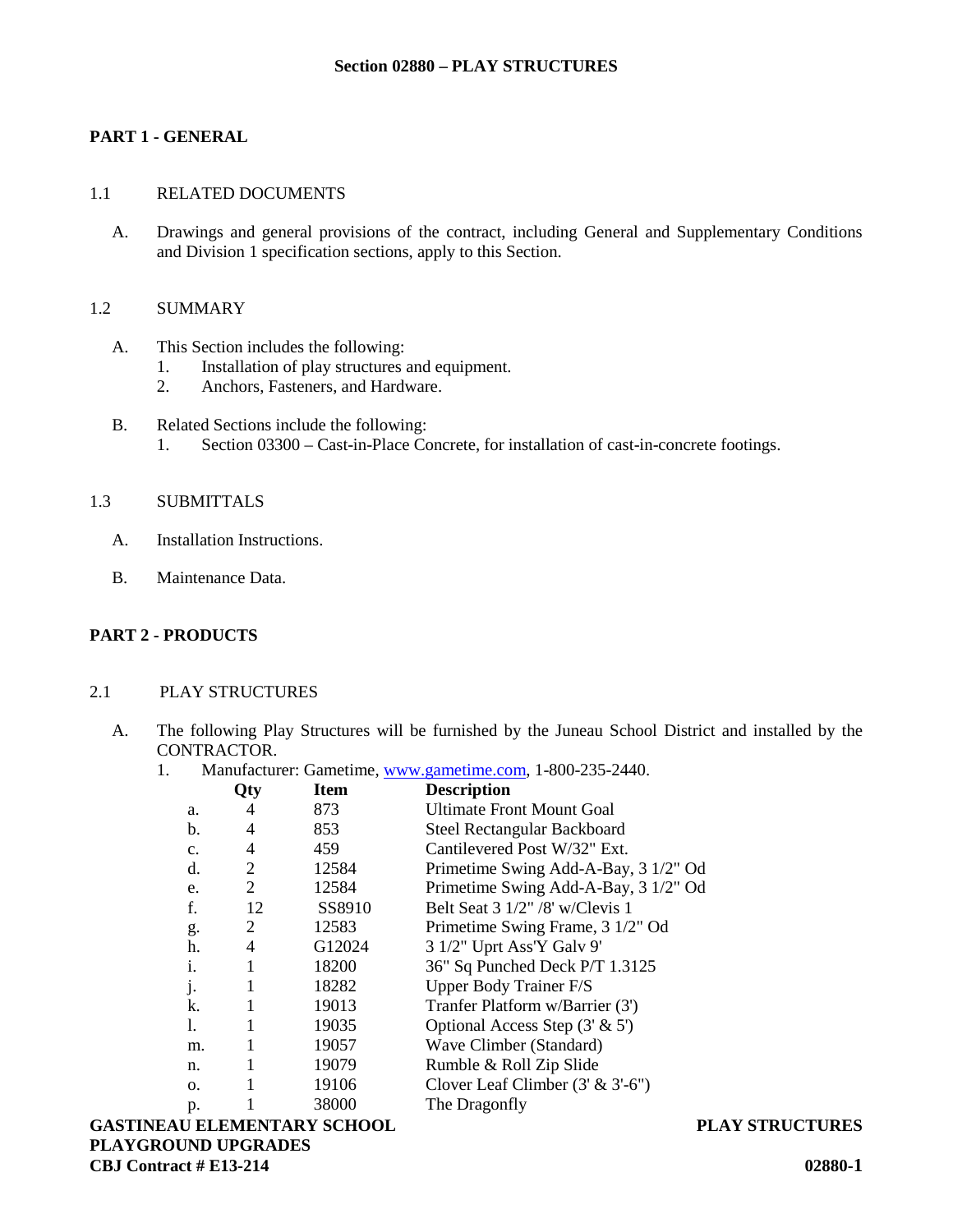#### **Section 02880 – PLAY STRUCTURES**

| q.   | $\mathbf{1}$   | 38004  | Frog Climber                        |
|------|----------------|--------|-------------------------------------|
| r.   | 2              | 38018  | <b>Flower Talk Tube</b>             |
| S.   | 1              | 38029  | Turtle Spinner                      |
| t.   | 1              | 38109  | Large Mushroom                      |
| u.   | 6              | 38110  | Small Mushroom                      |
| v.   | 1              | 38112  | Log Crawl Thru                      |
| w.   | 1              | 53     | <b>Health Ladder</b>                |
| х.   | $\overline{2}$ | 6201   | Tilted Sky Runner (F/S)             |
| y.   | $\mathbf{1}$   | 6510   | Space Arch                          |
| z.   | 1              | 7035   | Spiral Game, F/S                    |
| aa.  | 15             | 7088   | Rock Step                           |
| bb.  | $\mathbf{1}$   | 7092   | RockScape Lightning Climber         |
| cc.  | 1              | 7093   | RockScape Circle Stepper            |
| dd.  | 2              | 7095   | Rock Step Attachment                |
| ee.  | 1              | 8662   | Walking The Plank                   |
| ff.  | 1              | 10777  | Tire Swing F/S, 5" Od               |
| gg.  | 1              | 10778  | Tire Swing F/S Add-A-Bay, 5" Od     |
| hh.  | 4              | 26058  | 3 Way X-Pod Step                    |
| ii.  | 1              | 26070  | Sail Climbing Wall Attachment       |
| jj.  | 1              | 26077  | Xcelerator                          |
| kk.  | 1              | 26078  | Arched Loop Ladder Overhead         |
| 11.  | 1              | 26081  | Sky Wheels                          |
| mm.  | 1              | 26084  | <b>Arched Trapeze Ring Overhead</b> |
| nn.  | 1              | 26088  | Tri Ladder                          |
| OO.  | 4              | 26092  | PS Plus Single Link Cross Beam      |
| pp.  | 18             | 26094  | Triangular Shroud                   |
| qq.  | $\mathbf{1}$   | 26095  | Hanging Pod Link                    |
| rr.  | 1              | 26096  | Arched Chain Net Link (stainless)   |
| SS.  | 2              | 26113  | Single Rock Upright w/Rock Step     |
| tt.  | $\overline{2}$ | 80000  | 49" Sq Punched Steel Deck           |
| uu.  | 12             | 80001  | 49"Tri Punched Steel Deck           |
| VV.  | $\mathbf{1}$   | 80076  | Deck Flat Cap Pkg                   |
| ww.  | 1              | 80082  | <b>Slide Transfer</b>               |
| XX.  | 2              | 80656  | Access Attachment 3'& 4'            |
| yy.  | 1              | 80687  | Handhold/Kick Plate Pkg             |
| ZZ.  | $\mathbf{1}$   | 80694  | 12"Stepped Platform                 |
| aaa. | 1              | 81488  | SHoriz Loop Lad Link 98             |
| bbb. | 1              | 90023  | 3'-0" Transfer System - Barrier     |
| ccc. | 1              | 90031  | 5' Transfer Platform - Barrier      |
| ddd. | 1              | 90032  | 3' Transfer Platform - Guardrail    |
| eee. | 1              | 90059  | 8' Cosmix Climber                   |
| fff. | 1              | 90069  | 3'-6"/4' Fat Pipe Climber (curved)  |
| ggg. | 1              | 90073  | 3' Fat Pipe Climber (straight)      |
| hhh. | 1              | 90079  | 5' Loop Ladder                      |
| iii. | 1              | 90131  | 5'-6"/6'-0" Trunk Climber           |
| jjj. | 1              | 90159  | 3'-6"/6' Giant Wave Climber Link    |
| kkk. | 1              | 90165  | 2'/5' Rope Span Climber             |
| 111. | 1              | G90266 | 8' Upright Ass'Y (Galv)             |
| mmm. | 1              | G90267 | 9' Upright Ass'Y (Galv)             |
| nnn. | 12             | G90268 | 10' Upright Ass'Y (Galv)            |
| 000. | 4              | G90269 | 11' Upright Ass'y (Galv)            |
| ppp. | 9              | G90270 | 12' Upright Ass'y (Galv)            |

**GASTINEAU ELEMENTARY SCHOOL PLAY STRUCTURES PLAYGROUND UPGRADES CBJ Contract # E13-214 02880-2**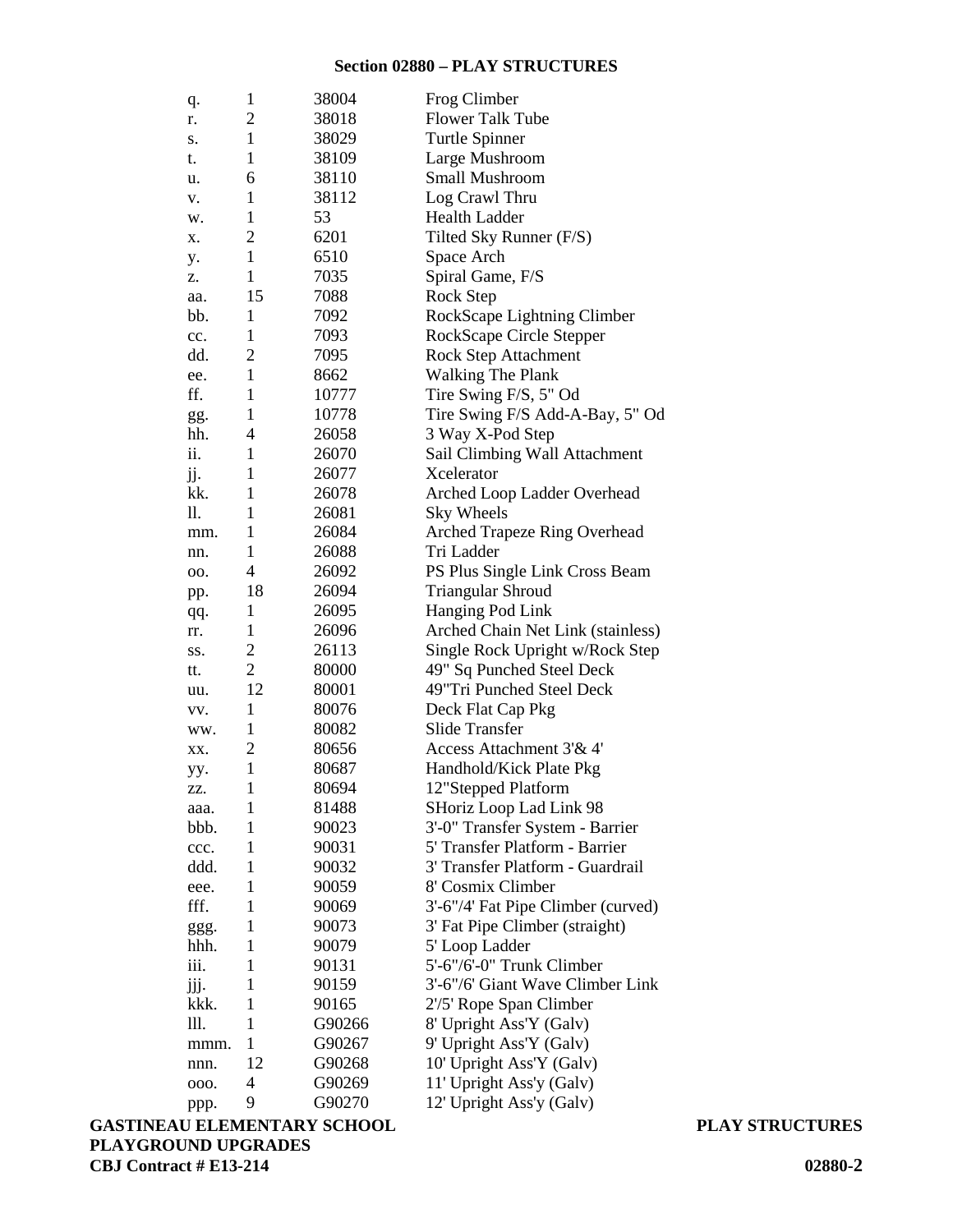## **Section 02880 – PLAY STRUCTURES**

| qqq.  | 4              | G90271 | 13' Upright Ass'y (Galv)          |
|-------|----------------|--------|-----------------------------------|
| rrr.  | 3              | 90304  | Climber Entryway (Barrier)        |
| SSS.  | $\overline{2}$ | 90306  | Archway w/Socket (Barrier)        |
| ttt.  | $\mathbf{1}$   | 90319  | High Point Entryway (Barrier)     |
| uuu.  | 1              | 90336  | Offset Archway (Barrier)          |
| VVV.  | 1              | 90352  | 6' F5 Spiral Slide w/Hood         |
| www.  | 1              | 90371  | $4'-0''/5'-0''$ Climbing Pole     |
| XXX.  | 1              | 90372  | 5'-6"/6'-0" Climbing Pole         |
| ууу.  | 1              | 90393  | Mini Arch Bridge w/Barrier        |
| ZZZ.  | 1              | 90510  | 6' Dueling Wave Zip Slide         |
| aaaa. | 2              | 90549  | Climber Archway w/Plate (Barrier) |
| bbbb. | -1             | 90573  | Scramble Up $(3'-6'')$ to $5'-0'$ |
| cccc. | 1              | 90579  | Double Swerve Slide               |
| dddd. | 1              | 90597  | Fun-L Up Crawl Tube Link          |
| eeee. | 1              | 90598  | Hour Glass Climber                |
| ffff. | $\overline{2}$ | 90610  | Contoured Panel (above)           |
| gggg. | 1              | 90614  | Walk In Double Fun-L Over         |
| hhhh. | 1              | G12023 | 3 1/2"Uprt Ass'Y Galv 8"          |
| iiii. | 2              | G12026 | 3 1/2" Uprt Ass'Y Galv 11'        |
| jjjj. | $\overline{2}$ | G90262 | 4' Upright Ass'Y (Galv)           |
| kkkk. | 1              | G90268 | 10' Upright Ass'Y (Galv)          |
| 1111. | 1              | G90270 | 12' Upright Ass'y (Galv)          |
| mmm.1 |                | G90271 | 13' Upright Ass'y (Galv)          |
| nnnn. | 8              | 161292 | 44"x48" Wear Mat                  |
| 0000. | 1              | 178749 | Owner's Kit                       |

## 2.2 ANCHORS, FASTENERS, AND HARDWARE

- A. Contractor shall furnish all necessary anchors, fasteners and hardware that is not included with the play structures.
	- 1. Manufacturer's standard, galvanized or aluminum materials; commercial quality; concealed, recessed, and capped or plugged. Provide as required for play structures' assembly, mounting, and secure attachment.

## **PART 3 - EXECUTION**

## 3.1 EXAMINATION

- A. Examine areas and conditions for compliance with requirements for correct and level finished grade, mounting surfaces, installation tolerances, and other conditions affecting performance.
- B. Proceed with installation only after unsatisfactory conditions have been corrected.
- C. Coordinate delivery of OWNER furnished play structures with Juneau School District and freight carrier. Play structures will be delivered to site or mutually agreed upon location at which time CONTRACTOR shall assume responsibility for play structures. CONTRACTOR to unload play structures and store onsite in location approved by OWNER. CONTRACTOR is responsible to repair any damage incurred to play structures after CONTRACTOR accepts delivery of play structures at site or mutually agreed upon location.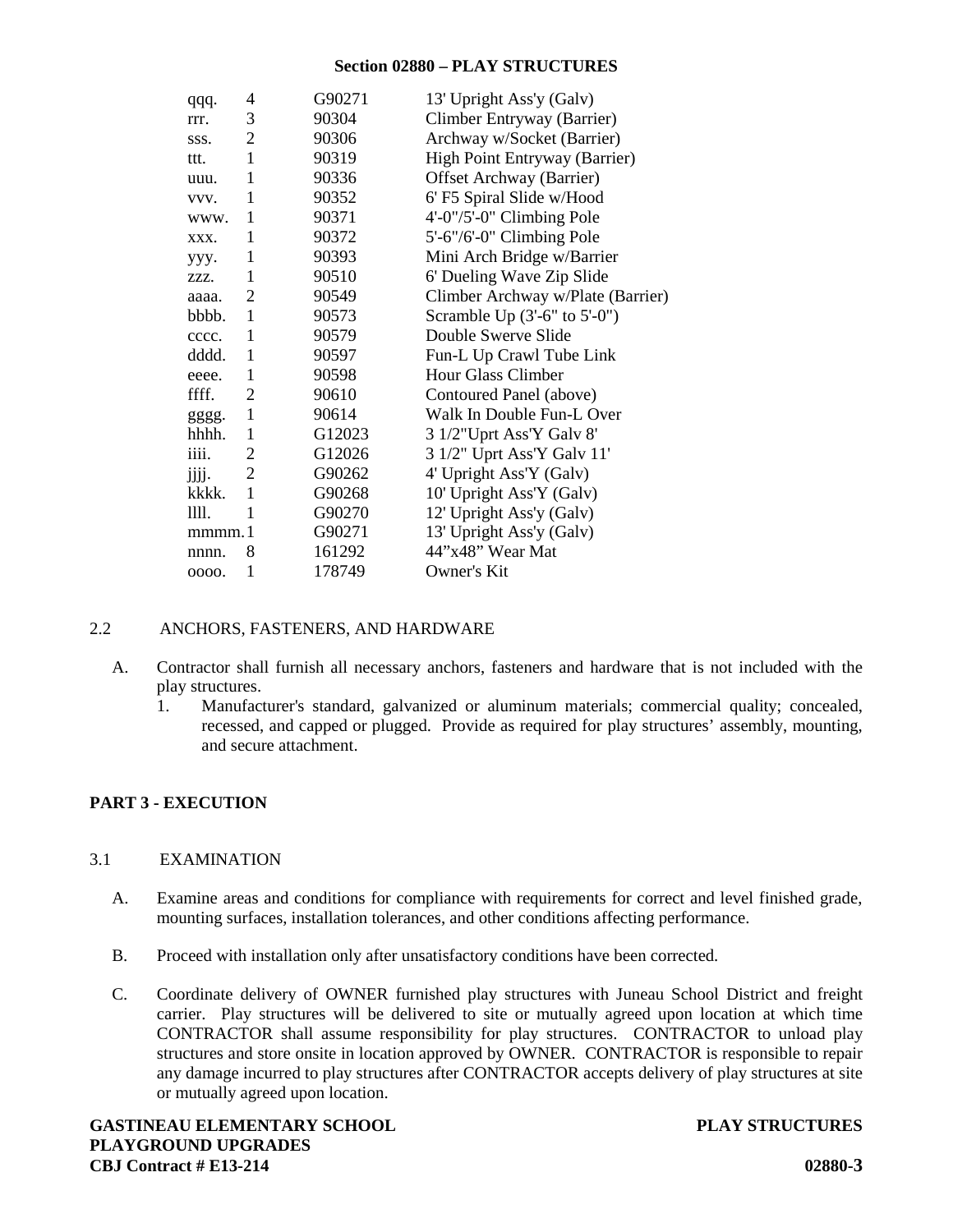#### **Section 02880 – PLAY STRUCTURES**

## 3.2 INSTALLATION, GENERAL

- A. Comply with manufacturer's written installation instructions. Complete field assembly of play structures, where required.
- B. Complete installation of play structures prior to installation of fall protection material.
- C. Install play structures level, plumb, true, and securely anchored at locations indicated on Drawings allowing for required use zones.

## 3.3 CLEANING

A. After completing play structure installation, inspect components. Remove spots, dirt, and debris. Repair damaged finishes to match original finish or replace component.

## **END OF SECTION**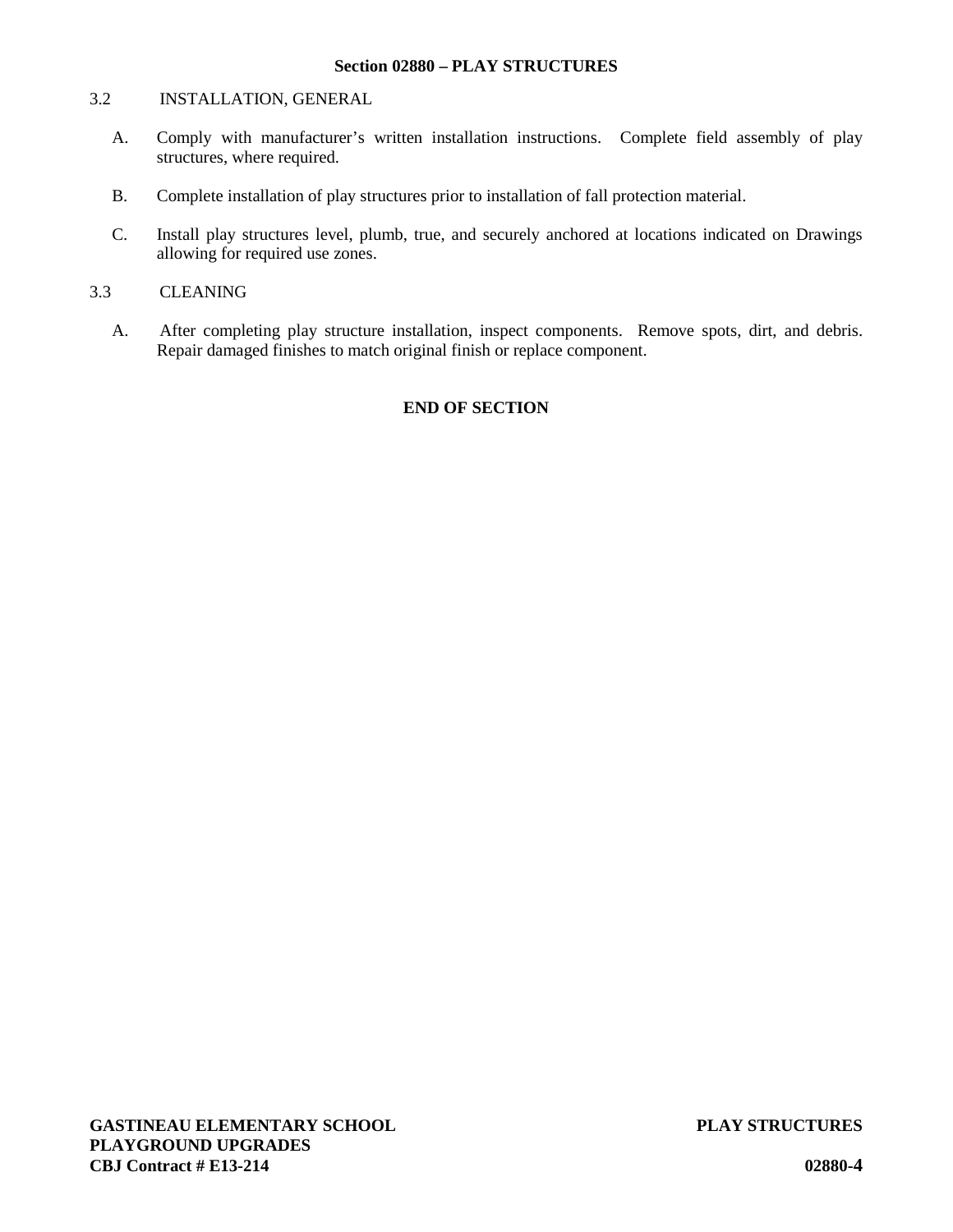## **PART 1 - GENERAL**

#### 1.1 RELATED DOCUMENTS

A. Drawings and general provisions of the Contract, including General and Supplementary Conditions and other Division 1 Specification Sections, apply to this Section.

#### 1.2 SUMMARY

A. This Section includes: 1. Planting Soil

#### 1.3 SUBMITTALS

A. Provide product data for planting soil demonstrating that it meets requirements of this Section.

#### **PART 2 - PRODUCTS**

#### 2.1 PLANTING SOIL COMPONENTS AND AMENDMENTS

- A. Topsoil shall comply with ASTM D 5268 with a pH range of 5.5 to 7; have a minimum of 5% organic material content; and be free of vegetative plant parts that could regenerate. The deleterious material content greater than one inch shall be less than 5% of the topsoil mass. Topsoil shall be sourced from sites where topsoil occurs naturally in well draining areas at least 4 inches deep or it shall be manufactured off-site.
- B. Sand shall be washed and free of toxic materials.
- C. Lime shall comply with ASTM C 602, Class T, agricultural ground limestone, containing not less than 85% dolomite, with 95% passing through a 100 mesh screen..
- D. Organic Soil Amendments shall include native peat, compost, or manure that is completely decomposed, free of toxic materials and capable of absorbing water with a pH range of 5.5 to 8.
	- 1. Native Peat shall be fine or granular texture with a water-absorbing capacity of 1100 to 2000 percent and free of weeds, roots, and woody material one inch or larger.
	- 2. Manure shall be completely decomposed chicken or cattle manure with a maximum of 25% volume of straw, sawdust, or other organic bedding material and free of weed material and seeds.
	- 3. Compost shall be weed free organic matter with a moisture content of 35 to 55% by weight and with 100% passing through a  $\frac{1}{2}$  inch sieve.
- E. Commercial fertilizer shall be commercial grade consisting of fast and slow release nitrogen. The composition shall be 50% water insoluble with 8% nitrogen, 32% phosphorus, and 16% potassium by weight.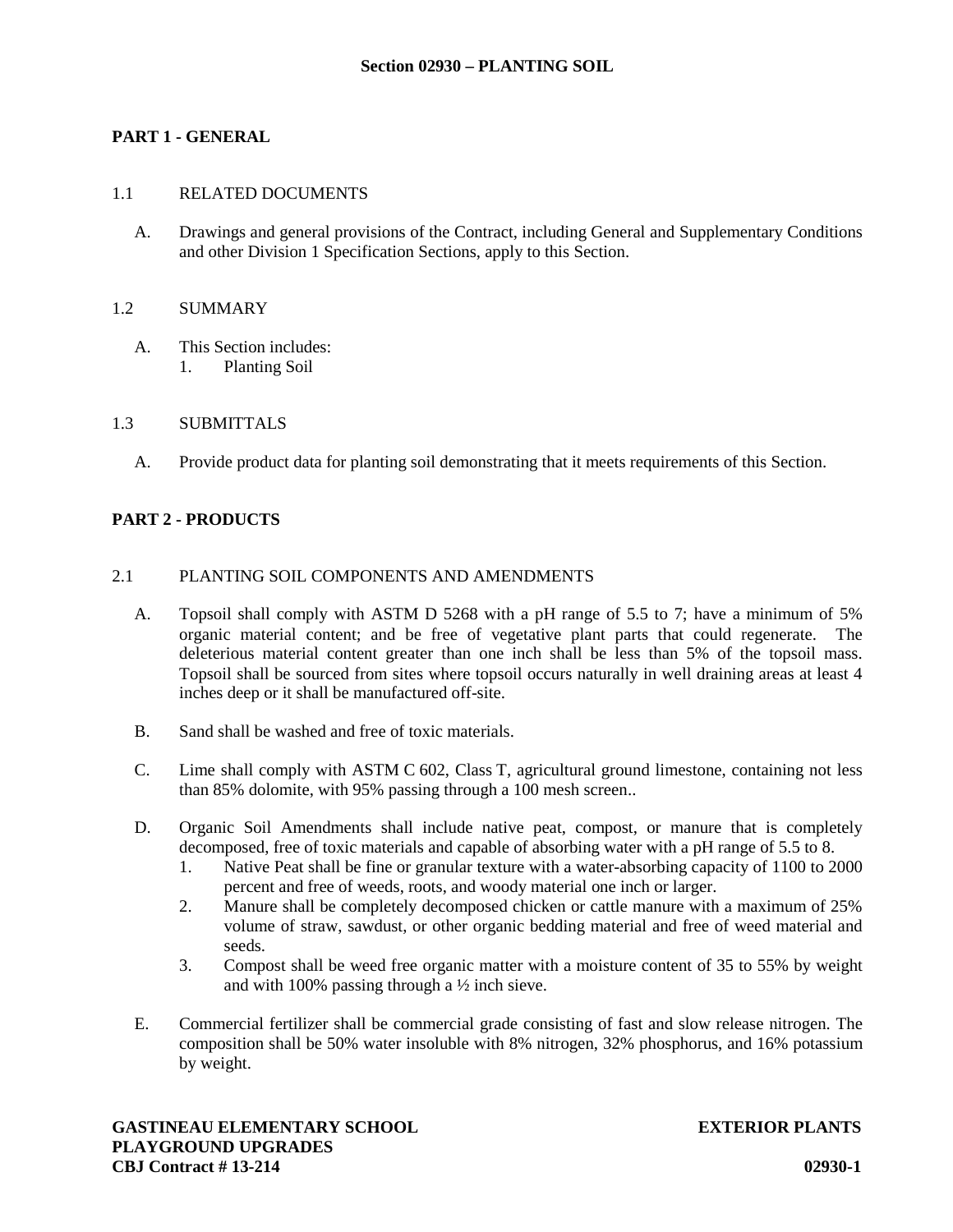## 2.2 PLANTING SOIL

- A. Type I Bedding Soil: Planting Soil components and amendments should be mixed as follows:
	- 1. Topsoil: 35%
	- 2. Sand: 25%
	- 3. Organic Soil Amendments: 40%
	- 4. Fertilizer: 10 LBS/Cubic Yard
	- 5. Lime: Add lime as needed to meet required pH levels but not exceeding 10 LBS/Cubic Yard

## **PART 3 - EXECUTION**

## 3.1 PREPARATION

- A. Plant Bed Preparation: Remove and dispose of existing soil to establish a subgrade depth 12 inches below desired finish grade. Loosen subgrade to a depth of 6 inches (150 mm). Remove stones sticks, roots, and rubbish. Spread planting soil mixture to a depth of 12 inches (200 mm) but not less than required to meet finish grades. Work first layer into top of loosened subgrade.
- B. Disposal: Remove surplus soil and waste material, including excess subsoil, unsuitable soil, trash, and debris, and legally dispose of it off Owner's property.

## **END OF SECTION**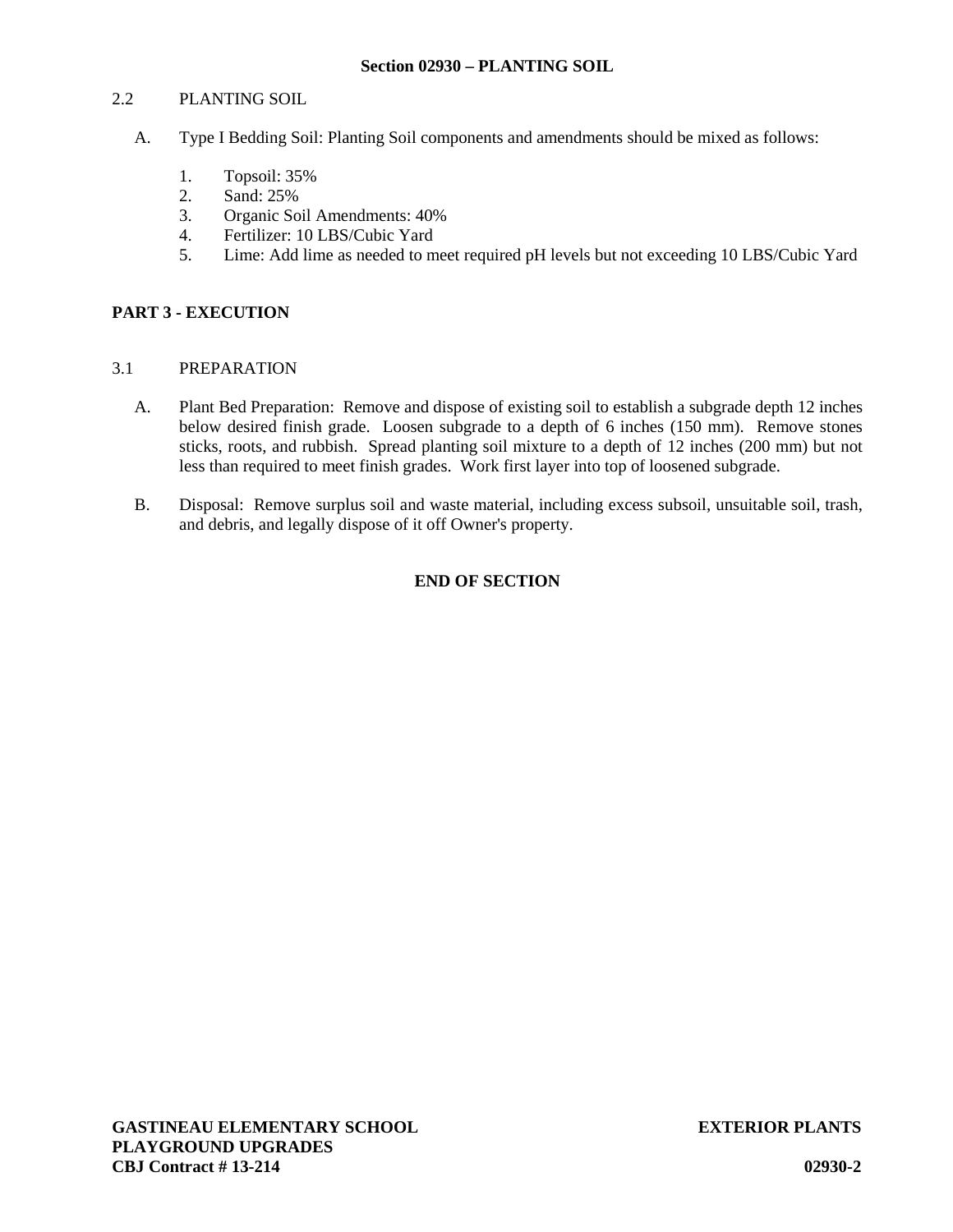## **PART 1 - GENERAL**

## 1.1 SUMMARY

- A. Section includes cast-in-place concrete, including formwork, reinforcement, concrete materials, mixture design, placement procedures, and finishes, for the following:
	- 1. Footings.
	- 2. Retaining walls.
	- 3. Foundations.
	- 4. Curb and Gutter.

#### 1.2 DEFINITIONS

A. Cementitious Materials: Portland cement alone or in combination with one or more of the following: blended hydraulic cement, fly ash and other pozzolans, ground granulated blastfurnace slag, and silica fume; subject to compliance with requirements.

#### 1.3 SUBMITTALS

- A. Product Data: For each type of product indicated.
- B. LEED Submittals:
	- 1. Product Data for Credit MR 4.1 and Credit MR 4.2: For products having recycled content, documentation indicating percentages by weight of postconsumer and preconsumer recycled content.
		- a. Include statement indicating costs for each product having recycled content.
- C. Design Mixtures: For each concrete mixture. Submit alternate design mixtures when characteristics of materials, Project conditions, weather, test results, or other circumstances warrant adjustments.
- D. Steel Reinforcement Shop Drawings: Placing drawings that detail fabrication, bending, and placement. Include bar sizes, lengths, material, grade, bar schedules, stirrup spacing, bent bar diagrams, bar arrangement, splices and laps, mechanical connections, tie spacing, hoop spacing, and supports for concrete reinforcement.
- E. Joint Layout: Indicate proposed joints required to construct the structure.
	- 1. Location of construction joints is subject to approval of the Architect.
	- 2. Location of control and isolation joints is subject to the approval of the Architect.
- F. Material Certificates: For each of the following, signed by manufacturers:
	- 1. Cementitious materials.
	- 2. Admixtures.

**GASTINEAU ELEMENTARY SCHOOL CAST-IN-PLACE CONCRETE PLAYGROUND UPGRADES Contract No. E13-214 03300 - 1**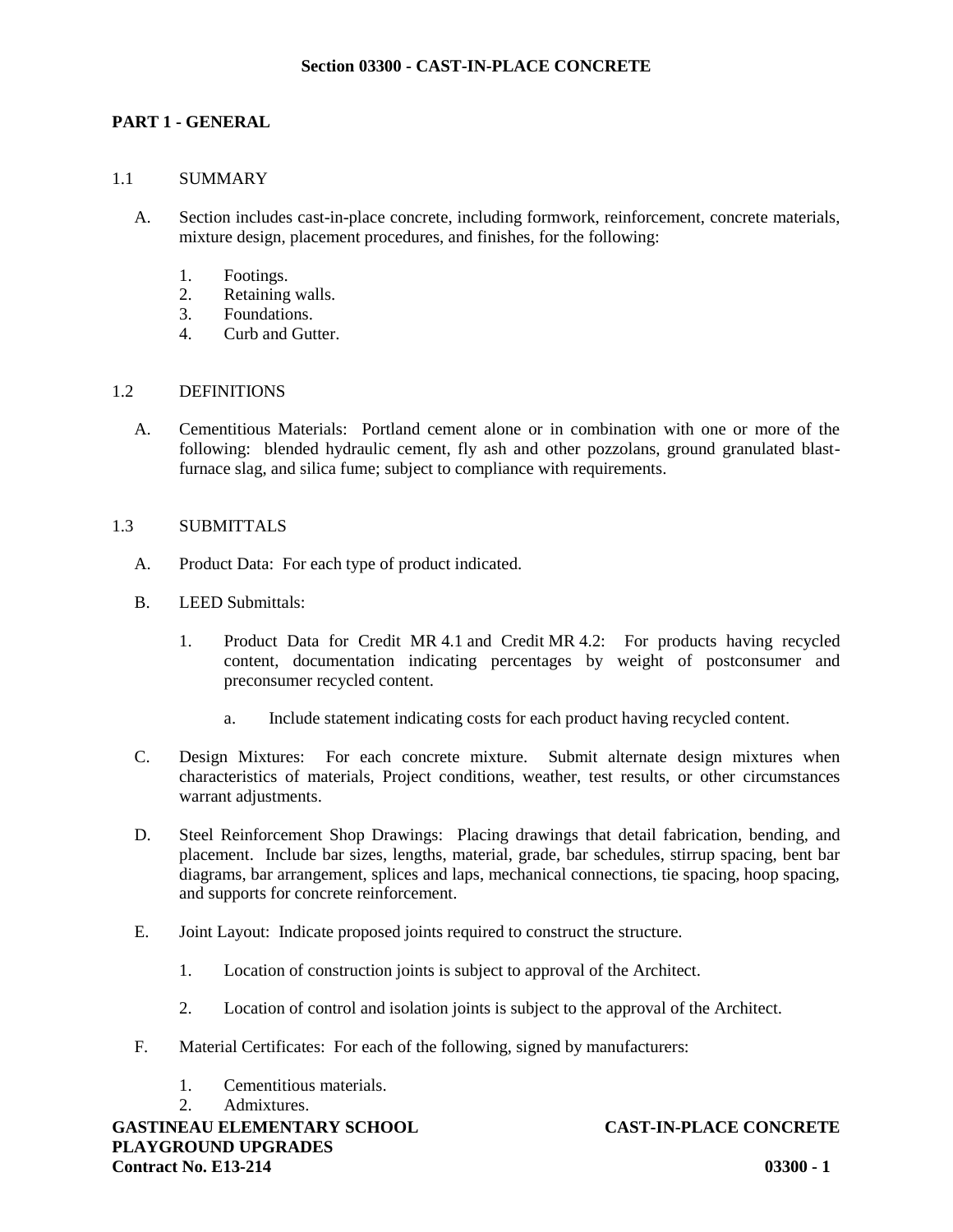- 3. Form materials and form-release agents.
- 4. Steel reinforcement and accessories.
- 5. Fiber reinforcement.
- 6. Curing compounds.
- 7. Bonding agents.
- 8. Adhesives.
- 9. Repair materials.
- G. Minutes of preinstallation conference.

## 1.4 QUALITY ASSURANCE

- A. Installer Qualifications: A qualified installer who employs on Project personnel qualified as ACI-certified Flatwork Technician and Finisher and a supervisor who is an ACI-certified Concrete Flatwork Technician.
- B. Manufacturer Qualifications: A firm experienced in manufacturing ready-mixed concrete products and that complies with ASTM C 94/C 94M requirements for production facilities and equipment.
- C. Source Limitations: Obtain each type or class of cementitious material of the same brand from the same manufacturer's plant, obtain aggregate from single source, and obtain admixtures from single source from single manufacturer.
- D. ACI Publications: Comply with the following unless modified by requirements in the Contract Documents:
	- 1. ACI 301, "Specifications for Structural Concrete," Sections 1 through 5.
	- 2. ACI 117, "Specifications for Tolerances for Concrete Construction and Materials."
- E. Preinstallation Conference: Conduct conference at Project site.
	- 1. Before submitting design mixtures, review concrete design mixture and examine procedures for ensuring quality of concrete materials. Require representatives of each entity directly concerned with cast-in-place concrete to attend, including the following:
		- a. Contractor's superintendent.
		- b. Independent testing agency responsible for concrete design mixtures.
		- c. Ready-mix concrete manufacturer.
		- d. Concrete subcontractor.
		- e. Special inspector.
		- f. Special concrete finish subcontractor.
	- 2. Review special inspection and testing and inspecting agency procedures for field quality control, concrete finishes and finishing, cold- and hot-weather concreting procedures, curing procedures, construction contraction and isolation joints, forms and form removal limitations, anchor rod and anchorage device installation tolerances, steel reinforcement installation, concrete repair procedures, and concrete protection.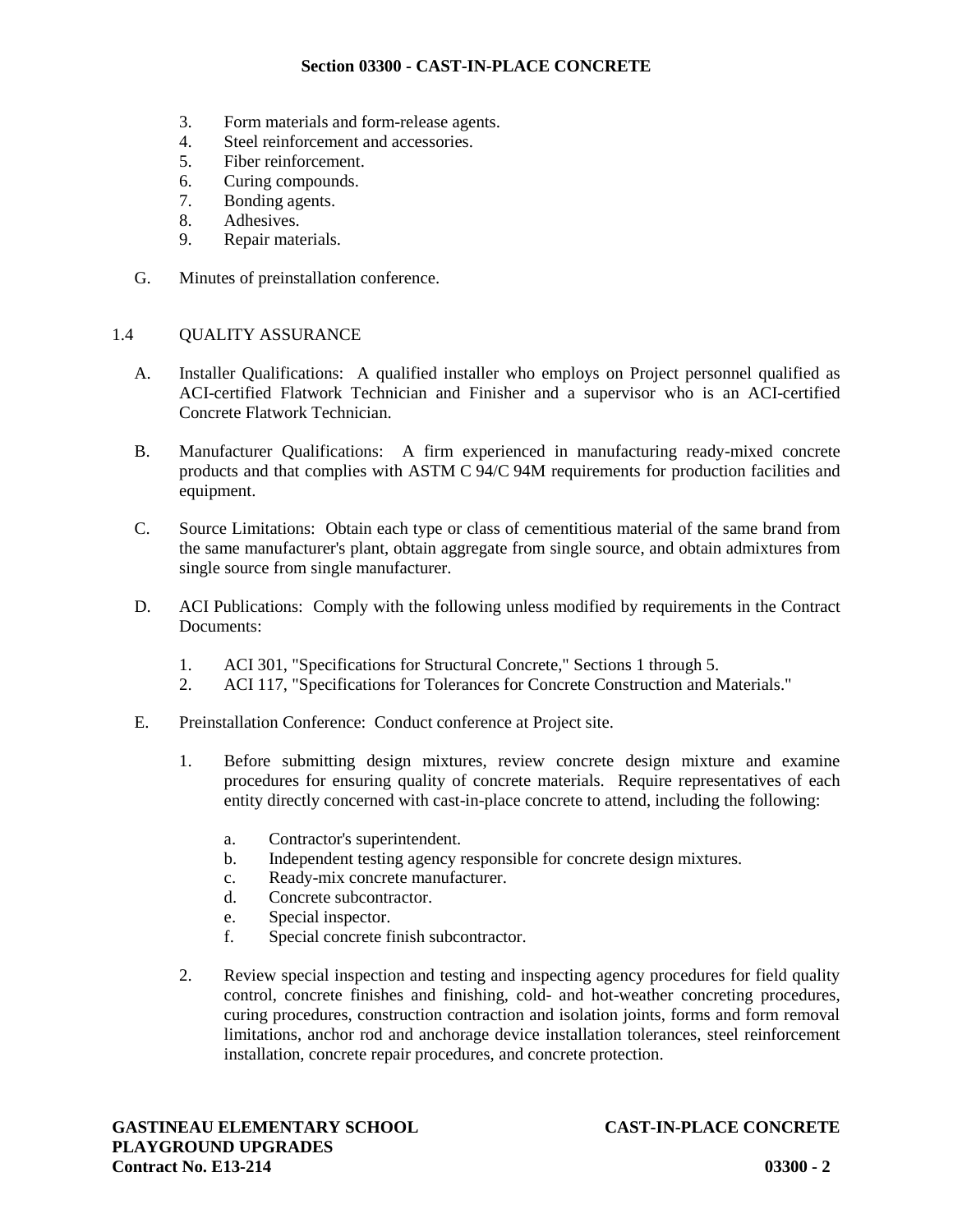## 1.5 DELIVERY, STORAGE, AND HANDLING

A. Steel Reinforcement: Deliver, store, and handle steel reinforcement to prevent bending and damage.

## **PART 2 - PRODUCTS**

#### 2.1 FORM-FACING MATERIALS

- A. Smooth-Formed Finished Concrete: Form-facing panels that will provide continuous, true, and smooth concrete surfaces. Furnish in largest practicable sizes to minimize number of joints.
	- 1. Plywood, metal, or other approved panel materials.
- B. Rough-Formed Finished Concrete: Plywood, lumber, metal, or another approved material. Provide lumber dressed on at least two edges and one side for tight fit.
- C. Void Forms: Biodegradable paper surface, treated for moisture resistance, structurally sufficient to support weight of plastic concrete and other superimposed loads.
- D. Chamfer Strips: Wood, metal, PVC, or rubber strips, 3/4 by 3/4 inch, minimum.
- E. Form-Release Agent: Commercially formulated form-release agent that will not bond with, stain, or adversely affect concrete surfaces and will not impair subsequent treatments of concrete surfaces.
	- 1. Formulate form-release agent with rust inhibitor for steel form-facing materials.
- F. Form Ties: Factory-fabricated, removable or snap-off metal or glass-fiber-reinforced plastic form ties designed to resist lateral pressure of fresh concrete on forms and to prevent spalling of concrete on removal.
	- 1. Furnish units that will leave no corrodible metal closer than 1 inch to the plane of exposed concrete surface.
	- 2. Furnish ties that, when removed, will leave holes no larger than 1 inch in diameter in concrete surface.

#### 2.2 STEEL REINFORCEMENT

- A. Recycled Content of Steel Products: Provide products with an average recycled content of steel products so postconsumer recycled content plus one-half of preconsumer recycled content is not less than 25 percent.
- B. Reinforcing Bars: ASTM A 615/A 615M, Grade 60, deformed.
- C. Plain-Steel Wire: ASTM A 82/A 82M, as drawn.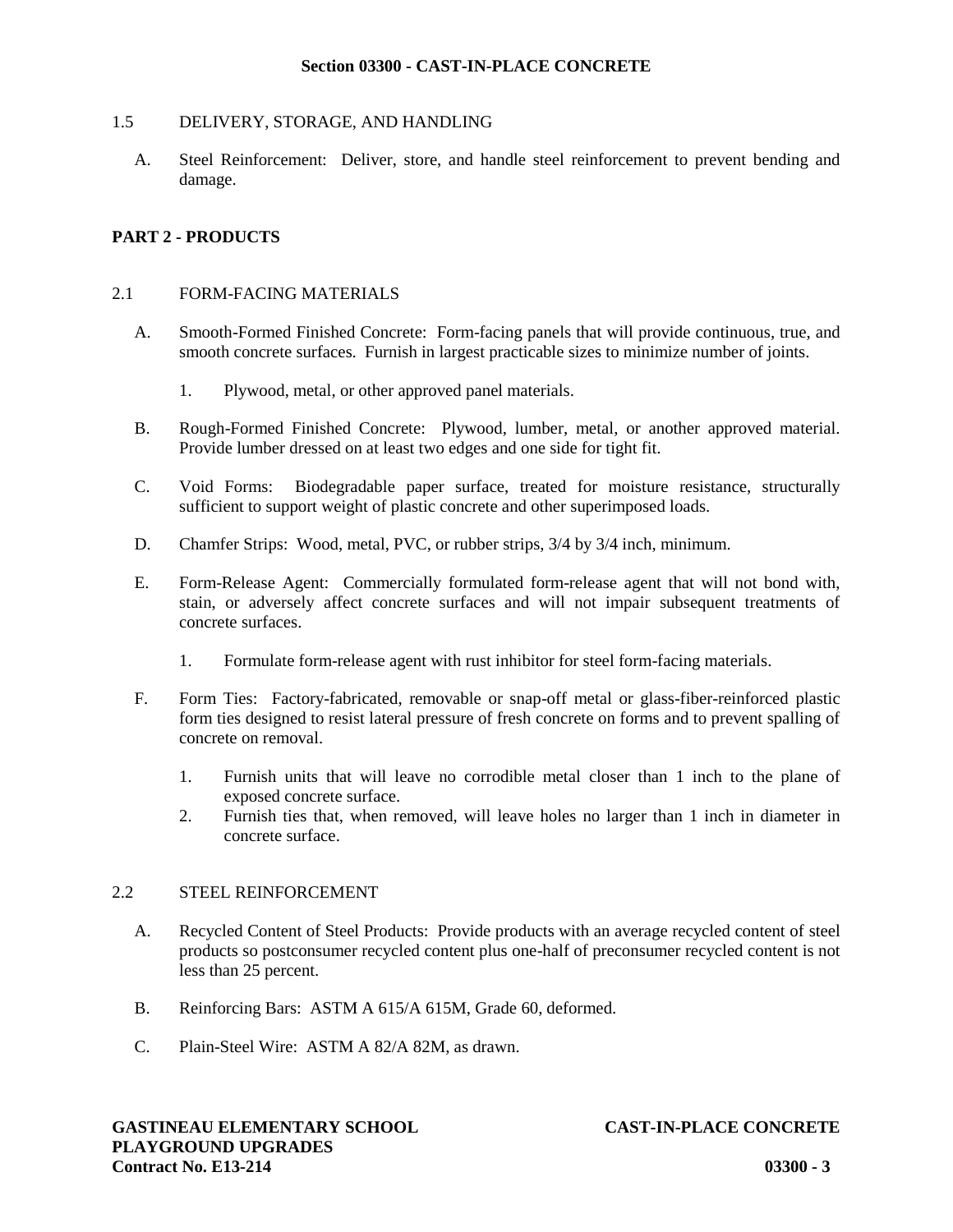#### 2.3 REINFORCEMENT ACCESSORIES

- A. Joint Dowel Bars: ASTM A 615/A 615M, Grade 60, plain-steel bars, cut true to length with ends square and free of burrs.
- B. Bar Supports: Bolsters, chairs, spacers, and other devices for spacing, supporting, and fastening reinforcing bars and welded wire reinforcement in place. Manufacture bar supports from steel wire, plastic, or precast concrete according to CRSI's "Manual of Standard Practice," of greater compressive strength than concrete and as follows:
	- 1. For concrete surfaces exposed to view where legs of wire bar supports contact forms, use CRSI Class 1 plastic-protected steel wire or CRSI Class 2 stainless-steel bar supports.

#### 2.4 CONCRETE MATERIALS

- A. Cementitious Material: Use the following cementitious materials, of the same type, brand, and source, throughout Project:
	- 1. Portland Cement: ASTM C 150, Type I, Type II or Type I/II, gray.
- B. Normal-Weight Aggregates: ASTM C 33, Class 4M coarse aggregate or better, graded. Provide aggregates from a single source with documented service record data of at least 10 years' satisfactory service in similar applications and service conditions using similar aggregates and cementitious materials.
	- 1. Maximum Coarse-Aggregate Size: 1 inch nominal.
	- 2. Fine Aggregate: Free of materials with deleterious reactivity to alkali in cement.
- C. Water: ASTM C 94/C 94M and potable.

## 2.5 ADMIXTURES

- A. Air-Entraining Admixture: ASTM C 260.
- B. Chemical Admixtures: Provide admixtures certified by manufacturer to be compatible with other admixtures and that will not contribute water-soluble chloride ions exceeding those permitted in hardened concrete. Do not use calcium chloride or admixtures containing calcium chloride.
	- 1. Water-Reducing Admixture: ASTM C 494/C 494M, Type A.
	- 2. Retarding Admixture: ASTM C 494/C 494M, Type B.
	- 3. Water-Reducing and Retarding Admixture: ASTM C 494/C 494M, Type D.
	- 4. High-Range, Water-Reducing Admixture: ASTM C 494/C 494M, Type F.
	- 5. High-Range, Water-Reducing and Retarding Admixture: ASTM C 494/C 494M, Type G.
	- 6. Plasticizing and Retarding Admixture: ASTM C 1017/C 1017M, Type II.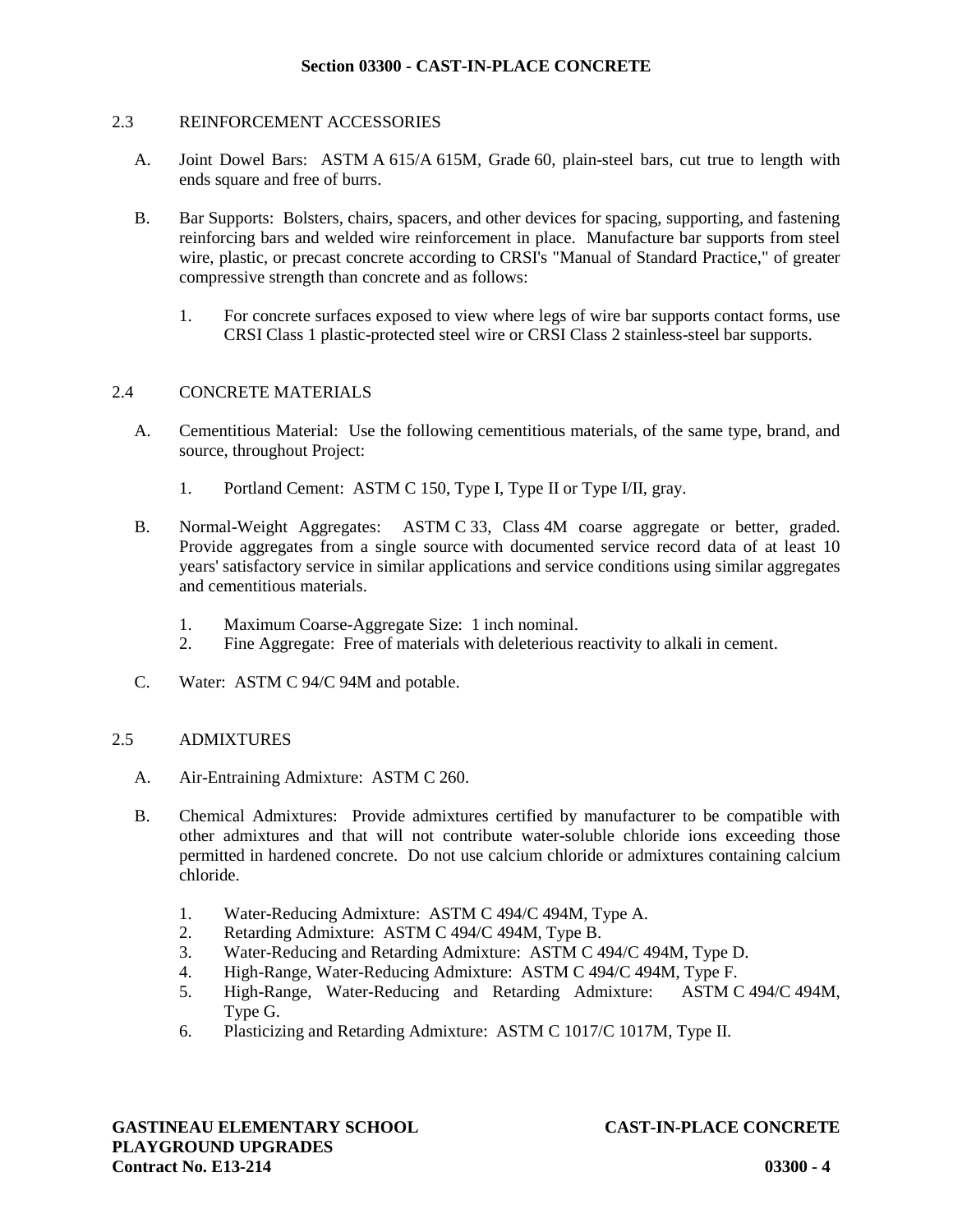## 2.6 FIBER REINFORCEMENT

- A. Synthetic Micro-Fiber: Monofilament or fibrillated polypropylene micro-fibers engineered and designed for use in concrete, complying with ASTM C 1116/C 1116M, Type III, 1/2 to 1-1/2 inches long.
	- 1. Products: Subject to compliance with requirements, available products that may be incorporated into the Work include, but are not limited to, the following:
		- a. Monofilament Micro-Fibers:
			- 1) Axim Italcementi Group, Inc.; Fibrasol II P.
			- 2) Euclid Chemical Company (The), an RPM company; Fiberstrand 150.
			- 3) FORTA Corporation; FORTA Econo-Mono.
			- 4) Grace Construction Products, W. R. Grace & Co.; Grace MicroFiber.
			- 5) Metalcrete Industries; Polystrand 1000.
			- 6) Nycon, Inc.; ProConM.
			- 7) Propex Concrete Systems Corp.; Fibermesh 150.
			- 8) Sika Corporation; Sika Fiber PPM.
		- b. Fibrillated Micro-Fibers:
			- 1) Axim Italcementi Group, Inc.; Fibrasol F.
			- 2) Euclid Chemical Company (The), an RPM company; Fiberstrand F.
			- 3) FORTA Corporation; FORTA Econo-Net or Ultra-Net.
			- 4) Grace Construction Products, W. R. Grace & Co.; Grace Fibers.
			- 5) Nycon, Inc.; ProConF.
			- 6) Propex Concrete Systems Corp.; Fibermesh 300.
			- 7) Sika Corporation; Sika Fiber PPF.

## 2.7 LIQUID FLOOR TREATMENTS

- A. Penetrating Liquid Floor Treatment: Clear, chemically reactive, waterborne solution of inorganic silicate or siliconate materials and proprietary components; odorless; that penetrates, hardens, and densifies concrete surfaces.
	- 1. Products: Subject to compliance with requirements, available products that may be incorporated into the Work include, but are not limited to, the following:
		- a. ChemMasters; Chemisil Plus.
		- b. ChemTec Int'l; ChemTec One.
		- c. Conspec by Dayton Superior; Intraseal.
		- d. Curecrete Distribution Inc.; Ashford Formula.
		- e. Dayton Superior Corporation; Day-Chem Sure Hard (J-17).
		- f. Edoco by Dayton Superior; Titan Hard.
		- g. Euclid Chemical Company (The), an RPM company; Euco Diamond Hard.
		- h. Kaufman Products, Inc.; SureHard.
		- i. L&M Construction Chemicals, Inc.; Seal Hard.
		- j. Meadows, W. R., Inc.; LIQUI-HARD.
		- k. Metalcrete Industries; Floorsaver.

**GASTINEAU ELEMENTARY SCHOOL CAST-IN-PLACE CONCRETE PLAYGROUND UPGRADES Contract No. E13-214 03300 - 5**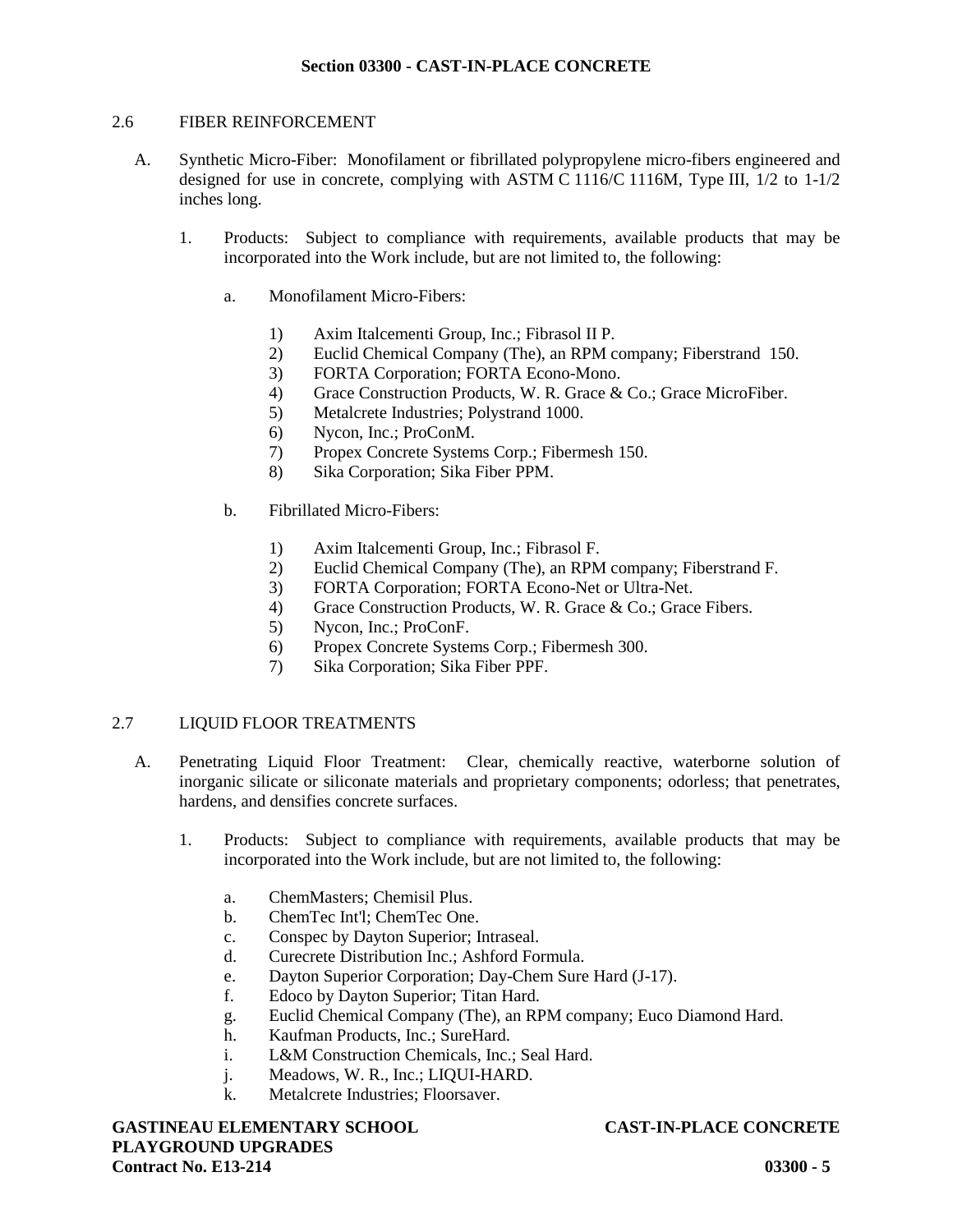- l. Nox-Crete Products Group; Duro-Nox.
- m. Symons by Dayton Superior; Buff Hard.
- n. US SPEC, Division of US Mix Products Company; US SPEC Industraseal.
- o. Vexcon Chemicals, Inc.; Vexcon StarSeal PS Clear.

## 2.8 CURING MATERIALS

- A. Evaporation Retarder: Waterborne, monomolecular film forming, manufactured for application to fresh concrete.
	- 1. Products: Subject to compliance with requirements, available products that may be incorporated into the Work include, but are not limited to, the following:
		- a. Axim Italcementi Group, Inc.; CATEXOL CimFilm.
		- b. BASF Construction Chemicals Building Systems; Confilm.
		- c. ChemMasters; SprayFilm.
		- d. Conspec by Dayton Superior; Aquafilm.
		- e. Dayton Superior Corporation; Sure Film (J-74).
		- f. Edoco by Dayton Superior; BurkeFilm.
		- g. Euclid Chemical Company (The), an RPM company; Eucobar.
		- h. Kaufman Products, Inc.; Vapor-Aid.
		- i. Lambert Corporation; LAMBCO Skin.
		- j. L&M Construction Chemicals, Inc.; E-CON.
		- k. Meadows, W. R., Inc.; EVAPRE.
		- l. Metalcrete Industries; Waterhold.
		- m. Nox-Crete Products Group; MONOFILM.
		- n. Sika Corporation; SikaFilm.
		- o. SpecChem, LLC; Spec Film.
		- p. Symons by Dayton Superior; Finishing Aid.
		- q. TK Products, Division of Sierra Corporation; TK-2120 TRI-FILM.
		- r. Unitex; PRO-FILM.
		- s. Vexcon Chemicals, Inc.; Certi-Vex Envio Set.
- B. Absorptive Cover: AASHTO M 182, Class 2, burlap cloth made from jute or kenaf, weighing approximately 9 oz./sq. yd. when dry.
- C. Moisture-Retaining Cover: ASTM C 171, polyethylene film or white burlap-polyethylene sheet.
- D. Water: Potable.

## 2.9 RELATED MATERIALS

- A. Epoxy Bonding Adhesive: ASTM C 881, two-component epoxy resin, capable of humid curing and bonding to damp surfaces, of class suitable for application temperature and of grade to suit requirements, and as follows:
	- 1. Types I and II, non-load bearing, for bonding hardened or freshly mixed concrete to hardened concrete.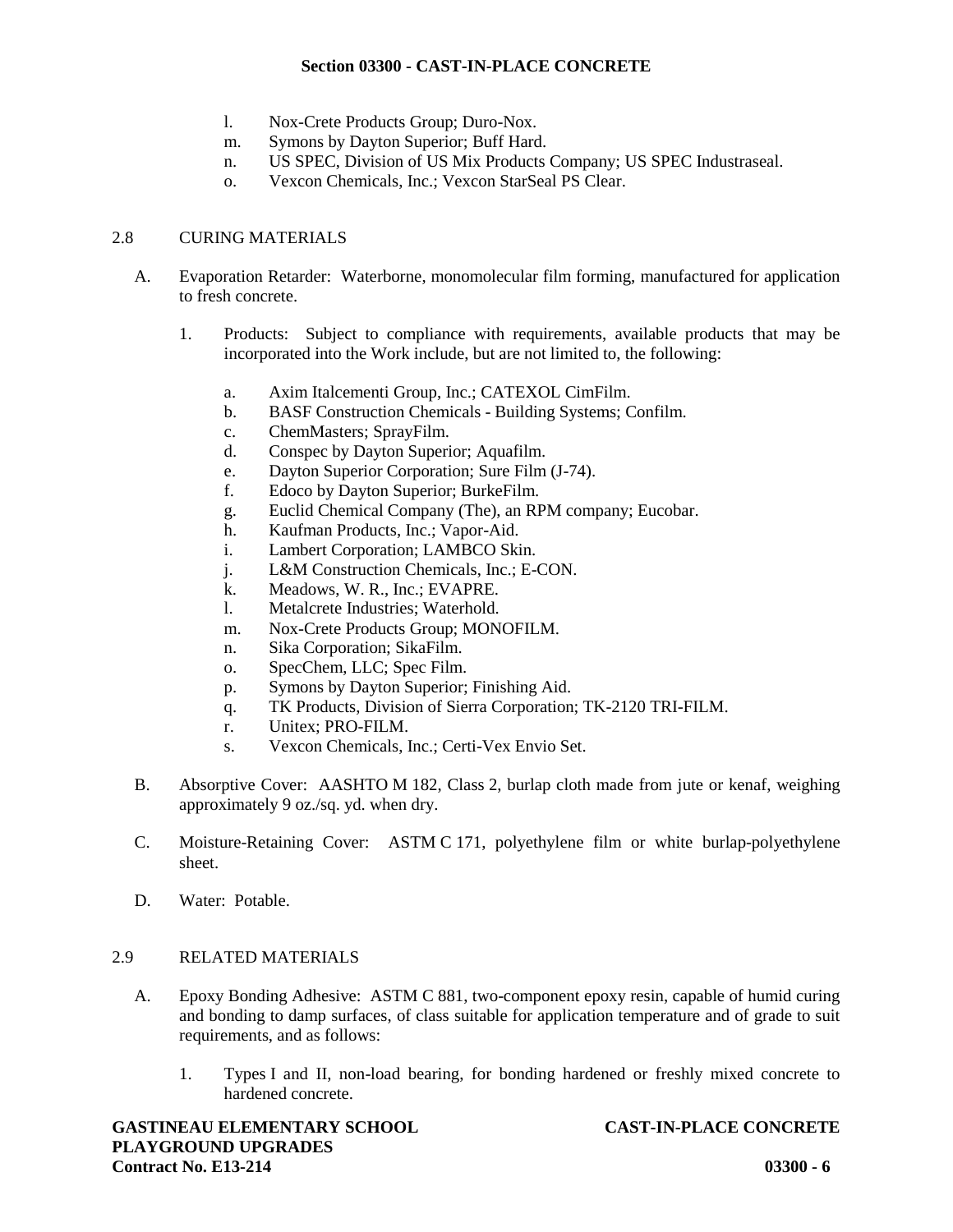#### 2.10 REPAIR MATERIALS

- A. Repair Underlayment: Cement-based, polymer-modified, self-leveling product that can be applied in thicknesses from 1/8 inch and that can be feathered at edges to match adjacent floor elevations.
	- 1. Cement Binder: ASTM C 150, portland cement or hydraulic or blended hydraulic cement as defined in ASTM C 219.
	- 2. Primer: Product of underlayment manufacturer recommended for substrate, conditions, and application.
	- 3. Aggregate: Well-graded, washed gravel, 1/8 to 1/4 inch or coarse sand as recommended by underlayment manufacturer.
	- 4. Compressive Strength: Not less than 4100 psi at 28 days when tested according to ASTM C 109/C 109M.
- B. Repair Overlayment: Cement-based, polymer-modified, self-leveling product that can be applied in thicknesses from 1/4 inch and that can be filled in over a scarified surface to match adjacent floor elevations.
	- 1. Cement Binder: ASTM C 150, portland cement or hydraulic or blended hydraulic cement as defined in ASTM C 219.
	- 2. Primer: Product of topping manufacturer recommended for substrate, conditions, and application.
	- 3. Aggregate: Well-graded, washed gravel, 1/8 to 1/4 inch or coarse sand as recommended by topping manufacturer.
	- 4. Compressive Strength: Not less than 5000 psiat 28 days when tested according to ASTM C 109/C 109M.

# 2.11 CONCRETE MIXTURES, GENERAL

- A. Prepare design mixtures for each type and strength of concrete, proportioned on the basis of laboratory trial mixture or field test data, or both, according to ACI 301.
	- 1. Use a qualified independent testing agency for preparing and reporting proposed mixture designs based on laboratory trial mixtures.
- B. Cementitious Materials: Limit percentage, by weight, of cementitious materials other than portland cement in concrete as follows:
	- 1. Fly Ash: 25 percent.
	- 2. Combined Fly Ash and Pozzolan: 25 percent.
	- 3. Ground Granulated Blast-Furnace Slag: 50 percent.
	- 4. Combined Fly Ash or Pozzolan and Ground Granulated Blast-Furnace Slag: 50 percent portland cement minimum, with fly ash or pozzolan not exceeding 25 percent.
- C. Limit water-soluble, chloride-ion content in hardened concrete to 0.15 percent by weight of cement.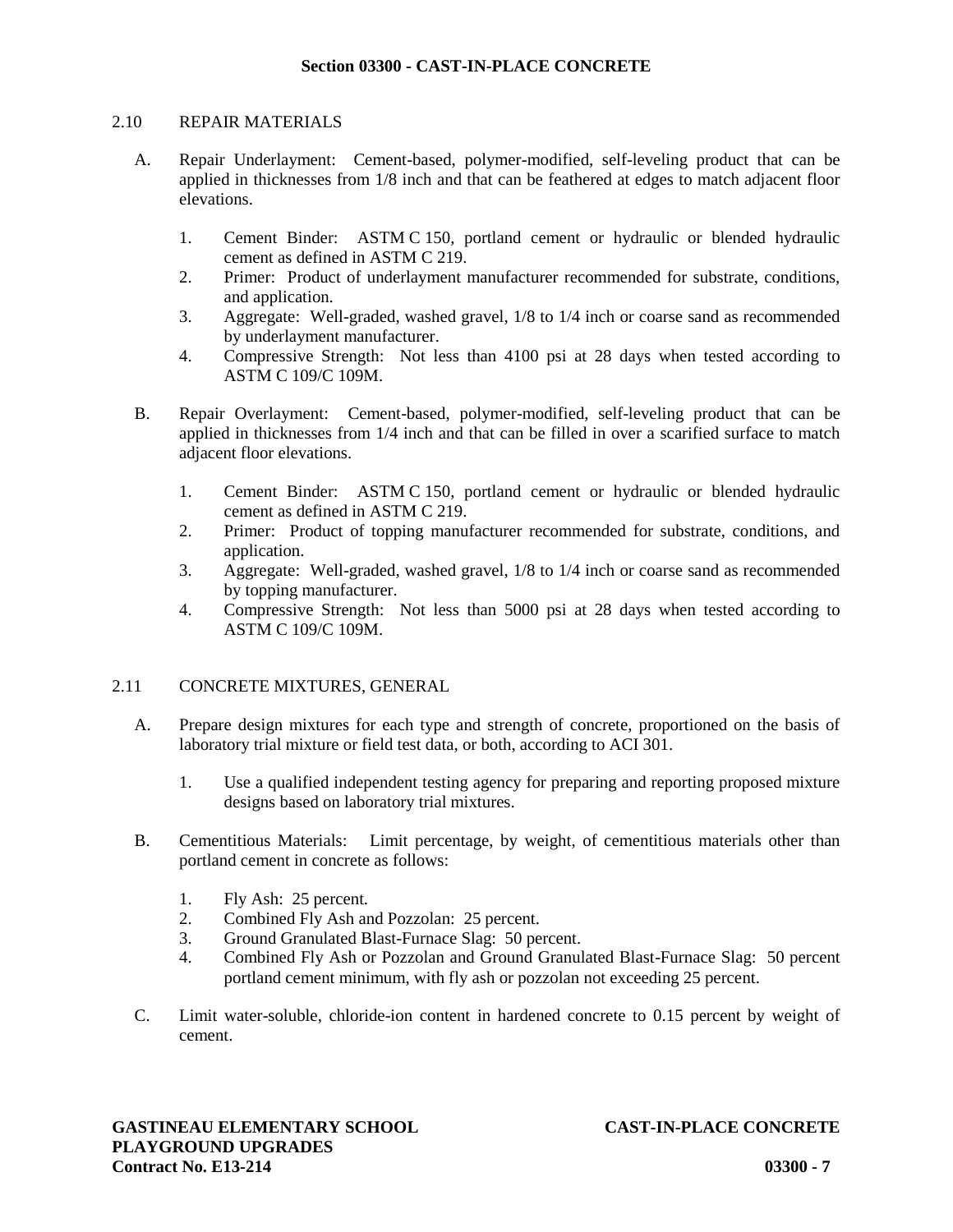- D. Admixtures: Use admixtures according to manufacturer's written instructions.
	- 1. Use water-reducing high-range water-reducing or plasticizing admixture in concrete, as required, for placement and workability.
	- 2. Use water-reducing and retarding admixture when required by high temperatures, low humidity, or other adverse placement conditions.
	- 3. Use water-reducing admixture in pumped concrete, concrete required to be watertight, and concrete with a water-cementitious materials ratio below 0.45.

#### 2.12 CONCRETE MIXTURES FOR BUILDING ELEMENTS

- A. All Concrete except slabs on grade: Proportion normal-weight concrete mixture as follows:
	- 1. Minimum Compressive Strength: 4000 psi at 28 days.
	- 2. Maximum Water-Cementitious Materials Ratio: 0.45.
	- 3. Slump Limit: 4 inches or 8 inches for concrete with verified slump of 2 to 4 inches before adding high-range water-reducing admixture or plasticizing admixture, plus or minus 1 inch.
	- 4. Air Content: 6 percent, plus or minus 1.5 percent at point of delivery for 1-inch or 3/4 inch nominal maximum aggregate size.

#### 2.13 FABRICATING REINFORCEMENT

A. Fabricate steel reinforcement according to CRSI's "Manual of Standard Practice."

#### 2.14 CONCRETE MIXING

A. Ready-Mixed Concrete: Measure, batch, mix, and deliver concrete according to ASTM C 94/C 94M, and furnish batch ticket information.

# **PART 3 - EXECUTION**

#### 3.1 FORMWORK

- A. Design, erect, shore, brace, and maintain formwork, according to ACI 301, to support vertical, lateral, static, and dynamic loads, and construction loads that might be applied, until structure can support such loads.
- B. Construct formwork so concrete members and structures are of size, shape, alignment, elevation, and position indicated, within tolerance limits of ACI 117.
- C. Limit concrete surface irregularities, designated by ACI 347 as abrupt or gradual, as follows:
	- 1. Class A, 1/8 inch for smooth-formed finished surfaces.
	- 2. Class B, 1/4 inch for rough-formed finished surfaces.

D. Construct forms tight enough to prevent loss of concrete mortar.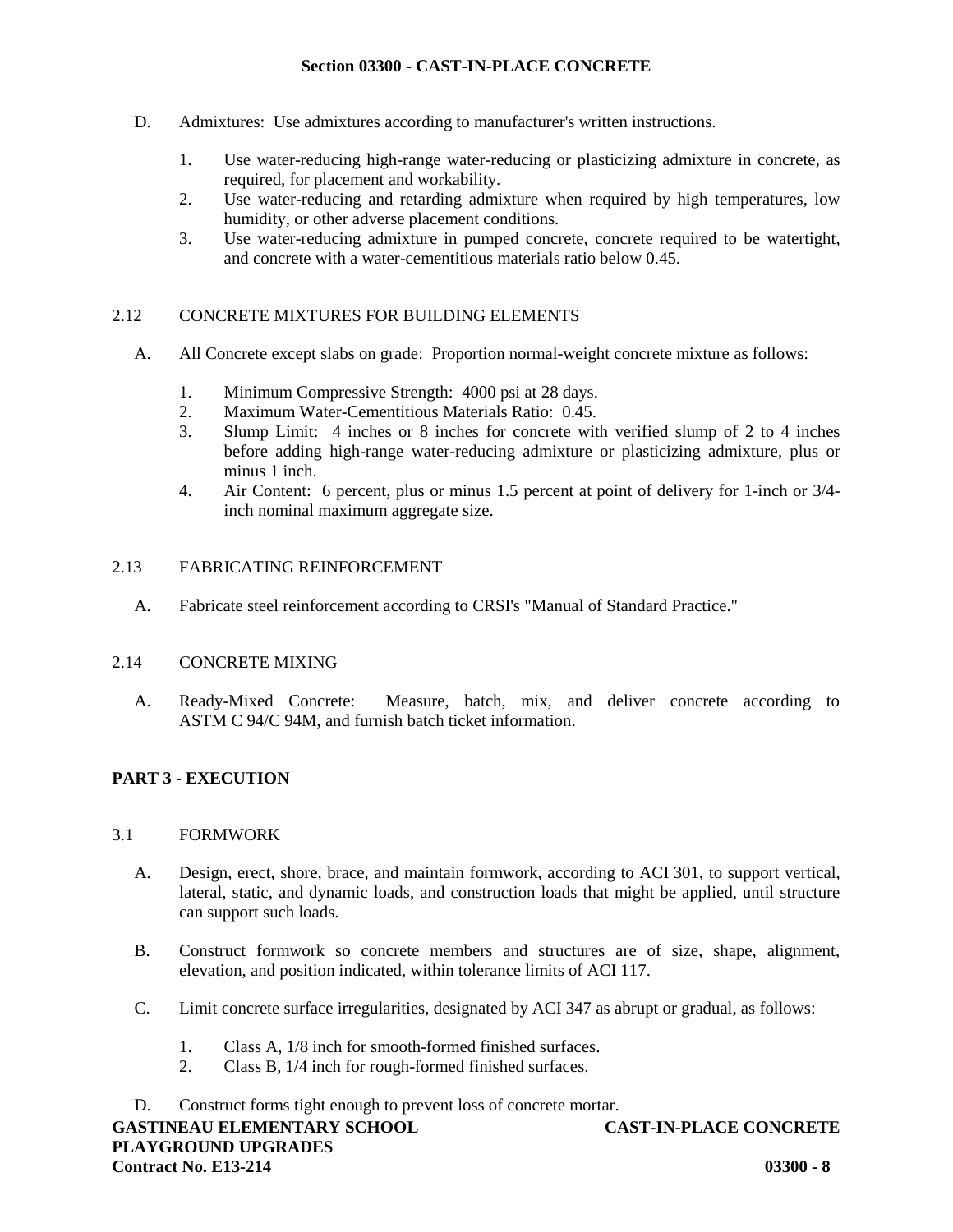- E. Fabricate forms for easy removal without hammering or prying against concrete surfaces. Provide crush or wrecking plates where stripping may damage cast concrete surfaces. Provide top forms for inclined surfaces steeper than 1.5 horizontal to 1 vertical.
	- 1. Install keyways, reglets, recesses, and the like, for easy removal.
	- 2. Do not use rust-stained steel form-facing material.
- F. Set edge forms, bulkheads, and intermediate screed strips for slabs to achieve required elevations and slopes in finished concrete surfaces. Provide and secure units to support screed strips; use strike-off templates or compacting-type screeds.
- G. Provide temporary openings for cleanouts and inspection ports where interior area of formwork is inaccessible. Close openings with panels tightly fitted to forms and securely braced to prevent loss of concrete mortar. Locate temporary openings in forms at inconspicuous locations.
- H. Chamfer exterior corners and edges of permanently exposed concrete as indicated.
- I. Form openings, chases, offsets, sinkages, keyways, reglets, blocking, screeds, and bulkheads required in the Work. Determine sizes and locations from trades providing such items.
- J. Clean forms and adjacent surfaces to receive concrete. Remove chips, wood, sawdust, dirt, and other debris just before placing concrete.
- K. Retighten forms and bracing before placing concrete, as required, to prevent mortar leaks and maintain proper alignment.
- L. Coat contact surfaces of forms with form-release agent, according to manufacturer's written instructions, before placing reinforcement.

# 3.2 EMBEDDED ITEMS

- A. Place and secure anchorage devices and other embedded items required for adjoining work that is attached to or supported by cast-in-place concrete. Use setting drawings, templates, diagrams, instructions, and directions furnished with items to be embedded.
	- 1. Install anchor rods, accurately located, to elevations required and complying with tolerances in Section 7.5 of AISC's "Code of Standard Practice for Steel Buildings and Bridges."
	- 2. Install reglets to receive waterproofing and to receive through-wall flashings in outer face of concrete frame at exterior walls, where flashing is shown at lintels, shelf angles, and other conditions.

# 3.3 REMOVING AND REUSING FORMS

A. General: Formwork for sides of beams, walls, columns, and similar parts of the Work that does not support weight of concrete may be removed after cumulatively curing at not less than 50 deg F for 24 hours after placing concrete. Concrete has to be hard enough to not be damaged by form-removal operations and curing and protection operations need to be maintained.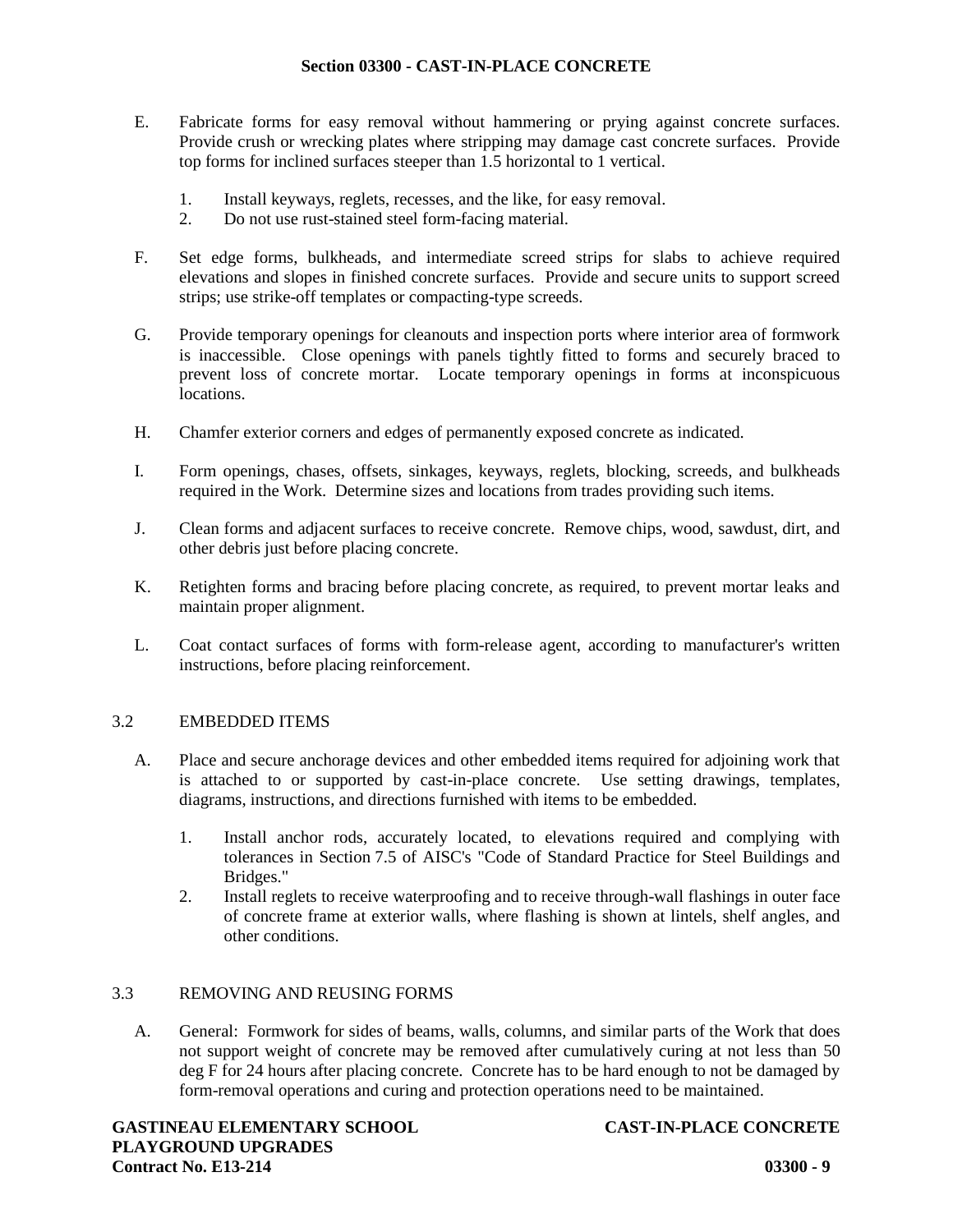- 1. Leave formwork for beam soffits, joists, slabs, and other structural elements that supports weight of concrete in place until concrete has achieved at least 70 percent of its 28-day design compressive strength.
- 2. Remove forms only if shores have been arranged to permit removal of forms without loosening or disturbing shores.
- B. Clean and repair surfaces of forms to be reused in the Work. Split, frayed, delaminated, or otherwise damaged form-facing material will not be acceptable for exposed surfaces. Apply new form-release agent.
- C. When forms are reused, clean surfaces, remove fins and laitance, and tighten to close joints. Align and secure joints to avoid offsets. Do not use patched forms for exposed concrete surfaces unless approved by Architect.

# 3.4 SHORES AND RESHORES

- A. Comply with ACI 318 and ACI 301 for design, installation, and removal of shoring and reshoring.
	- 1. Do not remove shoring or reshoring until measurement of slab tolerances is complete.
- B. Plan sequence of removal of shores and reshore to avoid damage to concrete. Locate and provide adequate reshoring to support construction without excessive stress or deflection.

#### 3.5 STEEL REINFORCEMENT

- A. General: Comply with CRSI's "Manual of Standard Practice" for placing reinforcement.
	- 1. Do not cut or puncture vapor retarder. Repair damage and reseal vapor retarder before placing concrete.
- B. Clean reinforcement of loose rust and mill scale, earth, ice, and other foreign materials that would reduce bond to concrete.
- C. Accurately position, support, and secure reinforcement against displacement. Locate and support reinforcement with bar supports to maintain minimum concrete cover. Do not tack weld crossing reinforcing bars.
- D. Set wire ties with ends directed into concrete, not toward exposed concrete surfaces.

# 3.6 JOINTS

- A. General: Construct joints true to line with faces perpendicular to surface plane of concrete.
- B. Construction Joints: Install so strength and appearance of concrete are not impaired, at locations indicated or as approved by Architect.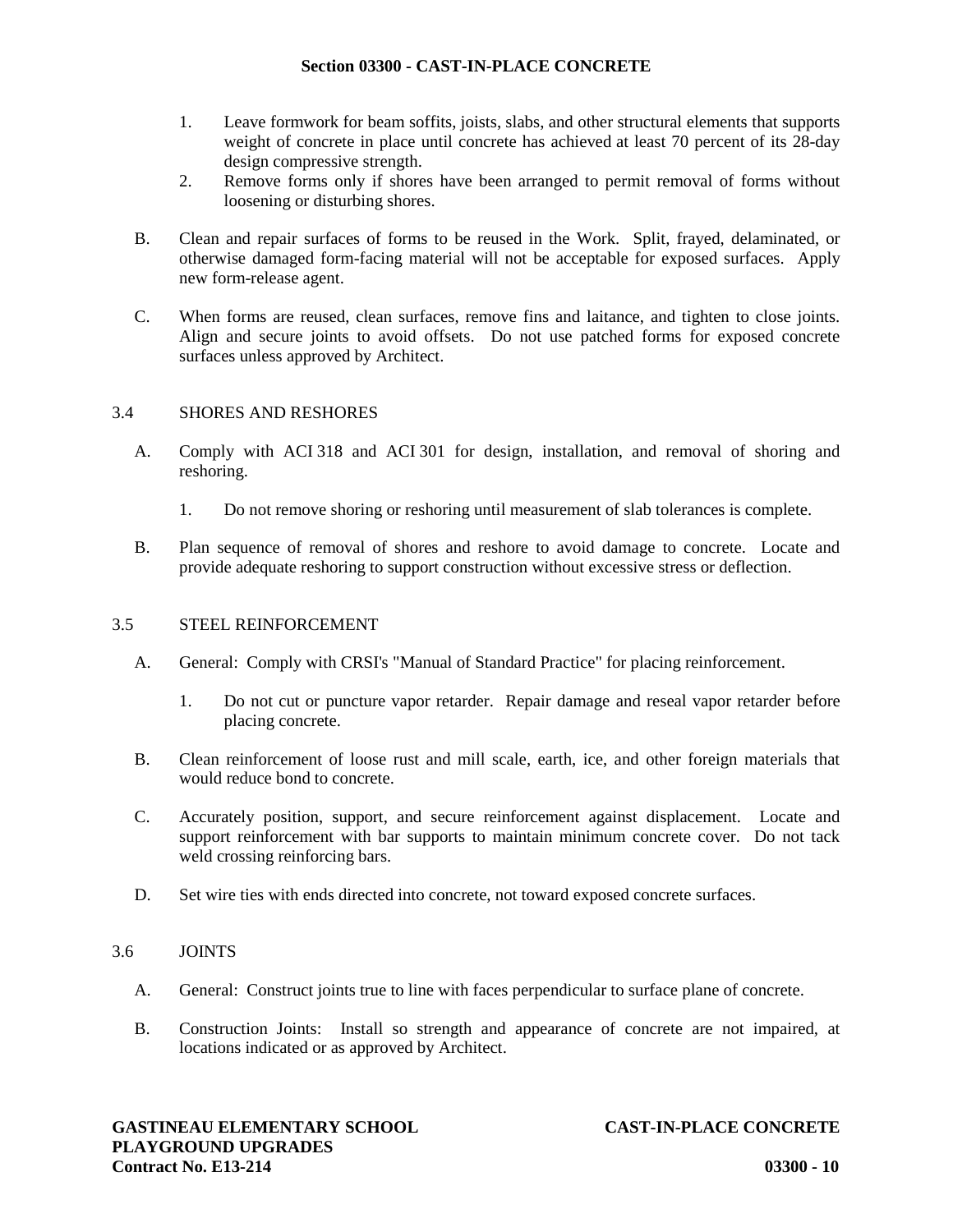- 1. Place joints perpendicular to main reinforcement. Continue reinforcement across construction joints unless otherwise indicated. Do not continue reinforcement through sides of strip placements of floors and slabs.
- 2. Form keyed joints as indicated. Embed keys at least 1-1/2 inches into concrete.
- 3. Locate horizontal joints in walls and columns at underside of floors, slabs, beams, and girders and at the top of footings or floor slabs.
- 4. Space vertical joints in walls as indicated. Locate joints beside piers integral with walls, near corners, and in concealed locations where possible.
- 5. Use epoxy-bonding adhesive at locations where fresh concrete is placed against hardened or partially hardened concrete surfaces.
- C. Doweled Joints: Install dowel bars and support assemblies at joints where indicated.

# 3.7 CONCRETE PLACEMENT

- A. Before placing concrete, verify that installation of formwork, reinforcement, and embedded items is complete and that required inspections have been performed.
- B. Do not add water to concrete during delivery, at Project site, or during placement unless approved by Architect.
- C. Before test sampling and placing concrete, water may be added at Project site, subject to limitations of ACI 301.
	- 1. Do not add water to concrete after adding high-range water-reducing admixtures to mixture.
- D. Deposit concrete continuously in one layer or in horizontal layers of such thickness that no new concrete will be placed on concrete that has hardened enough to cause seams or planes of weakness. If a section cannot be placed continuously, provide construction joints as indicated. Deposit concrete to avoid segregation.
	- 1. Deposit concrete in horizontal layers of depth to not exceed formwork design pressures and in a manner to avoid inclined construction joints.
	- 2. Consolidate placed concrete with mechanical vibrating equipment according to ACI 301.
	- 3. Do not use vibrators to transport concrete inside forms. Insert and withdraw vibrators vertically at uniformly spaced locations to rapidly penetrate placed layer and at least 6 inches into preceding layer. Do not insert vibrators into lower layers of concrete that have begun to lose plasticity. At each insertion, limit duration of vibration to time necessary to consolidate concrete and complete embedment of reinforcement and other embedded items without causing mixture constituents to segregate.
- E. Deposit and consolidate concrete for floors and slabs in a continuous operation, within limits of construction joints, until placement of a panel or section is complete.
	- 1. Consolidate concrete during placement operations so concrete is thoroughly worked around reinforcement and other embedded items and into corners.
	- 2. Maintain reinforcement in position on chairs during concrete placement.
	- 3. Screed slab surfaces with a straightedge and strike off to correct elevations.
	- 4. Slope surfaces uniformly to drains where required.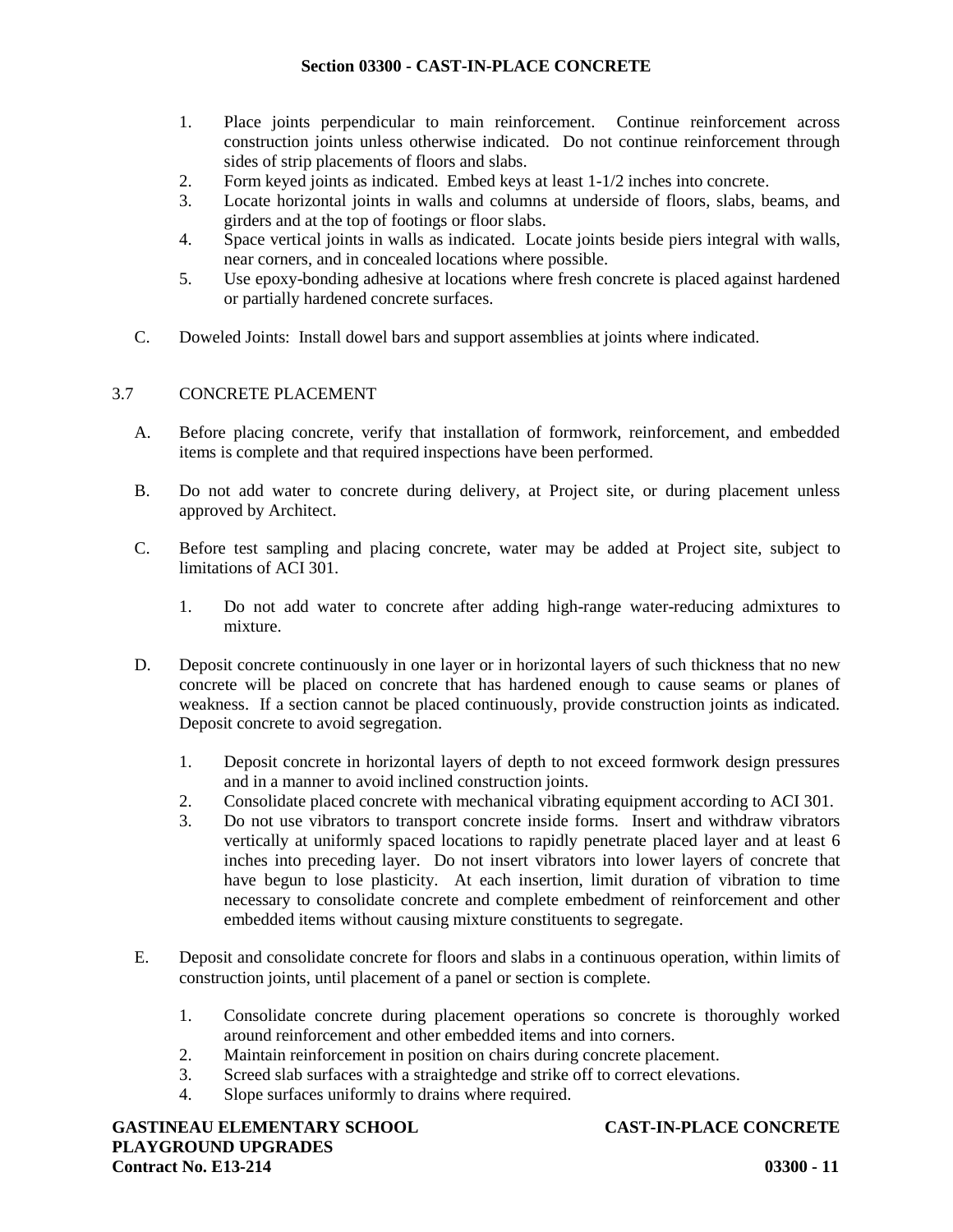- 5. Begin initial floating using bull floats or darbies to form a uniform and open-textured surface plane, before excess bleedwater appears on the surface. Do not further disturb slab surfaces before starting finishing operations.
- F. Cold-Weather Placement: Comply with ACI 306.1 and as follows. Protect concrete work from physical damage or reduced strength that could be caused by frost, freezing actions, or low temperatures.
	- 1. When average high and low temperature is expected to fall below 40 deg F for three successive days, maintain delivered concrete mixture temperature within the temperature range required by ACI 301.
	- 2. Do not use frozen materials or materials containing ice or snow. Do not place concrete on frozen subgrade or on subgrade containing frozen materials.
	- 3. Do not use calcium chloride, salt, or other materials containing antifreeze agents or chemical accelerators unless otherwise specified and approved in mixture designs.

# 3.8 FINISHING FORMED SURFACES

- A. Rough-Formed Finish: As-cast concrete texture imparted by form-facing material with tie holes and defects repaired and patched. Remove fins and other projections that exceed specified limits on formed-surface irregularities.
	- 1. Apply to concrete surfaces not exposed to public view.
- B. Smooth-Formed Finish: As-cast concrete texture imparted by form-facing material, arranged in an orderly and symmetrical manner with a minimum of seams. Repair and patch tie holes and defects. Remove fins and other projections that exceed specified limits on formed-surface irregularities.
	- 1. Apply to concrete surfaces exposed to public view, to receive a rubbed finish orto be covered with a coating or covering material applied directly to concrete.
- C. Rubbed Finish: Apply one of the following to smooth-formed finished as-cast concrete where indicated:
	- 1. Grout-Cleaned Finish: Wet concrete surfaces and apply grout of a consistency of thick paint to coat surfaces and fill small holes. Mix one part portland cement to one and one half parts fine sand with a 1:1 mixture of bonding admixture and water. Add white portland cement in amounts determined by trial patches so color of dry grout will match adjacent surfaces. Scrub grout into voids and remove excess grout. When grout whitens, rub surface with clean burlap and keep surface damp by fog spray for at least 36 hours.
	- 2. Cork-Floated Finish: Wet concrete surfaces and apply a stiff grout. Mix one part portland cement and one part fine sand with a 1:1 mixture of bonding agent and water. Add white portland cement in amounts determined by trial patches so color of dry grout will match adjacent surfaces. Compress grout into voids by grinding surface. In a swirling motion, finish surface with a cork float.
- D. Related Unformed Surfaces: At tops of walls, horizontal offsets, and similar unformed surfaces adjacent to formed surfaces, strike off smooth and finish with a texture matching adjacent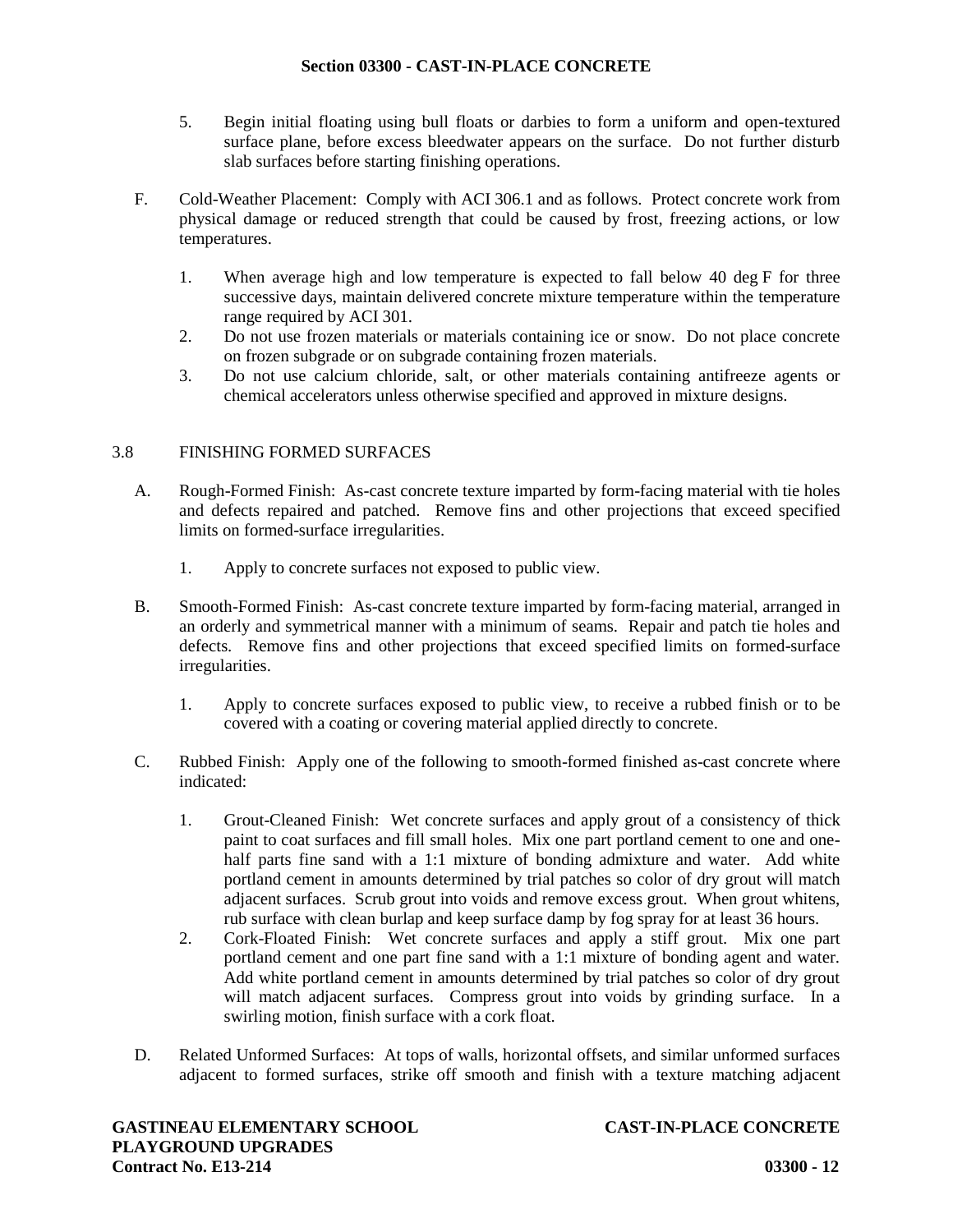formed surfaces. Continue final surface treatment of formed surfaces uniformly across adjacent unformed surfaces unless otherwise indicated.

#### 3.9 MISCELLANEOUS CONCRETE ITEMS

- A. Filling In: Fill in holes and openings left in concrete structures after work of other trades is in place unless otherwise indicated. Mix, place, and cure concrete, as specified, to blend with in place construction. Provide other miscellaneous concrete filling indicated or required to complete the Work.
- B. Curbs: Provide monolithic finish to interior curbs by stripping forms while concrete is still green and by steel-troweling surfaces to a hard, dense finish with corners, intersections, and terminations slightly rounded.
- C. Equipment Bases and Foundations: Provide machine and equipment bases and foundations as shown on Drawings. Set anchor bolts for machines and equipment at correct elevations, complying with diagrams or templates from manufacturer furnishing machines and equipment.

#### 3.10 CONCRETE PROTECTING AND CURING

- A. General: Protect freshly placed concrete from premature drying and excessive cold or hot temperatures. Comply with ACI 306.1 for cold-weather protection and ACI 301 for hot weather protection during curing.
- B. Evaporation Retarder: Apply evaporation retarder to unformed concrete surfaces if hot, dry, or windy conditions cause moisture loss approaching 0.2 lb/sq. ft. x h before and during finishing operations. Apply according to manufacturer's written instructions after placing, screeding, and bull floating or darbying concrete, but before float finishing.
- C. Formed Surfaces: Cure formed concrete surfaces, including underside of beams, supported slabs, and other similar surfaces. If forms remain during curing period, moist cure after loosening forms. If removing forms before end of curing period, continue curing for the remainder of the curing period.
- D. Unformed Surfaces: Begin curing immediately after finishing concrete. Cure unformed surfaces, including floors and slabs, concrete floor toppings, and other surfaces.
- E. Cure concrete according to ACI 308.1, by one or a combination of the following methods:
	- 1. Moisture Curing: Keep surfaces continuously moist for not less than seven days with the following materials:
		- a. Water.
		- b. Continuous water-fog spray.
		- c. Absorptive cover, water saturated, and kept continuously wet. Cover concrete surfaces and edges with 12-inch lap over adjacent absorptive covers.
	- 2. Moisture-Retaining-Cover Curing: Cover concrete surfaces with moisture-retaining cover for curing concrete, placed in widest practicable width, with sides and ends lapped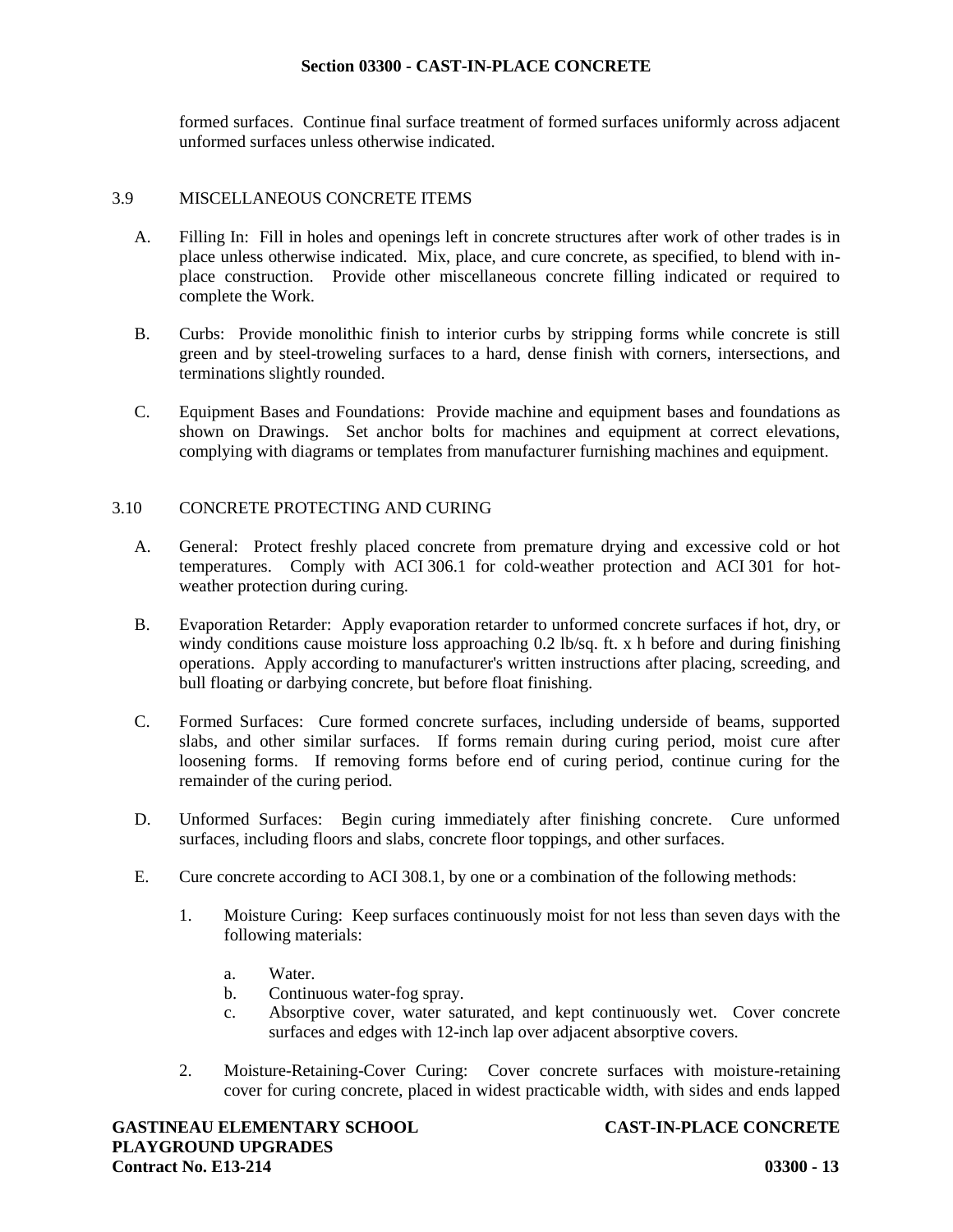at least 12 inches, and sealed by waterproof tape or adhesive. Cure for not less than seven days. Immediately repair any holes or tears during curing period using cover material and waterproof tape.

- a. Moisture cure or use moisture-retaining covers to cure concrete surfaces to receive floor coverings.
- b. Moisture cure or use moisture-retaining covers to cure concrete surfaces to receive penetrating liquid floor treatments.
- c. Cure concrete surfaces to receive floor coverings with either a moisture-retaining cover or a curing compound that the manufacturer certifies will not interfere with bonding of floor covering used on Project.
- 3. Curing Compound: Apply uniformly in continuous operation by power spray or roller according to manufacturer's written instructions. Recoat areas subjected to heavy rainfall within three hours after initial application. Maintain continuity of coating and repair damage during curing period.
	- a. Removal: After curing period has elapsed, remove curing compound without damaging concrete surfaces by method recommended by curing compound manufacturer unless manufacturer certifies curing compound will not interfere with bonding of floor covering used on Project.
- 4. Curing and Sealing Compound: Apply uniformly to floors and slabs indicated in a continuous operation by power spray or roller according to manufacturer's written instructions. Recoat areas subjected to heavy rainfall within three hours after initial application. Repeat process 24 hours later and apply a second coat. Maintain continuity of coating and repair damage during curing period.

# 3.11 CONCRETE SURFACE REPAIRS

- A. Defective Concrete: Repair and patch defective areas when approved by Architect. Remove and replace concrete that cannot be repaired and patched to Architect's approval.
- B. Patching Mortar: Mix dry-pack patching mortar, consisting of one part portland cement to two and one-half parts fine aggregate passing a No. 16 sieve, using only enough water for handling and placing.
- C. Repairing Formed Surfaces: Surface defects include color and texture irregularities, cracks, spalls, air bubbles, honeycombs, rock pockets, fins and other projections on the surface, and stains and other discolorations that cannot be removed by cleaning.
	- 1. Immediately after form removal, cut out honeycombs, rock pockets, and voids more than 1/2 inch in any dimension to solid concrete. Limit cut depth to 3/4 inch. Make edges of cuts perpendicular to concrete surface. Clean, dampen with water, and brush-coat holes and voids with bonding agent. Fill and compact with patching mortar before bonding agent has dried. Fill form-tie voids with patching mortar or cone plugs secured in place with bonding agent.
	- 2. Repair defects on surfaces exposed to view by blending white portland cement and standard portland cement so that, when dry, patching mortar will match surrounding color. Patch a test area at inconspicuous locations to verify mixture and color match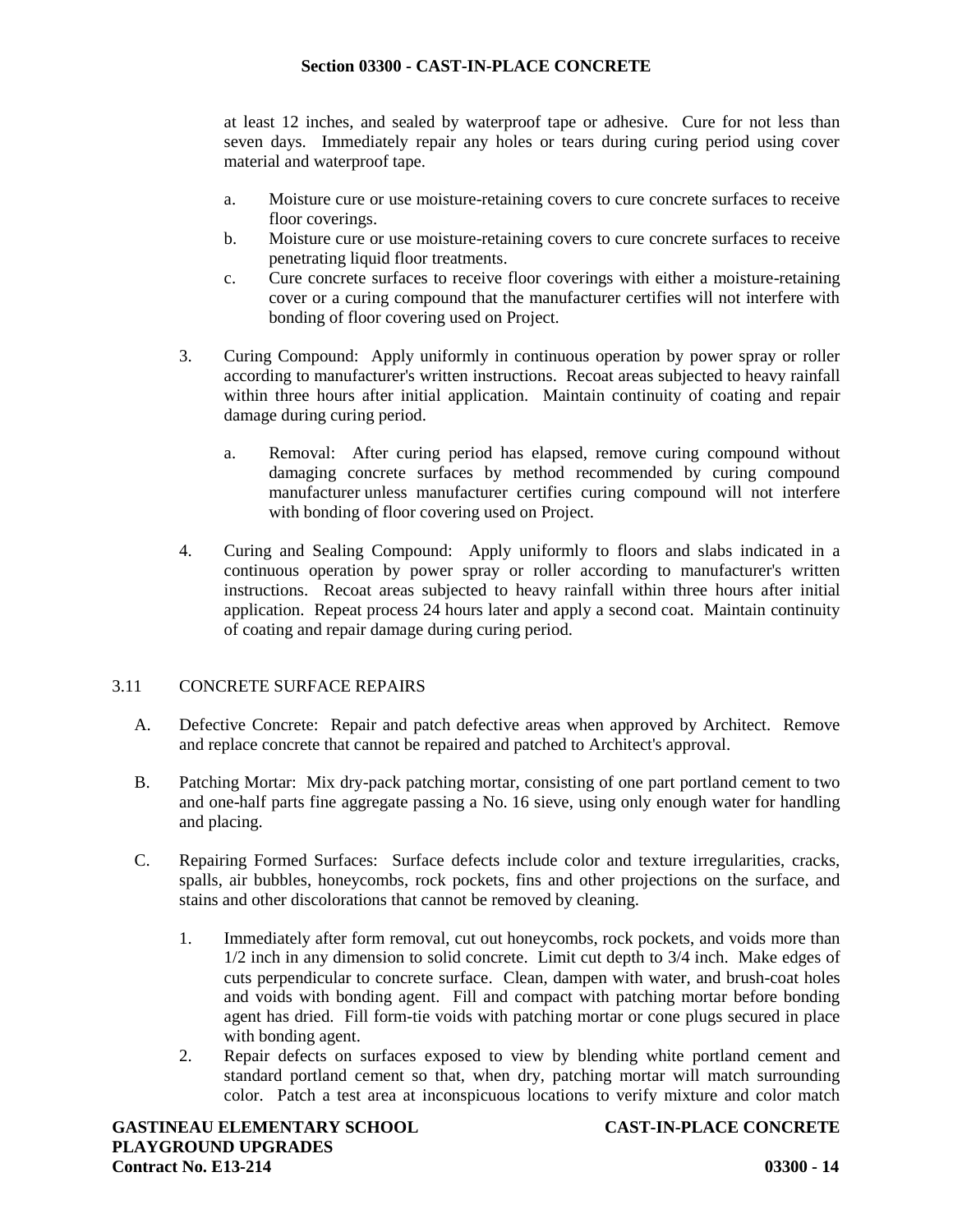before proceeding with patching. Compact mortar in place and strike off slightly higher than surrounding surface.

- 3. Repair defects on concealed formed surfaces that affect concrete's durability and structural performance as determined by Architect.
- D. Repairing Unformed Surfaces: Test unformed surfaces, such as floors and slabs, for finish and verify surface tolerances specified for each surface. Correct low and high areas. Test surfaces sloped to drain for trueness of slope and smoothness; use a sloped template.
	- 1. Repair finished surfaces containing defects. Surface defects include spalls, popouts, honeycombs, rock pockets, crazing and cracks in excess of 0.01 inch wide or that penetrate to reinforcement or completely through unreinforced sections regardless of width, and other objectionable conditions.
	- 2. After concrete has cured at least 14 days, correct high areas by grinding.
	- 3. Correct localized low areas during or immediately after completing surface finishing operations by cutting out low areas and replacing with patching mortar. Finish repaired areas to blend into adjacent concrete.
	- 4. Correct other low areas scheduled to receive floor coverings with a repair underlayment. Prepare, mix, and apply repair underlayment and primer according to manufacturer's written instructions to produce a smooth, uniform, plane, and level surface. Feather edges to match adjacent floor elevations.
	- 5. Correct other low areas scheduled to remain exposed with a repair topping. Cut out low areas to ensure a minimum repair topping depth of 1/4 inch to match adjacent floor elevations. Prepare, mix, and apply repair topping and primer according to manufacturer's written instructions to produce a smooth, uniform, plane, and level surface.
	- 6. Repair defective areas, except random cracks and single holes 1 inch or less in diameter, by cutting out and replacing with fresh concrete. Remove defective areas with clean, square cuts and expose steel reinforcement with at least a 3/4-inch clearance all around. Dampen concrete surfaces in contact with patching concrete and apply bonding agent. Mix patching concrete of same materials and mixture as original concrete except without coarse aggregate. Place, compact, and finish to blend with adjacent finished concrete. Cure in same manner as adjacent concrete.
	- 7. Repair random cracks and single holes 1 inch or less in diameter with patching mortar. Groove top of cracks and cut out holes to sound concrete and clean off dust, dirt, and loose particles. Dampen cleaned concrete surfaces and apply bonding agent. Place patching mortar before bonding agent has dried. Compact patching mortar and finish to match adjacent concrete. Keep patched area continuously moist for at least 72 hours.
- E. Perform structural repairs of concrete, subject to Architect's approval, using epoxy adhesive and patching mortar.
- F. Repair materials and installation not specified above may be used, subject to Architect's approval.

# 3.12 FIELD QUALITY CONTROL

A. Testing and Inspecting: Owner will engage a special inspector and qualified testing and inspecting agency to perform field tests and inspections and prepare test reports.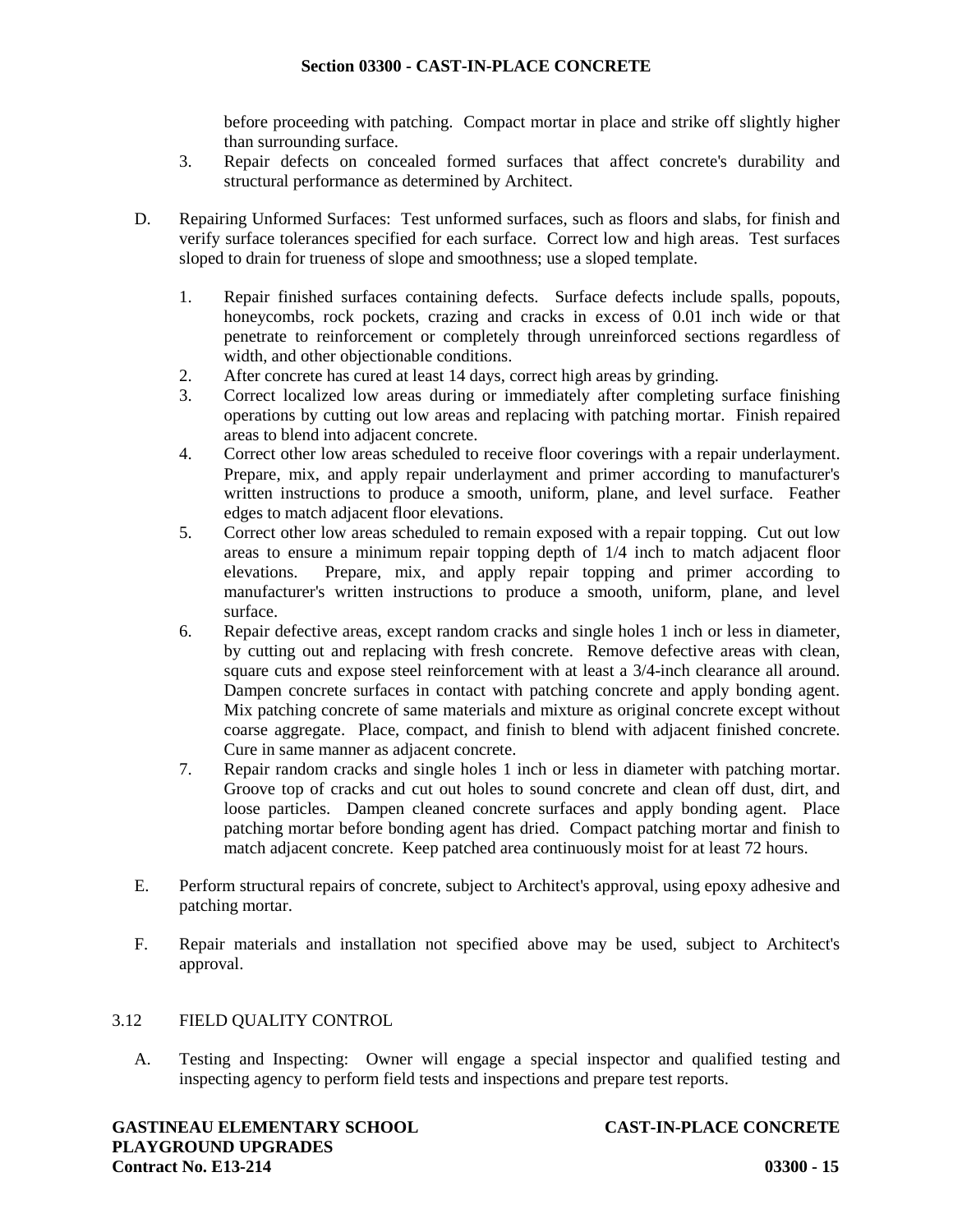- B. Inspections:
	- 1. Steel reinforcement placement.
	- 2. Headed bolts and studs.
	- 3. Verification of use of required design mixture.
	- 4. Concrete placement, including conveying and depositing.
	- 5. Curing procedures and maintenance of curing temperature.
	- 6. Verification of concrete strength before removal of shores and forms from beams and slabs.
- C. Concrete Tests: Testing of composite samples of fresh concrete obtained according to ASTM C 172 shall be performed according to the following requirements:
	- 1. Testing Frequency: Obtain one composite sample for each day's pour of each concrete mixture exceeding 5 cu. yd., but less than 25 cu. yd., plus one set for each additional 50 cu. yd. or fraction thereof.
		- a. When frequency of testing will provide fewer than five compressive-strength tests for each concrete mixture, testing shall be conducted from at least five randomly selected batches or from each batch if fewer than five are used.
	- 2. Slump: ASTM C 143/C 143M; one test at point of placement for each composite sample, but not less than one test for each day's pour of each concrete mixture. Perform additional tests when concrete consistency appears to change.
	- 3. Air Content: ASTM C 231, pressure method, for normal-weight concrete; one test for each composite sample, but not less than one test for each day's pour of each concrete mixture.
	- 4. Concrete Temperature: ASTM C 1064/C 1064M; one test hourly when air temperature is 40 deg F and below and when 80 deg F and above, and one test for each composite sample.
	- 5. Compression Test Specimens: ASTM C 31/C 31M.
		- a. Cast and laboratory cure two sets of two standard cylinder specimens for each composite sample.
	- 6. Compressive-Strength Tests: ASTM C 39/C 39M; test one set of two laboratory-cured specimens at 7 days and one set of two specimens at 28 days.
		- a. Test one set of two field-cured specimens at 7 days and one set of two specimens at 28 days.
		- b. A compressive-strength test shall be the average compressive strength from a set of two specimens obtained from same composite sample and tested at age indicated.
	- 7. When strength of field-cured cylinders is less than 85 percent of companion laboratory cured cylinders, Contractor shall evaluate operations and provide corrective procedures for protecting and curing in-place concrete.
	- 8. Strength of each concrete mixture will be satisfactory if every average of any three consecutive compressive-strength tests equals or exceeds specified compressive strength and no compressive-strength test value falls below specified compressive strength by more than 500 psi.